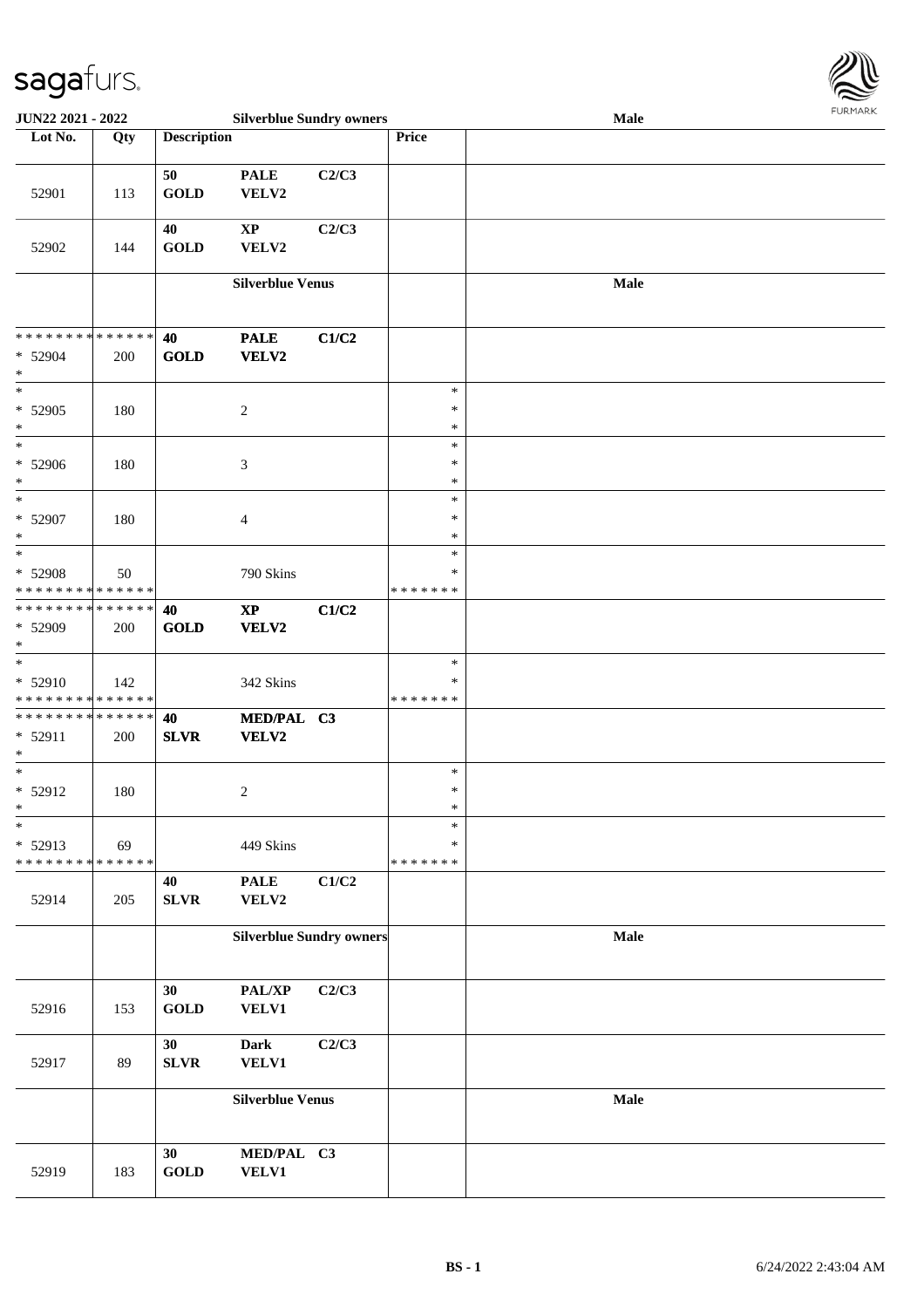

| JUN22 2021 - 2022           |     |                    | <b>Silverblue Sundry owners</b> |            |               | <b>Male</b> |
|-----------------------------|-----|--------------------|---------------------------------|------------|---------------|-------------|
| Lot No.                     | Qty | <b>Description</b> |                                 |            | Price         |             |
|                             |     |                    |                                 |            |               |             |
| **************              |     | 30                 | <b>Dark</b>                     | C2/C3      |               |             |
| * 52921                     | 200 | <b>GOLD</b>        | VELV2                           |            |               |             |
| $\ast$                      |     |                    |                                 |            |               |             |
| $\ast$                      |     |                    |                                 |            | $\ast$        |             |
| * 52922                     | 128 |                    | 328 Skins                       |            | ∗             |             |
| * * * * * * * * * * * * * * |     |                    |                                 |            | * * * * * * * |             |
|                             |     |                    |                                 |            |               |             |
|                             |     | 30                 | PAL/XP                          | C2/C3      |               |             |
| 52923                       | 206 | <b>GOLD</b>        | VELV2                           |            |               |             |
|                             |     |                    |                                 |            |               |             |
|                             |     | 30                 | <b>PALE</b>                     | C2/C3      |               |             |
| 52924                       | 138 | ${\bf SLVR}$       | VELV2                           |            |               |             |
|                             |     |                    |                                 |            |               |             |
|                             |     |                    | <b>Silverblue Venus</b>         |            |               | Male        |
|                             |     |                    |                                 |            |               |             |
|                             |     |                    |                                 |            |               |             |
|                             |     | 30                 | <b>Dark</b>                     | C1/C2      |               |             |
| 52926                       | 200 | <b>GOLD</b>        | VELV2                           |            |               |             |
|                             |     |                    |                                 |            |               |             |
| * * * * * * * * * * * * * * |     |                    |                                 |            |               |             |
|                             |     | 30                 | <b>MED</b>                      | C1/C2      |               |             |
| * 52927                     | 200 | <b>GOLD</b>        | VELV2                           |            |               |             |
| $\ast$                      |     |                    |                                 |            |               |             |
| $\ast$                      |     |                    |                                 |            | $\ast$        |             |
| * 52928                     | 180 |                    | $\overline{2}$                  |            | $\ast$        |             |
| $\ast$                      |     |                    |                                 |            | $\ast$        |             |
| $\ast$                      |     |                    |                                 |            | $\ast$        |             |
| * 52929                     | 180 |                    | 3                               |            | $\ast$        |             |
| $\ast$                      |     |                    |                                 |            | $\ast$        |             |
| $\ast$                      |     |                    |                                 |            | $\ast$        |             |
| $* 52930$                   | 180 |                    | 4                               |            | $\ast$        |             |
| $\ast$                      |     |                    |                                 |            | $\ast$        |             |
| $\ast$                      |     |                    |                                 |            | $\ast$        |             |
|                             |     |                    |                                 |            | $\ast$        |             |
| * 52931                     | 140 |                    | 880 Skins                       |            | * * * * * * * |             |
| * * * * * * * * * * * * * * |     |                    |                                 |            |               |             |
| **************              |     | 30                 | MED/PAL C3                      |            |               |             |
| * 52932                     | 200 | <b>GOLD</b>        | VELV2                           |            |               |             |
| $\ast$                      |     |                    |                                 |            |               |             |
| $\ast$                      |     |                    |                                 |            | $\ast$        |             |
| * 52933                     | 180 |                    | 2                               |            | ∗             |             |
| $\ast$                      |     |                    |                                 |            | ∗             |             |
| $\ast$                      |     |                    |                                 |            | $\ast$        |             |
| * 52934                     | 158 |                    | 538 Skins                       |            | ∗             |             |
| * * * * * * * * * * * * * * |     |                    |                                 |            | * * * * * * * |             |
|                             |     |                    | <b>Silverblue Larsen</b>        |            |               | <b>Male</b> |
|                             |     |                    |                                 |            |               |             |
|                             |     |                    |                                 |            |               |             |
| * * * * * * * * * * * * * * |     | 40                 | MED/PAL C2/C3                   |            |               |             |
| $* 52936$                   | 210 | <b>GOLD</b>        | VELV2                           | <b>EBD</b> |               |             |
| $\ast$                      |     |                    |                                 |            |               |             |
| $\ast$                      |     |                    |                                 |            | $\ast$        |             |
|                             |     |                    |                                 |            | $\ast$        |             |
| * 52937                     | 54  |                    | 264 Skins                       |            |               |             |
| * * * * * * * * * * * * * * |     |                    |                                 |            | * * * * * * * |             |
|                             |     | 40                 | $\bold{XP}$                     | C2/C3      |               |             |
| 52938                       | 85  | <b>GOLD</b>        | VELV2                           | <b>EBD</b> |               |             |
|                             |     |                    |                                 |            |               |             |
| * * * * * * * * * * * * * * |     | 40                 | <b>MED/PAL</b>                  | C2/C3      |               |             |
| * 52939                     | 200 | <b>SLVR</b>        | VELV2                           | <b>EBD</b> |               |             |
| $\ast$                      |     |                    |                                 |            |               |             |
| $\ast$                      |     |                    |                                 |            | $\ast$        |             |
| * 52940                     | 161 |                    | 361 Skins                       |            | ∗             |             |
| * * * * * * * * * * * * * * |     |                    |                                 |            | * * * * * * * |             |
|                             |     |                    |                                 |            |               |             |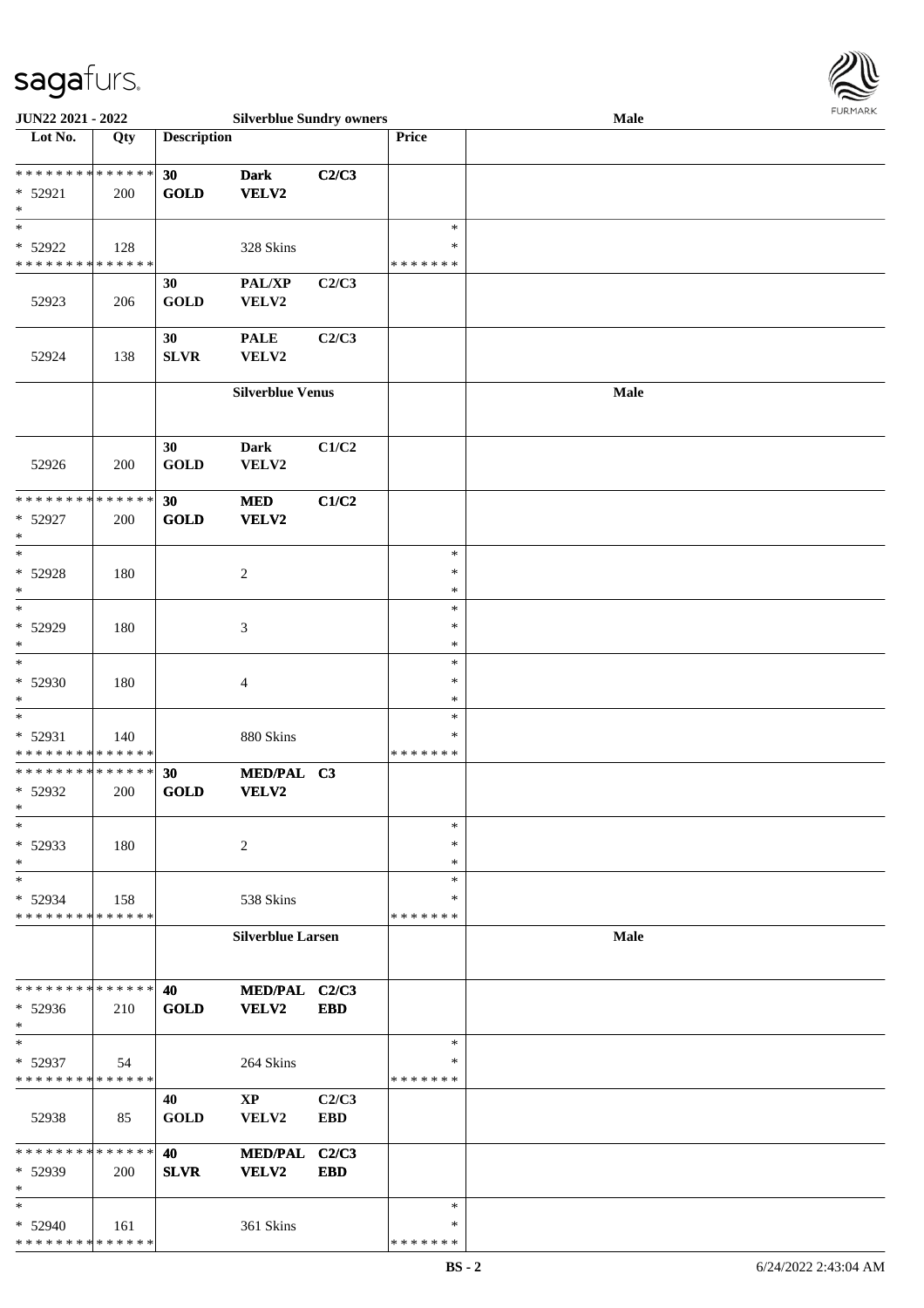

| <b>JUN22 2021 - 2022</b>    |     |                    | <b>Silverblue Larsen</b> |                     |                   | Male | FURMARK |
|-----------------------------|-----|--------------------|--------------------------|---------------------|-------------------|------|---------|
| Lot No.                     | Qty | <b>Description</b> |                          |                     | <b>Price</b>      |      |         |
| **************              |     | 30                 | MED/PAL C2/C3            |                     |                   |      |         |
| * 52941<br>$\ast$           | 200 | <b>GOLD</b>        | <b>VELV2</b>             | <b>EBD</b>          |                   |      |         |
| $\ast$                      |     |                    |                          |                     | $\ast$            |      |         |
| * 52942<br>$\ast$           | 180 |                    | 2                        |                     | ∗<br>$\ast$       |      |         |
| $\ast$                      |     |                    |                          |                     | $\ast$            |      |         |
| $* 52943$<br>$\ast$         | 180 |                    | 3                        |                     | $\ast$<br>$\ast$  |      |         |
| $\ast$                      |     |                    |                          |                     | $\ast$            |      |         |
| $* 52944$<br>************** | 191 |                    | 751 Skins                |                     | $\ast$<br>******* |      |         |
| 52945                       | 114 | 30<br><b>GOLD</b>  | <b>XP</b><br>VELV2       | C2/C3<br><b>EBD</b> |                   |      |         |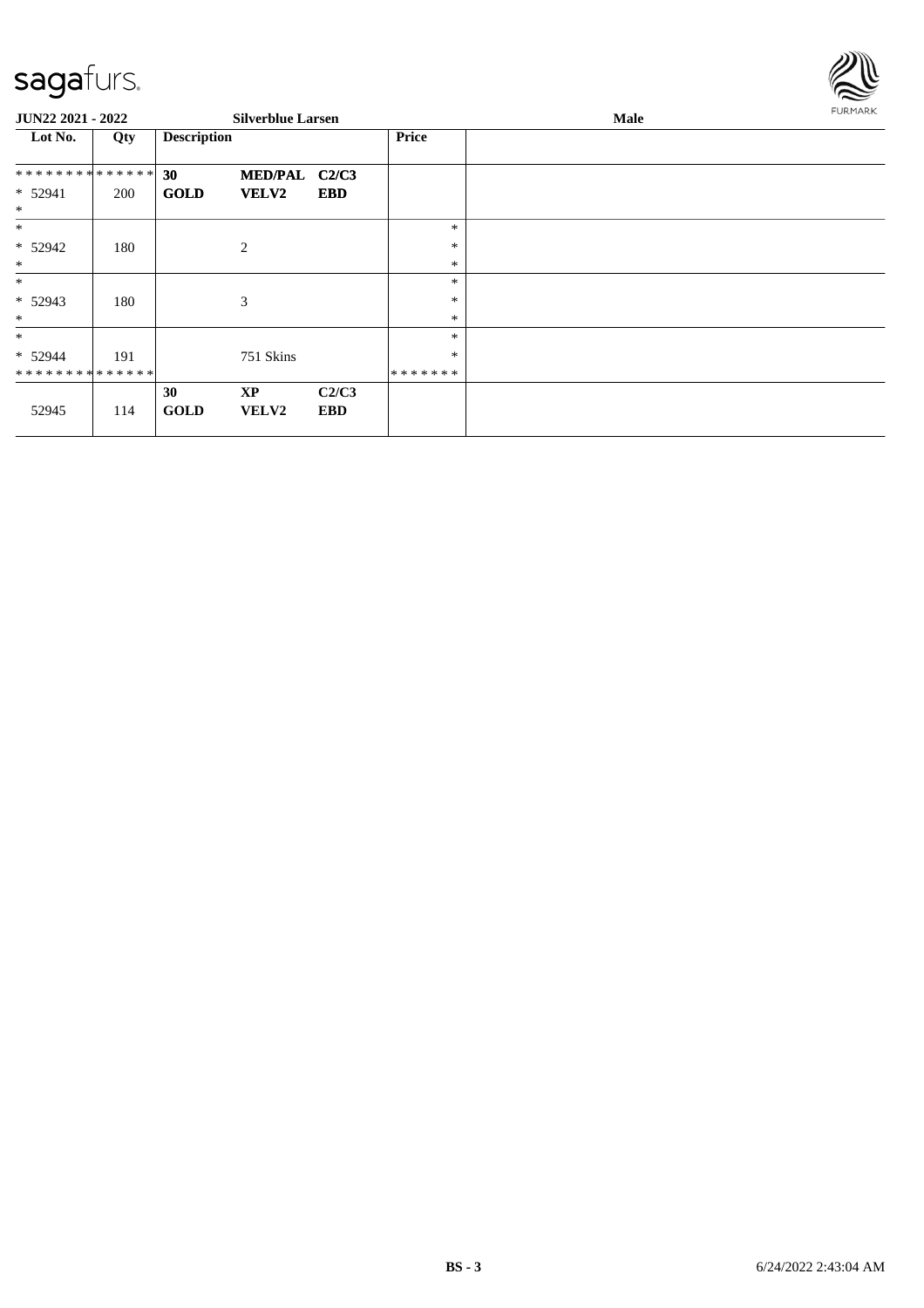

| JUN22 2021 - 2022                                                   |                   |                        | Silverblue             |       |                              | Male |  |
|---------------------------------------------------------------------|-------------------|------------------------|------------------------|-------|------------------------------|------|--|
| Lot No.                                                             | $\overline{Q}$ ty | <b>Description</b>     |                        |       | Price                        |      |  |
| * * * * * * * * * * * * * *<br>* 331001<br>$\ast$                   | 165               | 60<br>SI               | <b>PALE</b>            | C1/C2 |                              |      |  |
| $\overline{\phantom{0}}$<br>* 331002<br>* * * * * * * * * * * * * * | 34                |                        | 199 Skins              |       | $\ast$<br>∗<br>* * * * * * * |      |  |
| 331003                                                              | 103               | 60<br>${\bf S}{\bf I}$ | <b>PALE</b>            | C3    |                              |      |  |
| 331004                                                              | 207               | 60<br>${\bf S}{\bf I}$ | $\bold{XP}$            | C1/C2 |                              |      |  |
| 331005                                                              | 99                | 60<br>SI               | $\bold{XP}$            | C3    |                              |      |  |
| 331006                                                              | 87                | 60<br>${\bf SI}$       | 2XP                    | C1/C2 |                              |      |  |
| ******** <mark>******</mark><br>$* 331007$<br>$*$                   | 165               | 60<br><b>SAGA</b>      | $\bf MED$              | C1/C2 |                              |      |  |
| $\ast$<br>* 331008<br>* * * * * * * * * * * * * *                   | 68                |                        | 233 Skins              |       | $\ast$<br>∗<br>* * * * * * * |      |  |
| 331009                                                              | 168               | 60<br><b>SAGA</b>      | <b>PALE</b>            | C1    |                              |      |  |
| * * * * * * * * * * * * * *<br>* 331010<br>$*$                      | 165               | 60<br><b>SAGA</b>      | <b>PALE</b>            | C2    |                              |      |  |
| $\ast$<br>$* 331011$<br>$*$                                         | 140               |                        | $\boldsymbol{2}$       |       | $\ast$<br>$\ast$<br>$\ast$   |      |  |
| $*$<br>$* 331012$<br>$*$                                            | 140               |                        | 3                      |       | $\ast$<br>$\ast$<br>$\ast$   |      |  |
| $\ast$<br>* 331013<br>$*$                                           | 140               |                        | $\overline{4}$         |       | $\ast$<br>$\ast$<br>$\ast$   |      |  |
| $*$<br>* 331014<br>* * * * * * * * * * * * * *                      | 52                |                        | 637 Skins              |       | $\ast$<br>∗<br>* * * * * * * |      |  |
| * * * * * * * * * * * * * *<br>* 331015<br>$*$                      | 145               | 60<br><b>SAGA</b>      | <b>PALE</b>            | C3    |                              |      |  |
| $\overline{\phantom{0}}$<br>* 331016<br>* * * * * * * * * * * * * * | 82                |                        | 227 Skins              |       | $\ast$<br>∗<br>* * * * * * * |      |  |
| 331017                                                              | 164               | 60<br><b>SAGA</b>      | $\bold{XP}$            | C1    |                              |      |  |
| * * * * * * * * * * * * * *<br>$* 331018$<br>$\ast$                 | 165               | 60<br><b>SAGA</b>      | $\mathbf{X}\mathbf{P}$ | C2    |                              |      |  |
| $\ast$<br>* 331019<br>$\ast$                                        | 140               |                        | 2                      |       | $\ast$<br>∗<br>$\ast$        |      |  |
| $*$<br>* 331020<br>$\ast$                                           | 140               |                        | 3                      |       | $\ast$<br>$\ast$<br>$\ast$   |      |  |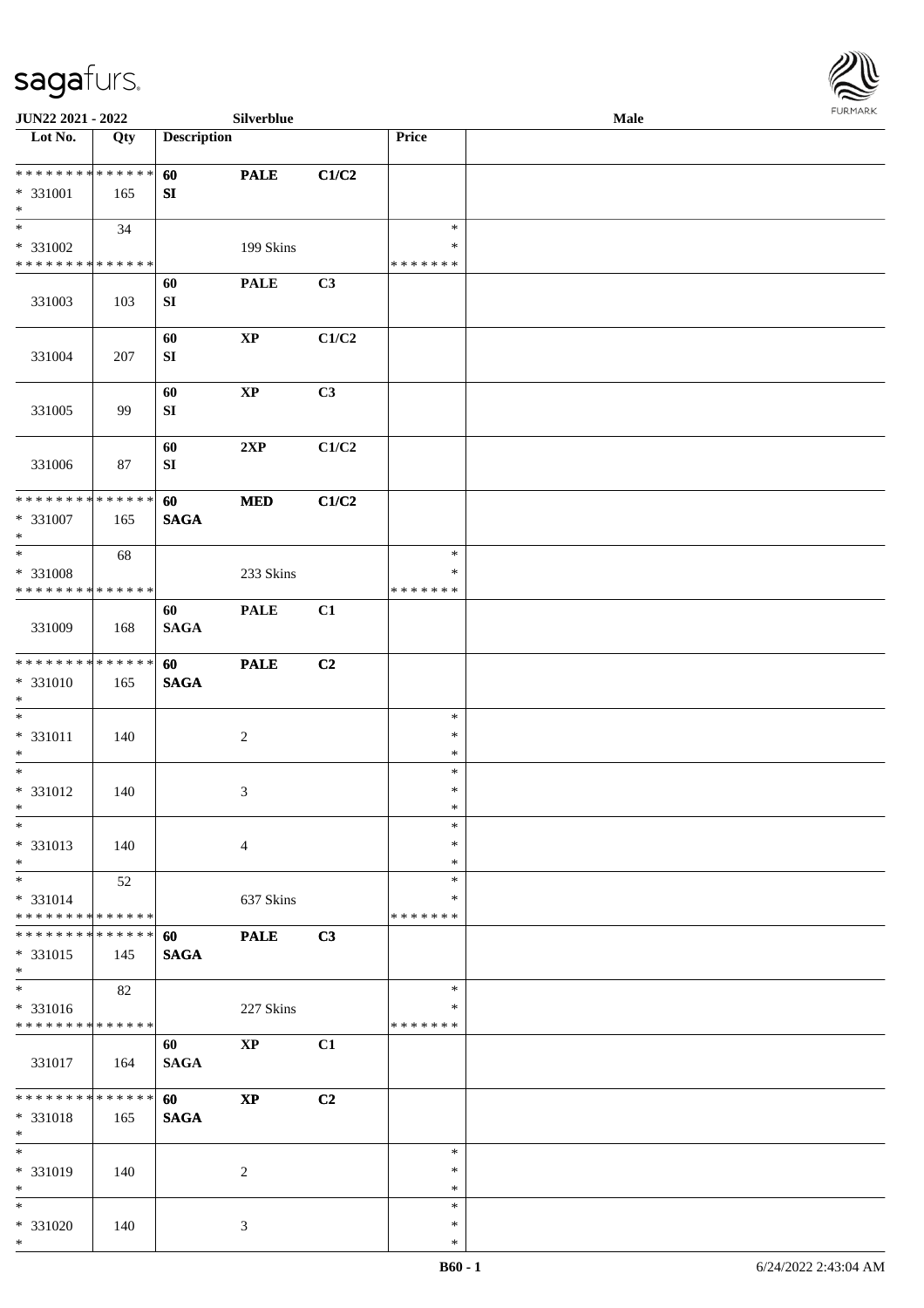

| <b>JUN22 2021 - 2022</b>                                   |     |                    | Silverblue                  |                |                                   | Male |  |
|------------------------------------------------------------|-----|--------------------|-----------------------------|----------------|-----------------------------------|------|--|
| Lot No.                                                    | Qty | <b>Description</b> |                             |                | Price                             |      |  |
| $*$<br>* 331021<br>$*$                                     | 140 | 60<br><b>SAGA</b>  | $\mathbf{XP}$               | C <sub>2</sub> | $\ast$<br>$\ast$<br>$\ast$        |      |  |
| * 331022<br>* * * * * * * * * * * * * *                    | 60  |                    | 645 Skins                   |                | $\ast$<br>∗<br>* * * * * * *      |      |  |
| * * * * * * * * * * * * * * *<br>* 331023<br>$*$           | 165 | 60<br><b>SAGA</b>  | $\bold{XP}$                 | C3             |                                   |      |  |
| $*$<br>* 331024<br>* * * * * * * * * * * * * *             | 133 |                    | 298 Skins                   |                | $\ast$<br>∗<br>* * * * * * *      |      |  |
| * * * * * * * * * * * * * *<br>* 331025<br>$*$             | 165 | 60<br><b>SAGA</b>  | 2XP                         | C1/C2          |                                   |      |  |
| $*$<br>* 331026<br>* * * * * * * * * * * * * *             | 103 |                    | 268 Skins                   |                | $\ast$<br>$\ast$<br>* * * * * * * |      |  |
| 331027                                                     | 104 | 60<br><b>SAGA</b>  | 2XP                         | C3             |                                   |      |  |
| * * * * * * * * * * * * * * *<br>* 331028<br>$*$           | 165 | 60<br>IA           | MED/PAL C2<br><b>CHIP</b>   |                |                                   |      |  |
| $*$<br>* 331029<br>$*$<br>$\overline{\ast}$                | 140 |                    | 2                           |                | $\ast$<br>$\ast$<br>*<br>$\ast$   |      |  |
| $* 331030$<br>$*$<br>$*$                                   | 140 |                    | $\ensuremath{\mathfrak{Z}}$ |                | $\ast$<br>$\ast$                  |      |  |
| $* 331031$<br>* * * * * * * * * * * * * *                  | 44  |                    | 489 Skins                   |                | $\ast$<br>∗<br>* * * * * * *      |      |  |
| * * * * * * * * * * * * * * *<br>* 331032<br>$*$<br>$\ast$ | 165 | 60<br>IA           | XP/2XP<br><b>CHIP</b>       | C2             | $\ast$                            |      |  |
| * 331033<br>$*$<br>$*$                                     | 140 |                    | $\overline{c}$              |                | $\ast$<br>$\ast$<br>$\ast$        |      |  |
| * 331034<br>$*$<br>$*$                                     | 140 |                    | 3                           |                | ∗<br>∗<br>$\ast$                  |      |  |
| * 331035<br>$*$<br>$*$                                     | 140 |                    | 4                           |                | $\ast$<br>$\ast$<br>$\ast$        |      |  |
| $* 331036$<br>$*$<br>$*$                                   | 140 |                    | 5                           |                | ∗<br>$\ast$<br>$\ast$             |      |  |
| * 331037<br>* * * * * * * * * * * * * *                    | 122 |                    | 847 Skins                   |                | ∗<br>* * * * * * *                |      |  |
| 331038                                                     | 90  | 60<br><b>SROY</b>  | <b>MED</b>                  | C1/C2          |                                   |      |  |
| ******** <mark>******</mark><br>* 331039<br>$*$            | 165 | 60<br><b>SROY</b>  | <b>PALE</b>                 | C1/C2          |                                   |      |  |
| $*$<br>* 331040<br>* * * * * * * * * * * * * *             | 122 |                    | 287 Skins                   |                | $\ast$<br>∗<br>* * * * * * *      |      |  |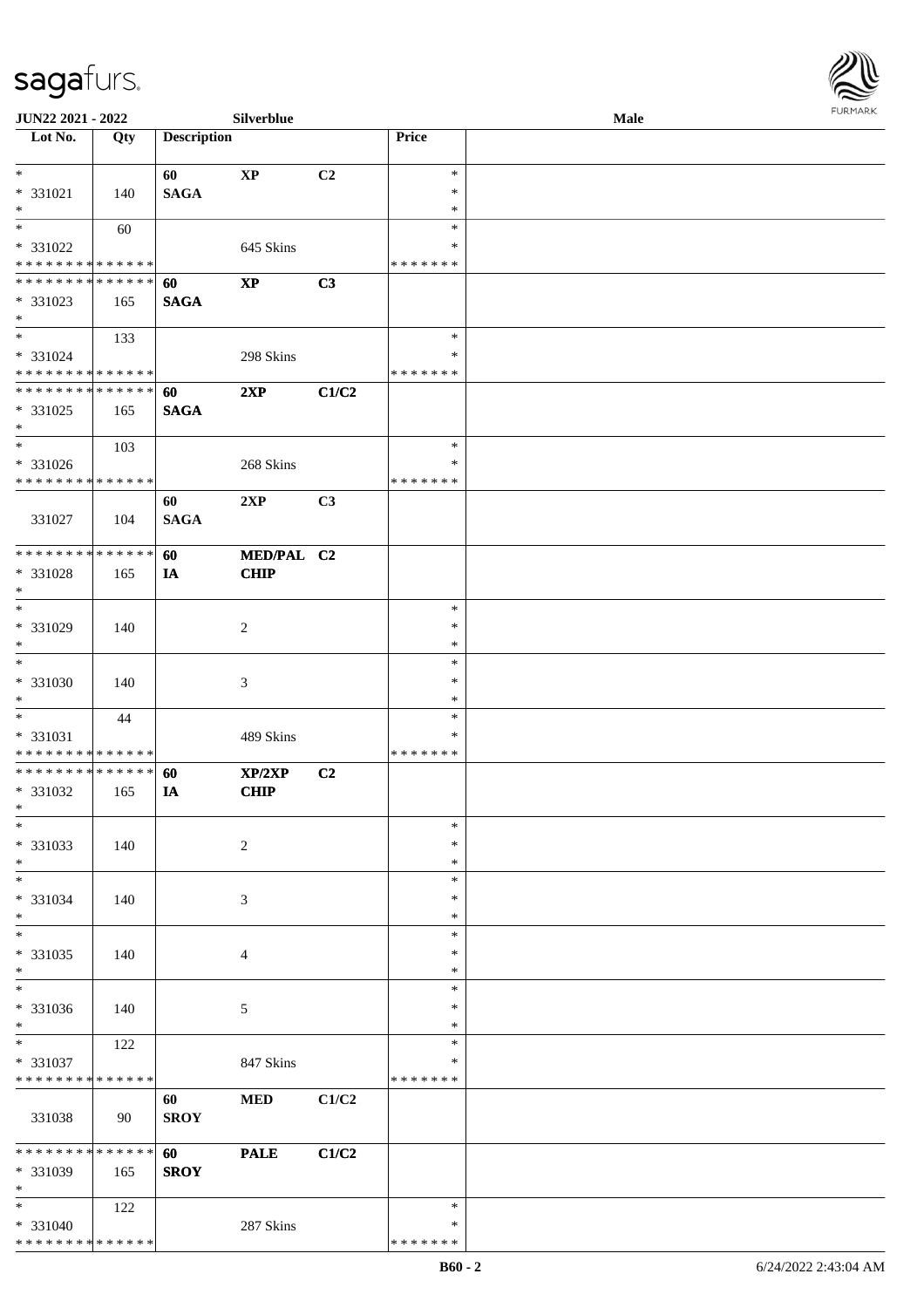

| JUN22 2021 - 2022             |     |                    | Silverblue  |                |              | <b>Male</b> | FURMARK |
|-------------------------------|-----|--------------------|-------------|----------------|--------------|-------------|---------|
| Lot No.                       | Qty | <b>Description</b> |             |                | <b>Price</b> |             |         |
| 331041                        | 97  | 60<br><b>SROY</b>  | <b>PALE</b> | C3             |              |             |         |
| 331042                        | 95  | 60<br><b>SROY</b>  | <b>XP</b>   | C1             |              |             |         |
| * * * * * * * * * * * * * * * |     | 60                 | <b>XP</b>   | C <sub>2</sub> |              |             |         |
| * 331043<br>$*$               | 165 | <b>SROY</b>        |             |                |              |             |         |
| $*$                           | 127 |                    |             |                | $\ast$       |             |         |
| * 331044                      |     |                    | 292 Skins   |                | $\ast$       |             |         |
| * * * * * * * * * * * * * *   |     |                    |             |                | *******      |             |         |
|                               |     | 60                 | <b>XP</b>   | C <sub>3</sub> |              |             |         |
| 331045                        | 109 | <b>SROY</b>        |             |                |              |             |         |
| 331046                        | 136 | 60<br><b>SROY</b>  | 2XP         | C1/C2          |              |             |         |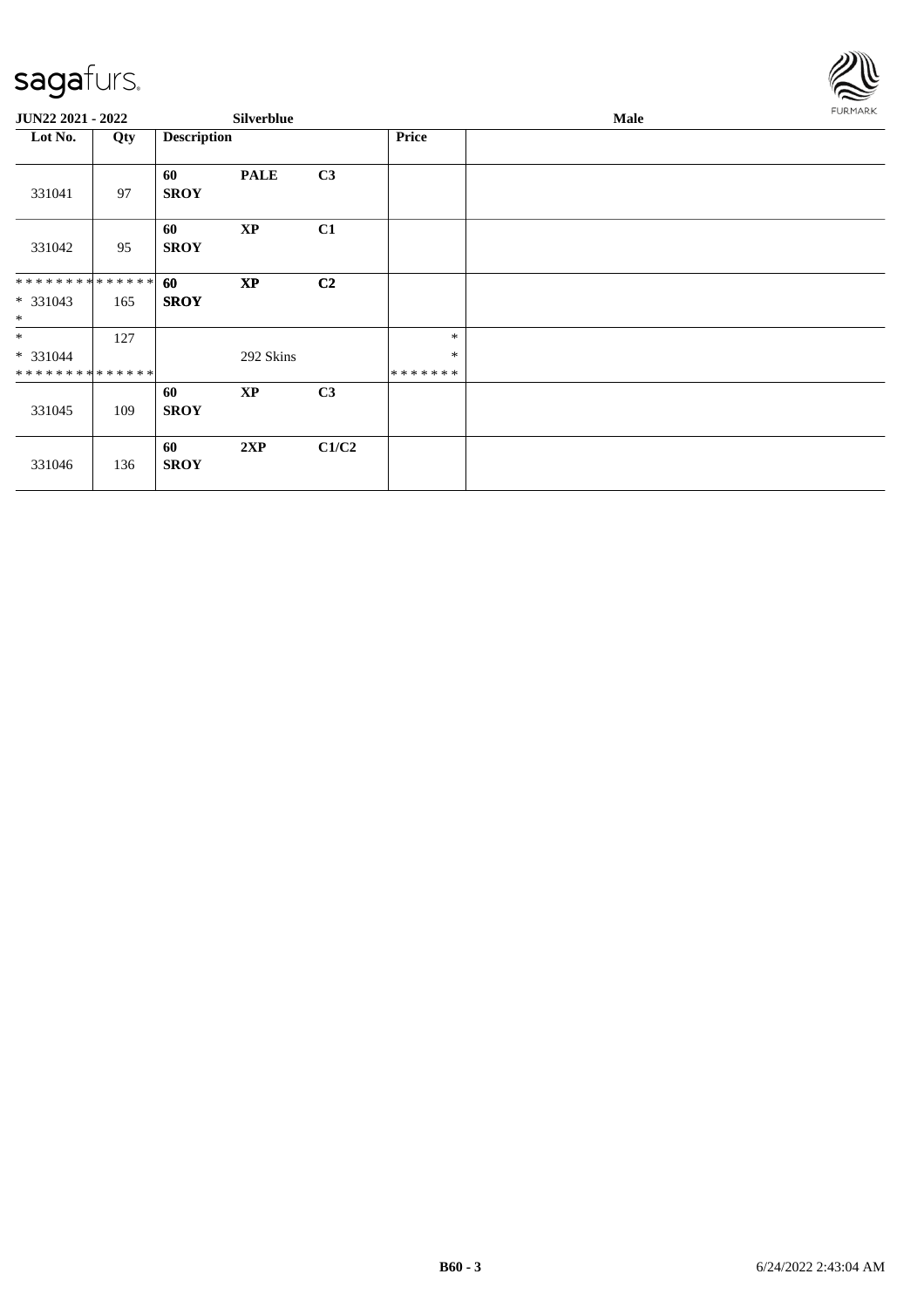

| JUN22 2021 - 2022                         |     |                     | Silverblue                |                |                         | <b>Male</b> |  |
|-------------------------------------------|-----|---------------------|---------------------------|----------------|-------------------------|-------------|--|
| Lot No.                                   | Qty | <b>Description</b>  |                           |                | Price                   |             |  |
| 331101                                    | 118 | 60/50<br>SI         | Dark                      | C1/C2          |                         |             |  |
| * * * * * * * * * * * * * *<br>$* 331102$ | 205 | 60/50<br>SI         | <b>MED</b>                | C1/C2          |                         |             |  |
| $\ast$                                    |     |                     |                           |                |                         |             |  |
| $\overline{\phantom{a}^*}$                | 110 |                     |                           |                | $\ast$                  |             |  |
| $* 331103$<br>* * * * * * * * * * * * * * |     |                     | 315 Skins                 |                | $\ast$<br>* * * * * * * |             |  |
|                                           |     | 50                  | <b>MED</b>                | C1/C2          |                         |             |  |
| 331104                                    | 139 | ${\bf S}{\bf I}$    |                           |                |                         |             |  |
| 331105                                    | 129 | 60/50<br>${\bf SI}$ | <b>MED</b>                | C3             |                         |             |  |
| 331106                                    | 90  | 50<br>${\bf SI}$    | <b>PALE</b>               | C1             |                         |             |  |
| ******** <mark>******</mark>              |     | 50                  | <b>PALE</b>               | C2             |                         |             |  |
| $* 331107$<br>$\ast$                      | 205 | ${\bf S}{\bf I}$    |                           |                |                         |             |  |
| $\ast$                                    |     |                     |                           |                | $\ast$<br>$\ast$        |             |  |
| * 331108<br>$\ast$                        | 190 |                     | $\sqrt{2}$                |                | $\ast$                  |             |  |
| $\overline{\ast}$                         | 35  |                     |                           |                | $\ast$                  |             |  |
| * 331109                                  |     |                     | 430 Skins                 |                | $\ast$                  |             |  |
| * * * * * * * * * * * * * *               |     |                     |                           |                | * * * * * * *           |             |  |
| **************<br>* 331110<br>$\ast$      | 175 | 50<br>SI            | <b>PALE</b>               | C3             |                         |             |  |
| $\ast$                                    | 145 |                     |                           |                | $\ast$                  |             |  |
| * 331111<br>**************                |     |                     | 320 Skins                 |                | $\ast$<br>* * * * * * * |             |  |
| 331112                                    | 97  | 50<br>${\bf SI}$    | $\bold{XP}$               | C1             |                         |             |  |
| 331113                                    | 225 | 50<br>SI            | $\mathbf{XP}$             | C1/C2          |                         |             |  |
| * * * * * * * * * * * * * *               |     | 50                  | $\bold{XP}$               | C <sub>2</sub> |                         |             |  |
| $* 331114$                                | 205 | SI                  |                           |                |                         |             |  |
| $\ast$<br>$_{\ast}$                       | 166 |                     |                           |                | $\ast$                  |             |  |
| $* 331115$                                |     |                     | 371 Skins                 |                | ∗                       |             |  |
| * * * * * * * * * * * * * *               |     |                     |                           |                | * * * * * * *           |             |  |
| * * * * * * * * * * * * * *               |     | 50                  | $\mathbf{XP}$             | C3             |                         |             |  |
| $* 331116$<br>$*$                         | 205 | SI                  |                           |                |                         |             |  |
| $\overline{\ast}$                         | 61  |                     |                           |                | $\ast$                  |             |  |
| $* 331117$<br>* * * * * * * * * * * * * * |     |                     | 266 Skins                 |                | ∗<br>* * * * * * *      |             |  |
|                                           |     | 50                  | 2XP                       | C1/C2          |                         |             |  |
| 331118                                    | 231 | SI                  |                           |                |                         |             |  |
| 331119                                    | 109 | 50<br>${\bf SI}$    | 2XP                       | C3             |                         |             |  |
| 331120                                    | 107 | 50<br>SI            | <b>MED</b><br><b>LNAP</b> | C1/C2          |                         |             |  |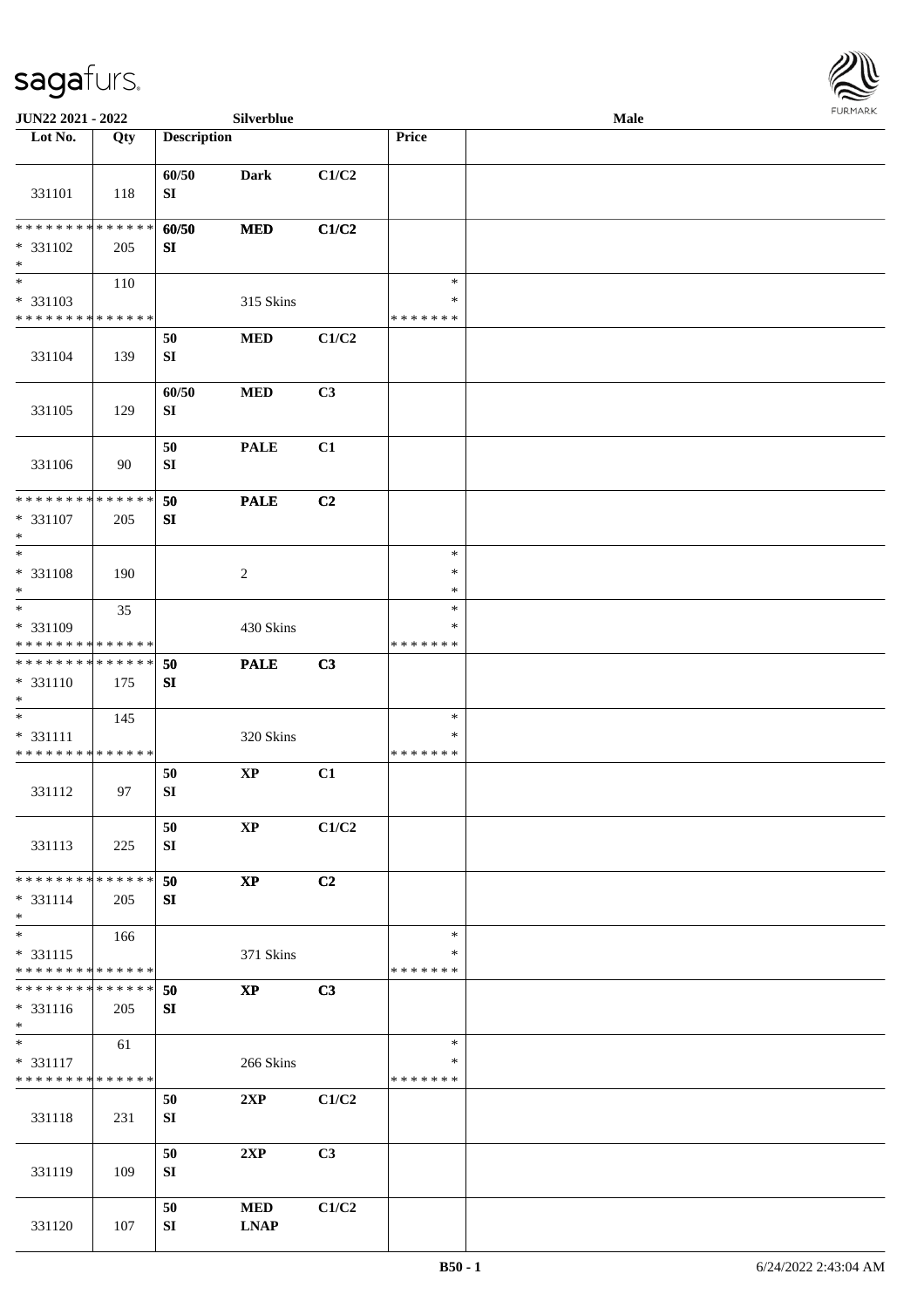

| JUN22 2021 - 2022                       |        |                        | Silverblue                                 |                |                    | Male |  |
|-----------------------------------------|--------|------------------------|--------------------------------------------|----------------|--------------------|------|--|
| Lot No.                                 | Qty    | <b>Description</b>     |                                            |                | Price              |      |  |
|                                         |        |                        |                                            |                |                    |      |  |
|                                         |        | 50                     | $\bf MED$                                  | C3             |                    |      |  |
| 331121                                  | 70     | ${\bf SI}$             | $\mathbf{L}\mathbf{N}\mathbf{A}\mathbf{P}$ |                |                    |      |  |
|                                         |        |                        |                                            |                |                    |      |  |
|                                         |        | 50                     | <b>PALE</b>                                | C1/C2          |                    |      |  |
| 331122                                  | 164    | SI                     | <b>LNAP</b>                                |                |                    |      |  |
|                                         |        |                        |                                            |                |                    |      |  |
|                                         |        | $50\,$                 | <b>PALE</b>                                | C3             |                    |      |  |
| 331123                                  | 147    | SI                     | <b>LNAP</b>                                |                |                    |      |  |
|                                         |        |                        |                                            |                |                    |      |  |
|                                         |        | 50                     | $\bold{XP}$                                | C1/C2          |                    |      |  |
| 331124                                  | 141    | ${\bf S}{\bf I}$       | $\mathbf{L}\mathbf{N}\mathbf{A}\mathbf{P}$ |                |                    |      |  |
|                                         |        |                        |                                            |                |                    |      |  |
|                                         |        | 50                     | $\bold{XP}$                                | C3             |                    |      |  |
| 331125                                  | 96     | SI                     | <b>LNAP</b>                                |                |                    |      |  |
|                                         |        |                        |                                            |                |                    |      |  |
|                                         |        | 50                     | XP/2XP                                     | C2             |                    |      |  |
| 331126                                  | 166    | ${\bf S}{\bf I}$       | <b>LNAP</b>                                |                |                    |      |  |
|                                         |        |                        |                                            |                |                    |      |  |
|                                         |        | 60/50                  | MED/PAL C2                                 |                |                    |      |  |
| 331127                                  | 123    | $\bf I\bf B$           | <b>SPAR</b>                                |                |                    |      |  |
|                                         |        |                        |                                            |                |                    |      |  |
| * * * * * * * *                         | ****** | 60/50                  | XP/2XP                                     | C2             |                    |      |  |
| * 331128                                | 205    | $\bf IB$               | <b>SPAR</b>                                |                |                    |      |  |
| $\ast$                                  |        |                        |                                            |                |                    |      |  |
| $*$                                     |        |                        |                                            |                | $\ast$             |      |  |
| * 331129                                | 180    |                        | $\boldsymbol{2}$                           |                | $\ast$             |      |  |
| $*$                                     |        |                        |                                            |                | $\ast$             |      |  |
| $\overline{\ast}$                       | 52     |                        |                                            |                | $\ast$             |      |  |
| * 331130                                |        |                        | 437 Skins                                  |                | ∗                  |      |  |
| * * * * * * * * * * * * * *             |        |                        |                                            |                | * * * * * * *      |      |  |
|                                         |        | 60/50                  | $\mathbf{ALL}$                             | C <sub>2</sub> |                    |      |  |
| 331131                                  | 196    | $\bf{IB}$              | $\mathbf{W}\mathbf{B2}$                    |                |                    |      |  |
|                                         |        |                        |                                            |                |                    |      |  |
|                                         |        | 50                     | $\bold{X}\bold{D}/\bold{D}\bold{K}$        | C2             |                    |      |  |
| 331132                                  | 39     | $\bf{IB}$              | <b>CHIP</b>                                |                |                    |      |  |
|                                         |        |                        |                                            |                |                    |      |  |
| * * * * * * * * * * * * * *             |        | 50                     | MED/PAL C2                                 |                |                    |      |  |
| * 331133                                | 205    | $\mathbf{I}$           | <b>CHIP</b>                                |                |                    |      |  |
| $*$                                     |        |                        |                                            |                |                    |      |  |
| $*$                                     | 157    |                        |                                            |                | $\ast$             |      |  |
| * 331134<br>* * * * * * * * * * * * * * |        |                        | 362 Skins                                  |                | ∗<br>* * * * * * * |      |  |
| * * * * * * * * * * * * * * *           |        |                        |                                            |                |                    |      |  |
| * 331135                                |        | 50<br>$\mathbf{I}$     | MED/PAL C2<br><b>CHIP</b>                  |                |                    |      |  |
| $*$                                     | 205    |                        |                                            |                |                    |      |  |
| $*$                                     | 65     |                        |                                            |                | $\ast$             |      |  |
| * 331136                                |        |                        | 270 Skins                                  |                | ∗                  |      |  |
| * * * * * * * * * * * * * *             |        |                        |                                            |                | * * * * * * *      |      |  |
| * * * * * * * * * * * * * *             |        | 50                     | XP/2XP                                     | C <sub>2</sub> |                    |      |  |
| * 331137                                | 205    | $\mathbf{I}$           | <b>CHIP</b>                                |                |                    |      |  |
| $*$                                     |        |                        |                                            |                |                    |      |  |
| $*$                                     | 181    |                        |                                            |                | $\ast$             |      |  |
| * 331138                                |        |                        | 386 Skins                                  |                | ∗                  |      |  |
| * * * * * * * * * * * * * *             |        |                        |                                            |                | * * * * * * *      |      |  |
|                                         |        | 50                     | XP/2XP                                     | C2             |                    |      |  |
| 331139                                  | 185    | $\mathbf{I}$ <b>B</b>  | <b>CHIP</b>                                |                |                    |      |  |
|                                         |        |                        |                                            |                |                    |      |  |
|                                         |        | 50                     | XD/DK                                      | C <sub>2</sub> |                    |      |  |
| 331140                                  | 42     | $\mathbf{I}\mathbf{B}$ | <b>CHIP</b>                                | <b>LNAP</b>    |                    |      |  |
|                                         |        |                        |                                            |                |                    |      |  |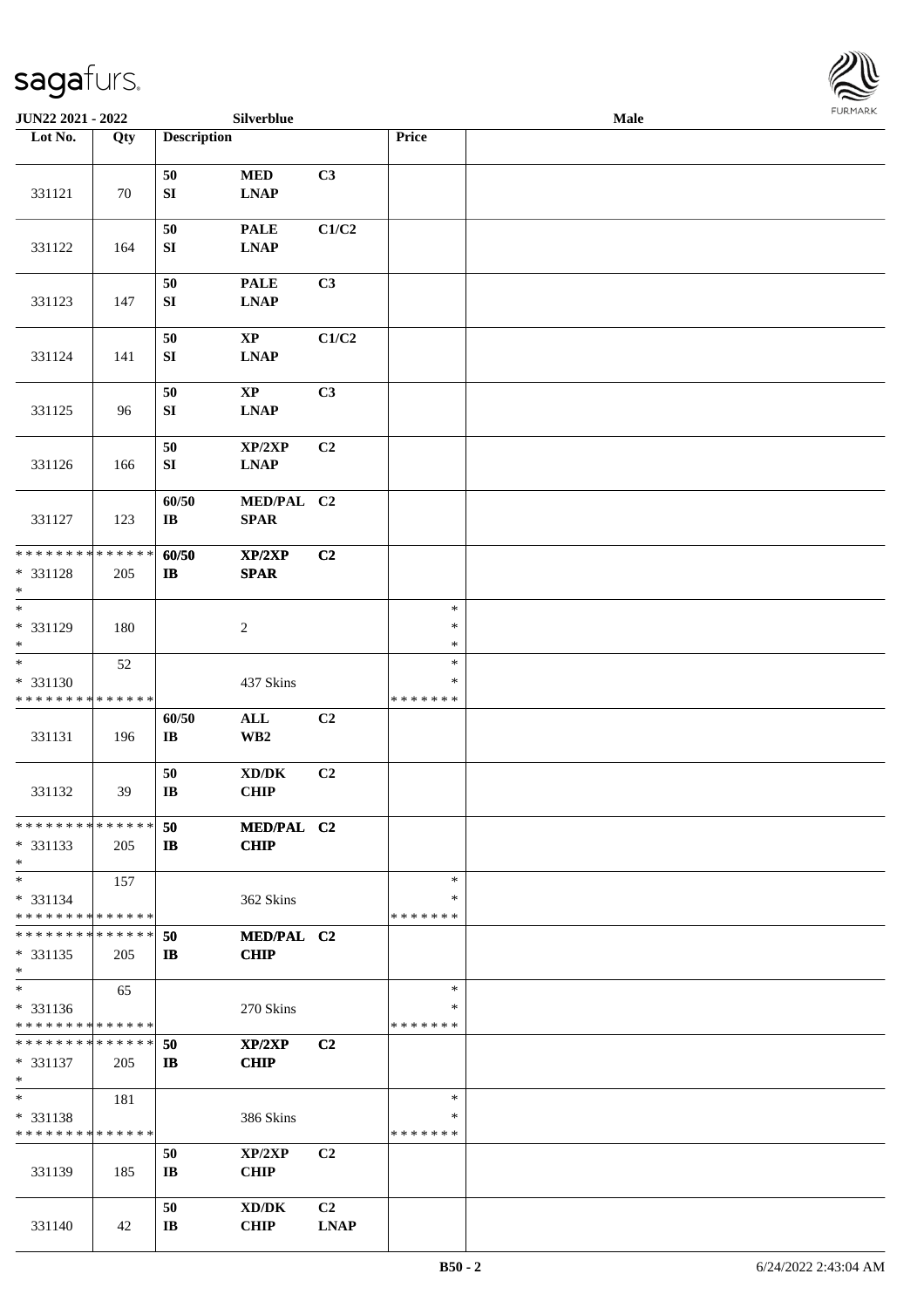

| JUN22 2021 - 2022                                                   |     |                              | Silverblue                |                               |                                   | Male | <b>FURMARK</b> |
|---------------------------------------------------------------------|-----|------------------------------|---------------------------|-------------------------------|-----------------------------------|------|----------------|
| Lot No.                                                             | Qty | <b>Description</b>           |                           |                               | Price                             |      |                |
| 331141                                                              | 174 | 50<br>$\mathbf{I}\mathbf{B}$ | MED/PAL C2<br><b>CHIP</b> | <b>LNAP</b>                   |                                   |      |                |
| 331142                                                              | 91  | 50<br>$\bf I\bf B$           | XP/2XP<br>CHIP            | C <sub>2</sub><br><b>LNAP</b> |                                   |      |                |
| 331143                                                              | 150 | 50<br>$\mathbf{I}\mathbf{B}$ | XP/2XP<br><b>CHIP</b>     | C2<br><b>LNAP</b>             |                                   |      |                |
| * * * * * * * * * * * * * * *<br>$* 331144$<br>$*$                  | 205 | 60/50<br>$\mathbf{I}$        | <b>ALL</b>                | C2                            |                                   |      |                |
| $\overline{\phantom{0}}$<br>* 331145<br>* * * * * * * * * * * * * * | 181 |                              | 386 Skins                 |                               | $\ast$<br>$\ast$<br>* * * * * * * |      |                |
| 331146                                                              | 180 | 50<br>$\mathbf{I}\mathbf{I}$ | $\mathbf{ALL}$            | C2                            |                                   |      |                |
| 331147                                                              | 45  | 50<br>SR/S                   | <b>XD</b>                 | C1/C2                         |                                   |      |                |
| * * * * * * * * * * * * * * *<br>* 331148<br>$\ast$                 | 185 | 50<br><b>SAGA</b>            | <b>Dark</b>               | C1/C2                         |                                   |      |                |
| $\overline{\phantom{0}}$<br>* 331149<br>* * * * * * * * * * * * * * | 56  |                              | 241 Skins                 |                               | $\ast$<br>$\ast$<br>* * * * * * * |      |                |
| 331150                                                              | 98  | 60/50<br><b>SAGA</b>         | <b>Dark</b>               | C3                            |                                   |      |                |
| 331151                                                              | 182 | 50<br><b>SAGA</b>            | $\bf MED$                 | C1                            |                                   |      |                |
| 331152                                                              | 130 | 50<br><b>SAGA</b>            | $\bf MED$                 | C1                            |                                   |      |                |
| **************<br>* 331153<br>$\ast$                                | 185 | 50<br><b>SAGA</b>            | <b>MED</b>                | C2                            |                                   |      |                |
| $\ast$<br>* 331154<br>$\ast$                                        | 160 |                              | $\overline{2}$            |                               | $\ast$<br>$\ast$<br>$\ast$        |      |                |
| $\overline{\phantom{0}}$<br>* 331155<br>* * * * * * * * * * * * * * | 145 |                              | 490 Skins                 |                               | *<br>*<br>* * * * * * *           |      |                |
| * * * * * * * * * * * * * * *<br>* 331156<br>$\ast$                 | 185 | 50<br><b>SAGA</b>            | <b>MED</b>                | C2                            |                                   |      |                |
| $\ast$<br>$* 331157$<br>$\ast$                                      | 180 |                              | $\overline{2}$            |                               | $\ast$<br>$\ast$<br>$\ast$        |      |                |
| $\ast$<br>* 331158<br>* * * * * * * * * * * * * *                   | 86  |                              | 451 Skins                 |                               | *<br>*<br>* * * * * * *           |      |                |
| * * * * * * * * * * * * * * *<br>$* 331159$<br>$\ast$               | 175 | 60/50<br><b>SAGA</b>         | <b>MED</b>                | C3                            |                                   |      |                |
| $\ast$<br>* 331160<br>******** <mark>******</mark>                  | 140 |                              | 315 Skins                 |                               | $\ast$<br>*<br>* * * * * * *      |      |                |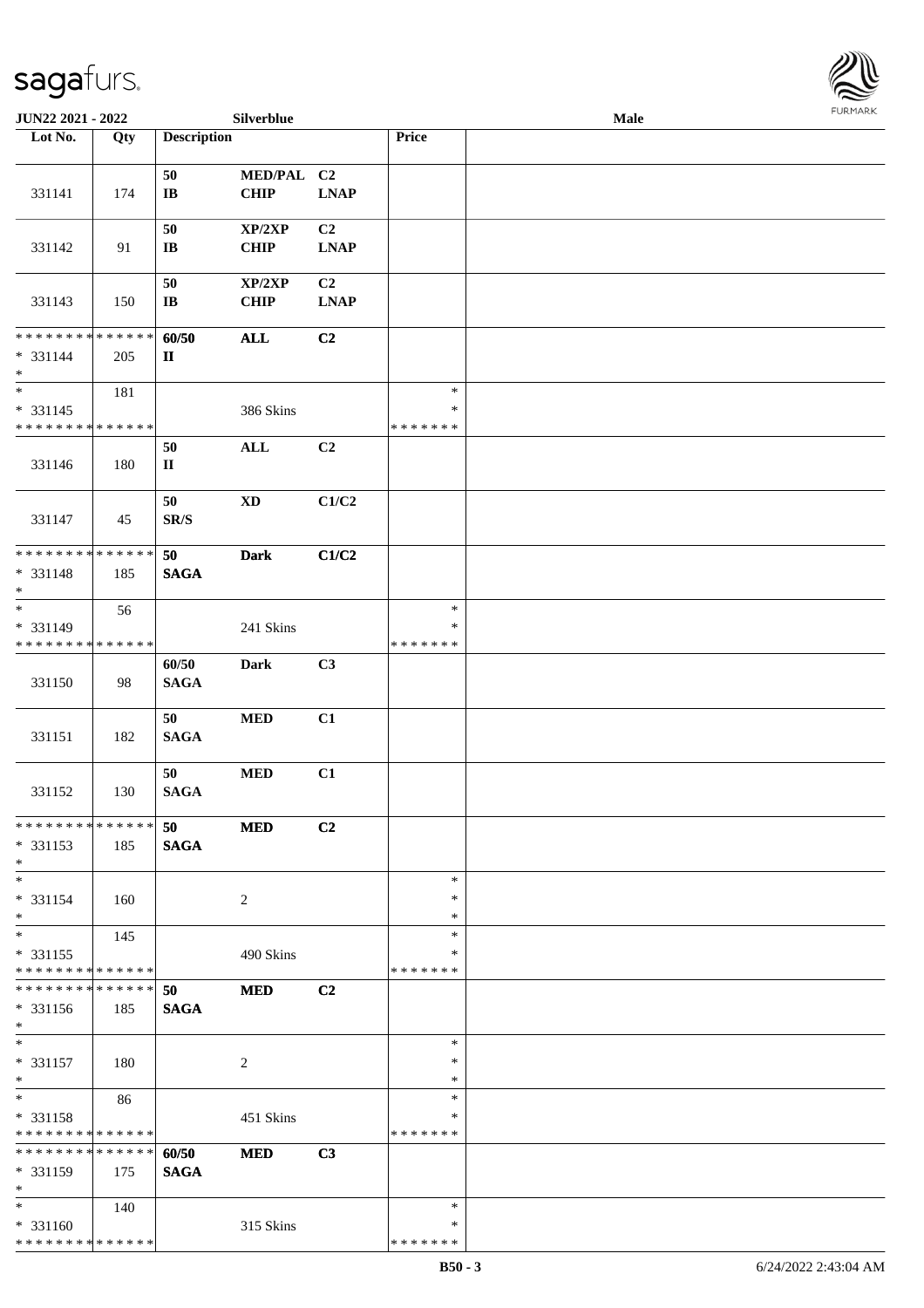

| JUN22 2021 - 2022                 |     |                    | Silverblue       |    |               | <b>Male</b> |  |
|-----------------------------------|-----|--------------------|------------------|----|---------------|-------------|--|
| Lot No.                           | Qty | <b>Description</b> |                  |    | Price         |             |  |
|                                   |     |                    |                  |    |               |             |  |
| ******** <mark>******</mark>      |     | 50                 | <b>PALE</b>      | C1 |               |             |  |
| $* 331161$                        | 185 | <b>SAGA</b>        |                  |    |               |             |  |
| $*$                               |     |                    |                  |    |               |             |  |
|                                   | 164 |                    |                  |    | $\ast$        |             |  |
| * 331162                          |     |                    | 349 Skins        |    | ∗             |             |  |
| **************                    |     |                    |                  |    | * * * * * * * |             |  |
| **************                    |     | 50                 | <b>PALE</b>      | C1 |               |             |  |
| * 331163                          | 185 | <b>SAGA</b>        |                  |    |               |             |  |
| $*$                               |     |                    |                  |    |               |             |  |
| $\overline{\phantom{0}}$          |     |                    |                  |    | $\ast$        |             |  |
| $* 331164$                        | 160 |                    | $\overline{c}$   |    | $\ast$        |             |  |
| $\ast$                            |     |                    |                  |    | $\ast$        |             |  |
| $\overline{\ast}$                 |     |                    |                  |    | $\ast$        |             |  |
| * 331165                          |     |                    | $\mathfrak{Z}$   |    | $\ast$        |             |  |
| $\ast$                            | 150 |                    |                  |    | $\ast$        |             |  |
| $\overline{\ast}$                 |     |                    |                  |    | $\ast$        |             |  |
|                                   | 36  |                    |                  |    |               |             |  |
| * 331166                          |     |                    | 531 Skins        |    | $\ast$        |             |  |
| ******** <mark>******</mark>      |     |                    |                  |    | * * * * * * * |             |  |
| ******** <mark>******</mark>      |     | 50                 | <b>PALE</b>      | C2 |               |             |  |
| $* 331167$                        | 185 | <b>SAGA</b>        |                  |    |               |             |  |
| $\ast$                            |     |                    |                  |    |               |             |  |
| $\ast$                            |     |                    |                  |    | $\ast$        |             |  |
| * 331168                          | 160 |                    | $\overline{c}$   |    | $\ast$        |             |  |
| $\ast$                            |     |                    |                  |    | $\ast$        |             |  |
| $\overline{\phantom{0}}$          |     |                    |                  |    | $\ast$        |             |  |
| * 331169                          | 160 |                    | $\mathfrak{Z}$   |    | $\ast$        |             |  |
| $\ast$                            |     |                    |                  |    | $\ast$        |             |  |
| $\overline{\phantom{a}^*}$        |     |                    |                  |    | $\ast$        |             |  |
| * 331170                          | 160 |                    | $\overline{4}$   |    | $\ast$        |             |  |
| $\ast$                            |     |                    |                  |    | $\ast$        |             |  |
| $\ast$                            |     |                    |                  |    | $\ast$        |             |  |
| $* 331171$                        | 160 |                    | $\sqrt{5}$       |    | $\ast$        |             |  |
| $\ast$                            |     |                    |                  |    | $\ast$        |             |  |
| $\ast$                            |     |                    |                  |    | $\ast$        |             |  |
| $* 331172$                        | 160 |                    | 6                |    | $\ast$        |             |  |
| $*$                               |     |                    |                  |    | $\ast$        |             |  |
| $*$                               |     |                    |                  |    | $\ast$        |             |  |
| $* 331173$                        |     |                    | $\boldsymbol{7}$ |    | $\ast$        |             |  |
| $\ast$                            | 160 |                    |                  |    | $\ast$        |             |  |
| $\ast$                            |     |                    |                  |    | $\ast$        |             |  |
|                                   | 135 |                    |                  |    |               |             |  |
| * 331174                          |     |                    | 1280 Skins       |    | ∗             |             |  |
| ******** <mark>******</mark>      |     |                    |                  |    | * * * * * * * |             |  |
| * * * * * * * * * * * * * * *     |     | 50                 | <b>PALE</b>      | C3 |               |             |  |
| * 331175                          | 185 | <b>SAGA</b>        |                  |    |               |             |  |
| $*$<br>$\overline{\phantom{a}^*}$ |     |                    |                  |    |               |             |  |
|                                   |     |                    |                  |    | $\ast$        |             |  |
| $* 331176$                        | 160 |                    | $\overline{c}$   |    | ∗             |             |  |
| $*$                               |     |                    |                  |    | $\ast$        |             |  |
| $*$                               |     |                    |                  |    | $\ast$        |             |  |
| * 331177                          | 140 |                    | $\mathfrak{Z}$   |    | $\ast$        |             |  |
| $\ast$                            |     |                    |                  |    | $\ast$        |             |  |
| $_{\ast}$                         | 55  |                    |                  |    | $\ast$        |             |  |
| * 331178                          |     |                    | 540 Skins        |    | $\ast$        |             |  |
| * * * * * * * * * * * * * *       |     |                    |                  |    | * * * * * * * |             |  |
| ******** <mark>******</mark>      |     | 50                 | $\bold{XP}$      | C1 |               |             |  |
| * 331179                          | 185 | <b>SAGA</b>        |                  |    |               |             |  |
| $\ast$                            |     |                    |                  |    |               |             |  |
| $\ast$                            |     |                    |                  |    | $\ast$        |             |  |
| * 331180                          | 160 |                    | $\overline{c}$   |    | $\ast$        |             |  |
| $\ast$                            |     |                    |                  |    | $\ast$        |             |  |
|                                   |     |                    |                  |    |               |             |  |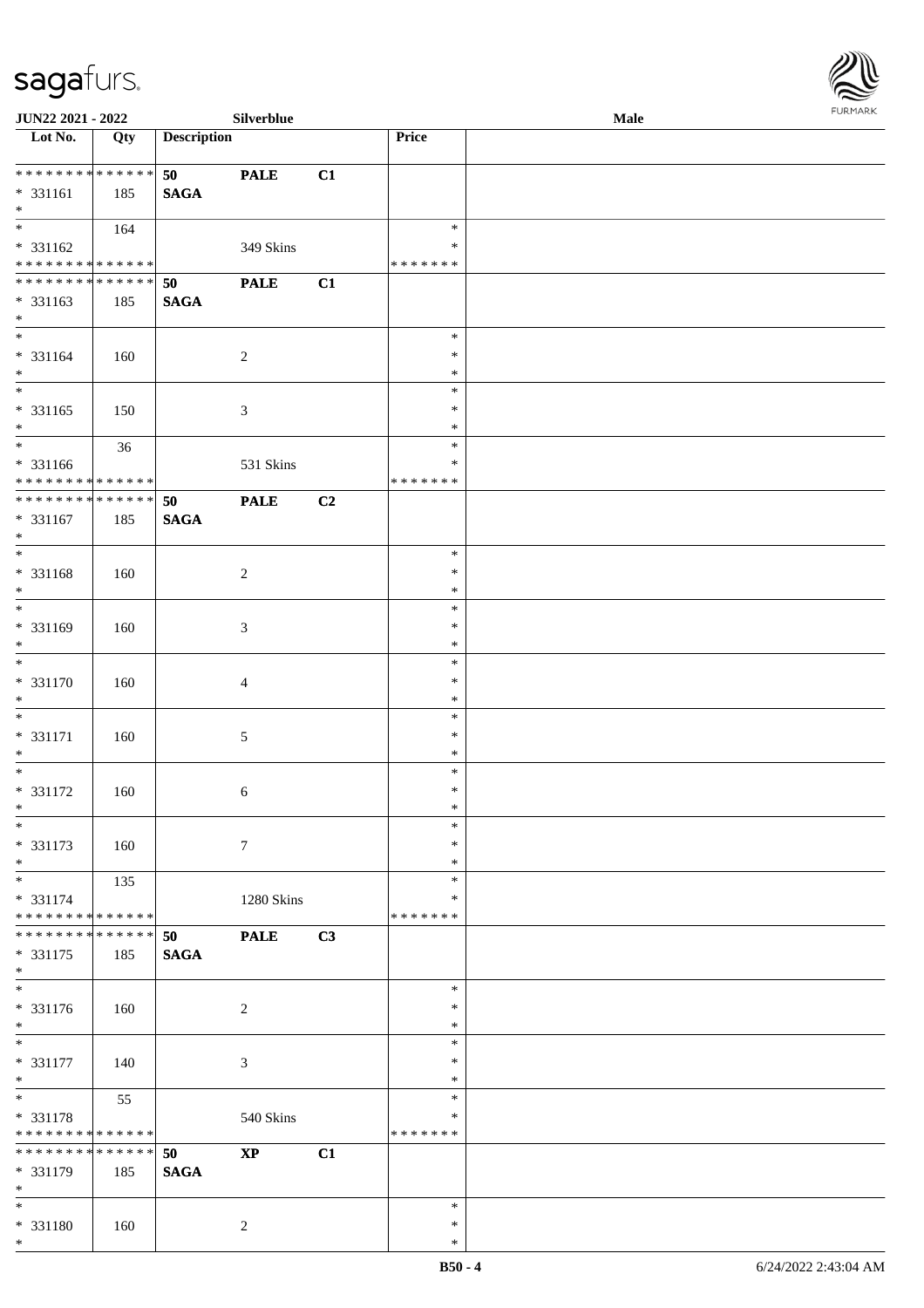

| <b>JUN22 2021 - 2022</b>                                                                |     |                    | Silverblue     |    |                                      | Male |  |
|-----------------------------------------------------------------------------------------|-----|--------------------|----------------|----|--------------------------------------|------|--|
| Lot No.                                                                                 | Qty | <b>Description</b> |                |    | Price                                |      |  |
| $*$<br>* 331181<br>* * * * * * * * <mark>* * * * * * *</mark>                           | 46  | 50<br><b>SAGA</b>  | $\mathbf{XP}$  | C1 | $\ast$<br>$\ast$<br>*******          |      |  |
| * * * * * * * * * * * * * * <mark>*</mark><br>* 331182<br>$*$                           | 185 | 50<br><b>SAGA</b>  | $\bold{XP}$    | C1 |                                      |      |  |
| * 331183<br>$*$<br>$\ddot{x}$                                                           | 160 |                    | $\overline{c}$ |    | $\ast$<br>$\ast$<br>$\ast$           |      |  |
| * 331184<br>* * * * * * * * <mark>* * * * * * *</mark>                                  | 134 |                    | 479 Skins      |    | $\ast$<br>$\ast$<br>*******          |      |  |
| * * * * * * * * * * * * * * <mark>*</mark><br>* 331185<br>$\ast$                        | 185 | 50<br><b>SAGA</b>  | $\mathbf{XP}$  | C2 |                                      |      |  |
| * 331186<br>$\ast$<br>$\overline{\phantom{0}}$                                          | 160 |                    | $\overline{2}$ |    | $\ast$<br>$\ast$<br>$\ast$           |      |  |
| * 331187<br>$*$                                                                         | 160 |                    | $\mathfrak{Z}$ |    | $\ast$<br>$\ast$<br>$\ast$<br>$\ast$ |      |  |
| * 331188<br>$\ast$                                                                      | 160 |                    | $\overline{4}$ |    | $\ast$<br>$\ast$                     |      |  |
| * 331189<br>$\ast$<br>$\ast$                                                            | 160 |                    | 5              |    | $\ast$<br>$\ast$<br>$\ast$           |      |  |
| * 331190<br>$*$                                                                         | 160 |                    | 6              |    | $\ast$<br>$\ast$<br>$\ast$           |      |  |
| * 331191<br>* * * * * * * * * * * * * * *<br>* * * * * * * * * * * * * * <mark>*</mark> | 69  |                    | 1054 Skins     |    | $\ast$<br>$\ast$<br>*******          |      |  |
| * 331192<br>$*$ $-$<br>$\overline{\ast}$                                                | 185 | 50<br><b>SAGA</b>  | $\bold{XP}$    | C2 |                                      |      |  |
| * 331193<br>$*$                                                                         | 160 |                    | $\sqrt{2}$     |    | $\ast$<br>$\ast$<br>$\ast$           |      |  |
| * 331194<br>$*$<br>$*$                                                                  | 160 |                    | $\mathfrak{Z}$ |    | $\ast$<br>$\ast$<br>$\ast$           |      |  |
| * 331195<br>$*$                                                                         | 160 |                    | $\overline{4}$ |    | $\ast$<br>$\ast$<br>$\ast$           |      |  |
| * 331196<br>$*$<br>$\ddot{x}$                                                           | 160 |                    | $\mathfrak{S}$ |    | $\ast$<br>$\ast$<br>$\ast$           |      |  |
| * 331197<br>$*$<br>$*$                                                                  | 160 |                    | $\sqrt{6}$     |    | $\ast$<br>$\ast$<br>$\ast$           |      |  |
| * 331198<br>$*$                                                                         | 160 |                    | $\tau$         |    | $\ast$<br>$\ast$<br>$\ast$           |      |  |
| * 331199<br>$*$                                                                         | 160 |                    | $\,8\,$        |    | $\ast$<br>$\ast$<br>$\ast$           |      |  |
| $\overline{\phantom{0}}$<br>* 331200<br>$\ast$                                          | 160 |                    | $\overline{9}$ |    | $\ast$<br>$\ast$<br>$\ast$           |      |  |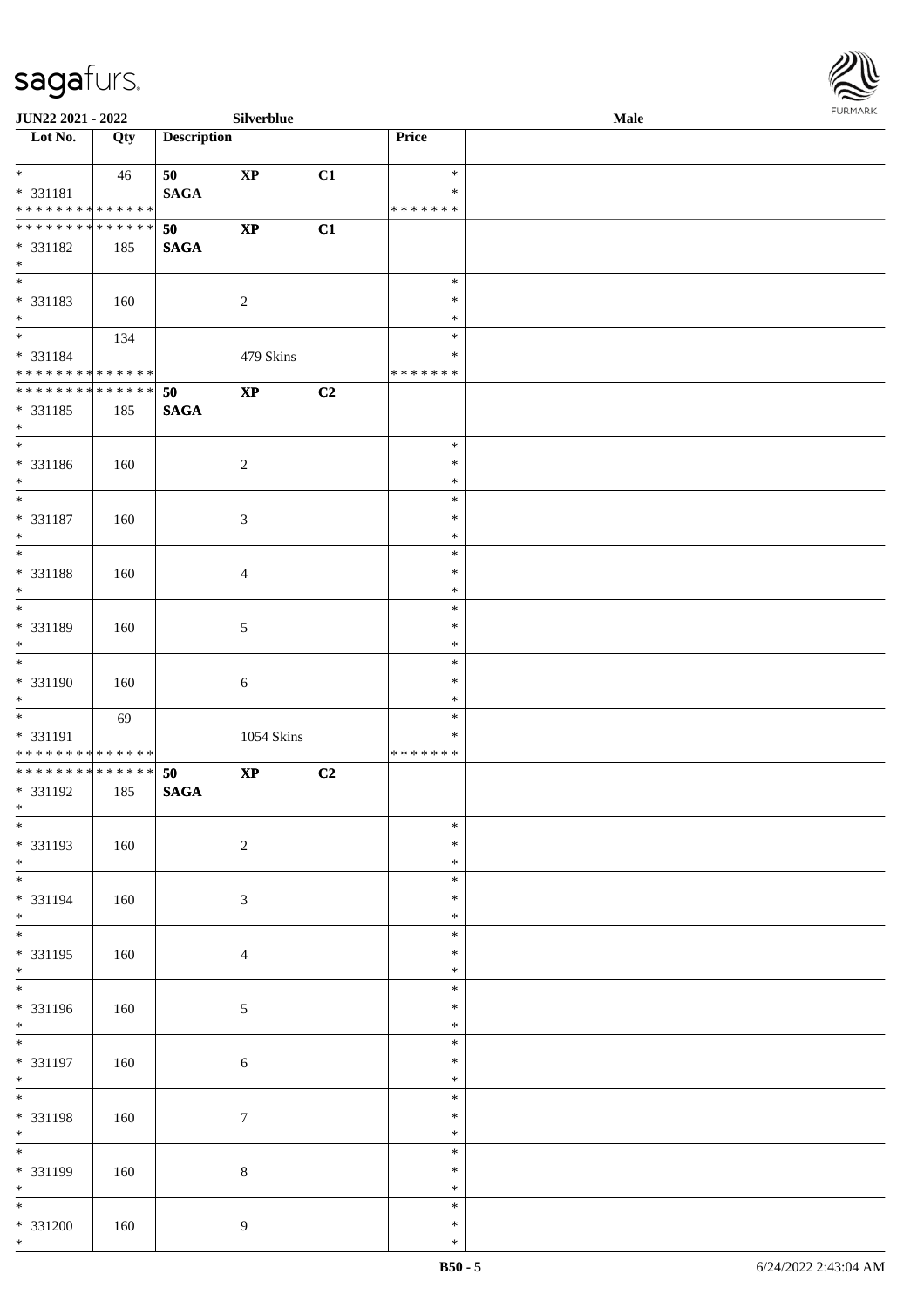

| JUN22 2021 - 2022                  |     |                    | Silverblue             |                |               | Male |  |
|------------------------------------|-----|--------------------|------------------------|----------------|---------------|------|--|
| Lot No.                            | Qty | <b>Description</b> |                        |                | <b>Price</b>  |      |  |
|                                    |     |                    |                        |                |               |      |  |
| $\ast$                             |     | 50                 | $\mathbf{X}\mathbf{P}$ | C2             | $\ast$        |      |  |
| * 331201                           | 160 | <b>SAGA</b>        |                        |                | $\ast$        |      |  |
| $\ast$                             |     |                    |                        |                | $\ast$        |      |  |
| $\overline{\phantom{0}}$           | 53  |                    |                        |                | $\ast$        |      |  |
| * 331202                           |     |                    | 1678 Skins             |                | *             |      |  |
| * * * * * * * * * * * * * *        |     |                    |                        |                | * * * * * * * |      |  |
| **************                     |     | 50                 | $\mathbf{XP}$          | C3             |               |      |  |
| * 331203                           | 185 | <b>SAGA</b>        |                        |                |               |      |  |
| $*$                                |     |                    |                        |                |               |      |  |
| $\overline{\ast}$                  |     |                    |                        |                | $\ast$        |      |  |
|                                    |     |                    |                        |                | $\ast$        |      |  |
| * 331204                           | 160 |                    | $\sqrt{2}$             |                |               |      |  |
| $\ast$<br>$\overline{\phantom{0}}$ |     |                    |                        |                | $\ast$        |      |  |
|                                    |     |                    |                        |                | $\ast$        |      |  |
| $* 331205$                         | 150 |                    | $\mathfrak{Z}$         |                | $\ast$        |      |  |
| $\ast$                             |     |                    |                        |                | $\ast$        |      |  |
| $\overline{\phantom{a}^*}$         | 37  |                    |                        |                | $\ast$        |      |  |
| $* 331206$                         |     |                    | 532 Skins              |                | $\ast$        |      |  |
| * * * * * * * * * * * * * * *      |     |                    |                        |                | * * * * * * * |      |  |
| ******** <mark>******</mark>       |     | 50                 | $\bold{XP}$            | C3             |               |      |  |
| $* 331207$                         | 185 | <b>SAGA</b>        |                        |                |               |      |  |
| $\ast$                             |     |                    |                        |                |               |      |  |
| $\ast$                             |     |                    |                        |                | $\ast$        |      |  |
| * 331208                           | 160 |                    | $\sqrt{2}$             |                | $\ast$        |      |  |
| $\ast$                             |     |                    |                        |                | *             |      |  |
| $\overline{\ast}$                  | 154 |                    |                        |                | $\ast$        |      |  |
| * 331209                           |     |                    | 499 Skins              |                | ∗             |      |  |
| * * * * * * * * * * * * * *        |     |                    |                        |                | * * * * * * * |      |  |
|                                    |     | 50                 | 2XP                    | C1             |               |      |  |
| 331210                             |     |                    |                        |                |               |      |  |
|                                    | 166 | $\mathbf{SAGA}$    |                        |                |               |      |  |
| **************                     |     |                    |                        |                |               |      |  |
|                                    |     | 50                 | 2XP                    | C1/C2          |               |      |  |
| * 331211                           | 185 | $\mathbf{SAGA}$    |                        |                |               |      |  |
| $*$                                |     |                    |                        |                |               |      |  |
| $\ast$                             |     |                    |                        |                | $\ast$        |      |  |
| * 331212                           | 160 |                    | $\overline{c}$         |                | $\ast$        |      |  |
| $*$                                |     |                    |                        |                | $\ast$        |      |  |
| $*$                                | 52  |                    |                        |                | $\ast$        |      |  |
| * 331213                           |     |                    | 397 Skins              |                | *             |      |  |
| * * * * * * * * * * * * * * *      |     |                    |                        |                | * * * * * * * |      |  |
| * * * * * * * * * * * * * * *      |     | 50                 | 2XP                    | C2             |               |      |  |
| * 331214                           | 185 | <b>SAGA</b>        |                        |                |               |      |  |
| $*$                                |     |                    |                        |                |               |      |  |
| $\overline{\phantom{a}^*}$         |     |                    |                        |                | $\ast$        |      |  |
| $* 331215$                         | 160 |                    | 2                      |                | ∗             |      |  |
| $*$                                |     |                    |                        |                | $\ast$        |      |  |
| $\overline{\phantom{a}^*}$         |     |                    |                        |                | $\ast$        |      |  |
| * 331216                           | 160 |                    | 3                      |                | *             |      |  |
| $*$                                |     |                    |                        |                | $\ast$        |      |  |
| $*$                                | 37  |                    |                        |                | $\ast$        |      |  |
| * 331217                           |     |                    | 542 Skins              |                | *             |      |  |
| * * * * * * * * * * * * * *        |     |                    |                        |                | * * * * * * * |      |  |
|                                    |     | 50                 | 2XP                    | C <sub>3</sub> |               |      |  |
| 331218                             |     |                    |                        |                |               |      |  |
|                                    | 194 | <b>SAGA</b>        |                        |                |               |      |  |
| * * * * * * * * * * * * * *        |     |                    |                        |                |               |      |  |
|                                    |     | 50                 | 2XP                    | C3             |               |      |  |
| * 331219                           | 165 | <b>SAGA</b>        |                        |                |               |      |  |
| $\ast$                             |     |                    |                        |                |               |      |  |
| $*$                                | 46  |                    |                        |                | $\ast$        |      |  |
| * 331220                           |     |                    | 211 Skins              |                | ∗             |      |  |
| * * * * * * * * * * * * * *        |     |                    |                        |                | * * * * * * * |      |  |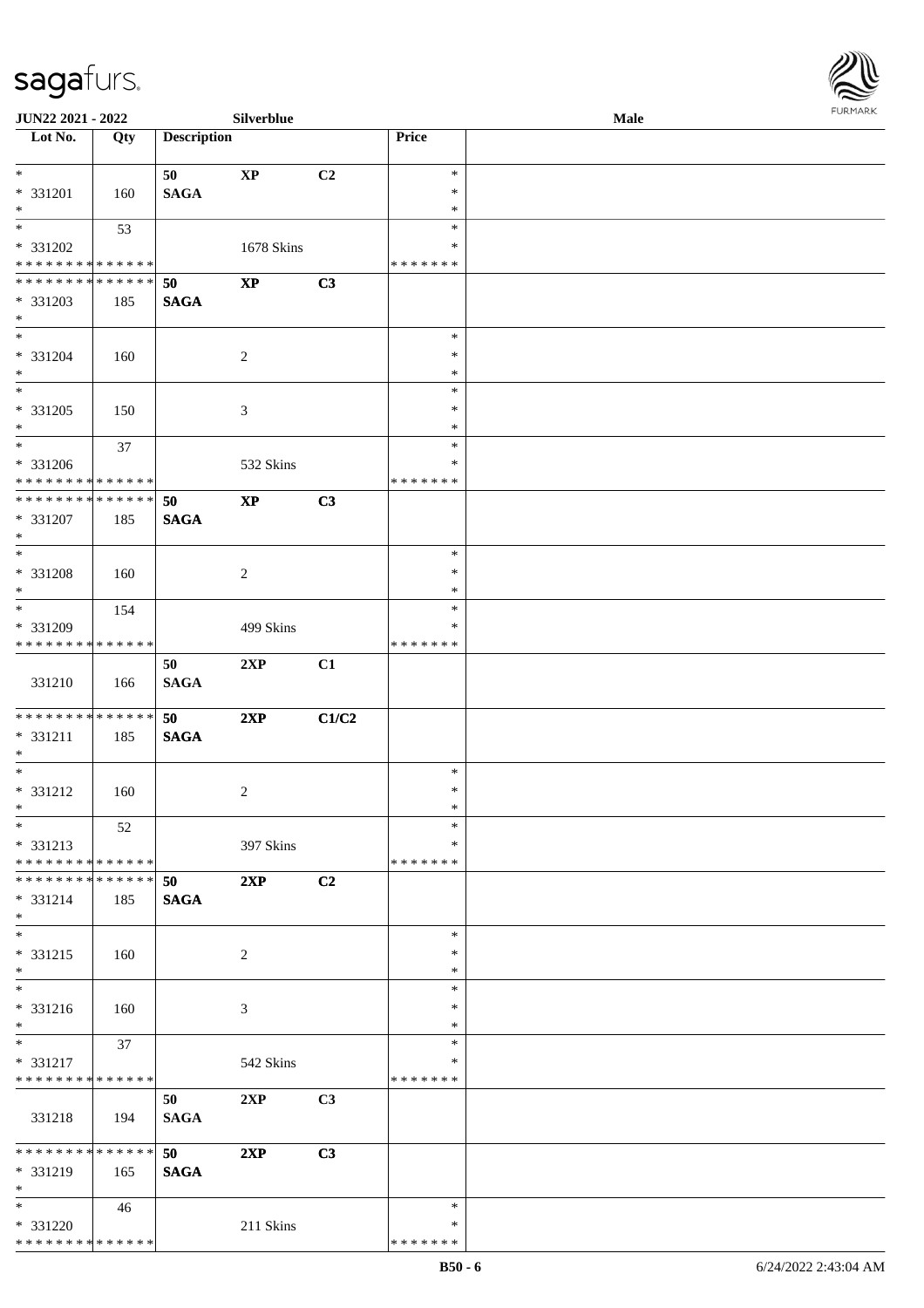

| JUN22 2021 - 2022                                            |        |                    | Silverblue                                |                |                                   | Male |  |
|--------------------------------------------------------------|--------|--------------------|-------------------------------------------|----------------|-----------------------------------|------|--|
| Lot No.                                                      | Qty    | <b>Description</b> |                                           |                | Price                             |      |  |
| 331221                                                       | 146    | 50<br><b>SAGA</b>  | $\bf MED$<br><b>LNAP</b>                  | C1/C2          |                                   |      |  |
| 331222                                                       | 154    | 50<br><b>SAGA</b>  | $\bf MED$<br><b>LNAP</b>                  | C1/C2          |                                   |      |  |
| * * * * * * * * * * * * * *<br>* 331223<br>$\ast$            | 185    | 50<br><b>SAGA</b>  | <b>PALE</b><br><b>LNAP</b>                | C1/C2          |                                   |      |  |
| $\overline{\ast}$<br>* 331224<br>* * * * * * * * * * * * * * | $80\,$ |                    | 265 Skins                                 |                | $\ast$<br>$\ast$<br>* * * * * * * |      |  |
| 331225                                                       | 182    | 50<br><b>SAGA</b>  | <b>PALE</b><br><b>LNAP</b>                | C3             |                                   |      |  |
| 331226                                                       | 199    | 50<br><b>SAGA</b>  | $\mathbf{XP}$<br><b>LNAP</b>              | C1/C2          |                                   |      |  |
| 331227                                                       | 164    | 50<br><b>SAGA</b>  | $\mathbf{X}\mathbf{P}$<br><b>LNAP</b>     | C1/C2          |                                   |      |  |
| 331228                                                       | 126    | 50<br><b>SAGA</b>  | $\mathbf{X}\mathbf{P}$<br><b>LNAP</b>     | C <sub>3</sub> |                                   |      |  |
| 331229                                                       | 130    | 50<br>IA           | MED/PAL C2<br><b>SPAR</b>                 |                |                                   |      |  |
| * * * * * * * * * * * * * *<br>* 331230<br>$*$               | 185    | 60/50<br>$I\!\!A$  | XP/2XP<br>$\pmb{\quad \text{SPAR} \quad}$ | C2             |                                   |      |  |
| $\ast$<br>$* 331231$<br>$\ast$                               | 160    |                    | $\sqrt{2}$                                |                | $\ast$<br>$\ast$<br>$\ast$        |      |  |
| $\ast$<br>* 331232<br>$*$                                    | 160    |                    | $\mathfrak{Z}$                            |                | $\ast$<br>$\ast$<br>$\ast$        |      |  |
| $*$<br>$* 331233$<br>* * * * * * * * * * * * * * *           | 161    |                    | 666 Skins                                 |                | $\ast$<br>*<br>* * * * * * *      |      |  |
| * * * * * * * * * * * * * * *<br>* 331234<br>$*$             | 185    | 50<br>IA           | XP/2XP<br><b>SPAR</b>                     | C <sub>2</sub> |                                   |      |  |
| $\ast$<br>$* 331235$<br>$*$                                  | 160    |                    | 2                                         |                | $\ast$<br>∗<br>$\ast$             |      |  |
| $\overline{\phantom{1}}$<br>* 331236<br>$*$                  | 160    |                    | 3                                         |                | $\ast$<br>*<br>$\ast$             |      |  |
| $\ast$<br>* 331237<br>$\ast$                                 | 160    |                    | 4                                         |                | $\ast$<br>$\ast$<br>$\ast$        |      |  |
| $*$<br>* 331238<br>* * * * * * * * * * * * * *               | 167    |                    | 832 Skins                                 |                | $\ast$<br>*<br>* * * * * * *      |      |  |
| * * * * * * * * * * * * * *<br>* 331239<br>$\ast$            | 185    | 50<br>IA           | MED/PAL C2<br>WB1                         |                |                                   |      |  |
| $*$<br>* 331240<br>* * * * * * * * * * * * * *               | 41     |                    | 226 Skins                                 |                | $\ast$<br>∗<br>* * * * * * *      |      |  |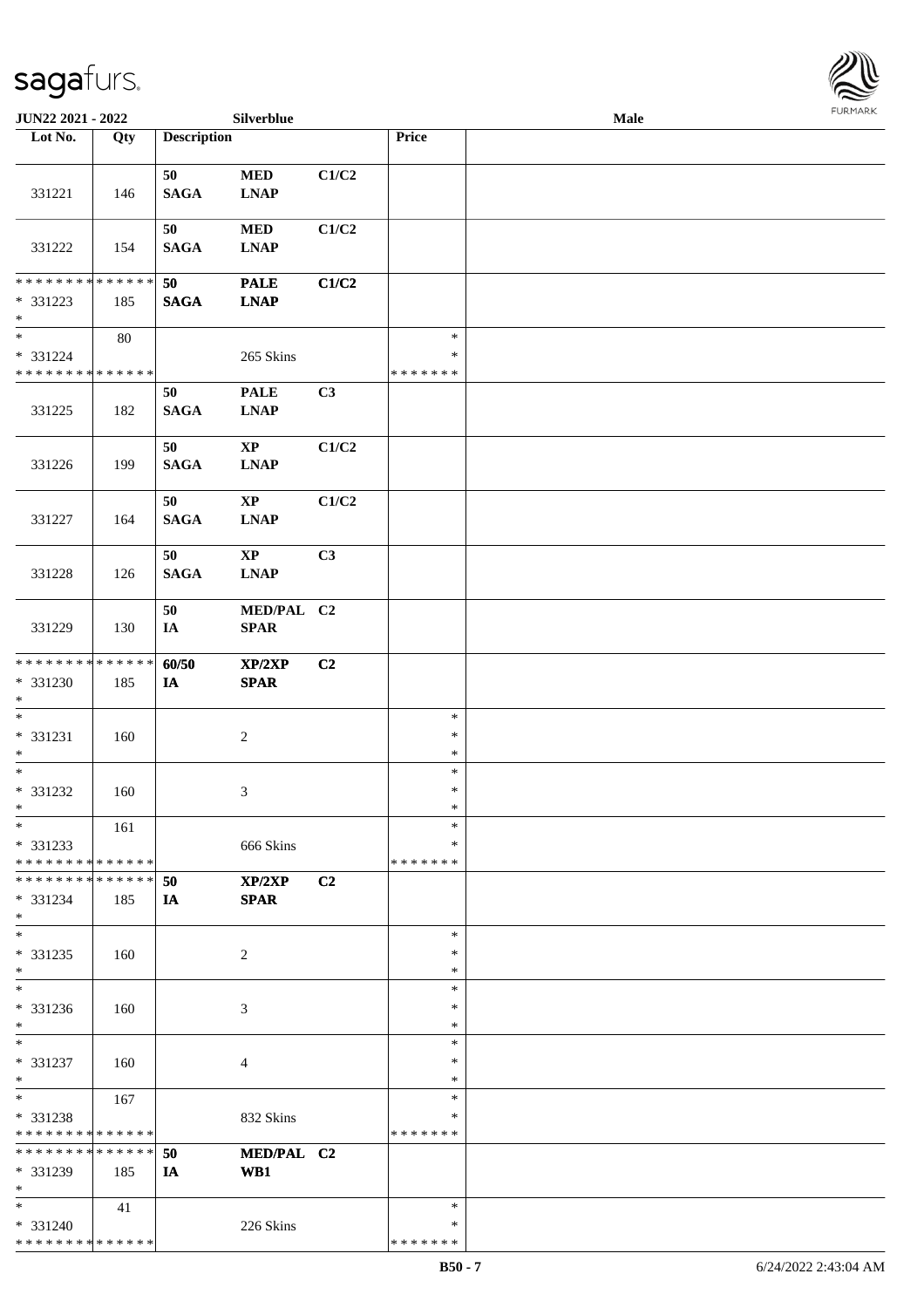

| JUN22 2021 - 2022                 |             |                    | Silverblue                          |    |               | Male |
|-----------------------------------|-------------|--------------------|-------------------------------------|----|---------------|------|
| Lot No.                           | Qty         | <b>Description</b> |                                     |    | Price         |      |
|                                   |             |                    |                                     |    |               |      |
| ******** <mark>******</mark>      |             | 60/50              | MED/PAL C2                          |    |               |      |
| * 331241                          | 185         | IA                 | WB2                                 |    |               |      |
| $\ast$                            |             |                    |                                     |    |               |      |
| $*$                               | 104         |                    |                                     |    | $\ast$        |      |
|                                   |             |                    |                                     |    |               |      |
| * 331242                          |             |                    | 289 Skins                           |    | ∗             |      |
| * * * * * * * * * * * * * *       |             |                    |                                     |    | * * * * * * * |      |
| * * * * * * * * * * * * * *       |             | 60/50              | XP/2XP                              | C2 |               |      |
| * 331243                          | 185         | <b>IA</b>          | $\mathbf{W}\mathbf{B2}$             |    |               |      |
| $*$                               |             |                    |                                     |    |               |      |
| $\overline{\phantom{a}^*}$        | 81          |                    |                                     |    | $\ast$        |      |
| * 331244                          |             |                    | 266 Skins                           |    | $\ast$        |      |
| * * * * * * * * * * * * * *       |             |                    |                                     |    | * * * * * * * |      |
|                                   |             | 50                 | $\bold{X}\bold{D}/\bold{D}\bold{K}$ | C2 |               |      |
| 331245                            | 149         | IA                 | <b>CHIP</b>                         |    |               |      |
|                                   |             |                    |                                     |    |               |      |
|                                   |             |                    |                                     |    |               |      |
| **************                    |             | 50                 | MED/PAL C2                          |    |               |      |
| $* 331246$                        | 185         | IA                 | <b>CHIP</b>                         |    |               |      |
| $*$                               |             |                    |                                     |    |               |      |
| $\overline{\ast}$                 |             |                    |                                     |    | $\ast$        |      |
| * 331247                          | 160         |                    | $\overline{2}$                      |    | $\ast$        |      |
| $\ast$                            |             |                    |                                     |    | $\ast$        |      |
| $*$                               |             |                    |                                     |    | $\ast$        |      |
| * 331248                          | 160         |                    | 3                                   |    | $\ast$        |      |
| $\ast$                            |             |                    |                                     |    | $\ast$        |      |
| $\ast$                            |             |                    |                                     |    |               |      |
|                                   |             |                    |                                     |    | $\ast$        |      |
| * 331249                          | 160         |                    | $\overline{4}$                      |    | $\ast$        |      |
| $\ast$                            |             |                    |                                     |    | $\ast$        |      |
| $\overline{\phantom{a}^*}$        |             |                    |                                     |    | $\ast$        |      |
| * 331250                          | 160         |                    | $\sqrt{5}$                          |    | $\ast$        |      |
| $*$                               |             |                    |                                     |    | $\ast$        |      |
| $\ast$                            |             |                    |                                     |    | $\ast$        |      |
| $* 331251$                        | 160         |                    | $6\,$                               |    | $\ast$        |      |
| $*$                               |             |                    |                                     |    | $\ast$        |      |
| $\ast$                            |             |                    |                                     |    |               |      |
|                                   |             |                    |                                     |    | $\ast$        |      |
| $* 331252$                        | 160         |                    | $\tau$                              |    | $\ast$        |      |
| $*$                               |             |                    |                                     |    | $\ast$        |      |
| $*$                               |             |                    |                                     |    | $\ast$        |      |
| * 331253                          | 160         |                    | $\,8\,$                             |    | ∗             |      |
| $*$                               |             |                    |                                     |    | $\ast$        |      |
| $\overline{\phantom{a}^*}$        | 82          |                    |                                     |    | $\ast$        |      |
| * 331254                          |             |                    | 1387 Skins                          |    | *             |      |
| * * * * * * * * * * * * * *       |             |                    |                                     |    | * * * * * * * |      |
| * * * * * * * *                   | * * * * * * | 50                 | MED/PAL C2                          |    |               |      |
|                                   |             |                    | <b>CHIP</b>                         |    |               |      |
| $* 331255$                        | 185         | <b>IA</b>          |                                     |    |               |      |
| $*$<br>$\overline{\phantom{a}^*}$ |             |                    |                                     |    |               |      |
|                                   |             |                    |                                     |    | $\ast$        |      |
| * 331256                          | 160         |                    | $\overline{c}$                      |    | ∗             |      |
| $*$                               |             |                    |                                     |    | $\ast$        |      |
| $*$                               |             |                    |                                     |    | $\ast$        |      |
| $* 331257$                        | 160         |                    | $\mathfrak{Z}$                      |    | $\ast$        |      |
| $*$                               |             |                    |                                     |    | $\ast$        |      |
| $\overline{\phantom{a}^*}$        |             |                    |                                     |    | $\ast$        |      |
| * 331258                          | 160         |                    | $\overline{4}$                      |    | $\ast$        |      |
| $*$                               |             |                    |                                     |    | $\ast$        |      |
| $\overline{\phantom{a}^*}$        |             |                    |                                     |    |               |      |
|                                   |             |                    |                                     |    | $\ast$        |      |
| * 331259                          | 160         |                    | 5                                   |    | ∗             |      |
| $\ast$                            |             |                    |                                     |    | $\ast$        |      |
| $\overline{\phantom{0}}$          |             |                    |                                     |    | $\ast$        |      |
| * 331260                          | 160         |                    | 6                                   |    | $\ast$        |      |
| $*$                               |             |                    |                                     |    | $\ast$        |      |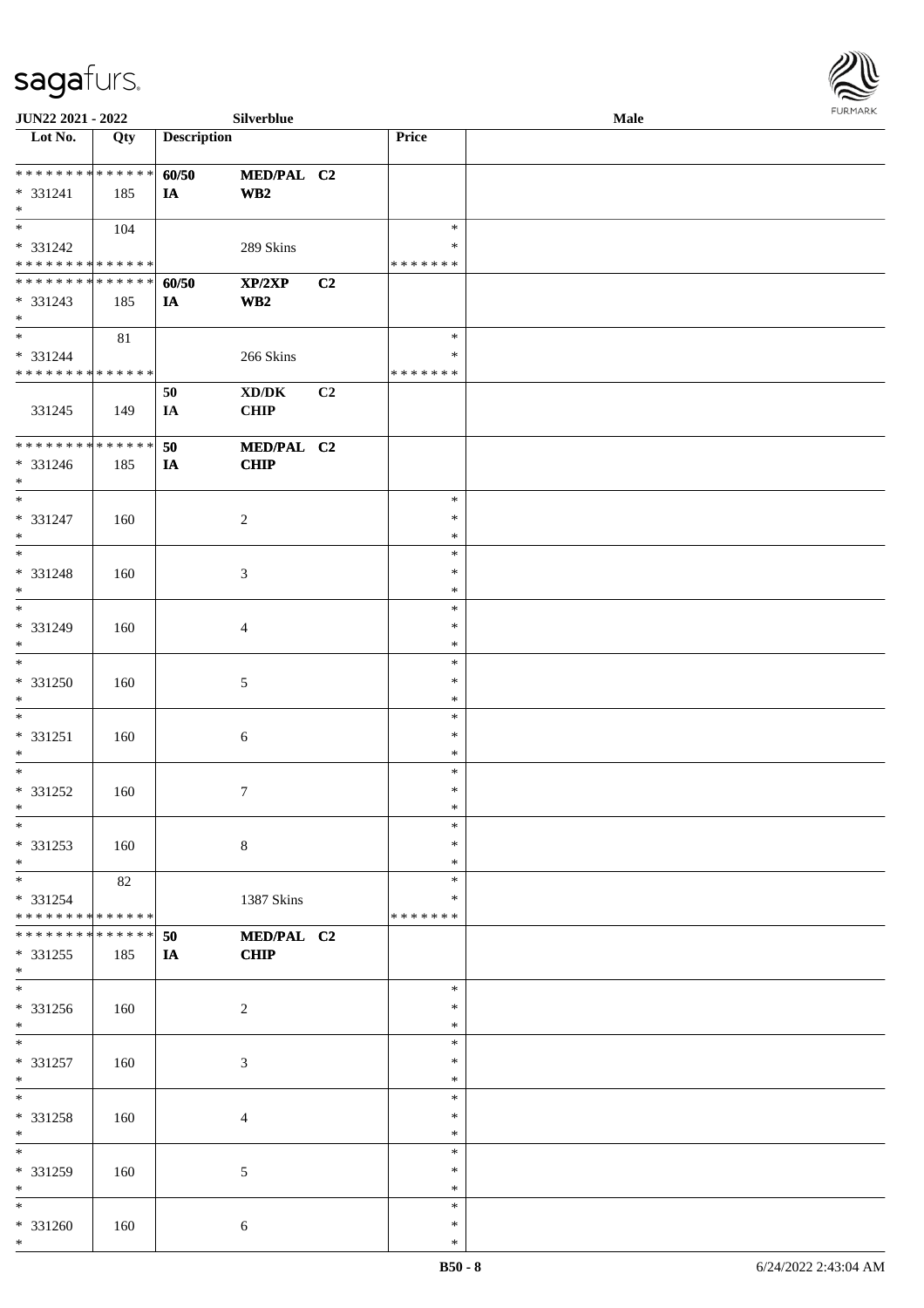| Lot No.                                                               | Qty | <b>Description</b>               | Price                             |  |
|-----------------------------------------------------------------------|-----|----------------------------------|-----------------------------------|--|
| $\ast$<br>* 331261<br>$\ast$                                          | 160 | 50<br>MED/PAL C2<br>CHIP<br>IA   | $\ast$<br>$\ast$<br>$\ast$        |  |
| $\overline{\ast}$<br>* 331262<br>$*$ $*$                              | 160 | $8\,$                            | $\ast$<br>$\ast$<br>$\ast$        |  |
| * 331263<br>$\ast$                                                    | 160 | $\boldsymbol{9}$                 | $\ast$<br>$\ast$<br>$\ast$        |  |
| $\frac{1}{*}$<br>$* 331264$<br>$\ast$                                 | 160 | $10\,$                           | $\ast$<br>$\ast$<br>$\ast$        |  |
| $_{\ast}^{-}$<br>$* 331265$<br>* * * * * * * * * * * * * *            | 40  | 1665 Skins                       | $\ast$<br>$\ast$<br>* * * * * * * |  |
| **************<br>$* 331266$<br>$*$                                   | 185 | 50<br>XP/2XP<br>C2<br>CHIP<br>IA |                                   |  |
| $\overline{\phantom{a}^*}$<br>$* 331267$<br>$\ast$                    | 160 | $\sqrt{2}$                       | $\ast$<br>$\ast$<br>$\ast$        |  |
| $\overline{\phantom{a}^*}$<br>* 331268<br>$\ast$                      | 160 | $\mathfrak{Z}$                   | $\ast$<br>$\ast$<br>$\ast$        |  |
| $\overline{\phantom{0}}$<br>* 331269<br>$\ast$                        | 160 | $\overline{4}$                   | $\ast$<br>$\ast$<br>$\ast$        |  |
| $\overline{\ast}$<br>$* 331270$<br>$\ast$                             | 160 | $5\,$                            | $\ast$<br>$\ast$<br>$\ast$        |  |
| $\overline{\phantom{a}^*}$<br>* 331271<br>$*$                         | 160 | $\sqrt{6}$                       | $\ast$<br>$\ast$<br>$\ast$        |  |
| $\ast$<br>* 331272<br>$*$                                             | 160 | $\boldsymbol{7}$                 | $\ast$<br>$\ast$<br>$\ast$        |  |
| $*$<br>* 331273<br>$\ast$                                             | 160 | $8\,$                            | $\ast$<br>$\ast$<br>$\ast$        |  |
| $\overline{\phantom{a}^*}$<br>* 331274<br>* * * * * * * * * * * * * * | 99  | 1404 Skins                       | $\ast$<br>$\ast$<br>* * * * * * * |  |
| * * * * * * * * * * * * * * *<br>$* 331275$<br>$\ast$                 | 185 | XP/2XP<br>C2<br>50<br>CHIP<br>IA |                                   |  |
| $\overline{\phantom{a}^*}$<br>* 331276<br>$*$                         | 160 | $\sqrt{2}$                       | $\ast$<br>$\ast$<br>$\ast$        |  |
| $\overline{\phantom{a}^*}$<br>$* 331277$<br>$*$                       | 160 | $\mathfrak{Z}$                   | $\ast$<br>$\ast$<br>$\ast$        |  |
| $\ast$<br>* 331278<br>$\ast$                                          | 160 | $\overline{4}$                   | $\ast$<br>$\ast$<br>$\ast$        |  |
| $_{\ast}^{-}$<br>* 331279<br>$\ast$                                   | 160 | $5\,$                            | $\ast$<br>$\ast$<br>$\ast$        |  |
| $\overline{\phantom{0}}$<br>* 331280<br>$*$                           | 160 | $\sqrt{6}$                       | $\ast$<br>$\ast$<br>$\ast$        |  |

**JUN22 2021 - 2022 Silverblue Male**

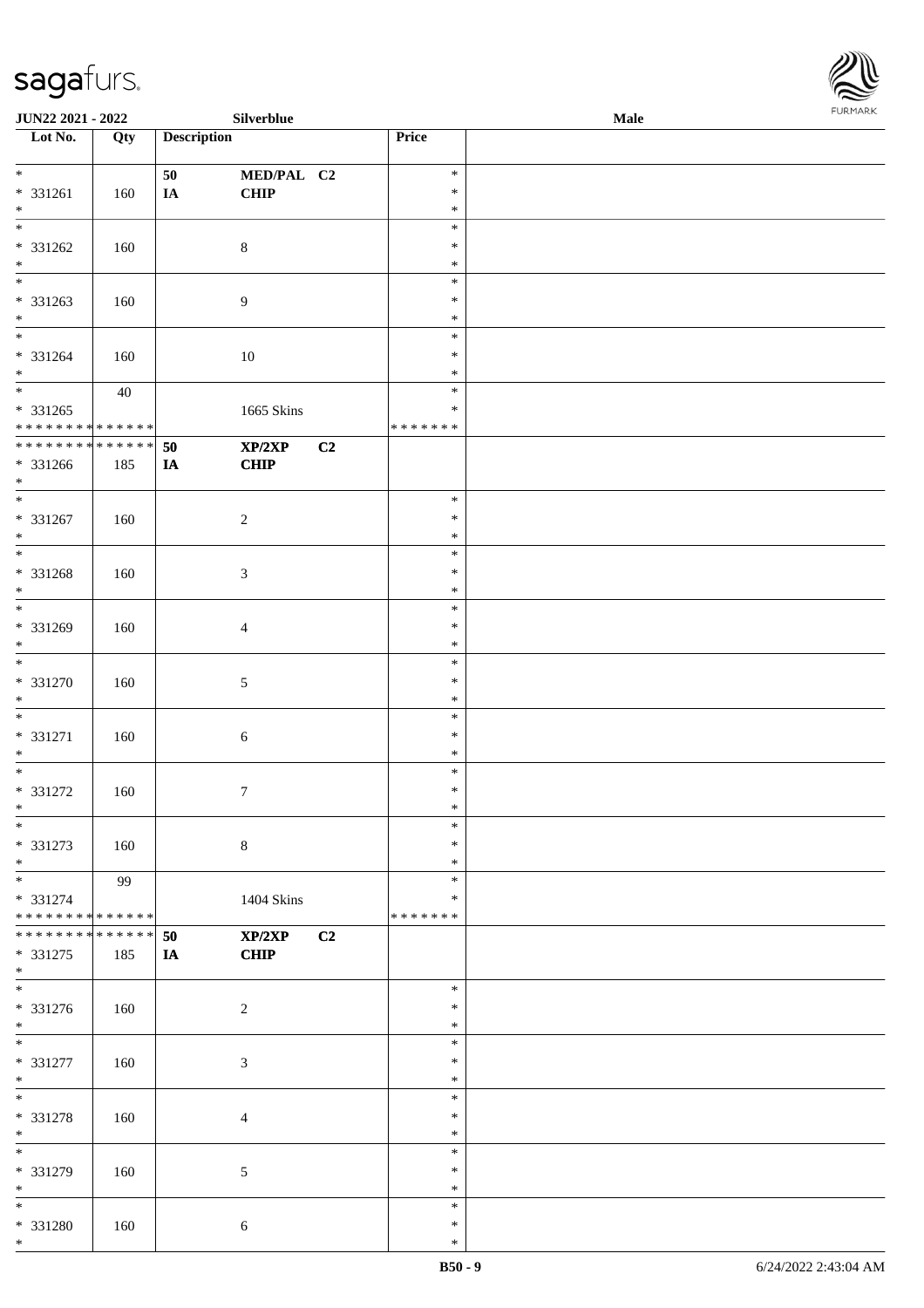

| JUN22 2021 - 2022                |     |                    | Silverblue             |                |                  | Male | $1 \times 1$ |
|----------------------------------|-----|--------------------|------------------------|----------------|------------------|------|--------------|
| $\overline{\phantom{a}}$ Lot No. | Qty | <b>Description</b> |                        |                | Price            |      |              |
|                                  |     |                    |                        |                |                  |      |              |
| $*$                              |     | 50                 | XP/2XP                 | C2             | $\ast$           |      |              |
| * 331281                         | 160 | $I\!\!A$           | <b>CHIP</b>            |                | $\ast$           |      |              |
| $*$<br>$\overline{\ast}$         |     |                    |                        |                | $\ast$           |      |              |
|                                  |     |                    |                        |                | $\ast$           |      |              |
| * 331282<br>$\ast$               | 160 |                    | $8\,$                  |                | $\ast$<br>$\ast$ |      |              |
| $\overline{\phantom{0}}$         |     |                    |                        |                | $\ast$           |      |              |
| * 331283                         | 160 |                    | 9                      |                | $\ast$           |      |              |
| $\ast$                           |     |                    |                        |                | $\ast$           |      |              |
| $\overline{\phantom{0}}$         |     |                    |                        |                | $\ast$           |      |              |
| * 331284                         | 160 |                    | $10\,$                 |                | $\ast$           |      |              |
| $*$                              |     |                    |                        |                | $\ast$           |      |              |
| $\overline{\ast}$                |     |                    |                        |                | $\ast$           |      |              |
| $* 331285$                       | 160 |                    | 11                     |                | $\ast$           |      |              |
| $*$                              |     |                    |                        |                | $\ast$           |      |              |
| $*$                              | 142 |                    |                        |                | $\ast$           |      |              |
| * 331286                         |     |                    | 1927 Skins             |                | $\ast$           |      |              |
| * * * * * * * * * * * * * *      |     |                    |                        |                | * * * * * * *    |      |              |
|                                  |     | 50                 | MED/PAL C2             |                |                  |      |              |
| 331287                           | 200 | IA                 | <b>CHIP</b>            | <b>LNAP</b>    |                  |      |              |
|                                  |     |                    |                        |                |                  |      |              |
|                                  |     | 50                 | XP/2XP                 | C <sub>2</sub> |                  |      |              |
| 331288                           | 132 | IA                 | CHIP                   | <b>LNAP</b>    |                  |      |              |
|                                  |     | 60/50              | Dark                   | C1/C2          |                  |      |              |
| 331289                           | 72  | <b>SROY</b>        |                        |                |                  |      |              |
|                                  |     |                    |                        |                |                  |      |              |
| * * * * * * * * * * * * * *      |     | 50                 | $\bf MED$              | C1/C2          |                  |      |              |
| * 331290                         | 185 | <b>SROY</b>        |                        |                |                  |      |              |
| $*$                              |     |                    |                        |                |                  |      |              |
| $\overline{\phantom{0}}$         |     |                    |                        |                | $\ast$           |      |              |
| * 331291                         | 150 |                    | $\overline{c}$         |                | $\ast$           |      |              |
| $*$                              |     |                    |                        |                | $\ast$           |      |              |
| $*$                              | 39  |                    |                        |                | $\ast$           |      |              |
| * 331292                         |     |                    | 374 Skins              |                | $\ast$           |      |              |
| **************                   |     |                    |                        |                | *******          |      |              |
| 331293                           |     | 50                 | <b>MED</b>             | C1/C2          |                  |      |              |
|                                  | 201 | <b>SROY</b>        |                        |                |                  |      |              |
|                                  |     | 60/50              | <b>MED</b>             | C3             |                  |      |              |
| 331294                           | 85  | <b>SROY</b>        |                        |                |                  |      |              |
|                                  |     |                    |                        |                |                  |      |              |
|                                  |     | 50                 | <b>PALE</b>            | C1             |                  |      |              |
| 331295                           | 120 | <b>SROY</b>        |                        |                |                  |      |              |
|                                  |     |                    |                        |                |                  |      |              |
| * * * * * * * * * * * * * * *    |     | 50                 | <b>PALE</b>            | C2             |                  |      |              |
| * 331296                         | 185 | <b>SROY</b>        |                        |                |                  |      |              |
| $*$                              |     |                    |                        |                |                  |      |              |
| $\overline{\phantom{0}}$         |     |                    |                        |                | $\ast$           |      |              |
| * 331297                         | 160 |                    | $\overline{c}$         |                | $\ast$           |      |              |
| $*$<br>$*$                       |     |                    |                        |                | $\ast$<br>$\ast$ |      |              |
| * 331298                         | 34  |                    | 379 Skins              |                | *                |      |              |
| * * * * * * * * * * * * * *      |     |                    |                        |                | * * * * * * *    |      |              |
|                                  |     | 50                 | <b>PALE</b>            | C3             |                  |      |              |
| 331299                           | 156 | <b>SROY</b>        |                        |                |                  |      |              |
|                                  |     |                    |                        |                |                  |      |              |
|                                  |     | 50                 | $\mathbf{X}\mathbf{P}$ | C1             |                  |      |              |
| 331300                           | 120 | <b>SROY</b>        |                        |                |                  |      |              |
|                                  |     |                    |                        |                |                  |      |              |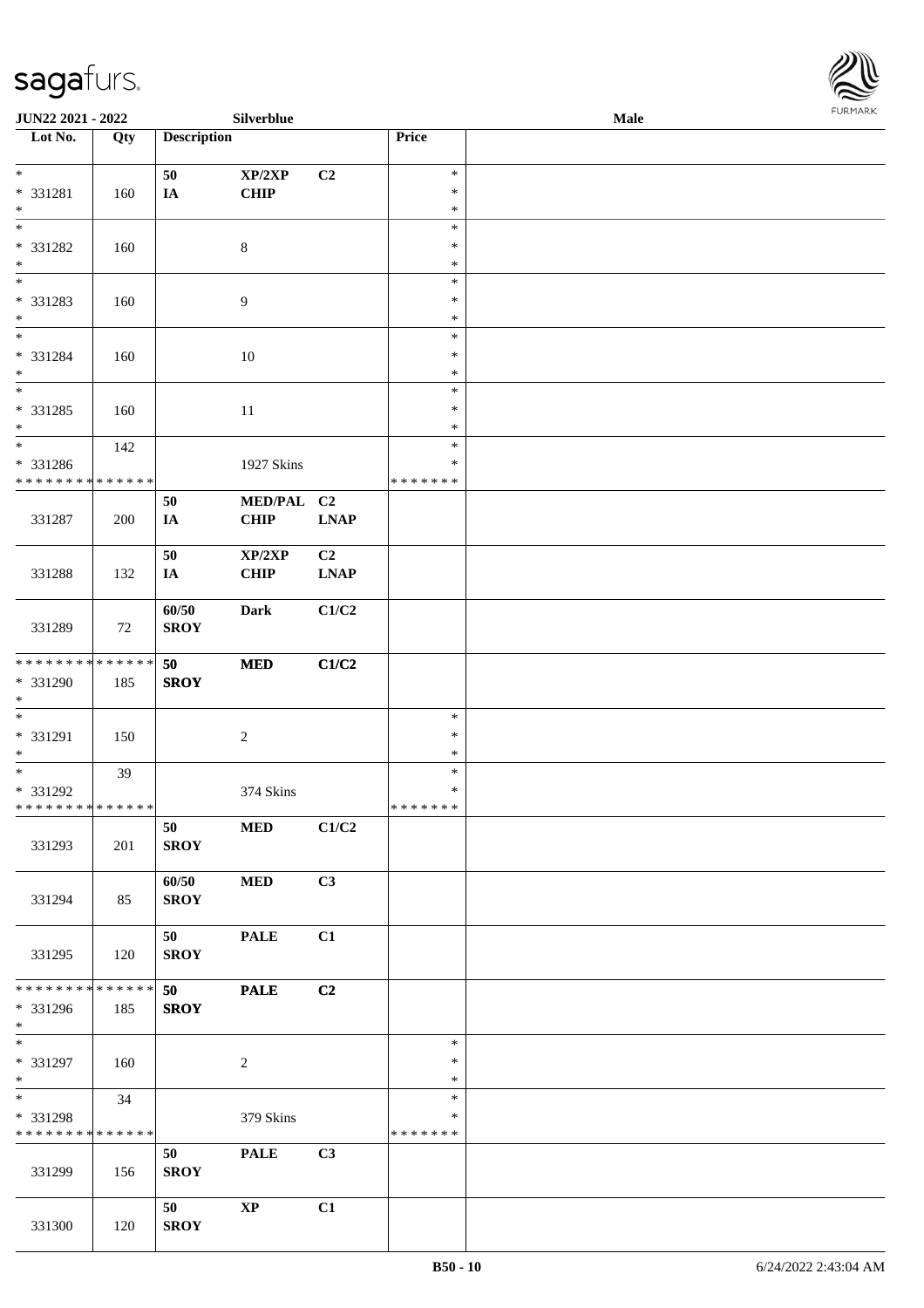

| JUN22 2021 - 2022               |     |                    | Silverblue             |       |                  | Male | <b>FURPIARR</b> |
|---------------------------------|-----|--------------------|------------------------|-------|------------------|------|-----------------|
| Lot No.                         | Qty | <b>Description</b> |                        |       | Price            |      |                 |
| * * * * * * * * * * * * * *     |     | 50                 | $\bold{XP}$            | C1    |                  |      |                 |
| * 331301                        | 200 | <b>SROY</b>        |                        |       |                  |      |                 |
| $*$                             |     |                    |                        |       |                  |      |                 |
| $*$                             | 73  |                    |                        |       | $\ast$           |      |                 |
| * 331302                        |     |                    | 273 Skins              |       | $\ast$           |      |                 |
| * * * * * * * * * * * * * *     |     |                    |                        |       | * * * * * * *    |      |                 |
| ******** <mark>******</mark>    |     | 50                 | <b>XP</b>              | C2    |                  |      |                 |
| * 331303                        | 185 | <b>SROY</b>        |                        |       |                  |      |                 |
| $*$                             |     |                    |                        |       |                  |      |                 |
| $*$                             | 153 |                    |                        |       | $\ast$           |      |                 |
| * 331304                        |     |                    | 338 Skins              |       | ∗                |      |                 |
| * * * * * * * * * * * * * *     |     |                    |                        |       | * * * * * * *    |      |                 |
| * * * * * * * * * * * * * * *   |     | 50                 | $\mathbf{X}\mathbf{P}$ | C2    |                  |      |                 |
| * 331305                        | 185 | <b>SROY</b>        |                        |       |                  |      |                 |
| $*$<br>$\overline{\phantom{0}}$ |     |                    |                        |       |                  |      |                 |
|                                 |     |                    |                        |       | $\ast$           |      |                 |
| * 331306                        | 160 |                    | $\overline{c}$         |       | $\ast$           |      |                 |
| $*$<br>$\overline{\ }$          |     |                    |                        |       | $\ast$           |      |                 |
|                                 |     |                    |                        |       | $\ast$<br>$\ast$ |      |                 |
| $* 331307$<br>$*$               | 160 |                    | 3                      |       | $\ast$           |      |                 |
| $*$                             |     |                    |                        |       | $\ast$           |      |                 |
| $* 331308$                      | 160 |                    |                        |       | $\ast$           |      |                 |
| $\ast$                          |     |                    | 4                      |       | $\ast$           |      |                 |
| $\overline{\phantom{0}}$        |     |                    |                        |       | $\ast$           |      |                 |
| * 331309                        | 160 |                    | 5                      |       | ∗                |      |                 |
| $*$                             |     |                    |                        |       | ∗                |      |                 |
| $*$                             | 119 |                    |                        |       | $\ast$           |      |                 |
| * 331310                        |     |                    | 944 Skins              |       | ∗                |      |                 |
| * * * * * * * * * * * * * *     |     |                    |                        |       | * * * * * * *    |      |                 |
|                                 |     | 50                 | <b>XP</b>              | C3    |                  |      |                 |
| 331311                          | 153 | <b>SROY</b>        |                        |       |                  |      |                 |
|                                 |     |                    |                        |       |                  |      |                 |
| * * * * * * * * * * * * * * *   |     | 50                 | $\mathbf{X}\mathbf{P}$ | C3    |                  |      |                 |
| * 331312                        | 175 | <b>SROY</b>        |                        |       |                  |      |                 |
| $*$ $*$                         |     |                    |                        |       |                  |      |                 |
| $\overline{\ast}$               | 45  |                    |                        |       | $\ast$           |      |                 |
| * 331313                        |     |                    | 220 Skins              |       | $\ast$           |      |                 |
| * * * * * * * * * * * * * *     |     |                    |                        |       | * * * * * * *    |      |                 |
|                                 |     | 50                 | 2XP                    | C1/C2 |                  |      |                 |
| 331314                          | 114 | <b>SROY</b>        |                        |       |                  |      |                 |
|                                 |     |                    |                        |       |                  |      |                 |
|                                 |     | 60/50              | 2XP                    | C3    |                  |      |                 |
| 331315                          | 90  | <b>SROY</b>        |                        |       |                  |      |                 |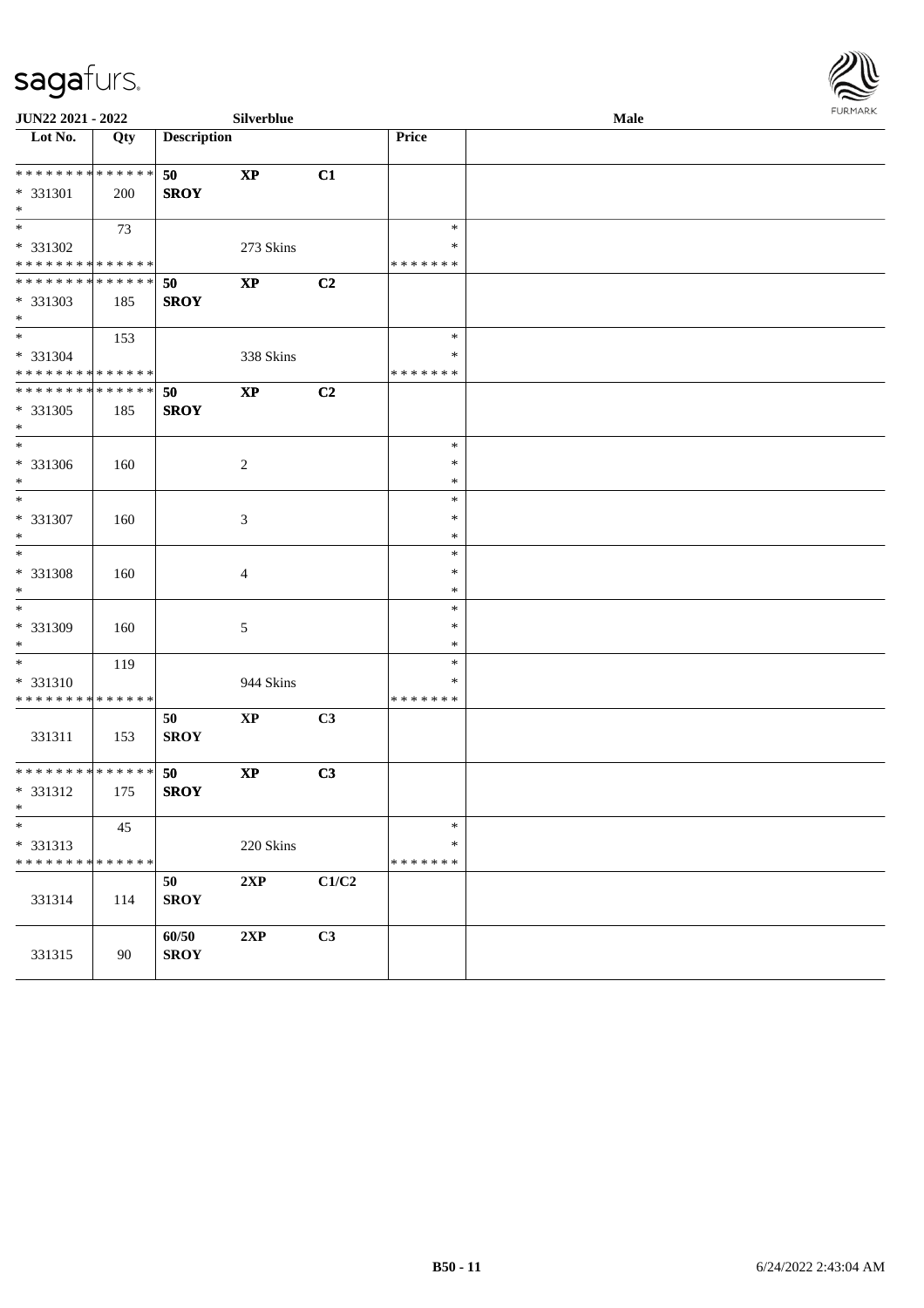

| JUN22 2021 - 2022                                                     |        |                     | Silverblue     |       |                                   | Male |  |
|-----------------------------------------------------------------------|--------|---------------------|----------------|-------|-----------------------------------|------|--|
| Lot No.                                                               | Qty    | <b>Description</b>  |                |       | Price                             |      |  |
| 331361                                                                | 129    | 50/40<br>SI         | <b>XD</b>      | C1/C2 |                                   |      |  |
| * * * * * * * * * * * * * *<br>* 331362<br>$\ast$                     | 225    | 40<br>SI            | <b>Dark</b>    | C1/C2 |                                   |      |  |
| $\overline{\phantom{1}}$<br>* 331363<br>* * * * * * * * * * * * * *   | 197    |                     | 422 Skins      |       | $\ast$<br>$\ast$<br>* * * * * * * |      |  |
| 331364                                                                | 173    | 50/40<br>${\bf SI}$ | Dark           | C3    |                                   |      |  |
| 331365                                                                | 179    | 40<br>SI            | Dark           | C3    |                                   |      |  |
| 331366                                                                | 228    | 40<br>SI            | $\bf MED$      | C1    |                                   |      |  |
| ******** <mark>******</mark><br>$* 331367$<br>$\ast$                  | 225    | 40<br>${\bf SI}$    | $\bf MED$      | C2    |                                   |      |  |
| $\ast$<br>* 331368<br>$\ast$                                          | 200    |                     | $\sqrt{2}$     |       | $\ast$<br>$\ast$<br>$\ast$        |      |  |
| $\overline{\phantom{a}^*}$<br>* 331369<br>$\ast$                      | 200    |                     | 3              |       | $\ast$<br>$\ast$<br>$\ast$        |      |  |
| $\overline{\phantom{a}^*}$<br>* 331370<br>* * * * * * * * * * * * * * | $71\,$ |                     | 696 Skins      |       | $\ast$<br>∗<br>* * * * * * *      |      |  |
| * * * * * * * * * * * * * *<br>* 331371<br>$\ast$                     | 225    | 40<br>SI            | <b>MED</b>     | C3    |                                   |      |  |
| $\ast$<br>* 331372<br>**************                                  | 72     |                     | 297 Skins      |       | $\ast$<br>$\ast$<br>*******       |      |  |
| ******** <mark>******</mark><br>* 331373<br>$*$                       | 225    | 40<br>SI            | <b>PALE</b>    | C1    |                                   |      |  |
| $*$<br>* 331374<br>**************                                     | 163    |                     | 388 Skins      |       | $\ast$<br>∗<br>* * * * * * *      |      |  |
| **************<br>$* 331375$<br>$*$                                   | 225    | 40<br>SI            | <b>PALE</b>    | C2    |                                   |      |  |
| $\overline{\phantom{1}}$<br>* 331376<br>$*$                           | 200    |                     | 2              |       | $\ast$<br>∗<br>$\ast$             |      |  |
| $*$<br>* 331377<br>$*$                                                | 200    |                     | $\mathfrak{Z}$ |       | $\ast$<br>$\ast$<br>$\ast$        |      |  |
| $*$<br>* 331378<br>$*$                                                | 200    |                     | 4              |       | $\ast$<br>$\ast$<br>$\ast$        |      |  |
| $\overline{\phantom{0}}$<br>* 331379<br>$*$                           | 200    |                     | $\mathfrak{S}$ |       | $\ast$<br>$\ast$<br>$\ast$        |      |  |
| $*$<br>* 331380<br>* * * * * * * * * * * * * *                        | 220    |                     | 1245 Skins     |       | $\ast$<br>$\ast$<br>* * * * * * * |      |  |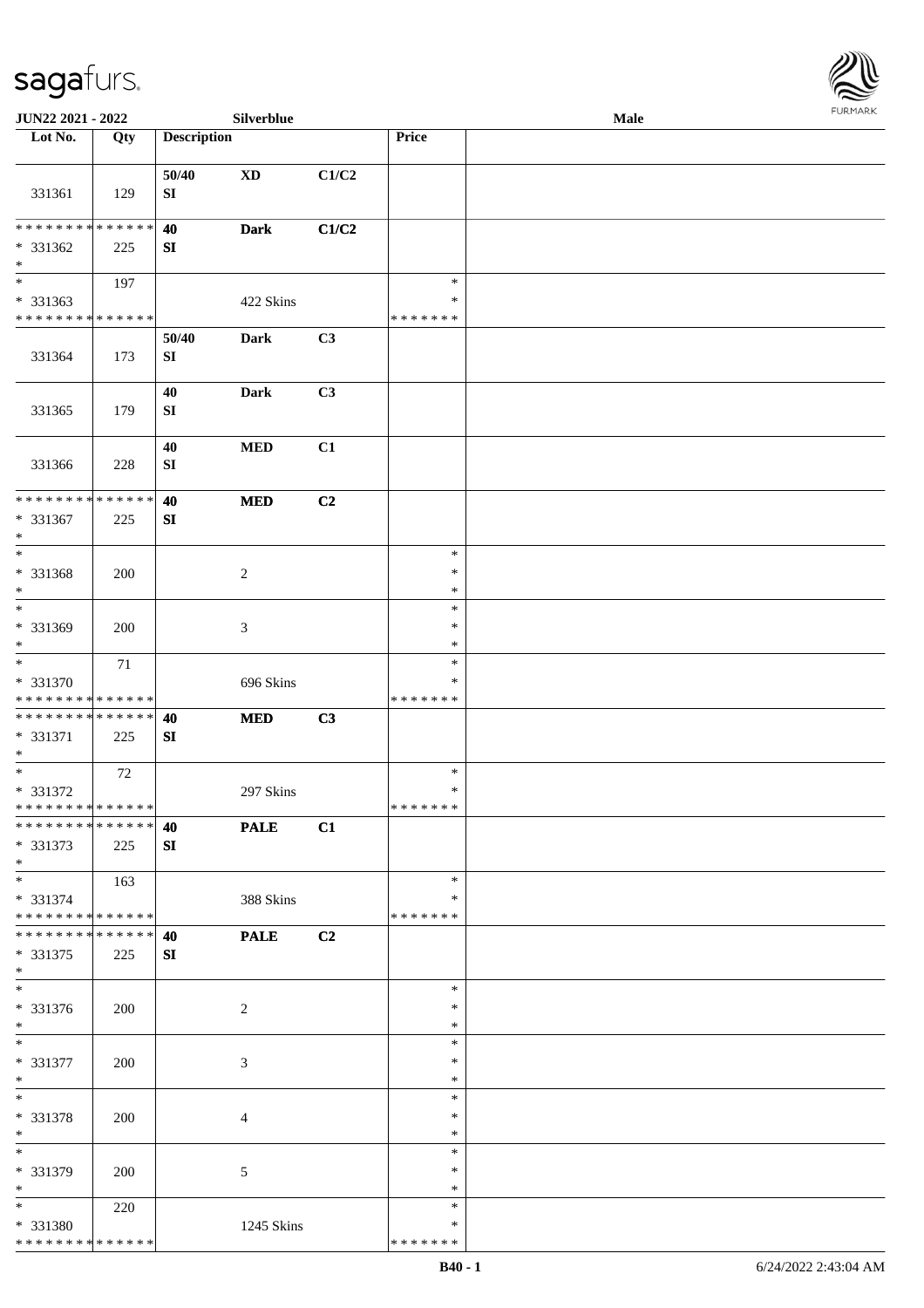

| JUN22 2021 - 2022               |        |                    | Silverblue             |    |                  | Male |  |
|---------------------------------|--------|--------------------|------------------------|----|------------------|------|--|
| Lot No.                         | Qty    | <b>Description</b> |                        |    | Price            |      |  |
|                                 |        |                    |                        |    |                  |      |  |
| * * * * * * * * * * * * * *     |        | 40                 | <b>PALE</b>            | C3 |                  |      |  |
| * 331381<br>$*$                 | 225    | ${\bf SI}$         |                        |    |                  |      |  |
| $\overline{\phantom{0}}$        |        |                    |                        |    | $\ast$           |      |  |
| * 331382                        | 200    |                    | $\overline{c}$         |    | ∗                |      |  |
| $\ast$                          |        |                    |                        |    | *                |      |  |
| $\overline{\phantom{0}}$        | $72\,$ |                    |                        |    | $\ast$           |      |  |
| * 331383                        |        |                    | 497 Skins              |    | $\ast$           |      |  |
| * * * * * * * * * * * * * *     |        |                    |                        |    | * * * * * * *    |      |  |
| * * * * * * * * * * * * * *     |        | 40                 | $\bold{XP}$            | C1 |                  |      |  |
| * 331384                        | 225    | ${\bf SI}$         |                        |    |                  |      |  |
| $*$                             |        |                    |                        |    |                  |      |  |
| $*$                             | 160    |                    |                        |    | $\ast$           |      |  |
| $* 331385$                      |        |                    | 385 Skins              |    | $\ast$           |      |  |
| * * * * * * * * * * * * * *     |        |                    |                        |    | * * * * * * *    |      |  |
| * * * * * * * * * * * * * *     |        | 40                 | $\bold{XP}$            | C2 |                  |      |  |
| * 331386                        | 225    | ${\bf SI}$         |                        |    |                  |      |  |
| $*$                             |        |                    |                        |    |                  |      |  |
| $\ast$                          |        |                    |                        |    | $\ast$           |      |  |
| * 331387                        | 200    |                    | $\sqrt{2}$             |    | $\ast$           |      |  |
| $*$<br>$*$                      |        |                    |                        |    | $\ast$<br>$\ast$ |      |  |
|                                 |        |                    |                        |    | $\ast$           |      |  |
| * 331388<br>$\ast$              | 200    |                    | $\mathfrak{Z}$         |    | $\ast$           |      |  |
| $*$                             |        |                    |                        |    | $\ast$           |      |  |
| * 331389                        | 200    |                    | $\overline{4}$         |    | $\ast$           |      |  |
| $\ast$                          |        |                    |                        |    | $\ast$           |      |  |
| $\overline{\ast}$               |        |                    |                        |    | $\ast$           |      |  |
| * 331390                        | 200    |                    | $\mathfrak{S}$         |    | $\ast$           |      |  |
| $*$                             |        |                    |                        |    | $\ast$           |      |  |
| $*$                             |        |                    |                        |    | $\ast$           |      |  |
| * 331391                        | 200    |                    | $\sqrt{6}$             |    | $\ast$           |      |  |
| $*$                             |        |                    |                        |    | $\ast$           |      |  |
| $*$                             |        |                    |                        |    | $\ast$           |      |  |
| $* 331392$                      | 200    |                    | $\tau$                 |    | $\ast$           |      |  |
| $*$                             |        |                    |                        |    | $\ast$           |      |  |
| $\ast$                          |        |                    |                        |    | $\ast$           |      |  |
| * 331393<br>$*$                 | 200    |                    | $8\,$                  |    | $\ast$<br>$\ast$ |      |  |
|                                 | 131    |                    |                        |    | $\ast$           |      |  |
| * 331394                        |        |                    | 1756 Skins             |    | ∗                |      |  |
| ******** <mark>******</mark>    |        |                    |                        |    | * * * * * * *    |      |  |
| * * * * * * * * * * * * * * *   |        | 40                 | $\mathbf{X}\mathbf{P}$ | C3 |                  |      |  |
| * 331395                        | 225    | SI                 |                        |    |                  |      |  |
| $*$                             |        |                    |                        |    |                  |      |  |
| $\overline{\phantom{0}}$        |        |                    |                        |    | $\ast$           |      |  |
| * 331396                        | 200    |                    | $\overline{2}$         |    | ∗                |      |  |
| $*$                             |        |                    |                        |    | $\ast$           |      |  |
| $*$                             |        |                    |                        |    | $\ast$           |      |  |
| * 331397                        | 200    |                    | $\mathfrak{Z}$         |    | $\ast$           |      |  |
| $*$                             |        |                    |                        |    | $\ast$           |      |  |
| $*$                             |        |                    |                        |    | $\ast$           |      |  |
| * 331398                        | 200    |                    | $\overline{4}$         |    | $\ast$<br>$\ast$ |      |  |
| $*$<br>$\overline{\phantom{0}}$ |        |                    |                        |    | $\ast$           |      |  |
| * 331399                        | 106    |                    |                        |    | ∗                |      |  |
| * * * * * * * * * * * * * *     |        |                    | 931 Skins              |    | * * * * * * *    |      |  |
|                                 |        | 40                 | 2XP                    | C1 |                  |      |  |
| 331400                          | 162    | SI                 |                        |    |                  |      |  |
|                                 |        |                    |                        |    |                  |      |  |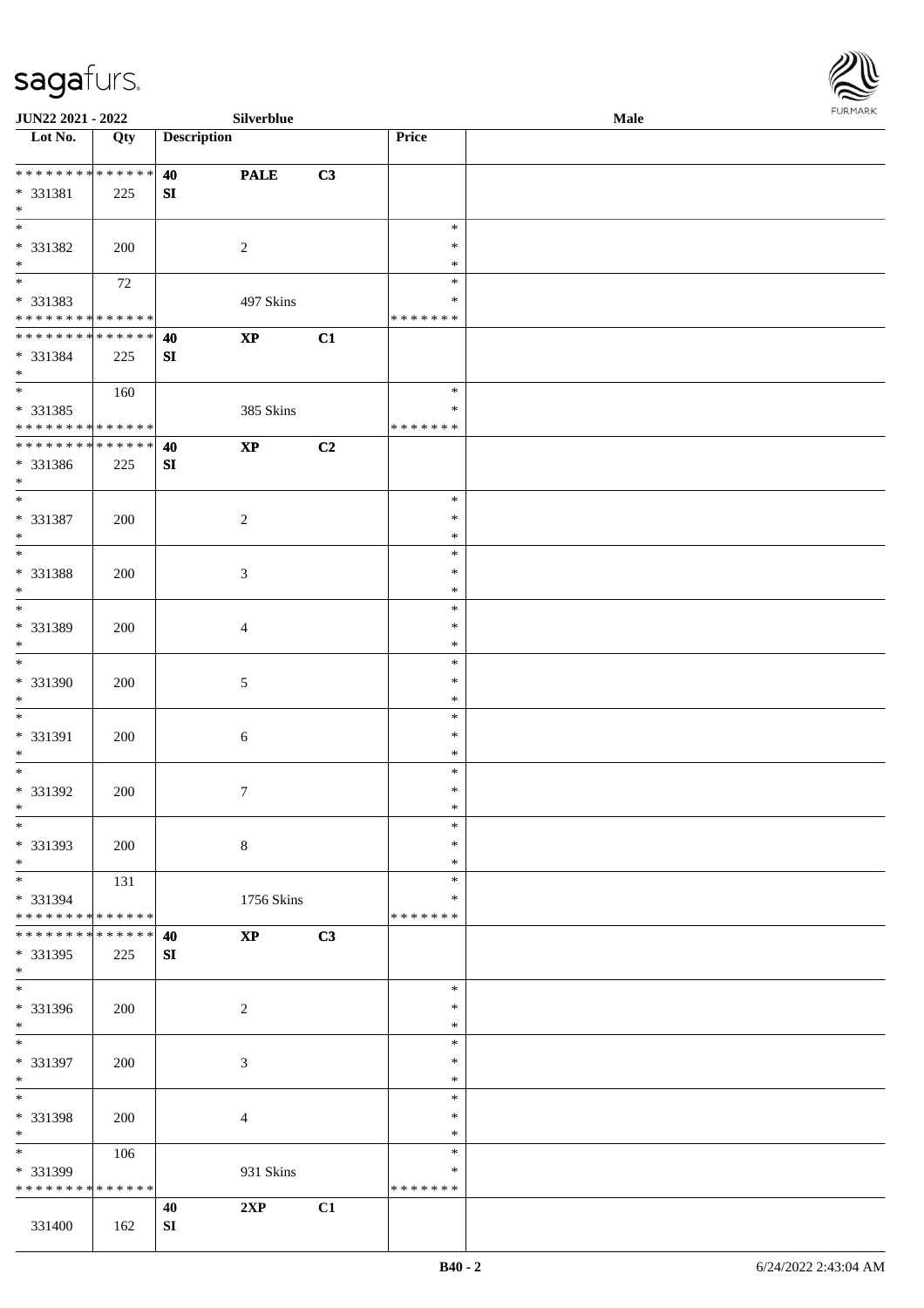\*



| JUN22 2021 - 2022           |             |                    | Silverblue             |                |               | <b>Male</b> |  |
|-----------------------------|-------------|--------------------|------------------------|----------------|---------------|-------------|--|
| Lot No.                     | Qty         | <b>Description</b> |                        |                | Price         |             |  |
| **************              |             |                    |                        |                |               |             |  |
|                             |             | 40                 | 2XP                    | C2             |               |             |  |
| * 331401<br>$\ast$          | 225         | ${\bf SI}$         |                        |                |               |             |  |
| $\overline{\ast}$           |             |                    |                        |                | $\ast$        |             |  |
| * 331402                    |             |                    | $\sqrt{2}$             |                | $\ast$        |             |  |
| $\ast$                      | 200         |                    |                        |                | $\ast$        |             |  |
| $\overline{\phantom{a}^*}$  |             |                    |                        |                | $\ast$        |             |  |
|                             | 68          |                    |                        |                | $\ast$        |             |  |
| * 331403<br>* * * * * * * * | * * * * * * |                    | 493 Skins              |                | * * * * * * * |             |  |
|                             |             |                    |                        |                |               |             |  |
|                             |             | 40                 | 2XP                    | C3             |               |             |  |
| 331404                      | 226         | ${\bf S}{\bf I}$   |                        |                |               |             |  |
|                             |             | 50/40              | $\mathbf{X}\mathbf{D}$ | C2             |               |             |  |
|                             |             |                    |                        |                |               |             |  |
| 331405                      | 70          | SI                 | <b>LNAP</b>            |                |               |             |  |
|                             |             | 50/40              | <b>Dark</b>            | C1/C2          |               |             |  |
| 331406                      |             | ${\bf SI}$         | <b>LNAP</b>            |                |               |             |  |
|                             | 111         |                    |                        |                |               |             |  |
|                             |             | 40                 | <b>Dark</b>            | C1/C2          |               |             |  |
| 331407                      | 174         | SI                 | <b>LNAP</b>            |                |               |             |  |
|                             |             |                    |                        |                |               |             |  |
|                             |             | 50/40              | <b>Dark</b>            | C3             |               |             |  |
| 331408                      | 82          | SI                 | <b>LNAP</b>            |                |               |             |  |
|                             |             |                    |                        |                |               |             |  |
|                             |             | 40                 | $\bf MED$              | C1/C2          |               |             |  |
| 331409                      | 205         | ${\bf S}{\bf I}$   | <b>LNAP</b>            |                |               |             |  |
|                             |             |                    |                        |                |               |             |  |
|                             |             | 40                 | <b>MED</b>             | C3             |               |             |  |
| 331410                      | 111         | ${\bf SI}$         | <b>LNAP</b>            |                |               |             |  |
|                             |             |                    |                        |                |               |             |  |
| * * * * * * * * * * * * * * |             | 40                 | <b>PALE</b>            | C1/C2          |               |             |  |
| $* 331411$                  | 215         | SI                 | <b>LNAP</b>            |                |               |             |  |
| $\ast$                      |             |                    |                        |                |               |             |  |
| $\ast$                      | 43          |                    |                        |                | $\ast$        |             |  |
| * 331412                    |             |                    | 258 Skins              |                | $\ast$        |             |  |
| **************              |             |                    |                        |                | * * * * * * * |             |  |
|                             |             | 40                 | <b>PALE</b>            | C3             |               |             |  |
| 331413                      | 217         | SI                 | <b>LNAP</b>            |                |               |             |  |
|                             |             |                    |                        |                |               |             |  |
| * * * * * * * * * * * * * * |             | 40                 | $\bold{X}\bold{P}$     | C1/C2          |               |             |  |
| $* 331414$                  | 240         | SI                 | <b>LNAP</b>            |                |               |             |  |
| $*$                         |             |                    |                        |                |               |             |  |
| $\ast$                      | 82          |                    |                        |                | $\ast$        |             |  |
| $* 331415$                  |             |                    | 322 Skins              |                | *             |             |  |
| * * * * * * * * * * * * * * |             |                    |                        |                | * * * * * * * |             |  |
|                             |             | 40                 | $\mathbf{XP}$          | C <sub>3</sub> |               |             |  |
| 331416                      | 182         | SI                 | <b>LNAP</b>            |                |               |             |  |
|                             |             |                    |                        |                |               |             |  |
| * * * * * * * * * * * * * * |             | 40                 | XP/2XP                 | C1/C2          |               |             |  |
| $* 331417$                  | 225         | SI                 | <b>LNAP</b>            |                |               |             |  |
| $*$                         |             |                    |                        |                |               |             |  |
| $\ast$                      | 158         |                    |                        |                | $\ast$        |             |  |
| * 331418                    |             |                    | 383 Skins              |                | $\ast$        |             |  |
| * * * * * * * * * * * * * * |             |                    |                        |                | * * * * * * * |             |  |
|                             |             | 50/40              | 2XP                    | C <sub>2</sub> |               |             |  |
| 331419                      | 106         | SI                 | <b>LNAP</b>            |                |               |             |  |
|                             |             |                    |                        |                |               |             |  |
| * * * * * * * * * * * * * * |             | 40                 | MED/PAL C2             |                |               |             |  |
| $* 331420$                  | 239         | $\mathbf{I}$       | <b>SPAR</b>            |                |               |             |  |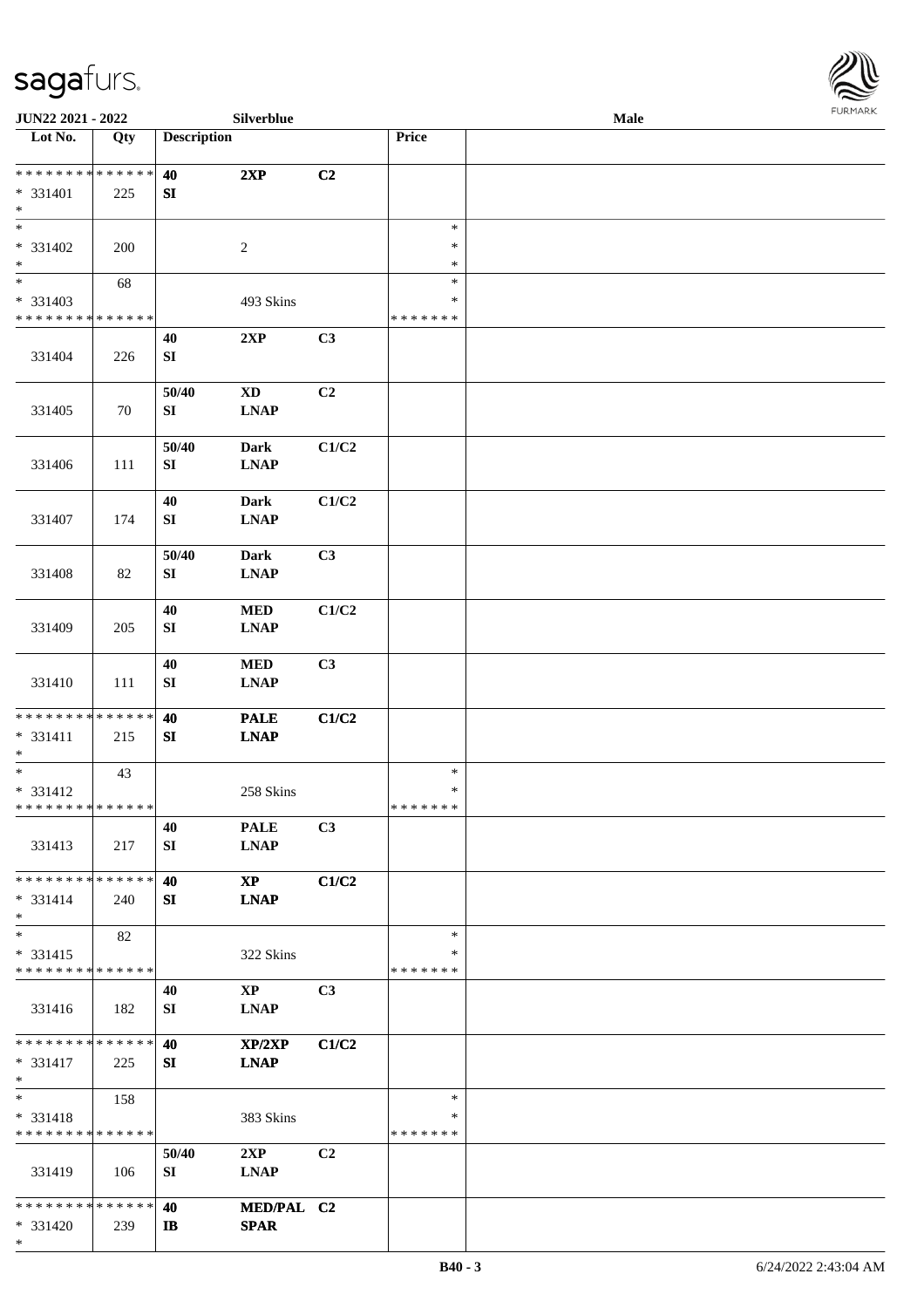

| JUN22 2021 - 2022                                   |                   |                              | Silverblue                    |                   |                                   | Male |  |
|-----------------------------------------------------|-------------------|------------------------------|-------------------------------|-------------------|-----------------------------------|------|--|
| Lot No.                                             | $\overline{Q}$ ty | <b>Description</b>           |                               |                   | Price                             |      |  |
| $*$<br>$* 331421$<br>* * * * * * * * * * * * * *    | 212               | 40<br>IB                     | MED/PAL C2<br>SPAR            |                   | $\ast$<br>$\ast$<br>* * * * * * * |      |  |
| * * * * * * * * * * * * * *<br>* 331422<br>$*$      | 225               | 40<br>$\mathbf{I}$           | XP/2XP<br><b>SPAR</b>         | C2                |                                   |      |  |
| * 331423<br>$*$                                     | 200               |                              | $\overline{2}$                |                   | $\ast$<br>$\ast$<br>$\ast$        |      |  |
| $* 331424$<br>$*$                                   | 200               |                              | $\mathfrak{Z}$                |                   | $\ast$<br>$\ast$<br>$\ast$        |      |  |
| $*$<br>$* 331425$<br>$*$                            | 200               |                              | $\overline{4}$                |                   | $\ast$<br>$\ast$<br>$\ast$        |      |  |
| $\overline{\phantom{0}}$<br>$* 331426$<br>$*$       | 200               |                              | $\sqrt{5}$                    |                   | $\ast$<br>$\ast$<br>$\ast$        |      |  |
| $\overline{\phantom{a}^*}$<br>$* 331427$<br>$*$     | 200               |                              | 6                             |                   | $\ast$<br>$\ast$<br>$\ast$        |      |  |
| * 331428<br>$*$                                     | 200               |                              | $7\phantom{.0}$               |                   | $\ast$<br>$\ast$<br>$\ast$        |      |  |
| $\overline{\phantom{0}}$<br>* 331429<br>$*$         | 200               |                              | $\,8\,$                       |                   | $\ast$<br>$\ast$<br>$\ast$        |      |  |
| $\overline{\phantom{0}}$<br>$* 331430$<br>$*$       | 200               |                              | $\overline{9}$                |                   | $\ast$<br>$\ast$<br>$\ast$        |      |  |
| $*$<br>$* 331431$<br>$*$                            | 200               |                              | 10                            |                   | $\ast$<br>$\ast$<br>$\ast$        |      |  |
| $*$<br>$* 331432$<br>$*$ $-$                        | 200               |                              | $11\,$                        |                   | $\ast$<br>$\ast$<br>$\ast$        |      |  |
| $\ast$<br>$* 331433$<br>* * * * * * * * * * * * * * | 39                |                              | 2264 Skins                    |                   | $\ast$<br>∗<br>* * * * * * *      |      |  |
| 331434                                              | 162               | 40<br>$\mathbf{I}\mathbf{B}$ | MED/PAL C2<br>WB1             |                   |                                   |      |  |
| * * * * * * * * * * * * * *<br>$* 331435$<br>$*$    | 205               | 40<br>$\mathbf{I}$           | XP/2XP<br>WB1                 | C <sub>2</sub>    |                                   |      |  |
| $\ast$<br>* 331436<br>* * * * * * * * * * * * * *   | 183               |                              | 388 Skins                     |                   | $\ast$<br>∗<br>* * * * * * *      |      |  |
| * * * * * * * * * * * * * * *<br>* 331437<br>$*$    | 225               | 40<br>$\mathbf{I}$           | MED/PAL C2<br>WB <sub>2</sub> |                   |                                   |      |  |
| $*$<br>$* 331438$<br>* * * * * * * * * * * * * *    | 97                |                              | 322 Skins                     |                   | $\ast$<br>$\ast$<br>* * * * * * * |      |  |
| 331439                                              | 232               | 40<br>$\mathbf{I}\mathbf{B}$ | XP/2XP<br>WB <sub>2</sub>     | C2                |                                   |      |  |
| 331440                                              | 141               | 40<br>$\mathbf{I}\mathbf{B}$ | ALL<br>WB <sub>2</sub>        | C2<br><b>LNAP</b> |                                   |      |  |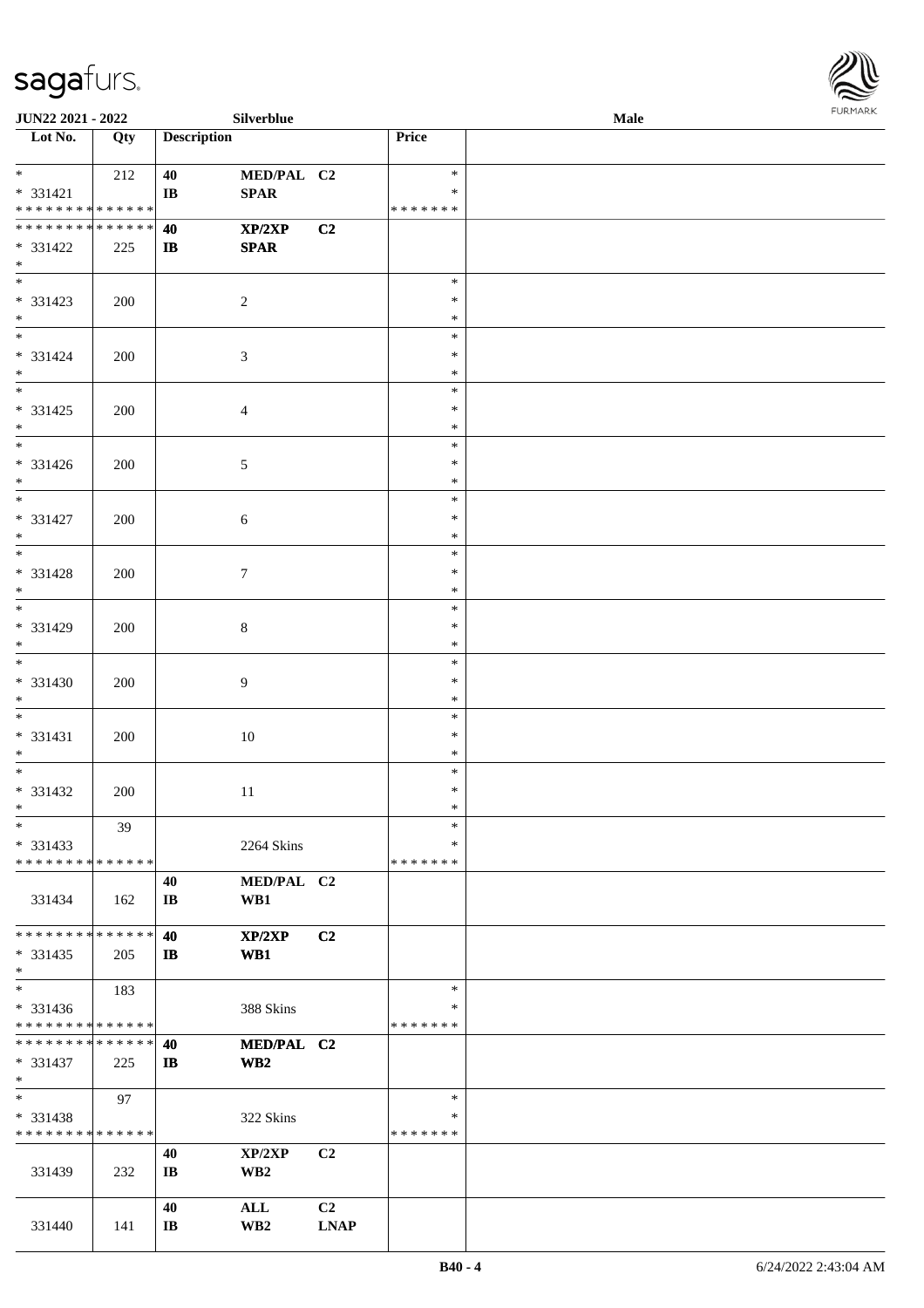

| JUN22 2021 - 2022                                            |     |                              | Silverblue                                  |                               |                                   | Male |  |
|--------------------------------------------------------------|-----|------------------------------|---------------------------------------------|-------------------------------|-----------------------------------|------|--|
| Lot No.                                                      | Qty | <b>Description</b>           |                                             |                               | Price                             |      |  |
| 331441                                                       | 96  | 40<br>$\mathbf{I}\mathbf{B}$ | $\bold{X}\bold{D}/\bold{D}\bold{K}$<br>CHIP | C <sub>2</sub>                |                                   |      |  |
| * * * * * * * * * * * * * *<br>* 331442<br>$*$               | 225 | 40<br>$\mathbf{I}$           | MED/PAL C2<br><b>CHIP</b>                   |                               |                                   |      |  |
| $\overline{\phantom{0}}$<br>$* 331443$<br>$*$                | 200 |                              | $\overline{2}$                              |                               | $\ast$<br>$\ast$<br>$\ast$        |      |  |
| $\overline{\ast}$<br>* 331444<br>* * * * * * * * * * * * * * | 213 |                              | 638 Skins                                   |                               | $\ast$<br>∗<br>* * * * * * *      |      |  |
| * * * * * * * * * * * * * *<br>$* 331445$<br>$*$             | 225 | 40<br>$\mathbf{I}$           | XP/2XP<br><b>CHIP</b>                       | C2                            |                                   |      |  |
| $\ast$<br>$* 331446$<br>* * * * * * * * * * * * * *          | 149 |                              | 374 Skins                                   |                               | $\ast$<br>$\ast$<br>* * * * * * * |      |  |
| 331447                                                       | 134 | 40<br>$\mathbf{I}\mathbf{B}$ | XP/2XP<br>CHIP                              | C <sub>2</sub><br><b>LNAP</b> |                                   |      |  |
| 331448                                                       | 149 | 40<br>$\mathbf{I}\mathbf{B}$ | $\mathbf{ALL}$<br>CHIP                      | C <sub>2</sub><br><b>LNAP</b> |                                   |      |  |
| * * * * * * * * * * * * * *<br>* 331449<br>$*$               | 225 | 40<br>П                      | <b>ALL</b>                                  | C2                            |                                   |      |  |
| $\ast$<br>$* 331450$<br>$*$                                  | 200 |                              | $\boldsymbol{2}$                            |                               | $\ast$<br>$\ast$<br>$\ast$        |      |  |
| $*$<br>$* 331451$<br>$*$                                     | 200 |                              | $\mathfrak{Z}$                              |                               | $\ast$<br>$\ast$<br>$\ast$        |      |  |
| $*$<br>* 331452<br>******** <mark>******</mark>              | 227 |                              | 852 Skins                                   |                               | $\ast$<br>$\ast$<br>*******       |      |  |
| 331453                                                       | 45  | 40<br><b>SAGA</b>            | 2XD                                         | C1/C2                         |                                   |      |  |
| 331454                                                       | 213 | 40<br><b>SAGA</b>            | $\mathbf{X}\mathbf{D}$                      | C1/C2                         |                                   |      |  |
| 331455                                                       | 94  | 40<br><b>SAGA</b>            | $\mathbf{X}\mathbf{D}$                      | C3                            |                                   |      |  |
| 331456                                                       | 207 | 40<br><b>SAGA</b>            | <b>Dark</b>                                 | C1                            |                                   |      |  |
| * * * * * * * * * * * * * * *<br>* 331457<br>$*$ $*$         | 205 | 40<br><b>SAGA</b>            | <b>Dark</b>                                 | C2                            |                                   |      |  |
| $*$<br>* 331458<br>$*$                                       | 180 |                              | $\overline{2}$                              |                               | $\ast$<br>$\ast$<br>$\ast$        |      |  |
| * 331459<br>* * * * * * * * * * * * * *                      | 168 |                              | 553 Skins                                   |                               | $\ast$<br>∗<br>* * * * * * *      |      |  |
| ******** <mark>******</mark><br>* 331460<br>$*$              | 205 | 40<br><b>SAGA</b>            | <b>Dark</b>                                 | C3                            |                                   |      |  |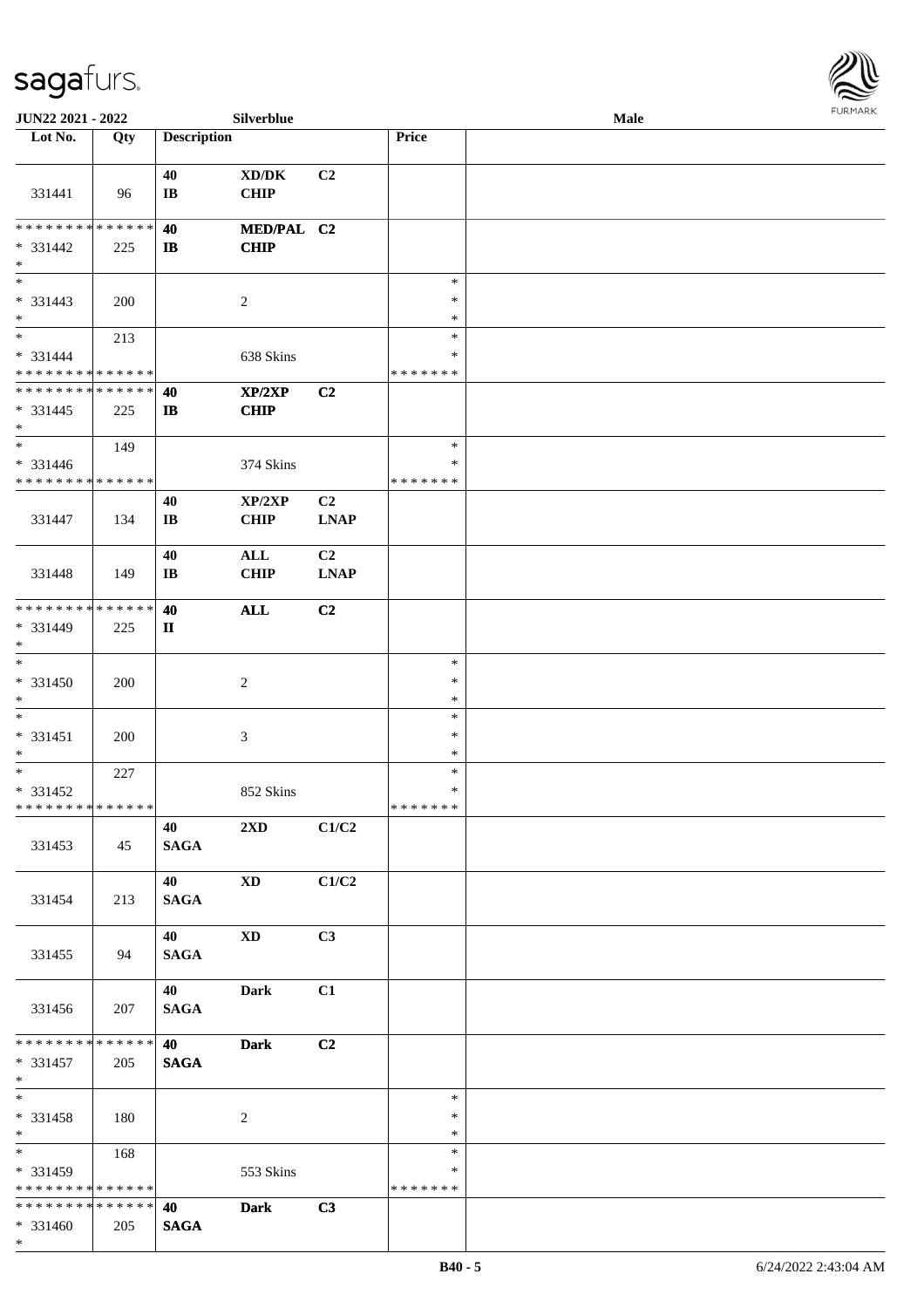\*



| <b>JUN22 2021 - 2022</b>                   |     |                    | Silverblue       |    |               | <b>Male</b> |  |
|--------------------------------------------|-----|--------------------|------------------|----|---------------|-------------|--|
| Lot No.                                    | Qty | <b>Description</b> |                  |    | Price         |             |  |
|                                            |     |                    |                  |    |               |             |  |
| $*$                                        | 67  | 40                 | Dark             | C3 | $\ast$        |             |  |
| * 331461                                   |     | <b>SAGA</b>        |                  |    | $\ast$        |             |  |
| * * * * * * * * * * * * * *                |     |                    |                  |    | * * * * * * * |             |  |
| ******** <mark>******</mark>               |     | 40                 | $\bf MED$        | C1 |               |             |  |
| * 331462                                   | 205 | <b>SAGA</b>        |                  |    |               |             |  |
| $*$                                        |     |                    |                  |    |               |             |  |
|                                            |     |                    |                  |    | $\ast$        |             |  |
| * 331463                                   | 180 |                    | $\overline{2}$   |    | $\ast$        |             |  |
| $*$                                        |     |                    |                  |    | $\ast$        |             |  |
| $*$                                        |     |                    |                  |    | $\ast$        |             |  |
|                                            | 191 |                    |                  |    | $\ast$        |             |  |
| * 331464                                   |     |                    | 576 Skins        |    |               |             |  |
| * * * * * * * * <mark>* * * * * * *</mark> |     |                    |                  |    | * * * * * * * |             |  |
| ___<br>******** <mark>******</mark>        |     | 40                 | $\bf MED$        | C2 |               |             |  |
| $* 331465$                                 | 205 | <b>SAGA</b>        |                  |    |               |             |  |
| $*$                                        |     |                    |                  |    |               |             |  |
|                                            |     |                    |                  |    | $\ast$        |             |  |
| * 331466                                   | 180 |                    | $\overline{c}$   |    | $\ast$        |             |  |
| $*$                                        |     |                    |                  |    | $\ast$        |             |  |
|                                            |     |                    |                  |    | $\ast$        |             |  |
| * 331467                                   | 180 |                    | 3                |    | $\ast$        |             |  |
| $*$                                        |     |                    |                  |    | $\ast$        |             |  |
|                                            |     |                    |                  |    | $\ast$        |             |  |
| * 331468                                   |     |                    |                  |    | $\ast$        |             |  |
| $*$                                        | 180 |                    | $\overline{4}$   |    | $\ast$        |             |  |
|                                            |     |                    |                  |    |               |             |  |
|                                            |     |                    |                  |    | $\ast$        |             |  |
| * 331469                                   | 180 |                    | 5                |    | $\ast$        |             |  |
| $*$                                        |     |                    |                  |    | $\ast$        |             |  |
|                                            |     |                    |                  |    | $\ast$        |             |  |
| * 331470                                   | 180 |                    | 6                |    | $\ast$        |             |  |
| $*$                                        |     |                    |                  |    | $\ast$        |             |  |
| $*$                                        |     |                    |                  |    | $\ast$        |             |  |
| * 331471                                   | 180 |                    | $\boldsymbol{7}$ |    | $\ast$        |             |  |
| $*$                                        |     |                    |                  |    | $\ast$        |             |  |
| $*$                                        |     |                    |                  |    | $\ast$        |             |  |
| * 331472                                   | 180 |                    | $\,8\,$          |    | $\ast$        |             |  |
| $*$                                        |     |                    |                  |    | $\ast$        |             |  |
| $*$                                        |     |                    |                  |    | $\ast$        |             |  |
| $* 331473$                                 |     |                    | 9                |    | $\ast$        |             |  |
|                                            | 180 |                    |                  |    |               |             |  |
| $*$                                        |     |                    |                  |    | $\ast$        |             |  |
| $*$                                        | 34  |                    |                  |    | $\ast$        |             |  |
| * 331474                                   |     |                    | 1679 Skins       |    | ∗             |             |  |
| * * * * * * * * <mark>* * * * * * *</mark> |     |                    |                  |    | * * * * * * * |             |  |
| * * * * * * * * * * * * * * *              |     | 40                 | <b>MED</b>       | C3 |               |             |  |
| * 331475                                   | 205 | <b>SAGA</b>        |                  |    |               |             |  |
| $*$                                        |     |                    |                  |    |               |             |  |
|                                            |     |                    |                  |    | $\ast$        |             |  |
| * 331476                                   | 180 |                    | $\overline{c}$   |    | $\ast$        |             |  |
| $*$                                        |     |                    |                  |    | $\ast$        |             |  |
|                                            | 149 |                    |                  |    | $\ast$        |             |  |
| * 331477                                   |     |                    | 534 Skins        |    | $\ast$        |             |  |
| * * * * * * * * <mark>* * * * * * *</mark> |     |                    |                  |    | *******       |             |  |
| * * * * * * * * * * * * * * *              |     | 40                 | <b>PALE</b>      | C1 |               |             |  |
|                                            |     |                    |                  |    |               |             |  |
| * 331478                                   | 205 | <b>SAGA</b>        |                  |    |               |             |  |
| $*$                                        |     |                    |                  |    |               |             |  |
| $*$                                        |     |                    |                  |    | $\ast$        |             |  |
| * 331479                                   | 180 |                    | 2                |    | $\ast$        |             |  |
| $*$                                        |     |                    |                  |    | $\ast$        |             |  |
| $*$                                        |     |                    |                  |    | $\ast$        |             |  |
| * 331480                                   | 180 |                    | 3                |    | $\ast$        |             |  |
| $*$                                        |     |                    |                  |    | $\ast$        |             |  |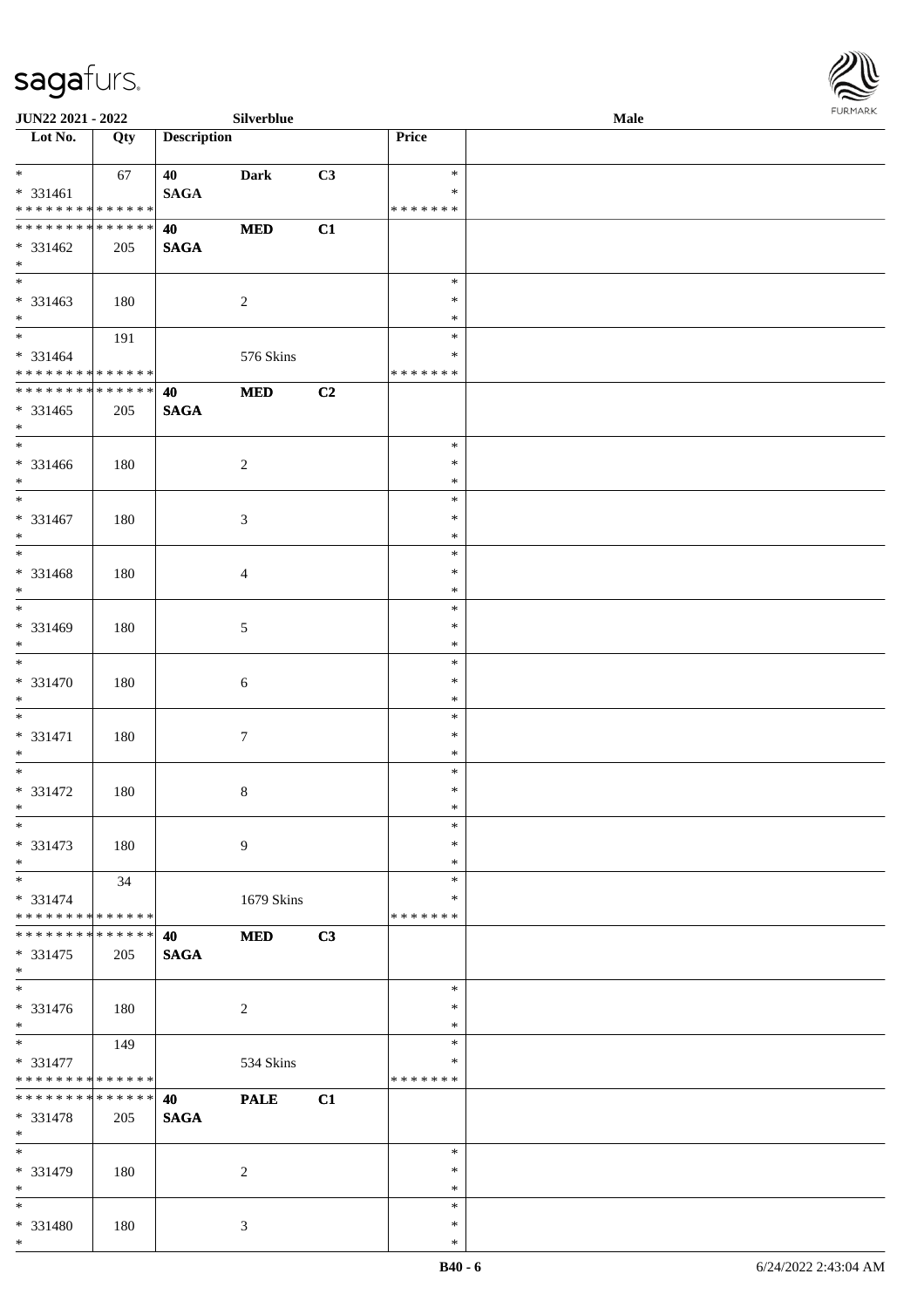

| <b>JUN22 2021 - 2022</b>                   |             |                    | Silverblue      |    |                  | Male |
|--------------------------------------------|-------------|--------------------|-----------------|----|------------------|------|
| Lot No.                                    | Qty         | <b>Description</b> |                 |    | Price            |      |
|                                            |             |                    |                 |    |                  |      |
| $*$                                        |             | 40                 | <b>PALE</b>     | C1 | $\ast$           |      |
| * 331481                                   | 180         | <b>SAGA</b>        |                 |    | $\ast$           |      |
| $*$                                        |             |                    |                 |    | $\ast$           |      |
|                                            | 162         |                    |                 |    | $\ast$           |      |
| * 331482                                   |             |                    | 907 Skins       |    | ∗                |      |
| * * * * * * * * <mark>* * * * * * *</mark> |             |                    |                 |    | *******          |      |
| * * * * * * * * <mark>* * * * * * *</mark> |             | 40                 | <b>PALE</b>     | C2 |                  |      |
| * 331483                                   | 205         | <b>SAGA</b>        |                 |    |                  |      |
| $*$                                        |             |                    |                 |    |                  |      |
| $\overline{\mathbf{r}}$                    |             |                    |                 |    | $\ast$           |      |
|                                            |             |                    |                 |    |                  |      |
| * 331484                                   | 180         |                    | $\overline{2}$  |    | $\ast$           |      |
| $*$                                        |             |                    |                 |    | $\ast$           |      |
|                                            |             |                    |                 |    | $\ast$           |      |
| * 331485                                   | 180         |                    | $\sqrt{3}$      |    | $\ast$           |      |
| $*$                                        |             |                    |                 |    | $\ast$           |      |
| $\overline{\phantom{0}}$                   |             |                    |                 |    | $\ast$           |      |
| * 331486                                   | 180         |                    | $\overline{4}$  |    | $\ast$           |      |
| $*$                                        |             |                    |                 |    | $\ast$           |      |
|                                            |             |                    |                 |    | $\ast$           |      |
| * 331487                                   | 180         |                    | $\mathfrak{S}$  |    | $\ast$           |      |
| $*$                                        |             |                    |                 |    | $\ast$           |      |
|                                            |             |                    |                 |    | $\ast$           |      |
| * 331488                                   | 180         |                    | $\sqrt{6}$      |    | $\ast$           |      |
| $*$                                        |             |                    |                 |    | $\ast$           |      |
| $\overline{\phantom{0}}$                   |             |                    |                 |    | $\ast$           |      |
|                                            |             |                    |                 |    |                  |      |
| * 331489                                   | 180         |                    | $7\phantom{.0}$ |    | $\ast$           |      |
| $*$                                        |             |                    |                 |    | $\ast$           |      |
|                                            |             |                    |                 |    | $\ast$           |      |
| * 331490                                   | 180         |                    | $\,8\,$         |    | $\ast$           |      |
| $*$                                        |             |                    |                 |    | $\ast$           |      |
| $*$                                        |             |                    |                 |    | $\ast$           |      |
| * 331491                                   | 180         |                    | $\overline{9}$  |    | $\ast$           |      |
| $*$                                        |             |                    |                 |    | $\ast$           |      |
|                                            |             |                    |                 |    | $\ast$           |      |
| * 331492                                   | 180         |                    | 10              |    | $\ast$           |      |
| $*$                                        |             |                    |                 |    | $\ast$           |      |
| $\overline{\ast}$                          |             |                    |                 |    | $\ast$           |      |
| * 331493                                   | 180         |                    | 11              |    | $\ast$           |      |
|                                            |             |                    |                 |    |                  |      |
| $*$<br>$*$ $*$                             |             |                    |                 |    | $\ast$<br>$\ast$ |      |
|                                            |             |                    |                 |    |                  |      |
| * 331494                                   | 164         |                    | 12              |    | $\ast$           |      |
| $*$                                        |             |                    |                 |    | $\ast$           |      |
| $*$                                        | 85          |                    |                 |    | $\ast$           |      |
| * 331495                                   |             |                    | 2254 Skins      |    | $\ast$           |      |
| ******** <mark>******</mark>               |             |                    |                 |    | *******          |      |
| * * * * * * * * <mark>*</mark>             | * * * * * * | 40                 | <b>PALE</b>     | C3 |                  |      |
| * 331496                                   | 205         | $\mathbf{SAGA}$    |                 |    |                  |      |
| $*$                                        |             |                    |                 |    |                  |      |
| $\overline{\ast}$                          |             |                    |                 |    | $\ast$           |      |
| * 331497                                   | 180         |                    | $\overline{2}$  |    | $\ast$           |      |
| $*$                                        |             |                    |                 |    | $\ast$           |      |
| $*$                                        |             |                    |                 |    | $\ast$           |      |
| * 331498                                   | 180         |                    | 3               |    | $\ast$           |      |
| $*$                                        |             |                    |                 |    | $\ast$           |      |
|                                            |             |                    |                 |    | $\ast$           |      |
|                                            |             |                    |                 |    |                  |      |
| * 331499                                   | 180         |                    | $\overline{4}$  |    | $\ast$           |      |
| $*$                                        |             |                    |                 |    | $\ast$           |      |
|                                            |             |                    |                 |    | $\ast$           |      |
| * 331500                                   | 180         |                    | $5\overline{)}$ |    | $\ast$           |      |
| $\ast$                                     |             |                    |                 |    | $\ast$           |      |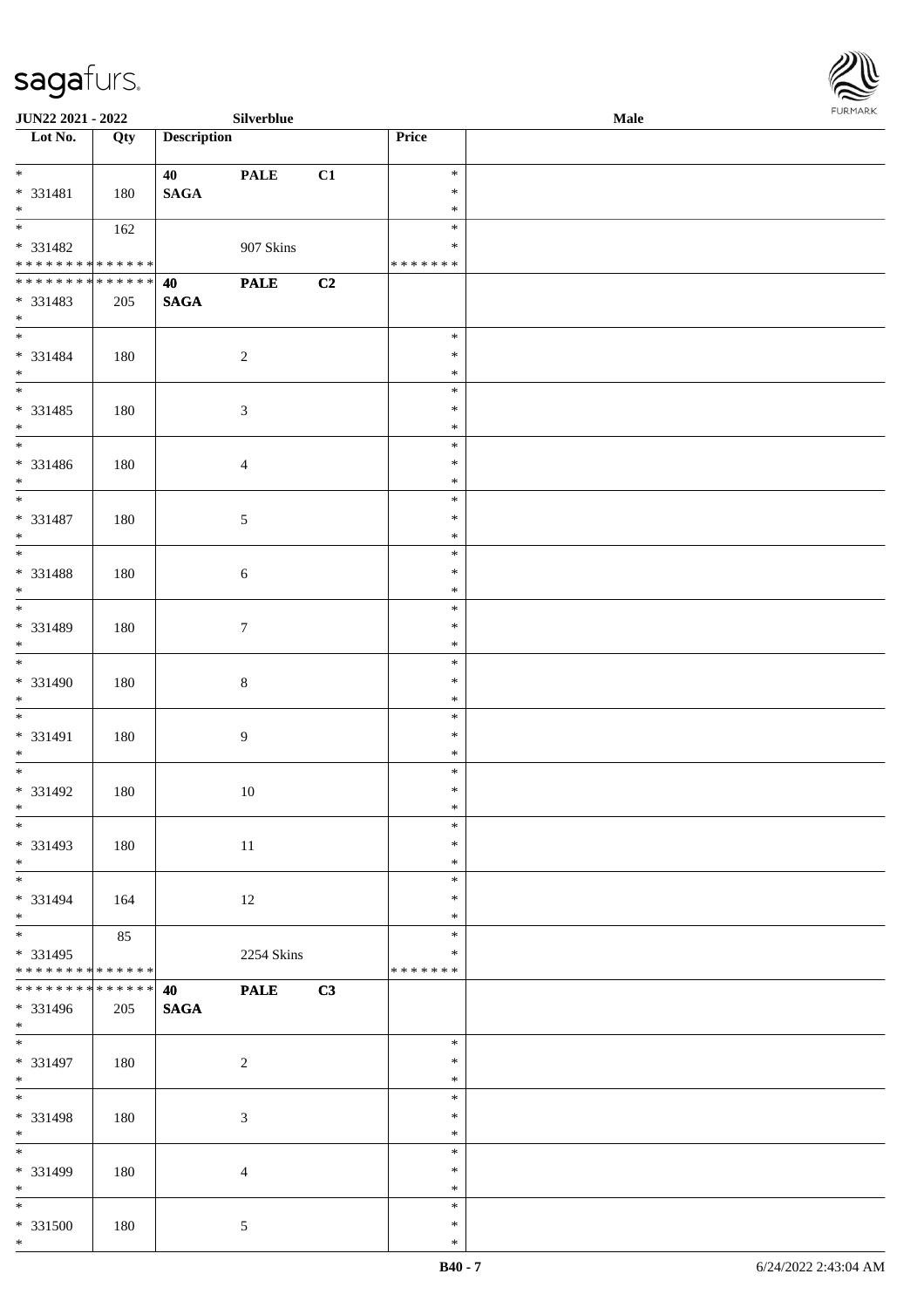

| <b>JUN22 2021 - 2022</b>                 |     |                    | Silverblue       |    |               | Male |  |
|------------------------------------------|-----|--------------------|------------------|----|---------------|------|--|
| Lot No.                                  | Qty | <b>Description</b> |                  |    | Price         |      |  |
|                                          |     |                    |                  |    |               |      |  |
| $*$                                      |     | 40                 | <b>PALE</b>      | C3 | $\ast$        |      |  |
| * 331501                                 | 180 | <b>SAGA</b>        |                  |    | $\ast$        |      |  |
| $\ast$                                   |     |                    |                  |    | $\ast$        |      |  |
|                                          |     |                    |                  |    | $\ast$        |      |  |
| $* 331502$                               | 180 |                    | 7                |    | $\ast$        |      |  |
| $\ast$                                   |     |                    |                  |    | $\ast$        |      |  |
|                                          | 61  |                    |                  |    | $\ast$        |      |  |
|                                          |     |                    |                  |    | $\ast$        |      |  |
| * 331503<br>******** <mark>******</mark> |     |                    | 1346 Skins       |    | * * * * * * * |      |  |
|                                          |     |                    |                  |    |               |      |  |
| ******** <mark>******</mark>             |     | 40                 | $\bold{XP}$      | C1 |               |      |  |
| * 331504                                 | 205 | <b>SAGA</b>        |                  |    |               |      |  |
| $*$                                      |     |                    |                  |    |               |      |  |
|                                          |     |                    |                  |    | $\ast$        |      |  |
| * 331505                                 | 200 |                    | $\sqrt{2}$       |    | $\ast$        |      |  |
| $*$                                      |     |                    |                  |    | $\ast$        |      |  |
| $\overline{\phantom{0}}$                 | 189 |                    |                  |    | $\ast$        |      |  |
| $* 331506$                               |     |                    | 594 Skins        |    | $\ast$        |      |  |
| ******** <mark>******</mark>             |     |                    |                  |    | * * * * * * * |      |  |
| ******** <mark>******</mark>             |     | 40                 | $\bold{XP}$      | C2 |               |      |  |
| * 331507                                 | 205 | <b>SAGA</b>        |                  |    |               |      |  |
| $*$                                      |     |                    |                  |    |               |      |  |
|                                          |     |                    |                  |    | $\ast$        |      |  |
|                                          |     |                    |                  |    |               |      |  |
| * 331508                                 | 180 |                    | $\sqrt{2}$       |    | $\ast$        |      |  |
| $\ast$<br>$\overline{\phantom{0}}$       |     |                    |                  |    | $\ast$        |      |  |
|                                          |     |                    |                  |    | $\ast$        |      |  |
| * 331509                                 | 180 |                    | $\mathfrak{Z}$   |    | $\ast$        |      |  |
| $*$                                      |     |                    |                  |    | $\ast$        |      |  |
|                                          |     |                    |                  |    | $\ast$        |      |  |
| $* 331510$                               | 180 |                    | $\overline{4}$   |    | $\ast$        |      |  |
| $*$                                      |     |                    |                  |    | $\ast$        |      |  |
| $*$                                      |     |                    |                  |    | $\ast$        |      |  |
| $* 331511$                               | 180 |                    | 5                |    | $\ast$        |      |  |
| $*$                                      |     |                    |                  |    | $\ast$        |      |  |
| $*$                                      |     |                    |                  |    | $\ast$        |      |  |
|                                          |     |                    |                  |    |               |      |  |
| * 331512                                 | 180 |                    | 6                |    | $\ast$        |      |  |
| $*$                                      |     |                    |                  |    | $\ast$        |      |  |
| $\ast$                                   |     |                    |                  |    | $\ast$        |      |  |
| * 331513                                 | 180 |                    | $\boldsymbol{7}$ |    | $\ast$        |      |  |
| $*$                                      |     |                    |                  |    | $\ast$        |      |  |
|                                          |     |                    |                  |    | $\ast$        |      |  |
| * 331514                                 | 180 |                    | $8\,$            |    | $\ast$        |      |  |
| $*$                                      |     |                    |                  |    | $\ast$        |      |  |
|                                          |     |                    |                  |    | $\ast$        |      |  |
| $* 331515$                               | 180 |                    | 9                |    | $\ast$        |      |  |
| $*$                                      |     |                    |                  |    | $\ast$        |      |  |
|                                          |     |                    |                  |    |               |      |  |
|                                          |     |                    |                  |    | $\ast$        |      |  |
| $* 331516$                               | 180 |                    | $10\,$           |    | $\ast$        |      |  |
| $*$                                      |     |                    |                  |    | $\ast$        |      |  |
| $*$                                      |     |                    |                  |    | $\ast$        |      |  |
| * 331517                                 | 180 |                    | $11\,$           |    | $\ast$        |      |  |
| $*$                                      |     |                    |                  |    | $\ast$        |      |  |
|                                          |     |                    |                  |    | $\ast$        |      |  |
| $* 331518$                               | 180 |                    | $12\,$           |    | $\ast$        |      |  |
| $*$                                      |     |                    |                  |    | $\ast$        |      |  |
| $\overline{\phantom{0}}$                 |     |                    |                  |    | $\ast$        |      |  |
|                                          |     |                    |                  |    | $\ast$        |      |  |
| $* 331519$<br>$*$                        | 180 |                    | 13               |    | $\ast$        |      |  |
| $\overline{\phantom{0}}$                 |     |                    |                  |    |               |      |  |
|                                          |     |                    |                  |    | $\ast$        |      |  |
| $* 331520$                               | 180 |                    | 14               |    | $\ast$        |      |  |
| $*$                                      |     |                    |                  |    | $\ast$        |      |  |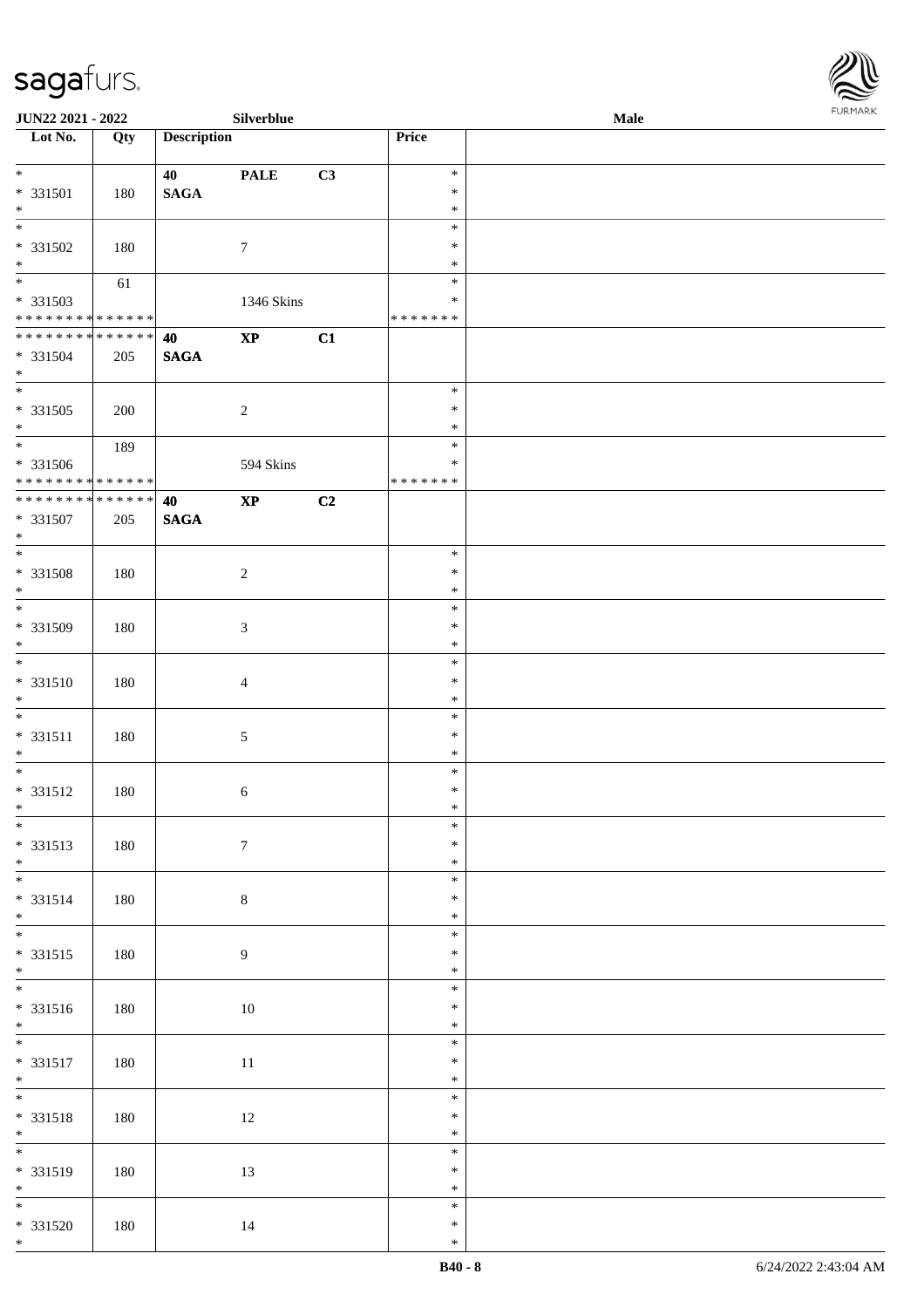

| <b>JUN22 2021 - 2022</b>                   |     |                    | Silverblue             |       |               | Male |  |
|--------------------------------------------|-----|--------------------|------------------------|-------|---------------|------|--|
| Lot No.                                    | Qty | <b>Description</b> |                        |       | Price         |      |  |
|                                            |     |                    |                        |       |               |      |  |
| $*$                                        |     | 40                 | $\mathbf{X}\mathbf{P}$ | C2    | $\ast$        |      |  |
| * 331521                                   | 180 | <b>SAGA</b>        |                        |       | $\ast$        |      |  |
| $\ast$                                     |     |                    |                        |       | $\ast$        |      |  |
|                                            |     |                    |                        |       | $\ast$        |      |  |
| * 331522                                   | 180 |                    | 16                     |       | $\ast$        |      |  |
| $*$                                        |     |                    |                        |       | $\ast$        |      |  |
| $\overline{\phantom{0}}$                   |     |                    |                        |       | $\ast$        |      |  |
| * 331523                                   | 180 |                    | 17                     |       | $\ast$        |      |  |
| $*$                                        |     |                    |                        |       | $\ast$        |      |  |
| $\overline{\ast}$                          | 92  |                    |                        |       | $\ast$        |      |  |
| * 331524                                   |     |                    | 3177 Skins             |       | $\ast$        |      |  |
| * * * * * * * * * * * * * *                |     |                    |                        |       | * * * * * * * |      |  |
| * * * * * * * * <mark>* * * * * * *</mark> |     | 40                 | $\mathbf{X}\mathbf{P}$ | C3    |               |      |  |
| * 331525                                   | 205 | <b>SAGA</b>        |                        |       |               |      |  |
| $*$                                        |     |                    |                        |       |               |      |  |
| $\overline{\phantom{0}}$                   |     |                    |                        |       | $\ast$        |      |  |
| * 331526                                   | 180 |                    | $\overline{c}$         |       | $\ast$        |      |  |
| $*$                                        |     |                    |                        |       | $\ast$        |      |  |
|                                            |     |                    |                        |       | $\ast$        |      |  |
| * 331527                                   | 180 |                    | 3                      |       | $\ast$        |      |  |
| $*$                                        |     |                    |                        |       | $\ast$        |      |  |
|                                            |     |                    |                        |       | $\ast$        |      |  |
| * 331528                                   | 180 |                    | 4                      |       | $\ast$        |      |  |
| $*$                                        |     |                    |                        |       | $\ast$        |      |  |
|                                            | 188 |                    |                        |       | $\ast$        |      |  |
| * 331529                                   |     |                    | 933 Skins              |       | ∗             |      |  |
| * * * * * * * * * * * * * *                |     |                    |                        |       | * * * * * * * |      |  |
| * * * * * * * * <mark>* * * * * * *</mark> |     |                    | 2XP                    |       |               |      |  |
|                                            |     | 40                 |                        | C1/C2 |               |      |  |
| * 331530                                   | 205 | <b>SAGA</b>        |                        |       |               |      |  |
| $*$<br>$*$                                 |     |                    |                        |       | $\ast$        |      |  |
|                                            |     |                    |                        |       |               |      |  |
| * 331531                                   | 180 |                    | $\sqrt{2}$             |       | $\ast$        |      |  |
| $*$                                        |     |                    |                        |       | $\ast$        |      |  |
| $*$ $-$                                    | 123 |                    |                        |       | $\ast$        |      |  |
| * 331532                                   |     |                    | 508 Skins              |       | $\ast$        |      |  |
| * * * * * * * * <mark>* * * * * * *</mark> |     |                    |                        |       | * * * * * * * |      |  |
| ******** <mark>******</mark>               |     | 40                 | 2XP                    | C3    |               |      |  |
| * 331533                                   | 195 | SR/S               |                        |       |               |      |  |
| $*$                                        |     |                    |                        |       |               |      |  |
| $*$                                        | 44  |                    |                        |       | $\ast$        |      |  |
| $* 331534$                                 |     |                    | 239 Skins              |       | ∗             |      |  |
| * * * * * * * * <mark>* * * * * * *</mark> |     |                    |                        |       | *******       |      |  |
| * * * * * * * * * * * * * * *              |     | 40                 | 2XP                    | C3    |               |      |  |
| * 331535                                   | 205 | <b>SAGA</b>        |                        |       |               |      |  |
| $*$                                        |     |                    |                        |       |               |      |  |
| $\ast$                                     |     |                    |                        |       | $\ast$        |      |  |
| * 331536                                   | 180 |                    | 2                      |       | $\ast$        |      |  |
| $*$                                        |     |                    |                        |       | $\ast$        |      |  |
| $*$                                        | 71  |                    |                        |       | $\ast$        |      |  |
| * 331537                                   |     |                    | 456 Skins              |       | $\ast$        |      |  |
| * * * * * * * * * * * * * *                |     |                    |                        |       | *******       |      |  |
|                                            |     | 50/40              | $\mathbf{X}\mathbf{D}$ | C2    |               |      |  |
| 331538                                     | 58  | <b>SAGA</b>        | <b>LNAP</b>            |       |               |      |  |
|                                            |     |                    |                        |       |               |      |  |
|                                            |     | 50/40              | <b>Dark</b>            | C1/C2 |               |      |  |
| 331539                                     | 134 | <b>SAGA</b>        | <b>LNAP</b>            |       |               |      |  |
|                                            |     |                    |                        |       |               |      |  |
|                                            |     | 40                 | <b>Dark</b>            | C1/C2 |               |      |  |
| 331540                                     | 232 | <b>SAGA</b>        | <b>LNAP</b>            |       |               |      |  |
|                                            |     |                    |                        |       |               |      |  |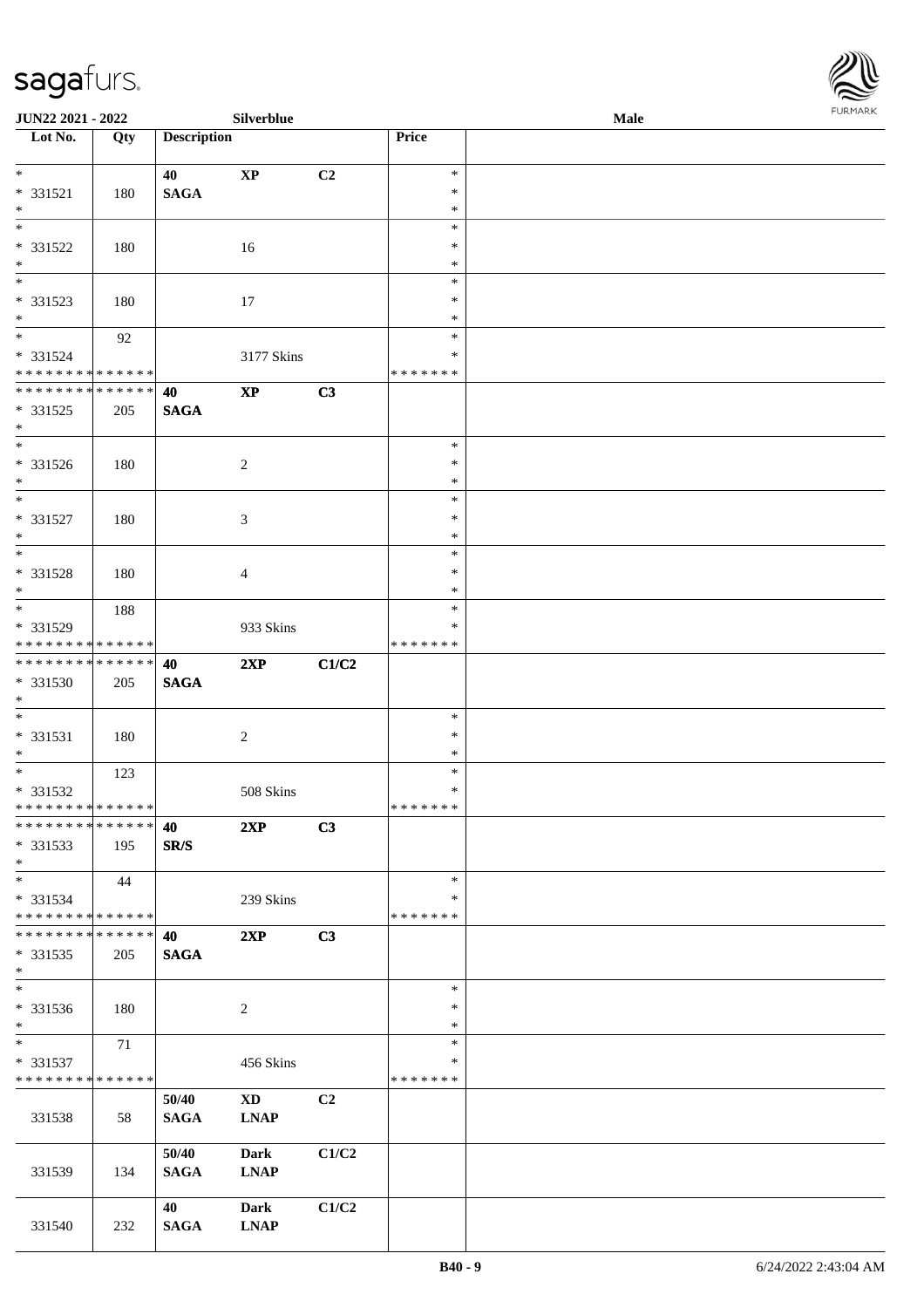

| JUN22 2021 - 2022                                           |     |                    | Silverblue             |                |               | Male |  |
|-------------------------------------------------------------|-----|--------------------|------------------------|----------------|---------------|------|--|
| Lot No.                                                     | Qty | <b>Description</b> |                        |                | Price         |      |  |
|                                                             |     |                    |                        |                |               |      |  |
|                                                             |     | 50/40              | <b>Dark</b>            | C3             |               |      |  |
| 331541                                                      | 70  | <b>SAGA</b>        | <b>LNAP</b>            |                |               |      |  |
|                                                             |     |                    |                        |                |               |      |  |
|                                                             |     | 40                 | $\bf MED$              | C1/C2          |               |      |  |
| 331542                                                      | 166 | <b>SAGA</b>        | <b>LNAP</b>            |                |               |      |  |
|                                                             |     |                    |                        |                |               |      |  |
|                                                             |     | 50/40              | $\bf MED$              | C <sub>3</sub> |               |      |  |
| 331543                                                      | 153 | <b>SAGA</b>        | <b>LNAP</b>            |                |               |      |  |
|                                                             |     |                    |                        |                |               |      |  |
| * * * * * * * * * * * * * *                                 |     | 40                 | <b>MED</b>             | C3             |               |      |  |
| * 331544                                                    | 185 | <b>SAGA</b>        | <b>LNAP</b>            |                |               |      |  |
| $\ast$                                                      |     |                    |                        |                |               |      |  |
| $\ast$                                                      | 54  |                    |                        |                | $\ast$        |      |  |
| * 331545                                                    |     |                    | 239 Skins              |                | $\ast$        |      |  |
| * * * * * * * * * * * * * *<br>******** <mark>******</mark> |     |                    |                        |                | * * * * * * * |      |  |
|                                                             |     | 40                 | <b>PALE</b>            | C1/C2          |               |      |  |
| $* 331546$<br>$*$                                           | 205 | <b>SAGA</b>        | <b>LNAP</b>            |                |               |      |  |
| $\ast$                                                      | 121 |                    |                        |                | $\ast$        |      |  |
| * 331547                                                    |     |                    | 326 Skins              |                | $\ast$        |      |  |
| * * * * * * * * * * * * * *                                 |     |                    |                        |                | * * * * * * * |      |  |
|                                                             |     | 40                 | <b>PALE</b>            | C3             |               |      |  |
| 331548                                                      | 173 | <b>SAGA</b>        | <b>LNAP</b>            |                |               |      |  |
|                                                             |     |                    |                        |                |               |      |  |
| * * * * * * * * * * * * * *                                 |     | 40                 | $\mathbf{X}\mathbf{P}$ | C1/C2          |               |      |  |
| * 331549                                                    | 205 | <b>SAGA</b>        | <b>LNAP</b>            |                |               |      |  |
| $*$                                                         |     |                    |                        |                |               |      |  |
| $\overline{\phantom{1}}$                                    |     |                    |                        |                | $\ast$        |      |  |
| $* 331550$                                                  | 180 |                    | $\sqrt{2}$             |                | $\ast$        |      |  |
| $\ast$                                                      |     |                    |                        |                | $\ast$        |      |  |
| $\ast$                                                      |     |                    |                        |                | $\ast$        |      |  |
| $* 331551$                                                  | 180 |                    | $\mathfrak{Z}$         |                | $\ast$        |      |  |
| $\ast$                                                      |     |                    |                        |                | $\ast$        |      |  |
| $*$                                                         | 129 |                    |                        |                | $\ast$        |      |  |
| * 331552                                                    |     |                    | 694 Skins              |                | $\ast$        |      |  |
| **************                                              |     |                    |                        |                | *******       |      |  |
| * * * * * * * * * * * * * *                                 |     | 40                 | $\bold{XP}$            | C3             |               |      |  |
| * 331553<br>$*$                                             | 205 | <b>SAGA</b>        | <b>LNAP</b>            |                |               |      |  |
| $*$                                                         |     |                    |                        |                | $\ast$        |      |  |
| * 331554                                                    | 112 |                    |                        |                | *             |      |  |
| * * * * * * * * * * * * * *                                 |     |                    | 317 Skins              |                | * * * * * * * |      |  |
|                                                             |     | 50/40              | 2XP                    | C1/C2          |               |      |  |
| 331555                                                      | 88  | <b>SAGA</b>        | <b>LNAP</b>            |                |               |      |  |
|                                                             |     |                    |                        |                |               |      |  |
|                                                             |     | 50/40              | 2XP                    | C3             |               |      |  |
| 331556                                                      | 47  | <b>SAGA</b>        | <b>LNAP</b>            |                |               |      |  |
|                                                             |     |                    |                        |                |               |      |  |
| * * * * * * * * * * * * * *                                 |     | 40                 | MED/PAL C2             |                |               |      |  |
| * 331557                                                    | 215 | <b>IA</b>          | <b>SPAR</b>            |                |               |      |  |
| $*$                                                         |     |                    |                        |                |               |      |  |
| $\ast$                                                      |     |                    |                        |                | $\ast$        |      |  |
| * 331558                                                    | 190 |                    | 2                      |                | $\ast$        |      |  |
| $*$                                                         |     |                    |                        |                | $\ast$        |      |  |
| $*$                                                         | 178 |                    |                        |                | $\ast$        |      |  |
| * 331559                                                    |     |                    | 583 Skins              |                | ∗             |      |  |
| * * * * * * * * * * * * * *                                 |     |                    |                        |                | * * * * * * * |      |  |
| * * * * * * * * * * * * * *                                 |     | 40                 | XP/2XP                 | C <sub>2</sub> |               |      |  |
| * 331560                                                    | 205 | IA                 | <b>SPAR</b>            |                |               |      |  |
| $\ast$                                                      |     |                    |                        |                |               |      |  |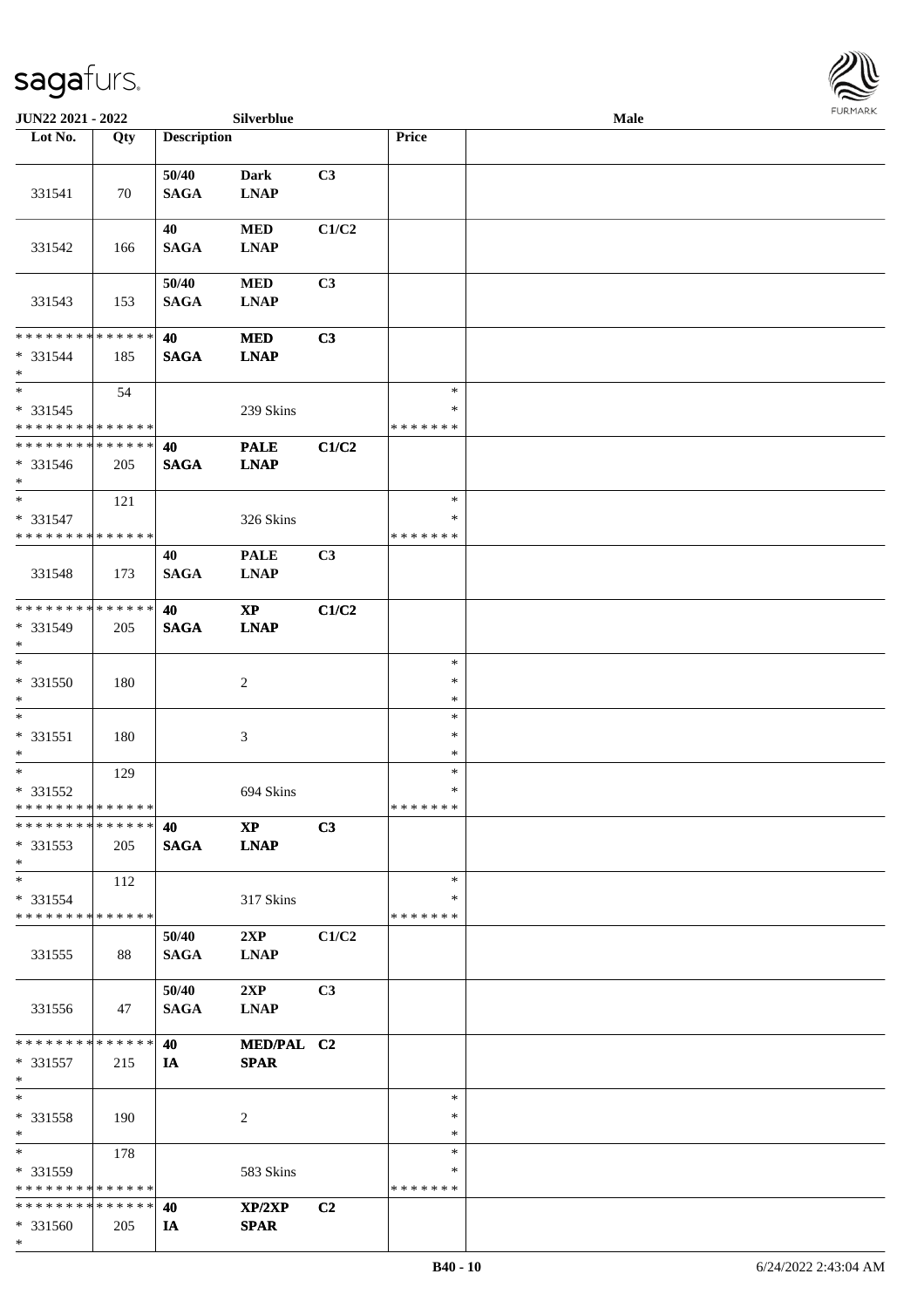

| JUN22 2021 - 2022            |     |                    | Silverblue                       |               | Male | . |
|------------------------------|-----|--------------------|----------------------------------|---------------|------|---|
| Lot No.                      | Qty | <b>Description</b> |                                  | Price         |      |   |
|                              |     |                    |                                  |               |      |   |
| $\overline{\ }$              |     | 40                 | $\mathbf{XP}/2\mathbf{XP}$<br>C2 | $\ast$        |      |   |
| $* 331561$                   | 180 | IA                 | $\pmb{\quad \text{SPAR} \quad}$  | $\ast$        |      |   |
| $\ast$                       |     |                    |                                  | $\ast$        |      |   |
| $\overline{\phantom{0}}$     |     |                    |                                  | $\ast$        |      |   |
| * 331562                     | 180 |                    | $\mathfrak{Z}$                   | $\ast$        |      |   |
| $\ast$                       |     |                    |                                  | $\ast$        |      |   |
| $\overline{\phantom{0}}$     |     |                    |                                  | $\ast$        |      |   |
| * 331563                     | 180 |                    | $\overline{4}$                   | $\ast$        |      |   |
| $\ast$                       |     |                    |                                  | $\ast$        |      |   |
| $\overline{\phantom{0}}$     |     |                    |                                  | $\ast$        |      |   |
| * 331564                     | 180 |                    | $\sqrt{5}$                       | $\ast$        |      |   |
| $\ast$                       |     |                    |                                  | $\ast$        |      |   |
| $\overline{\phantom{0}}$     |     |                    |                                  | $\ast$        |      |   |
| $* 331565$                   | 180 |                    | $\sqrt{6}$                       | $\ast$        |      |   |
| $\ast$                       |     |                    |                                  | $\ast$        |      |   |
| $_{\ast}^{-}$                |     |                    |                                  | $\ast$        |      |   |
| $* 331566$                   | 180 |                    | $\boldsymbol{7}$                 | $\ast$        |      |   |
| $\ast$                       |     |                    |                                  | $\ast$        |      |   |
| $\overline{\ast}$            |     |                    |                                  | $\ast$        |      |   |
| * 331567                     | 180 |                    | $\,8\,$                          | $\ast$        |      |   |
| $\ast$                       |     |                    |                                  | $\ast$        |      |   |
| $\overline{\phantom{0}}$     |     |                    |                                  | $\ast$        |      |   |
| * 331568                     | 180 |                    | $\overline{9}$                   | $\ast$        |      |   |
| $\ast$                       |     |                    |                                  | $\ast$        |      |   |
| $\overline{\phantom{a}^*}$   |     |                    |                                  | $\ast$        |      |   |
| * 331569                     | 180 |                    | $10\,$                           | $\ast$        |      |   |
| $*$                          |     |                    |                                  | $\ast$        |      |   |
| $\overline{\phantom{a}^*}$   |     |                    |                                  | $\ast$        |      |   |
| * 331570                     | 180 |                    | $11\,$                           | $\ast$        |      |   |
| $*$                          |     |                    |                                  | $\ast$        |      |   |
| $\overline{\ast}$            |     |                    |                                  | $\ast$        |      |   |
| $* 331571$                   | 180 |                    | $12\,$                           | $\ast$        |      |   |
| $\ast$                       |     |                    |                                  | $\ast$        |      |   |
| $*$                          |     |                    |                                  | $\ast$        |      |   |
| $* 331572$                   | 180 |                    | 13                               | $\ast$        |      |   |
| $*$                          |     |                    |                                  | $\ast$        |      |   |
| $*$                          |     |                    |                                  | $\ast$        |      |   |
| $* 331573$                   | 180 |                    | 14                               | $\ast$        |      |   |
| $\ast$                       |     |                    |                                  | $\ast$        |      |   |
| $\ast$                       |     |                    |                                  | $\ast$        |      |   |
| * 331574                     | 180 |                    | 15                               | $\ast$        |      |   |
| $\ast$                       |     |                    |                                  | $\ast$        |      |   |
| $*$                          |     |                    |                                  | $\ast$        |      |   |
| $* 331575$                   | 180 |                    | 16                               | $\ast$        |      |   |
| $\ast$                       |     |                    |                                  | $\ast$        |      |   |
| $\overline{\phantom{a}^*}$   |     |                    |                                  | $\ast$        |      |   |
| * 331576                     | 180 |                    | 17                               | $\ast$        |      |   |
| $*$                          |     |                    |                                  | $\ast$        |      |   |
| $\ast$                       |     |                    |                                  | $\ast$        |      |   |
| $* 331577$                   | 180 |                    | 18                               | $\ast$        |      |   |
| $*$                          |     |                    |                                  | $\ast$        |      |   |
| $\overline{\phantom{a}^*}$   | 190 |                    |                                  | $\ast$        |      |   |
| * 331578                     |     |                    | 3455 Skins                       | $\ast$        |      |   |
| ******** <mark>******</mark> |     |                    |                                  | * * * * * * * |      |   |
| ******** <mark>******</mark> |     | 40                 | MED/PAL C2                       |               |      |   |
| * 331579                     | 205 | IA                 | WB1                              |               |      |   |
| $*$                          |     |                    |                                  |               |      |   |
| $*$                          | 157 |                    |                                  | $\ast$        |      |   |
| * 331580                     |     |                    | 362 Skins                        | $\ast$        |      |   |
| * * * * * * * * * * * * * *  |     |                    |                                  | * * * * * * * |      |   |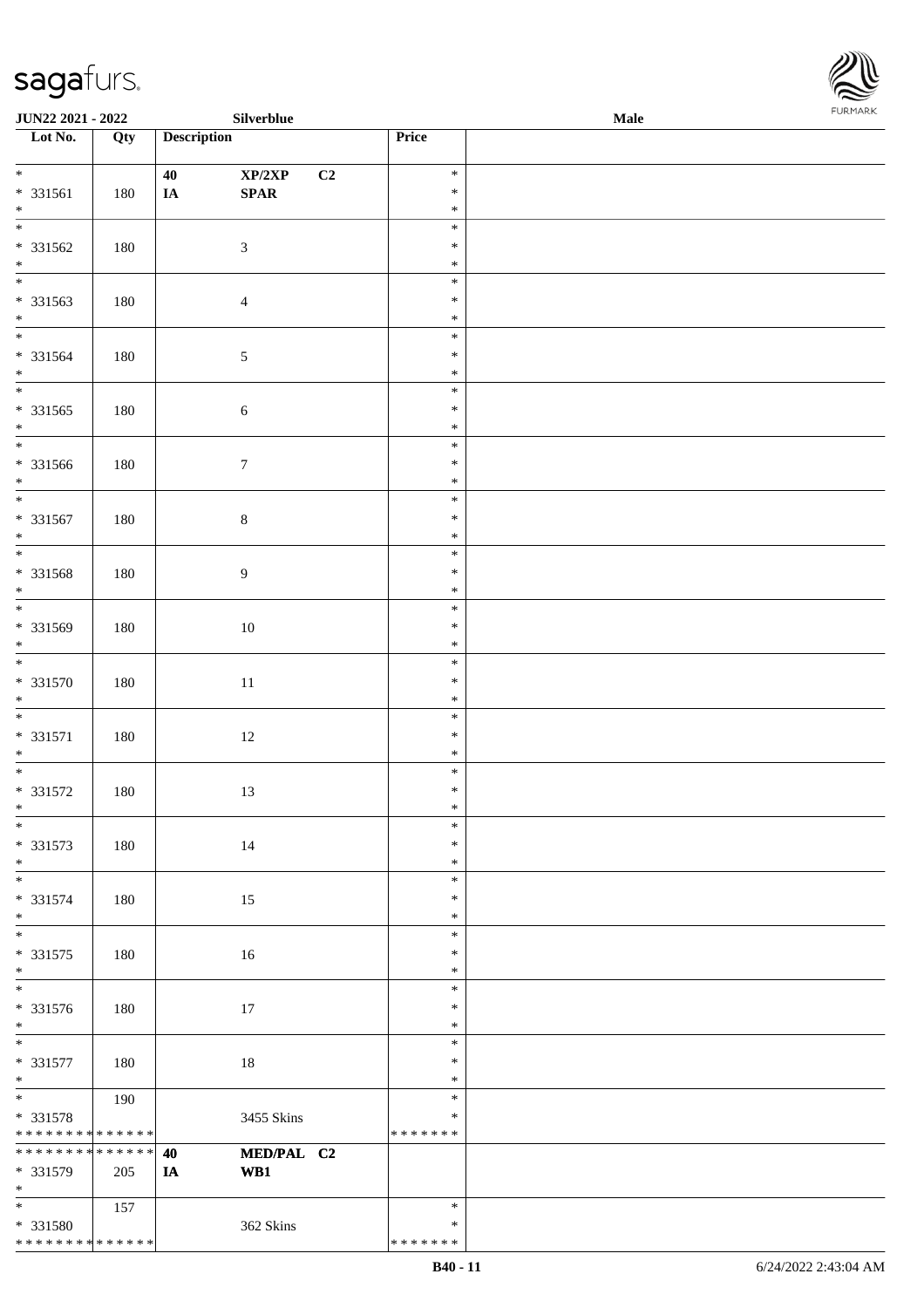

| JUN22 2021 - 2022                  |     |                    | Silverblue                          |             |                  | Male |  |
|------------------------------------|-----|--------------------|-------------------------------------|-------------|------------------|------|--|
| Lot No.                            | Qty | <b>Description</b> |                                     |             | Price            |      |  |
|                                    |     |                    |                                     |             |                  |      |  |
|                                    |     | 40                 | $\bold{X}\bold{D}/\bold{D}\bold{K}$ | C2          |                  |      |  |
| 331581                             | 60  | IA                 | WB <sub>2</sub>                     |             |                  |      |  |
|                                    |     |                    |                                     |             |                  |      |  |
| * * * * * * * * * * * * * * *      |     | 40                 | MED/PAL C2                          |             |                  |      |  |
| * 331582                           | 205 | IA                 | WB <sub>2</sub>                     |             |                  |      |  |
| $\ast$                             |     |                    |                                     |             |                  |      |  |
| $\overline{\phantom{a}^*}$         |     |                    |                                     |             | $\ast$           |      |  |
|                                    |     |                    |                                     |             | $\ast$           |      |  |
| * 331583                           | 180 |                    | $\sqrt{2}$                          |             |                  |      |  |
| $\ast$<br>$\overline{\ast}$        |     |                    |                                     |             | $\ast$           |      |  |
|                                    | 150 |                    |                                     |             | $\ast$           |      |  |
| * 331584                           |     |                    | 535 Skins                           |             | *                |      |  |
| * * * * * * * * * * * * * * *      |     |                    |                                     |             | * * * * * * *    |      |  |
| **************                     |     | 40                 | XP/2XP                              | C2          |                  |      |  |
| * 331585                           | 205 | IA                 | WB <sub>2</sub>                     |             |                  |      |  |
| $\ast$                             |     |                    |                                     |             |                  |      |  |
| $\ast$                             | 198 |                    |                                     |             | $\ast$           |      |  |
| * 331586                           |     |                    | 403 Skins                           |             | $\ast$           |      |  |
| * * * * * * * * * * * * * *        |     |                    |                                     |             | * * * * * * *    |      |  |
|                                    |     | 40                 | $\mathbf{ALL}$                      | C2          |                  |      |  |
| 331587                             | 102 | IA                 | WB <sub>2</sub>                     |             |                  |      |  |
|                                    |     |                    |                                     |             |                  |      |  |
| **************                     |     | 40                 | <b>ALL</b>                          | C2          |                  |      |  |
| * 331588                           | 225 | IA                 | WB2                                 | <b>LNAP</b> |                  |      |  |
| $\ast$                             |     |                    |                                     |             |                  |      |  |
| $\ast$                             | 67  |                    |                                     |             | $\ast$           |      |  |
| * 331589                           |     |                    | 292 Skins                           |             | ∗                |      |  |
| * * * * * * * * * * * * * *        |     |                    |                                     |             | * * * * * * *    |      |  |
|                                    |     | 40                 | $\bold{X}\bold{D}/\bold{D}\bold{K}$ | C2          |                  |      |  |
| 331590                             | 223 | IA                 | <b>CHIP</b>                         |             |                  |      |  |
|                                    |     |                    |                                     |             |                  |      |  |
| **************                     |     | 40                 | MED/PAL C2                          |             |                  |      |  |
| * 331591                           |     |                    |                                     |             |                  |      |  |
| $\ast$                             | 205 | IA                 | <b>CHIP</b>                         |             |                  |      |  |
| $\ast$                             |     |                    |                                     |             | $\ast$           |      |  |
|                                    |     |                    |                                     |             |                  |      |  |
| $* 331592$                         | 180 |                    | $\overline{c}$                      |             | $\ast$           |      |  |
| $*$<br>$\ast$                      |     |                    |                                     |             | $\ast$<br>$\ast$ |      |  |
|                                    |     |                    |                                     |             |                  |      |  |
| * 331593                           | 180 |                    | $\sqrt{3}$                          |             | $\ast$           |      |  |
| $\ast$<br>$\overline{\phantom{0}}$ |     |                    |                                     |             | $\ast$           |      |  |
|                                    |     |                    |                                     |             | $\ast$           |      |  |
| * 331594                           | 180 |                    | $\overline{4}$                      |             | $\ast$           |      |  |
| $\ast$                             |     |                    |                                     |             | ∗                |      |  |
| $\overline{\phantom{a}^*}$         |     |                    |                                     |             | $\ast$           |      |  |
| * 331595                           | 180 |                    | $\sqrt{5}$                          |             | ∗                |      |  |
| $*$                                |     |                    |                                     |             | $\ast$           |      |  |
| $\overline{\phantom{a}^*}$         |     |                    |                                     |             | $\ast$           |      |  |
| * 331596                           | 180 |                    | $\sqrt{6}$                          |             | ∗                |      |  |
| $*$                                |     |                    |                                     |             | $\ast$           |      |  |
| $\overline{\phantom{0}}$           |     |                    |                                     |             | $\ast$           |      |  |
| * 331597                           | 180 |                    | $\boldsymbol{7}$                    |             | $\ast$           |      |  |
| $\ast$                             |     |                    |                                     |             | $\ast$           |      |  |
| $*$                                |     |                    |                                     |             | $\ast$           |      |  |
| * 331598                           | 180 |                    | $\,8\,$                             |             | $\ast$           |      |  |
| $\ast$                             |     |                    |                                     |             | $\ast$           |      |  |
| $_{\ast}$                          |     |                    |                                     |             | $\ast$           |      |  |
| * 331599                           | 180 |                    | $\overline{9}$                      |             | *                |      |  |
| $\ast$                             |     |                    |                                     |             | $\ast$           |      |  |
| $\ast$                             |     |                    |                                     |             | $\ast$           |      |  |
| * 331600                           | 180 |                    | 10                                  |             | $\ast$           |      |  |
| $\ast$                             |     |                    |                                     |             | $\ast$           |      |  |
|                                    |     |                    |                                     |             |                  |      |  |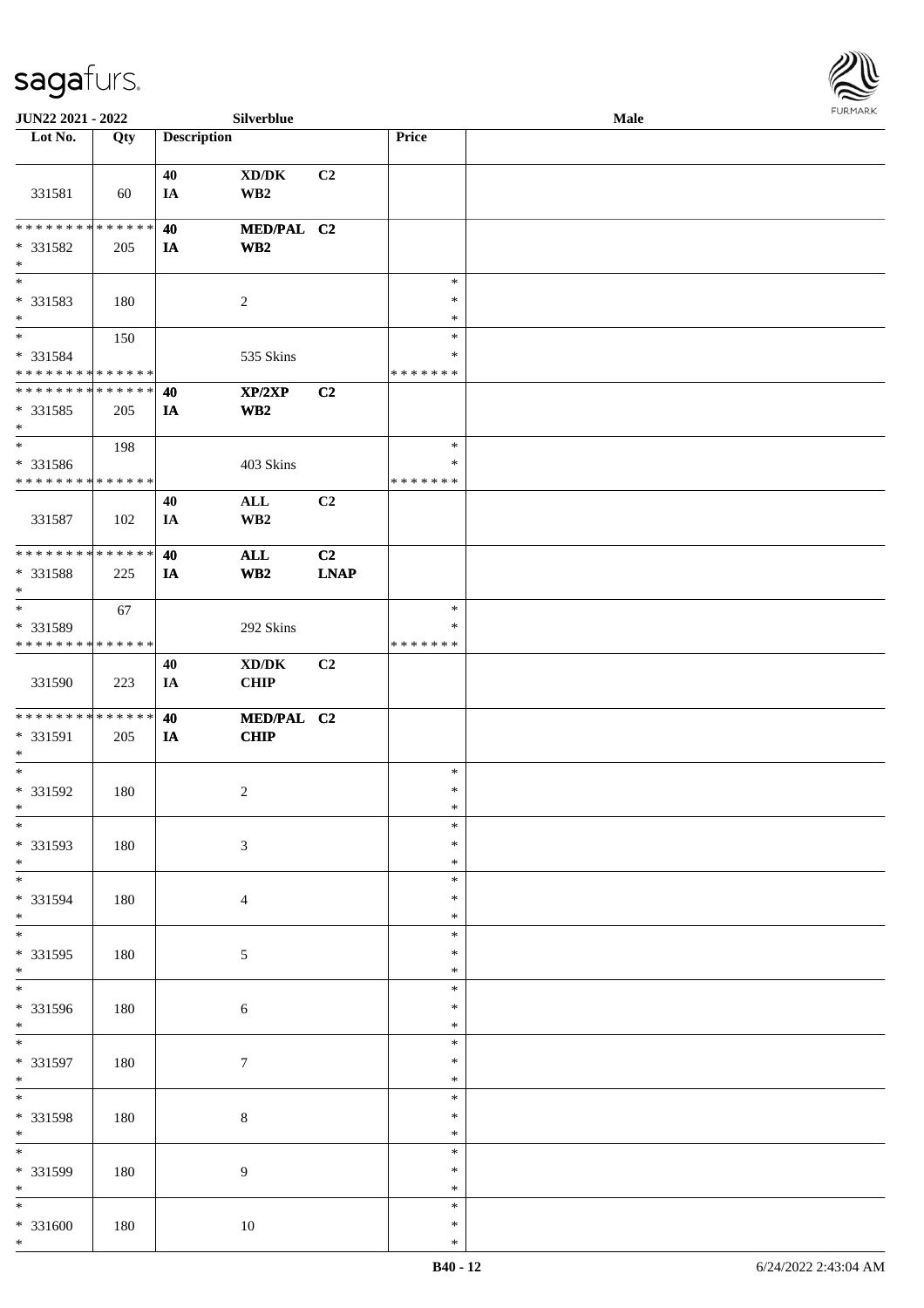

| <b>JUN22 2021 - 2022</b>                |     |                    | Silverblue       |    |                         | .<br><b>Male</b> |  |
|-----------------------------------------|-----|--------------------|------------------|----|-------------------------|------------------|--|
| Lot No.                                 | Qty | <b>Description</b> |                  |    | Price                   |                  |  |
|                                         |     |                    |                  |    |                         |                  |  |
| $*$                                     | 179 | 40                 | MED/PAL C2       |    | $\ast$                  |                  |  |
| * 331601<br>* * * * * * * * * * * * * * |     | IA                 | <b>CHIP</b>      |    | $\ast$<br>* * * * * * * |                  |  |
| * * * * * * * * * * * * * * *           |     | 40                 | XP/2XP           | C2 |                         |                  |  |
| * 331602<br>$*$                         | 205 | IA                 | <b>CHIP</b>      |    |                         |                  |  |
| $\overline{\ast}$                       |     |                    |                  |    | $\ast$                  |                  |  |
| * 331603                                | 180 |                    | $\sqrt{2}$       |    | $\ast$                  |                  |  |
| $*$<br>$*$                              |     |                    |                  |    | $\ast$<br>$\ast$        |                  |  |
| * 331604                                | 180 |                    | 3                |    | $\ast$                  |                  |  |
| $*$                                     |     |                    |                  |    | $\ast$                  |                  |  |
| $\overline{\ }$                         |     |                    |                  |    | $\ast$                  |                  |  |
| $* 331605$                              | 180 |                    | 4                |    | $\ast$                  |                  |  |
| $*$                                     |     |                    |                  |    | $\ast$                  |                  |  |
| $*$                                     |     |                    |                  |    | $\ast$                  |                  |  |
| $* 331606$                              | 180 |                    | 5                |    | $\ast$                  |                  |  |
| $*$<br>$\ast$                           |     |                    |                  |    | $\ast$<br>$\ast$        |                  |  |
| $* 331607$                              | 180 |                    | 6                |    | $\ast$                  |                  |  |
| $*$                                     |     |                    |                  |    | $\ast$                  |                  |  |
|                                         | 170 |                    |                  |    | $\ast$                  |                  |  |
| * 331608                                |     |                    | 1275 Skins       |    | $\ast$                  |                  |  |
| * * * * * * * * * * * * * *             |     |                    |                  |    | * * * * * * *           |                  |  |
| * * * * * * * * * * * * * * *           |     | 40                 | XP/2XP           | C2 |                         |                  |  |
| * 331609<br>$*$                         | 205 | IA                 | <b>CHIP</b>      |    |                         |                  |  |
| $*$                                     |     |                    |                  |    | $\ast$                  |                  |  |
| $* 331610$                              | 195 |                    | $\boldsymbol{2}$ |    | $\ast$                  |                  |  |
| $*$                                     |     |                    |                  |    | $\ast$                  |                  |  |
| $*$                                     |     |                    |                  |    | $\ast$                  |                  |  |
| $* 331611$                              | 180 |                    | 3                |    | $\ast$                  |                  |  |
| $*$<br>$*$                              |     |                    |                  |    | $\ast$<br>$\ast$        |                  |  |
| $* 331612$                              | 180 |                    | 4                |    | $\ast$                  |                  |  |
| $*$                                     |     |                    |                  |    | $\ast$                  |                  |  |
| $\ast$                                  |     |                    |                  |    | $\ast$                  |                  |  |
| * 331613                                | 180 |                    | $\sqrt{5}$       |    | $\ast$                  |                  |  |
| $*$                                     |     |                    |                  |    | $\ast$                  |                  |  |
| $\overline{\mathbf{r}}$                 |     |                    |                  |    | $\ast$                  |                  |  |
| * 331614<br>$*$                         | 180 |                    | $\sqrt{6}$       |    | $\ast$<br>$\ast$        |                  |  |
| $\overline{\ast}$                       |     |                    |                  |    | $\ast$                  |                  |  |
| $* 331615$                              | 180 |                    | $\boldsymbol{7}$ |    | $\ast$                  |                  |  |
| $*$                                     |     |                    |                  |    | $\ast$                  |                  |  |
| $\overline{\phantom{0}}$                |     |                    |                  |    | $\ast$                  |                  |  |
| * 331616                                | 180 |                    | $8\,$            |    | $\ast$                  |                  |  |
| $*$<br>$\overline{\phantom{0}}$         |     |                    |                  |    | $\ast$<br>$\ast$        |                  |  |
| * 331617                                | 180 |                    | $\overline{9}$   |    | $\ast$                  |                  |  |
| $*$                                     |     |                    |                  |    | $\ast$                  |                  |  |
| $*$                                     |     |                    |                  |    | $\ast$                  |                  |  |
| * 331618                                | 180 |                    | $10\,$           |    | $\ast$                  |                  |  |
| $*$<br>$\overline{\ast}$                |     |                    |                  |    | $\ast$                  |                  |  |
|                                         |     |                    |                  |    | $\ast$<br>$\ast$        |                  |  |
| $* 331619$<br>$*$                       | 180 |                    | 11               |    | $\ast$                  |                  |  |
| $\overline{\ast}$                       |     |                    |                  |    | $\ast$                  |                  |  |
| * 331620                                | 180 |                    | 12               |    | $\ast$                  |                  |  |
| $*$                                     |     |                    |                  |    | $\ast$                  |                  |  |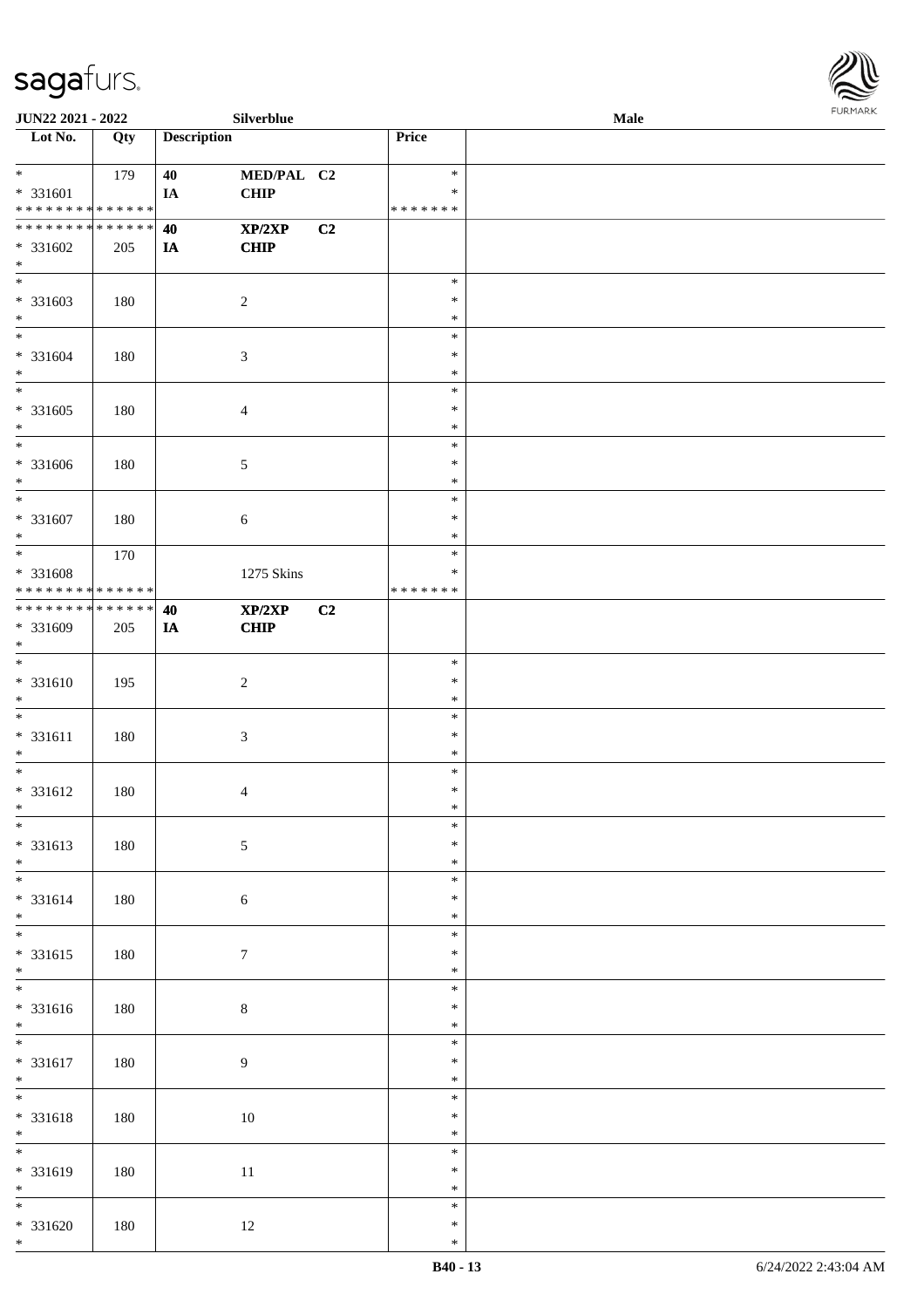

| JUN22 2021 - 2022            |     |                    | Silverblue             |             |               | <b>Male</b> |  |
|------------------------------|-----|--------------------|------------------------|-------------|---------------|-------------|--|
| Lot No.                      | Qty | <b>Description</b> |                        |             | Price         |             |  |
|                              |     |                    |                        |             |               |             |  |
| $\ast$                       | 180 | 40                 | XP/2XP                 | C2          | $\ast$        |             |  |
| $* 331621$                   |     | IA                 | CHIP                   |             | *             |             |  |
| * * * * * * * * * * * * * *  |     |                    |                        |             | * * * * * * * |             |  |
| * * * * * * * * * * * * * *  |     | 40                 | $\mathbf{ALL}$         | C2          |               |             |  |
| $* 331622$                   | 205 | IA                 | <b>CHIP</b>            | <b>LNAP</b> |               |             |  |
| $\ast$                       |     |                    |                        |             |               |             |  |
| $\overline{\phantom{a}^*}$   | 37  |                    |                        |             | $\ast$        |             |  |
| * 331623                     |     |                    | 242 Skins              |             | $\ast$        |             |  |
| * * * * * * * * * * * * * *  |     |                    |                        |             | * * * * * * * |             |  |
|                              |     | 40                 | $\bf MED$              | C1/C2       |               |             |  |
| 331624                       | 199 | <b>SROY</b>        |                        |             |               |             |  |
|                              |     |                    |                        |             |               |             |  |
|                              |     | 40                 | <b>MED</b>             | C3          |               |             |  |
| 331625                       | 128 | <b>SROY</b>        |                        |             |               |             |  |
|                              |     |                    |                        |             |               |             |  |
|                              |     | 40                 | <b>PALE</b>            | C1          |               |             |  |
| 331626                       | 108 | <b>SROY</b>        |                        |             |               |             |  |
|                              |     |                    |                        |             |               |             |  |
| ******** <mark>******</mark> |     | 40                 | <b>PALE</b>            | C2          |               |             |  |
| $* 331627$                   | 205 | <b>SROY</b>        |                        |             |               |             |  |
| $\ast$                       |     |                    |                        |             |               |             |  |
| $\ast$                       |     |                    |                        |             | $\ast$        |             |  |
| * 331628                     | 180 |                    | $\sqrt{2}$             |             | $\ast$        |             |  |
| $\ast$                       |     |                    |                        |             | $\ast$        |             |  |
| $\ast$                       | 67  |                    |                        |             | $\ast$        |             |  |
| * 331629                     |     |                    | 452 Skins              |             | ∗             |             |  |
| * * * * * * * * * * * * * *  |     |                    |                        |             | * * * * * * * |             |  |
|                              |     | 40                 | <b>PALE</b>            | C3          |               |             |  |
| 331630                       | 103 | <b>SROY</b>        |                        |             |               |             |  |
|                              |     |                    |                        |             |               |             |  |
|                              |     | 40                 | $\bold{XP}$            | C1          |               |             |  |
| 331631                       | 91  | <b>SROY</b>        |                        |             |               |             |  |
|                              |     |                    |                        |             |               |             |  |
| **************               |     | 40                 | $\bold{XP}$            | C2          |               |             |  |
| $* 331632$                   | 205 | <b>SROY</b>        |                        |             |               |             |  |
| $*$                          |     |                    |                        |             |               |             |  |
| $\ast$                       | 83  |                    |                        |             | $\ast$        |             |  |
| $* 331633$                   |     |                    | 288 Skins              |             | *             |             |  |
| * * * * * * * * * * * * * *  |     |                    |                        |             | * * * * * * * |             |  |
|                              |     | 40                 | $\mathbf{X}\mathbf{P}$ | C3          |               |             |  |
| 331634                       | 117 | <b>SROY</b>        |                        |             |               |             |  |
|                              |     |                    |                        |             |               |             |  |
|                              |     | 40                 | 2XP                    | C1          |               |             |  |
| 331635                       | 220 | <b>SROY</b>        |                        |             |               |             |  |
|                              |     |                    |                        |             |               |             |  |
|                              |     | <b>40</b>          | 2XP                    | C1/C2       |               |             |  |
| 331636                       | 91  | <b>SROY</b>        |                        |             |               |             |  |
|                              |     |                    |                        |             |               |             |  |
| ******** <mark>******</mark> |     | 40                 | 2XP                    | C2          |               |             |  |
| $* 331637$                   | 205 | <b>SROY</b>        |                        |             |               |             |  |
| $*$                          |     |                    |                        |             |               |             |  |
| $\ast$                       |     |                    |                        |             | $\ast$        |             |  |
| * 331638                     | 180 |                    | $\sqrt{2}$             |             | $\ast$        |             |  |
| $\ast$                       |     |                    |                        |             | $\ast$        |             |  |
| $\overline{\ast}$            |     |                    |                        |             | $\ast$        |             |  |
| $* 331639$                   | 180 |                    | $\mathfrak{Z}$         |             | *             |             |  |
| $*$                          |     |                    |                        |             | $\ast$        |             |  |
| $\ast$                       | 61  |                    |                        |             | $\ast$        |             |  |
| * 331640                     |     |                    | 626 Skins              |             | *             |             |  |
| * * * * * * * * * * * * * *  |     |                    |                        |             | * * * * * * * |             |  |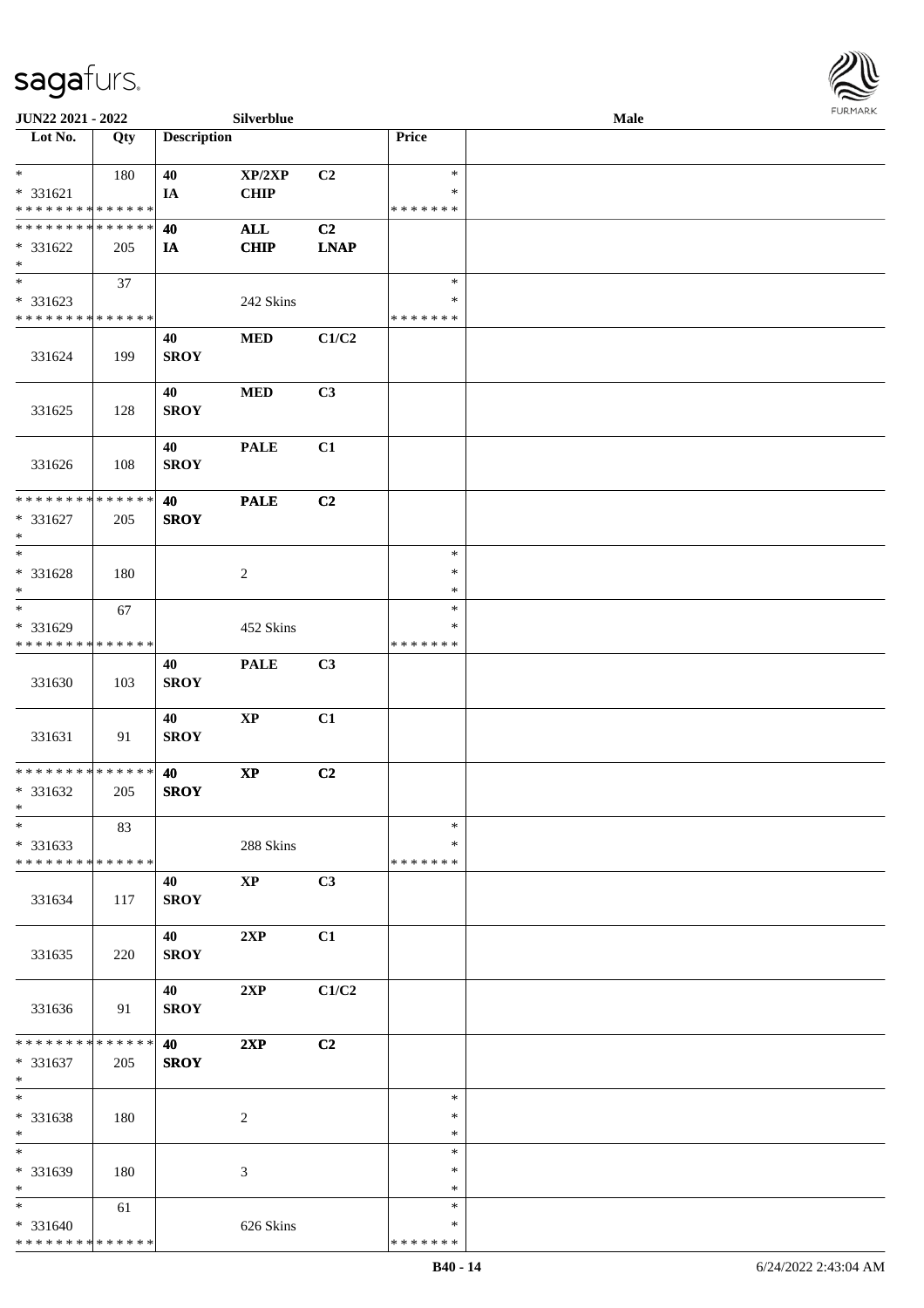



**JUN22 2021 - 2022 Silverblue Male**

| JUR <i>ee Evel - Evee</i> |     |                    | <b>DITTEL DIUT</b> |                |       | waar |
|---------------------------|-----|--------------------|--------------------|----------------|-------|------|
| Lot No.                   | Qty | <b>Description</b> |                    |                | Price |      |
| 331641                    | 207 | 40<br><b>SROY</b>  | 2XP                | C <sub>3</sub> |       |      |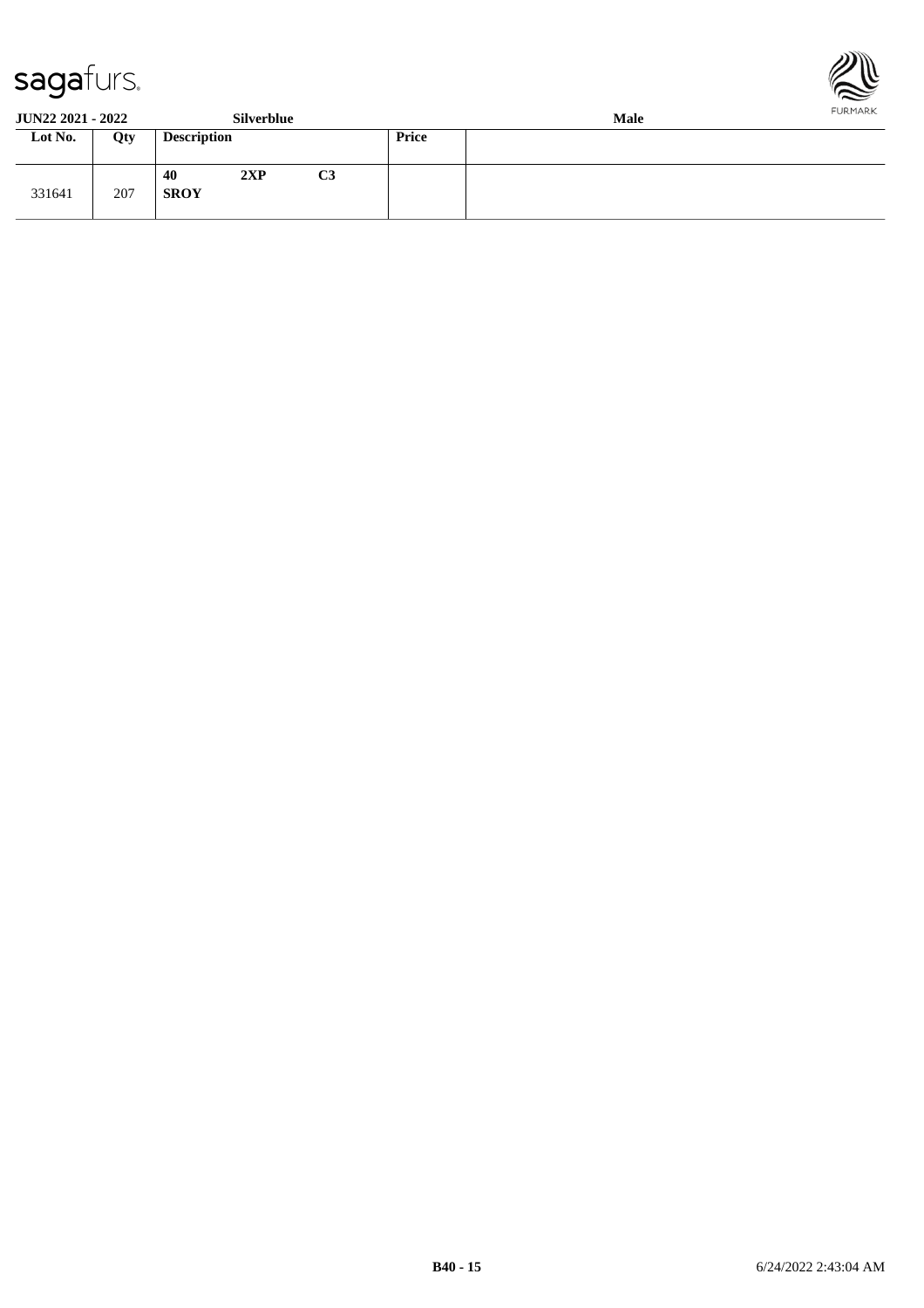

| JUN22 2021 - 2022                                            |     |                     | Silverblue             |       |                    | <b>Male</b> |  |
|--------------------------------------------------------------|-----|---------------------|------------------------|-------|--------------------|-------------|--|
| Lot No.                                                      | Qty | <b>Description</b>  |                        |       | Price              |             |  |
|                                                              |     |                     |                        |       |                    |             |  |
| 331701                                                       | 128 | 40/30<br>${\bf SI}$ | 2XD                    | C2    |                    |             |  |
| 331702                                                       | 197 | 30<br>SI            | $\mathbf{X}\mathbf{D}$ | C1/C2 |                    |             |  |
| 331703                                                       | 139 | 40/30<br>${\bf SI}$ | $\mathbf{X}\mathbf{D}$ | C3    |                    |             |  |
| 331704                                                       | 96  | 30<br>${\bf SI}$    | Dark                   | C1    |                    |             |  |
| * * * * * * * * * * * * * *                                  |     | 30                  | <b>Dark</b>            | C2    |                    |             |  |
| * 331705<br>$\ast$                                           | 245 | ${\bf SI}$          |                        |       |                    |             |  |
| $\ast$<br>* 331706<br>* * * * * * * * * * * * * *            | 166 |                     | 411 Skins              |       | $\ast$<br>$\ast$   |             |  |
|                                                              |     |                     |                        |       | * * * * * * *      |             |  |
| 331707                                                       | 193 | 30<br>${\bf SI}$    | Dark                   | C3    |                    |             |  |
|                                                              |     | 30                  | $\bf MED$              | C1    |                    |             |  |
| 331708                                                       | 198 | ${\bf SI}$          |                        |       |                    |             |  |
| * * * * * * * * * * * * * *                                  |     | 30                  | $\bf MED$              | C2    |                    |             |  |
| * 331709<br>$*$                                              | 245 | ${\bf SI}$          |                        |       |                    |             |  |
| $\overline{\phantom{a}^*}$                                   |     |                     |                        |       | $\ast$             |             |  |
| * 331710                                                     | 220 |                     | $\sqrt{2}$             |       | $\ast$             |             |  |
| $\ast$                                                       |     |                     |                        |       | $\ast$             |             |  |
| $*$                                                          |     |                     |                        |       | $\ast$             |             |  |
| $* 331711$                                                   | 220 |                     | $\mathfrak{Z}$         |       | $\ast$             |             |  |
| $\ast$                                                       |     |                     |                        |       | $\ast$             |             |  |
| $*$                                                          |     |                     |                        |       | $\ast$<br>$\ast$   |             |  |
| $* 331712$<br>$*$                                            | 220 |                     | 4                      |       | $\ast$             |             |  |
| $\ast$                                                       | 178 |                     |                        |       | $\ast$             |             |  |
| * 331713                                                     |     |                     | 1083 Skins             |       | *                  |             |  |
| * * * * * * * * <mark>* * * * * * *</mark>                   |     |                     |                        |       | * * * * * * *      |             |  |
| * * * * * * * * * * * * * * *                                |     | 30                  | <b>MED</b>             | C3    |                    |             |  |
| * 331714                                                     | 245 | SI                  |                        |       |                    |             |  |
| $\ast$                                                       |     |                     |                        |       |                    |             |  |
| $\ast$                                                       | 242 |                     |                        |       | $\ast$             |             |  |
| * 331715<br>* * * * * * * * * * * * * *                      |     |                     | 487 Skins              |       | ∗<br>* * * * * * * |             |  |
| * * * * * * * * * * * * * *                                  |     | 30                  | <b>PALE</b>            | C1    |                    |             |  |
| * 331716                                                     | 245 | SI                  |                        |       |                    |             |  |
| $*$                                                          |     |                     |                        |       |                    |             |  |
| $\ast$                                                       | 168 |                     |                        |       | $\ast$             |             |  |
| * 331717                                                     |     |                     | 413 Skins              |       | *                  |             |  |
| * * * * * * * * * * * * * *                                  |     |                     |                        |       | * * * * * * *      |             |  |
| * * * * * * * * * * * * * *                                  |     | 30                  | <b>PALE</b>            | C2    |                    |             |  |
| * 331718                                                     | 245 | SI                  |                        |       |                    |             |  |
| $*$                                                          |     |                     |                        |       |                    |             |  |
| $*$                                                          | 225 |                     |                        |       | $\ast$             |             |  |
| * 331719                                                     |     |                     | 470 Skins              |       | ∗<br>* * * * * * * |             |  |
| * * * * * * * * * * * * * *<br>* * * * * * * * * * * * * * * |     |                     |                        |       |                    |             |  |
| * 331720                                                     | 245 | 30<br>SI            | <b>PALE</b>            | C3    |                    |             |  |
| $\ast$                                                       |     |                     |                        |       |                    |             |  |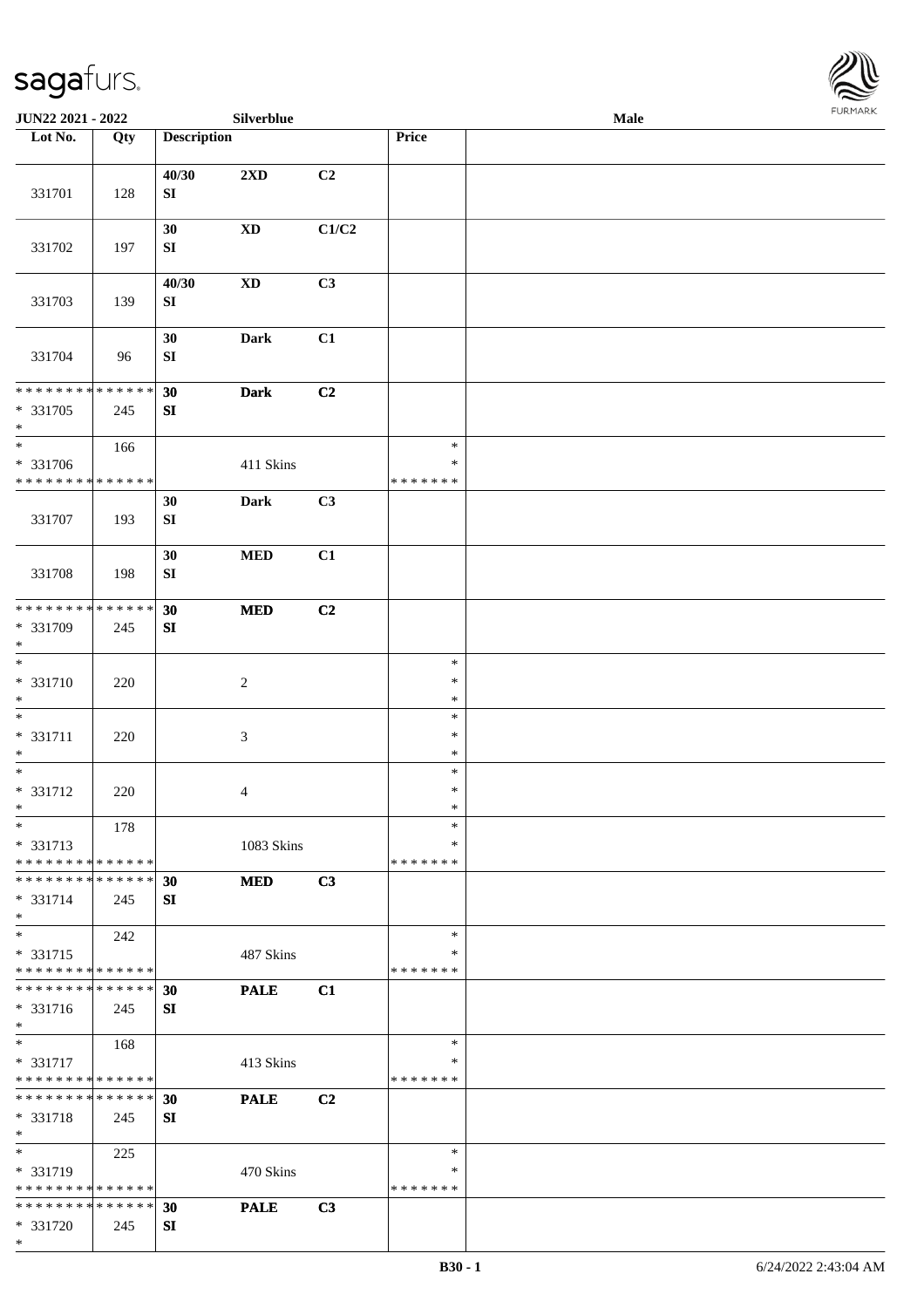

| JUN22 2021 - 2022                  |     |                    | Silverblue             |       |                  | <b>Male</b> |  |
|------------------------------------|-----|--------------------|------------------------|-------|------------------|-------------|--|
| Lot No.                            | Qty | <b>Description</b> |                        |       | Price            |             |  |
|                                    |     |                    |                        |       |                  |             |  |
| $*$                                |     | 30                 | <b>PALE</b>            | C3    | $\ast$           |             |  |
| * 331721                           | 220 | ${\bf S}{\bf I}$   |                        |       | $\ast$           |             |  |
| $\ast$<br>$\overline{\phantom{0}}$ |     |                    |                        |       | $\ast$           |             |  |
|                                    |     |                    |                        |       | $\ast$           |             |  |
| * 331722<br>$\ast$                 | 220 |                    | 3                      |       | ∗<br>$\ast$      |             |  |
| $\overline{\phantom{0}}$           |     |                    |                        |       | $\ast$           |             |  |
| * 331723                           |     |                    |                        |       | $\ast$           |             |  |
| $*$                                | 220 |                    | $\overline{4}$         |       | $\ast$           |             |  |
| $*$                                | 51  |                    |                        |       | $\ast$           |             |  |
| * 331724                           |     |                    | 956 Skins              |       | $\ast$           |             |  |
| * * * * * * * * * * * * * *        |     |                    |                        |       | * * * * * * *    |             |  |
|                                    |     | 30                 | $\mathbf{XP}$          | C1    |                  |             |  |
| 331725                             | 245 | SI                 |                        |       |                  |             |  |
|                                    |     |                    |                        |       |                  |             |  |
| * * * * * * * * * * * * * *        |     | 30                 | $\bold{XP}$            | C2    |                  |             |  |
| $* 331726$                         | 245 | ${\bf SI}$         |                        |       |                  |             |  |
| $*$                                |     |                    |                        |       |                  |             |  |
| $\ast$                             |     |                    |                        |       | $\ast$           |             |  |
| $* 331727$                         | 220 |                    | $\overline{c}$         |       | $\ast$           |             |  |
| $*$                                |     |                    |                        |       | $\ast$           |             |  |
| $\overline{\ast}$                  |     |                    |                        |       | $\ast$           |             |  |
| * 331728                           | 220 |                    | 3                      |       | $\ast$           |             |  |
| $\ast$                             |     |                    |                        |       | *                |             |  |
| $*$                                | 219 |                    |                        |       | $\ast$           |             |  |
| * 331729                           |     |                    | 904 Skins              |       | $\ast$           |             |  |
| * * * * * * * * * * * * * *        |     |                    |                        |       | * * * * * * *    |             |  |
| ******** <mark>******</mark>       |     | 30                 | $\mathbf{X}\mathbf{P}$ | C3    |                  |             |  |
| * 331730                           | 245 | SI                 |                        |       |                  |             |  |
| $*$<br>$*$                         |     |                    |                        |       |                  |             |  |
|                                    |     |                    |                        |       | $\ast$<br>$\ast$ |             |  |
| * 331731<br>$*$                    | 220 |                    | $\boldsymbol{2}$       |       | $\ast$           |             |  |
| $*$                                |     |                    |                        |       | $\ast$           |             |  |
| * 331732                           | 32  |                    | 497 Skins              |       | $\ast$           |             |  |
| ******** <mark>******</mark>       |     |                    |                        |       | *******          |             |  |
|                                    |     | 30                 | 2XP                    | C1    |                  |             |  |
| 331733                             | 146 | SI                 |                        |       |                  |             |  |
|                                    |     |                    |                        |       |                  |             |  |
|                                    |     | 30                 | 2XP                    | C1/C2 |                  |             |  |
| 331734                             | 173 | SI                 |                        |       |                  |             |  |
|                                    |     |                    |                        |       |                  |             |  |
| * * * * * * * * * * * * * * *      |     | 30                 | 2XP                    | C1/C2 |                  |             |  |
| * 331735                           | 245 | SI                 |                        |       |                  |             |  |
| $*$                                |     |                    |                        |       |                  |             |  |
| $*$                                | 34  |                    |                        |       | $\ast$           |             |  |
| * 331736                           |     |                    | 279 Skins              |       | ∗                |             |  |
| * * * * * * * * * * * * * *        |     |                    |                        |       | * * * * * * *    |             |  |
| * * * * * * * * * * * * * * *      |     | 30                 | 2XP                    | C2    |                  |             |  |
| * 331737                           | 245 | SI                 |                        |       |                  |             |  |
| $*$                                |     |                    |                        |       |                  |             |  |
| $*$                                |     |                    |                        |       | $\ast$           |             |  |
| * 331738                           | 220 |                    | $\overline{c}$         |       | $\ast$           |             |  |
| $*$                                |     |                    |                        |       | $\ast$           |             |  |
| $*$                                | 215 |                    |                        |       | $\ast$           |             |  |
| * 331739                           |     |                    | 680 Skins              |       | ∗                |             |  |
| * * * * * * * * * * * * * *        |     |                    |                        |       | * * * * * * *    |             |  |
|                                    |     | 40/30              | 2XP                    | C3    |                  |             |  |
| 331740                             | 170 | SI                 |                        |       |                  |             |  |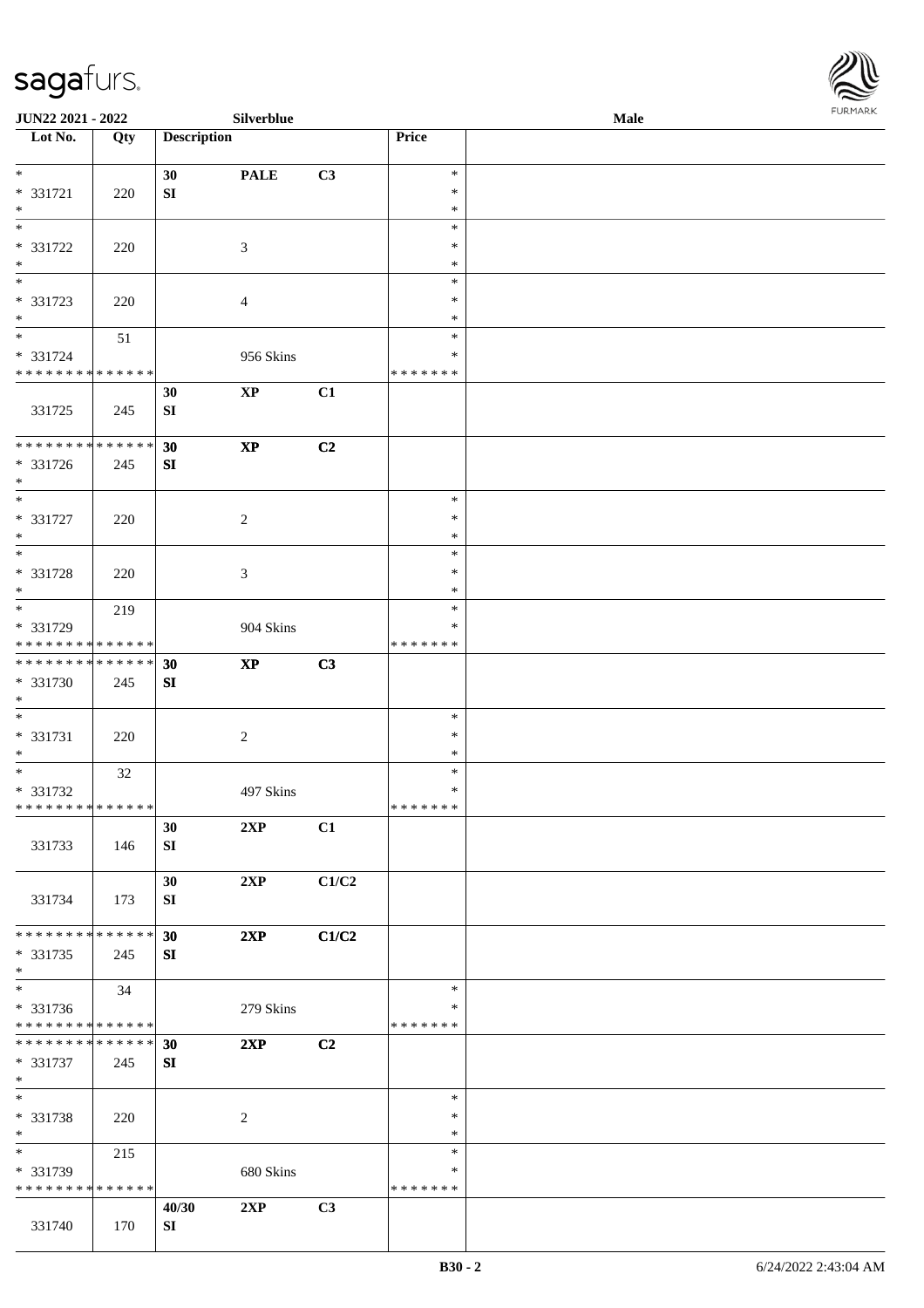

| JUN22 2021 - 2022                                                   |                   |                        | Silverblue                                                |       |                                   | Male |  |
|---------------------------------------------------------------------|-------------------|------------------------|-----------------------------------------------------------|-------|-----------------------------------|------|--|
| Lot No.                                                             | $\overline{Q}$ ty | <b>Description</b>     |                                                           |       | Price                             |      |  |
| ******** <mark>******</mark><br>* 331741<br>$\ast$                  | 245               | 30<br>${\bf SI}$       | 2XP                                                       | C3    |                                   |      |  |
| $\overline{\phantom{0}}$<br>* 331742<br>* * * * * * * * * * * * * * | 128               |                        | 373 Skins                                                 |       | $\ast$<br>∗<br>* * * * * * *      |      |  |
| 331743                                                              | 36                | 40/30<br>${\bf SI}$    | 2XD<br><b>LNAP</b>                                        | C2    |                                   |      |  |
| 331744                                                              | 128               | 30<br>${\bf SI}$       | <b>Dark</b><br><b>LNAP</b>                                | C1/C2 |                                   |      |  |
| 331745                                                              | 245               | 30<br>SI               | <b>Dark</b><br><b>LNAP</b>                                | C1/C2 |                                   |      |  |
| 331746                                                              | 254               | 30<br>${\bf SI}$       | <b>Dark</b><br><b>LNAP</b>                                | C3    |                                   |      |  |
| 331747                                                              | 223               | 30<br>${\bf SI}$       | $\bf MED$<br><b>LNAP</b>                                  | C1/C2 |                                   |      |  |
| 331748                                                              | 112               | 30<br>${\bf S}{\bf I}$ | $\bf MED$<br><b>LNAP</b>                                  | C3    |                                   |      |  |
| 331749                                                              | 245               | 30<br>${\bf SI}$       | <b>PALE</b><br><b>LNAP</b>                                | C1/C2 |                                   |      |  |
| 331750                                                              | 150               | 30<br>${\bf S}{\bf I}$ | <b>PALE</b><br>$\mathbf{L}\mathbf{N}\mathbf{A}\mathbf{P}$ | C3    |                                   |      |  |
| * * * * * * * * * * * * * *<br>* 331751<br>$\ast$                   | 245               | 30<br>SI               | $\mathbf{X}\mathbf{P}$<br><b>LNAP</b>                     | C1/C2 |                                   |      |  |
| $\ast$<br>* 331752<br>* * * * * * * * * * * * * *                   | 84                |                        | 329 Skins                                                 |       | $\ast$<br>$\ast$<br>* * * * * * * |      |  |
| 331753                                                              | 198               | 30<br>SI               | $\mathbf{X}\mathbf{P}$<br><b>LNAP</b>                     | C3    |                                   |      |  |
| * * * * * * * * * * * * * *<br>* 331754<br>$*$                      | 245               | 30<br>$\mathbf{I}$     | MED/PAL C2<br><b>SPAR</b>                                 |       |                                   |      |  |
| $\ast$<br>* 331755<br>* * * * * * * * * * * * * *                   | 116               |                        | 361 Skins                                                 |       | $\ast$<br>∗<br>* * * * * * *      |      |  |
| * * * * * * * * * * * * * *<br>* 331756<br>$*$                      | 245               | 30<br>$\mathbf{I}$     | XP/2XP<br><b>SPAR</b>                                     | C2    |                                   |      |  |
| $*$<br>$* 331757$<br>$*$                                            | 220               |                        | $\overline{c}$                                            |       | $\ast$<br>$\ast$<br>$\ast$        |      |  |
| $\ast$<br>* 331758<br>$\ast$                                        | 220               |                        | 3                                                         |       | $\ast$<br>$\ast$<br>$\ast$        |      |  |
| $\ast$<br>* 331759<br>$*$                                           | 220               |                        | $\overline{4}$                                            |       | $\ast$<br>$\ast$<br>$\ast$        |      |  |
| $*$<br>* 331760<br>$*$                                              | 220               |                        | $5\phantom{.0}$                                           |       | $\ast$<br>$\ast$<br>$\ast$        |      |  |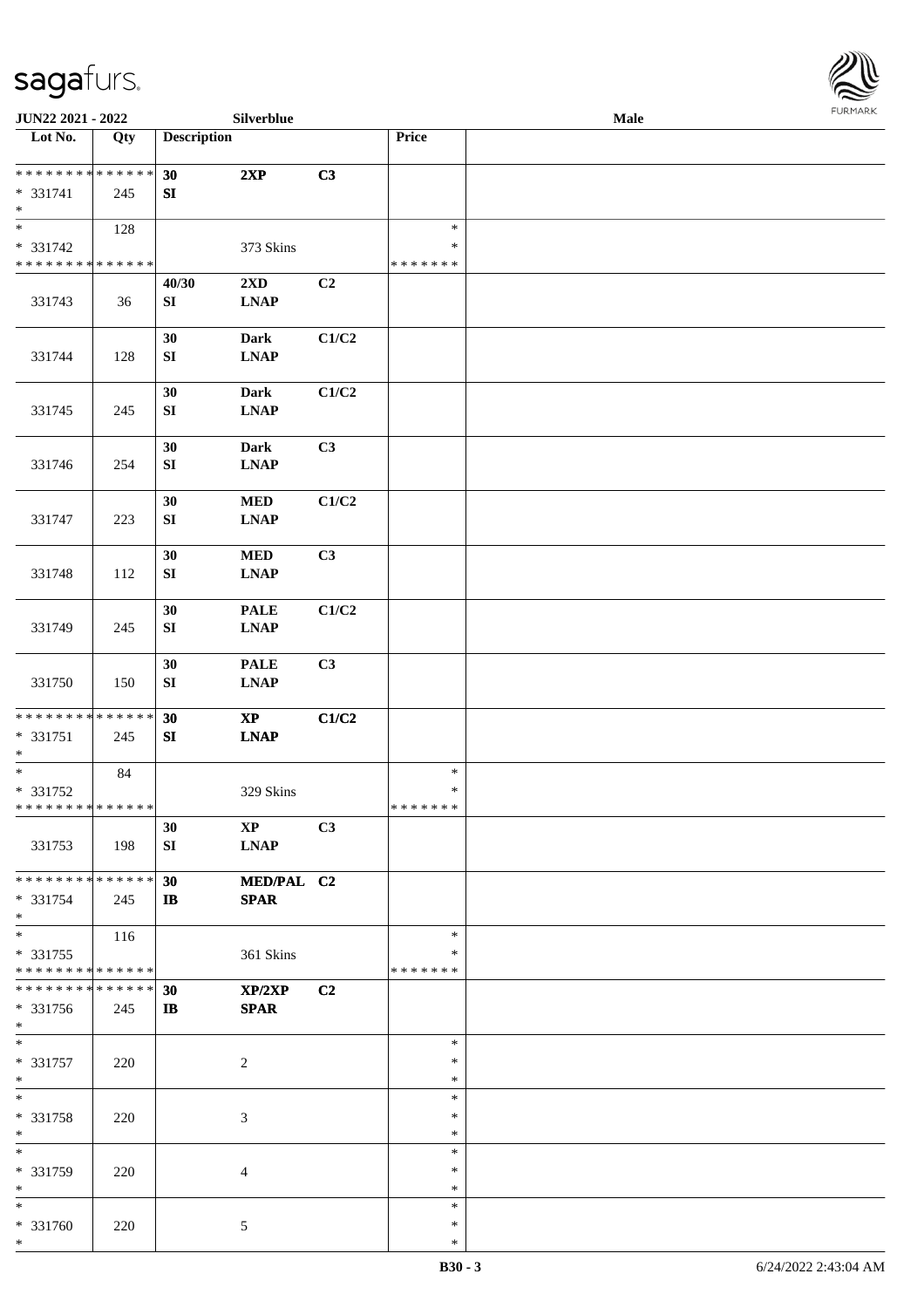

| JUN22 2021 - 2022             |     |                        | Silverblue      |                |               | Male |  |
|-------------------------------|-----|------------------------|-----------------|----------------|---------------|------|--|
| Lot No.                       | Qty | <b>Description</b>     |                 |                | Price         |      |  |
|                               |     |                        |                 |                |               |      |  |
| $*$                           | 225 | 30                     | XP/2XP          | C <sub>2</sub> | $\ast$        |      |  |
| * 331761                      |     | IB                     | <b>SPAR</b>     |                | ∗             |      |  |
| * * * * * * * * * * * * * *   |     |                        |                 |                | * * * * * * * |      |  |
| * * * * * * * * * * * * * *   |     | 30                     | MED/PAL C2      |                |               |      |  |
| $* 331762$                    | 245 | $\mathbf{I}$           | WB1             |                |               |      |  |
| $\ast$                        |     |                        |                 |                |               |      |  |
| $\ast$                        |     |                        |                 |                | $\ast$        |      |  |
| * 331763                      | 220 |                        | $\overline{2}$  |                | $\ast$        |      |  |
| $\ast$                        |     |                        |                 |                | $\ast$        |      |  |
| $*$                           | 55  |                        |                 |                | ∗             |      |  |
| * 331764                      |     |                        | 520 Skins       |                | ∗             |      |  |
| * * * * * * * * * * * * * *   |     |                        |                 |                | * * * * * * * |      |  |
| * * * * * * * * * * * * * *   |     | 30                     | XP/2XP          | C2             |               |      |  |
| * 331765                      | 225 | $\mathbf{I}$           | WB1             |                |               |      |  |
| $\ast$                        |     |                        |                 |                |               |      |  |
| $\ast$                        | 54  |                        |                 |                | $\ast$        |      |  |
| * 331766                      |     |                        | 279 Skins       |                | $\ast$        |      |  |
| * * * * * * * * * * * * * *   |     |                        |                 |                | * * * * * * * |      |  |
|                               |     | 30                     | MED/PAL C2      |                |               |      |  |
| 331767                        | 289 | $\mathbf{I}\mathbf{B}$ | WB <sub>2</sub> |                |               |      |  |
|                               |     |                        |                 |                |               |      |  |
|                               |     | 30                     | XP/2XP          | C2             |               |      |  |
| 331768                        | 87  | $\mathbf{I}\mathbf{B}$ | WB <sub>2</sub> |                |               |      |  |
|                               |     |                        |                 |                |               |      |  |
| * * * * * * * * * * * * * *   |     | 30                     | XD/DK           | C2             |               |      |  |
| * 331769                      | 255 | $\mathbf{I}$           | <b>CHIP</b>     |                |               |      |  |
| $*$                           |     |                        |                 |                |               |      |  |
| $\ast$                        | 51  |                        |                 |                | $\ast$        |      |  |
| * 331770                      |     |                        | 306 Skins       |                | ∗             |      |  |
| * * * * * * * * * * * * * *   |     |                        |                 |                | * * * * * * * |      |  |
| * * * * * * * * * * * * * *   |     | 30                     | MED/PAL C2      |                |               |      |  |
| * 331771                      | 245 | $\mathbf{I}$           | <b>CHIP</b>     |                |               |      |  |
| $*$                           |     |                        |                 |                |               |      |  |
| $\ast$                        |     |                        |                 |                | $\ast$        |      |  |
| $* 331772$                    | 220 |                        | 2               |                | $\ast$        |      |  |
| $*$                           |     |                        |                 |                | $\ast$        |      |  |
| $\ast$                        |     |                        |                 |                | $\ast$        |      |  |
| * 331773                      | 220 |                        | 3               |                | ∗             |      |  |
| $\ast$                        |     |                        |                 |                | $\ast$        |      |  |
| $\ast$                        |     |                        |                 |                | $\ast$        |      |  |
| * 331774                      | 220 |                        | 4               |                | ∗             |      |  |
| $\ast$                        |     |                        |                 |                | ∗             |      |  |
| $\ast$                        |     |                        |                 |                | $\ast$        |      |  |
| * 331775                      | 220 |                        | 5               |                | $\ast$        |      |  |
| $*$                           |     |                        |                 |                | *             |      |  |
| $\ast$                        | 169 |                        |                 |                | $\ast$        |      |  |
| * 331776                      |     |                        | 1294 Skins      |                | *             |      |  |
| * * * * * * * * * * * * * *   |     |                        |                 |                | * * * * * * * |      |  |
| * * * * * * * * * * * * * * * |     | 30                     | XP/2XP          | C <sub>2</sub> |               |      |  |
| * 331777                      | 245 | $\mathbf{I}$           | <b>CHIP</b>     |                |               |      |  |
| $*$                           |     |                        |                 |                |               |      |  |
| $\ast$                        | 212 |                        |                 |                | $\ast$        |      |  |
| * 331778                      |     |                        | 457 Skins       |                | $\ast$        |      |  |
| * * * * * * * * * * * * * *   |     |                        |                 |                | * * * * * * * |      |  |
|                               |     | 30                     | XP/2XP          | C2             |               |      |  |
| 331779                        | 109 | $\mathbf{I}\mathbf{B}$ | <b>CHIP</b>     | <b>LNAP</b>    |               |      |  |
|                               |     |                        |                 |                |               |      |  |
| * * * * * * * * * * * * * *   |     | 30                     | <b>ALL</b>      | C2             |               |      |  |
| * 331780                      | 245 | П                      |                 |                |               |      |  |
| $*$                           |     |                        |                 |                |               |      |  |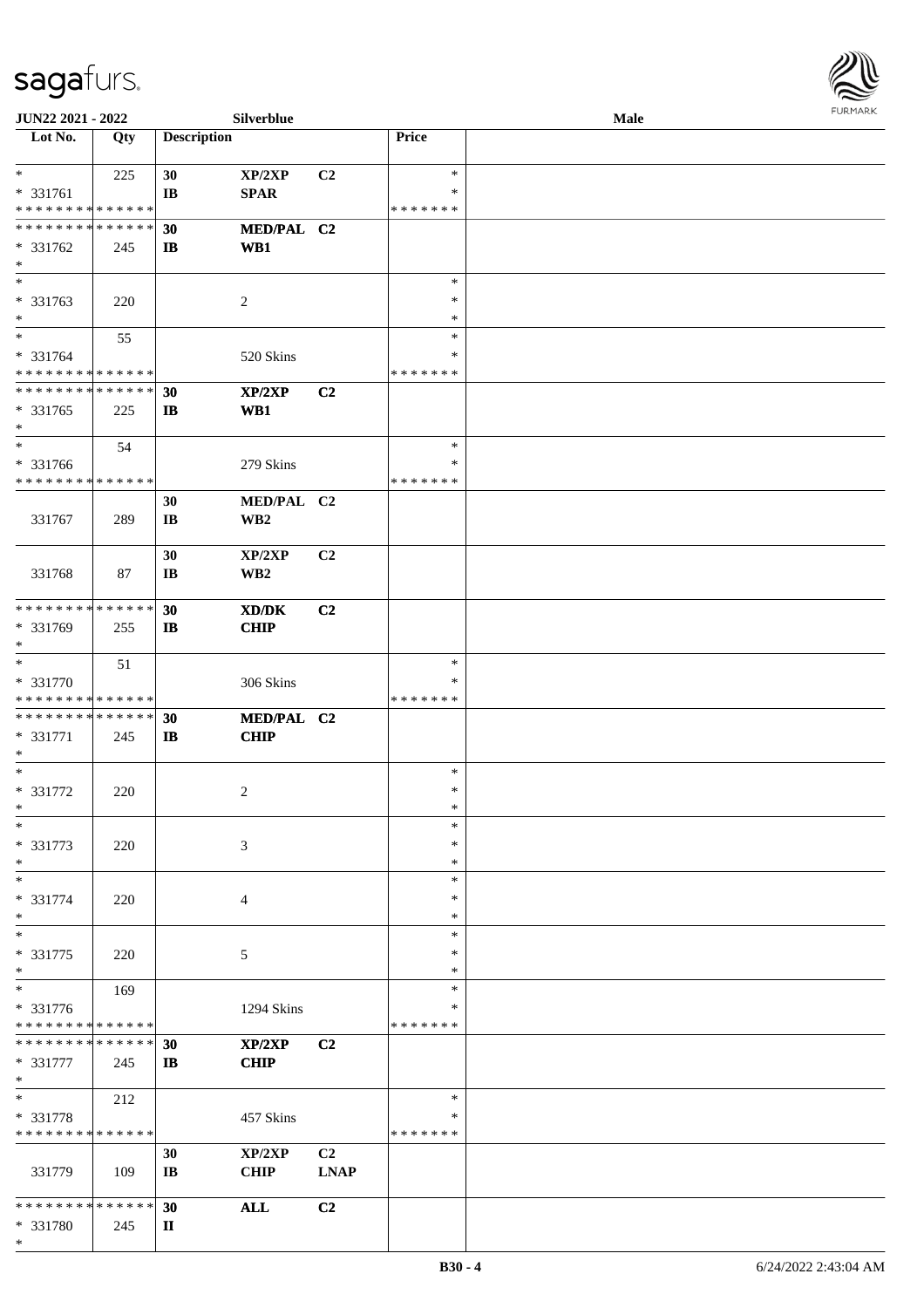

| JUN22 2021 - 2022             |     |                          | Silverblue                 |       |               | Male |  |
|-------------------------------|-----|--------------------------|----------------------------|-------|---------------|------|--|
| Lot No.                       | Qty | <b>Description</b>       |                            |       | Price         |      |  |
|                               |     |                          |                            |       |               |      |  |
| $\ast$                        |     | 30                       | $\mathbf{ALL}$             | C2    | $\ast$        |      |  |
| * 331781                      | 220 | $\rm II$                 |                            |       | $\ast$        |      |  |
| $\ast$                        |     |                          |                            |       | $\ast$        |      |  |
| $*$                           |     |                          |                            |       | $\ast$        |      |  |
| * 331782                      | 220 |                          | $\mathfrak{Z}$             |       | *             |      |  |
| $\ast$                        |     |                          |                            |       | ∗             |      |  |
| $\overline{\phantom{a}^*}$    | 241 |                          |                            |       | $\ast$        |      |  |
| * 331783                      |     |                          | 926 Skins                  |       | $\ast$        |      |  |
| * * * * * * * * * * * * * *   |     |                          |                            |       | * * * * * * * |      |  |
|                               |     |                          |                            |       |               |      |  |
|                               |     | 30                       | 2XD                        | C1/C2 |               |      |  |
| 331784                        | 86  | $\mathbf{SR}/\mathbf{S}$ |                            |       |               |      |  |
|                               |     |                          |                            |       |               |      |  |
|                               |     | 40/30                    | 2XD                        | C3    |               |      |  |
| 331785                        | 48  | <b>SAGA</b>              |                            |       |               |      |  |
|                               |     |                          |                            |       |               |      |  |
| * * * * * * * * * * * * * *   |     | 30                       | $\boldsymbol{\mathrm{XD}}$ | C1/C2 |               |      |  |
| * 331786                      | 225 | SR/S                     |                            |       |               |      |  |
| $\ast$                        |     |                          |                            |       |               |      |  |
| $\ast$                        | 83  |                          |                            |       | $\ast$        |      |  |
| * 331787                      |     |                          | 308 Skins                  |       | ∗             |      |  |
| * * * * * * * * * * * * * *   |     |                          |                            |       | * * * * * * * |      |  |
|                               |     | 30                       | $\mathbf{X}\mathbf{D}$     | C3    |               |      |  |
| 331788                        | 199 | <b>SAGA</b>              |                            |       |               |      |  |
|                               |     |                          |                            |       |               |      |  |
|                               |     | 30                       | <b>Dark</b>                | C1    |               |      |  |
|                               |     |                          |                            |       |               |      |  |
| 331789                        | 165 | <b>SAGA</b>              |                            |       |               |      |  |
|                               |     |                          |                            |       |               |      |  |
| * * * * * * * * * * * * * *   |     | 30                       | <b>Dark</b>                | C2    |               |      |  |
| * 331790                      | 225 | <b>SAGA</b>              |                            |       |               |      |  |
| $\ast$                        |     |                          |                            |       |               |      |  |
| $\ast$                        |     |                          |                            |       | $\ast$        |      |  |
| $* 331791$                    | 200 |                          | $\sqrt{2}$                 |       | $\ast$        |      |  |
| $\ast$                        |     |                          |                            |       | $\ast$        |      |  |
| $\ast$                        |     |                          |                            |       | $\ast$        |      |  |
| * 331792                      | 200 |                          | 3                          |       | $\ast$        |      |  |
| $*$                           |     |                          |                            |       | $\ast$        |      |  |
| $*$                           | 168 |                          |                            |       | $\ast$        |      |  |
| * 331793                      |     |                          | 793 Skins                  |       | *             |      |  |
| * * * * * * * * * * * * * *   |     |                          |                            |       | * * * * * * * |      |  |
| * * * * * * * * * * * * * * * |     | 30                       | <b>Dark</b>                | C3    |               |      |  |
| * 331794                      | 225 | SR/S                     |                            |       |               |      |  |
| $*$                           |     |                          |                            |       |               |      |  |
| $\ast$                        |     |                          |                            |       | $\ast$        |      |  |
| * 331795                      |     |                          |                            |       | ∗             |      |  |
| $\ast$                        | 200 |                          | $\overline{c}$             |       | $\ast$        |      |  |
| $\overline{\phantom{1}}$      |     |                          |                            |       | $\ast$        |      |  |
|                               | 69  |                          |                            |       |               |      |  |
| * 331796                      |     |                          | 494 Skins                  |       | ∗             |      |  |
| * * * * * * * * * * * * * *   |     |                          |                            |       | * * * * * * * |      |  |
| * * * * * * * * * * * * * * * |     | 30                       | $\bf MED$                  | C1    |               |      |  |
| * 331797                      | 225 | <b>SAGA</b>              |                            |       |               |      |  |
| $*$                           |     |                          |                            |       |               |      |  |
| $\ast$                        | 219 |                          |                            |       | $\ast$        |      |  |
| * 331798                      |     |                          | 444 Skins                  |       | $\ast$        |      |  |
| * * * * * * * * * * * * * *   |     |                          |                            |       | * * * * * * * |      |  |
| * * * * * * * * * * * * * *   |     | 30                       | <b>MED</b>                 | C2    |               |      |  |
| * 331799                      | 225 | <b>SAGA</b>              |                            |       |               |      |  |
| $\ast$                        |     |                          |                            |       |               |      |  |
| $*$                           |     |                          |                            |       | $\ast$        |      |  |
| * 331800                      | 200 |                          | 2                          |       | $\ast$        |      |  |
| $\ast$                        |     |                          |                            |       | $\ast$        |      |  |
|                               |     |                          |                            |       |               |      |  |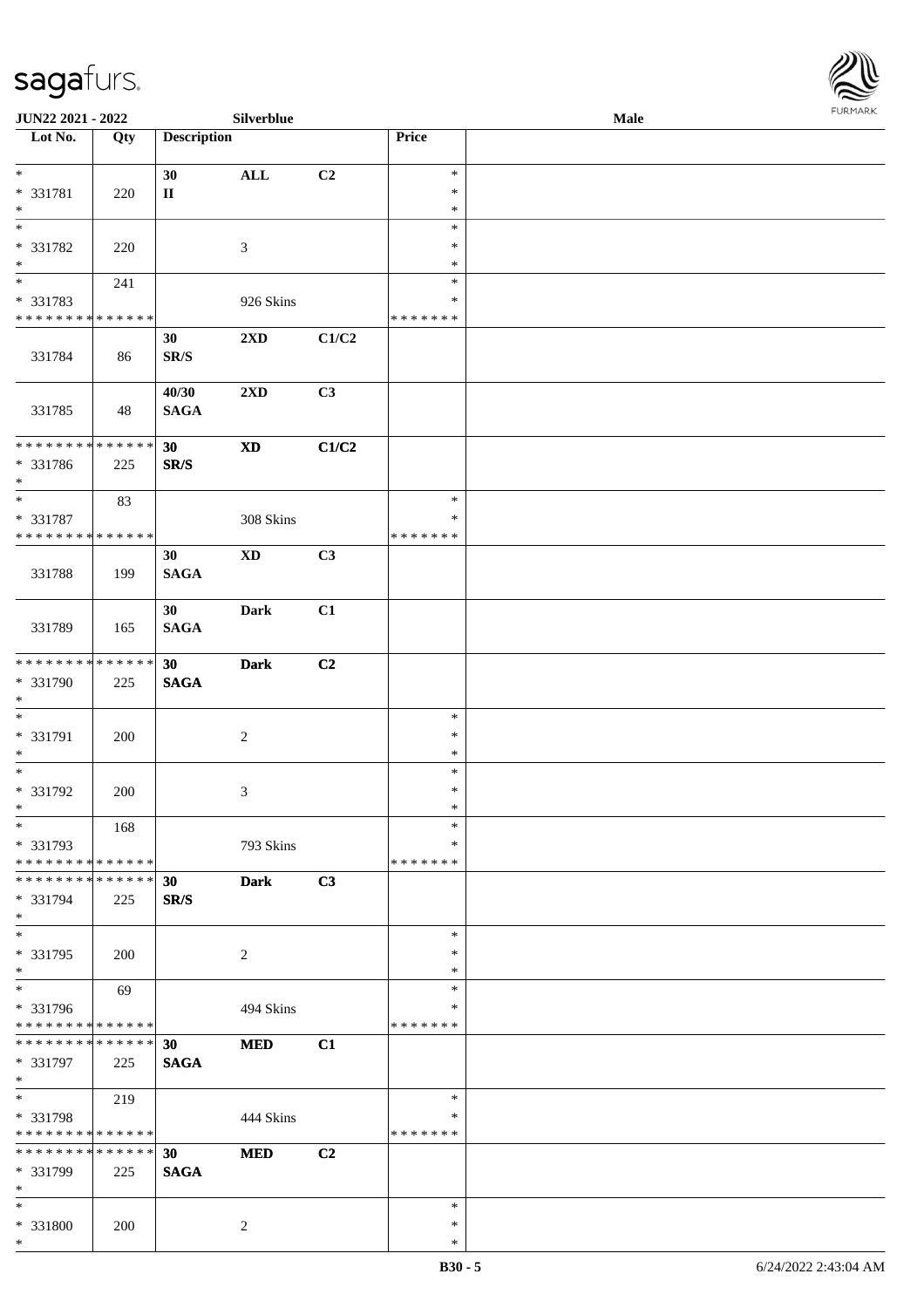\*



| <b>JUN22 2021 - 2022</b>                                                                             |            |                       | Silverblue                |    |                             | <b>Male</b> |  |
|------------------------------------------------------------------------------------------------------|------------|-----------------------|---------------------------|----|-----------------------------|-------------|--|
| Lot No.                                                                                              | Qty        | <b>Description</b>    |                           |    | Price                       |             |  |
| $*$<br>* 331801<br>$\ast$                                                                            | 200        | 30<br>$\mathbf{SAGA}$ | $\bf MED$                 | C2 | $\ast$<br>$\ast$<br>$\ast$  |             |  |
| $\overline{\phantom{0}}$<br>* 331802<br>$*$                                                          | 200        |                       | $\overline{4}$            |    | $\ast$<br>$\ast$<br>$\ast$  |             |  |
| * 331803<br>$*$                                                                                      | 200        |                       | $\mathfrak{S}$            |    | $\ast$<br>$\ast$<br>$\ast$  |             |  |
| $\overline{\ast}$<br>* 331804<br>$*$                                                                 | 200        |                       | $\sqrt{6}$                |    | $\ast$<br>$\ast$<br>$\ast$  |             |  |
| * 331805<br>$\ast$<br>$\overline{\phantom{0}}$                                                       | 200        |                       | $\boldsymbol{7}$          |    | $\ast$<br>$\ast$<br>$\ast$  |             |  |
| * 331806<br>$\ast$<br>$\overline{\ast}$                                                              | 200        |                       | $\,8\,$                   |    | $\ast$<br>$\ast$<br>$\ast$  |             |  |
| * 331807<br>$*$<br>$\overline{\ast}$                                                                 | 200        |                       | $\overline{9}$            |    | $\ast$<br>$\ast$<br>$\ast$  |             |  |
| * 331808<br>* * * * * * * * <mark>* * * * * * *</mark>                                               | 206        |                       | 2031 Skins                |    | $\ast$<br>$\ast$<br>******* |             |  |
| ******** <mark>******</mark><br>* 331809<br>$\ast$                                                   | 225        | 30<br>$\mathbf{SAGA}$ | <b>MED</b>                | C3 | $\ast$                      |             |  |
| * 331810<br>$*$<br>$\ddot{x}$                                                                        | 200        |                       | $\overline{c}$            |    | $\ast$<br>$\ast$<br>$\ast$  |             |  |
| * 331811<br>$\ast$                                                                                   | 200        |                       | $\sqrt{3}$                |    | $\ast$<br>$\ast$<br>$\ast$  |             |  |
| * 331812<br>$\ast$<br>$\ast$                                                                         | 200        |                       | $\overline{4}$            |    | $\ast$<br>$\ast$<br>$\ast$  |             |  |
| * 331813<br>$*$<br>$*$                                                                               | 200<br>173 |                       | 5                         |    | $\ast$<br>$\ast$<br>$\ast$  |             |  |
| $* 331814$<br>* * * * * * * * <mark>* * * * * * *</mark><br>* * * * * * * * * * * * * * *            |            | 30                    | 1198 Skins<br><b>PALE</b> | C1 | ∗<br>* * * * * * *          |             |  |
| * 331815<br>$*$<br>$\overline{\phantom{0}}$                                                          | 225        | $\mathbf{SAGA}$       |                           |    | $\ast$                      |             |  |
| * 331816<br>$*$<br>$\overline{\mathbf{r}^*}$                                                         | 200        |                       | $\overline{2}$            |    | $\ast$<br>$\ast$<br>$\ast$  |             |  |
| * 331817<br>$*$<br>$*$                                                                               | 200<br>144 |                       | $\mathfrak{Z}$            |    | $\ast$<br>$\ast$<br>$\ast$  |             |  |
| * 331818<br>* * * * * * * * <mark>* * * * * * *</mark><br>* * * * * * * * <mark>* * * * * * *</mark> |            | 30                    | 769 Skins<br><b>PALE</b>  | C2 | $\ast$<br>*******           |             |  |
| * 331819<br>$*$                                                                                      | 200        | <b>SAGA</b>           |                           |    | $\ast$                      |             |  |
| * 331820<br>$\ast$                                                                                   | 200        |                       | 2                         |    | $\ast$<br>$\ast$            |             |  |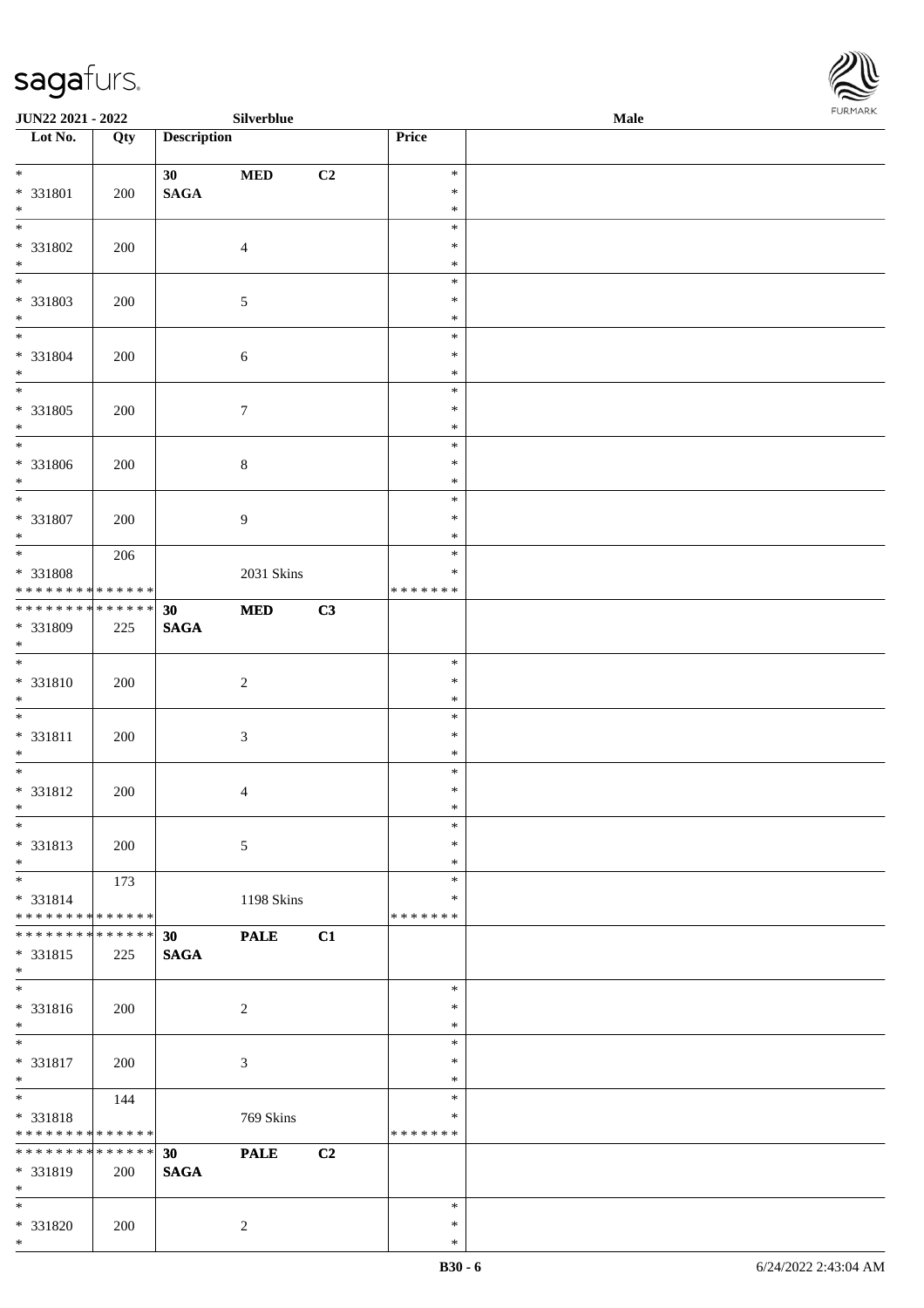\* \* \* \* \* \* \* \* <mark>\* \* \* \* \* \* \*</mark>



| JUN22 2021 - 2022                                              |     |                       | Silverblue       |                |                  | Male | <b>FURMARK</b> |
|----------------------------------------------------------------|-----|-----------------------|------------------|----------------|------------------|------|----------------|
| $\overline{\phantom{1}}$ Lot No.                               | Qty | <b>Description</b>    |                  |                | Price            |      |                |
| $*$                                                            |     | 30                    | <b>PALE</b>      | C <sub>2</sub> | $\ast$           |      |                |
| * 331821<br>$\ast$                                             | 200 | $\mathbf{SAGA}$       |                  |                | $\ast$<br>$\ast$ |      |                |
| $\overline{\ast}$                                              |     |                       |                  |                | $\ast$           |      |                |
| * 331822                                                       | 200 |                       | $\overline{4}$   |                | $\ast$           |      |                |
| $*$<br>$\overline{\phantom{0}}$                                |     |                       |                  |                | $\ast$<br>$\ast$ |      |                |
| * 331823                                                       | 200 |                       | $\sqrt{5}$       |                | $\ast$           |      |                |
| $*$<br>$*$                                                     |     |                       |                  |                | $\ast$<br>$\ast$ |      |                |
| * 331824                                                       | 200 |                       | 6                |                | $\ast$           |      |                |
| $*$<br>$\overline{\phantom{0}}$                                |     |                       |                  |                | $\ast$<br>$\ast$ |      |                |
| * 331825                                                       | 200 |                       | $\boldsymbol{7}$ |                | $\ast$           |      |                |
| $*$<br>$\overline{\phantom{0}}$                                |     |                       |                  |                | $\ast$<br>$\ast$ |      |                |
| $* 331826$                                                     | 200 |                       | 8                |                | $\ast$           |      |                |
| $*$                                                            |     |                       |                  |                | $\ast$<br>$\ast$ |      |                |
| * 331827                                                       | 200 |                       | 9                |                | $\ast$           |      |                |
| $\ast$                                                         |     |                       |                  |                | $\ast$<br>$\ast$ |      |                |
| * 331828                                                       | 231 |                       | 2031 Skins       |                | $\ast$           |      |                |
| * * * * * * * * * * * * * *                                    |     |                       |                  |                | * * * * * * *    |      |                |
| ******** <mark>******</mark><br>* 331829                       | 225 | 30<br>$\mathbf{SAGA}$ | <b>PALE</b>      | C3             |                  |      |                |
| $*$                                                            |     |                       |                  |                |                  |      |                |
| * 331830                                                       | 200 |                       | $\sqrt{2}$       |                | $\ast$<br>$\ast$ |      |                |
| $*$                                                            |     |                       |                  |                | $\ast$           |      |                |
| * 331831                                                       | 200 |                       | 3                |                | $\ast$<br>$\ast$ |      |                |
| $*$                                                            |     |                       |                  |                | $\ast$           |      |                |
| * 331832                                                       | 200 |                       | 4                |                | $\ast$<br>$\ast$ |      |                |
| $\ast$                                                         |     |                       |                  |                | $\ast$           |      |                |
| $\overline{\phantom{a}^*}$                                     |     |                       |                  |                | $\ast$<br>$\ast$ |      |                |
| * 331833<br>$*$                                                | 200 |                       | 5                |                | $\ast$           |      |                |
| $*$                                                            |     |                       |                  |                | $\ast$           |      |                |
| * 331834<br>$*$                                                | 200 |                       | $\sqrt{6}$       |                | $\ast$<br>$\ast$ |      |                |
|                                                                |     |                       |                  |                | $\ast$           |      |                |
| * 331835<br>$*$                                                | 200 |                       | $\tau$           |                | $\ast$<br>$\ast$ |      |                |
| $\overline{\ast}$                                              |     |                       |                  |                | $\ast$           |      |                |
| * 331836<br>$*$                                                | 200 |                       | $\,8\,$          |                | $\ast$<br>$\ast$ |      |                |
| $\overline{\phantom{0}}$                                       |     |                       |                  |                | $\ast$           |      |                |
| * 331837<br>$*$                                                | 200 |                       | 9                |                | $\ast$<br>$\ast$ |      |                |
| $\overline{\phantom{0}}$                                       | 102 |                       |                  |                | $\ast$           |      |                |
| $* 331838$                                                     |     |                       | 1927 Skins       |                | ∗                |      |                |
| * * * * * * * * * * * * * * *<br>* * * * * * * * * * * * * * * |     | 30                    | $\bold{XP}$      | C1             | * * * * * * *    |      |                |
| * 331839                                                       | 245 | $\mathbf{SAGA}$       |                  |                |                  |      |                |
| $\ast$<br>$*$                                                  | 220 |                       |                  |                | $\ast$           |      |                |
| $* 331840$                                                     |     |                       | 465 Skins        |                | $\ast$           |      |                |

\* \* \* \* \* \* \*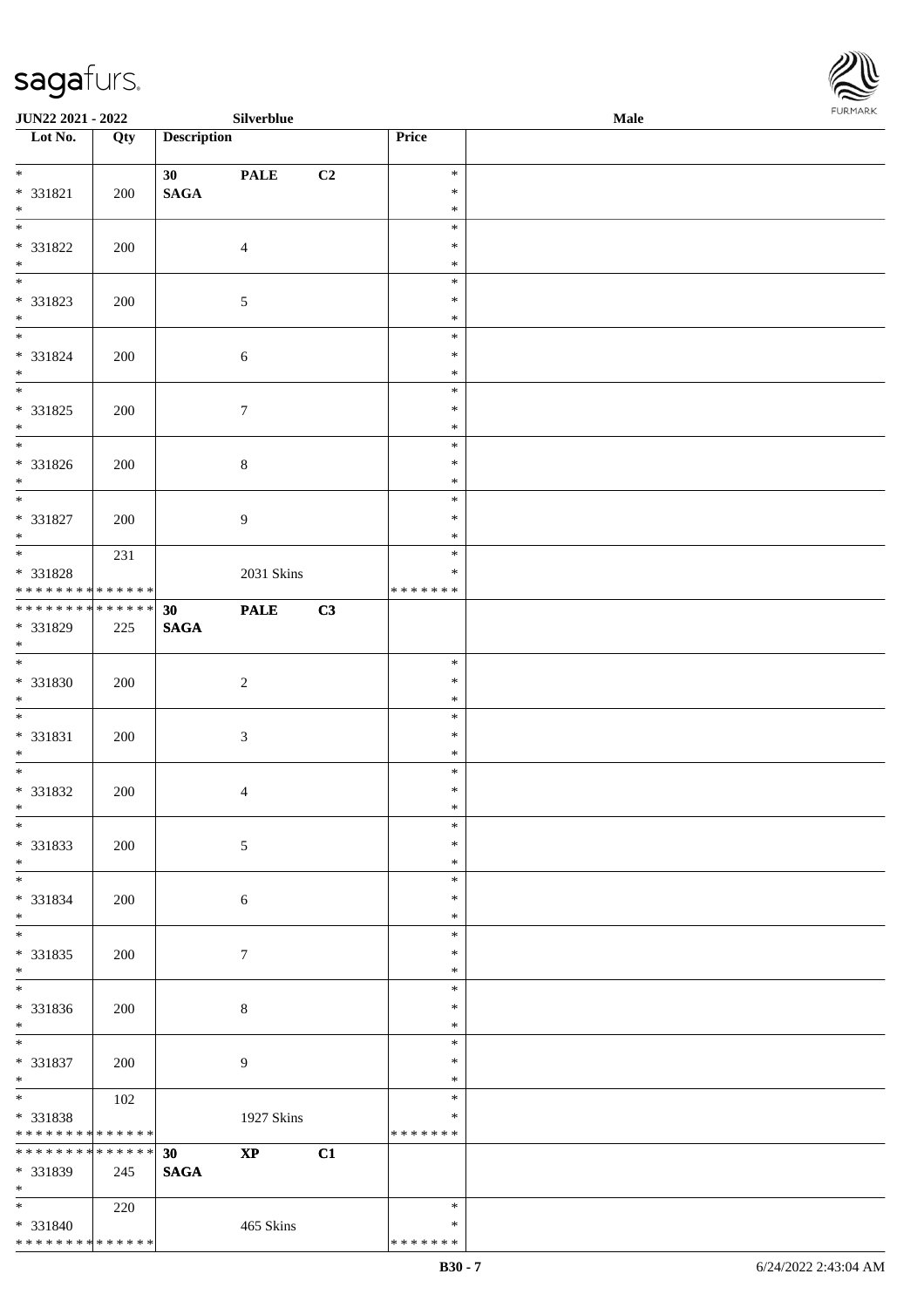\*



| <b>JUN22 2021 - 2022</b>                   |     |                    | Silverblue             |                |               | <b>Male</b> |  |
|--------------------------------------------|-----|--------------------|------------------------|----------------|---------------|-------------|--|
| Lot No.                                    | Qty | <b>Description</b> |                        |                | Price         |             |  |
|                                            |     |                    |                        |                |               |             |  |
| **************                             |     | 30 <sup>°</sup>    | $\bold{XP}$            | C2             |               |             |  |
| * 331841                                   | 225 | $\mathbf{SAGA}$    |                        |                |               |             |  |
| $*$<br>$\overline{\ast}$                   |     |                    |                        |                | $\ast$        |             |  |
| * 331842                                   |     |                    |                        |                | $\ast$        |             |  |
| $*$                                        | 200 |                    | $\overline{2}$         |                | $\ast$        |             |  |
|                                            |     |                    |                        |                | $\ast$        |             |  |
| * 331843                                   |     |                    | $\mathfrak{Z}$         |                | $\ast$        |             |  |
| $*$                                        | 200 |                    |                        |                | $\ast$        |             |  |
| $*$                                        |     |                    |                        |                | $\ast$        |             |  |
| * 331844                                   | 200 |                    | $\overline{4}$         |                | $\ast$        |             |  |
| $*$                                        |     |                    |                        |                | $\ast$        |             |  |
| $\overline{\mathbf{r}}$                    |     |                    |                        |                | $\ast$        |             |  |
| * 331845                                   | 200 |                    | $\sqrt{5}$             |                | $\ast$        |             |  |
| $\ast$                                     |     |                    |                        |                | $\ast$        |             |  |
|                                            |     |                    |                        |                | $\ast$        |             |  |
| * 331846                                   | 200 |                    | $\sqrt{6}$             |                | $\ast$        |             |  |
| $\ast$                                     |     |                    |                        |                | $\ast$        |             |  |
| $\overline{\mathbf{r}}$                    |     |                    |                        |                | $\ast$        |             |  |
| * 331847                                   | 200 |                    | $\tau$                 |                | $\ast$        |             |  |
| $*$                                        |     |                    |                        |                | $\ast$        |             |  |
| $\overline{\mathbf{r}}$                    |     |                    |                        |                | $\ast$        |             |  |
| * 331848                                   | 200 |                    | $\,8\,$                |                | $\ast$        |             |  |
| $\ast$                                     |     |                    |                        |                | $\ast$        |             |  |
|                                            |     |                    |                        |                | $\ast$        |             |  |
| * 331849                                   | 200 |                    | $\overline{9}$         |                | $\ast$        |             |  |
| $\ast$                                     |     |                    |                        |                | $\ast$        |             |  |
| $*$                                        | 45  |                    |                        |                | $\ast$        |             |  |
| * 331850                                   |     |                    | 1870 Skins             |                | $\ast$        |             |  |
| * * * * * * * * <mark>* * * * * *</mark>   |     |                    |                        |                | *******       |             |  |
| ******** <mark>******</mark>               |     | 30                 | $\mathbf{X}\mathbf{P}$ | C3             |               |             |  |
| * 331851                                   | 225 | $\mathbf{SAGA}$    |                        |                |               |             |  |
| $\ast$<br>$\overline{\ast}$                |     |                    |                        |                | $\ast$        |             |  |
| * 331852                                   |     |                    | $\overline{c}$         |                | $\ast$        |             |  |
| $*$                                        | 200 |                    |                        |                | $\ast$        |             |  |
| $\ast$                                     |     |                    |                        |                | $\ast$        |             |  |
| * 331853                                   | 200 |                    | $\mathfrak{Z}$         |                | $\ast$        |             |  |
| $*$                                        |     |                    |                        |                | $\ast$        |             |  |
| $\ast$                                     |     |                    |                        |                | $\ast$        |             |  |
| * 331854                                   | 200 |                    | $\overline{4}$         |                | $\ast$        |             |  |
| $\ast$                                     |     |                    |                        |                | $\ast$        |             |  |
| $*$                                        |     |                    |                        |                | $\ast$        |             |  |
| * 331855                                   | 200 |                    | 5                      |                | $\ast$        |             |  |
| $*$                                        |     |                    |                        |                | $\ast$        |             |  |
| $\overline{\mathbf{r}^*}$                  | 223 |                    |                        |                | $\ast$        |             |  |
| * 331856                                   |     |                    | 1248 Skins             |                | ∗             |             |  |
| * * * * * * * * <mark>* * * * * *</mark>   |     |                    |                        |                | *******       |             |  |
|                                            |     | 30 <sup>2</sup>    | 2XP                    | C1             |               |             |  |
| 331857                                     | 95  | <b>SAGA</b>        |                        |                |               |             |  |
|                                            |     |                    |                        |                |               |             |  |
| * * * * * * * * * * * * * * *              |     | 30                 | 2XP                    | C <sub>2</sub> |               |             |  |
| * 331858<br>$*$                            | 225 | <b>SAGA</b>        |                        |                |               |             |  |
| $\overline{\mathbf{r}}$                    | 183 |                    |                        |                | $\ast$        |             |  |
| * 331859                                   |     |                    | 408 Skins              |                | ∗             |             |  |
| * * * * * * * * <mark>* * * * * * *</mark> |     |                    |                        |                | * * * * * * * |             |  |
| * * * * * * * * <mark>* * * * * * *</mark> |     | 30                 | 2XP                    | C3             |               |             |  |
| * 331860                                   | 225 | <b>SAGA</b>        |                        |                |               |             |  |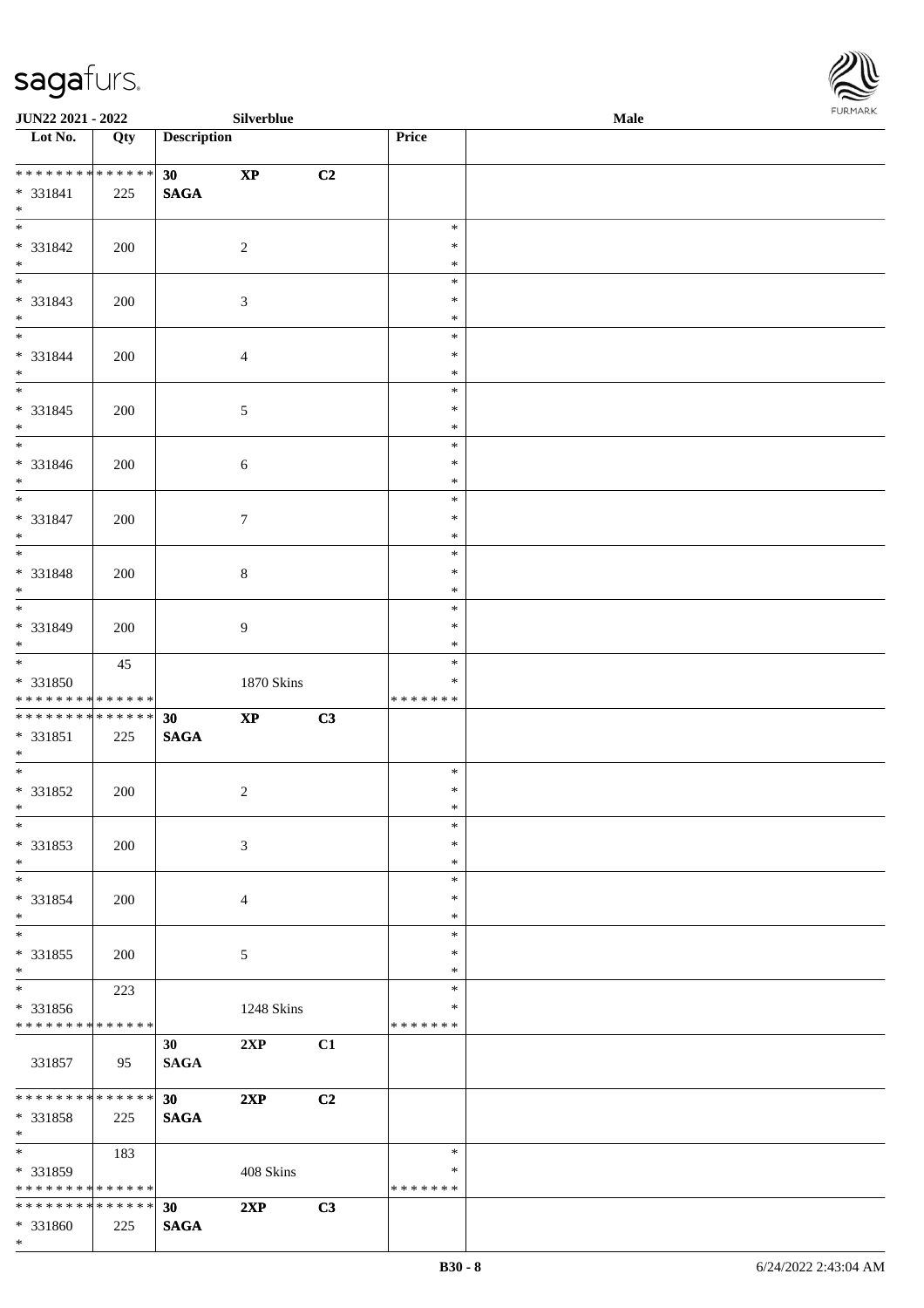

| JUN22 2021 - 2022             |     |                    | Silverblue             |       |               | <b>Male</b> |  |
|-------------------------------|-----|--------------------|------------------------|-------|---------------|-------------|--|
| Lot No.                       | Qty | <b>Description</b> |                        |       | Price         |             |  |
|                               |     |                    |                        |       |               |             |  |
| $*$                           |     | 30                 | 2XP                    | C3    | $\ast$        |             |  |
| * 331861                      | 200 | <b>SAGA</b>        |                        |       | $\ast$        |             |  |
| $\ast$                        |     |                    |                        |       | $\ast$        |             |  |
| $\ast$                        |     |                    |                        |       | $\ast$        |             |  |
|                               |     |                    |                        |       |               |             |  |
| * 331862                      | 200 |                    | 3                      |       | ∗             |             |  |
| $\ast$                        |     |                    |                        |       | ∗             |             |  |
| $\overline{\ast}$             | 197 |                    |                        |       | $\ast$        |             |  |
| * 331863                      |     |                    | 822 Skins              |       | ∗             |             |  |
| * * * * * * * * * * * * * *   |     |                    |                        |       | * * * * * * * |             |  |
|                               |     | 30                 | $\mathbf{X}\mathbf{D}$ | C1/C2 |               |             |  |
| 331864                        | 169 | <b>SAGA</b>        | <b>LNAP</b>            |       |               |             |  |
|                               |     |                    |                        |       |               |             |  |
| * * * * * * * * * * * * * *   |     |                    |                        |       |               |             |  |
|                               |     | 30                 | <b>Dark</b>            | C1/C2 |               |             |  |
| * 331865                      | 225 | <b>SAGA</b>        | <b>LNAP</b>            |       |               |             |  |
| $\ast$                        |     |                    |                        |       |               |             |  |
| $\ast$                        | 98  |                    |                        |       | $\ast$        |             |  |
| * 331866                      |     |                    | 323 Skins              |       | $\ast$        |             |  |
| * * * * * * * * * * * * * *   |     |                    |                        |       | * * * * * * * |             |  |
|                               |     | 30                 | <b>Dark</b>            | C3    |               |             |  |
| 331867                        | 141 | <b>SAGA</b>        | <b>LNAP</b>            |       |               |             |  |
|                               |     |                    |                        |       |               |             |  |
| * * * * * * * * * * * * * *   |     |                    |                        |       |               |             |  |
|                               |     | 30                 | <b>MED</b>             | C1/C2 |               |             |  |
| * 331868                      | 225 | <b>SAGA</b>        | <b>LNAP</b>            |       |               |             |  |
| $\ast$                        |     |                    |                        |       |               |             |  |
| $\ast$                        |     |                    |                        |       | $\ast$        |             |  |
| * 331869                      | 200 |                    | 2                      |       | $\ast$        |             |  |
| $*$                           |     |                    |                        |       | $\ast$        |             |  |
| $\ast$                        | 228 |                    |                        |       | $\ast$        |             |  |
| * 331870                      |     |                    | 653 Skins              |       | ∗             |             |  |
| * * * * * * * * * * * * * *   |     |                    |                        |       | * * * * * * * |             |  |
| * * * * * * * * * * * * * *   |     |                    |                        |       |               |             |  |
|                               |     | 30                 | <b>MED</b>             | C3    |               |             |  |
| * 331871                      | 225 | <b>SAGA</b>        | <b>LNAP</b>            |       |               |             |  |
| $*$                           |     |                    |                        |       |               |             |  |
| $*$                           | 145 |                    |                        |       | $\ast$        |             |  |
| * 331872                      |     |                    | 370 Skins              |       | $\ast$        |             |  |
| * * * * * * * * * * * * * *   |     |                    |                        |       | *******       |             |  |
| * * * * * * * * * * * * * *   |     | <b>30</b>          | <b>PALE</b>            | C1/C2 |               |             |  |
| * 331873                      | 225 | <b>SAGA</b>        | <b>LNAP</b>            |       |               |             |  |
| $*$                           |     |                    |                        |       |               |             |  |
| $*$                           |     |                    |                        |       | $\ast$        |             |  |
|                               |     |                    |                        |       | ∗             |             |  |
| * 331874                      | 200 |                    | $\overline{2}$         |       |               |             |  |
| $*$                           |     |                    |                        |       | ∗             |             |  |
| $*$                           |     |                    |                        |       | $\ast$        |             |  |
| * 331875                      | 200 |                    | 3                      |       | ∗             |             |  |
| $*$                           |     |                    |                        |       | $\ast$        |             |  |
| $\overline{\phantom{0}}$      | 166 |                    |                        |       | $\ast$        |             |  |
| * 331876                      |     |                    | 791 Skins              |       | ∗             |             |  |
| * * * * * * * * * * * * * *   |     |                    |                        |       | * * * * * * * |             |  |
| * * * * * * * * * * * * * * * |     | 30                 | <b>PALE</b>            | C3    |               |             |  |
|                               |     |                    |                        |       |               |             |  |
| * 331877                      | 225 | <b>SAGA</b>        | <b>LNAP</b>            |       |               |             |  |
| $*$                           |     |                    |                        |       |               |             |  |
| $*$                           |     |                    |                        |       | $\ast$        |             |  |
| * 331878                      | 200 |                    | 2                      |       | $\ast$        |             |  |
| $*$                           |     |                    |                        |       | $\ast$        |             |  |
| $\ast$                        | 107 |                    |                        |       | ∗             |             |  |
| * 331879                      |     |                    | 532 Skins              |       | ∗             |             |  |
| * * * * * * * * * * * * * *   |     |                    |                        |       | * * * * * * * |             |  |
| * * * * * * * * * * * * * * * |     | 30                 | $\mathbf{X}\mathbf{P}$ | C1/C2 |               |             |  |
|                               |     |                    |                        |       |               |             |  |
| * 331880                      | 225 | <b>SAGA</b>        | <b>LNAP</b>            |       |               |             |  |
| $*$                           |     |                    |                        |       |               |             |  |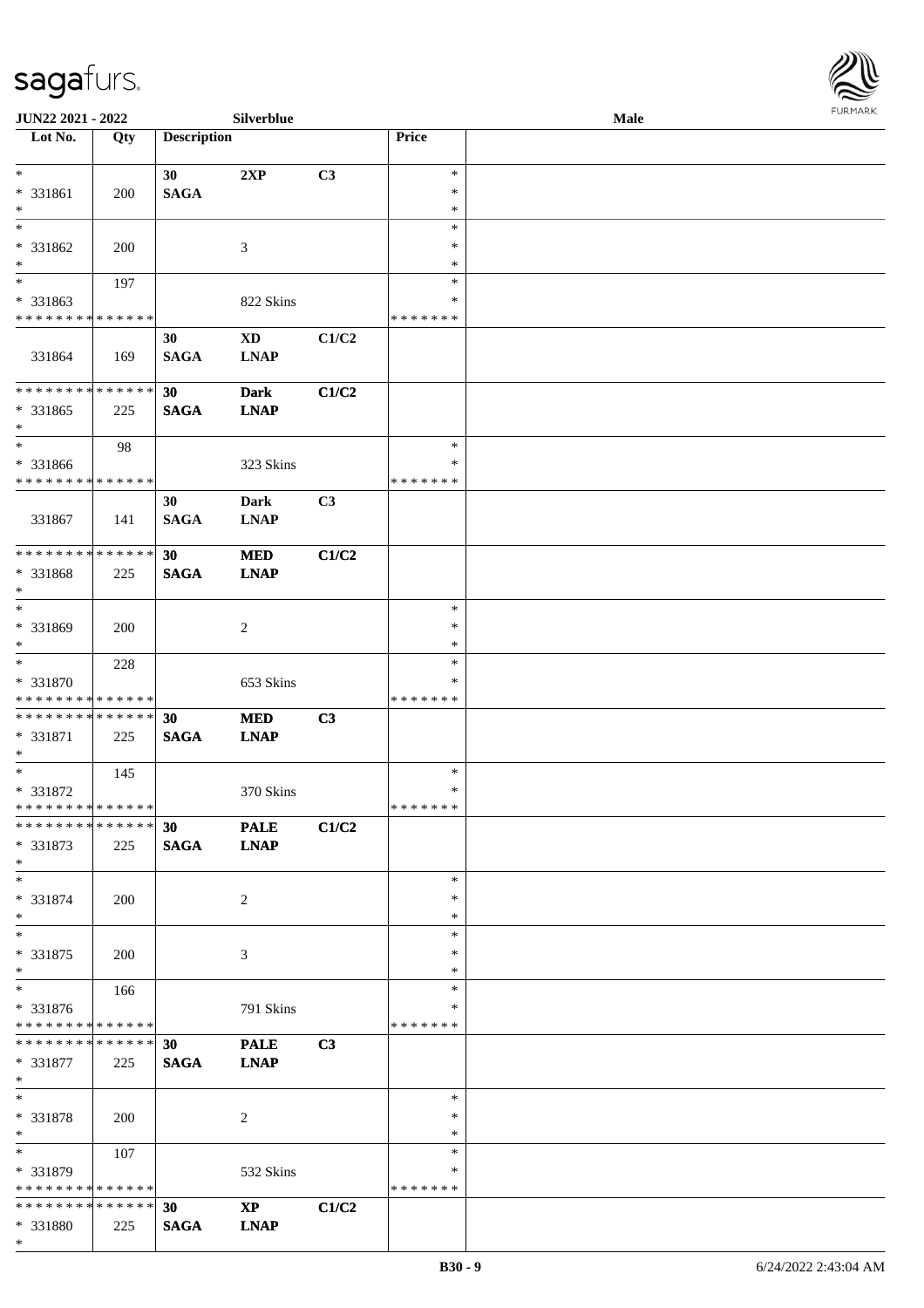

| <b>JUN22 2021 - 2022</b>                         |     |                    | Silverblue                            |       |                                   | Male |  |
|--------------------------------------------------|-----|--------------------|---------------------------------------|-------|-----------------------------------|------|--|
| Lot No.                                          | Qty | <b>Description</b> |                                       |       | Price                             |      |  |
| $*$<br>* 331881<br>* * * * * * * * * * * * * *   | 209 | 30<br><b>SAGA</b>  | $\mathbf{X}\mathbf{P}$<br><b>LNAP</b> | C1/C2 | $\ast$<br>$\ast$<br>* * * * * * * |      |  |
| 331882                                           | 100 | 30<br><b>SAGA</b>  | 2XP<br><b>LNAP</b>                    | C1/C2 |                                   |      |  |
| 331883                                           | 113 | 30<br><b>SAGA</b>  | 2XP<br><b>LNAP</b>                    | C2    |                                   |      |  |
| 331884                                           | 245 | 30<br><b>SAGA</b>  | XP/2XP<br><b>LNAP</b>                 | C3    |                                   |      |  |
| * * * * * * * * * * * * * *                      |     | 30                 | MED/PAL C2                            |       |                                   |      |  |
| * 331885<br>$\ast$                               | 225 | IA                 | <b>SPAR</b>                           |       |                                   |      |  |
| $\overline{\phantom{0}}$<br>* 331886<br>$*$      | 200 |                    | $\sqrt{2}$                            |       | $\ast$<br>$\ast$<br>$\ast$        |      |  |
| * 331887<br>$*$                                  | 200 |                    | 3                                     |       | $\ast$<br>$\ast$<br>$\ast$        |      |  |
| * 331888<br>* * * * * * * * * * * * * *          | 115 |                    | 740 Skins                             |       | $\ast$<br>$\ast$<br>* * * * * * * |      |  |
| * * * * * * * * * * * * * * *<br>* 331889<br>$*$ | 225 | 30<br>IA           | XP/2XP<br><b>SPAR</b>                 | C2    |                                   |      |  |
| $\overline{\ast}$<br>* 331890<br>$*$             | 200 |                    | $\overline{2}$                        |       | $\ast$<br>$\ast$<br>$\ast$        |      |  |
| $*$<br>* 331891<br>$*$                           | 200 |                    | $\mathfrak{Z}$                        |       | $\ast$<br>$\ast$<br>$\ast$        |      |  |
| $*$<br>* 331892<br>$*$                           | 200 |                    | $\overline{4}$                        |       | $\ast$<br>$\ast$<br>$\ast$        |      |  |
| $\overline{\ast}$<br>* 331893<br>$*$             | 200 |                    | $\sqrt{5}$                            |       | $\ast$<br>$\ast$<br>$\ast$        |      |  |
| * 331894<br>$*$                                  | 200 |                    | $\sqrt{6}$                            |       | $\ast$<br>$\ast$<br>$\ast$        |      |  |
| * 331895<br>$*$                                  | 200 |                    | $\tau$                                |       | $\ast$<br>$\ast$<br>$\ast$        |      |  |
| * 331896<br>$*$                                  | 200 |                    | $\,8\,$                               |       | $\ast$<br>$\ast$<br>$\ast$        |      |  |
| $*$<br>* 331897<br>$*$                           | 200 |                    | $\overline{9}$                        |       | $\ast$<br>$\ast$<br>$\ast$        |      |  |
| * 331898<br>$*$                                  | 200 |                    | $10\,$                                |       | $\ast$<br>$\ast$<br>$\ast$        |      |  |
| * 331899<br>$*$                                  | 200 |                    | $11\,$                                |       | $\ast$<br>$\ast$<br>$\ast$        |      |  |
| $*$<br>* 331900<br>$*$                           | 200 |                    | 12                                    |       | $\ast$<br>$\ast$<br>$\ast$        |      |  |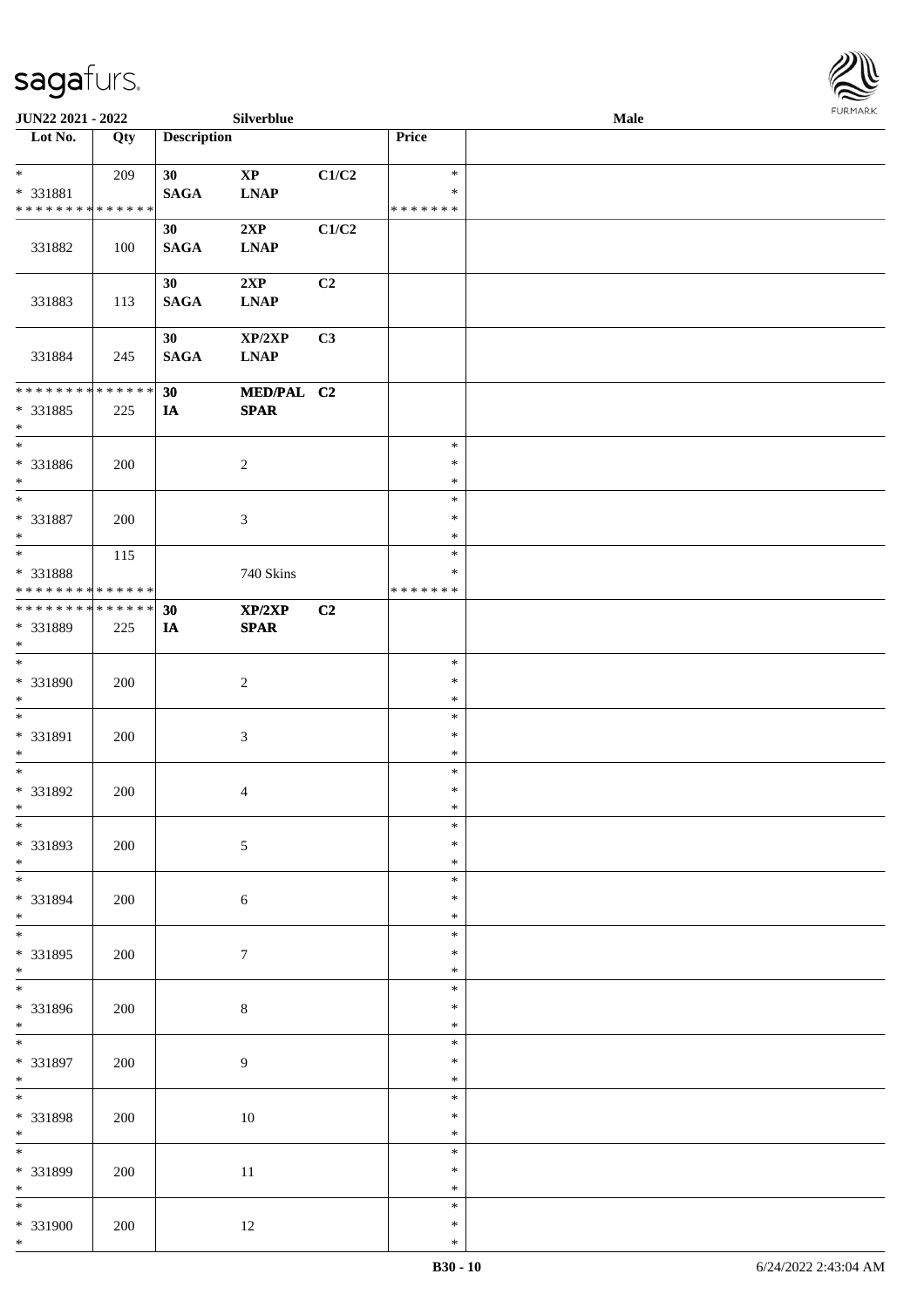

| JUN22 2021 - 2022           |        |                    | Silverblue                      |                |               | <b>Male</b> |
|-----------------------------|--------|--------------------|---------------------------------|----------------|---------------|-------------|
| Lot No.                     | Qty    | <b>Description</b> |                                 |                | Price         |             |
|                             |        |                    |                                 |                |               |             |
| $\ast$                      |        | 30                 | XP/2XP                          | C <sub>2</sub> | $\ast$        |             |
| * 331901                    | 200    | $I\!\!A$           | $\pmb{\quad \text{SPAR} \quad}$ |                | $\ast$        |             |
| $\ast$                      |        |                    |                                 |                | $\ast$        |             |
| $\overline{\phantom{a}^*}$  |        |                    |                                 |                | $\ast$        |             |
| * 331902                    | 200    |                    | 14                              |                | $\ast$        |             |
| $\ast$                      |        |                    |                                 |                | $\ast$        |             |
| $\overline{\phantom{0}}$    |        |                    |                                 |                |               |             |
|                             |        |                    |                                 |                | $\ast$        |             |
| * 331903                    | 200    |                    | 15                              |                | $\ast$        |             |
| $\ast$                      |        |                    |                                 |                | $\ast$        |             |
| $\ast$                      |        |                    |                                 |                | $\ast$        |             |
| * 331904                    | 200    |                    | $16\,$                          |                | $\ast$        |             |
| $\ast$                      |        |                    |                                 |                | $\ast$        |             |
| $\overline{\phantom{1}}$    |        |                    |                                 |                | $\ast$        |             |
| * 331905                    | 200    |                    | 17                              |                | $\ast$        |             |
| $\ast$                      |        |                    |                                 |                | $\ast$        |             |
| $\overline{\phantom{a}^*}$  |        |                    |                                 |                | $\ast$        |             |
| * 331906                    | 200    |                    | $18\,$                          |                | $\ast$        |             |
| $\ast$                      |        |                    |                                 |                | $\ast$        |             |
| $_{\ast}$                   |        |                    |                                 |                | $\ast$        |             |
|                             |        |                    |                                 |                | $\ast$        |             |
| * 331907                    | 200    |                    | 19                              |                |               |             |
| $\ast$                      |        |                    |                                 |                | $\ast$        |             |
| $\ast$                      |        |                    |                                 |                | $\ast$        |             |
| * 331908                    | 200    |                    | 20                              |                | $\ast$        |             |
| $\ast$                      |        |                    |                                 |                | $\ast$        |             |
| $\overline{\ast}$           | 62     |                    |                                 |                | $\ast$        |             |
| * 331909                    |        |                    | 4087 Skins                      |                | $\ast$        |             |
| * * * * * * * * * * * * * * |        |                    |                                 |                | * * * * * * * |             |
| **************              |        | 30                 | MED/PAL C2                      |                |               |             |
| * 331910                    | 225    | IA                 | W <sub>B1</sub>                 |                |               |             |
| $*$                         |        |                    |                                 |                |               |             |
| $\ast$                      |        |                    |                                 |                | $\ast$        |             |
| * 331911                    | 200    |                    | $\overline{c}$                  |                | $\ast$        |             |
| $*$                         |        |                    |                                 |                | $\ast$        |             |
| $\ast$                      |        |                    |                                 |                | $\ast$        |             |
| * 331912                    |        |                    |                                 |                | $\ast$        |             |
| $*$                         | 200    |                    | $\mathfrak{Z}$                  |                |               |             |
|                             |        |                    |                                 |                | $\ast$        |             |
| $\ast$                      | 226    |                    |                                 |                | $\ast$        |             |
| * 331913                    |        |                    | 851 Skins                       |                | $\ast$        |             |
| * * * * * * * * * * * * * * |        |                    |                                 |                | * * * * * * * |             |
|                             |        | 30                 | XD/DK                           | C2             |               |             |
| 331914                      | 78     | IA                 | WB <sub>2</sub>                 |                |               |             |
|                             |        |                    |                                 |                |               |             |
| * * * * * * * * * * * * * * |        | 30                 | MED/PAL C2                      |                |               |             |
| * 331915                    | 225    | IA                 | $\mathbf{W}\mathbf{B2}$         |                |               |             |
| $\ast$                      |        |                    |                                 |                |               |             |
| $\overline{\phantom{1}}$    | 83     |                    |                                 |                | $\ast$        |             |
| * 331916                    |        |                    | 308 Skins                       |                | ∗             |             |
| * * * * * * * * * * * * * * |        |                    |                                 |                | * * * * * * * |             |
|                             |        | 30                 | XP/2XP                          | C <sub>2</sub> |               |             |
| 331917                      | 127    | IA                 | WB <sub>2</sub>                 |                |               |             |
|                             |        |                    |                                 |                |               |             |
|                             |        | 30                 |                                 | C2             |               |             |
|                             |        |                    | $\mathbf{ALL}$                  |                |               |             |
| 331918                      | 210    | IA                 | $\mathbf{W}\mathbf{B2}$         |                |               |             |
|                             |        |                    |                                 |                |               |             |
| * * * * * * * *             | ****** | 30                 | XD/DK                           | C2             |               |             |
| * 331919                    | 225    | IA                 | <b>CHIP</b>                     |                |               |             |
| $\ast$                      |        |                    |                                 |                |               |             |
| $*$                         | 163    |                    |                                 |                | $\ast$        |             |
| * 331920                    |        |                    | 388 Skins                       |                | ∗             |             |
| * * * * * * * * * * * * * * |        |                    |                                 |                | * * * * * * * |             |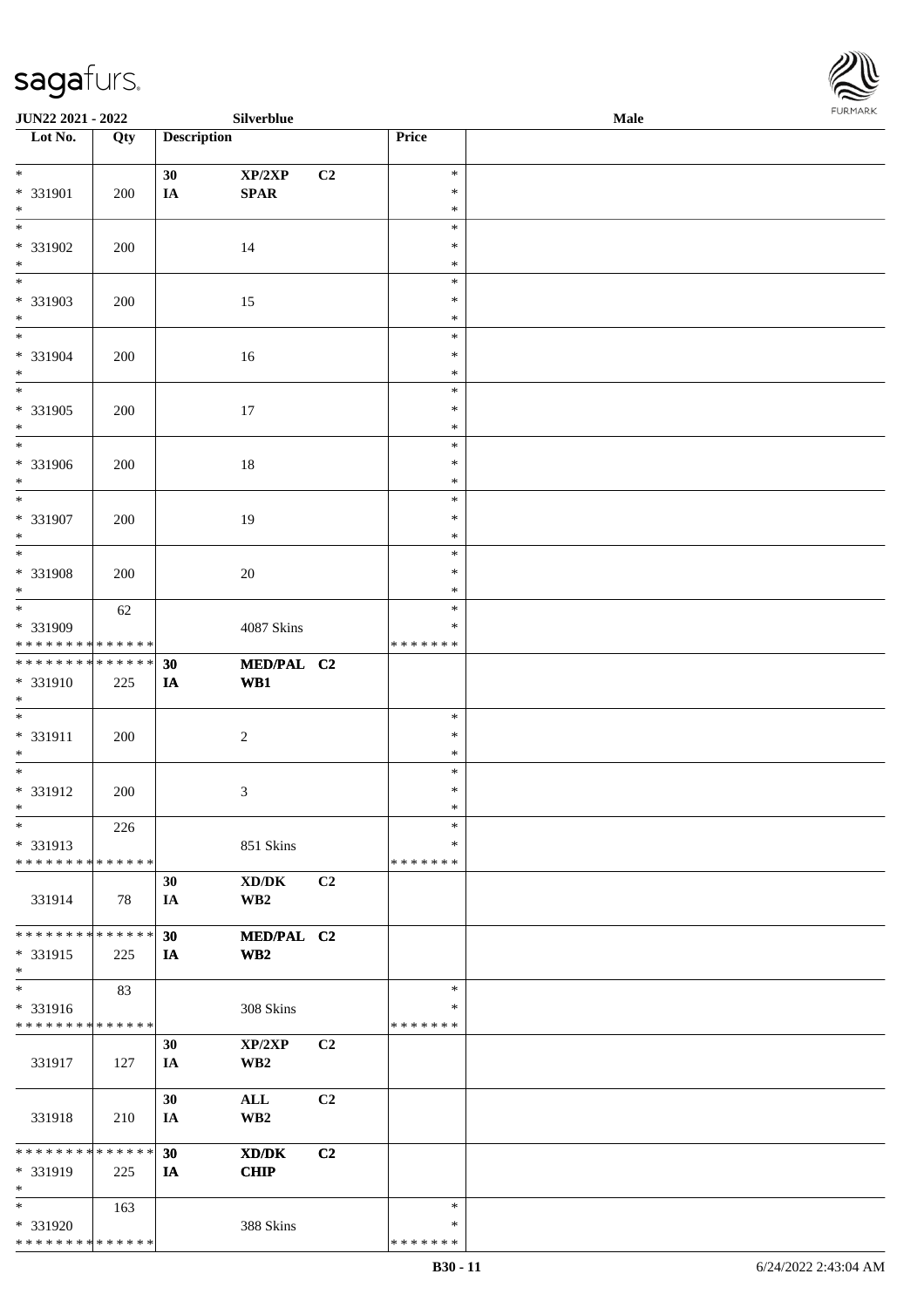

| JUN22 2021 - 2022                          |     | Silverblue         |               | <b>Male</b> |
|--------------------------------------------|-----|--------------------|---------------|-------------|
| Lot No.                                    | Qty | <b>Description</b> | Price         |             |
|                                            |     |                    |               |             |
| **************                             |     | MED/PAL C2<br>30   |               |             |
| * 331921                                   | 225 | <b>CHIP</b><br>IA  |               |             |
| $\ast$                                     |     |                    |               |             |
|                                            |     |                    | $\ast$        |             |
|                                            |     |                    |               |             |
| * 331922                                   | 200 | $\sqrt{2}$         | $\ast$        |             |
| $\ast$                                     |     |                    | $\ast$        |             |
| $\overline{\phantom{0}}$                   |     |                    | $\ast$        |             |
| * 331923                                   | 200 | $\mathfrak{Z}$     | $\ast$        |             |
| $*$                                        |     |                    | $\ast$        |             |
| $\overline{\phantom{0}}$                   |     |                    | $\ast$        |             |
| * 331924                                   | 200 | $\overline{4}$     | $\ast$        |             |
| $*$                                        |     |                    | $\ast$        |             |
| $\overline{\ast}$                          |     |                    | $\ast$        |             |
|                                            |     |                    |               |             |
| * 331925                                   | 200 | 5                  | $\ast$        |             |
| $\ast$                                     |     |                    | $\ast$        |             |
| $\overline{\phantom{a}^*}$                 |     |                    | $\ast$        |             |
| * 331926                                   | 200 | 6                  | $\ast$        |             |
| $*$                                        |     |                    | $\ast$        |             |
| $\overline{\phantom{a}^*}$                 |     |                    | $\ast$        |             |
| $* 331927$                                 | 200 | $\tau$             | $\ast$        |             |
| $\ast$                                     |     |                    | $\ast$        |             |
| $\overline{\ast}$                          |     |                    | $\ast$        |             |
|                                            |     |                    |               |             |
| * 331928                                   | 200 | 8                  | $\ast$        |             |
| $\ast$<br>$\overline{\phantom{0}}$         |     |                    | $\ast$        |             |
|                                            |     |                    | $\ast$        |             |
| * 331929                                   | 200 | $\boldsymbol{9}$   | $\ast$        |             |
| $*$                                        |     |                    | $\ast$        |             |
|                                            |     |                    | $\ast$        |             |
| * 331930                                   | 200 | $10\,$             | $\ast$        |             |
| $*$                                        |     |                    | $\ast$        |             |
| $*$                                        |     |                    | $\ast$        |             |
| * 331931                                   |     |                    | $\ast$        |             |
|                                            | 200 | $11\,$             |               |             |
| $*$                                        |     |                    | $\ast$        |             |
| $*$                                        |     |                    | $\ast$        |             |
| $* 331932$                                 | 220 | $12\,$             | $\ast$        |             |
| $*$                                        |     |                    | $\ast$        |             |
| $*$                                        | 211 |                    | $\ast$        |             |
| * 331933                                   |     | 2656 Skins         | ∗             |             |
| * * * * * * * * <mark>* * * * * * *</mark> |     |                    | * * * * * * * |             |
| * * * * * * * * * * * * * * *              |     | XP/2XP<br>30       | C2            |             |
| * 331934                                   | 225 | <b>CHIP</b><br>IA  |               |             |
| $*$                                        |     |                    |               |             |
| $\overline{\phantom{a}^*}$                 |     |                    | $\ast$        |             |
| * 331935                                   |     |                    | $\ast$        |             |
|                                            | 200 | $\overline{c}$     |               |             |
| $*$<br>$\overline{\phantom{0}}$            |     |                    | $\ast$        |             |
|                                            |     |                    | $\ast$        |             |
| * 331936                                   | 200 | 3                  | $\ast$        |             |
| $*$                                        |     |                    | $\ast$        |             |
| $*$                                        |     |                    | $\ast$        |             |
| * 331937                                   | 200 | 4                  | $\ast$        |             |
| $*$                                        |     |                    | $\ast$        |             |
| $\ast$                                     |     |                    | $\ast$        |             |
| * 331938                                   | 200 | 5                  | $\ast$        |             |
| $*$                                        |     |                    | $\ast$        |             |
| $\overline{\phantom{0}}$                   |     |                    |               |             |
|                                            |     |                    | $\ast$        |             |
| * 331939                                   | 210 | 6                  | $\ast$        |             |
| $*$                                        |     |                    | $\ast$        |             |
| $\overline{\ast}$                          | 48  |                    | $\ast$        |             |
| * 331940                                   |     | 1283 Skins         | $\ast$        |             |
| * * * * * * * * * * * * * *                |     |                    | * * * * * * * |             |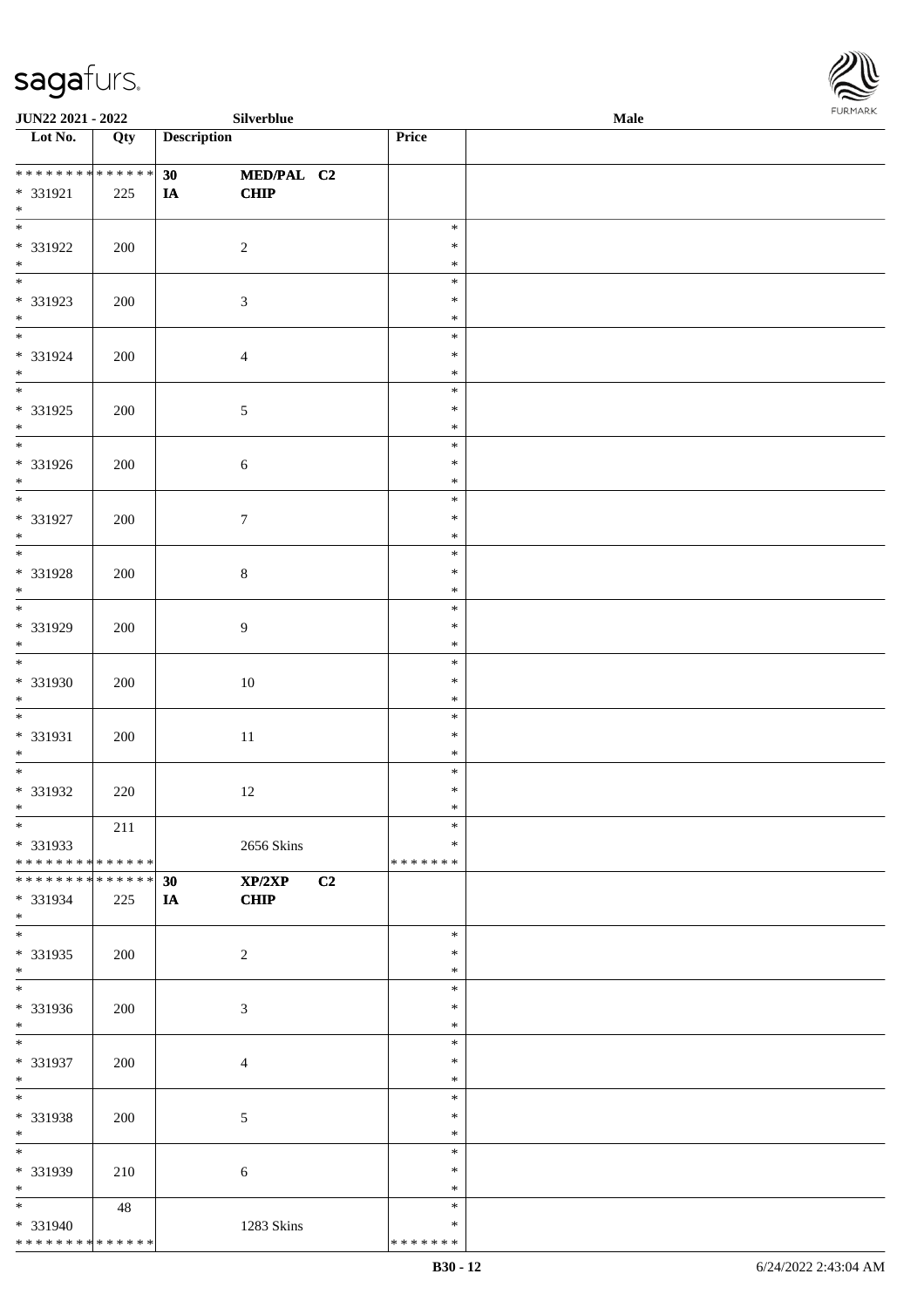

| JUN22 2021 - 2022                                                   |                    |                    | Silverblue                                  |                   |                                   | Male | <b>FURMARK</b> |
|---------------------------------------------------------------------|--------------------|--------------------|---------------------------------------------|-------------------|-----------------------------------|------|----------------|
| Lot No.                                                             | Qty                | <b>Description</b> |                                             |                   | Price                             |      |                |
| 331941                                                              | 128                | 30<br>IA           | $\bold{X}\bold{D}/\bold{D}\bold{K}$<br>CHIP | C2<br><b>LNAP</b> |                                   |      |                |
| * * * * * * * * * * * * * *<br>* 331942<br>$*$                      | 225                | 30<br>IA           | MED/PAL C2<br><b>CHIP</b>                   | <b>LNAP</b>       |                                   |      |                |
| $_{\ast}^{-}$<br>* 331943<br>* * * * * * * * * * * * * *            | 166                |                    | 391 Skins                                   |                   | $\ast$<br>∗<br>* * * * * * *      |      |                |
| 331944                                                              | 69                 | 30<br>IA           | XP/2XP<br><b>CHIP</b>                       | C2<br><b>LNAP</b> |                                   |      |                |
| 331945                                                              | 197                | 30<br><b>SROY</b>  | <b>Dark</b>                                 | C1/C2             |                                   |      |                |
| 331946                                                              | 104                | 30<br><b>SROY</b>  | <b>MED</b>                                  | C1                |                                   |      |                |
| ******** <mark>******</mark><br>* 331947<br>$\ast$                  | 205                | 30<br><b>SROY</b>  | <b>MED</b>                                  | C2                |                                   |      |                |
| $\overline{\phantom{a}^*}$<br>* 331948<br>$\ast$                    | 180                |                    | $\overline{c}$                              |                   | $\ast$<br>$\ast$<br>$\ast$        |      |                |
| $\overline{\phantom{0}}$<br>* 331949<br>* * * * * * * * * * * * * * | 198                |                    | 583 Skins                                   |                   | $\ast$<br>$\ast$<br>* * * * * * * |      |                |
| 331950                                                              | 169                | 30<br><b>SROY</b>  | $\bf MED$                                   | C3                |                                   |      |                |
| 331951                                                              | 217                | 30<br><b>SROY</b>  | <b>PALE</b>                                 | C1                |                                   |      |                |
| **************<br>* 331952<br>$\ast$                                | 205                | 30<br><b>SROY</b>  | <b>PALE</b>                                 | C2                |                                   |      |                |
| $\ast$<br>* 331953<br>$\ast$                                        | 180                |                    | $\overline{c}$                              |                   | $\ast$<br>∗<br>$\ast$             |      |                |
| $*$<br>* 331954<br>$\ast$                                           | 180                |                    | 3                                           |                   | $\ast$<br>$\ast$<br>$\ast$        |      |                |
| $_{\ast}^{-}$<br>* 331955<br>$\ast$                                 | 180                |                    | 4                                           |                   | $\ast$<br>∗<br>$\ast$             |      |                |
| $\overline{\ast}$<br>* 331956<br>$\ast$                             | 180                |                    | 5                                           |                   | $\ast$<br>$\ast$<br>$\ast$        |      |                |
| $\ast$<br>* 331957<br>* * * * * * * * * * * * * *                   | 79                 |                    | 1004 Skins                                  |                   | $\ast$<br>$\ast$<br>*******       |      |                |
| * * * * * * * *<br>* 331958<br>$\ast$                               | * * * * * *<br>205 | 30<br><b>SROY</b>  | <b>PALE</b>                                 | C3                |                                   |      |                |
| $\ast$<br>* 331959<br>$\ast$                                        | 180                |                    | $\overline{c}$                              |                   | $\ast$<br>∗<br>$\ast$             |      |                |
| $*$<br>* 331960<br>**************                                   | 100                |                    | 485 Skins                                   |                   | $\ast$<br>∗<br>* * * * * * *      |      |                |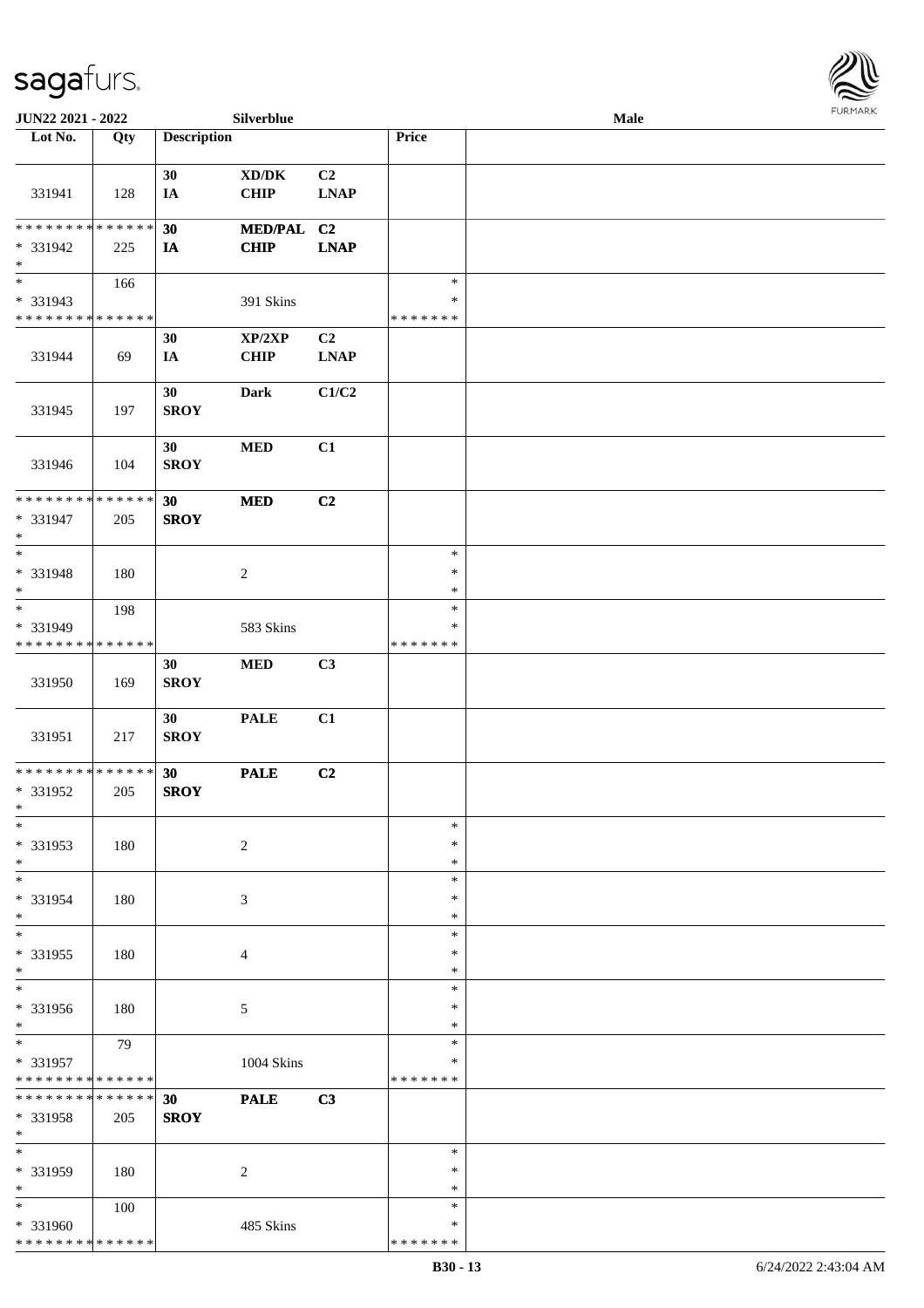

| JUN22 2021 - 2022                                            |     |                    | Silverblue                  |       |                                   | Male | <b>FURMARK</b> |
|--------------------------------------------------------------|-----|--------------------|-----------------------------|-------|-----------------------------------|------|----------------|
| Lot No.                                                      | Qty | <b>Description</b> |                             |       | Price                             |      |                |
| 331961                                                       | 200 | 30<br><b>SROY</b>  | <b>XP</b>                   | C1    |                                   |      |                |
| * * * * * * * * * * * * * * *<br>* 331962<br>$*$             | 204 | 30<br><b>SROY</b>  | $\mathbf{X}\mathbf{P}$      | C2    |                                   |      |                |
| $\overline{\phantom{0}}$<br>* 331963<br>$*$                  | 180 |                    | $\sqrt{2}$                  |       | $\ast$<br>$\ast$<br>$\ast$        |      |                |
| $\overline{\ast}$<br>* 331964<br>$*$                         | 180 |                    | $\ensuremath{\mathfrak{Z}}$ |       | $\ast$<br>$\ast$<br>$\ast$        |      |                |
| $\overline{\ }$<br>$* 331965$<br>* * * * * * * * * * * * * * | 168 |                    | 732 Skins                   |       | $\ast$<br>$\ast$<br>* * * * * * * |      |                |
| ******** <mark>******</mark><br>* 331966<br>$*$              | 205 | 30<br><b>SROY</b>  | $\mathbf{X}\mathbf{P}$      | C3    |                                   |      |                |
| $*$<br>* 331967<br>* * * * * * * * * * * * * *               | 151 |                    | 356 Skins                   |       | $\ast$<br>$\ast$<br>* * * * * * * |      |                |
| 331968                                                       | 216 | 30<br><b>SROY</b>  | 2XP                         | C1/C2 |                                   |      |                |
| 331969                                                       | 213 | 30<br><b>SROY</b>  | 2XP                         | C3    |                                   |      |                |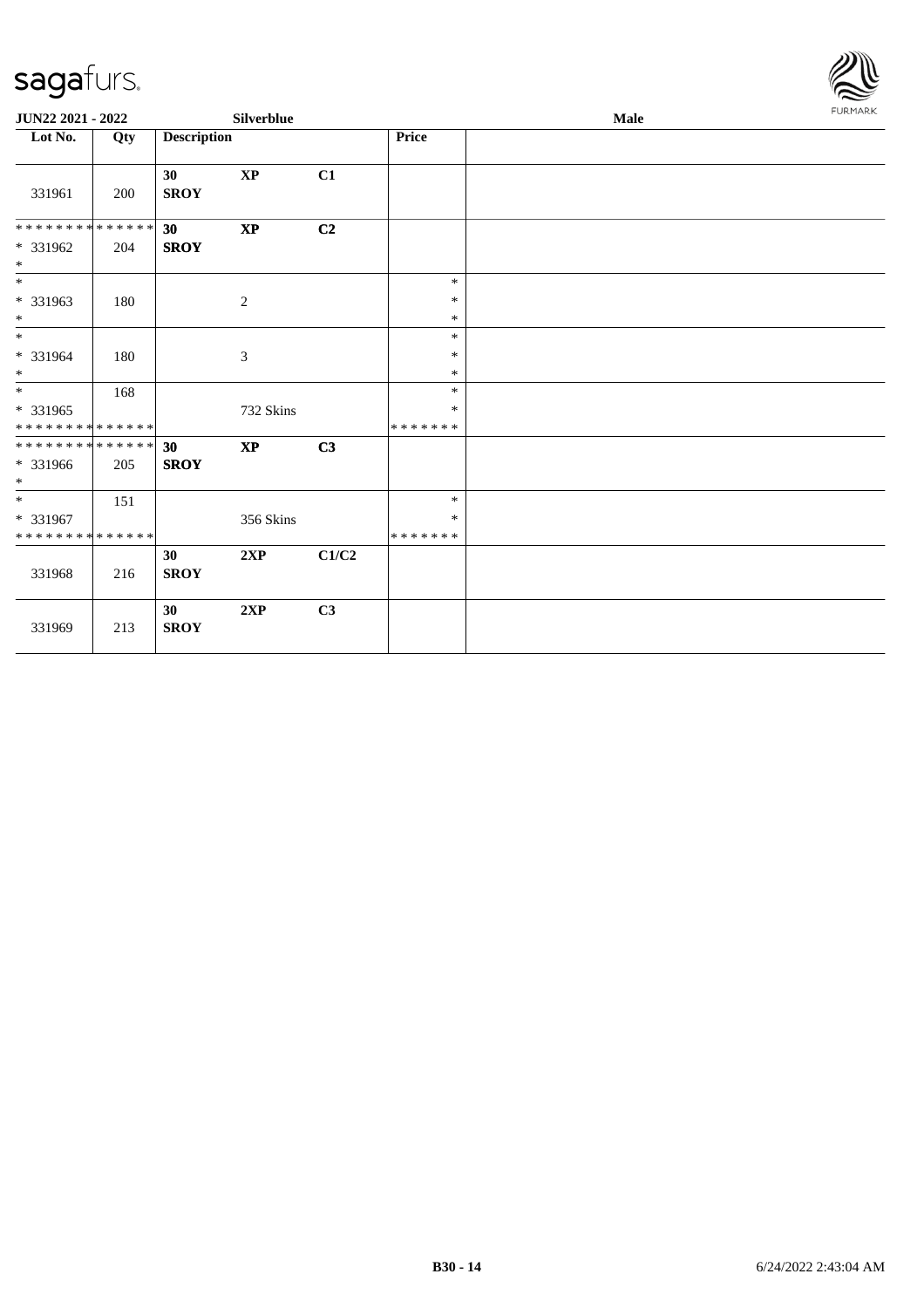

| JUN22 2021 - 2022                                                       |     |                        | Silverblue                 |       |                                   | Male | FURMARK |
|-------------------------------------------------------------------------|-----|------------------------|----------------------------|-------|-----------------------------------|------|---------|
| Lot No.                                                                 | Qty | <b>Description</b>     |                            |       | Price                             |      |         |
| 332021                                                                  | 133 | 20<br>SI               | 2XD                        | C1/C2 |                                   |      |         |
| 332022                                                                  | 156 | 20<br>${\bf S}{\bf I}$ | $\mathbf{X}\mathbf{D}$     | C1    |                                   |      |         |
| 332023                                                                  | 210 | 20<br>${\bf S}{\bf I}$ | $\mathbf{X}\mathbf{D}$     | C1/C2 |                                   |      |         |
| * * * * * * * * * * * * * *<br>* 332024<br>$\ast$                       | 305 | 20<br>SI               | $\boldsymbol{\mathrm{XD}}$ | C2    |                                   |      |         |
| $\ast$<br>* 332025<br>* * * * * * * * * * * * * *                       | 61  |                        | 366 Skins                  |       | $\ast$<br>$\ast$<br>* * * * * * * |      |         |
| 332026                                                                  | 143 | 20<br>SI               | $\mathbf{X}\mathbf{D}$     | C3    |                                   |      |         |
| **************<br>* 332027<br>$\ast$                                    | 285 | 20<br>SI               | <b>Dark</b>                | C1/C2 |                                   |      |         |
| $\overline{\ast}$<br>* 332028<br>* * * * * * * * * * * * * *            | 251 |                        | 536 Skins                  |       | $\ast$<br>$\ast$<br>* * * * * * * |      |         |
| * * * * * * * * * * * * * *<br>* 332029<br>$\ast$                       | 260 | 20<br>SI               | <b>Dark</b>                | C2    |                                   |      |         |
| $\ast$<br>$* 332030$<br>$\ast$                                          | 260 |                        | $\boldsymbol{2}$           |       | $\ast$<br>$\ast$<br>$\ast$        |      |         |
| $\ast$<br>$* 332031$<br>$\ast$                                          | 260 |                        | $\mathfrak{Z}$             |       | $\ast$<br>$\ast$<br>$\ast$        |      |         |
| $\overline{\phantom{a}^*}$<br>* 332032<br>* * * * * * * * * * * * * * * | 212 |                        | 992 Skins                  |       | $\ast$<br>$\ast$<br>* * * * * * * |      |         |
| 332033                                                                  | 202 | 20<br>SI               | Dark                       | C2    |                                   |      |         |
| 332034                                                                  | 200 | 20<br>SI               | Dark                       | C3    |                                   |      |         |
| 332035                                                                  | 185 | 20<br>SI               | <b>MED</b>                 | C1    |                                   |      |         |
| * * * * * * * * * * * * * *<br>* 332036<br>$\ast$                       | 285 | 20<br>SI               | <b>MED</b>                 | C2    |                                   |      |         |
| $\ast$<br>$* 332037$<br>$\ast$                                          | 260 |                        | 2                          |       | $\ast$<br>$\ast$<br>$\ast$        |      |         |
| $\ast$<br>* 332038<br>* * * * * * * * * * * * * *                       | 234 |                        | 779 Skins                  |       | $\ast$<br>*<br>* * * * * * *      |      |         |
| * * * * * * * * * * * * * * *<br>* 332039<br>$\ast$                     | 285 | 20<br>SI               | <b>MED</b>                 | C3    |                                   |      |         |
| $\ast$<br>* 332040<br>* * * * * * * * * * * * * *                       | 118 |                        | 403 Skins                  |       | $\ast$<br>*<br>* * * * * * *      |      |         |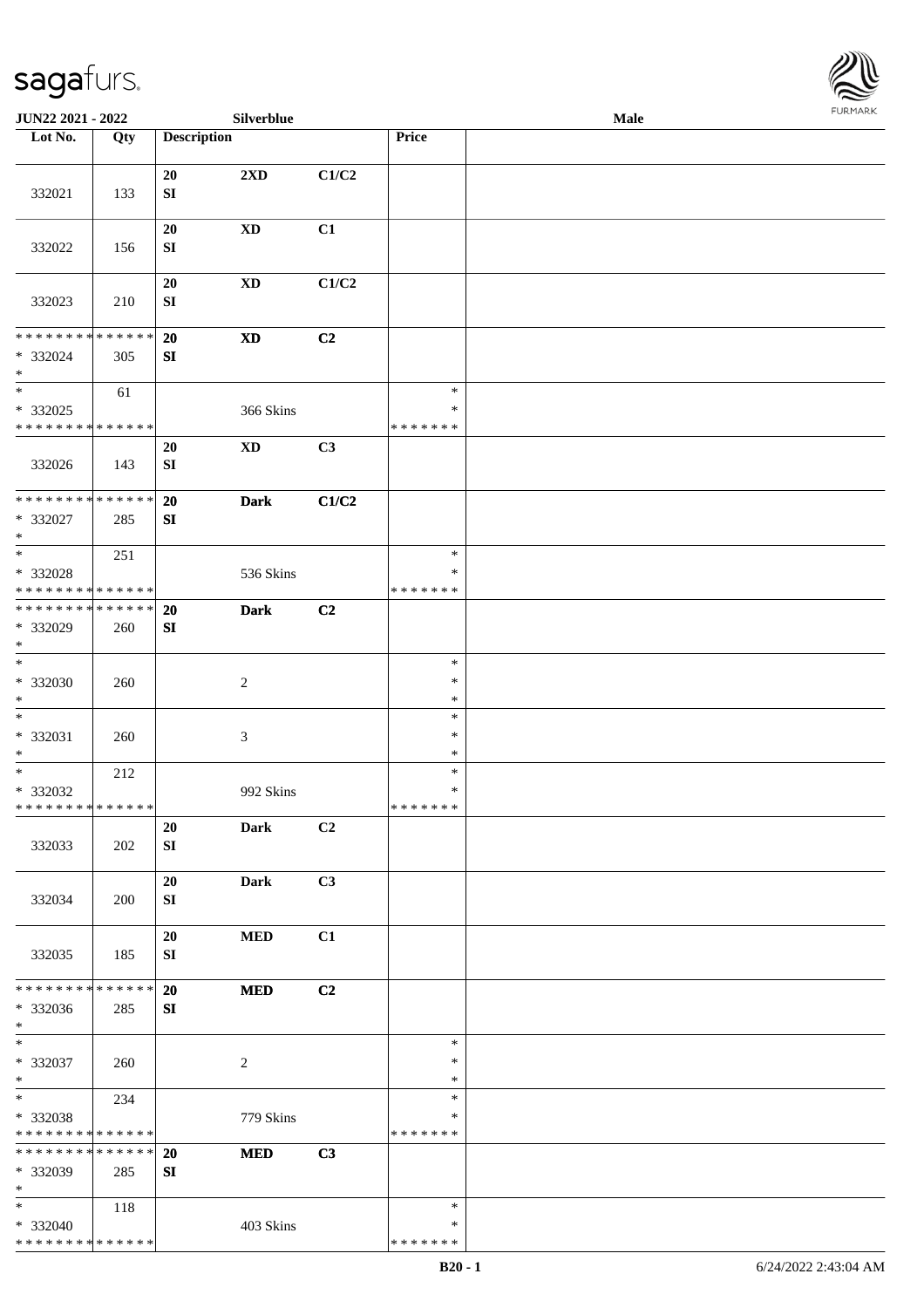\* \* \* \* \* \* \* \* \* \* \* \* \* \* \*



| <b>JUN22 2021 - 2022</b>                                                                 |     |                               | Silverblue                 |       |                   | Male |  |
|------------------------------------------------------------------------------------------|-----|-------------------------------|----------------------------|-------|-------------------|------|--|
| Lot No.                                                                                  | Qty | <b>Description</b>            |                            |       | Price             |      |  |
| 332041                                                                                   | 263 | 20<br>${\bf SI}$              | <b>PALE</b>                | C1    |                   |      |  |
|                                                                                          |     |                               |                            |       |                   |      |  |
| * * * * * * * * * * * * * * *                                                            |     | 20                            | <b>PALE</b>                | C2    |                   |      |  |
| * 332042<br>$\ast$                                                                       | 285 | SI                            |                            |       |                   |      |  |
|                                                                                          |     |                               |                            |       | $\ast$            |      |  |
| * 332043                                                                                 | 260 |                               | 2                          |       | $\ast$            |      |  |
| $*$<br>$*$                                                                               |     |                               |                            |       | $\ast$            |      |  |
| * 332044                                                                                 | 280 |                               | $\mathfrak{Z}$             |       | $\ast$<br>$\ast$  |      |  |
| $*$                                                                                      |     |                               |                            |       | $\ast$            |      |  |
| $*$                                                                                      | 88  |                               |                            |       | $\ast$            |      |  |
| * 332045<br>* * * * * * * * * * * * * *                                                  |     |                               | 913 Skins                  |       | $\ast$<br>******* |      |  |
| * * * * * * * * * * * * * *                                                              |     | 20                            | <b>PALE</b>                | C3    |                   |      |  |
| * 332046<br>$*$                                                                          | 285 | SI                            |                            |       |                   |      |  |
| $\frac{1}{\ast}$                                                                         |     |                               |                            |       | $\ast$            |      |  |
| $* 332047$<br>$*$                                                                        | 260 |                               | 2                          |       | $\ast$<br>$\ast$  |      |  |
| $*$                                                                                      | 60  |                               |                            |       | $\ast$            |      |  |
| * 332048<br>* * * * * * * * <mark>* * * * * *</mark>                                     |     |                               | 605 Skins                  |       | ∗<br>*******      |      |  |
| * * * * * * * * <mark>* * * * * *</mark>                                                 |     | <b>20</b>                     | $\boldsymbol{\mathrm{XP}}$ | C1    |                   |      |  |
| * 332049<br>$*$                                                                          | 285 | SI                            |                            |       |                   |      |  |
|                                                                                          | 142 |                               |                            |       | $\ast$            |      |  |
| * 332050                                                                                 |     |                               | 427 Skins                  |       | ∗                 |      |  |
| * * * * * * * * <mark>* * * * * * *</mark><br>* * * * * * * * <mark>* * * * * * *</mark> |     |                               |                            |       | *******           |      |  |
| * 332051<br>$\ast$                                                                       | 285 | <b>20</b><br>SI               | <b>XP</b>                  | C1/C2 |                   |      |  |
| $*$ $-$                                                                                  | 182 |                               |                            |       | $\ast$            |      |  |
| * 332052                                                                                 |     |                               | 467 Skins                  |       | $\ast$            |      |  |
| * * * * * * * * <mark>* * * * * * *</mark><br>___<br>******** <mark>******</mark>        |     | 20                            |                            |       | *******           |      |  |
| * 332053<br>$*$                                                                          | 285 | $\mathbf{X} \mathbf{P}$<br>SI |                            | C2    |                   |      |  |
| $*$                                                                                      |     |                               |                            |       | $\ast$            |      |  |
| * 332054<br>$*$                                                                          | 260 |                               | $\overline{2}$             |       | $\ast$<br>$\ast$  |      |  |
| $\overline{\mathbf{r}}$                                                                  |     |                               |                            |       | $\ast$            |      |  |
| * 332055                                                                                 | 260 |                               | $\mathfrak{Z}$             |       | $\ast$            |      |  |
| $*$                                                                                      |     |                               |                            |       | $\ast$<br>$\ast$  |      |  |
| * 332056                                                                                 | 260 |                               | $\overline{4}$             |       | $\ast$            |      |  |
| $*$                                                                                      |     |                               |                            |       | $\ast$            |      |  |
| $*$<br>* 332057                                                                          | 260 |                               | $\mathfrak{S}$             |       | $\ast$<br>$\ast$  |      |  |
| $*$                                                                                      |     |                               |                            |       | $\ast$            |      |  |
| * 332058                                                                                 | 260 |                               | 6                          |       | $\ast$<br>$\ast$  |      |  |
| $*$                                                                                      |     |                               |                            |       | $\ast$            |      |  |
| $*$                                                                                      |     |                               |                            |       | $\ast$            |      |  |
| * 332059<br>$*$                                                                          | 240 |                               | $\tau$                     |       | $\ast$<br>$\ast$  |      |  |
| $*$                                                                                      | 89  |                               |                            |       | $\ast$            |      |  |
| * 332060                                                                                 |     |                               | 1914 Skins                 |       | $\ast$            |      |  |

\* \* \* \* \* \* \*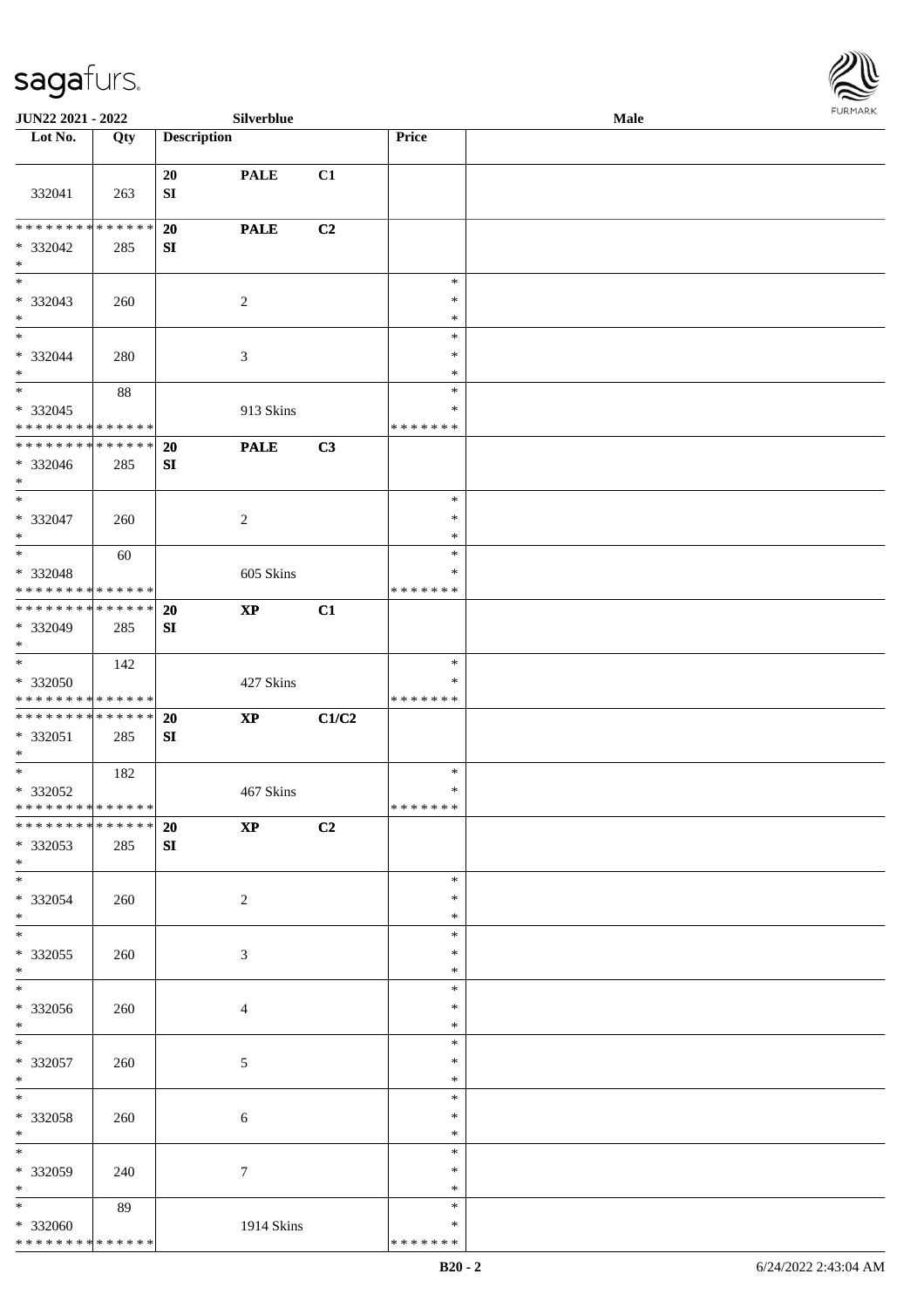

| JUN22 2021 - 2022                                   |     |                        | <b>Silverblue</b> |                |                             | <b>FURMARK</b> |  |
|-----------------------------------------------------|-----|------------------------|-------------------|----------------|-----------------------------|----------------|--|
| Lot No.                                             | Qty | <b>Description</b>     |                   |                | <b>Price</b>                |                |  |
| 332061                                              | 270 | 20<br><b>SI</b>        | <b>XP</b>         | C <sub>3</sub> |                             |                |  |
| ******** <mark>******</mark><br>$*332062$<br>$\ast$ | 285 | <b>20</b><br><b>SI</b> | 2XP               | C1/C2          |                             |                |  |
| $\ast$<br>* 332063<br>**************                | 100 |                        | 385 Skins         |                | $\ast$<br>$\ast$<br>******* |                |  |
| 332064                                              | 229 | <b>20</b><br><b>SI</b> | 2XP               | C <sub>3</sub> |                             |                |  |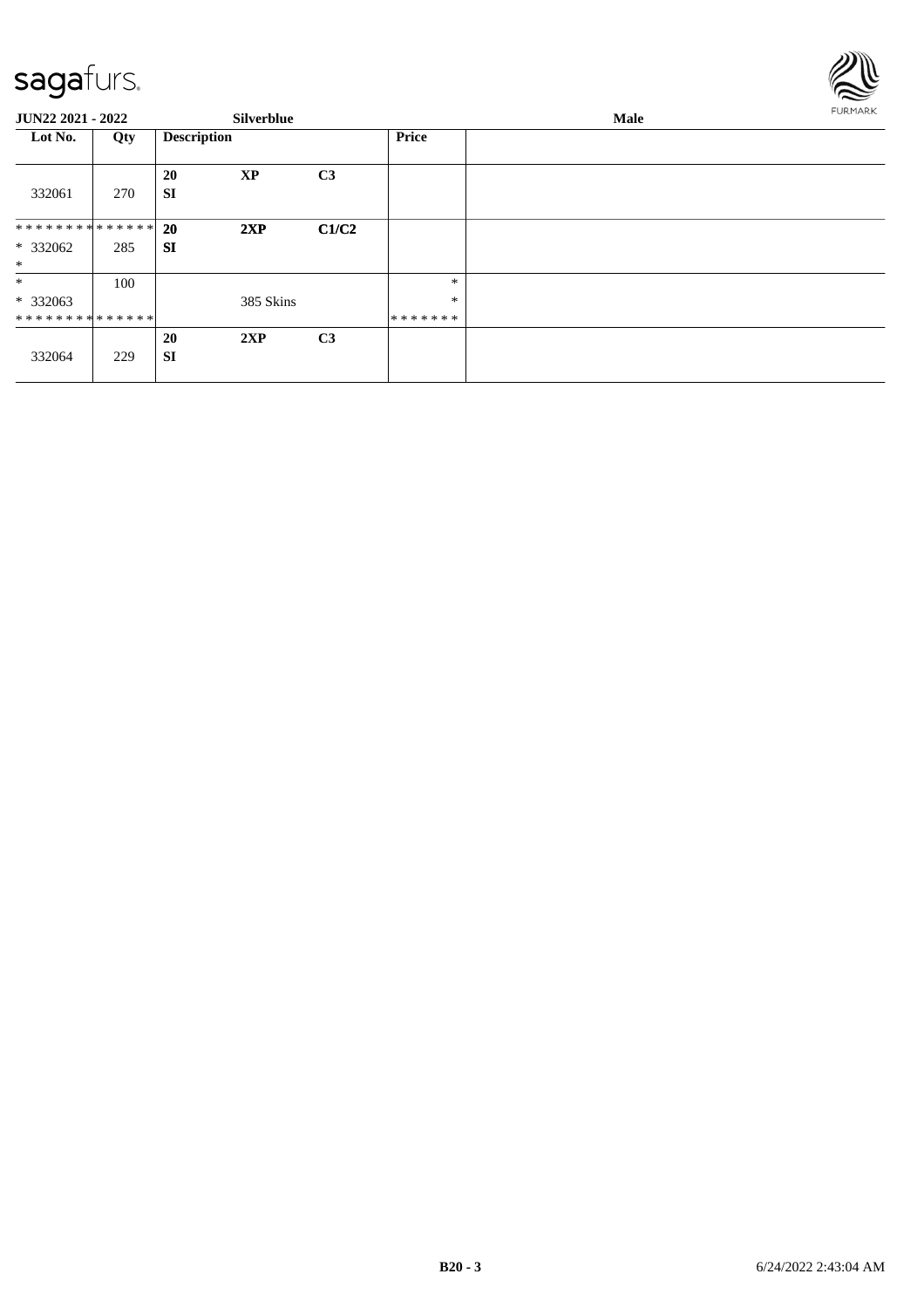

| <b>JUN22 2021 - 2022</b>                          |     |                              | Silverblue                            |                |                              | Male |  |
|---------------------------------------------------|-----|------------------------------|---------------------------------------|----------------|------------------------------|------|--|
| Lot No.                                           | Qty | <b>Description</b>           |                                       |                | Price                        |      |  |
| 332081                                            | 126 | 30/20<br>SI                  | <b>XD</b><br><b>LNAP</b>              | C1/C2          |                              |      |  |
|                                                   |     | 20                           | <b>XD</b>                             | C1/C2          |                              |      |  |
| 332082                                            | 174 | ${\bf SI}$<br>$20\,$         | <b>LNAP</b><br><b>Dark</b>            | C1/C2          |                              |      |  |
| 332083                                            | 245 | ${\bf SI}$<br>30/20          | <b>LNAP</b><br><b>Dark</b>            | C3             |                              |      |  |
| 332084                                            | 132 | ${\bf SI}$                   | <b>LNAP</b>                           |                |                              |      |  |
| 332085                                            | 309 | 20<br>SI                     | Dark<br><b>LNAP</b>                   | C3             |                              |      |  |
| * * * * * * * * * * * * * *<br>* 332086<br>$*$    | 285 | 20<br>${\bf S}{\bf I}$       | <b>MED</b><br><b>LNAP</b>             | C1/C2          |                              |      |  |
| $\ast$<br>* 332087<br>* * * * * * * * * * * * * * | 155 |                              | 440 Skins                             |                | $\ast$<br>∗<br>* * * * * * * |      |  |
| 332088                                            | 190 | 20<br>SI                     | $\bf MED$<br><b>LNAP</b>              | C3             |                              |      |  |
| * * * * * * * * * * * * * *<br>* 332089<br>$*$    | 285 | 20<br>SI                     | <b>PALE</b><br><b>LNAP</b>            | C1/C2          |                              |      |  |
| $\ast$<br>* 332090<br>* * * * * * * * * * * * * * | 163 |                              | 448 Skins                             |                | $\ast$<br>∗<br>* * * * * * * |      |  |
| 332091                                            | 182 | 20<br>${\bf S}{\bf I}$       | <b>PALE</b><br><b>LNAP</b>            | C3             |                              |      |  |
| 332092                                            | 135 | 30/20<br>${\bf SI}$          | $\bold{XP}$<br><b>LNAP</b>            | C1/C2          |                              |      |  |
| 332093                                            | 172 | 20<br>SI                     | $\mathbf{X}\mathbf{P}$<br><b>LNAP</b> | C1/C2          |                              |      |  |
| 332094                                            | 104 | 30/20<br>SI                  | $\mathbf{X}\mathbf{P}$<br><b>LNAP</b> | C3             |                              |      |  |
| 332095                                            | 214 | 20<br>SI                     | $\mathbf{X}\mathbf{P}$<br><b>LNAP</b> | C <sub>3</sub> |                              |      |  |
| 332096                                            | 72  | 20<br>$\mathbf{I}\mathbf{B}$ | XD/DK<br><b>SPAR</b>                  | C <sub>2</sub> |                              |      |  |
| 332097                                            | 235 | 20<br>$\mathbf{I}\mathbf{B}$ | MED/PAL C2<br><b>SPAR</b>             |                |                              |      |  |
| * * * * * * * * * * * * * *<br>* 332098<br>$*$    | 285 | 20<br>$\mathbf{I}$           | XP/2XP<br><b>SPAR</b>                 | C2             |                              |      |  |
| $*$<br>* 332099<br>* * * * * * * * * * * * * *    | 132 |                              | 417 Skins                             |                | $\ast$<br>∗<br>* * * * * * * |      |  |
| * * * * * * * * * * * * * *<br>* 332100<br>$\ast$ | 285 | <b>20</b><br>$\mathbf{I}$    | <b>ALL</b><br>WB1                     | C2             |                              |      |  |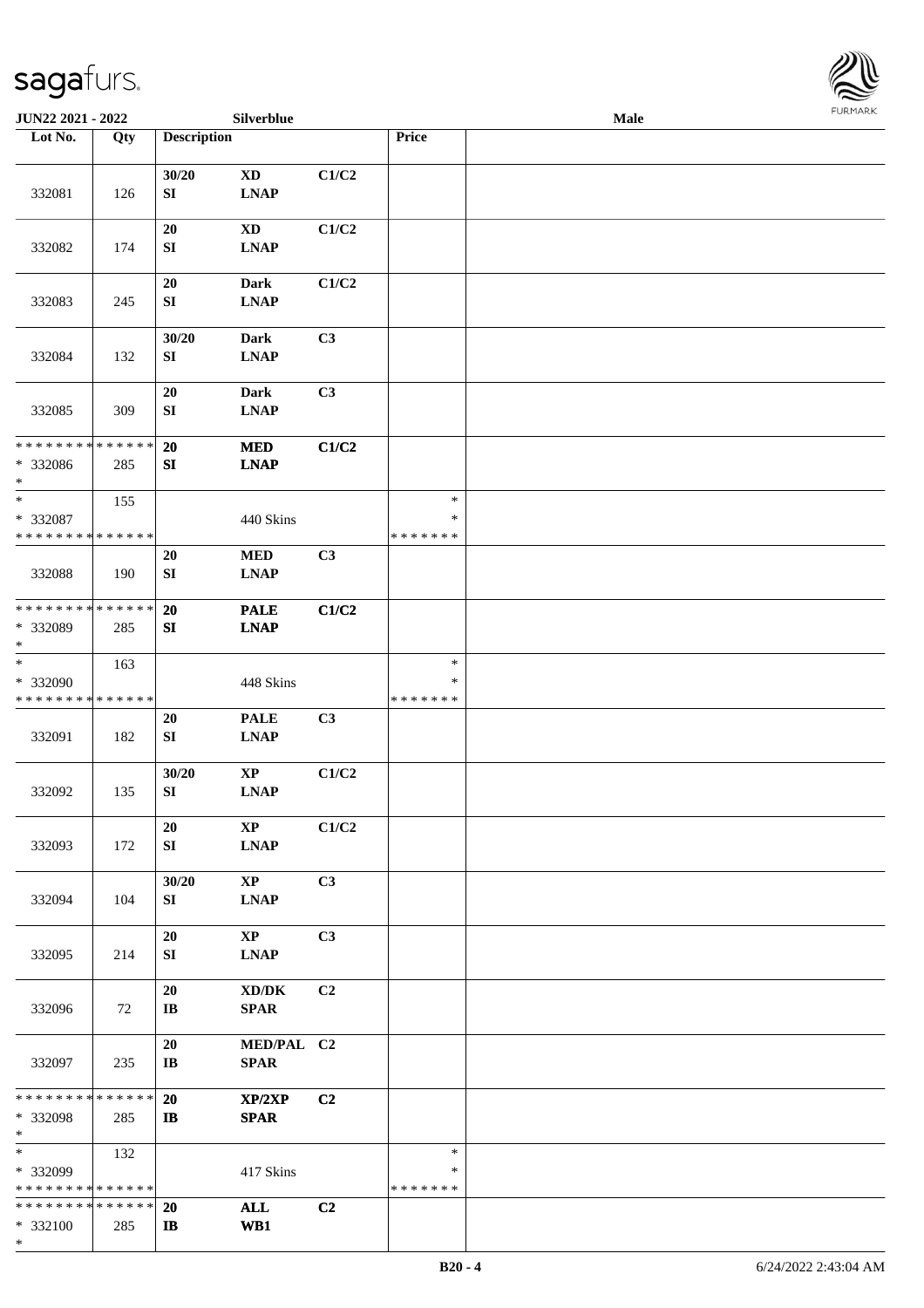

| JUN22 2021 - 2022                                                   |     |                                  | Silverblue                                             |                               |                                   | Male |  |
|---------------------------------------------------------------------|-----|----------------------------------|--------------------------------------------------------|-------------------------------|-----------------------------------|------|--|
| Lot No.                                                             | Qty | <b>Description</b>               |                                                        |                               | Price                             |      |  |
| $\ast$<br>* 332101                                                  | 180 | 20<br>IB                         | $\mathbf{ALL}$<br>WB1                                  | C2                            | $\ast$<br>$\ast$                  |      |  |
| * * * * * * * * <mark>* * * * * * *</mark><br>332102                | 158 | 30/20<br>$\mathbf{I}\mathbf{B}$  | $\bold{X}\bold{D}/\bold{D}\bold{K}$<br>WB2             | C2                            | * * * * * * *                     |      |  |
| 332103                                                              | 78  | 20<br>$\mathbf{I}\mathbf{B}$     | $\bold{X}\bold{D}/\bold{D}\bold{K}$<br>WB <sub>2</sub> | C <sub>2</sub>                |                                   |      |  |
| 332104                                                              | 306 | 20<br>$\mathbf{I}\mathbf{B}$     | MED/PAL C2<br>WB <sub>2</sub>                          |                               |                                   |      |  |
| 332105                                                              | 143 | 20<br>$\mathbf{I}\mathbf{B}$     | XP/2XP<br>WB <sub>2</sub>                              | C2                            |                                   |      |  |
| 332106                                                              | 207 | 20<br>$\mathbf{I}\mathbf{B}$     | $\bold{X}\bold{D}/\bold{D}\bold{K}$<br><b>CHIP</b>     | C <sub>2</sub>                |                                   |      |  |
| **************<br>* 332107<br>$\ast$                                | 285 | <b>20</b><br>$\mathbf{I}$        | MED/PAL C2<br><b>CHIP</b>                              |                               |                                   |      |  |
| $\ast$<br>* 332108<br>$\ast$                                        | 260 |                                  | $\sqrt{2}$                                             |                               | $\ast$<br>$\ast$<br>$\ast$        |      |  |
| $_{\ast}$<br>* 332109<br>$\ast$                                     | 240 |                                  | 3                                                      |                               | $\ast$<br>$\ast$<br>$\ast$        |      |  |
| $_{\ast}$<br>* 332110<br>* * * * * * * * * * * * * *                | 50  |                                  | 835 Skins                                              |                               | $\ast$<br>∗<br>* * * * * * *      |      |  |
| 332111                                                              | 290 | $20\,$<br>$\mathbf{I}\mathbf{B}$ | XP/2XP<br><b>CHIP</b>                                  | C2                            |                                   |      |  |
| 332112                                                              | 164 | 20<br>$\mathbf{IB}$              | $\mathbf{ALL}$<br>CHIP                                 | C <sub>2</sub><br><b>LNAP</b> |                                   |      |  |
| * * * * * * * * * * * * * *<br>* 332113<br>$*$                      | 285 | <b>20</b><br>П                   | $\mathbf{ALL}$                                         | C2                            |                                   |      |  |
| $\ast$<br>$* 332114$<br>$*$                                         | 260 |                                  | $\overline{2}$                                         |                               | $\ast$<br>$\ast$<br>$\ast$        |      |  |
| $\overline{\phantom{0}}$<br>* 332115<br>* * * * * * * * * * * * * * | 214 |                                  | 759 Skins                                              |                               | $\ast$<br>∗<br>* * * * * * *      |      |  |
| 332116                                                              | 143 | 20<br><b>SAGA</b>                | 2XD                                                    | C1/C2                         |                                   |      |  |
| 332117                                                              | 64  | 20<br><b>SAGA</b>                | 2XD                                                    | C3                            |                                   |      |  |
| 332118                                                              | 99  | 20<br>SR/S                       | <b>XD</b>                                              | C1                            |                                   |      |  |
| ******** <mark>******</mark><br>* 332119<br>$*$                     | 265 | 20<br>SR/S                       | $\mathbf{X}\mathbf{D}$                                 | C2                            |                                   |      |  |
| $*$<br>* 332120<br>* * * * * * * * * * * * * *                      | 79  |                                  | 344 Skins                                              |                               | $\ast$<br>$\ast$<br>* * * * * * * |      |  |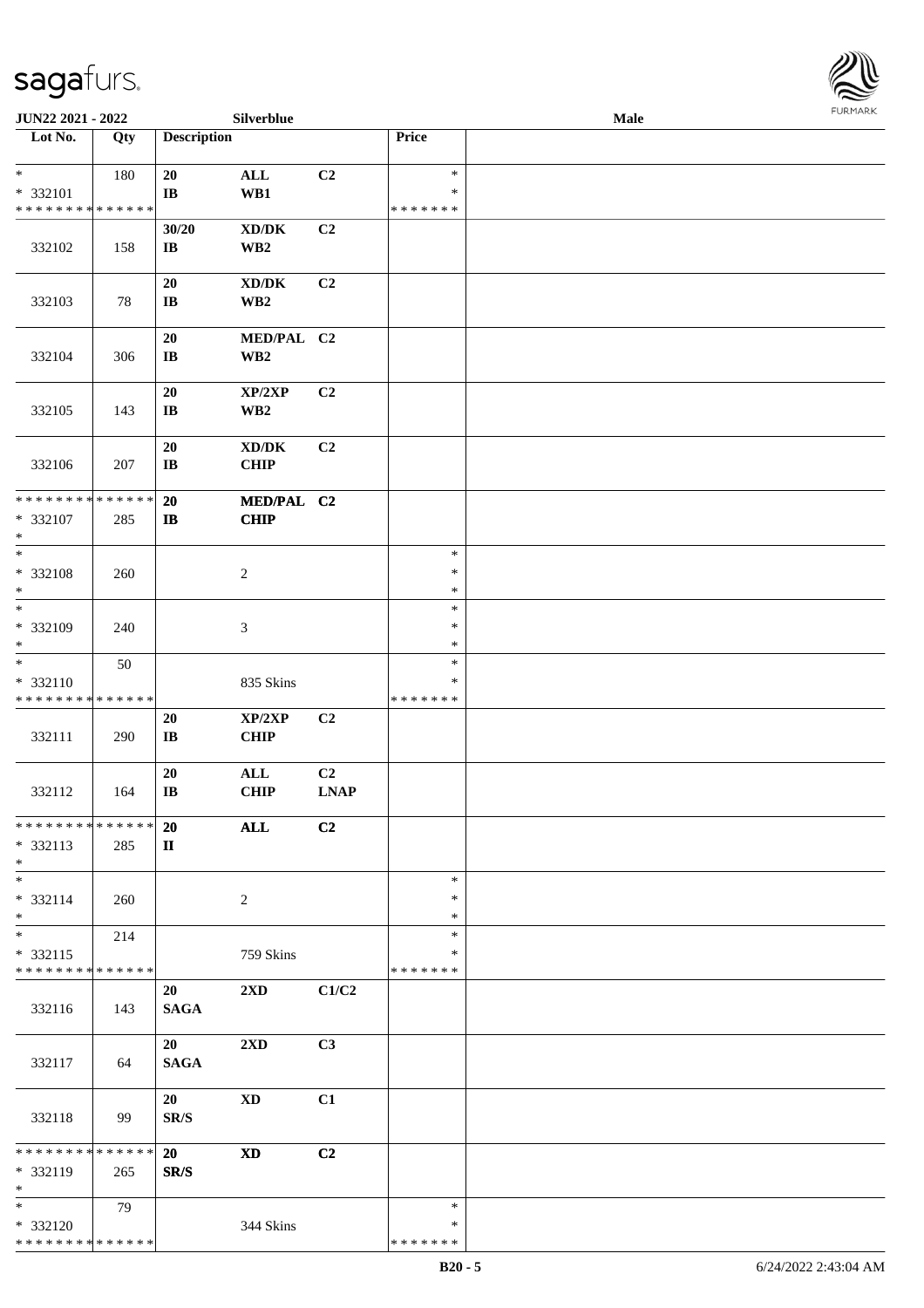

| JUN22 2021 - 2022                                                   |     |                       | Silverblue             |    |                                   | Male |  |
|---------------------------------------------------------------------|-----|-----------------------|------------------------|----|-----------------------------------|------|--|
| Lot No.                                                             | Qty | <b>Description</b>    |                        |    | Price                             |      |  |
| 332121                                                              | 99  | 20<br>SR/S            | $\mathbf{X}\mathbf{D}$ | C3 |                                   |      |  |
| 332122                                                              | 144 | 20<br><b>SAGA</b>     | <b>Dark</b>            | C1 |                                   |      |  |
| * * * * * * * * * * * * * *                                         |     | 20                    | <b>Dark</b>            | C2 |                                   |      |  |
| * 332123<br>$*$                                                     | 240 | <b>SAGA</b>           |                        |    |                                   |      |  |
| $\overline{\phantom{0}}$<br>* 332124<br>* * * * * * * * * * * * * * | 194 |                       | 434 Skins              |    | $\ast$<br>$\ast$<br>* * * * * * * |      |  |
| ******** <mark>******</mark>                                        |     | 20                    | <b>Dark</b>            | C3 |                                   |      |  |
| * 332125<br>$*$<br>$\overline{\ast}$                                | 265 | SR/S                  |                        |    |                                   |      |  |
|                                                                     | 169 |                       |                        |    | $\ast$                            |      |  |
| * 332126<br>* * * * * * * * * * * * * *                             |     |                       | 434 Skins              |    | $\ast$<br>* * * * * * *           |      |  |
| **************                                                      |     | 20                    | <b>MED</b>             | C1 |                                   |      |  |
| * 332127<br>$\ast$                                                  | 245 | <b>SAGA</b>           |                        |    |                                   |      |  |
| $\overline{\ast}$                                                   | 46  |                       |                        |    | $\ast$                            |      |  |
| * 332128<br>* * * * * * * * * * * * * *                             |     |                       | 291 Skins              |    | ∗<br>* * * * * * *                |      |  |
| **************<br>* 332129<br>$*$                                   | 265 | 20<br><b>SAGA</b>     | <b>MED</b>             | C2 |                                   |      |  |
| $\overline{\phantom{0}}$<br>* 332130<br>$*$                         | 240 |                       | $\sqrt{2}$             |    | $\ast$<br>$\ast$<br>$\ast$        |      |  |
| $\ast$<br>* 332131<br>$*$                                           | 240 |                       | $\mathfrak{Z}$         |    | $\ast$<br>$\ast$<br>$\ast$        |      |  |
| $\ast$<br>* 332132<br>$*$                                           | 240 |                       | $\overline{4}$         |    | $\ast$<br>$\ast$<br>$\ast$        |      |  |
| $\ast$<br>* 332133<br>$\ast$                                        | 240 |                       | 5                      |    | $\ast$<br>$\ast$<br>$\ast$        |      |  |
| $\ast$<br>* 332134<br>$\ast$                                        | 240 |                       | 6                      |    | $\ast$<br>∗<br>∗                  |      |  |
| $\frac{1}{\ast}$<br>* 332135<br>* * * * * * * * * * * * * *         | 87  |                       | 1552 Skins             |    | $\ast$<br>∗<br>* * * * * * *      |      |  |
| * * * * * * * * * * * * * *<br>* 332136<br>$*$                      | 265 | 20<br>$\mathbf{SAGA}$ | <b>MED</b>             | C3 |                                   |      |  |
| $\ast$<br>$* 332137$<br>$*$                                         | 240 |                       | $\overline{c}$         |    | $\ast$<br>$\ast$<br>$\ast$        |      |  |
| $\ast$<br>* 332138<br>* * * * * * * * * * * * * *                   | 208 |                       | 713 Skins              |    | $\ast$<br>$\ast$<br>* * * * * * * |      |  |
| * * * * * * * * * * * * * *<br>* 332139<br>$\ast$                   | 265 | 20<br><b>SAGA</b>     | <b>PALE</b>            | C1 |                                   |      |  |
| $*$<br>* 332140<br>* * * * * * * * * * * * * *                      | 184 |                       | 449 Skins              |    | $\ast$<br>∗<br>* * * * * * *      |      |  |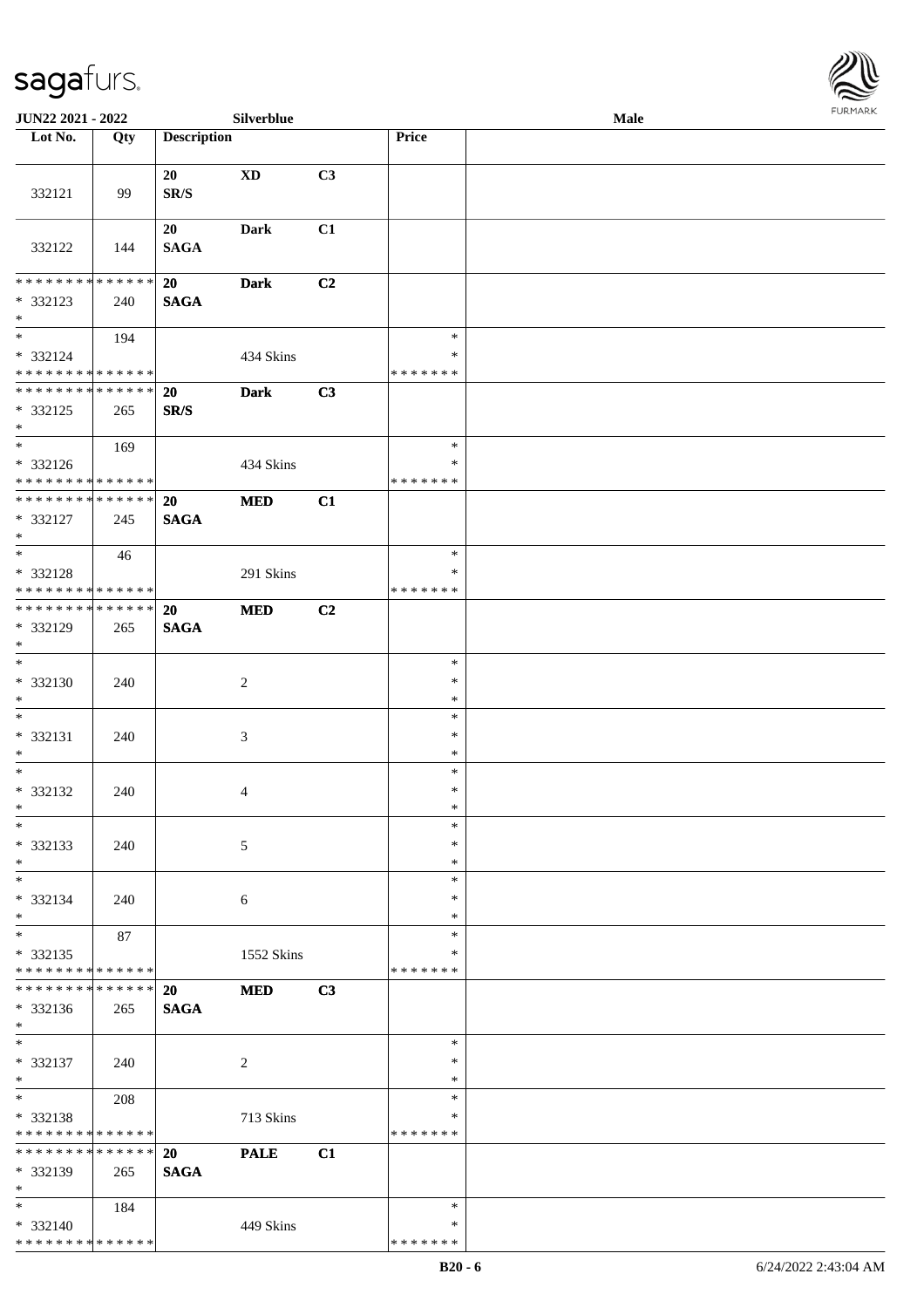

| JUN22 2021 - 2022                        |     |                    | Silverblue       |    |                         | Male |  |
|------------------------------------------|-----|--------------------|------------------|----|-------------------------|------|--|
| $\overline{\phantom{1}}$ Lot No.         | Qty | <b>Description</b> |                  |    | Price                   |      |  |
|                                          |     |                    |                  |    |                         |      |  |
| **************                           |     | 20                 | <b>PALE</b>      | C1 |                         |      |  |
| $* 332141$<br>$*$                        | 240 | $\mathbf{SAGA}$    |                  |    |                         |      |  |
|                                          |     |                    |                  |    | $\ast$                  |      |  |
| * 332142                                 | 240 |                    | $\overline{c}$   |    | $\ast$                  |      |  |
|                                          |     |                    |                  |    | $\ast$                  |      |  |
| $*$ $*$                                  |     |                    |                  |    | $\ast$                  |      |  |
| * 332143                                 | 240 |                    | $\mathfrak{Z}$   |    | $\ast$                  |      |  |
| $\ast$                                   |     |                    |                  |    | $\ast$                  |      |  |
|                                          | 196 |                    |                  |    | $\ast$                  |      |  |
| * 332144                                 |     |                    | 916 Skins        |    | $\ast$                  |      |  |
| ******** <mark>******</mark>             |     |                    |                  |    | * * * * * * *           |      |  |
| **************                           |     | 20                 | <b>PALE</b>      | C2 |                         |      |  |
| $* 332145$<br>$*$                        | 265 | <b>SAGA</b>        |                  |    |                         |      |  |
| $\overline{\phantom{0}}$                 |     |                    |                  |    | $\ast$                  |      |  |
| $* 332146$                               | 240 |                    | $\overline{c}$   |    | $\ast$                  |      |  |
| $\ast$                                   |     |                    |                  |    | $\ast$                  |      |  |
| $\overline{\phantom{a}^*}$               |     |                    |                  |    | $\ast$                  |      |  |
| $* 332147$                               | 240 |                    | $\mathfrak{Z}$   |    | $\ast$                  |      |  |
| $\ast$<br>$\overline{\phantom{0}}$       |     |                    |                  |    | $\ast$                  |      |  |
|                                          |     |                    |                  |    | $\ast$                  |      |  |
| * 332148                                 | 240 |                    | $\overline{4}$   |    | $\ast$                  |      |  |
| $\ast$<br>$\overline{\phantom{0}}$       |     |                    |                  |    | $\ast$<br>$\ast$        |      |  |
| * 332149                                 | 240 |                    | $\sqrt{5}$       |    | $\ast$                  |      |  |
| $*$                                      |     |                    |                  |    | $\ast$                  |      |  |
| $\overline{\phantom{0}}$                 |     |                    |                  |    | $\ast$                  |      |  |
| $* 332150$                               | 240 |                    | $\sqrt{6}$       |    | $\ast$                  |      |  |
| $*$                                      |     |                    |                  |    | $\ast$                  |      |  |
| $*$                                      |     |                    |                  |    | $\ast$                  |      |  |
| $* 332151$                               | 240 |                    | $\boldsymbol{7}$ |    | $\ast$                  |      |  |
| $*$<br>$\overline{\ast}$                 |     |                    |                  |    | $\ast$<br>$\ast$        |      |  |
| $* 332152$                               | 240 |                    | $\,8\,$          |    | $\ast$                  |      |  |
| $*$                                      |     |                    |                  |    | $\ast$                  |      |  |
| $*$                                      |     |                    |                  |    | $\ast$                  |      |  |
| * 332153                                 | 240 |                    | 9                |    | $\ast$                  |      |  |
| $*$                                      |     |                    |                  |    | $\ast$                  |      |  |
| $\overline{\phantom{a}^*}$               |     |                    |                  |    | $\ast$                  |      |  |
| * 332154                                 | 240 |                    | 10               |    | *                       |      |  |
| $*$<br>$\overline{\phantom{0}}$          | 113 |                    |                  |    | *<br>$\ast$             |      |  |
| * 332155                                 |     |                    | 2538 Skins       |    | $\ast$                  |      |  |
| * * * * * * * * * * * * * *              |     |                    |                  |    | * * * * * * *           |      |  |
| **************                           |     | 20                 | <b>PALE</b>      | C3 |                         |      |  |
| * 332156                                 | 265 | $\mathbf{SAGA}$    |                  |    |                         |      |  |
| $*$                                      |     |                    |                  |    |                         |      |  |
| $\ast$                                   |     |                    |                  |    | $\ast$                  |      |  |
| $* 332157$<br>$*$                        | 240 |                    | $\sqrt{2}$       |    | $\ast$<br>$\ast$        |      |  |
| $_{\ast}^{-}$                            |     |                    |                  |    | $\ast$                  |      |  |
| * 332158                                 | 240 |                    | 3                |    | $\ast$                  |      |  |
| $\ast$                                   |     |                    |                  |    | $\ast$                  |      |  |
| $\overline{\phantom{a}^*}$               |     |                    |                  |    | $\ast$                  |      |  |
| * 332159                                 | 240 |                    | $\overline{4}$   |    | ∗                       |      |  |
| $\ast$                                   |     |                    |                  |    | $\ast$                  |      |  |
| $*$                                      | 113 |                    |                  |    | $\ast$                  |      |  |
| * 332160<br>******** <mark>******</mark> |     |                    | 1098 Skins       |    | $\ast$<br>* * * * * * * |      |  |
|                                          |     |                    |                  |    |                         |      |  |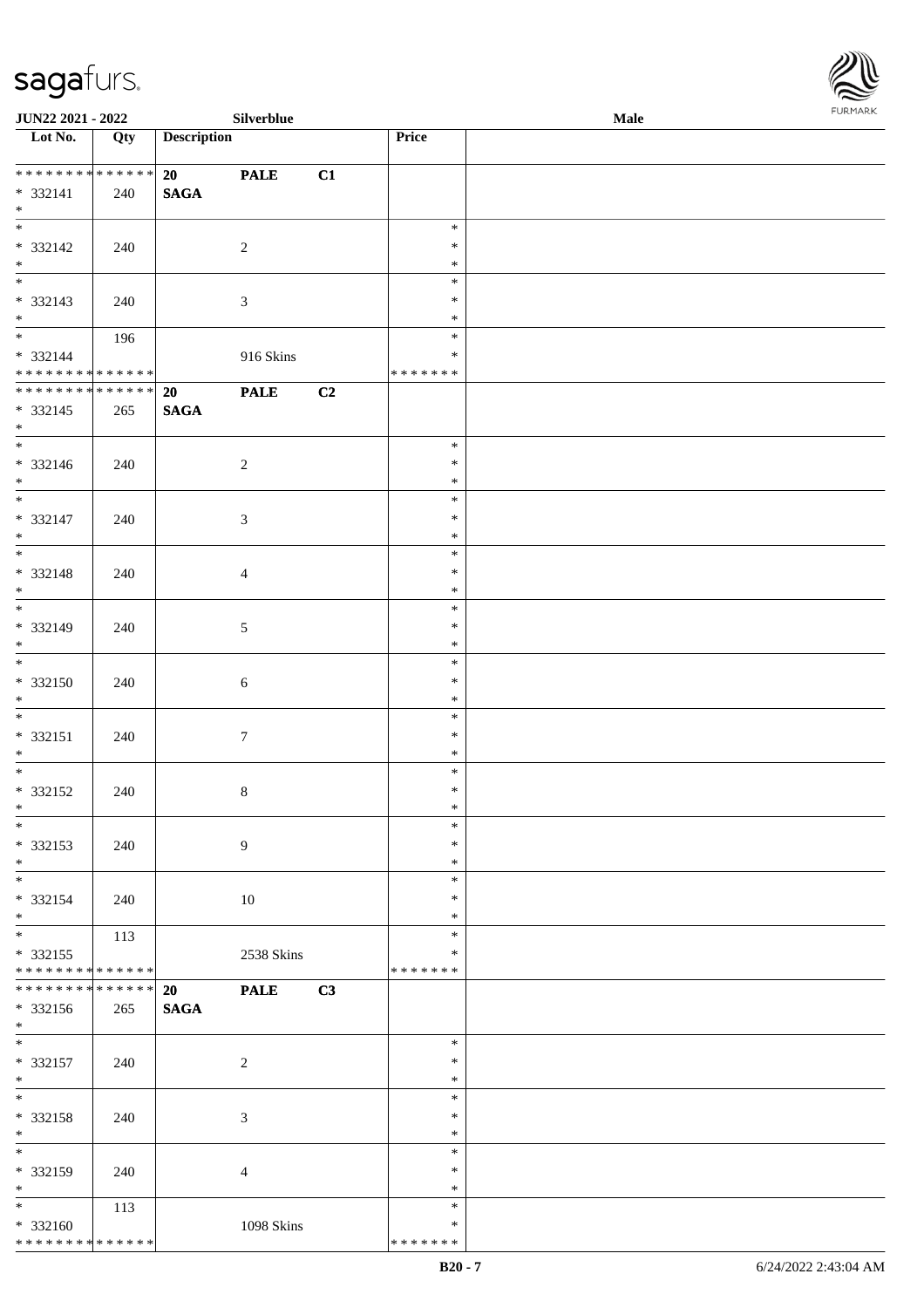

| <b>JUN22 2021 - 2022</b>                                                    |     |                                | Silverblue                             |                |                                   | <b>Male</b> |  |
|-----------------------------------------------------------------------------|-----|--------------------------------|----------------------------------------|----------------|-----------------------------------|-------------|--|
| Lot No.                                                                     | Qty | <b>Description</b>             |                                        |                | Price                             |             |  |
|                                                                             |     |                                |                                        |                |                                   |             |  |
| 332161                                                                      | 136 | 20<br><b>SAGA</b>              | $\bold{XP}$                            | C1             |                                   |             |  |
| * * * * * * * * <mark>* * * * * *</mark><br>* 332162<br>$\ast$              | 265 | 20<br><b>SAGA</b>              | $\bold{XP}$                            | C2             |                                   |             |  |
| * 332163<br>$\ast$                                                          | 240 |                                | $\overline{c}$                         |                | $\ast$<br>$\ast$<br>$\ast$        |             |  |
| $*$<br>* 332164<br>$*$                                                      | 240 |                                | $\mathfrak{Z}$                         |                | $\ast$<br>$\ast$<br>$\ast$        |             |  |
| $\overline{\ast}$<br>* 332165<br>* * * * * * * * <mark>* * * * * *</mark>   | 201 |                                | 946 Skins                              |                | $\ast$<br>$\ast$<br>*******       |             |  |
| * * * * * * * * <mark>* * * * * *</mark><br>* 332166<br>$\ast$              | 265 | <b>20</b><br><b>SAGA</b>       | $\bold{XP}$                            | C3             |                                   |             |  |
| $\overline{\ast}$<br>* 332167<br>* * * * * * * * <mark>* * * * * *</mark> * | 235 |                                | 500 Skins                              |                | $\ast$<br>$\ast$<br>* * * * * * * |             |  |
| 332168                                                                      | 246 | 20<br>$\mathbf{SR}/\mathbf{S}$ | 2XP                                    | C1/C2          |                                   |             |  |
| 332169                                                                      | 151 | 20<br>$\mathbf{SR}/\mathbf{S}$ | 2XP                                    | C3             |                                   |             |  |
| 332170                                                                      | 264 | 20<br><b>SAGA</b>              | 2XP                                    | C3             |                                   |             |  |
| 332171                                                                      | 104 | 30/20<br><b>SAGA</b>           | $2\mathbf{X}\mathbf{D}$<br><b>LNAP</b> | C1/C2          |                                   |             |  |
| 332172                                                                      | 173 | 20<br><b>SAGA</b>              | $\mathbf{X}\mathbf{D}$<br><b>LNAP</b>  | C1/C2          |                                   |             |  |
| * * * * * * * * * * * * * * *<br>* 332173<br>$*$                            | 265 | 20<br><b>SAGA</b>              | <b>Dark</b><br><b>LNAP</b>             | C1/C2          |                                   |             |  |
| $*$ $-$<br>* 332174<br>* * * * * * * * <mark>* * * * * * *</mark>           | 214 |                                | 479 Skins                              |                | $\ast$<br>∗<br>*******            |             |  |
| 332175                                                                      | 175 | 20<br><b>SAGA</b>              | <b>Dark</b><br><b>LNAP</b>             | C <sub>3</sub> |                                   |             |  |
| * * * * * * * * <mark>* * * * * * *</mark><br>* 332176<br>$*$               | 265 | 20<br><b>SAGA</b>              | <b>MED</b><br><b>LNAP</b>              | C1/C2          |                                   |             |  |
| $*$<br>* 332177<br>$*$                                                      | 240 |                                | 2                                      |                | $\ast$<br>$\ast$<br>$\ast$        |             |  |
| $*$<br>* 332178<br>* * * * * * * * <mark>* * * * * *</mark>                 | 219 |                                | 724 Skins                              |                | $\ast$<br>$\ast$<br>* * * * * * * |             |  |
| * * * * * * * * * * * * * * *<br>* 332179<br>$\ast$                         | 265 | <b>20</b><br><b>SAGA</b>       | <b>MED</b><br><b>LNAP</b>              | C3             |                                   |             |  |
| $*$<br>* 332180<br>* * * * * * * * * * * * * *                              | 95  |                                | 360 Skins                              |                | $\ast$<br>∗<br>* * * * * * *      |             |  |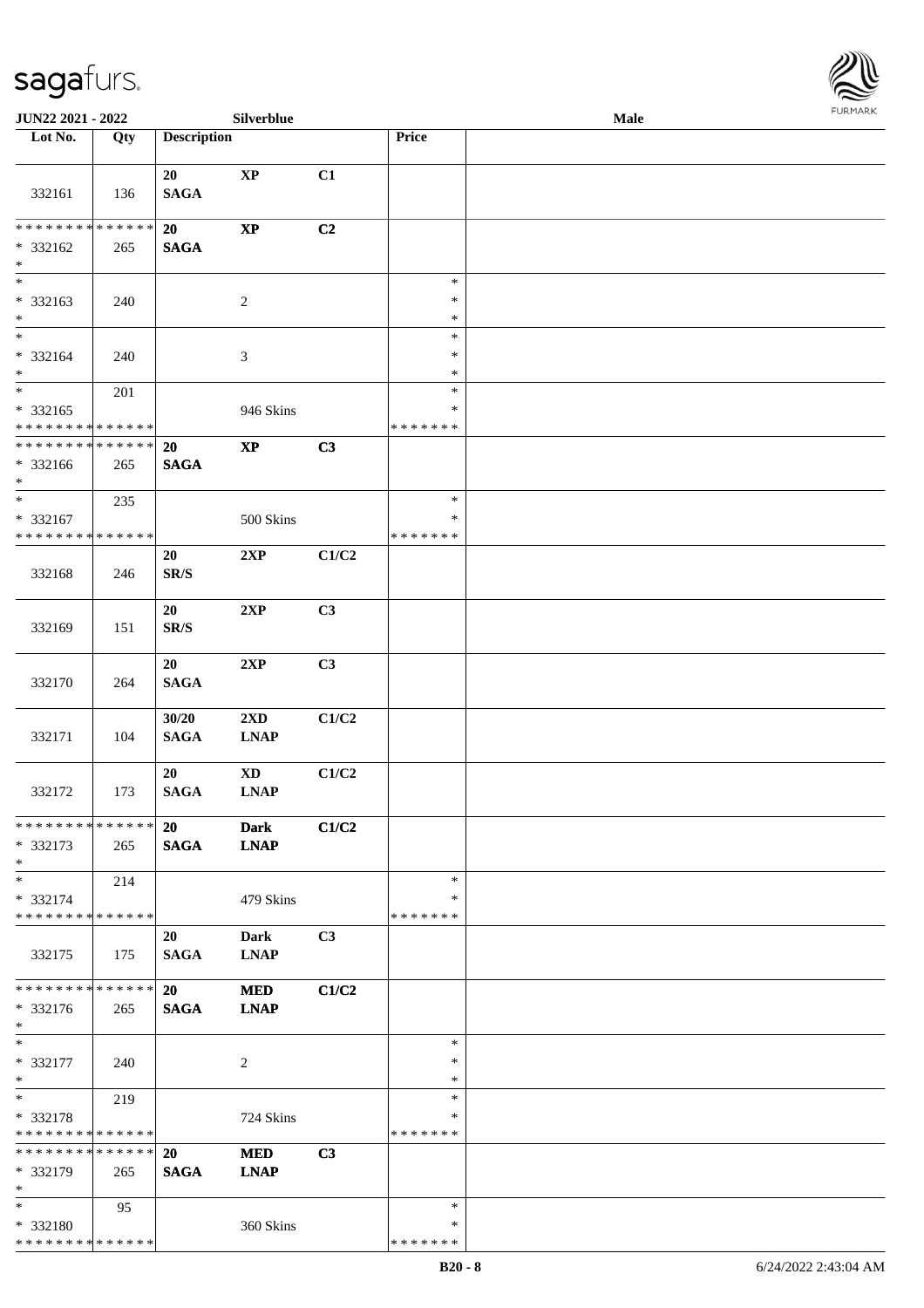

| JUN22 2021 - 2022               |             |                    | <b>Silverblue</b>      |       |               | <b>Male</b> |  |
|---------------------------------|-------------|--------------------|------------------------|-------|---------------|-------------|--|
| Lot No.                         | Qty         | <b>Description</b> |                        |       | Price         |             |  |
|                                 |             |                    |                        |       |               |             |  |
| ******** <mark>******</mark>    |             | 20                 | <b>PALE</b>            | C1/C2 |               |             |  |
| * 332181                        | 265         | <b>SAGA</b>        | <b>LNAP</b>            |       |               |             |  |
| $\ast$                          |             |                    |                        |       |               |             |  |
| $\ast$                          |             |                    |                        |       | $\ast$        |             |  |
|                                 |             |                    |                        |       |               |             |  |
| * 332182                        | 240         |                    | $\sqrt{2}$             |       | $\ast$        |             |  |
| $\ast$                          |             |                    |                        |       | $\ast$        |             |  |
| $\overline{\phantom{1}}$        | 108         |                    |                        |       | $\ast$        |             |  |
| * 332183                        |             |                    | 613 Skins              |       | $\ast$        |             |  |
| * * * * * * * * * * * * * *     |             |                    |                        |       | * * * * * * * |             |  |
| * * * * * * * * * * * * * *     |             | 20                 | <b>PALE</b>            | C3    |               |             |  |
| * 332184                        | 275         | $\mathbf{SAGA}$    | <b>LNAP</b>            |       |               |             |  |
| $\ast$                          |             |                    |                        |       |               |             |  |
| $\ast$                          |             |                    |                        |       | $\ast$        |             |  |
|                                 | 110         |                    |                        |       |               |             |  |
| $* 332185$                      |             |                    | 385 Skins              |       | $\ast$        |             |  |
| * * * * * * * * * * * * * *     |             |                    |                        |       | * * * * * * * |             |  |
|                                 |             | 20                 | $\mathbf{XP}$          | C1/C2 |               |             |  |
| 332186                          | 182         | <b>SAGA</b>        | <b>LNAP</b>            |       |               |             |  |
|                                 |             |                    |                        |       |               |             |  |
|                                 |             | 20                 | $\mathbf{X}\mathbf{P}$ | C3    |               |             |  |
| 332187                          | 115         | <b>SAGA</b>        | <b>LNAP</b>            |       |               |             |  |
|                                 |             |                    |                        |       |               |             |  |
|                                 |             | 20                 | MED/PAL C2             |       |               |             |  |
|                                 |             |                    |                        |       |               |             |  |
| 332188                          | 300         | IA                 | <b>SPAR</b>            |       |               |             |  |
|                                 |             |                    |                        |       |               |             |  |
| * * * * * * * *                 | * * * * * * | 20                 | XP/2XP                 | C2    |               |             |  |
| * 332189                        | 265         | IA                 | SPAR                   |       |               |             |  |
| $\ast$                          |             |                    |                        |       |               |             |  |
| $\ast$                          |             |                    |                        |       | $\ast$        |             |  |
| * 332190                        | 240         |                    | $\boldsymbol{2}$       |       | $\ast$        |             |  |
| $\ast$                          |             |                    |                        |       | $\ast$        |             |  |
| $\ast$                          |             |                    |                        |       | $\ast$        |             |  |
| * 332191                        | 240         |                    | $\mathfrak{Z}$         |       | $\ast$        |             |  |
| $\ast$                          |             |                    |                        |       | $\ast$        |             |  |
| $\ast$                          |             |                    |                        |       |               |             |  |
|                                 | 73          |                    |                        |       | $\ast$        |             |  |
| * 332192                        |             |                    | 818 Skins              |       | $\ast$        |             |  |
| **************                  |             |                    |                        |       | *******       |             |  |
| * * * * * * * * * * * * * *     |             | <b>20</b>          | XP/2XP                 | C2    |               |             |  |
| * 332193                        | 265         | IA                 | <b>SPAR</b>            |       |               |             |  |
| $*$                             |             |                    |                        |       |               |             |  |
| $\ast$                          |             |                    |                        |       | $\ast$        |             |  |
| * 332194                        | 240         |                    | $\sqrt{2}$             |       | ∗             |             |  |
| $*$                             |             |                    |                        |       | ∗             |             |  |
| $\ast$                          |             |                    |                        |       | $\ast$        |             |  |
| * 332195                        |             |                    |                        |       | $\ast$        |             |  |
|                                 | 240         |                    | 3                      |       |               |             |  |
| $*$<br>$\overline{\phantom{1}}$ |             |                    |                        |       | $\ast$        |             |  |
|                                 | 46          |                    |                        |       | $\ast$        |             |  |
| * 332196                        |             |                    | 791 Skins              |       | ∗             |             |  |
| * * * * * * * * * * * * * *     |             |                    |                        |       | * * * * * * * |             |  |
| * * * * * * * * * * * * * * *   |             | 20                 | MED/PAL C2             |       |               |             |  |
| * 332197                        | 265         | <b>IA</b>          | WB1                    |       |               |             |  |
| $*$                             |             |                    |                        |       |               |             |  |
| $\ast$                          |             |                    |                        |       | $\ast$        |             |  |
| * 332198                        | 240         |                    | $\sqrt{2}$             |       | $\ast$        |             |  |
| $*$                             |             |                    |                        |       | $\ast$        |             |  |
| $\ast$                          |             |                    |                        |       | $\ast$        |             |  |
|                                 | 71          |                    |                        |       |               |             |  |
| * 332199                        |             |                    | 576 Skins              |       | ∗             |             |  |
| * * * * * * * * * * * * * *     |             |                    |                        |       | * * * * * * * |             |  |
|                                 |             | 20                 | XD/DK                  | C2    |               |             |  |
| 332200                          | 136         | IA                 | WB2                    |       |               |             |  |
|                                 |             |                    |                        |       |               |             |  |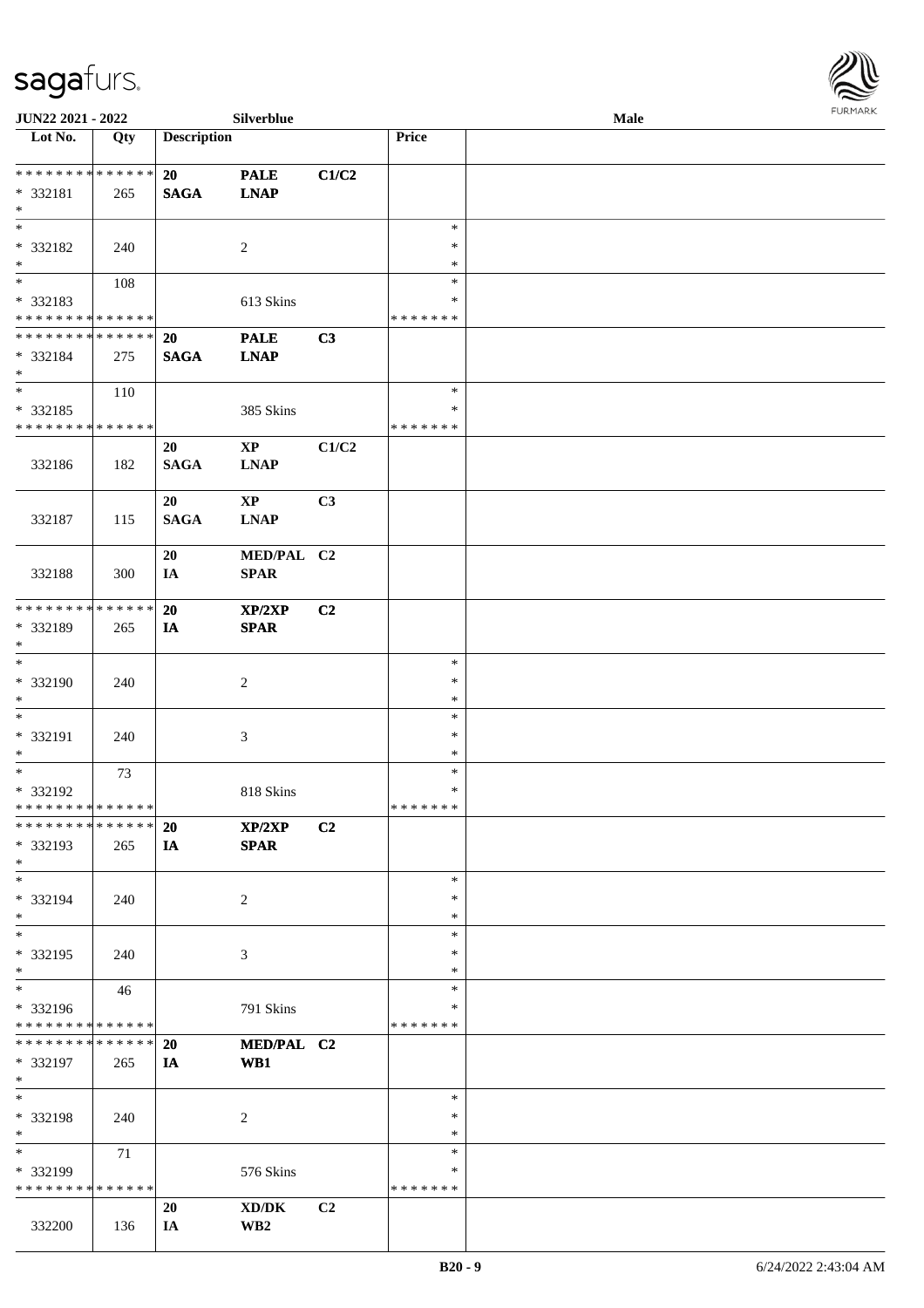

| JUN22 2021 - 2022                                                   |     |                    | Silverblue                                                                                                          |                               |                                   | Male | <b>FURMARK</b> |
|---------------------------------------------------------------------|-----|--------------------|---------------------------------------------------------------------------------------------------------------------|-------------------------------|-----------------------------------|------|----------------|
| $\overline{\phantom{1}}$ Lot No.                                    | Qty | <b>Description</b> |                                                                                                                     |                               | Price                             |      |                |
| **************<br>* 332201<br>$\ast$                                | 265 | 20<br>IA           | MED/PAL C2<br>$\mathbf{W}\mathbf{B2}$                                                                               |                               |                                   |      |                |
| $\ast$<br>* 332202<br>* * * * * * * * * * * * * *                   | 202 |                    | 467 Skins                                                                                                           |                               | $\ast$<br>$\ast$<br>* * * * * * * |      |                |
| 332203                                                              | 128 | 20<br>IA           | XP/2XP<br>WB2                                                                                                       | C2                            |                                   |      |                |
| 332204                                                              | 123 | 20<br>IA           | $\mathbf{ALL}$<br>WB2                                                                                               | C <sub>2</sub>                |                                   |      |                |
| **************<br>* 332205<br>$\ast$                                | 265 | 20<br>IA           | $\boldsymbol{\text{X}}\boldsymbol{\text{D}}\boldsymbol{/}\boldsymbol{\text{D}}\boldsymbol{\text{K}}$<br><b>CHIP</b> | C2                            |                                   |      |                |
| $\overline{\phantom{0}}$<br>* 332206<br>* * * * * * * * * * * * * * | 219 |                    | 484 Skins                                                                                                           |                               | $\ast$<br>∗<br>* * * * * * *      |      |                |
| **************<br>* 332207<br>$\ast$                                | 265 | 20<br><b>IA</b>    | MED/PAL C2<br><b>CHIP</b>                                                                                           |                               |                                   |      |                |
| $\ast$<br>* 332208<br>$\ast$<br>$\overline{\phantom{0}}$            | 240 |                    | $\overline{c}$                                                                                                      |                               | $\ast$<br>$\ast$<br>$\ast$        |      |                |
| * 332209<br>$\ast$                                                  | 240 |                    | $\mathfrak{Z}$                                                                                                      |                               | $\ast$<br>$\ast$<br>$\ast$        |      |                |
| $\ast$<br>* 332210<br>$\ast$                                        | 240 |                    | 4                                                                                                                   |                               | $\ast$<br>$\ast$<br>$\ast$        |      |                |
| $\ast$<br>* 332211<br>$\ast$                                        | 240 |                    | 5                                                                                                                   |                               | $\ast$<br>$\ast$<br>$\ast$        |      |                |
| $\ast$<br>* 332212<br>$\ast$                                        | 240 |                    | 6                                                                                                                   |                               | $\ast$<br>$\ast$<br>$\ast$        |      |                |
| $\ast$<br>* 332213<br>$\ast$                                        | 240 |                    | $\tau$                                                                                                              |                               | $\ast$<br>∗<br>$\ast$             |      |                |
| $\ast$<br>* 332214<br>$\ast$                                        | 240 |                    | 8                                                                                                                   |                               | $\ast$<br>$\ast$<br>$\ast$        |      |                |
| $_{\ast}$<br>* 332215<br>* * * * * * * * * * * * * *                | 241 |                    | 2186 Skins                                                                                                          |                               | $\ast$<br>∗<br>* * * * * * *      |      |                |
| * * * * * * * * * * * * * *<br>* 332216<br>$\ast$                   | 275 | 20<br>IA           | XP/2XP<br><b>CHIP</b>                                                                                               | C <sub>2</sub>                |                                   |      |                |
| $\ast$<br>$* 332217$<br>$\ast$                                      | 250 |                    | 2                                                                                                                   |                               | $\ast$<br>$\ast$<br>$\ast$        |      |                |
| $\ast$<br>* 332218<br>$\ast$                                        | 250 |                    | 3                                                                                                                   |                               | $\ast$<br>∗<br>$\ast$             |      |                |
| $\ast$<br>* 332219<br>* * * * * * * * * * * * * *                   | 112 |                    | 887 Skins                                                                                                           |                               | $\ast$<br>∗<br>* * * * * * *      |      |                |
| 332220                                                              | 197 | 20<br>IA           | XD/DK<br>CHIP                                                                                                       | C <sub>2</sub><br><b>LNAP</b> |                                   |      |                |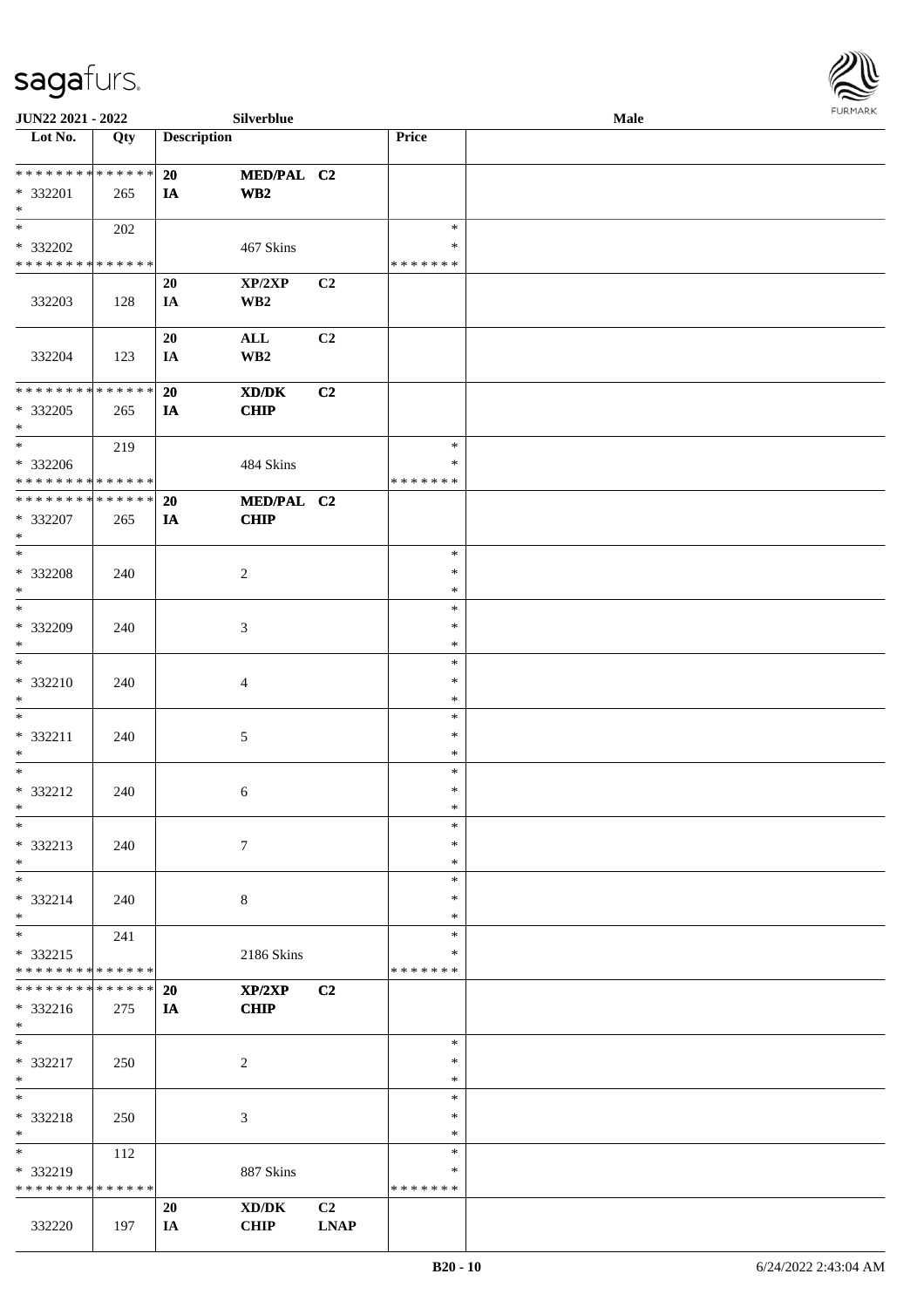| le | <b>FURMARK</b> |  |
|----|----------------|--|
|    |                |  |
|    |                |  |
|    |                |  |
|    |                |  |
|    |                |  |

| JUN22 2021 - 2022                |     |                    | Silverblue             |                |               | Male | <b>FURMARK</b> |
|----------------------------------|-----|--------------------|------------------------|----------------|---------------|------|----------------|
| $\overline{\phantom{1}}$ Lot No. | Qty | <b>Description</b> |                        |                | Price         |      |                |
|                                  |     |                    |                        |                |               |      |                |
| **************                   |     | 20                 | MED/PAL C2             |                |               |      |                |
| * 332221<br>$\ast$               | 265 | IA                 | <b>CHIP</b>            | <b>LNAP</b>    |               |      |                |
| $\ast$                           | 133 |                    |                        |                | $\ast$        |      |                |
| * 332222                         |     |                    | 398 Skins              |                | *             |      |                |
| * * * * * * * * * * * * * *      |     |                    |                        |                | * * * * * * * |      |                |
| 332223                           | 141 | 20<br><b>SROY</b>  | <b>Dark</b>            | C1/C2          |               |      |                |
| **************                   |     | <b>20</b>          | <b>MED</b>             | C1/C2          |               |      |                |
| * 332224<br>$\ast$               | 245 | <b>SROY</b>        |                        |                |               |      |                |
| $\ast$                           | 131 |                    |                        |                | $\ast$        |      |                |
| * 332225                         |     |                    | 376 Skins              |                | $\ast$        |      |                |
| * * * * * * * * * * * * * *      |     |                    |                        |                | * * * * * * * |      |                |
|                                  |     | 20                 | <b>MED</b>             | C <sub>3</sub> |               |      |                |
| 332226                           | 147 | <b>SROY</b>        |                        |                |               |      |                |
|                                  |     | 20                 | <b>PALE</b>            | C1             |               |      |                |
| 332227                           | 114 | <b>SROY</b>        |                        |                |               |      |                |
| * * * * * * * * * * * * * *      |     | <b>20</b>          | <b>PALE</b>            | C <sub>2</sub> |               |      |                |
| * 332228                         | 245 | <b>SROY</b>        |                        |                |               |      |                |
| $\ast$                           |     |                    |                        |                |               |      |                |
| $\overline{\ast}$                |     |                    |                        |                | $\ast$        |      |                |
| * 332229                         | 220 |                    | $\sqrt{2}$             |                | $\ast$        |      |                |
| $\ast$                           |     |                    |                        |                | $\ast$        |      |                |
| $\overline{\phantom{1}}$         | 81  |                    |                        |                | $\ast$        |      |                |
| * 332230                         |     |                    | 546 Skins              |                | $\ast$        |      |                |
| * * * * * * * * * * * * * *      |     |                    |                        |                | * * * * * * * |      |                |
|                                  |     | 20                 | <b>PALE</b>            | C <sub>3</sub> |               |      |                |
| 332231                           | 248 | <b>SROY</b>        |                        |                |               |      |                |
| **************                   |     |                    |                        |                |               |      |                |
| * 332232                         |     | 20<br><b>SROY</b>  | $\bold{XP}$            | C1/C2          |               |      |                |
| $\ast$                           | 245 |                    |                        |                |               |      |                |
| $\ast$                           | 120 |                    |                        |                | $\ast$        |      |                |
| * 332233                         |     |                    | 365 Skins              |                | *             |      |                |
| * * * * * * * * * * * * * *      |     |                    |                        |                | * * * * * * * |      |                |
|                                  |     | 20                 | $\mathbf{X}\mathbf{P}$ | C3             |               |      |                |
| 332234                           | 134 | <b>SROY</b>        |                        |                |               |      |                |
|                                  |     |                    |                        |                |               |      |                |
|                                  |     |                    |                        |                |               |      |                |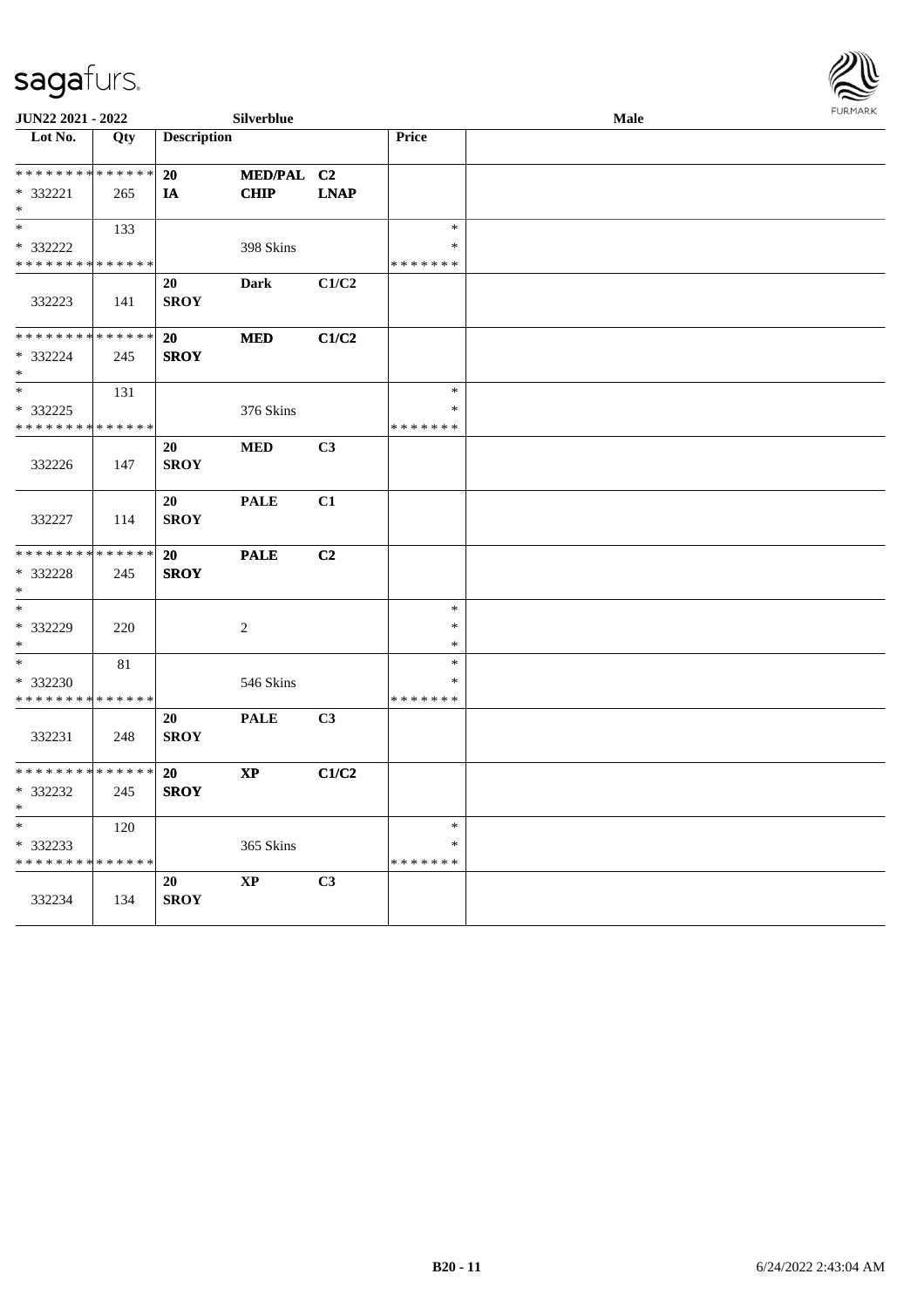

| JUN22 2021 - 2022                                    |     |                              | Silverblue             |       |                                   | Male |  |
|------------------------------------------------------|-----|------------------------------|------------------------|-------|-----------------------------------|------|--|
| Lot No.                                              | Qty | <b>Description</b>           |                        |       | Price                             |      |  |
| 332261                                               | 157 | $\bf{0}$<br>${\bf S}{\bf I}$ | 2XD                    | C1/C2 |                                   |      |  |
| 332262                                               | 219 | $\bf{0}$<br>SI               | $\mathbf{X}\mathbf{D}$ | C1    |                                   |      |  |
| * * * * * * * * * * * * * * *                        |     | $\mathbf 0$                  | $\mathbf{X}\mathbf{D}$ | C2    |                                   |      |  |
| * 332263<br>$\ast$                                   | 305 | SI                           |                        |       |                                   |      |  |
| $\ast$<br>* 332264<br>* * * * * * * * * * * * * *    | 218 |                              | 523 Skins              |       | $\ast$<br>$\ast$<br>* * * * * * * |      |  |
| * * * * * * * * * * * * * *                          |     | 20/0                         | 2XD/XD                 | C3    |                                   |      |  |
| * 332265<br>$*$                                      | 305 | ${\bf SI}$                   |                        |       |                                   |      |  |
| $\ast$<br>$* 332266$<br>******** <mark>******</mark> | 81  |                              | 386 Skins              |       | $\ast$<br>$\ast$<br>* * * * * * * |      |  |
| **************                                       |     | $\mathbf{0}$                 | <b>Dark</b>            | C1    |                                   |      |  |
| * 332267<br>$*$                                      | 305 | SI                           |                        |       |                                   |      |  |
| $*$                                                  | 261 |                              |                        |       | $\ast$                            |      |  |
| * 332268<br>* * * * * * * * * * * * * *              |     |                              | 566 Skins              |       | ∗<br>* * * * * * *                |      |  |
| **************<br>* 332269<br>$*$                    | 305 | $\mathbf 0$<br>${\bf SI}$    | <b>Dark</b>            | C2    |                                   |      |  |
| $\ast$<br>$* 332270$<br>$*$                          | 280 |                              | $\boldsymbol{2}$       |       | $\ast$<br>$\ast$<br>$\ast$        |      |  |
| $*$<br>* 332271<br>$*$                               | 280 |                              | $\mathfrak{Z}$         |       | $\ast$<br>$\ast$<br>$\ast$        |      |  |
| $*$<br>$* 332272$<br>$*$                             | 280 |                              | 4                      |       | $\ast$<br>$\ast$<br>$\ast$        |      |  |
| $\ast$<br>* 332273<br>$*$                            | 300 |                              | 5                      |       | $\ast$<br>$\ast$<br>$\ast$        |      |  |
| $*$<br>* 332274<br>* * * * * * * * * * * * * *       | 297 |                              | 1742 Skins             |       | $\ast$<br>∗<br>* * * * * * *      |      |  |
| * * * * * * * * * * * * * * *<br>* 332275<br>$*$     | 305 | $\mathbf{0}$<br>SI           | <b>Dark</b>            | C3    |                                   |      |  |
| $\overline{\phantom{0}}$<br>$* 332276$<br>$*$        | 280 |                              | $\overline{c}$         |       | $\ast$<br>∗<br>$\ast$             |      |  |
| $*$<br>* 332277<br>* * * * * * * * * * * * * *       | 103 |                              | 688 Skins              |       | $\ast$<br>$\ast$<br>* * * * * * * |      |  |
| * * * * * * * * * * * * * * *<br>* 332278<br>$*$     | 305 | $\mathbf{0}$<br>SI           | <b>MED</b>             | C1    |                                   |      |  |
| $\ast$<br>* 332279<br>$*$                            | 280 |                              | 2                      |       | $\ast$<br>∗<br>$\ast$             |      |  |
| $*$<br>* 332280<br>$*$                               | 280 |                              | 3                      |       | $\ast$<br>$\ast$<br>$\ast$        |      |  |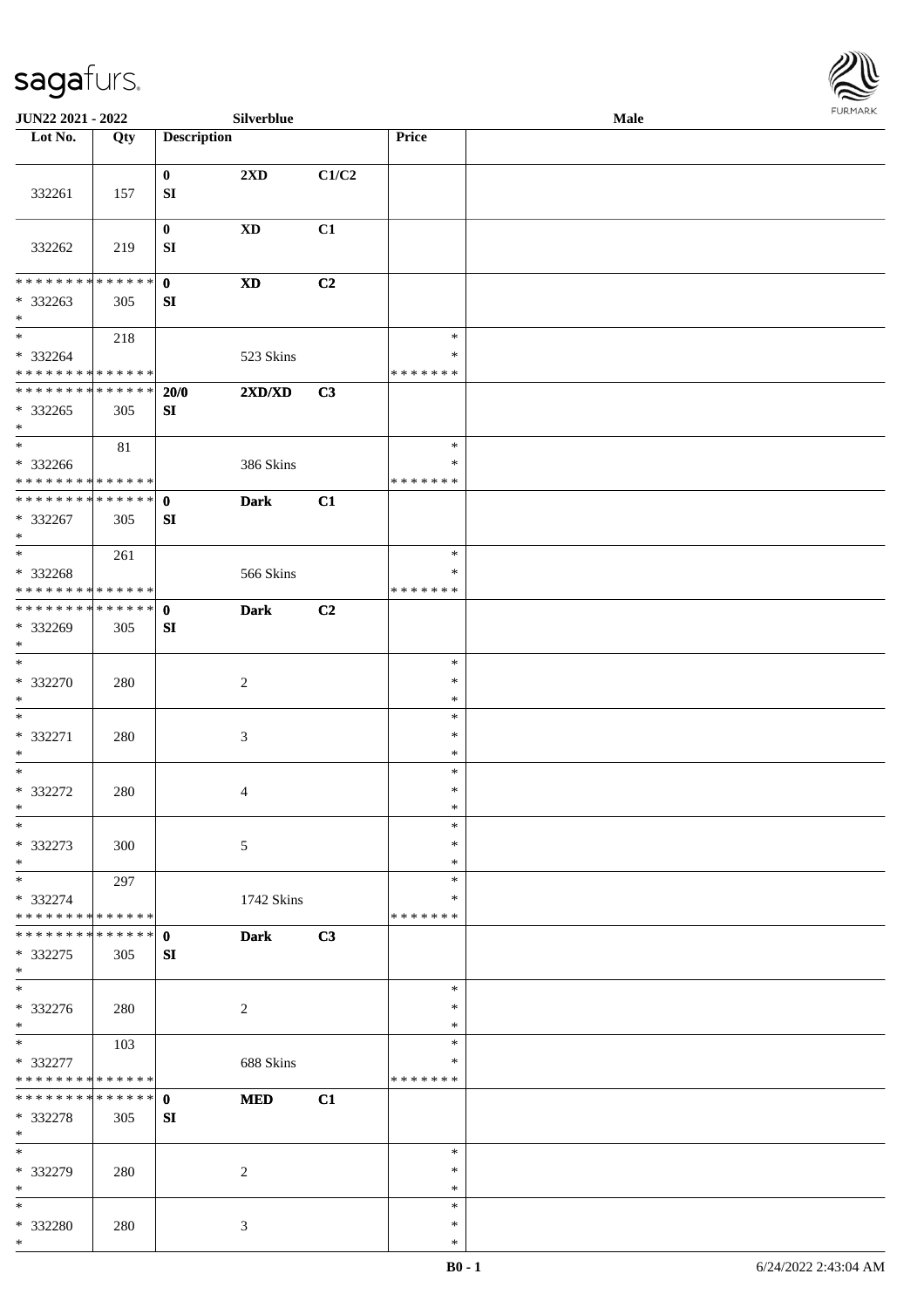

| JUN22 2021 - 2022                       |     |                    | Silverblue             |                |                  | Male | <b>FURMARK</b> |
|-----------------------------------------|-----|--------------------|------------------------|----------------|------------------|------|----------------|
| $\overline{\phantom{1}}$ Lot No.        | Qty | <b>Description</b> |                        |                | Price            |      |                |
| $*$                                     | 256 | $\bf{0}$           | <b>MED</b>             | C1             | $\ast$           |      |                |
| * 332281                                |     | SI                 |                        |                | ∗                |      |                |
| * * * * * * * * * * * * * *             |     |                    |                        |                | * * * * * * *    |      |                |
| * * * * * * * * * * * * * *             |     | $\mathbf{0}$       | <b>MED</b>             | C1/C2          |                  |      |                |
| $* 332282$<br>$\ast$                    | 305 | SI                 |                        |                |                  |      |                |
| $\ast$                                  | 78  |                    |                        |                | $\ast$           |      |                |
| * 332283                                |     |                    | 383 Skins              |                | ∗                |      |                |
| * * * * * * * * * * * * * *             |     |                    |                        |                | * * * * * * *    |      |                |
| * * * * * * * * * * * * * * *           |     | $\mathbf 0$        | <b>MED</b>             | C2             |                  |      |                |
| * 332284                                | 280 | SI                 |                        |                |                  |      |                |
| $*$                                     |     |                    |                        |                |                  |      |                |
| $\ast$                                  | 74  |                    |                        |                | $\ast$           |      |                |
| * 332285                                |     |                    | 354 Skins              |                | $\ast$           |      |                |
| * * * * * * * * * * * * * *             |     |                    |                        |                | * * * * * * *    |      |                |
| 332286                                  | 127 | $\bf{0}$<br>SI     | <b>MED</b>             | C <sub>3</sub> |                  |      |                |
|                                         |     |                    |                        |                |                  |      |                |
|                                         |     | $\bf{0}$           | <b>PALE</b>            | C1             |                  |      |                |
| 332287                                  | 105 | SI                 |                        |                |                  |      |                |
|                                         |     |                    |                        |                |                  |      |                |
| * * * * * * * * * * * * * *             |     | $\mathbf{0}$       | <b>PALE</b>            | C <sub>2</sub> |                  |      |                |
| * 332288                                | 305 | SI                 |                        |                |                  |      |                |
| $\ast$<br>$\overline{\phantom{a}^*}$    |     |                    |                        |                |                  |      |                |
|                                         | 51  |                    |                        |                | $\ast$<br>∗      |      |                |
| * 332289<br>* * * * * * * * * * * * * * |     |                    | 356 Skins              |                | * * * * * * *    |      |                |
| * * * * * * * * * * * * * *             |     | $\mathbf{0}$       | <b>PALE</b>            | C3             |                  |      |                |
| * 332290                                | 305 | SI                 |                        |                |                  |      |                |
| $\ast$                                  |     |                    |                        |                |                  |      |                |
| $*$                                     | 61  |                    |                        |                | $\ast$           |      |                |
| * 332291                                |     |                    | 366 Skins              |                | $\ast$           |      |                |
| * * * * * * * * * * * * * *             |     |                    |                        |                | * * * * * * *    |      |                |
| **************                          |     | $\mathbf{0}$       | $\bold{XP}$            | C1             |                  |      |                |
| * 332292<br>$\ast$                      | 305 | ${\bf SI}$         |                        |                |                  |      |                |
| $\ast$                                  | 141 |                    |                        |                | $\ast$           |      |                |
| * 332293                                |     |                    | 446 Skins              |                | *                |      |                |
| * * * * * * * * * * * * * *             |     |                    |                        |                | * * * * * * *    |      |                |
| * * * * * * * * * * * * * * *           |     | $\mathbf 0$        | $\mathbf{X}\mathbf{P}$ | C2             |                  |      |                |
| * 332294                                | 305 | SI                 |                        |                |                  |      |                |
| $\ast$                                  |     |                    |                        |                |                  |      |                |
| $\ast$                                  |     |                    |                        |                | $\ast$           |      |                |
| * 332295                                | 280 |                    | $\overline{c}$         |                | ∗                |      |                |
| $\ast$<br>$_{\ast}^{-}$                 |     |                    |                        |                | $\ast$<br>$\ast$ |      |                |
| * 332296                                | 280 |                    |                        |                | $\ast$           |      |                |
| $\ast$                                  |     |                    | 3                      |                | $\ast$           |      |                |
| $\ast$                                  |     |                    |                        |                | $\ast$           |      |                |
| * 332297                                | 280 |                    | 4                      |                | $\ast$           |      |                |
| $\ast$                                  |     |                    |                        |                | $\ast$           |      |                |
| $\ast$                                  | 199 |                    |                        |                | $\ast$           |      |                |
| * 332298                                |     |                    | 1344 Skins             |                | ∗                |      |                |
| * * * * * * * * * * * * * *             |     |                    |                        |                | * * * * * * *    |      |                |
| * * * * * * * * * * * * * * *           |     | $\mathbf{0}$       | <b>XP</b>              | C3             |                  |      |                |
| * 332299<br>$\ast$                      | 305 | SI                 |                        |                |                  |      |                |
| $*$                                     | 274 |                    |                        |                | $\ast$           |      |                |
| * 332300                                |     |                    | 579 Skins              |                | ∗                |      |                |
| ******** <mark>******</mark>            |     |                    |                        |                | * * * * * * *    |      |                |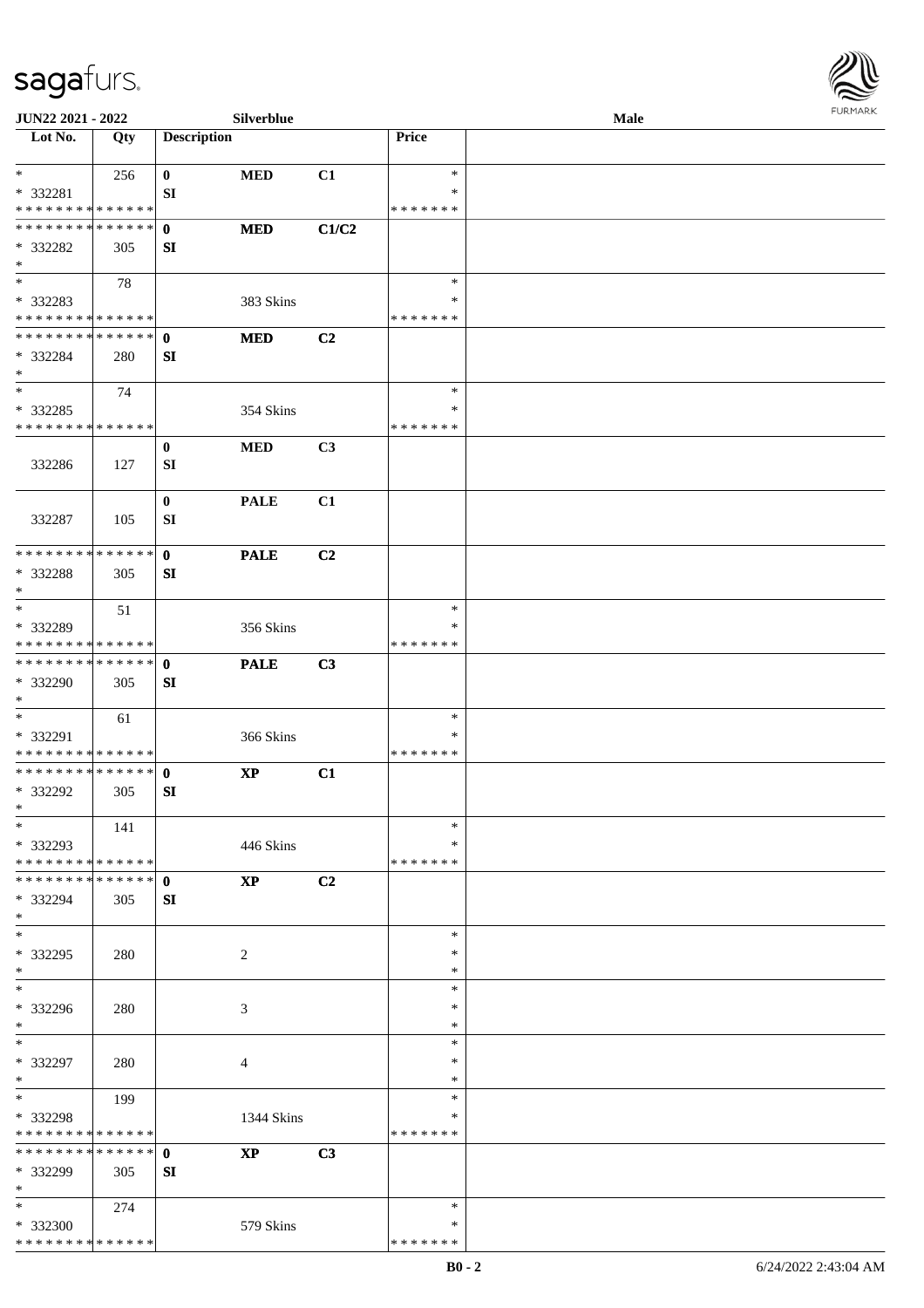

| JUN22 2021 - 2022                                 |     |                                      | Silverblue                 |       |                              | Male |  |
|---------------------------------------------------|-----|--------------------------------------|----------------------------|-------|------------------------------|------|--|
| Lot No.                                           | Qty | <b>Description</b>                   |                            |       | Price                        |      |  |
|                                                   |     |                                      |                            |       |                              |      |  |
| 332301                                            | 208 | $\bf{0}$<br>${\bf SI}$               | XP/2XP                     | C1/C2 |                              |      |  |
| 332302                                            | 121 | $\bf{0}$<br>${\bf S}{\bf I}$         | XP/2XP                     | C3    |                              |      |  |
| 332303                                            | 269 | 20/0<br>${\bf S}{\bf I}$             | 2XP                        | C1/C2 |                              |      |  |
| 332304                                            | 161 | $20/0$<br>${\bf SI}$                 | 2XP                        | C3    |                              |      |  |
| ******** <mark>******</mark>                      |     | $\mathbf{0}$                         | 2XD/XD                     | C1/C2 |                              |      |  |
| $*332305$<br>$\ast$                               | 285 | SI                                   | <b>LNAP</b>                |       |                              |      |  |
| $\ast$                                            | 59  |                                      |                            |       | $\ast$                       |      |  |
| * 332306<br>* * * * * * * * * * * * * *           |     |                                      | 344 Skins                  |       | $\ast$<br>* * * * * * *      |      |  |
| 332307                                            | 147 | $\bf{0}$<br>${\bf S}{\bf I}$         | 2XD/XD<br><b>LNAP</b>      | C3    |                              |      |  |
| 332308                                            | 271 | $\bf{0}$<br>${\bf S}{\bf I}$         | <b>Dark</b><br><b>LNAP</b> | C1/C2 |                              |      |  |
| 332309                                            | 333 | $\boldsymbol{0}$<br>${\bf S}{\bf I}$ | <b>Dark</b><br><b>LNAP</b> | C3    |                              |      |  |
| * * * * * * * * * * * * * *                       |     | $\mathbf{0}$                         | $\bf MED$                  | C1/C2 |                              |      |  |
| * 332310<br>$\ast$                                | 305 | SI                                   | <b>LNAP</b>                |       |                              |      |  |
| $\ast$<br>* 332311<br>$\ast$                      | 280 |                                      | $\sqrt{2}$                 |       | $\ast$<br>$\ast$<br>$\ast$   |      |  |
| $\ast$<br>* 332312<br>$*$                         | 280 |                                      | $\mathfrak{Z}$             |       | $\ast$<br>$\ast$<br>$\ast$   |      |  |
| $\ast$<br>* 332313<br>$\ast$                      | 280 |                                      | $\overline{4}$             |       | $\ast$<br>∗<br>$\ast$        |      |  |
| $\ast$<br>* 332314<br>* * * * * * * * * * * * * * | 188 |                                      | 1333 Skins                 |       | $\ast$<br>∗<br>* * * * * * * |      |  |
| 332315                                            | 211 | $\bf{0}$<br>SI                       | <b>MED</b><br><b>LNAP</b>  | C2    |                              |      |  |
| * * * * * * * * * * * * * *<br>* 332316<br>$*$    | 305 | $\mathbf{0}$<br>SI                   | <b>MED</b><br><b>LNAP</b>  | C3    |                              |      |  |
| $\ast$<br>* 332317<br>* * * * * * * * * * * * * * | 291 |                                      | 596 Skins                  |       | $\ast$<br>*<br>* * * * * * * |      |  |
|                                                   |     |                                      |                            |       |                              |      |  |
| 332318                                            | 172 | $\bf{0}$<br>SI                       | <b>PALE</b><br><b>LNAP</b> | C1/C2 |                              |      |  |
| * * * * * * * * * * * * * *                       |     | $\mathbf{0}$                         | <b>PALE</b>                | C3    |                              |      |  |
| * 332319<br>$\ast$                                | 305 | SI                                   | <b>LNAP</b>                |       |                              |      |  |
| $*$                                               | 247 |                                      |                            |       | $\ast$                       |      |  |
| * 332320                                          |     |                                      | 552 Skins                  |       | ∗                            |      |  |
| * * * * * * * * * * * * * *                       |     |                                      |                            |       | * * * * * * *                |      |  |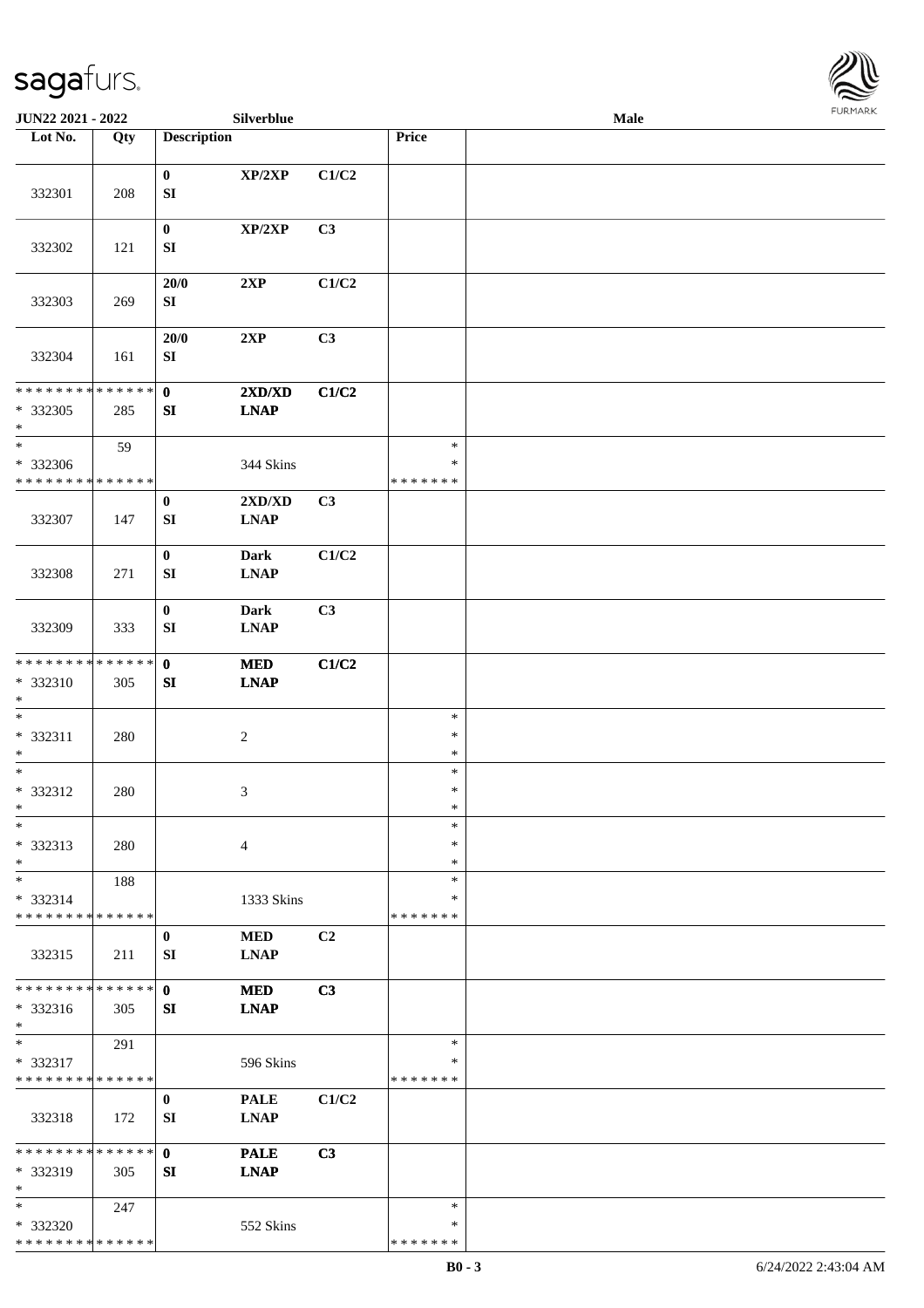

| JUN22 2021 - 2022                                                   |     |                              | Silverblue                                         |                               |                                   | <b>Male</b> |  |  |  |  |
|---------------------------------------------------------------------|-----|------------------------------|----------------------------------------------------|-------------------------------|-----------------------------------|-------------|--|--|--|--|
| Lot No.                                                             | Qty | <b>Description</b>           |                                                    |                               | Price                             |             |  |  |  |  |
| 332321                                                              | 231 | $\bf{0}$<br>SI               | PAL/XP<br><b>LNAP</b>                              | C2                            |                                   |             |  |  |  |  |
| 332322                                                              | 261 | $\pmb{0}$<br>SI              | XP/2XP<br><b>LNAP</b>                              | C1/C2                         |                                   |             |  |  |  |  |
| 332323                                                              | 172 | $\pmb{0}$<br>SI              | XP/2XP<br><b>LNAP</b>                              | C3                            |                                   |             |  |  |  |  |
| 332324                                                              | 261 | $\bf{0}$<br>IB               | MED/PAL C2<br><b>SPAR</b>                          |                               |                                   |             |  |  |  |  |
| **************<br>* 332325<br>$\ast$                                | 305 | $\mathbf{0}$<br>$\mathbf{I}$ | XP/2XP<br>SPAR                                     | C <sub>2</sub>                |                                   |             |  |  |  |  |
| $\overline{\phantom{1}}$<br>* 332326<br>* * * * * * * * * * * * * * | 58  |                              | 363 Skins                                          |                               | $\ast$<br>∗<br>* * * * * * *      |             |  |  |  |  |
| 332327                                                              | 283 | $\bf{0}$<br>IB               | MED/PAL C2<br>WB <sub>2</sub>                      |                               |                                   |             |  |  |  |  |
| 332328                                                              | 135 | $\bf{0}$<br>IB               | XP/2XP<br>WB <sub>2</sub>                          | C2                            |                                   |             |  |  |  |  |
| * * * * * * * * * * * * * *<br>* 332329<br>$\ast$                   | 305 | $\mathbf{0}$<br>$\mathbf{I}$ | XD/DK<br><b>CHIP</b>                               | C2                            |                                   |             |  |  |  |  |
| $\ast$<br>* 332330<br>$\ast$                                        | 280 |                              | $\sqrt{2}$                                         |                               | $\ast$<br>$\ast$<br>$\ast$        |             |  |  |  |  |
| $\ast$<br>* 332331<br>**************                                | 41  |                              | 626 Skins                                          |                               | $\ast$<br>$\ast$<br>* * * * * * * |             |  |  |  |  |
| **************<br>* 332332<br>$\ast$                                | 305 | $\mathbf{0}$<br>$\mathbf{I}$ | MED/PAL C2<br><b>CHIP</b>                          |                               |                                   |             |  |  |  |  |
| $\ast$<br>* 332333<br>$\ast$                                        | 280 |                              | $\overline{c}$                                     |                               | $\ast$<br>$\ast$<br>$\ast$        |             |  |  |  |  |
| $\ast$<br>* 332334<br>$\ast$                                        | 280 |                              | $\mathfrak{Z}$                                     |                               | $\ast$<br>$\ast$<br>$\ast$        |             |  |  |  |  |
| $\overline{\ast}$<br>* 332335<br>$\ast$                             | 280 |                              | $\overline{4}$                                     |                               | $\ast$<br>$\ast$<br>$\ast$        |             |  |  |  |  |
| $\overline{\phantom{a}^*}$<br>* 332336<br>$\ast$                    | 300 |                              | $\sqrt{5}$                                         |                               | $\ast$<br>$\ast$<br>$\ast$        |             |  |  |  |  |
| $\ast$<br>* 332337<br>* * * * * * * * * * * * * *                   | 107 |                              | 1552 Skins                                         |                               | $\ast$<br>*<br>* * * * * * *      |             |  |  |  |  |
| 332338                                                              | 325 | $\bf{0}$<br>IB               | XP/2XP<br><b>CHIP</b>                              | C2                            |                                   |             |  |  |  |  |
| 332339                                                              | 143 | $\bf{0}$<br>IB               | $\bold{X}\bold{D}/\bold{D}\bold{K}$<br><b>CHIP</b> | C <sub>2</sub><br><b>LNAP</b> |                                   |             |  |  |  |  |
| * * * * * * * * * * * * * *<br>* 332340<br>$\ast$                   | 305 | $\mathbf 0$<br>IB            | MED/PAL C2<br><b>CHIP</b>                          | <b>LNAP</b>                   |                                   |             |  |  |  |  |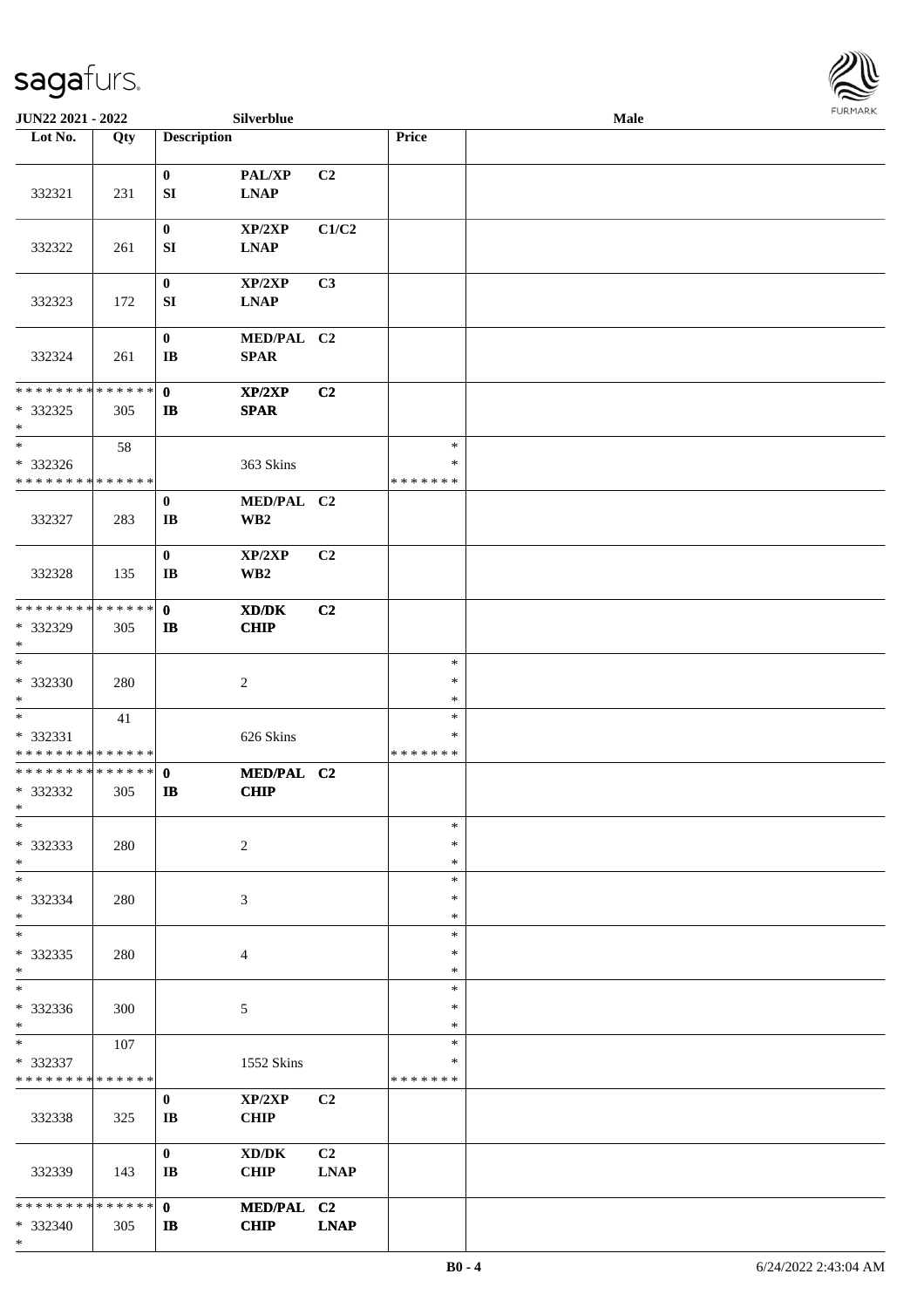

| JUN22 2021 - 2022                                  |     |                             | Silverblue                       |             |                                   | <b>Male</b> |  |
|----------------------------------------------------|-----|-----------------------------|----------------------------------|-------------|-----------------------------------|-------------|--|
| Lot No.                                            | Qty | <b>Description</b>          |                                  |             | Price                             |             |  |
| $*$<br>* 332341<br>* * * * * * * * * * * * * *     | 70  | $\bf{0}$<br>IB              | MED/PAL C2<br><b>CHIP</b>        | <b>LNAP</b> | $\ast$<br>*<br>* * * * * * *      |             |  |
| * * * * * * * * * * * * * * *<br>* 332342<br>$*$   | 305 | $\mathbf{0}$<br>П           | <b>ALL</b>                       | C2          |                                   |             |  |
| $\overline{\phantom{0}}$<br>* 332343<br>$\ast$     | 280 |                             | $\sqrt{2}$                       |             | $\ast$<br>$\ast$<br>$\ast$        |             |  |
| $*$<br>* 332344<br>$*$                             | 280 |                             | $\mathfrak{Z}$                   |             | $\ast$<br>$\ast$<br>$\ast$        |             |  |
| $\ast$<br>$*332345$<br>* * * * * * * * * * * * * * | 67  |                             | 932 Skins                        |             | $\ast$<br>*<br>* * * * * * *      |             |  |
| * * * * * * * * * * * * * *<br>* 332346<br>$*$     | 285 | $\mathbf 0$<br>SR/S         | $2{\bf X}{\bf D}/{\bf X}{\bf D}$ | C2          |                                   |             |  |
| $\ast$<br>* 332347<br>* * * * * * * * * * * * * *  | 63  |                             | 348 Skins                        |             | $\ast$<br>*<br>* * * * * * *      |             |  |
| 332348                                             | 256 | $\bf{0}$<br>SR/S            | Dark                             | C1          |                                   |             |  |
| 332349                                             | 142 | $\bf{0}$<br><b>SAGA</b>     | Dark                             | C1          |                                   |             |  |
| * * * * * * * * * * * * * *<br>* 332350<br>$*$     | 285 | $\mathbf{0}$<br>SR/S        | <b>Dark</b>                      | C2          |                                   |             |  |
| $*$<br>* 332351<br>* * * * * * * * * * * * * *     | 198 |                             | 483 Skins                        |             | $\ast$<br>$\ast$<br>* * * * * * * |             |  |
| 332352                                             | 260 | $\bf{0}$<br><b>SAGA</b>     | Dark                             | C2          |                                   |             |  |
| 332353                                             | 154 | $\mathbf{0}$<br>SR/S        | <b>Dark</b>                      | C3          |                                   |             |  |
| * * * * * * * * * * * * * * *<br>* 332354<br>$*$   | 285 | $\mathbf{0}$<br>SR/S        | <b>MED</b>                       | C1          |                                   |             |  |
| $*$<br>$*332355$<br>* * * * * * * * * * * * * *    | 204 |                             | 489 Skins                        |             | $\ast$<br>∗<br>* * * * * * *      |             |  |
| 332356                                             | 125 | $\bf{0}$<br><b>SAGA</b>     | <b>MED</b>                       | C1          |                                   |             |  |
| * * * * * * * * * * * * * * *<br>* 332357<br>$*$   | 285 | $\mathbf{0}$<br><b>SAGA</b> | <b>MED</b>                       | C1          |                                   |             |  |
| $*$<br>* 332358<br>* * * * * * * * * * * * * *     | 102 |                             | 387 Skins                        |             | $\ast$<br>∗<br>* * * * * * *      |             |  |
| **************<br>* 332359<br>$*$                  | 285 | $\mathbf{0}$<br>SR/S        | <b>MED</b>                       | C2          |                                   |             |  |
| $*$<br>* 332360<br>$*$                             | 260 |                             | 2                                |             | $\ast$<br>$\ast$<br>∗             |             |  |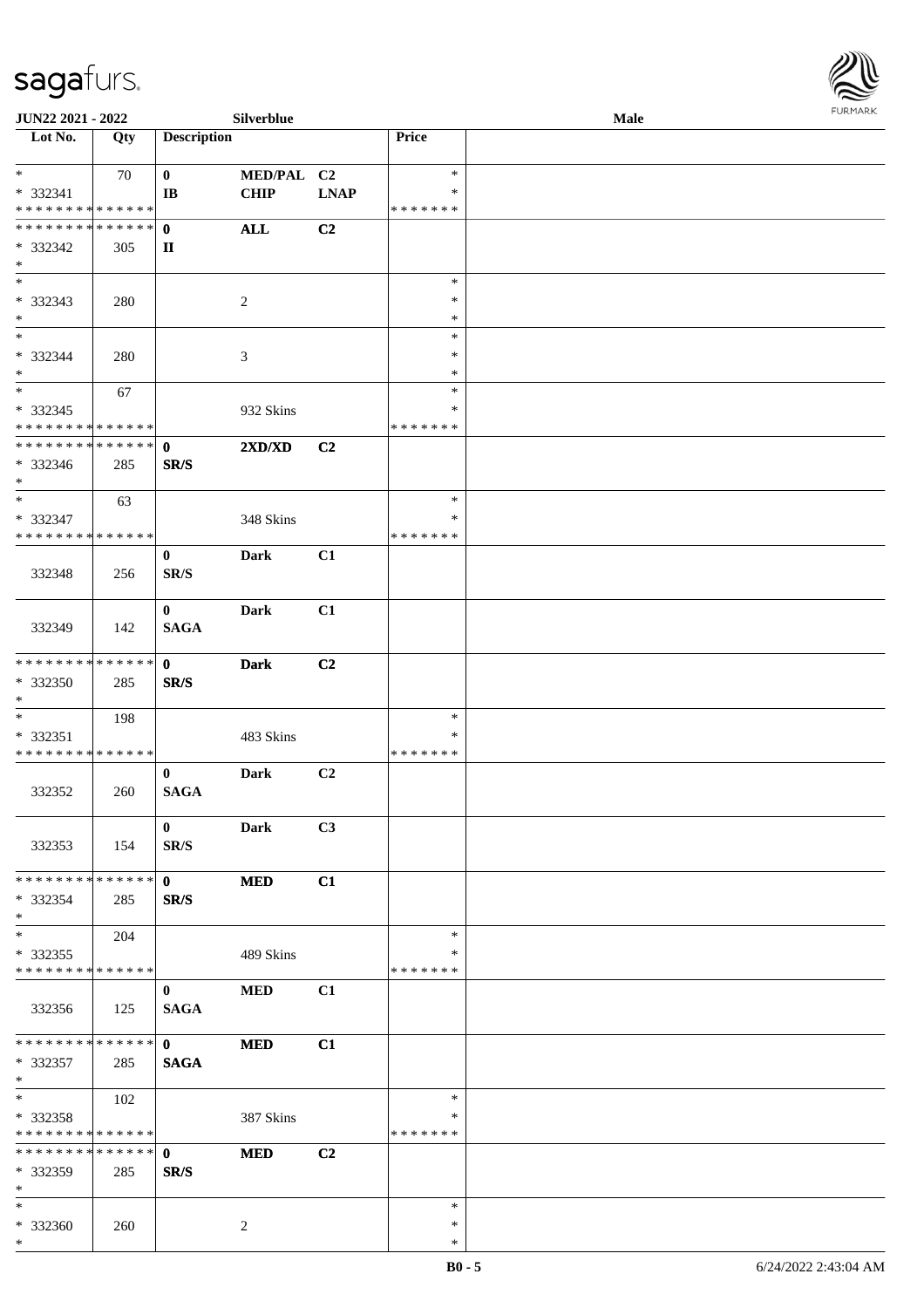

| JUN22 2021 - 2022                       |     |                    | Silverblue     |                |               | Male |  |
|-----------------------------------------|-----|--------------------|----------------|----------------|---------------|------|--|
| Lot No.                                 | Qty | <b>Description</b> |                |                | <b>Price</b>  |      |  |
|                                         |     |                    |                |                |               |      |  |
| $\ast$                                  |     | $\mathbf{0}$       | $\bf MED$      | C2             | $\ast$        |      |  |
| * 332361                                | 260 | SR/S               |                |                | $\ast$        |      |  |
| $\ast$                                  |     |                    |                |                | $\ast$        |      |  |
| $\overline{\phantom{0}}$                | 221 |                    |                |                | $\ast$        |      |  |
| * 332362                                |     |                    | 1026 Skins     |                | *             |      |  |
| * * * * * * * * * * * * * *             |     |                    |                |                | * * * * * * * |      |  |
|                                         |     | $\bf{0}$           | $\bf MED$      | C <sub>2</sub> |               |      |  |
| 332363                                  | 247 | <b>SAGA</b>        |                |                |               |      |  |
|                                         |     |                    |                |                |               |      |  |
|                                         |     | $\bf{0}$           | $\bf MED$      | C3             |               |      |  |
| 332364                                  | 290 | SR/S               |                |                |               |      |  |
|                                         |     |                    |                |                |               |      |  |
| ******** <mark>******</mark>            |     | $\mathbf{0}$       | $\bf MED$      | C3             |               |      |  |
| $*332365$                               | 285 | <b>SAGA</b>        |                |                |               |      |  |
| $\ast$                                  |     |                    |                |                |               |      |  |
| $\ast$                                  | 170 |                    |                |                | $\ast$        |      |  |
| * 332366                                |     |                    | 455 Skins      |                | $\ast$        |      |  |
| * * * * * * * * * * * * * * *           |     |                    |                |                | * * * * * * * |      |  |
| **************                          |     | $\mathbf{0}$       | <b>PALE</b>    | C1             |               |      |  |
| $* 332367$                              | 285 | SR/S               |                |                |               |      |  |
| $\ast$                                  |     |                    |                |                |               |      |  |
| $\ast$                                  |     |                    |                |                | $\ast$        |      |  |
| * 332368                                | 260 |                    | $\sqrt{2}$     |                | $\ast$        |      |  |
| $\ast$                                  |     |                    |                |                | $\ast$        |      |  |
| $\overline{\ast}$                       | 130 |                    |                |                | $\ast$        |      |  |
| * 332369                                |     |                    | 675 Skins      |                | ∗             |      |  |
| * * * * * * * * * * * * * *             |     |                    |                |                | * * * * * * * |      |  |
|                                         |     | $\bf{0}$           | <b>PALE</b>    | C1             |               |      |  |
| 332370                                  | 138 | <b>SAGA</b>        |                |                |               |      |  |
|                                         |     |                    |                |                |               |      |  |
| **************                          |     | $\mathbf{0}$       | <b>PALE</b>    | C2             |               |      |  |
| * 332371                                | 285 | SR/S               |                |                |               |      |  |
| $*$                                     |     |                    |                |                |               |      |  |
| $\ast$                                  |     |                    |                |                | $\ast$        |      |  |
| $* 332372$                              | 260 |                    | $\overline{c}$ |                | $\ast$        |      |  |
| $*$                                     |     |                    |                |                | $\ast$        |      |  |
| $\ast$                                  |     |                    |                |                | $\ast$        |      |  |
| * 332373                                | 260 |                    | 3              |                | $\ast$        |      |  |
| $\ast$                                  |     |                    |                |                | $\ast$        |      |  |
| $\ast$                                  |     |                    |                |                | $\ast$        |      |  |
| * 332374                                | 260 |                    | $\overline{4}$ |                | *             |      |  |
| $\ast$                                  |     |                    |                |                | ∗             |      |  |
| $\ast$                                  | 127 |                    |                |                | $\ast$        |      |  |
| * 332375                                |     |                    | 1192 Skins     |                | ∗             |      |  |
| * * * * * * * * * * * * * *             |     |                    |                |                | * * * * * * * |      |  |
| **************                          |     | $\mathbf{0}$       | <b>PALE</b>    | C2             |               |      |  |
| * 332376                                | 285 | <b>SAGA</b>        |                |                |               |      |  |
| $*$                                     |     |                    |                |                |               |      |  |
| $\ast$                                  |     |                    |                |                | $\ast$        |      |  |
| * 332377                                | 260 |                    | $\overline{c}$ |                | $\ast$        |      |  |
| $\ast$                                  |     |                    |                |                | $\ast$        |      |  |
| $\ast$                                  | 143 |                    |                |                | $\ast$        |      |  |
| * 332378                                |     |                    | 688 Skins      |                | $\ast$        |      |  |
| * * * * * * * * * * * * * *             |     |                    |                |                | * * * * * * * |      |  |
| * * * * * * * * * * * * * * *           |     | $\mathbf{0}$       | <b>PALE</b>    | C3             |               |      |  |
| * 332379                                |     | SR/S               |                |                |               |      |  |
| $\ast$                                  | 265 |                    |                |                |               |      |  |
| $*$                                     |     |                    |                |                | $\ast$        |      |  |
|                                         | 66  |                    |                |                | ∗             |      |  |
| * 332380<br>* * * * * * * * * * * * * * |     |                    | 331 Skins      |                | * * * * * * * |      |  |
|                                         |     |                    |                |                |               |      |  |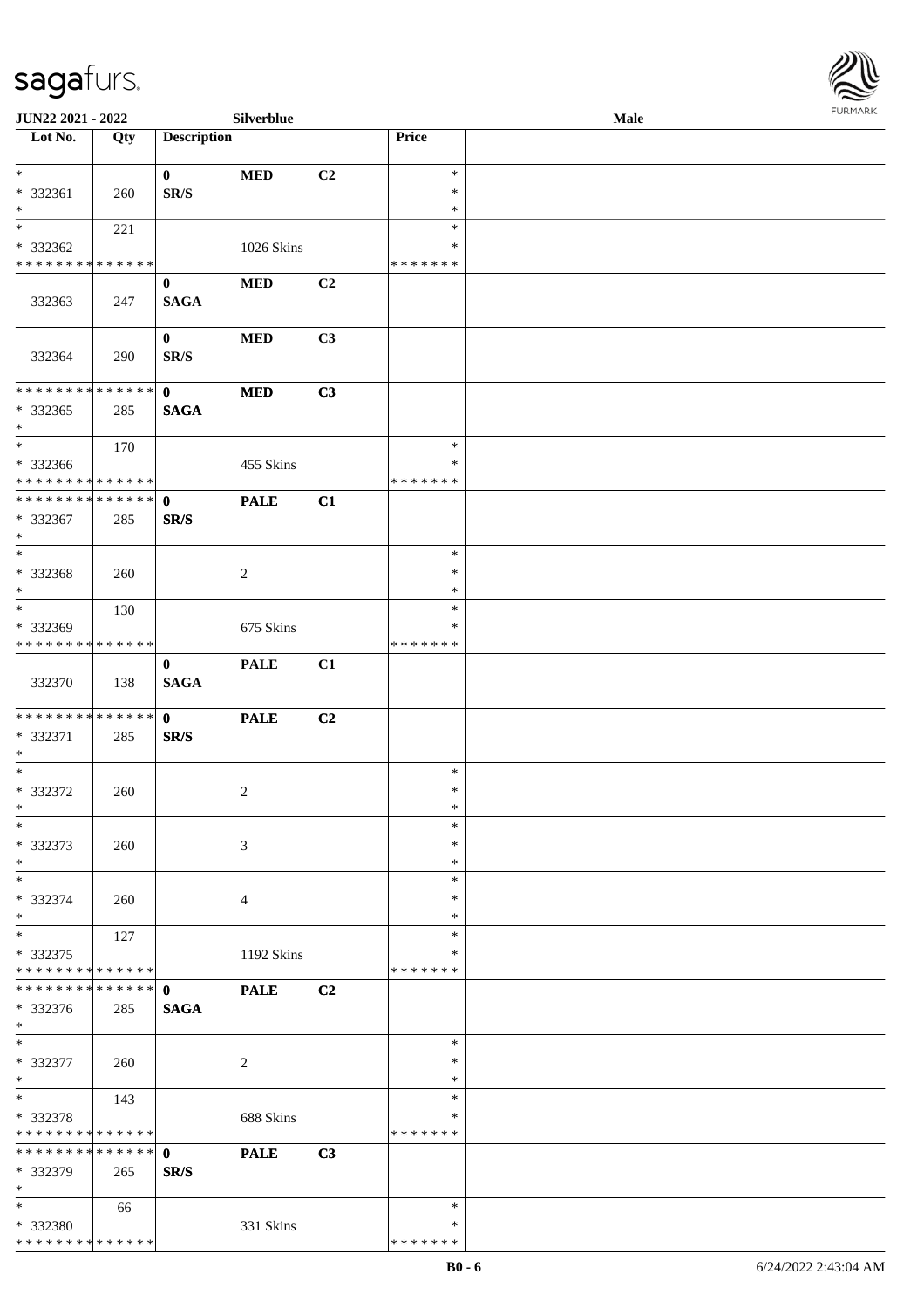

| JUN22 2021 - 2022                                  |     |                                 | Silverblue                 |                |                                   | Male |  |
|----------------------------------------------------|-----|---------------------------------|----------------------------|----------------|-----------------------------------|------|--|
| Lot No.                                            | Qty | <b>Description</b>              |                            |                | Price                             |      |  |
| ******** <mark>******</mark><br>* 332381<br>$\ast$ | 285 | $\mathbf{0}$<br><b>SAGA</b>     | <b>PALE</b>                | C3             |                                   |      |  |
| $\ast$<br>* 332382<br>* * * * * * * * * * * * * *  | 66  |                                 | 351 Skins                  |                | $\ast$<br>∗<br>* * * * * * *      |      |  |
| 332383                                             | 254 | $\bf{0}$<br>SR/S                | <b>XP</b>                  | C1             |                                   |      |  |
| * * * * * * * * * * * * * *<br>* 332384<br>$\ast$  | 285 | $\mathbf{0}$<br>SR/S            | $\mathbf{X}\mathbf{P}$     | C2             |                                   |      |  |
| $\ast$<br>$*332385$<br>* * * * * * * * * * * * * * | 277 |                                 | 562 Skins                  |                | $\ast$<br>$\ast$<br>* * * * * * * |      |  |
| 332386                                             | 103 | $\bf{0}$<br>SR/S                | $\mathbf{XP}$              | C3             |                                   |      |  |
| **************<br>* 332387<br>$*$                  | 285 | $\mathbf{0}$<br><b>SAGA</b>     | $\mathbf{XP}/2\mathbf{XP}$ | C1/C2          |                                   |      |  |
| $*$<br>* 332388<br>* * * * * * * * * * * * * *     | 213 |                                 | 498 Skins                  |                | $\ast$<br>∗<br>* * * * * * *      |      |  |
| 332389                                             | 125 | $\bf{0}$<br>SR/S                | 2XP                        | C <sub>2</sub> |                                   |      |  |
| 332390                                             | 248 | $\bf{0}$<br><b>SAGA</b>         | 2XD/XD<br><b>LNAP</b>      | C1/C2          |                                   |      |  |
| 332391                                             | 119 | 20/0<br><b>SAGA</b>             | 2XD/XD<br><b>LNAP</b>      | C <sub>3</sub> |                                   |      |  |
| * * * * * * * * * * * * * *<br>* 332392<br>$*$     | 285 | $\mathbf{0}$<br><b>SAGA</b>     | <b>Dark</b><br><b>LNAP</b> | C1/C2          |                                   |      |  |
| $\ast$<br>* 332393<br>* * * * * * * * * * * * * *  | 211 |                                 | 496 Skins                  |                | $\ast$<br>$\ast$<br>* * * * * * * |      |  |
| 332394                                             | 242 | $\bf{0}$<br><b>SAGA</b>         | <b>Dark</b><br><b>LNAP</b> | C <sub>2</sub> |                                   |      |  |
| 332395                                             | 163 | $\mathbf{0}$<br><b>SAGA</b>     | <b>Dark</b><br><b>LNAP</b> | C3             |                                   |      |  |
| 332396                                             | 166 | $\mathbf{0}$<br>$\mathbf{SAGA}$ | $\bf MED$<br><b>LNAP</b>   | C1/C2          |                                   |      |  |
| 332397                                             | 121 | $\mathbf{0}$<br><b>SAGA</b>     | $\bf MED$<br><b>LNAP</b>   | C3             |                                   |      |  |
| 332398                                             | 233 | $\mathbf{0}$<br><b>SAGA</b>     | <b>PALE</b><br><b>LNAP</b> | C1/C2          |                                   |      |  |
| 332399                                             | 145 | $\mathbf{0}$<br><b>SAGA</b>     | <b>PALE</b><br><b>LNAP</b> | C3             |                                   |      |  |
| 332400                                             | 121 | $\mathbf{0}$<br><b>SAGA</b>     | XP/2XP<br><b>LNAP</b>      | C2             |                                   |      |  |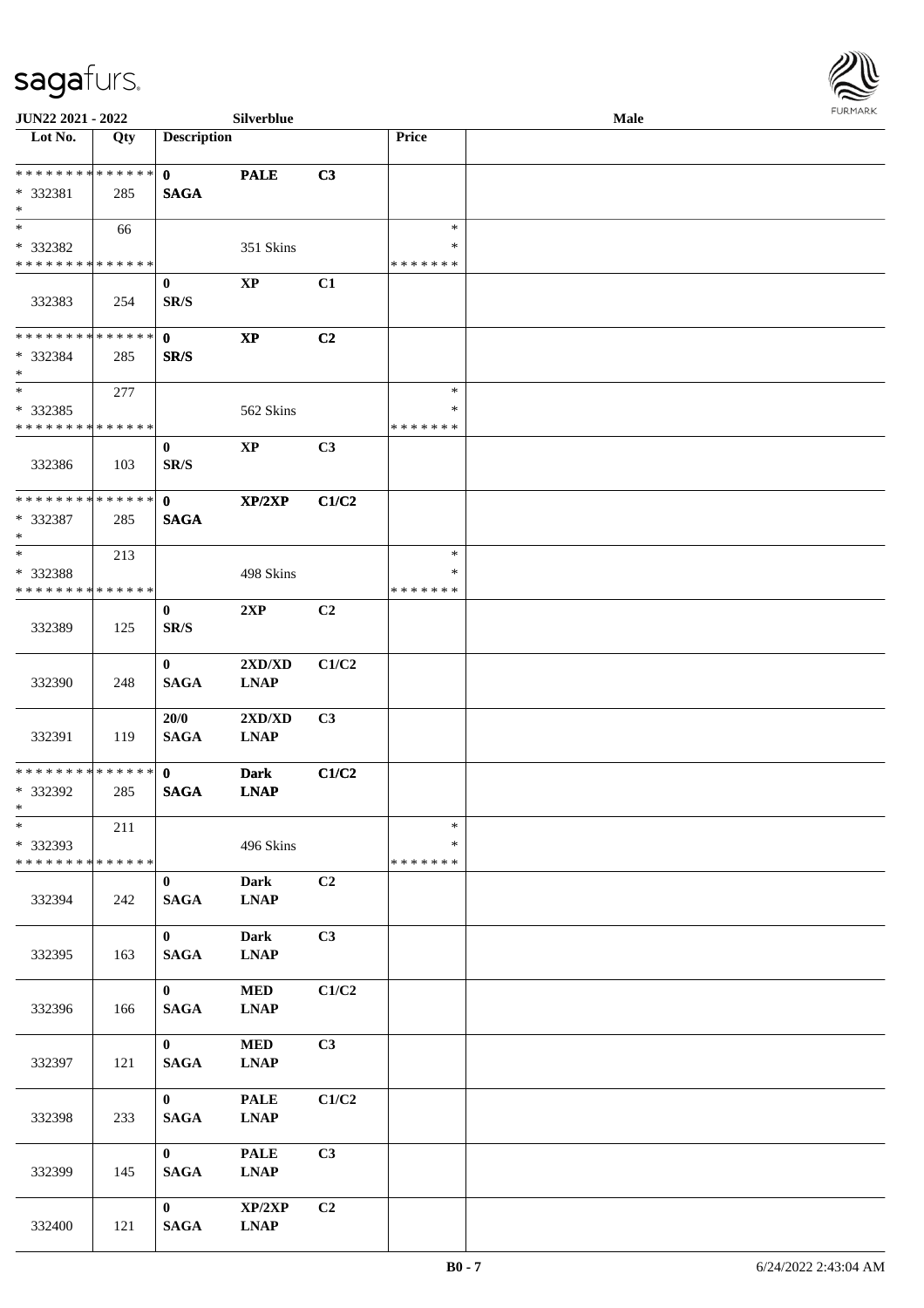

| JUN22 2021 - 2022                  |             |                    | Silverblue                                                                                           |                |               | Male |  |
|------------------------------------|-------------|--------------------|------------------------------------------------------------------------------------------------------|----------------|---------------|------|--|
| Lot No.                            | Qty         | <b>Description</b> |                                                                                                      |                | Price         |      |  |
|                                    |             |                    |                                                                                                      |                |               |      |  |
|                                    |             | $\bf{0}$           | MED/PAL C2                                                                                           |                |               |      |  |
| 332401                             | 314         | IA                 | <b>SPAR</b>                                                                                          |                |               |      |  |
|                                    |             |                    |                                                                                                      |                |               |      |  |
| * * * * * * * * * * * * * * *      |             | $\mathbf{0}$       | XP/2XP                                                                                               | C <sub>2</sub> |               |      |  |
|                                    |             |                    |                                                                                                      |                |               |      |  |
| * 332402                           | 285         | IA                 | <b>SPAR</b>                                                                                          |                |               |      |  |
| $\ast$<br>$\overline{\phantom{0}}$ |             |                    |                                                                                                      |                |               |      |  |
|                                    |             |                    |                                                                                                      |                | $\ast$        |      |  |
| * 332403                           | 260         |                    | $\overline{2}$                                                                                       |                | $\ast$        |      |  |
| $\ast$                             |             |                    |                                                                                                      |                | $\ast$        |      |  |
| $\overline{\ast}$                  | 135         |                    |                                                                                                      |                | $\ast$        |      |  |
| * 332404                           |             |                    | 680 Skins                                                                                            |                | $\ast$        |      |  |
| * * * * * * * * * * * * * *        |             |                    |                                                                                                      |                | * * * * * * * |      |  |
|                                    |             | $\bf{0}$           | MED/PAL C2                                                                                           |                |               |      |  |
| 332405                             | 282         | IA                 | WB <sub>2</sub>                                                                                      |                |               |      |  |
|                                    |             |                    |                                                                                                      |                |               |      |  |
|                                    |             | $\bf{0}$           | XP/2XP                                                                                               | C2             |               |      |  |
| 332406                             | 93          | IA                 | WB <sub>2</sub>                                                                                      |                |               |      |  |
|                                    |             |                    |                                                                                                      |                |               |      |  |
| ******** <mark>******</mark>       |             | $\mathbf{0}$       |                                                                                                      |                |               |      |  |
|                                    |             |                    | $\boldsymbol{\text{X}}\boldsymbol{\text{D}}\boldsymbol{/}\boldsymbol{\text{D}}\boldsymbol{\text{K}}$ | C2             |               |      |  |
| * 332407                           | 285         | IA                 | CHIP                                                                                                 |                |               |      |  |
| $\ast$                             |             |                    |                                                                                                      |                |               |      |  |
| $\ast$                             |             |                    |                                                                                                      |                | $\ast$        |      |  |
| * 332408                           | 260         |                    | $\overline{c}$                                                                                       |                | $\ast$        |      |  |
| $\ast$                             |             |                    |                                                                                                      |                | $\ast$        |      |  |
| $\ast$                             |             |                    |                                                                                                      |                | $\ast$        |      |  |
| * 332409                           | 260         |                    | 3                                                                                                    |                | $\ast$        |      |  |
| $\ast$                             |             |                    |                                                                                                      |                | *             |      |  |
| $\overline{\phantom{a}^*}$         | 219         |                    |                                                                                                      |                | $\ast$        |      |  |
| * 332410                           |             |                    | 1024 Skins                                                                                           |                | $\ast$        |      |  |
| * * * * * * * * * * * * * *        |             |                    |                                                                                                      |                | * * * * * * * |      |  |
| * * * * * * * * * * * * * * *      |             | $\mathbf 0$        | MED/PAL C2                                                                                           |                |               |      |  |
|                                    |             |                    |                                                                                                      |                |               |      |  |
| * 332411<br>$*$                    | 285         | IA                 | <b>CHIP</b>                                                                                          |                |               |      |  |
| $\ast$                             |             |                    |                                                                                                      |                |               |      |  |
|                                    |             |                    |                                                                                                      |                | $\ast$        |      |  |
| $* 332412$                         | 260         |                    | $\overline{c}$                                                                                       |                | $\ast$        |      |  |
| $*$                                |             |                    |                                                                                                      |                | $\ast$        |      |  |
| $*$                                |             |                    |                                                                                                      |                | $\ast$        |      |  |
| * 332413                           | 260         |                    | 3                                                                                                    |                | *             |      |  |
| $*$                                |             |                    |                                                                                                      |                | $\ast$        |      |  |
| $\overline{\phantom{0}}$           |             |                    |                                                                                                      |                | $\ast$        |      |  |
| * 332414                           | 260         |                    | $\overline{4}$                                                                                       |                | *             |      |  |
| $*$                                |             |                    |                                                                                                      |                | $\ast$        |      |  |
| $\overline{\phantom{0}}$           |             |                    |                                                                                                      |                | $\ast$        |      |  |
| * 332415                           | 260         |                    | $\mathfrak{S}$                                                                                       |                | $\ast$        |      |  |
| $*$                                |             |                    |                                                                                                      |                | $\ast$        |      |  |
| $\overline{\phantom{0}}$           |             |                    |                                                                                                      |                | $\ast$        |      |  |
| * 332416                           | 260         |                    | 6                                                                                                    |                | *             |      |  |
| $*$                                |             |                    |                                                                                                      |                | $\ast$        |      |  |
| $*$                                |             |                    |                                                                                                      |                | $\ast$        |      |  |
|                                    |             |                    |                                                                                                      |                | $\ast$        |      |  |
| * 332417                           | 260         |                    | $\tau$                                                                                               |                |               |      |  |
| $*$<br>$*$                         |             |                    |                                                                                                      |                | $\ast$        |      |  |
|                                    |             |                    |                                                                                                      |                | $\ast$        |      |  |
| * 332418                           | 260         |                    | 8                                                                                                    |                | $\ast$        |      |  |
| $*$                                |             |                    |                                                                                                      |                | *             |      |  |
| $\overline{\phantom{0}}$           | 271         |                    |                                                                                                      |                | $\ast$        |      |  |
| * 332419                           |             |                    | 2376 Skins                                                                                           |                | ∗             |      |  |
| * * * * * * * *                    | * * * * * * |                    |                                                                                                      |                | * * * * * * * |      |  |
| * * * * * * * * * * * * * * *      |             | $\mathbf{0}$       | XP/2XP                                                                                               | C2             |               |      |  |
| * 332420                           | 285         | IA                 | <b>CHIP</b>                                                                                          |                |               |      |  |
| $*$                                |             |                    |                                                                                                      |                |               |      |  |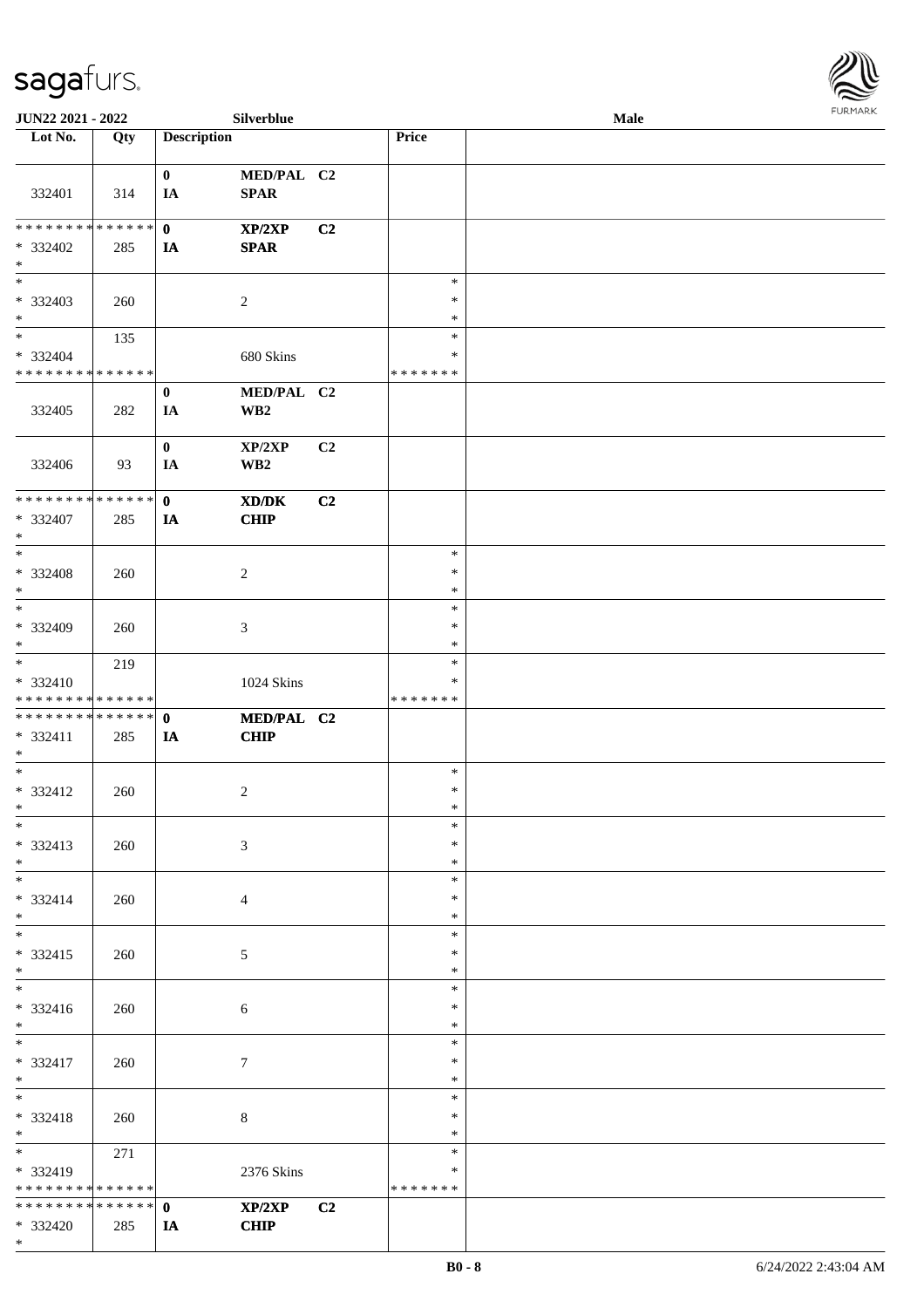

| <b>JUN22 2021 - 2022</b>     |     | <b>Silverblue</b>       |             |                |              | Male |  |  |  |  |
|------------------------------|-----|-------------------------|-------------|----------------|--------------|------|--|--|--|--|
| Lot No.                      | Qty | <b>Description</b>      |             |                | <b>Price</b> |      |  |  |  |  |
| $*$                          | 272 | $\bf{0}$                | XP/2XP      | C <sub>2</sub> | $\ast$       |      |  |  |  |  |
| * 332421                     |     | IA                      | <b>CHIP</b> |                | $\ast$       |      |  |  |  |  |
| ******** <mark>******</mark> |     |                         |             |                | *******      |      |  |  |  |  |
|                              |     | $\bf{0}$                | XD/DK       | C <sub>2</sub> |              |      |  |  |  |  |
| 332422                       | 147 | IA                      | <b>CHIP</b> | <b>LNAP</b>    |              |      |  |  |  |  |
| **************               |     | $\mathbf{0}$            | MED/PAL C2  |                |              |      |  |  |  |  |
| $*332423$<br>$*$             | 285 | IA                      | <b>CHIP</b> | <b>LNAP</b>    |              |      |  |  |  |  |
| $*$                          | 88  |                         |             |                | $\ast$       |      |  |  |  |  |
| * 332424                     |     |                         | 373 Skins   |                | $\ast$       |      |  |  |  |  |
| * * * * * * * * * * * * * *  |     |                         |             |                | *******      |      |  |  |  |  |
|                              |     | $\mathbf{0}$            | <b>MED</b>  | C1/C2          |              |      |  |  |  |  |
| 332425                       | 181 | <b>SROY</b>             |             |                |              |      |  |  |  |  |
| 332426                       | 123 | $\bf{0}$<br><b>SROY</b> | <b>PALE</b> | C1/C2          |              |      |  |  |  |  |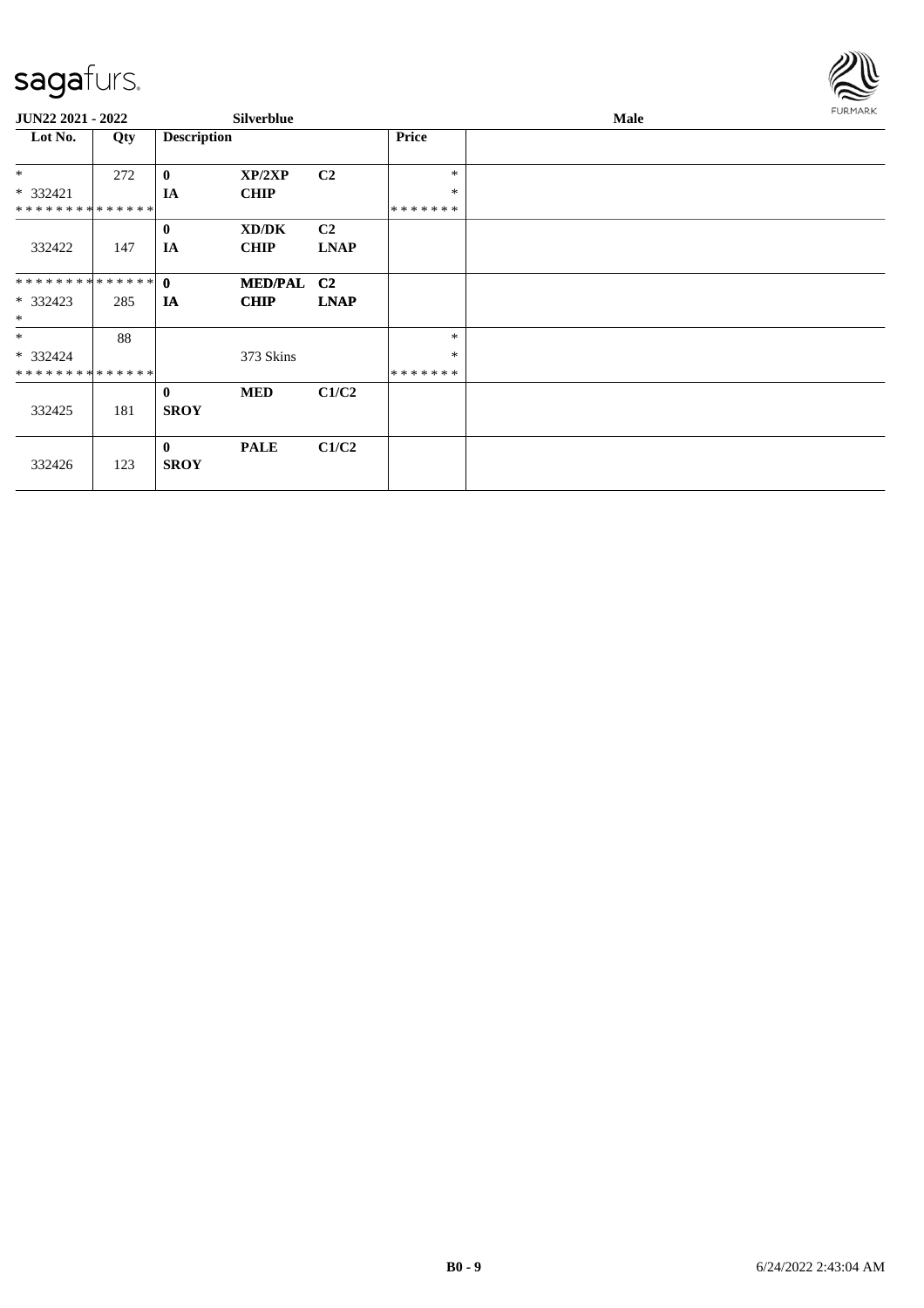

| JUN22 2021 - 2022           |        |                    | <b>Silverblue Velvet</b> |                |               | <b>Male</b> |  |
|-----------------------------|--------|--------------------|--------------------------|----------------|---------------|-------------|--|
| Lot No.                     | Qty    | <b>Description</b> |                          |                | Price         |             |  |
|                             |        |                    |                          |                |               |             |  |
|                             |        | 60                 | $\bf MED$                | C1/C2          |               |             |  |
|                             |        |                    |                          |                |               |             |  |
| 332481                      | 119    | ${\bf SI}$         | <b>VELV1</b>             |                |               |             |  |
|                             |        |                    |                          |                |               |             |  |
|                             |        | 60                 | <b>PALE</b>              | C1             |               |             |  |
| 332482                      | 96     | SI                 | <b>VELV1</b>             |                |               |             |  |
|                             |        |                    |                          |                |               |             |  |
| * * * * * * * * * * * * * * |        | 60                 | <b>PALE</b>              | C2             |               |             |  |
| * 332483                    | 185    | ${\bf SI}$         | <b>VELV1</b>             |                |               |             |  |
| $\ast$                      |        |                    |                          |                |               |             |  |
| $\ast$                      |        |                    |                          |                |               |             |  |
|                             | 125    |                    |                          |                | $\ast$        |             |  |
| * 332484                    |        |                    | 310 Skins                |                | $\ast$        |             |  |
| * * * * * * * * * * * * * * |        |                    |                          |                | * * * * * * * |             |  |
|                             |        | 60                 | <b>PALE</b>              | C <sub>3</sub> |               |             |  |
| 332485                      | 161    | SI                 | VELV1                    |                |               |             |  |
|                             |        |                    |                          |                |               |             |  |
|                             |        | 60                 | $\bold{XP}$              | C1             |               |             |  |
|                             |        |                    |                          |                |               |             |  |
| 332486                      | 157    | SI                 | <b>VELV1</b>             |                |               |             |  |
|                             |        |                    |                          |                |               |             |  |
| * * * * * * * *             | ****** | 60                 | $\bold{XP}$              | C <sub>2</sub> |               |             |  |
| * 332487                    | 185    | ${\bf SI}$         | <b>VELV1</b>             |                |               |             |  |
| $\ast$                      |        |                    |                          |                |               |             |  |
| $\ast$                      |        |                    |                          |                | $\ast$        |             |  |
| * 332488                    | 160    |                    | $\overline{c}$           |                | $\ast$        |             |  |
| $\ast$                      |        |                    |                          |                | $\ast$        |             |  |
| $\ast$                      |        |                    |                          |                | $\ast$        |             |  |
|                             |        |                    |                          |                |               |             |  |
| * 332489                    | 160    |                    | 3                        |                | $\ast$        |             |  |
| $\ast$                      |        |                    |                          |                | $\ast$        |             |  |
| $\ast$                      | 66     |                    |                          |                | $\ast$        |             |  |
| * 332490                    |        |                    | 571 Skins                |                | ∗             |             |  |
| * * * * * * * * * * * * * * |        |                    |                          |                | * * * * * * * |             |  |
| **************              |        | 60                 | $\bold{XP}$              | C3             |               |             |  |
| * 332491                    | 165    | SI                 | <b>VELV1</b>             |                |               |             |  |
| $\ast$                      |        |                    |                          |                |               |             |  |
| $\ast$                      |        |                    |                          |                | $\ast$        |             |  |
|                             | 50     |                    |                          |                |               |             |  |
| * 332492                    |        |                    | 215 Skins                |                | $\ast$        |             |  |
| **************              |        |                    |                          |                | *******       |             |  |
| * * * * * * * * * * * * * * |        | 60                 | 2XP                      | C1/C2          |               |             |  |
| * 332493                    | 185    | SI                 | <b>VELV1</b>             |                |               |             |  |
| $\ast$                      |        |                    |                          |                |               |             |  |
| $\ast$                      | 166    |                    |                          |                | $\ast$        |             |  |
| * 332494                    |        |                    | 351 Skins                |                | ∗             |             |  |
| * * * * * * * * * * * * * * |        |                    |                          |                | * * * * * * * |             |  |
|                             |        |                    |                          |                |               |             |  |
|                             |        | 60                 | 2XP                      | C <sub>3</sub> |               |             |  |
| 332495                      | 115    | SI                 | VELV1                    |                |               |             |  |
|                             |        |                    |                          |                |               |             |  |
|                             |        | 60                 | <b>PALE</b>              | C1/C2          |               |             |  |
| 332496                      | 106    | SI                 | VELV2                    |                |               |             |  |
|                             |        |                    |                          |                |               |             |  |
| * * * * * * * * * * * * * * |        | 60                 | $\mathbf{X}\mathbf{P}$   | C1/C2          |               |             |  |
| * 332497                    | 185    | SI                 | VELV2                    |                |               |             |  |
| $\ast$                      |        |                    |                          |                |               |             |  |
| $\ast$                      |        |                    |                          |                | $\ast$        |             |  |
|                             | 95     |                    |                          |                |               |             |  |
| * 332498                    |        |                    | 280 Skins                |                | $\ast$        |             |  |
| * * * * * * * * * * * * * * |        |                    |                          |                | * * * * * * * |             |  |
| * * * * * * * * * * * * * * |        | 60                 | 2XP                      | C1/C2          |               |             |  |
| * 332499                    | 185    | SI                 | <b>VELV2</b>             |                |               |             |  |
| $\ast$                      |        |                    |                          |                |               |             |  |
| $*$                         | 73     |                    |                          |                | $\ast$        |             |  |
| * 332500                    |        |                    | 258 Skins                |                | ∗             |             |  |
| * * * * * * * * * * * * * * |        |                    |                          |                | * * * * * * * |             |  |
|                             |        |                    |                          |                |               |             |  |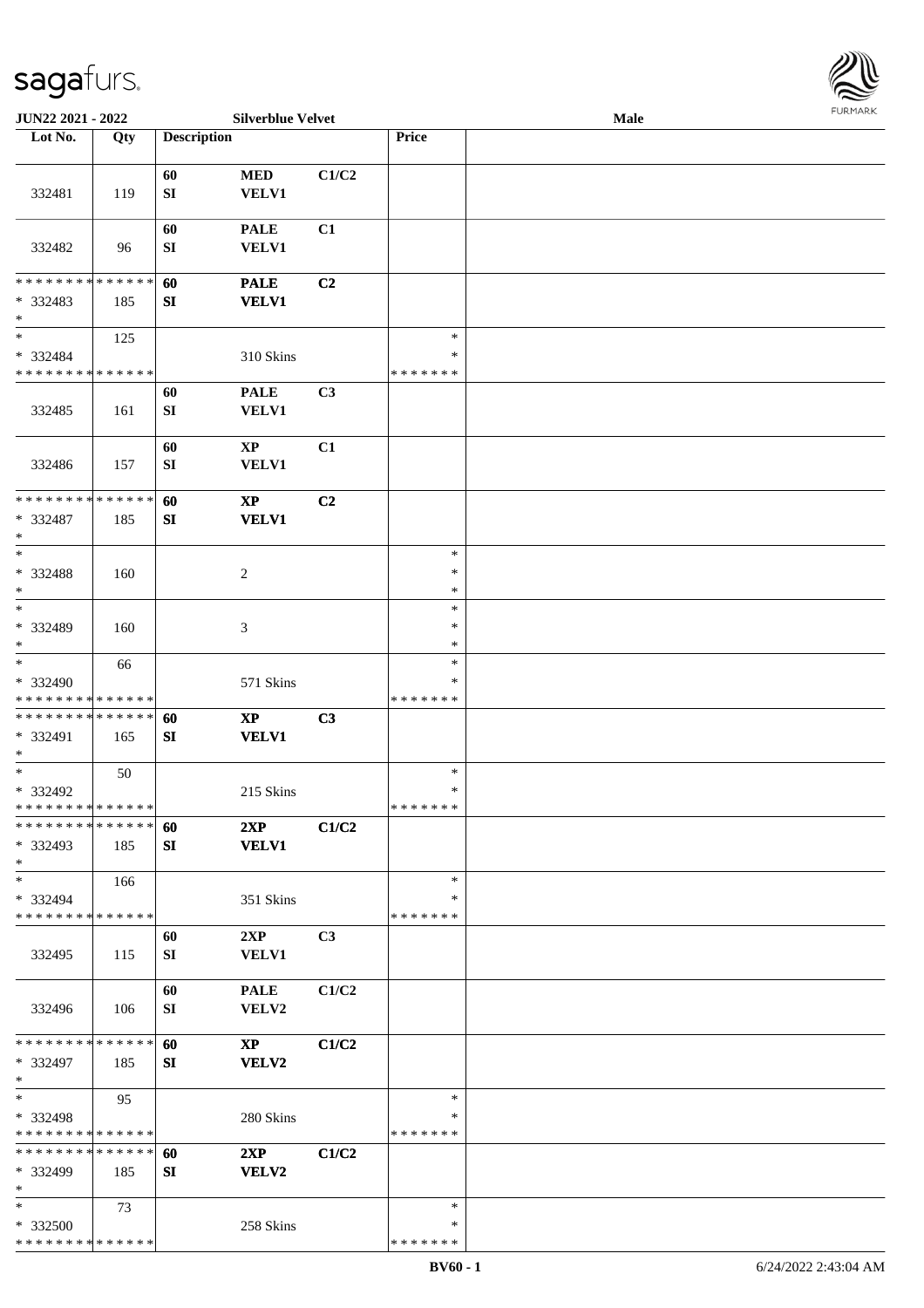

| JUN22 2021 - 2022             |     |                    | <b>Silverblue Velvet</b> |             |               | Male | 10111111111 |
|-------------------------------|-----|--------------------|--------------------------|-------------|---------------|------|-------------|
| Lot No.                       | Qty | <b>Description</b> |                          |             | Price         |      |             |
|                               |     |                    |                          |             |               |      |             |
|                               |     | 60                 | MED/PAL C2               |             |               |      |             |
| 332501                        | 166 | $\bf I\bf B$       | <b>VELV1</b>             | <b>CHIP</b> |               |      |             |
|                               |     |                    |                          |             |               |      |             |
| * * * * * * * * * * * * * *   |     | 60                 | XP/2XP                   | C2          |               |      |             |
| * 332502                      | 165 | $\mathbf{I}$       | <b>VELV1</b>             | <b>CHIP</b> |               |      |             |
| $\ast$                        |     |                    |                          |             |               |      |             |
| $\overline{\phantom{0}}$      |     |                    |                          |             | $\ast$        |      |             |
| * 332503                      | 140 |                    | $\overline{c}$           |             | $\ast$        |      |             |
| $\ast$                        |     |                    |                          |             | $\ast$        |      |             |
| $*$                           | 110 |                    |                          |             | $\ast$        |      |             |
| * 332504                      |     |                    | 415 Skins                |             | $\ast$        |      |             |
| * * * * * * * * * * * * * *   |     |                    |                          |             | *******       |      |             |
|                               |     |                    | $\bf MED$                | C1/C2       |               |      |             |
|                               |     | 60                 |                          |             |               |      |             |
| 332505                        | 143 | <b>SAGA</b>        | <b>VELV1</b>             |             |               |      |             |
| * * * * * * * * * * * * * *   |     |                    |                          |             |               |      |             |
|                               |     | 60                 | <b>PALE</b>              | C1          |               |      |             |
| * 332506                      | 135 | <b>SAGA</b>        | <b>VELV1</b>             |             |               |      |             |
| $*$                           |     |                    |                          |             |               |      |             |
| $\ast$                        | 40  |                    |                          |             | $\ast$        |      |             |
| * 332507                      |     |                    | 175 Skins                |             | $\ast$        |      |             |
| * * * * * * * * * * * * * *   |     |                    |                          |             | * * * * * * * |      |             |
| * * * * * * * * * * * * * *   |     | 60                 | <b>PALE</b>              | C2          |               |      |             |
| * 332508                      | 165 | <b>SAGA</b>        | <b>VELV1</b>             |             |               |      |             |
| $\ast$                        |     |                    |                          |             |               |      |             |
| $*$                           |     |                    |                          |             | $\ast$        |      |             |
| * 332509                      | 140 |                    | 2                        |             | ∗             |      |             |
| $\ast$                        |     |                    |                          |             | $\ast$        |      |             |
| $\ast$                        |     |                    |                          |             | $\ast$        |      |             |
| * 332510                      | 140 |                    | 3                        |             | $\ast$        |      |             |
| $\ast$                        |     |                    |                          |             | $\ast$        |      |             |
| $\ast$                        | 91  |                    |                          |             | $\ast$        |      |             |
| * 332511                      |     |                    | 536 Skins                |             | ∗             |      |             |
| * * * * * * * * * * * * * *   |     |                    |                          |             | *******       |      |             |
| * * * * * * * * * * * * * * * |     | 60                 | <b>PALE</b>              | C3          |               |      |             |
| * 332512                      | 165 | <b>SAGA</b>        | <b>VELV1</b>             |             |               |      |             |
| $*$ $*$                       |     |                    |                          |             |               |      |             |
| $*$                           | 89  |                    |                          |             | $\ast$        |      |             |
| * 332513                      |     |                    | 254 Skins                |             | *             |      |             |
| * * * * * * * * * * * * * * * |     |                    |                          |             | * * * * * * * |      |             |
| * * * * * * * * * * * * * *   |     | 60                 | $\bold{XP}$              | C1          |               |      |             |
| * 332514                      | 165 | <b>SAGA</b>        | <b>VELV1</b>             |             |               |      |             |
| $*$                           |     |                    |                          |             |               |      |             |
| $*$                           | 132 |                    |                          |             | $\ast$        |      |             |
| * 332515                      |     |                    | 297 Skins                |             | ∗             |      |             |
| * * * * * * * * * * * * * * * |     |                    |                          |             | * * * * * * * |      |             |
| * * * * * * * * * * * * * * * |     | 60                 | $\mathbf{X}\mathbf{P}$   | C2          |               |      |             |
| * 332516                      | 165 | <b>SAGA</b>        | <b>VELV1</b>             |             |               |      |             |
| $*$                           |     |                    |                          |             |               |      |             |
| $\ast$                        |     |                    |                          |             | $\ast$        |      |             |
| * 332517                      |     |                    |                          |             | $\ast$        |      |             |
| $*$                           | 140 |                    | $\sqrt{2}$               |             | $\ast$        |      |             |
| $*$                           |     |                    |                          |             | $\ast$        |      |             |
|                               |     |                    |                          |             |               |      |             |
| * 332518                      | 140 |                    | 3                        |             | $\ast$        |      |             |
| $*$<br>$\ast$                 |     |                    |                          |             | $\ast$        |      |             |
|                               |     |                    |                          |             | $\ast$        |      |             |
| * 332519                      | 140 |                    | 4                        |             | $\ast$        |      |             |
| $*$                           |     |                    |                          |             | $\ast$        |      |             |
| $*$                           |     |                    |                          |             | $\ast$        |      |             |
| * 332520                      | 140 |                    | 5                        |             | $\ast$        |      |             |
| $*$                           |     |                    |                          |             | $\ast$        |      |             |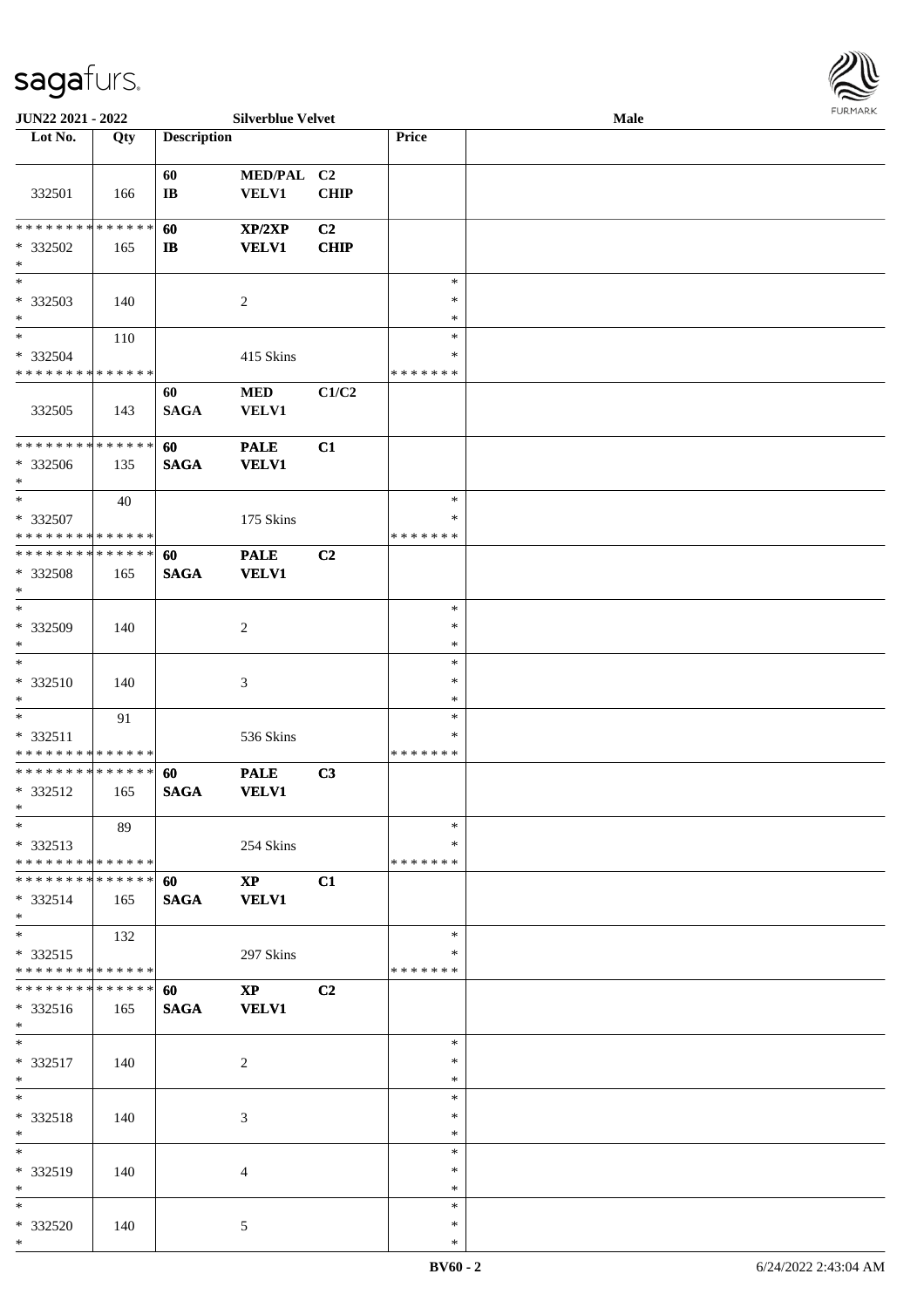

| JUN22 2021 - 2022                          |     |                    | <b>Silverblue Velvet</b> |                |               | Male | <b>FURPIARA</b> |
|--------------------------------------------|-----|--------------------|--------------------------|----------------|---------------|------|-----------------|
| Lot No.                                    | Qty | <b>Description</b> |                          |                | Price         |      |                 |
|                                            |     |                    |                          |                |               |      |                 |
| $*$                                        |     | 60                 | $\bold{XP}$              | C <sub>2</sub> | $\ast$        |      |                 |
| * 332521                                   | 150 | <b>SAGA</b>        | VELV1                    |                | ∗             |      |                 |
| $*$                                        |     |                    |                          |                | $\ast$        |      |                 |
| $*$                                        | 67  |                    |                          |                | $\ast$        |      |                 |
| $* 332522$                                 |     |                    | 942 Skins                |                | ∗             |      |                 |
| * * * * * * * * * * * * * *                |     |                    |                          |                | * * * * * * * |      |                 |
| * * * * * * * * * * * * * *                |     | 60                 | $\bold{XP}$              | C3             |               |      |                 |
| * 332523                                   | 165 | <b>SAGA</b>        | <b>VELV1</b>             |                |               |      |                 |
| $\ast$                                     |     |                    |                          |                |               |      |                 |
| $*$                                        |     |                    |                          |                | $\ast$        |      |                 |
| $* 332524$                                 | 140 |                    | 2                        |                | ∗             |      |                 |
| $*$                                        |     |                    |                          |                | $\ast$        |      |                 |
| $\overline{\phantom{0}}$                   | 70  |                    |                          |                | $\ast$        |      |                 |
| $* 332525$                                 |     |                    | 375 Skins                |                | ∗             |      |                 |
| * * * * * * * * * * * * * *                |     |                    |                          |                | * * * * * * * |      |                 |
|                                            |     | 60                 | 2XP                      | C1             |               |      |                 |
| 332526                                     | 163 | <b>SAGA</b>        | <b>VELV1</b>             |                |               |      |                 |
|                                            |     |                    |                          |                |               |      |                 |
| * * * * * * * * * * * * * *                |     | 60                 | 2XP                      | C <sub>2</sub> |               |      |                 |
| * 332527                                   | 165 | <b>SAGA</b>        | <b>VELV1</b>             |                |               |      |                 |
| $*$                                        |     |                    |                          |                |               |      |                 |
| $*$                                        |     |                    |                          |                | $\ast$        |      |                 |
| * 332528                                   | 140 |                    | 2                        |                | $\ast$        |      |                 |
| $*$                                        |     |                    |                          |                | $\ast$        |      |                 |
| $*$                                        |     |                    |                          |                | ∗             |      |                 |
| $* 332529$                                 | 140 |                    | 3                        |                | $\ast$        |      |                 |
| $*$                                        |     |                    |                          |                | $\ast$        |      |                 |
| $*$                                        | 54  |                    |                          |                | $\ast$        |      |                 |
| $* 332530$                                 |     |                    | 499 Skins                |                | ∗             |      |                 |
| * * * * * * * * * * * * * *                |     |                    |                          |                | * * * * * * * |      |                 |
| * * * * * * * * * * * * * * *              |     | 60                 | 2XP                      | C3             |               |      |                 |
| $* 332531$                                 | 145 | <b>SAGA</b>        | <b>VELV1</b>             |                |               |      |                 |
| $*$                                        |     |                    |                          |                |               |      |                 |
| $*$                                        | 94  |                    |                          |                | $\ast$        |      |                 |
| * 332532                                   |     |                    | 239 Skins                |                | ∗             |      |                 |
| * * * * * * * * <mark>* * * * * * *</mark> |     |                    |                          |                | * * * * * * * |      |                 |
|                                            |     | 60                 | <b>PALE</b>              | C1/C2          |               |      |                 |
| 332533                                     | 117 | <b>SAGA</b>        | <b>VELV2</b>             |                |               |      |                 |
|                                            |     |                    |                          |                |               |      |                 |
|                                            |     | 60                 | $\mathbf{X}\mathbf{P}$   | C1             |               |      |                 |
| 332534                                     | 118 | <b>SAGA</b>        | VELV2                    |                |               |      |                 |
|                                            |     |                    |                          |                |               |      |                 |
| * * * * * * * * * * * * * * *              |     | <b>60</b>          | $\mathbf{X}\mathbf{P}$   | C2             |               |      |                 |
| $*332535$                                  | 165 | <b>SAGA</b>        | <b>VELV2</b>             |                |               |      |                 |
| $*$                                        |     |                    |                          |                |               |      |                 |
| $*$                                        | 109 |                    |                          |                | $\ast$        |      |                 |
| * 332536                                   |     |                    | 274 Skins                |                | ∗             |      |                 |
| * * * * * * * * * * * * * * *              |     |                    |                          |                | * * * * * * * |      |                 |
|                                            |     | 60                 | $\mathbf{X}\mathbf{P}$   | C <sub>3</sub> |               |      |                 |
| 332537                                     | 89  | SAGA               | VELV2                    |                |               |      |                 |
|                                            |     |                    |                          |                |               |      |                 |
|                                            |     | 60                 | 2XP                      | C1             |               |      |                 |
| 332538                                     | 132 | <b>SAGA</b>        | VELV2                    |                |               |      |                 |
|                                            |     |                    |                          |                |               |      |                 |
| * * * * * * * * * * * * * * *              |     | 60                 | 2XP                      | C2             |               |      |                 |
| * 332539                                   | 155 | <b>SAGA</b>        | VELV2                    |                |               |      |                 |
| $*$ $*$                                    |     |                    |                          |                |               |      |                 |
| $*$ $*$                                    | 30  |                    |                          |                | $\ast$        |      |                 |
| * 332540                                   |     |                    | 185 Skins                |                | ∗             |      |                 |
| * * * * * * * * * * * * * *                |     |                    |                          |                | * * * * * * * |      |                 |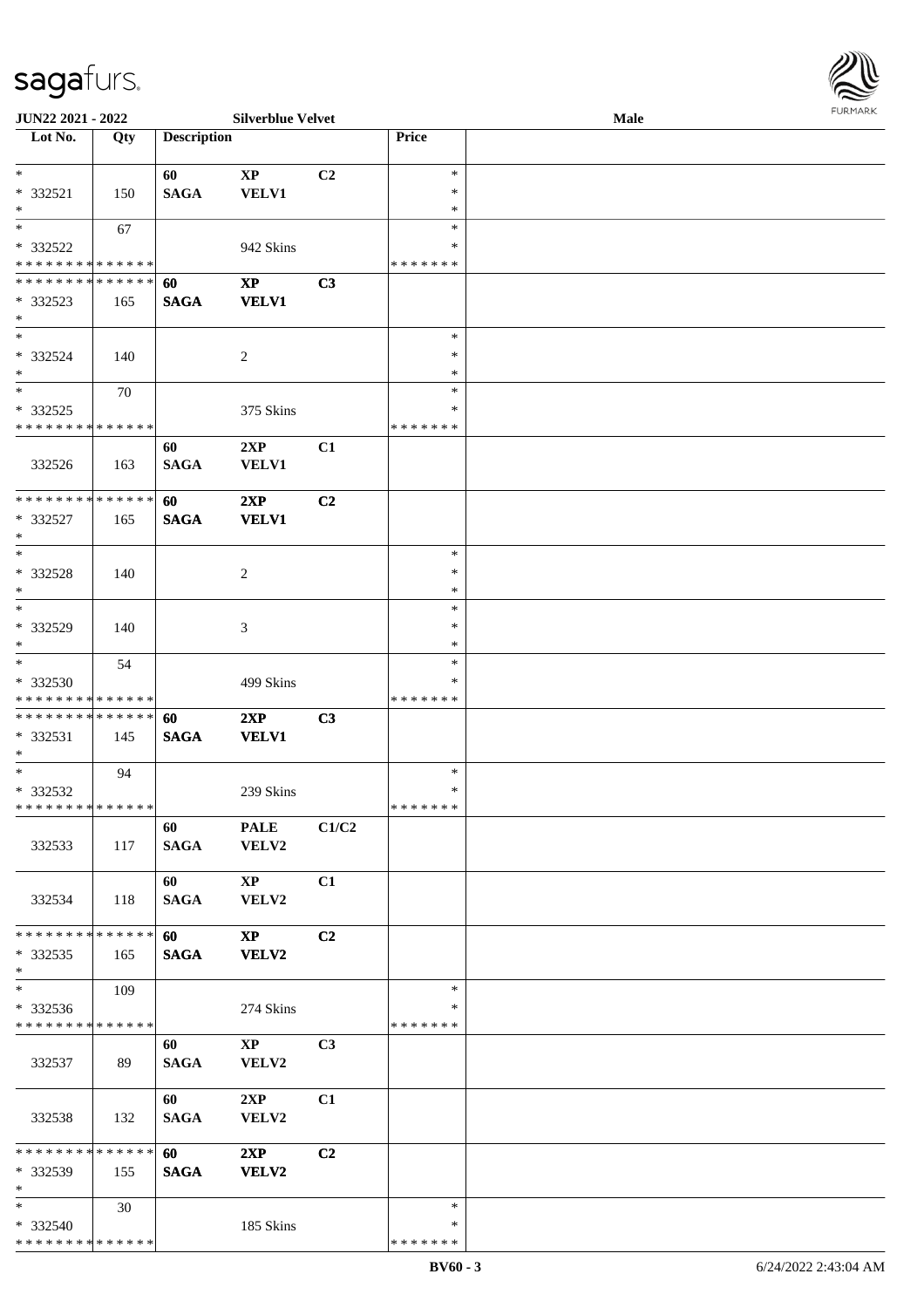#### sag

\* \* \* \* \* \* \* \* \* \* \* \* \* \*

332552 125

| sagaturs.                               |     |                    |                             |                |              |      |               |
|-----------------------------------------|-----|--------------------|-----------------------------|----------------|--------------|------|---------------|
| JUN22 2021 - 2022                       |     |                    | <b>Silverblue Velvet</b>    |                |              | Male | <b>FURMAR</b> |
| Lot No.                                 | Qty | <b>Description</b> |                             |                | Price        |      |               |
| 332541                                  | 74  | 60<br><b>SAGA</b>  | 2XP<br>VELV2                | C3             |              |      |               |
| ******** <mark>******</mark>            |     | 60                 | MED/PAL C2                  |                |              |      |               |
| * 332542<br>$\ast$                      | 165 | IA                 | <b>VELV1</b>                | <b>CHIP</b>    |              |      |               |
| $\ast$                                  |     |                    |                             |                | $\ast$       |      |               |
| * 332543<br>$\ast$                      | 140 |                    | $\boldsymbol{2}$            |                | *<br>$\ast$  |      |               |
| $\ast$                                  | 18  |                    |                             |                | $\ast$       |      |               |
| * 332544<br>* * * * * * * * * * * * * * |     |                    | 323 Skins                   |                | *<br>******* |      |               |
| ******** <mark>******</mark>            |     | 60                 | XP/2XP                      | C <sub>2</sub> |              |      |               |
| $* 332545$<br>$\ast$                    | 165 | IA                 | <b>VELV1</b>                | <b>CHIP</b>    |              |      |               |
| $\ast$                                  |     |                    |                             |                | $\ast$       |      |               |
| * 332546<br>$\ast$                      | 140 |                    | $\boldsymbol{2}$            |                | *<br>*       |      |               |
| $\ast$                                  |     |                    |                             |                | $\ast$       |      |               |
| $* 332547$<br>$\ast$                    | 140 |                    | 3                           |                | $\ast$<br>*  |      |               |
| $\ast$                                  | 118 |                    |                             |                | $\ast$       |      |               |
| * 332548<br>* * * * * * * * * * * * * * |     |                    | 563 Skins                   |                | *<br>******* |      |               |
| 332549                                  | 128 | 60<br><b>SROY</b>  | <b>PALE</b><br><b>VELV1</b> | C1/C2          |              |      |               |
| * * * * * * * * * * * * * *             |     | 60                 | $\bold{XP}$                 | C1/C2          |              |      |               |
| * 332550<br>$\ast$                      | 165 | <b>SROY</b>        | <b>VELV1</b>                |                |              |      |               |
| $\overline{\phantom{0}}$                | 87  |                    |                             |                | $\ast$       |      |               |
| * 332551                                |     |                    | 252 Skins                   |                | $\ast$       |      |               |

\* \* \* \* \* \* \*

**60 2XP C1/C2 SROY VELV1**

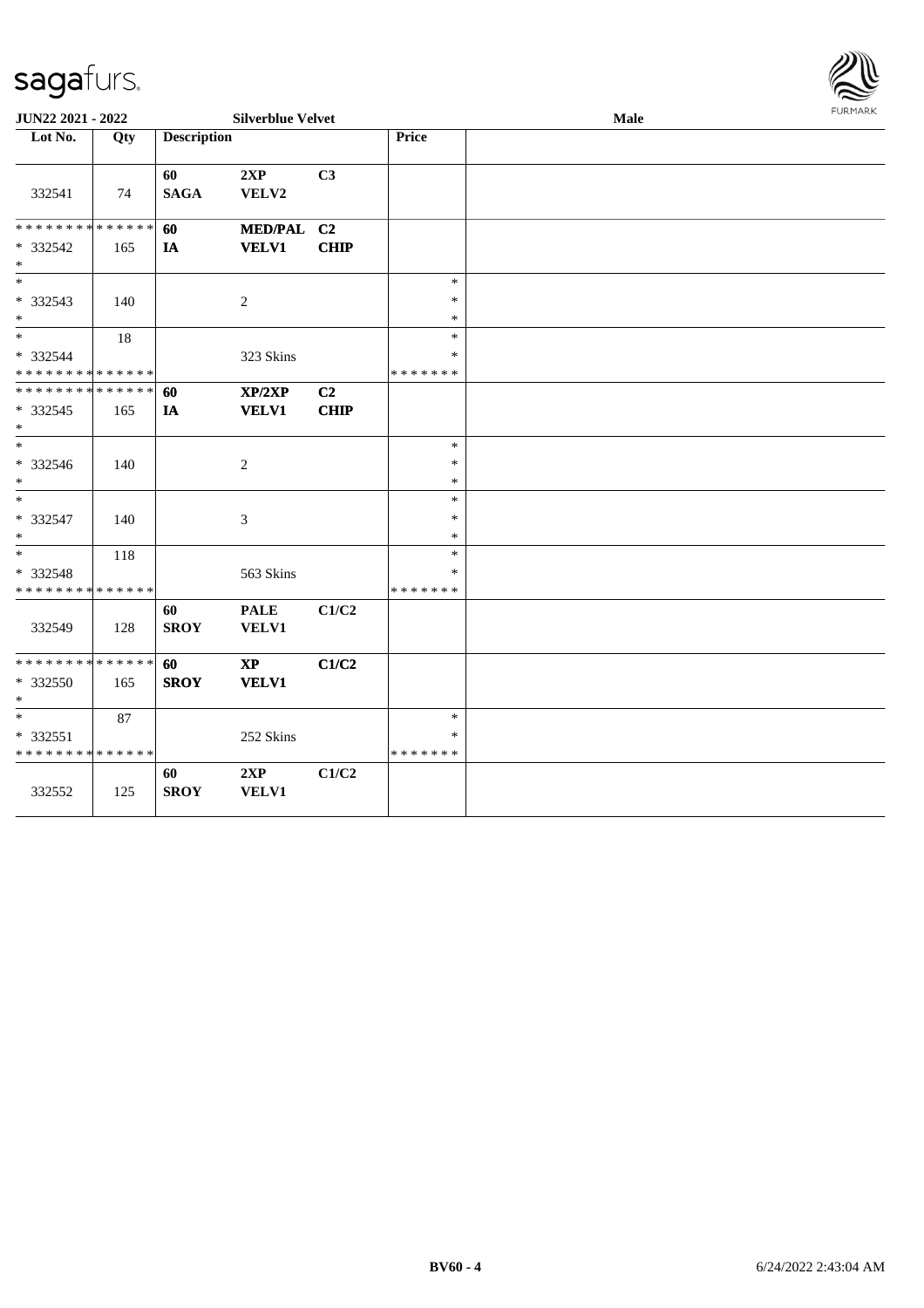

| JUN22 2021 - 2022             |     |                    | <b>Silverblue Velvet</b> |                |               | Male |  |
|-------------------------------|-----|--------------------|--------------------------|----------------|---------------|------|--|
| Lot No.                       | Qty | <b>Description</b> |                          |                | Price         |      |  |
|                               |     |                    |                          |                |               |      |  |
|                               |     | 50                 | $\mathbf{X}\mathbf{D}$   | C2             |               |      |  |
| 332601                        | 28  | ${\bf SI}$         | <b>VELV1</b>             |                |               |      |  |
|                               |     |                    |                          |                |               |      |  |
|                               |     | 60/50              | <b>Dark</b>              | C1/C2          |               |      |  |
| 332602                        |     |                    |                          |                |               |      |  |
|                               | 127 | SI                 | <b>VELV1</b>             |                |               |      |  |
|                               |     |                    |                          |                |               |      |  |
|                               |     | 50                 | <b>Dark</b>              | C <sub>3</sub> |               |      |  |
| 332603                        | 37  | ${\bf SI}$         | <b>VELV1</b>             |                |               |      |  |
|                               |     |                    |                          |                |               |      |  |
| * * * * * * * * * * * * * *   |     | 50                 | <b>MED</b>               | C1/C2          |               |      |  |
| * 332604                      | 205 | ${\bf SI}$         | <b>VELV1</b>             |                |               |      |  |
| $\ast$                        |     |                    |                          |                |               |      |  |
| $\ast$                        | 158 |                    |                          |                | $\ast$        |      |  |
| $* 332605$                    |     |                    | 363 Skins                |                | $\ast$        |      |  |
| * * * * * * * * * * * * * *   |     |                    |                          |                | * * * * * * * |      |  |
|                               |     | 60/50              | $\bf MED$                | C3             |               |      |  |
| 332606                        |     | SI                 | <b>VELV1</b>             |                |               |      |  |
|                               | 163 |                    |                          |                |               |      |  |
| ******** <mark>******</mark>  |     |                    |                          |                |               |      |  |
|                               |     | 50                 | <b>PALE</b>              | C1             |               |      |  |
| * 332607                      | 205 | SI                 | <b>VELV1</b>             |                |               |      |  |
| $\ast$                        |     |                    |                          |                |               |      |  |
| $\ast$                        | 38  |                    |                          |                | $\ast$        |      |  |
| * 332608                      |     |                    | 243 Skins                |                | ∗             |      |  |
| * * * * * * * * * * * * * *   |     |                    |                          |                | * * * * * * * |      |  |
| * * * * * * * * * * * * * *   |     | 50                 | <b>PALE</b>              | C2             |               |      |  |
| * 332609                      | 205 | ${\bf SI}$         | <b>VELV1</b>             |                |               |      |  |
| $\ast$                        |     |                    |                          |                |               |      |  |
| $\ast$                        |     |                    |                          |                | $\ast$        |      |  |
| $* 332610$                    | 180 |                    | $\boldsymbol{2}$         |                | $\ast$        |      |  |
| $\ast$                        |     |                    |                          |                | $\ast$        |      |  |
| $\ast$                        |     |                    |                          |                | $\ast$        |      |  |
|                               |     |                    |                          |                |               |      |  |
| * 332611                      | 180 |                    | $\mathfrak{Z}$           |                | $\ast$        |      |  |
| $\ast$                        |     |                    |                          |                | $\ast$        |      |  |
| $\ast$                        | 123 |                    |                          |                | $\ast$        |      |  |
| * 332612                      |     |                    | 688 Skins                |                | $\ast$        |      |  |
| **************                |     |                    |                          |                | *******       |      |  |
| * * * * * * * * * * * * * * * |     | 50                 | <b>PALE</b>              | C3             |               |      |  |
| * 332613                      | 205 | SI                 | <b>VELV1</b>             |                |               |      |  |
| $*$                           |     |                    |                          |                |               |      |  |
| $*$                           | 167 |                    |                          |                | $\ast$        |      |  |
| * 332614                      |     |                    | 372 Skins                |                | ∗             |      |  |
| * * * * * * * * * * * * * *   |     |                    |                          |                | * * * * * * * |      |  |
|                               |     | 50                 | $\mathbf{X}\mathbf{P}$   | C1             |               |      |  |
| 332615                        | 209 |                    | <b>VELV1</b>             |                |               |      |  |
|                               |     | SI                 |                          |                |               |      |  |
| * * * * * * * * * * * * * *   |     |                    |                          |                |               |      |  |
|                               |     | 50                 | $\mathbf{X}\mathbf{P}$   | C2             |               |      |  |
| * 332616                      | 205 | SI                 | <b>VELV1</b>             |                |               |      |  |
| $*$                           |     |                    |                          |                |               |      |  |
| $*$                           |     |                    |                          |                | $\ast$        |      |  |
| * 332617                      | 180 |                    | $\overline{c}$           |                | $\ast$        |      |  |
| $*$                           |     |                    |                          |                | $\ast$        |      |  |
| $\ast$                        |     |                    |                          |                | $\ast$        |      |  |
| * 332618                      | 180 |                    | 3                        |                | $\ast$        |      |  |
| $\ast$                        |     |                    |                          |                | $\ast$        |      |  |
| $\ast$                        |     |                    |                          |                | $\ast$        |      |  |
| * 332619                      | 180 |                    | 4                        |                | ∗             |      |  |
| $*$                           |     |                    |                          |                | ∗             |      |  |
| $*$                           | 145 |                    |                          |                | $\ast$        |      |  |
|                               |     |                    |                          |                | *             |      |  |
| * 332620                      |     |                    | 890 Skins                |                |               |      |  |
| * * * * * * * * * * * * * *   |     |                    |                          |                | * * * * * * * |      |  |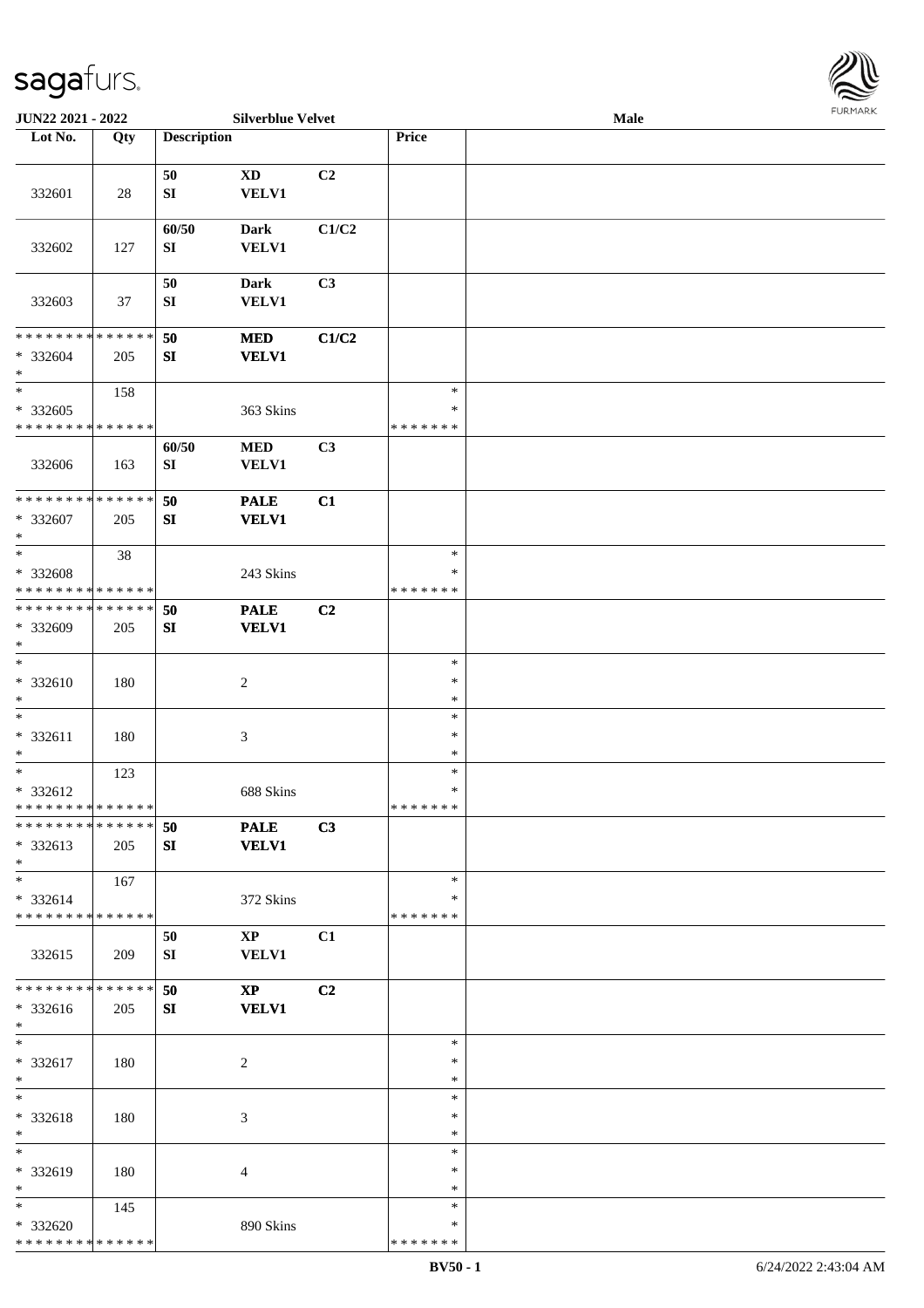

| JUN22 2021 - 2022                       |     |                        | <b>Silverblue Velvet</b>         |                 |                  | Male |  |
|-----------------------------------------|-----|------------------------|----------------------------------|-----------------|------------------|------|--|
| Lot No.                                 | Qty | <b>Description</b>     |                                  |                 | Price            |      |  |
|                                         |     |                        |                                  |                 |                  |      |  |
| * * * * * * * * * * * * * *             |     | 50                     | $\bold{XP}$                      | C3              |                  |      |  |
| * 332621                                | 205 | SI                     | <b>VELV1</b>                     |                 |                  |      |  |
| $\ast$                                  |     |                        |                                  |                 |                  |      |  |
| $\ast$                                  | 161 |                        |                                  |                 | $\ast$           |      |  |
| * 332622                                |     |                        | 366 Skins                        |                 | ∗                |      |  |
| * * * * * * * * * * * * * *             |     |                        |                                  |                 | * * * * * * *    |      |  |
| * * * * * * * * * * * * * *             |     | 50                     | 2XP                              | C1/C2           |                  |      |  |
| * 332623                                | 205 | ${\bf SI}$             | <b>VELV1</b>                     |                 |                  |      |  |
| $\ast$                                  |     |                        |                                  |                 |                  |      |  |
| $\ast$                                  | 183 |                        |                                  |                 | $\ast$<br>$\ast$ |      |  |
| * 332624<br>* * * * * * * * * * * * * * |     |                        | 388 Skins                        |                 | * * * * * * *    |      |  |
|                                         |     |                        |                                  |                 |                  |      |  |
|                                         |     | 50                     | 2XP                              | C3              |                  |      |  |
| 332625                                  | 147 | SI                     | VELV1                            |                 |                  |      |  |
|                                         |     | 50                     | <b>PALE</b>                      | C1/C2           |                  |      |  |
| 332626                                  | 175 | SI                     | VELV2                            |                 |                  |      |  |
|                                         |     |                        |                                  |                 |                  |      |  |
|                                         |     | 60/50                  | <b>PALE</b>                      | C3              |                  |      |  |
| 332627                                  | 136 | SI                     | VELV2                            |                 |                  |      |  |
|                                         |     |                        |                                  |                 |                  |      |  |
| * * * * * * * * * * * * * *             |     | 50                     | $\bold{XP}$                      | C1/C2           |                  |      |  |
| * 332628                                | 205 | SI                     | VELV2                            |                 |                  |      |  |
| $\ast$                                  |     |                        |                                  |                 |                  |      |  |
| $\ast$                                  | 86  |                        |                                  |                 | $\ast$           |      |  |
| * 332629                                |     |                        | 291 Skins                        |                 | $\ast$           |      |  |
| * * * * * * * * * * * * * *             |     |                        |                                  |                 | * * * * * * *    |      |  |
|                                         |     | 60/50                  | $\bold{XP}$                      | C3              |                  |      |  |
| 332630                                  | 142 | SI                     | VELV2                            |                 |                  |      |  |
|                                         |     |                        |                                  |                 |                  |      |  |
|                                         |     | 50                     | 2XP                              | C1/C2           |                  |      |  |
| 332631                                  | 178 | SI                     | VELV2                            |                 |                  |      |  |
|                                         |     |                        |                                  |                 |                  |      |  |
|                                         |     | 60/50                  | 2XP                              | C3              |                  |      |  |
| 332632                                  | 109 | SI                     | VELV2                            |                 |                  |      |  |
|                                         |     | 60/50                  | MED/PAL C2                       |                 |                  |      |  |
| 332633                                  | 202 | $\bf{IB}$              | <b>VELV1</b>                     | WB <sub>2</sub> |                  |      |  |
|                                         |     |                        |                                  |                 |                  |      |  |
| * * * * * * * * * * * * * * *           |     | 60/50                  | XP/2XP                           | C <sub>2</sub>  |                  |      |  |
| * 332634                                | 205 | $\mathbf{I}$           | <b>VELV1</b>                     | WB <sub>2</sub> |                  |      |  |
| $\ast$                                  |     |                        |                                  |                 |                  |      |  |
| $\ast$                                  |     |                        |                                  |                 | $\ast$           |      |  |
| * 332635                                | 180 |                        | 2                                |                 | $\ast$           |      |  |
| $\ast$                                  |     |                        |                                  |                 | *                |      |  |
| $\ast$                                  | 67  |                        |                                  |                 | $\ast$           |      |  |
| $* 332636$                              |     |                        | 452 Skins                        |                 | ∗                |      |  |
| * * * * * * * * * * * * * *             |     |                        |                                  |                 | * * * * * * *    |      |  |
|                                         |     | 50                     | $2{\bf X}{\bf D}/{\bf X}{\bf D}$ | C2              |                  |      |  |
| 332637                                  | 30  | $\mathbf{I}\mathbf{B}$ | <b>VELV1</b>                     | <b>CHIP</b>     |                  |      |  |
|                                         |     |                        |                                  |                 |                  |      |  |
| * * * * * * * * * * * * * *             |     | 50                     | MED/PAL C2                       |                 |                  |      |  |
| * 332638                                | 185 | $\mathbf{I}$           | <b>VELV1</b>                     | <b>CHIP</b>     |                  |      |  |
| $\ast$<br>$*$                           |     |                        |                                  |                 | $\ast$           |      |  |
|                                         | 107 |                        |                                  |                 | ∗                |      |  |
| * 332639<br>* * * * * * * * * * * * * * |     |                        | 292 Skins                        |                 | * * * * * * *    |      |  |
| * * * * * * * * * * * * * * *           |     | 50                     | XP/2XP                           | C <sub>2</sub>  |                  |      |  |
| * 332640                                | 205 | $\mathbf{I}$           | <b>VELV1</b>                     | <b>CHIP</b>     |                  |      |  |
| $*$                                     |     |                        |                                  |                 |                  |      |  |
|                                         |     |                        |                                  |                 |                  |      |  |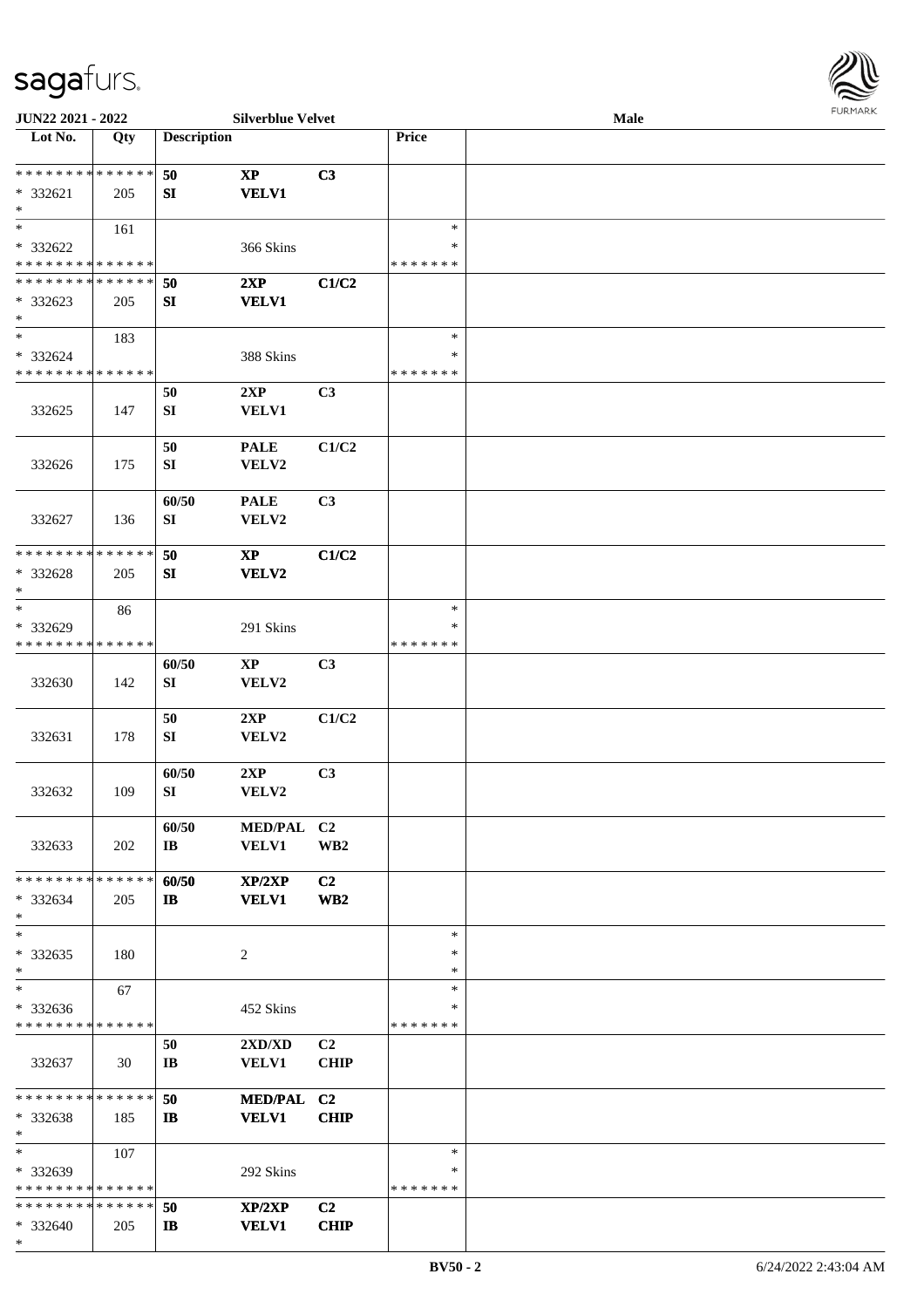

| JUN22 2021 - 2022             |     |                    | <b>Silverblue Velvet</b> |                |               | <b>Male</b> |  |
|-------------------------------|-----|--------------------|--------------------------|----------------|---------------|-------------|--|
| Lot No.                       | Qty | <b>Description</b> |                          |                | Price         |             |  |
|                               |     |                    |                          |                |               |             |  |
| $*$                           |     | 50                 | XP/2XP                   | C <sub>2</sub> | $\ast$        |             |  |
| * 332641                      | 180 | $\bf I\bf B$       | <b>VELV1</b>             | <b>CHIP</b>    | $\ast$        |             |  |
| $\ast$                        |     |                    |                          |                | $\ast$        |             |  |
| $*$                           | 134 |                    |                          |                | $\ast$        |             |  |
| $* 332642$                    |     |                    | 519 Skins                |                | ∗             |             |  |
| * * * * * * * * * * * * * *   |     |                    |                          |                | * * * * * * * |             |  |
|                               |     | 50                 | 2XD                      | C2             |               |             |  |
|                               |     |                    |                          |                |               |             |  |
| 332643                        | 10  | <b>SAGA</b>        | <b>VELV1</b>             |                |               |             |  |
|                               |     |                    |                          |                |               |             |  |
|                               |     | 50                 | $\mathbf{X}\mathbf{D}$   | C2             |               |             |  |
| 332644                        | 35  | <b>SAGA</b>        | <b>VELV1</b>             |                |               |             |  |
|                               |     |                    |                          |                |               |             |  |
|                               |     | 60/50              | Dark                     | C1/C2          |               |             |  |
| 332645                        | 174 | <b>SAGA</b>        | VELV1                    |                |               |             |  |
|                               |     |                    |                          |                |               |             |  |
|                               |     | 50                 | <b>Dark</b>              | C3             |               |             |  |
| 332646                        | 43  | <b>SAGA</b>        | <b>VELV1</b>             |                |               |             |  |
|                               |     |                    |                          |                |               |             |  |
|                               |     | 50                 | <b>MED</b>               | C1             |               |             |  |
|                               |     |                    |                          |                |               |             |  |
| 332647                        | 124 | <b>SAGA</b>        | VELV1                    |                |               |             |  |
|                               |     |                    |                          |                |               |             |  |
| * * * * * * * * * * * * * *   |     | 50                 | <b>MED</b>               | C2             |               |             |  |
| * 332648                      | 185 | <b>SAGA</b>        | <b>VELV1</b>             |                |               |             |  |
| $*$                           |     |                    |                          |                |               |             |  |
| $*$                           | 146 |                    |                          |                | $\ast$        |             |  |
| * 332649                      |     |                    | 331 Skins                |                | $\ast$        |             |  |
| * * * * * * * * * * * * * *   |     |                    |                          |                | * * * * * * * |             |  |
|                               |     | 60/50              | <b>MED</b>               | C3             |               |             |  |
| 332650                        | 161 | <b>SAGA</b>        | <b>VELV1</b>             |                |               |             |  |
|                               |     |                    |                          |                |               |             |  |
| * * * * * * * * * * * * * *   |     | 50                 | <b>PALE</b>              | C1             |               |             |  |
|                               |     |                    |                          |                |               |             |  |
| * 332651                      | 225 | <b>SAGA</b>        | <b>VELV1</b>             |                |               |             |  |
| $*$                           |     |                    |                          |                |               |             |  |
| $*$                           | 196 |                    |                          |                | $\ast$        |             |  |
| * 332652                      |     |                    | 421 Skins                |                | $\ast$        |             |  |
| * * * * * * * * * * * * * * * |     |                    |                          |                | *******       |             |  |
| ******** <mark>******</mark>  |     | 50                 | <b>PALE</b>              | C <sub>2</sub> |               |             |  |
| * 332653                      | 185 | <b>SAGA</b>        | <b>VELV1</b>             |                |               |             |  |
| $*$                           |     |                    |                          |                |               |             |  |
| $*$                           |     |                    |                          |                | $\ast$        |             |  |
| * 332654                      | 160 |                    | 2                        |                | *             |             |  |
| $*$                           |     |                    |                          |                | *             |             |  |
|                               |     |                    |                          |                | $\ast$        |             |  |
| * 332655                      |     |                    |                          |                | $\ast$        |             |  |
| $*$                           | 160 |                    | 3                        |                | $\ast$        |             |  |
|                               |     |                    |                          |                |               |             |  |
| $*$                           |     |                    |                          |                | $\ast$        |             |  |
| $* 332656$                    | 160 |                    | 4                        |                | *             |             |  |
| $*$                           |     |                    |                          |                | $\ast$        |             |  |
| $*$                           |     |                    |                          |                | $\ast$        |             |  |
| * 332657                      | 160 |                    | 5                        |                | $\ast$        |             |  |
| $*$                           |     |                    |                          |                | $\ast$        |             |  |
| $*$                           |     |                    |                          |                | $\ast$        |             |  |
| * 332658                      | 160 |                    | 6                        |                | $\ast$        |             |  |
| $*$                           |     |                    |                          |                | $\ast$        |             |  |
| $*$ and $*$                   |     |                    |                          |                | $\ast$        |             |  |
|                               | 84  |                    |                          |                |               |             |  |
| * 332659                      |     |                    | 1069 Skins               |                | ∗             |             |  |
| * * * * * * * * * * * * * *   |     |                    |                          |                | * * * * * * * |             |  |
| * * * * * * * * * * * * * * * |     | 50                 | <b>PALE</b>              | C3             |               |             |  |
| * 332660                      | 185 | <b>SAGA</b>        | <b>VELV1</b>             |                |               |             |  |
| $*$                           |     |                    |                          |                |               |             |  |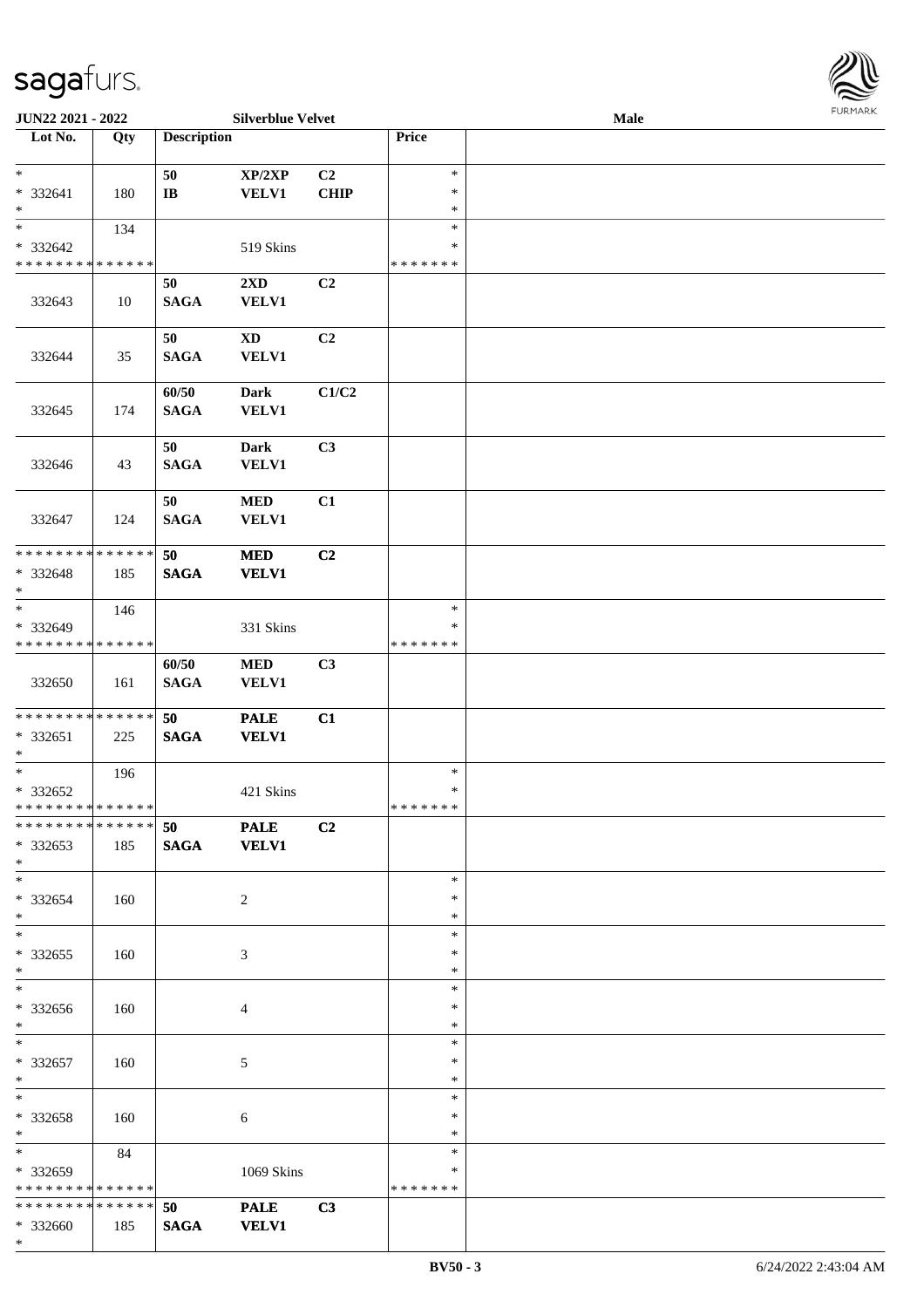| JUN22 2021 - 2022             |     |                    | <b>Silverblue Velvet</b> |                |               | <b>Male</b> |  |
|-------------------------------|-----|--------------------|--------------------------|----------------|---------------|-------------|--|
| Lot No.                       | Qty | <b>Description</b> |                          |                | Price         |             |  |
|                               |     |                    |                          |                |               |             |  |
| $\ast$                        |     | 50                 | <b>PALE</b>              | C3             | $\ast$        |             |  |
| * 332661                      | 160 | <b>SAGA</b>        | <b>VELV1</b>             |                | $\ast$        |             |  |
| $\ast$                        |     |                    |                          |                | $\ast$        |             |  |
| $*$                           | 145 |                    |                          |                | $\ast$        |             |  |
| * 332662                      |     |                    | 490 Skins                |                | ∗             |             |  |
| * * * * * * * * * * * * * *   |     |                    |                          |                | * * * * * * * |             |  |
| **************                |     | 50                 | $\mathbf{X}\mathbf{P}$   | C1             |               |             |  |
|                               |     |                    |                          |                |               |             |  |
| * 332663                      | 185 | <b>SAGA</b>        | <b>VELV1</b>             |                |               |             |  |
| $*$<br>$\overline{\ast}$      |     |                    |                          |                |               |             |  |
|                               | 155 |                    |                          |                | $\ast$        |             |  |
| * 332664                      |     |                    | 340 Skins                |                | $\ast$        |             |  |
| * * * * * * * * * * * * * * * |     |                    |                          |                | * * * * * * * |             |  |
| * * * * * * * * * * * * * *   |     | 50                 | $\mathbf{X}\mathbf{P}$   | C <sub>2</sub> |               |             |  |
| $*332665$                     | 185 | <b>SAGA</b>        | <b>VELV1</b>             |                |               |             |  |
| $\ast$                        |     |                    |                          |                |               |             |  |
| $\ast$                        |     |                    |                          |                | $\ast$        |             |  |
| $*332666$                     | 160 |                    | $\sqrt{2}$               |                | $\ast$        |             |  |
| $\ast$                        |     |                    |                          |                | $\ast$        |             |  |
| $\ast$                        |     |                    |                          |                | $\ast$        |             |  |
|                               |     |                    |                          |                |               |             |  |
| $* 332667$                    | 160 |                    | 3                        |                | $\ast$        |             |  |
| $\ast$                        |     |                    |                          |                | $\ast$        |             |  |
| $\ast$                        |     |                    |                          |                | $\ast$        |             |  |
| * 332668                      | 160 |                    | 4                        |                | $\ast$        |             |  |
| $\ast$                        |     |                    |                          |                | $\ast$        |             |  |
| $\ast$                        |     |                    |                          |                | $\ast$        |             |  |
| * 332669                      | 160 |                    | 5                        |                | $\ast$        |             |  |
| $\ast$                        |     |                    |                          |                | $\ast$        |             |  |
| $\overline{\phantom{a}^*}$    |     |                    |                          |                | $\ast$        |             |  |
| $* 332670$                    |     |                    |                          |                | $\ast$        |             |  |
|                               | 160 |                    | 6                        |                |               |             |  |
| $\ast$                        |     |                    |                          |                | $\ast$        |             |  |
| $\ast$                        |     |                    |                          |                | $\ast$        |             |  |
| * 332671                      | 160 |                    | $\tau$                   |                | $\ast$        |             |  |
| $\ast$                        |     |                    |                          |                | $\ast$        |             |  |
| $\ast$                        |     |                    |                          |                | $\ast$        |             |  |
| $* 332672$                    | 160 |                    | 8                        |                | $\ast$        |             |  |
| $*$                           |     |                    |                          |                | $\ast$        |             |  |
| $\ast$                        |     |                    |                          |                | $\ast$        |             |  |
| * 332673                      | 160 |                    | $\overline{9}$           |                | $\ast$        |             |  |
| $\ast$                        |     |                    |                          |                | $\ast$        |             |  |
| $\ast$                        |     |                    |                          |                | $\ast$        |             |  |
|                               | 97  |                    |                          |                |               |             |  |
| * 332674                      |     |                    | 1562 Skins               |                | ∗             |             |  |
| * * * * * * * * * * * * * *   |     |                    |                          |                | * * * * * * * |             |  |
| **************                |     | 50                 | $\mathbf{X}\mathbf{P}$   | C3             |               |             |  |
| * 332675                      | 185 | <b>SAGA</b>        | <b>VELV1</b>             |                |               |             |  |
| $\ast$                        |     |                    |                          |                |               |             |  |
| $\ast$                        |     |                    |                          |                | $\ast$        |             |  |
| * 332676                      | 160 |                    | $\overline{c}$           |                | $\ast$        |             |  |
| $*$                           |     |                    |                          |                | $\ast$        |             |  |
| $\ast$                        |     |                    |                          |                | $\ast$        |             |  |
|                               |     |                    |                          |                | $\ast$        |             |  |
| * 332677                      | 160 |                    | 3                        |                | $\ast$        |             |  |
| $*$                           |     |                    |                          |                |               |             |  |
| $\ast$                        | 57  |                    |                          |                | $\ast$        |             |  |
| * 332678                      |     |                    | 562 Skins                |                | $\ast$        |             |  |
| * * * * * * * * * * * * * *   |     |                    |                          |                | * * * * * * * |             |  |
|                               |     | 50                 | 2XP                      | C1             |               |             |  |
| 332679                        | 99  | <b>SAGA</b>        | <b>VELV1</b>             |                |               |             |  |
|                               |     |                    |                          |                |               |             |  |
| * * * * * * * * * * * * * * * |     | 50                 | 2XP                      | C2             |               |             |  |
| * 332680                      | 185 | <b>SAGA</b>        | <b>VELV1</b>             |                |               |             |  |
|                               |     |                    |                          |                |               |             |  |

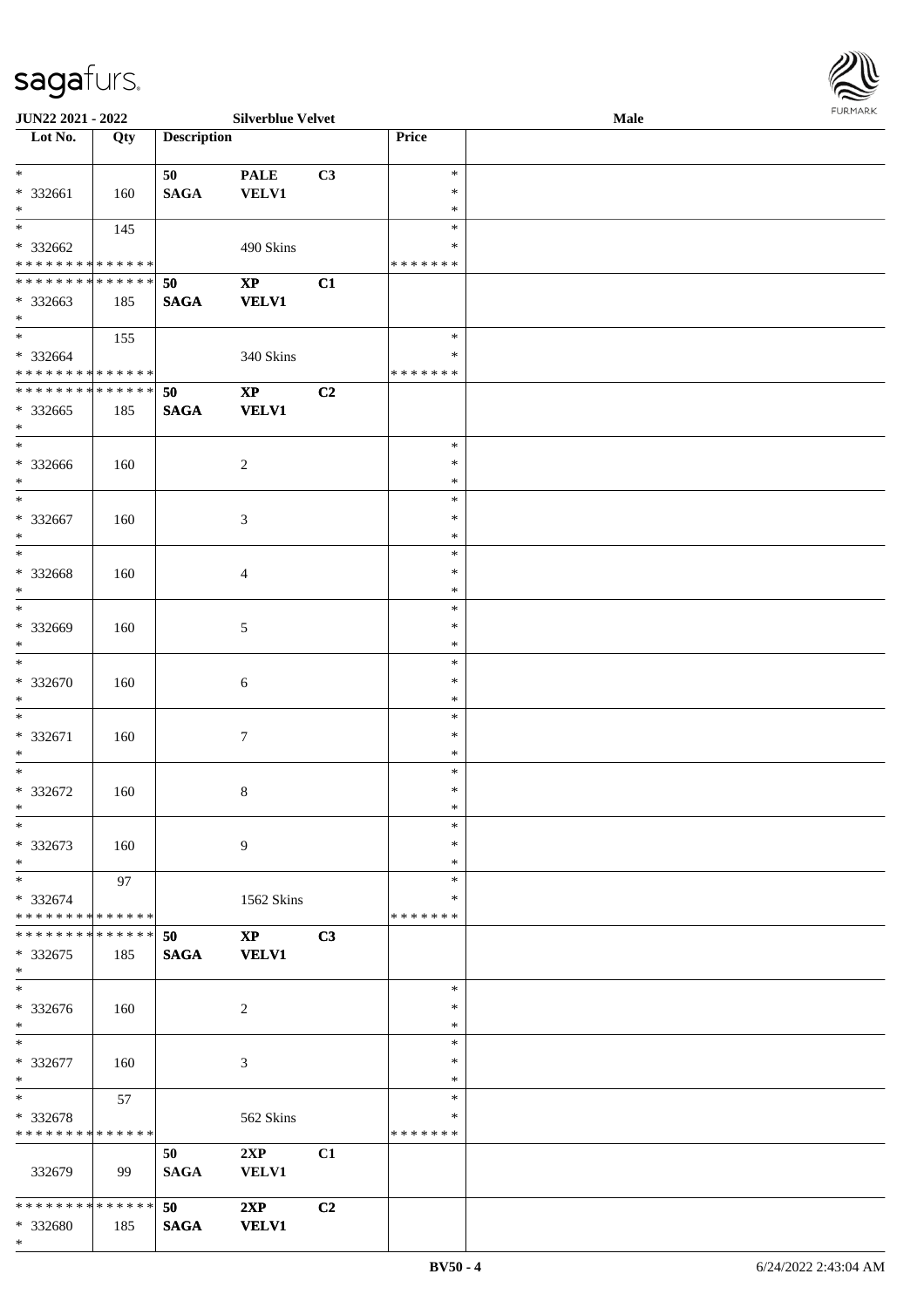| URMARK<br>F |
|-------------|

| JUN22 2021 - 2022                                            |     |                    | <b>Silverblue Velvet</b>        |                |                                   | Male | <b>FURMARK</b> |
|--------------------------------------------------------------|-----|--------------------|---------------------------------|----------------|-----------------------------------|------|----------------|
| Lot No.                                                      | Qty | <b>Description</b> |                                 |                | Price                             |      |                |
| $\ast$<br>* 332681<br>$*$                                    | 160 | 50<br><b>SAGA</b>  | 2XP<br><b>VELV1</b>             | C <sub>2</sub> | $\ast$<br>$\ast$<br>$\ast$        |      |                |
| $*$<br>* 332682<br>$*$                                       | 140 |                    | 3                               |                | $\ast$<br>$\ast$<br>$\ast$        |      |                |
| $*$<br>* 332683<br>* * * * * * * * * * * * * *               | 43  |                    | 528 Skins                       |                | $\ast$<br>$\ast$<br>* * * * * * * |      |                |
| * * * * * * * * * * * * * *<br>* 332684<br>$*$               | 185 | 50<br><b>SAGA</b>  | 2XP<br><b>VELV1</b>             | C3             |                                   |      |                |
| $*$<br>* 332685<br>* * * * * * * * * * * * * *               | 109 |                    | 294 Skins                       |                | $\ast$<br>∗<br>* * * * * * *      |      |                |
| 332686                                                       | 164 | 50<br>SR/S         | <b>MED</b><br>VELV2             | C1/C2          |                                   |      |                |
| 332687                                                       | 67  | 50<br><b>SAGA</b>  | <b>MED</b><br>VELV2             | C <sub>3</sub> |                                   |      |                |
| 332688                                                       | 173 | 50<br><b>SAGA</b>  | <b>PALE</b><br>VELV2            | C1             |                                   |      |                |
| * * * * * * * * * * * * * *<br>* 332689<br>$*$               | 185 | 50<br><b>SAGA</b>  | <b>PALE</b><br>VELV2            | C2             |                                   |      |                |
| $*$<br>* 332690<br>* * * * * * * * * * * * * *               | 140 |                    | 325 Skins                       |                | $\ast$<br>∗<br>* * * * * * *      |      |                |
| * * * * * * * * * * * * * *<br>* 332691<br>$*$               | 165 | 60/50<br>SR/S      | <b>PALE</b><br>VELV2            | C3             |                                   |      |                |
| $\overline{\ast}$<br>* 332692<br>* * * * * * * * * * * * * * | 46  |                    | 211 Skins                       |                | $\ast$<br>$\ast$<br>* * * * * * * |      |                |
| * * * * * * * * * * * * * * *<br>* 332693<br>$*$             | 185 | 50<br><b>SAGA</b>  | $\mathbf{X}\mathbf{P}$<br>VELV2 | C1             |                                   |      |                |
| $*$<br>* 332694<br>* * * * * * * * * * * * * * *             | 86  |                    | 271 Skins                       |                | $\ast$<br>$\ast$<br>* * * * * * * |      |                |
| * * * * * * * * * * * * * * *<br>$*332695$<br>$*$            | 185 | 50<br><b>SAGA</b>  | $\mathbf{XP}$<br><b>VELV2</b>   | C2             |                                   |      |                |
| $\ast$<br>* 332696<br>$*$                                    | 160 |                    | 2                               |                | $\ast$<br>∗<br>$\ast$             |      |                |
| $*$<br>* 332697<br>$*$                                       | 160 |                    | 3                               |                | $\ast$<br>∗<br>∗                  |      |                |
| $*$<br>* 332698<br>$*$                                       | 160 |                    | 4                               |                | $\ast$<br>$\ast$<br>$\ast$        |      |                |
| $*$<br>* 332699<br>* * * * * * * * * * * * * *               | 149 |                    | 814 Skins                       |                | $\ast$<br>∗<br>* * * * * * *      |      |                |
| * * * * * * * * * * * * * * *<br>* 332700<br>$*$             | 185 | 50<br>SR/S         | $\mathbf{X}\mathbf{P}$<br>VELV2 | C3             |                                   |      |                |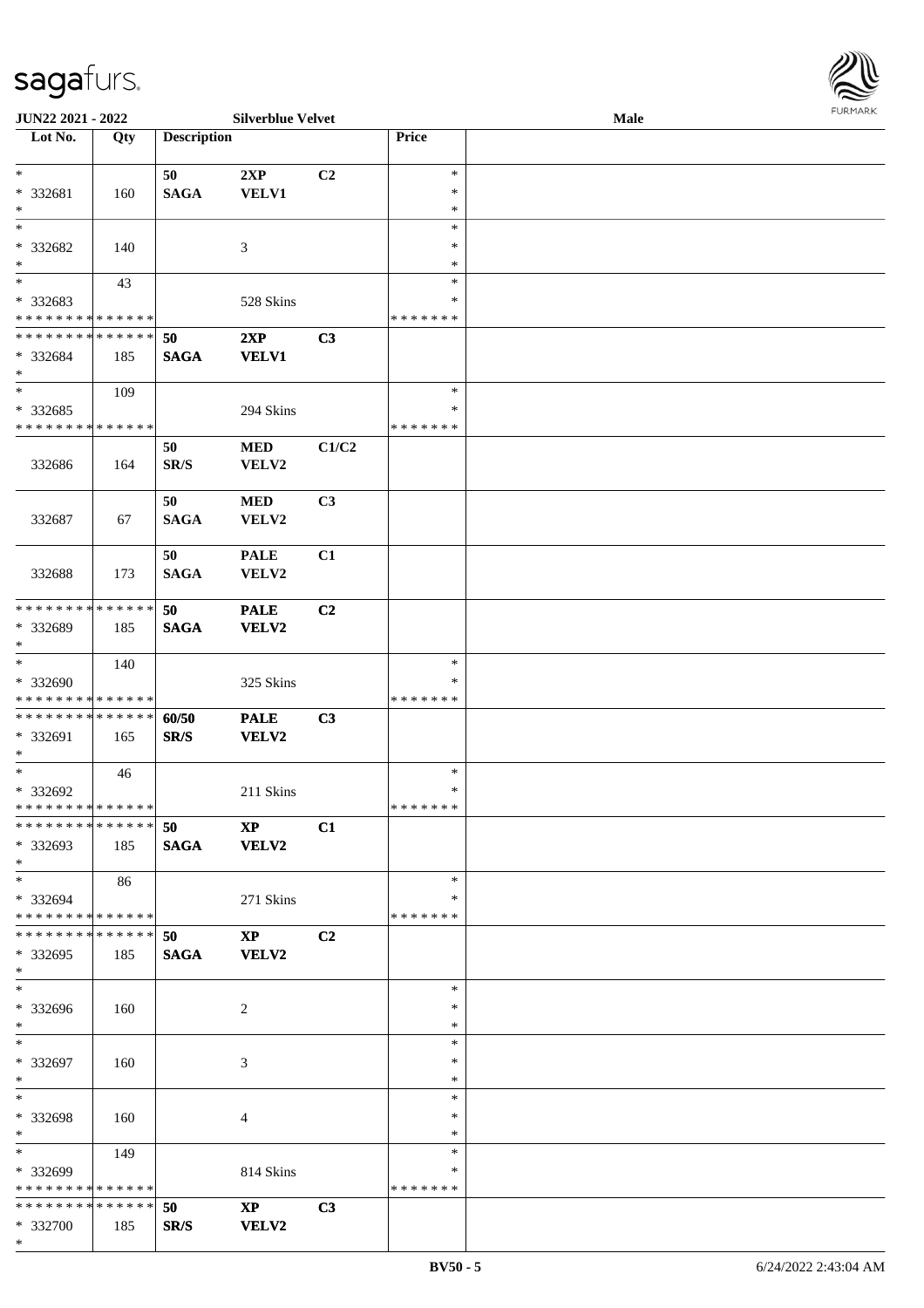

| JUN22 2021 - 2022                                   |     |                      | <b>Silverblue Velvet</b>       |                                           |                                   | Male |  |
|-----------------------------------------------------|-----|----------------------|--------------------------------|-------------------------------------------|-----------------------------------|------|--|
| Lot No.                                             | Qty | <b>Description</b>   |                                |                                           | Price                             |      |  |
| $\ast$<br>* 332701<br>* * * * * * * * * * * * * *   | 104 | 50<br>SR/S           | $\bold{XP}$<br>VELV2           | C3                                        | $\ast$<br>$\ast$<br>* * * * * * * |      |  |
| 332702                                              | 190 | 50<br><b>SAGA</b>    | 2XP<br>VELV2                   | C1                                        |                                   |      |  |
| * * * * * * * * * * * * * *<br>* 332703<br>$\ast$   | 195 | 50<br><b>SAGA</b>    | 2XP<br><b>VELV2</b>            | C2                                        |                                   |      |  |
| $\ast$<br>* 332704<br>$\ast$                        | 170 |                      | $\overline{c}$                 |                                           | $\ast$<br>$\ast$<br>$\ast$        |      |  |
| $\ast$<br>$* 332705$<br>* * * * * * * * * * * * * * | 79  |                      | 444 Skins                      |                                           | $\ast$<br>$\ast$<br>* * * * * * * |      |  |
| 332706                                              | 171 | 50<br>SR/S           | 2XP<br>VELV2                   | C3                                        |                                   |      |  |
| 332707                                              | 131 | 60/50<br><b>SAGA</b> | $\mathbf{ALL}$<br>VELV2        | C <sub>2</sub><br><b>OPEN</b>             |                                   |      |  |
| 332708                                              | 201 | 60/50<br>IA          | <b>MED/PAL</b><br><b>VELV1</b> | C <sub>2</sub><br>$\mathbf{W}\mathbf{B2}$ |                                   |      |  |
| * * * * * * * * * * * * * *<br>* 332709<br>$\ast$   | 185 | 60/50<br>IA          | XP/2XP<br><b>VELV1</b>         | C2<br>WB2                                 |                                   |      |  |
| $\ast$<br>* 332710<br>$*$                           | 160 |                      | $\sqrt{2}$                     |                                           | $\ast$<br>$\ast$<br>$\ast$        |      |  |
| $\ast$<br>* 332711<br>* * * * * * * * * * * * * *   | 141 |                      | 486 Skins                      |                                           | $\ast$<br>*<br>* * * * * * *      |      |  |
| 332712                                              | 74  | 60/50<br>IA          | <b>MED/PAL</b><br>VELV2        | C <sub>2</sub><br>$\mathbf{W}\mathbf{B2}$ |                                   |      |  |
| * * * * * * * * * * * * * *<br>* 332713<br>$*$      | 185 | 60/50<br>IA          | XP/2XP<br><b>VELV2</b>         | C <sub>2</sub><br>WB <sub>2</sub>         |                                   |      |  |
| $*$<br>* 332714<br>* * * * * * * * * * * * * *      | 144 |                      | 329 Skins                      |                                           | $\ast$<br>*<br>* * * * * * *      |      |  |
| 332715                                              | 93  | 50<br>IA             | XD/DK<br><b>VELV1</b>          | C <sub>2</sub><br><b>CHIP</b>             |                                   |      |  |
| * * * * * * * * * * * * * *<br>* 332716<br>$*$      | 185 | 50<br>IA             | MED/PAL C2<br><b>VELV1</b>     | <b>CHIP</b>                               |                                   |      |  |
| $\ast$<br>* 332717<br>$*$                           | 160 |                      | $\overline{c}$                 |                                           | $\ast$<br>$\ast$<br>$\ast$        |      |  |
| $\ast$<br>* 332718<br>$*$                           | 160 |                      | 3                              |                                           | $\ast$<br>$\ast$<br>$\ast$        |      |  |
| $\overline{\ast}$<br>* 332719<br>$*$                | 160 |                      | 4                              |                                           | $\ast$<br>∗<br>$\ast$             |      |  |
| $*$<br>* 332720<br>$*$                              | 160 |                      | 5                              |                                           | $\ast$<br>$\ast$<br>$\ast$        |      |  |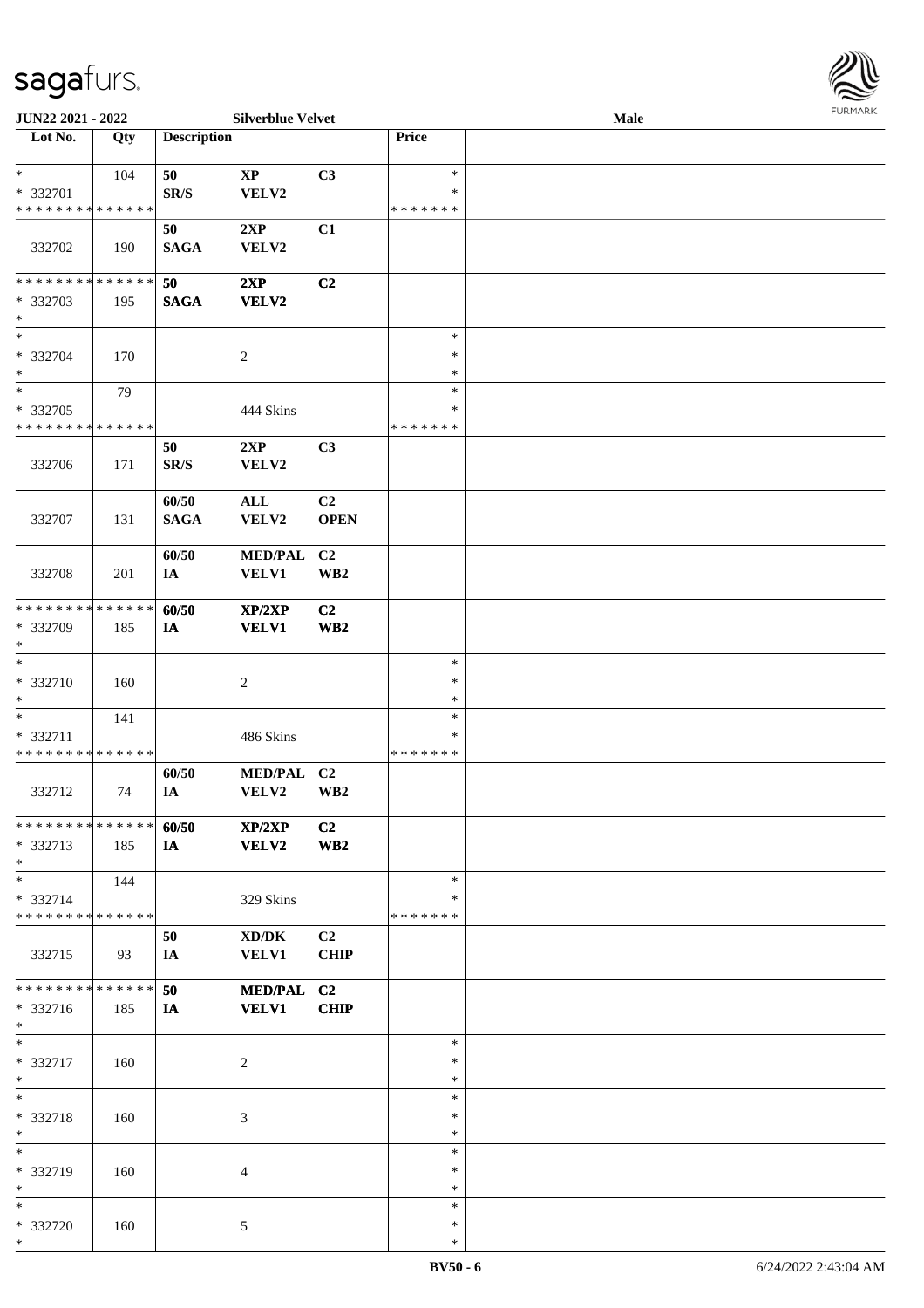| <b>JUN22 2021 - 2022</b>                   |     |                    | <b>Silverblue Velvet</b> |                |               | Male |  |
|--------------------------------------------|-----|--------------------|--------------------------|----------------|---------------|------|--|
| Lot No.                                    | Qty | <b>Description</b> |                          |                | Price         |      |  |
|                                            |     |                    |                          |                |               |      |  |
| $*$                                        |     | 50                 | MED/PAL C2               |                | $\ast$        |      |  |
| * 332721                                   | 160 | IA                 | <b>VELV1</b>             | CHIP           | $\ast$        |      |  |
| $\ast$                                     |     |                    |                          |                | $\ast$        |      |  |
|                                            |     |                    |                          |                | $\ast$        |      |  |
| * 332722                                   | 160 |                    | $\tau$                   |                | $\ast$        |      |  |
| $\ast$                                     |     |                    |                          |                | $\ast$        |      |  |
| $\overline{\phantom{0}}$                   |     |                    |                          |                | $\ast$        |      |  |
|                                            |     |                    |                          |                | $\ast$        |      |  |
| * 332723                                   | 160 |                    | $\,8\,$                  |                |               |      |  |
| $\ast$                                     |     |                    |                          |                | $\ast$        |      |  |
| $*$                                        | 42  |                    |                          |                | $\ast$        |      |  |
| * 332724                                   |     |                    | 1347 Skins               |                | $\ast$        |      |  |
| * * * * * * * * <mark>* * * * * *</mark>   |     |                    |                          |                | * * * * * * * |      |  |
| * * * * * * * * * * * * * * *              |     | 50                 | XP/2XP                   | C2             |               |      |  |
| * 332725                                   | 185 | <b>IA</b>          | <b>VELV1</b>             | <b>CHIP</b>    |               |      |  |
| $\ast$                                     |     |                    |                          |                |               |      |  |
| $\overline{\phantom{0}}$                   |     |                    |                          |                | $\ast$        |      |  |
| * 332726                                   | 160 |                    | $\overline{c}$           |                | $\ast$        |      |  |
|                                            |     |                    |                          |                | $\ast$        |      |  |
| $*$<br>$\overline{\ast}$                   |     |                    |                          |                |               |      |  |
|                                            |     |                    |                          |                | $\ast$        |      |  |
| * 332727                                   | 160 |                    | $\mathfrak{Z}$           |                | $\ast$        |      |  |
| $*$                                        |     |                    |                          |                | $\ast$        |      |  |
|                                            |     |                    |                          |                | $\ast$        |      |  |
| * 332728                                   | 160 |                    | $\overline{4}$           |                | $\ast$        |      |  |
| $\ast$                                     |     |                    |                          |                | $\ast$        |      |  |
| $\overline{\ }$                            |     |                    |                          |                | $\ast$        |      |  |
| * 332729                                   |     |                    |                          |                | $\ast$        |      |  |
|                                            | 160 |                    | $\sqrt{5}$               |                |               |      |  |
| $\ast$                                     |     |                    |                          |                | $\ast$        |      |  |
| $\ast$                                     |     |                    |                          |                | $\ast$        |      |  |
| * 332730                                   | 160 |                    | 6                        |                | $\ast$        |      |  |
| $*$                                        |     |                    |                          |                | $\ast$        |      |  |
| $\ast$                                     |     |                    |                          |                | $\ast$        |      |  |
| * 332731                                   | 160 |                    | $\boldsymbol{7}$         |                | $\ast$        |      |  |
| $\ast$                                     |     |                    |                          |                | $\ast$        |      |  |
| $\ast$                                     |     |                    |                          |                | $\ast$        |      |  |
| * 332732                                   |     |                    |                          |                | $\ast$        |      |  |
|                                            | 160 |                    | 8                        |                |               |      |  |
| $*$                                        |     |                    |                          |                | $\ast$        |      |  |
| $\ast$                                     |     |                    |                          |                | $\ast$        |      |  |
| * 332733                                   | 160 |                    | 9                        |                | $\ast$        |      |  |
| $*$                                        |     |                    |                          |                | $\ast$        |      |  |
| $\ast$                                     |     |                    |                          |                | $\ast$        |      |  |
| * 332734                                   | 160 |                    | 10                       |                | $\ast$        |      |  |
| $\ast$                                     |     |                    |                          |                | ∗             |      |  |
| $\ddot{x}$                                 | 180 |                    |                          |                | $\ast$        |      |  |
| * 332735                                   |     |                    | 1805 Skins               |                | ∗             |      |  |
| * * * * * * * * <mark>* * * * * * *</mark> |     |                    |                          |                | *******       |      |  |
|                                            |     |                    |                          |                |               |      |  |
| * * * * * * * * <mark>* * * * * * *</mark> |     | 50                 | MED/PAL C2               |                |               |      |  |
| * 332736                                   | 185 | IA                 | <b>VELV2</b>             | CHIP           |               |      |  |
| $*$                                        |     |                    |                          |                |               |      |  |
| $\overline{\mathbf{r}^*}$                  | 102 |                    |                          |                | $\ast$        |      |  |
| * 332737                                   |     |                    | 287 Skins                |                | ∗             |      |  |
| * * * * * * * * <mark>* * * * * * *</mark> |     |                    |                          |                | *******       |      |  |
| * * * * * * * * <mark>* * * * * *</mark>   |     | 50                 | XP/2XP                   | C <sub>2</sub> |               |      |  |
|                                            |     |                    |                          |                |               |      |  |
| * 332738                                   | 185 | IA                 | <b>VELV2</b>             | CHIP           |               |      |  |
| $*$                                        |     |                    |                          |                |               |      |  |
| $*$                                        |     |                    |                          |                | $\ast$        |      |  |
| * 332739                                   | 160 |                    | 2                        |                | $\ast$        |      |  |
| $*$                                        |     |                    |                          |                | $\ast$        |      |  |
| $\ast$                                     |     |                    |                          |                | $\ast$        |      |  |
| * 332740                                   | 160 |                    | $\mathfrak{Z}$           |                | $\ast$        |      |  |

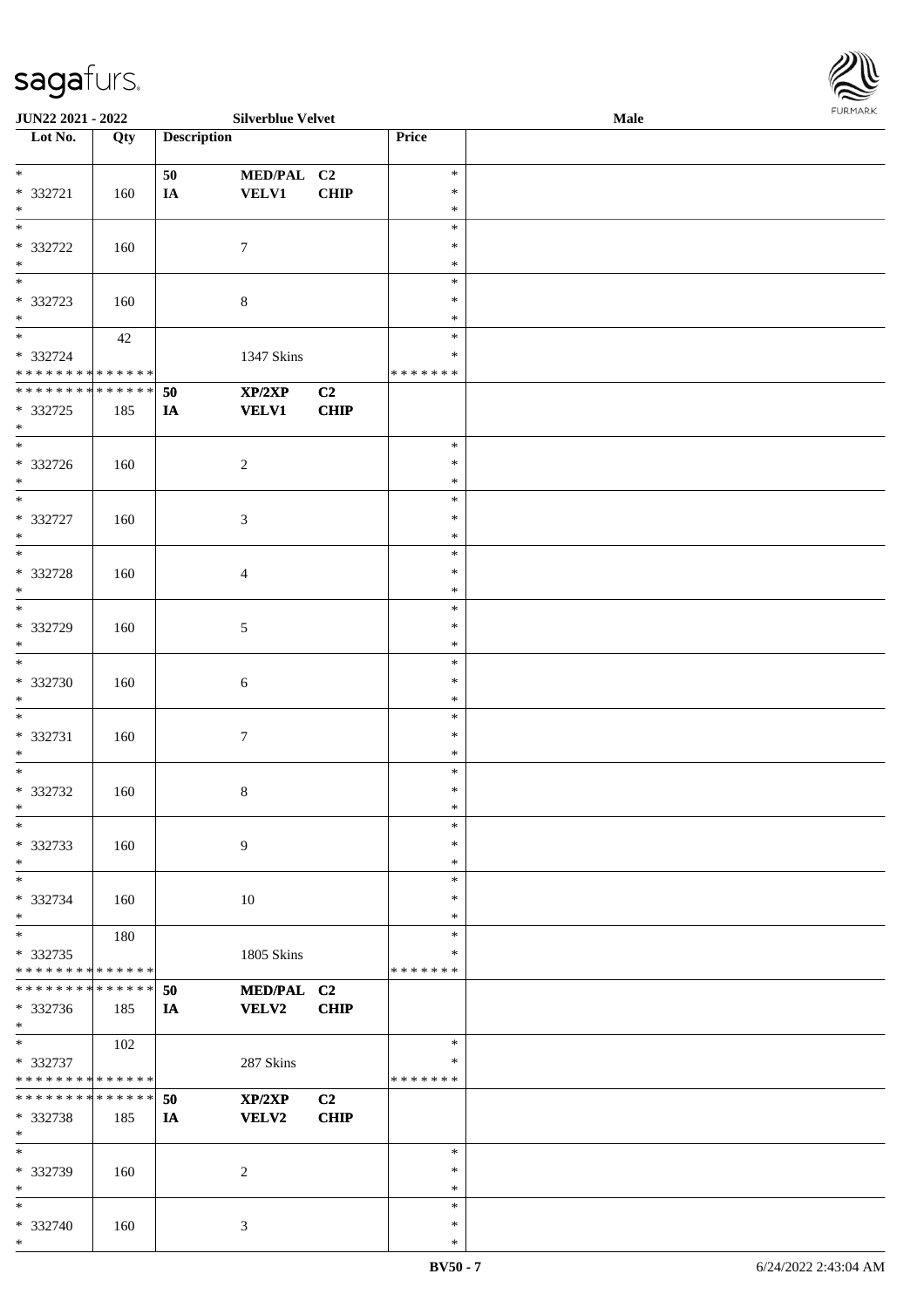

| JUN22 2021 - 2022             |     |                    | <b>Silverblue Velvet</b> |                |               | Male |  |
|-------------------------------|-----|--------------------|--------------------------|----------------|---------------|------|--|
| Lot No.                       | Qty | <b>Description</b> |                          |                | Price         |      |  |
|                               |     |                    |                          |                |               |      |  |
| $\ast$                        |     | 50                 | XP/2XP                   | C <sub>2</sub> | $\ast$        |      |  |
| $* 332741$                    | 160 | IA                 | ${\bf VELV2}$            | <b>CHIP</b>    | $\ast$        |      |  |
| $\ast$                        |     |                    |                          |                | $\ast$        |      |  |
| $\ast$                        | 96  |                    |                          |                | $\ast$        |      |  |
| * 332742                      |     |                    | 761 Skins                |                | ∗             |      |  |
| * * * * * * * * * * * * * *   |     |                    |                          |                | * * * * * * * |      |  |
|                               |     | 60/50              | $\bf MED$                | C1/C2          |               |      |  |
|                               |     |                    |                          |                |               |      |  |
| 332743                        | 147 | <b>SROY</b>        | VELV1                    |                |               |      |  |
|                               |     |                    |                          |                |               |      |  |
|                               |     | 60/50              | $\bf MED$                | C3             |               |      |  |
| 332744                        | 48  | <b>SROY</b>        | VELV1                    |                |               |      |  |
|                               |     |                    |                          |                |               |      |  |
|                               |     | 50                 | <b>PALE</b>              | C1             |               |      |  |
| 332745                        | 115 | <b>SROY</b>        | VELV1                    |                |               |      |  |
|                               |     |                    |                          |                |               |      |  |
| * * * * * * * * * * * * * *   |     | 50                 | <b>PALE</b>              | C2             |               |      |  |
| * 332746                      | 185 | <b>SROY</b>        | <b>VELV1</b>             |                |               |      |  |
| $\ast$                        |     |                    |                          |                |               |      |  |
| $\ast$                        | 168 |                    |                          |                | $\ast$        |      |  |
| * 332747                      |     |                    | 353 Skins                |                | ∗             |      |  |
| * * * * * * * * * * * * * *   |     |                    |                          |                | * * * * * * * |      |  |
|                               |     |                    |                          |                |               |      |  |
|                               |     | 60/50              | <b>PALE</b>              | C3             |               |      |  |
| 332748                        | 160 | <b>SROY</b>        | VELV1                    |                |               |      |  |
|                               |     |                    |                          |                |               |      |  |
|                               |     | 50                 | $\mathbf{X}\mathbf{P}$   | C1             |               |      |  |
| 332749                        | 139 | <b>SROY</b>        | VELV1                    |                |               |      |  |
|                               |     |                    |                          |                |               |      |  |
| **************                |     | 50                 | $\bold{XP}$              | C <sub>2</sub> |               |      |  |
| * 332750                      | 185 | <b>SROY</b>        | <b>VELV1</b>             |                |               |      |  |
| $\ast$                        |     |                    |                          |                |               |      |  |
| $\ast$                        |     |                    |                          |                | $\ast$        |      |  |
| * 332751                      | 170 |                    | $\boldsymbol{2}$         |                | $\ast$        |      |  |
| $\ast$                        |     |                    |                          |                | $\ast$        |      |  |
| $\ast$                        | 177 |                    |                          |                | $\ast$        |      |  |
| * 332752                      |     |                    | 532 Skins                |                | $\ast$        |      |  |
| **************                |     |                    |                          |                | *******       |      |  |
| * * * * * * * * * * * * * *   |     | 60/50              | $\mathbf{X}\mathbf{P}$   | C3             |               |      |  |
| * 332753                      |     | <b>SROY</b>        | <b>VELV1</b>             |                |               |      |  |
|                               | 195 |                    |                          |                |               |      |  |
| $*$                           |     |                    |                          |                |               |      |  |
| $\ast$                        | 34  |                    |                          |                | $\ast$        |      |  |
| * 332754                      |     |                    | 229 Skins                |                | ∗             |      |  |
| * * * * * * * * * * * * * *   |     |                    |                          |                | * * * * * * * |      |  |
| * * * * * * * * * * * * * * * |     | 50                 | 2XP                      | C1/C2          |               |      |  |
| $*332755$                     | 195 | <b>SROY</b>        | <b>VELV1</b>             |                |               |      |  |
| $\ast$                        |     |                    |                          |                |               |      |  |
| $\ast$                        | 52  |                    |                          |                | $\ast$        |      |  |
| * 332756                      |     |                    | 247 Skins                |                | ∗             |      |  |
| * * * * * * * * * * * * * *   |     |                    |                          |                | * * * * * * * |      |  |
|                               |     | 60/50              | 2XP                      | C <sub>3</sub> |               |      |  |
| 332757                        | 123 | <b>SROY</b>        | <b>VELV1</b>             |                |               |      |  |
|                               |     |                    |                          |                |               |      |  |
|                               |     | 50                 | <b>PALE</b>              | C1/C2          |               |      |  |
| 332758                        | 114 | <b>SROY</b>        | VELV2                    |                |               |      |  |
|                               |     |                    |                          |                |               |      |  |
| * * * * * * * * * * * * * * * |     |                    |                          |                |               |      |  |
|                               |     | 50                 | $\mathbf{X}\mathbf{P}$   | C1/C2          |               |      |  |
| * 332759                      | 185 | <b>SROY</b>        | VELV2                    |                |               |      |  |
| $\ast$                        |     |                    |                          |                |               |      |  |
| $*$                           | 34  |                    |                          |                | $\ast$        |      |  |
| * 332760                      |     |                    | 219 Skins                |                | ∗             |      |  |
| * * * * * * * * * * * * * *   |     |                    |                          |                | * * * * * * * |      |  |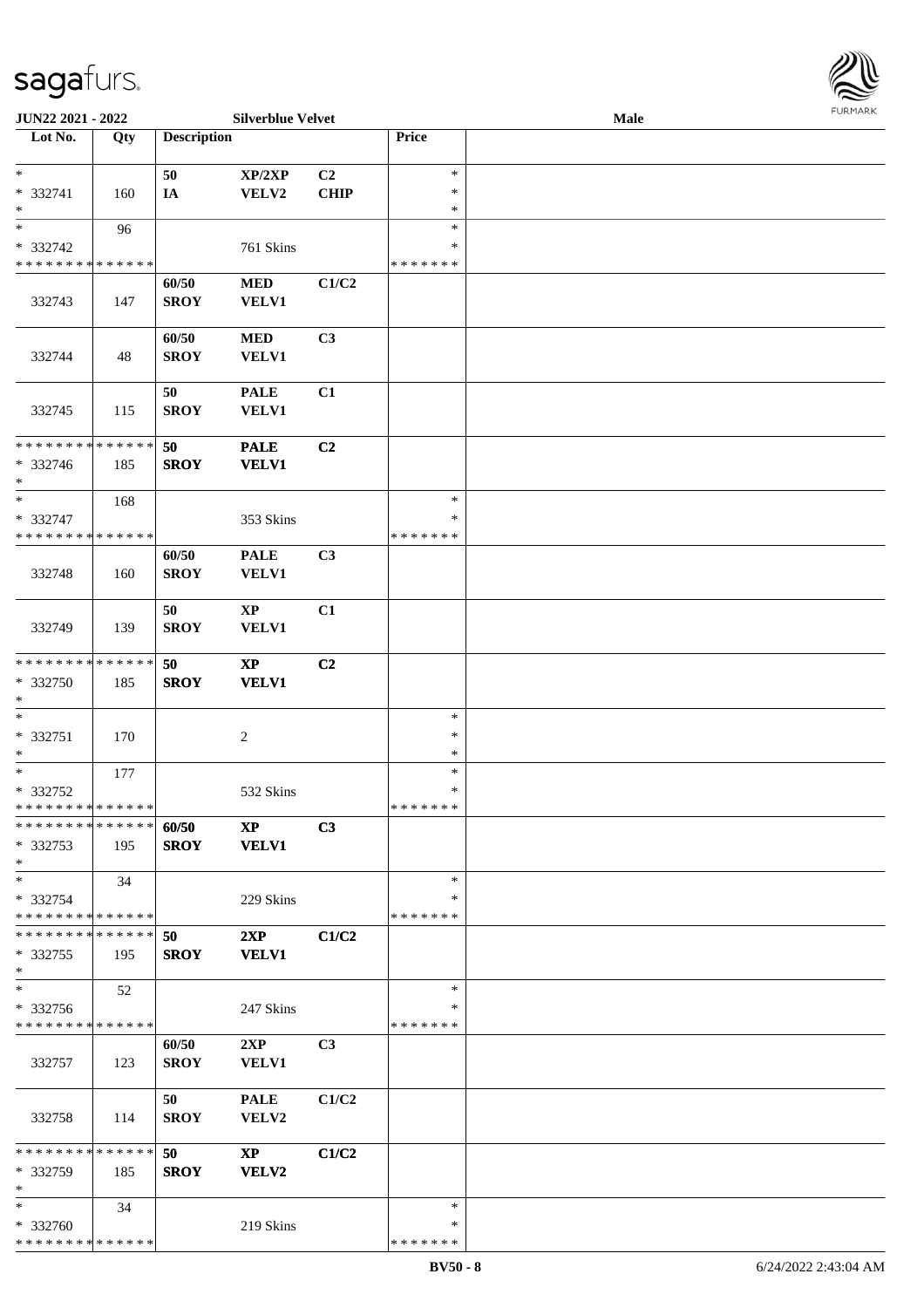

**JUN22 2021 - 2022 Silverblue Velvet Male**

| J VI 1 <i>22 202</i> 1 - 2022 |     |                    | <b>DRIVEDIUC TUITE</b> |       |              | waa |  |  |  |
|-------------------------------|-----|--------------------|------------------------|-------|--------------|-----|--|--|--|
| Lot No.                       | Qty | <b>Description</b> |                        |       | <b>Price</b> |     |  |  |  |
| 332761                        | 135 | 50<br><b>SROY</b>  | 2XP<br><b>VELV2</b>    | C1/C2 |              |     |  |  |  |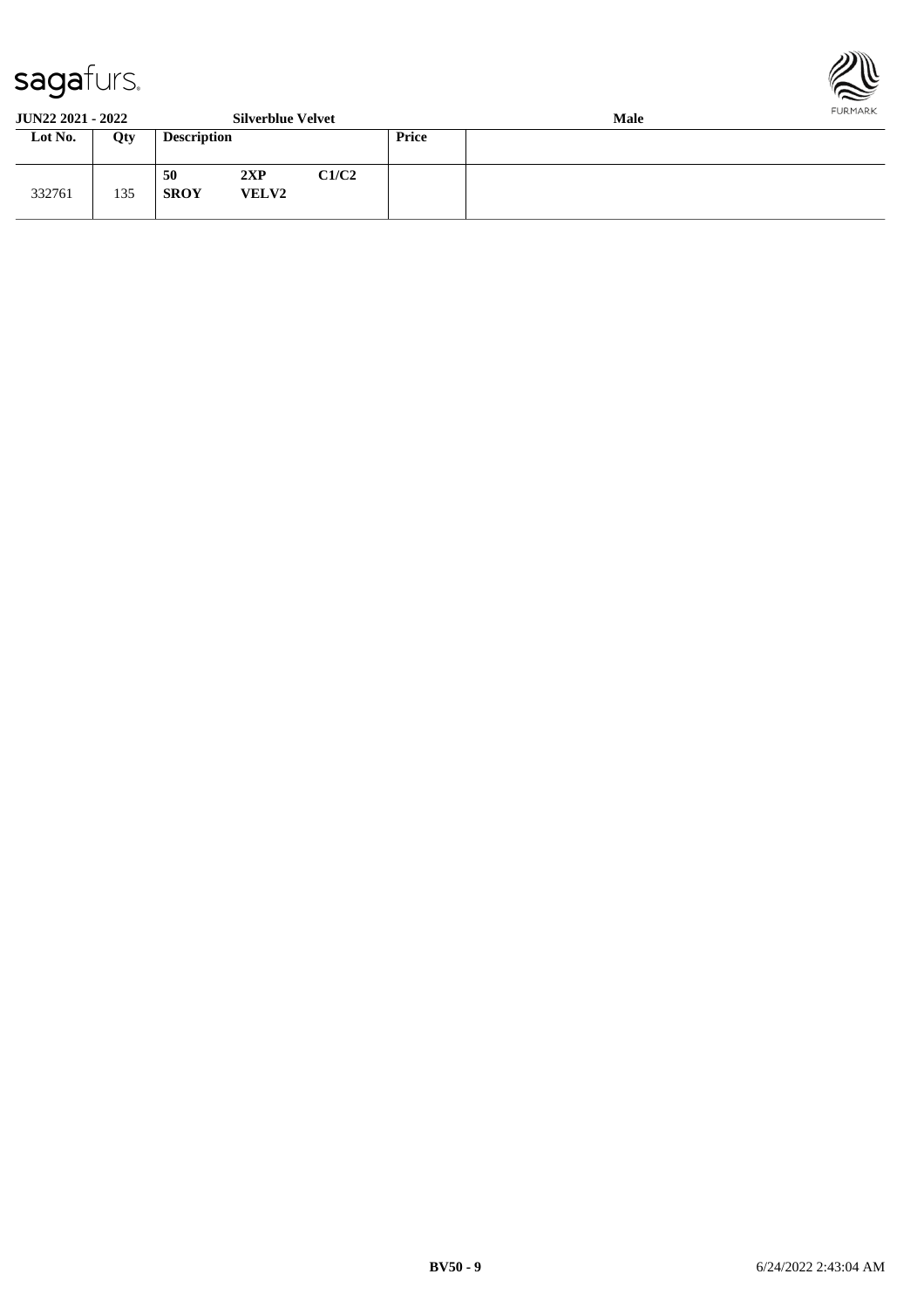

| JUN22 2021 - 2022                                                     |     |                    | <b>Silverblue Velvet</b>    |                |                                   | Male | <b>FURMARK</b> |
|-----------------------------------------------------------------------|-----|--------------------|-----------------------------|----------------|-----------------------------------|------|----------------|
| Lot No.                                                               | Qty | <b>Description</b> |                             |                | Price                             |      |                |
| 332821                                                                | 130 | 40<br>SI           | <b>Dark</b><br><b>VELV1</b> | C1/C2          |                                   |      |                |
| * * * * * * * * * * * * * *<br>* 332822<br>$\ast$                     | 225 | 40<br>SI           | <b>MED</b><br><b>VELV1</b>  | C1/C2          |                                   |      |                |
| $\overline{\phantom{a}^*}$<br>* 332823<br>$*$                         | 200 |                    | $\overline{c}$              |                | $\ast$<br>$\ast$<br>$\ast$        |      |                |
| $\ast$<br>* 332824<br>* * * * * * * * * * * * * *                     | 45  |                    | 470 Skins                   |                | $\ast$<br>$\ast$<br>* * * * * * * |      |                |
| 332825                                                                | 208 | 40<br>SI           | $\bf MED$<br><b>VELV1</b>   | C3             |                                   |      |                |
| ******** <mark>******</mark><br>* 332826<br>$\ast$                    | 225 | 40<br>SI           | <b>PALE</b><br><b>VELV1</b> | C1             |                                   |      |                |
| $*$<br>* 332827<br>* * * * * * * * * * * * * *                        | 120 |                    | 345 Skins                   |                | $\ast$<br>$\ast$<br>* * * * * * * |      |                |
| * * * * * * * * * * * * * *<br>* 332828<br>$\ast$                     | 225 | 40<br>SI           | <b>PALE</b><br><b>VELV1</b> | C1             |                                   |      |                |
| $\overline{\phantom{a}^*}$<br>* 332829<br>* * * * * * * * * * * * * * | 172 |                    | 397 Skins                   |                | $\ast$<br>∗<br>* * * * * * *      |      |                |
| **************<br>* 332830<br>$\ast$                                  | 225 | 40<br>SI           | <b>PALE</b><br><b>VELV1</b> | C <sub>2</sub> |                                   |      |                |
| $\ast$<br>* 332831<br>$\ast$                                          | 200 |                    | $\sqrt{2}$                  |                | $\ast$<br>$\ast$<br>$\ast$        |      |                |
| $\ast$<br>* 332832<br>$\ast$                                          | 200 |                    | 3                           |                | $\ast$<br>$\ast$<br>$\ast$        |      |                |
| $\ast$<br>* 332833<br>$\ast$                                          | 200 |                    | $\overline{4}$              |                | $\ast$<br>∗<br>$\ast$             |      |                |
| $*$<br>* 332834<br>$\ast$                                             | 200 |                    | 5                           |                | $\ast$<br>$\ast$<br>$\ast$        |      |                |
| $_{\ast}^{-}$<br>$* 332835$<br>$\ast$                                 | 200 |                    | 6                           |                | $\ast$<br>∗<br>$\ast$             |      |                |
| $\overline{\phantom{a}}$<br>* 332836<br>* * * * * * * * * * * * * *   | 153 |                    | 1378 Skins                  |                | $\ast$<br>$\ast$<br>* * * * * * * |      |                |
| * * * * * * * * * * * * * *<br>* 332837<br>$\ast$                     | 225 | 40<br>SI           | <b>PALE</b><br><b>VELV1</b> | C <sub>2</sub> |                                   |      |                |
| $\ast$<br>* 332838<br>$\ast$                                          | 200 |                    | 2                           |                | $\ast$<br>∗<br>$\ast$             |      |                |
| $_{\ast}^{-}$<br>* 332839<br>$\ast$                                   | 200 |                    | 3                           |                | $\ast$<br>$\ast$<br>$\ast$        |      |                |
| $\ast$<br>* 332840<br>* * * * * * * * * * * * * *                     | 65  |                    | 690 Skins                   |                | $\ast$<br>∗<br>* * * * * * *      |      |                |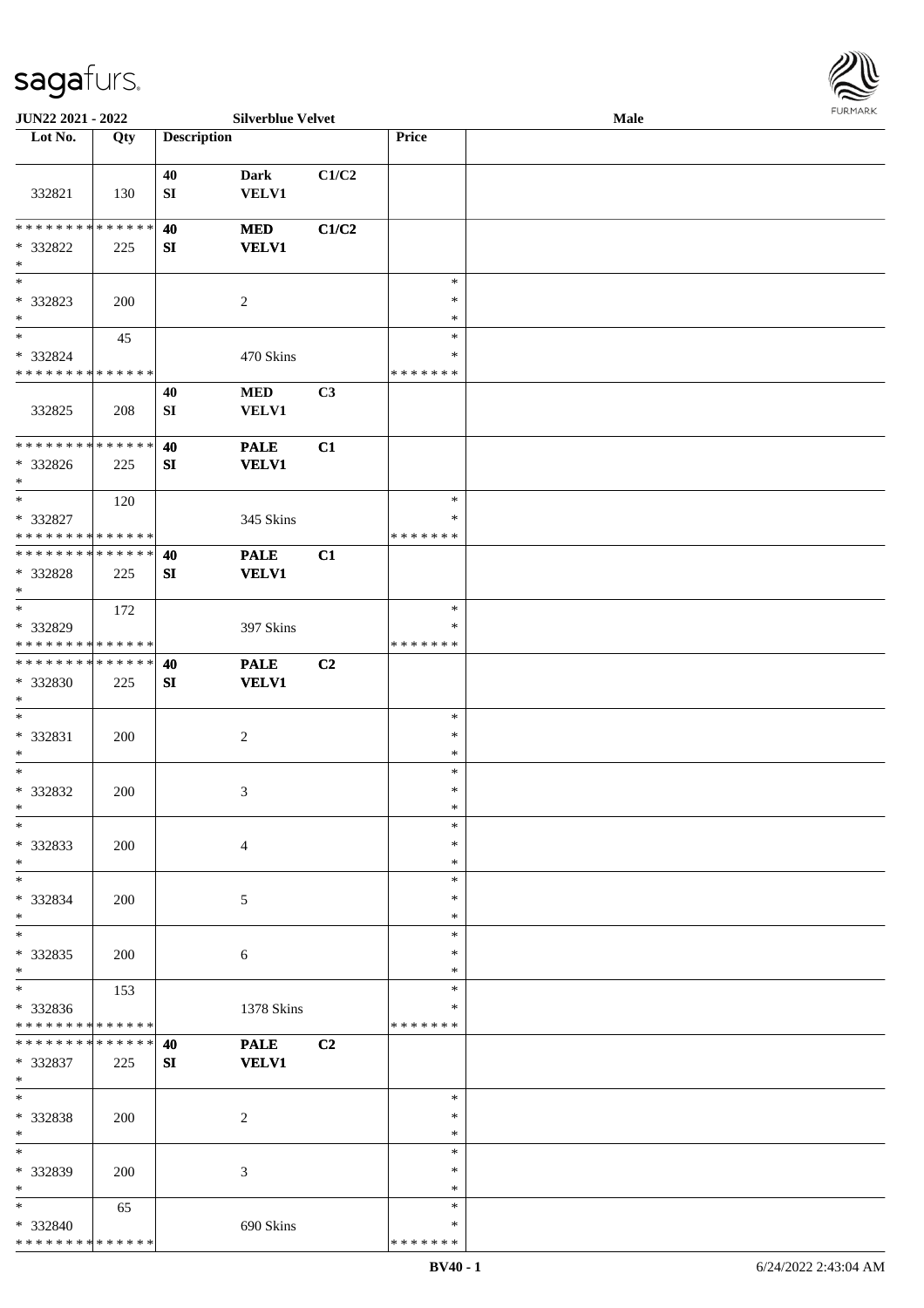

| JUN22 2021 - 2022           |     |                    | <b>Silverblue Velvet</b> |    |               | Male |
|-----------------------------|-----|--------------------|--------------------------|----|---------------|------|
| Lot No.                     | Qty | <b>Description</b> |                          |    | Price         |      |
|                             |     |                    |                          |    |               |      |
| * * * * * * * * * * * * * * |     | 40                 | <b>PALE</b>              | C3 |               |      |
| * 332841                    | 225 | ${\bf SI}$         | <b>VELV1</b>             |    |               |      |
| $\ast$                      |     |                    |                          |    |               |      |
| $\overline{\phantom{a}^*}$  |     |                    |                          |    | $\ast$        |      |
| * 332842                    | 200 |                    | $\overline{2}$           |    | $\ast$        |      |
| $\ast$                      |     |                    |                          |    | $\ast$        |      |
| $\overline{\phantom{0}}$    |     |                    |                          |    | $\ast$        |      |
|                             |     |                    |                          |    | $\ast$        |      |
| * 332843<br>$\ast$          | 200 |                    | $\mathfrak{Z}$           |    |               |      |
| $\overline{\phantom{0}}$    |     |                    |                          |    | $\ast$        |      |
|                             |     |                    |                          |    | $\ast$        |      |
| * 332844                    | 200 |                    | $\overline{4}$           |    | $\ast$        |      |
| $\ast$                      |     |                    |                          |    | $\ast$        |      |
| $\overline{\phantom{a}^*}$  | 44  |                    |                          |    | $\ast$        |      |
| $* 332845$                  |     |                    | 869 Skins                |    | $\ast$        |      |
| * * * * * * * * * * * * * * |     |                    |                          |    | * * * * * * * |      |
| **************              |     | 40                 | $\mathbf{X}\mathbf{P}$   | C1 |               |      |
| * 332846                    | 225 | SI                 | <b>VELV1</b>             |    |               |      |
| $*$                         |     |                    |                          |    |               |      |
| $\overline{\phantom{0}}$    |     |                    |                          |    | $\ast$        |      |
| $* 332847$                  |     |                    |                          |    | $\ast$        |      |
| $*$                         | 200 |                    | $\sqrt{2}$               |    | $\ast$        |      |
| $\overline{\ast}$           |     |                    |                          |    |               |      |
|                             | 56  |                    |                          |    | $\ast$        |      |
| * 332848                    |     |                    | 481 Skins                |    | $\ast$        |      |
| * * * * * * * * * * * * * * |     |                    |                          |    | * * * * * * * |      |
| **************              |     | 40                 | $\bold{XP}$              | C2 |               |      |
| * 332849                    | 225 | SI                 | <b>VELV1</b>             |    |               |      |
| $*$                         |     |                    |                          |    |               |      |
| $\overline{\phantom{a}^*}$  |     |                    |                          |    | $\ast$        |      |
| $* 332850$                  | 200 |                    | $\sqrt{2}$               |    | $\ast$        |      |
| $*$                         |     |                    |                          |    | $\ast$        |      |
| $\ast$                      |     |                    |                          |    | $\ast$        |      |
|                             |     |                    |                          |    | $\ast$        |      |
| * 332851                    | 200 |                    | $\mathfrak{Z}$           |    |               |      |
| $\ast$                      |     |                    |                          |    | $\ast$        |      |
| $\ast$                      |     |                    |                          |    | $\ast$        |      |
| $* 332852$                  | 200 |                    | $\overline{4}$           |    | $\ast$        |      |
| $*$                         |     |                    |                          |    | $\ast$        |      |
| $*$                         |     |                    |                          |    | $\ast$        |      |
| * 332853                    | 200 |                    | 5                        |    | ∗             |      |
| $*$                         |     |                    |                          |    | $\ast$        |      |
| $\ast$                      |     |                    |                          |    | $\ast$        |      |
| * 332854                    | 200 |                    | 6                        |    | *             |      |
| $*$                         |     |                    |                          |    | $\ast$        |      |
| $\overline{\ast}$           |     |                    |                          |    | $\ast$        |      |
| $*332855$                   | 200 |                    |                          |    | $\ast$        |      |
| $*$                         |     |                    | 7                        |    | $\ast$        |      |
| $\overline{\phantom{a}^*}$  |     |                    |                          |    |               |      |
|                             |     |                    |                          |    | $\ast$        |      |
| * 332856                    | 200 |                    | $\,8\,$                  |    | ∗             |      |
| $*$                         |     |                    |                          |    | $\ast$        |      |
| $*$                         |     |                    |                          |    | $\ast$        |      |
| * 332857                    | 200 |                    | 9                        |    | $\ast$        |      |
| $*$                         |     |                    |                          |    | $\ast$        |      |
| $\ast$                      | 214 |                    |                          |    | $\ast$        |      |
| * 332858                    |     |                    | 2039 Skins               |    | $\ast$        |      |
| * * * * * * * * * * * * * * |     |                    |                          |    | * * * * * * * |      |
| * * * * * * * * * * * * * * |     | 40                 | $\mathbf{X}\mathbf{P}$   | C3 |               |      |
|                             |     |                    |                          |    |               |      |
| * 332859                    | 225 | SI                 | <b>VELV1</b>             |    |               |      |
| $\ast$                      |     |                    |                          |    |               |      |
| $*$                         |     |                    |                          |    | $\ast$        |      |
| * 332860                    | 200 |                    | $\overline{2}$           |    | $\ast$        |      |
| $\ast$                      |     |                    |                          |    | $\ast$        |      |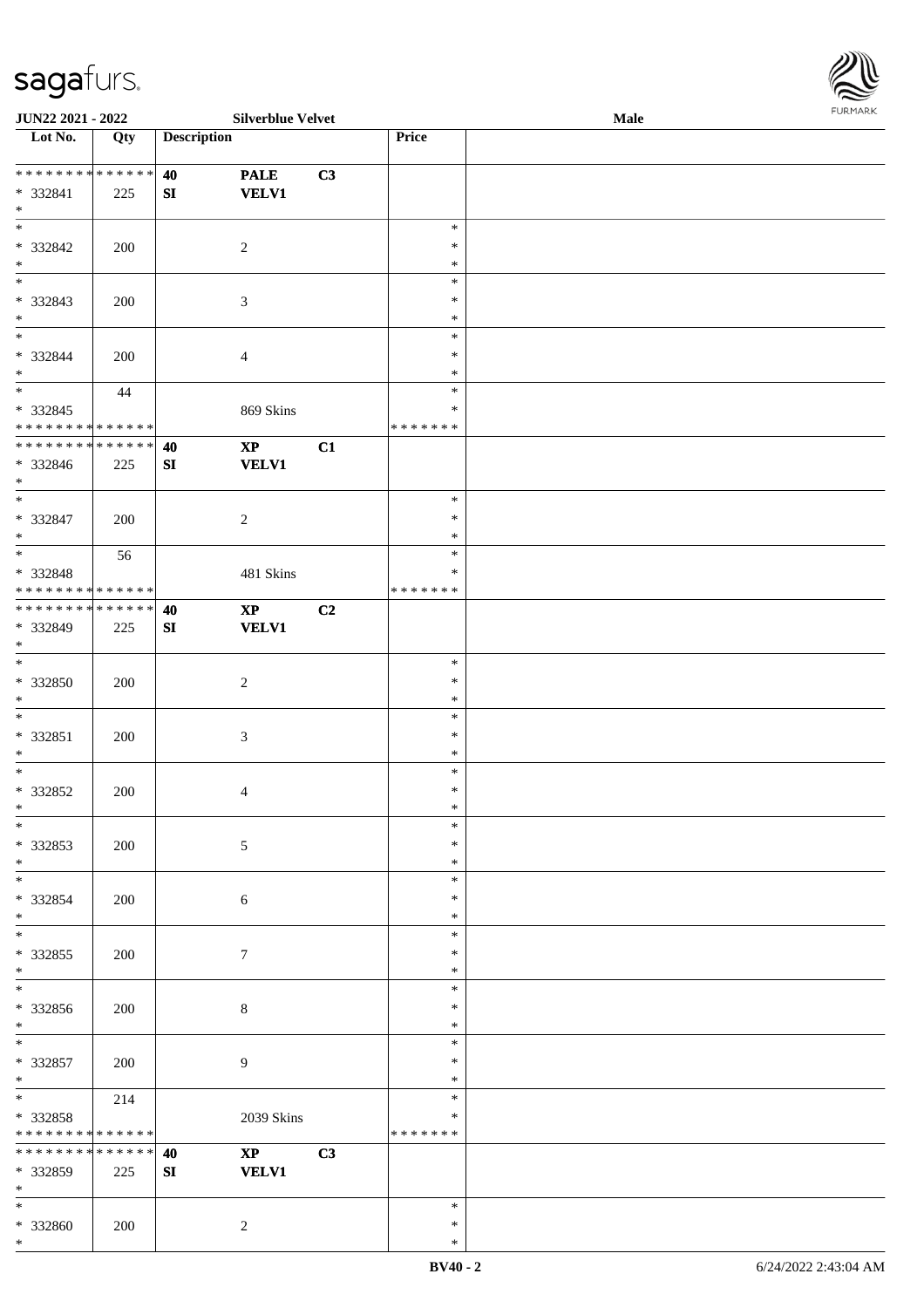| <b>JUN22 2021 - 2022</b>                                                    |     |                    | <b>Silverblue Velvet</b> |                |               | Male | <b>FUNITANN</b> |
|-----------------------------------------------------------------------------|-----|--------------------|--------------------------|----------------|---------------|------|-----------------|
| Lot No.                                                                     | Qty | <b>Description</b> |                          |                | Price         |      |                 |
|                                                                             |     |                    |                          |                |               |      |                 |
| $\ast$                                                                      |     | 40                 | $\mathbf{X}\mathbf{P}$   | C3             | $\ast$        |      |                 |
| * 332861                                                                    | 200 | SI                 | <b>VELV1</b>             |                | $\ast$        |      |                 |
| $\ast$                                                                      |     |                    |                          |                | $\ast$        |      |                 |
| $\overline{\ast}$                                                           |     |                    |                          |                | $\ast$        |      |                 |
| * 332862                                                                    | 200 |                    | $\overline{4}$           |                | $\ast$        |      |                 |
| $\ast$                                                                      |     |                    |                          |                | $\ast$        |      |                 |
| $\ast$                                                                      |     |                    |                          |                | $\ast$        |      |                 |
| * 332863                                                                    | 200 |                    | $\sqrt{5}$               |                | $\ast$        |      |                 |
| $\ast$                                                                      |     |                    |                          |                | $\ast$        |      |                 |
| $\ddot{x}$                                                                  | 143 |                    |                          |                | $\ast$        |      |                 |
| * 332864                                                                    |     |                    | 1168 Skins               |                | *             |      |                 |
| * * * * * * * * * * * * * *                                                 |     |                    |                          |                | * * * * * * * |      |                 |
|                                                                             |     | 40                 | 2XP                      | C1             |               |      |                 |
| 332865                                                                      | 197 | SI                 | <b>VELV1</b>             |                |               |      |                 |
|                                                                             |     |                    |                          |                |               |      |                 |
| * * * * * * * * <mark>* * * * * *</mark>                                    |     | 40                 | 2XP                      | C <sub>2</sub> |               |      |                 |
| * 332866                                                                    | 225 | SI                 | <b>VELV1</b>             |                |               |      |                 |
| $\ast$                                                                      |     |                    |                          |                |               |      |                 |
| $\ddot{x}$                                                                  |     |                    |                          |                | $\ast$        |      |                 |
| * 332867                                                                    | 200 |                    | 2                        |                | $\ast$        |      |                 |
| $*$                                                                         |     |                    |                          |                | $\ast$        |      |                 |
|                                                                             |     |                    |                          |                | $\ast$        |      |                 |
| * 332868                                                                    | 200 |                    | 3                        |                | $\ast$        |      |                 |
| $*$                                                                         |     |                    |                          |                | $\ast$        |      |                 |
| $\overline{\ast}$                                                           |     |                    |                          |                | $\ast$        |      |                 |
| * 332869                                                                    |     |                    |                          |                | $\ast$        |      |                 |
| $\ast$                                                                      | 200 |                    | 4                        |                | $\ast$        |      |                 |
| $\overline{\ast}$                                                           |     |                    |                          |                | $\ast$        |      |                 |
|                                                                             | 172 |                    |                          |                | ∗             |      |                 |
| * 332870                                                                    |     |                    | 997 Skins                |                |               |      |                 |
| * * * * * * * * <mark>* * * * * * *</mark><br>* * * * * * * * * * * * * * * |     |                    |                          |                | * * * * * * * |      |                 |
|                                                                             |     | 40                 | 2XP                      | C3             |               |      |                 |
| * 332871                                                                    | 225 | SI                 | <b>VELV1</b>             |                |               |      |                 |
| $*$                                                                         |     |                    |                          |                |               |      |                 |
| $\ast$                                                                      |     |                    |                          |                | $\ast$        |      |                 |
| * 332872                                                                    | 200 |                    | 2                        |                | $\ast$        |      |                 |
| $\ast$                                                                      |     |                    |                          |                | $\ast$        |      |                 |
| $\ast$                                                                      | 132 |                    |                          |                | $\ast$        |      |                 |
| * 332873                                                                    |     |                    | 557 Skins                |                | ∗             |      |                 |
| * * * * * * * * * * * * * * <mark>*</mark>                                  |     |                    |                          |                | *******       |      |                 |
| * * * * * * * * <mark>* * * * * *</mark>                                    |     | 40                 | <b>PALE</b>              | C1/C2          |               |      |                 |
| * 332874                                                                    | 215 | SI                 | <b>VELV2</b>             |                |               |      |                 |
| $\ast$                                                                      |     |                    |                          |                |               |      |                 |
| $\ast$                                                                      | 44  |                    |                          |                | $\ast$        |      |                 |
| * 332875                                                                    |     |                    | 259 Skins                |                | ∗             |      |                 |
| * * * * * * * * <mark>* * * * * * *</mark>                                  |     |                    |                          |                | *******       |      |                 |
|                                                                             |     | 40                 | $\mathbf{XP}$            | C1             |               |      |                 |
| 332876                                                                      | 149 | SI                 | <b>VELV2</b>             |                |               |      |                 |
|                                                                             |     |                    |                          |                |               |      |                 |
| * * * * * * * * <mark>* * * * * *</mark>                                    |     | 40                 | $\mathbf{X}\mathbf{P}$   | C2             |               |      |                 |
| * 332877                                                                    | 225 | SI                 | VELV2                    |                |               |      |                 |
| $*$                                                                         |     |                    |                          |                |               |      |                 |
| $*$                                                                         |     |                    |                          |                | $\ast$        |      |                 |
| * 332878                                                                    | 200 |                    | 2                        |                | $\ast$        |      |                 |
| $\ast$                                                                      |     |                    |                          |                | $\ast$        |      |                 |
| $\overline{\ast}$                                                           | 78  |                    |                          |                | $\ast$        |      |                 |
| * 332879                                                                    |     |                    | 503 Skins                |                | ∗             |      |                 |
| * * * * * * * * * * * * * * *                                               |     |                    |                          |                | *******       |      |                 |
|                                                                             |     | 40                 | $\mathbf{XP}$            | C3             |               |      |                 |
| 332880                                                                      | 197 | SI                 | VELV2                    |                |               |      |                 |

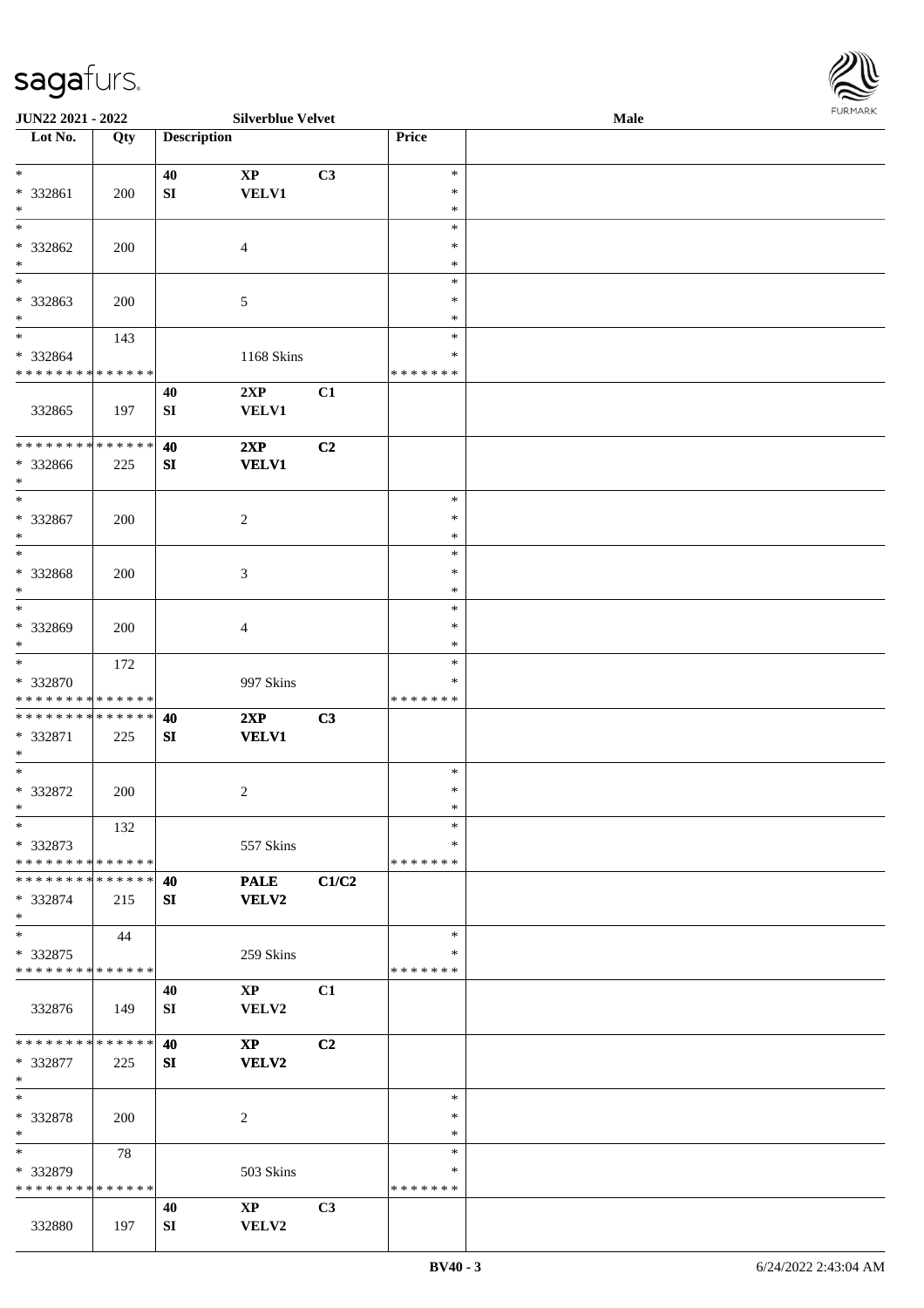

| JUN22 2021 - 2022                                   |     |                        | <b>Silverblue Velvet</b>    |                |                                   | Male | . |
|-----------------------------------------------------|-----|------------------------|-----------------------------|----------------|-----------------------------------|------|---|
| Lot No.                                             | Qty | <b>Description</b>     |                             |                | Price                             |      |   |
| **************<br>* 332881<br>$\ast$                | 245 | 40<br>${\bf S}{\bf I}$ | 2XP<br><b>VELV2</b>         | C1/C2          |                                   |      |   |
| $\ast$<br>* 332882<br>* * * * * * * * * * * * * *   | 101 |                        | 346 Skins                   |                | $\ast$<br>$\ast$<br>* * * * * * * |      |   |
| 332883                                              | 131 | 40<br>SI               | 2XP<br>VELV2                | C3             |                                   |      |   |
| 332884                                              | 214 | 40<br><b>SAGA</b>      | <b>Dark</b><br><b>VELV1</b> | C1/C2          |                                   |      |   |
| 332885                                              | 214 | 40<br><b>SAGA</b>      | $\bf MED$<br><b>VELV1</b>   | C1             |                                   |      |   |
| * * * * * * * * * * * * * *<br>$* 332886$<br>$\ast$ | 205 | 40<br><b>SAGA</b>      | <b>MED</b><br><b>VELV1</b>  | C <sub>2</sub> |                                   |      |   |
| $\ast$<br>* 332887<br>$\ast$                        | 180 |                        | $\overline{c}$              |                | $\ast$<br>$\ast$<br>$\ast$        |      |   |
| $\ast$<br>* 332888<br>$\ast$                        | 180 |                        | $\mathfrak{Z}$              |                | $\ast$<br>$\ast$<br>$\ast$        |      |   |
| $\ast$<br>* 332889<br>$*$                           | 180 |                        | 4                           |                | $\ast$<br>$\ast$<br>$\ast$        |      |   |
| $*$<br>* 332890<br>* * * * * * * * * * * * * *      | 106 |                        | 851 Skins                   |                | $\ast$<br>*<br>* * * * * * *      |      |   |
| * * * * * * * * * * * * * *<br>* 332891<br>$*$      | 205 | 40<br>$\mathbf{SAGA}$  | $\bf MED$<br><b>VELV1</b>   | C3             |                                   |      |   |
| $*$<br>$* 332892$<br>$*$                            | 170 |                        | $\overline{c}$              |                | $\ast$<br>$\ast$<br>$\ast$        |      |   |
| $*$<br>* 332893<br>* * * * * * * * * * * * * *      | 41  |                        | 416 Skins                   |                | $\ast$<br>∗<br>* * * * * * *      |      |   |
| * * * * * * * * * * * * * *<br>* 332894<br>$*$      | 203 | 40<br><b>SAGA</b>      | <b>PALE</b><br><b>VELV1</b> | C1             |                                   |      |   |
| $*$<br>* 332895<br>$*$                              | 180 |                        | 2                           |                | $\ast$<br>∗<br>$\ast$             |      |   |
| $*$<br>* 332896<br>$*$                              | 180 |                        | 3                           |                | $\ast$<br>$\ast$<br>*             |      |   |
| $\overline{\phantom{0}}$<br>* 332897<br>$*$         | 200 |                        | $\overline{4}$              |                | $\ast$<br>$\ast$<br>$\ast$        |      |   |
| $*$<br>* 332898<br>* * * * * * * * * * * * * *      | 49  |                        | 812 Skins                   |                | $\ast$<br>$\ast$<br>* * * * * * * |      |   |
| * * * * * * * * * * * * * *<br>* 332899<br>$*$      | 205 | 40<br><b>SAGA</b>      | <b>PALE</b><br><b>VELV1</b> | C <sub>2</sub> |                                   |      |   |
| $\ast$<br>* 332900<br>$*$                           | 180 |                        | 2                           |                | $\ast$<br>$\ast$<br>$\ast$        |      |   |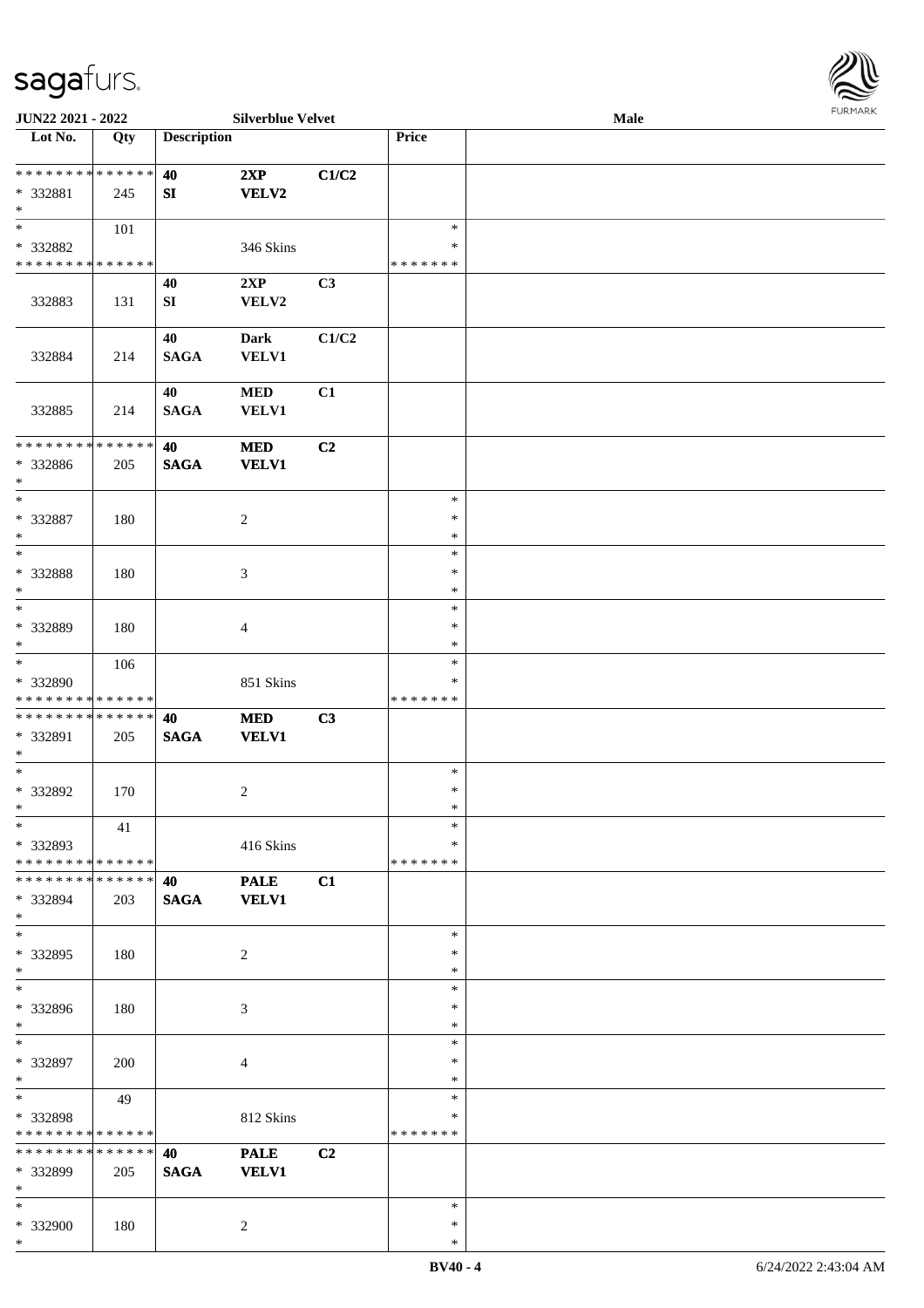| JUN22 2021 - 2022                    |     |                    | <b>Silverblue Velvet</b>                  |    |                  | Male | FURMARK |
|--------------------------------------|-----|--------------------|-------------------------------------------|----|------------------|------|---------|
| Lot No.                              | Qty | <b>Description</b> |                                           |    | Price            |      |         |
| $*$                                  |     | 40                 | $\ensuremath{\mathop{\bf PALE}\nolimits}$ | C2 | $\ast$           |      |         |
| * 332901                             | 180 | $\mathbf{SAGA}$    | <b>VELV1</b>                              |    | $\ast$           |      |         |
| $\ast$<br>$\overline{\phantom{0}}$   |     |                    |                                           |    | $\ast$           |      |         |
|                                      |     |                    |                                           |    | $\ast$           |      |         |
| * 332902<br>$*$                      | 180 |                    | $\overline{4}$                            |    | $\ast$<br>$\ast$ |      |         |
| $\overline{\phantom{0}}$             |     |                    |                                           |    | $\ast$           |      |         |
| * 332903                             | 180 |                    | $\sqrt{5}$                                |    | $\ast$           |      |         |
| $*$                                  |     |                    |                                           |    | $\ast$           |      |         |
| $\overline{\phantom{0}}$             |     |                    |                                           |    | $\ast$           |      |         |
| * 332904                             | 180 |                    | 6                                         |    | $\ast$           |      |         |
| $*$                                  |     |                    |                                           |    | $\ast$<br>$\ast$ |      |         |
| $*332905$                            | 180 |                    | $\boldsymbol{7}$                          |    | $\ast$           |      |         |
| $\ast$                               |     |                    |                                           |    | $\ast$           |      |         |
| $\overline{\phantom{0}}$             |     |                    |                                           |    | $\ast$           |      |         |
| * 332906                             | 180 |                    | $8\,$                                     |    | $\ast$           |      |         |
| $\ast$                               |     |                    |                                           |    | $\ast$           |      |         |
|                                      |     |                    |                                           |    | $\ast$           |      |         |
| * 332907<br>$\ast$                   | 180 |                    | $\boldsymbol{9}$                          |    | $\ast$<br>$\ast$ |      |         |
| $\overline{\phantom{0}}$             |     |                    |                                           |    | $\ast$           |      |         |
| * 332908                             | 180 |                    | $10\,$                                    |    | $\ast$           |      |         |
| $\ast$                               |     |                    |                                           |    | $\ast$           |      |         |
| $\overline{\phantom{0}}$             |     |                    |                                           |    | $\ast$           |      |         |
| * 332909                             | 180 |                    | $11\,$                                    |    | $\ast$           |      |         |
| $\ast$<br>$\overline{\ast}$          |     |                    |                                           |    | $\ast$<br>$\ast$ |      |         |
| * 332910                             | 180 |                    | 12                                        |    | $\ast$           |      |         |
|                                      |     |                    |                                           |    | $\ast$           |      |         |
| $*$ $*$                              |     |                    |                                           |    | $\ast$           |      |         |
| * 332911                             | 180 |                    | 13                                        |    | $\ast$           |      |         |
| $\ast$<br>$\overline{\phantom{a}^*}$ |     |                    |                                           |    | $\ast$           |      |         |
|                                      |     |                    |                                           |    | $\ast$           |      |         |
| * 332912<br>$\ast$                   | 180 |                    | 14                                        |    | $\ast$<br>$\ast$ |      |         |
| $\overline{\phantom{0}}$             |     |                    |                                           |    | $\ast$           |      |         |
| * 332913                             | 180 |                    | 15                                        |    | $\ast$           |      |         |
| $\ast$                               |     |                    |                                           |    | $\ast$           |      |         |
| $\overline{\phantom{0}}$             |     |                    |                                           |    | $\ast$           |      |         |
| * 332914                             | 180 |                    | 16                                        |    | $\ast$           |      |         |
| $*$<br>$\frac{1}{*}$                 |     |                    |                                           |    | $\ast$<br>$\ast$ |      |         |
| * 332915                             | 180 |                    | $17\,$                                    |    | $\ast$           |      |         |
| $\ast$                               |     |                    |                                           |    | $\ast$           |      |         |
| $\overline{\ast}$                    |     |                    |                                           |    | $\ast$           |      |         |
| * 332916                             | 180 |                    | $18\,$                                    |    | $\ast$           |      |         |
| $*$                                  |     |                    |                                           |    | $\ast$           |      |         |
| $\overline{\phantom{a}^*}$           |     |                    |                                           |    | $\ast$           |      |         |
| * 332917<br>$*$                      | 180 |                    | 19                                        |    | $\ast$<br>$\ast$ |      |         |
| $\overline{\phantom{a}^*}$           | 61  |                    |                                           |    | $\ast$           |      |         |
| * 332918                             |     |                    | 3506 Skins                                |    | $\ast$           |      |         |
| ******** <mark>******</mark>         |     |                    |                                           |    | * * * * * * *    |      |         |
| * * * * * * * * * * * * * *          |     | 40                 | <b>PALE</b>                               | C3 |                  |      |         |
| * 332919                             | 205 | <b>SAGA</b>        | <b>VELV1</b>                              |    |                  |      |         |
| $\ast$<br>$_{\ast}^{-}$              |     |                    |                                           |    | $\ast$           |      |         |
| * 332920                             | 180 |                    | $\overline{2}$                            |    | $\ast$           |      |         |
|                                      |     |                    |                                           |    |                  |      |         |

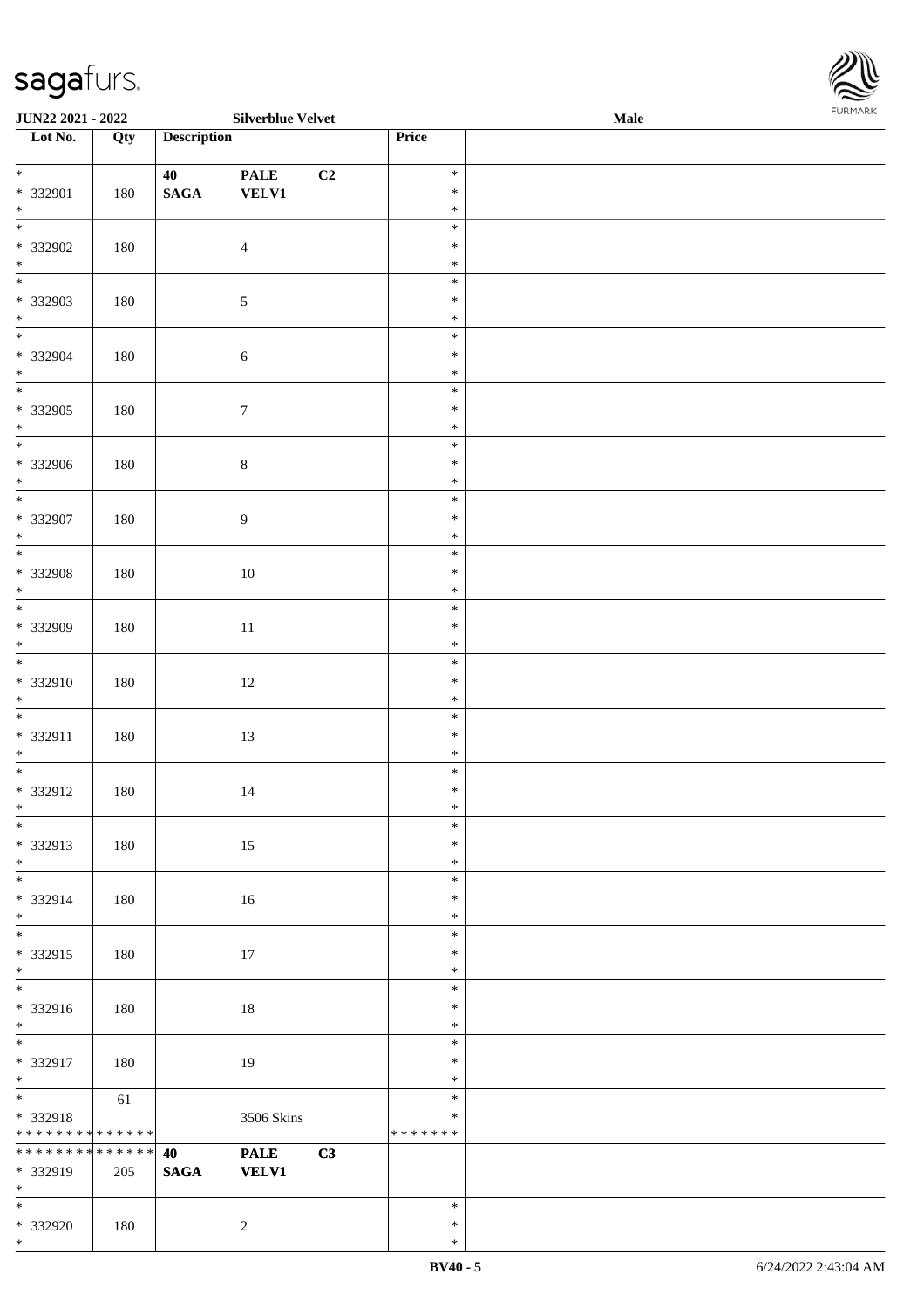> \* \* \*

| JUN22 2021 - 2022                                                     |     |                    | <b>Silverblue Velvet</b>            |                                   | Male | <b>FURMARK</b> |
|-----------------------------------------------------------------------|-----|--------------------|-------------------------------------|-----------------------------------|------|----------------|
| $\overline{\phantom{1}}$ Lot No.                                      | Qty | <b>Description</b> |                                     | Price                             |      |                |
| $\ast$<br>* 332921<br>$\ast$                                          | 180 | 40<br><b>SAGA</b>  | <b>PALE</b><br>C3<br><b>VELV1</b>   | $\ast$<br>$\ast$<br>$\ast$        |      |                |
| $\ast$<br>* 332922<br>$\ast$                                          | 180 |                    | $\overline{4}$                      | $\ast$<br>$\ast$<br>$\ast$        |      |                |
| $\overline{\phantom{a}^*}$<br>* 332923<br>$\ast$                      | 180 |                    | $5\,$                               | $\ast$<br>$\ast$<br>$\ast$        |      |                |
| $\overline{\phantom{1}}$<br>* 332924<br>$\ast$                        | 180 |                    | $\sqrt{6}$                          | $\ast$<br>$\ast$<br>$\ast$        |      |                |
| $\overline{\phantom{a}^*}$<br>$*332925$<br>$\ast$                     | 180 |                    | $\boldsymbol{7}$                    | $\ast$<br>$\ast$<br>$\ast$        |      |                |
| $\overline{\phantom{1}}$<br>$* 332926$<br>$\ast$                      | 180 |                    | $8\,$                               | $\ast$<br>$\ast$<br>$\ast$        |      |                |
| $\overline{\ast}$<br>* 332927<br>$\ast$                               | 170 |                    | $\overline{9}$                      | $\ast$<br>$\ast$<br>$\ast$        |      |                |
| $_{\ast}$<br>* 332928<br>**************                               | 51  |                    | 1686 Skins                          | $\ast$<br>$\ast$<br>* * * * * * * |      |                |
| **************                                                        |     | 40                 | $\mathbf{XP}$<br>C1                 |                                   |      |                |
| * 332929<br>$\ast$                                                    | 205 | <b>SAGA</b>        | <b>VELV1</b>                        |                                   |      |                |
| $\overline{\phantom{a}^*}$<br>* 332930<br>$\ast$                      | 180 |                    | $\sqrt{2}$                          | $\ast$<br>$\ast$<br>$\ast$        |      |                |
| $\overline{\phantom{0}}$<br>* 332931<br>$\ast$                        | 180 |                    | $\sqrt{3}$                          | $\ast$<br>$\ast$<br>$\ast$        |      |                |
| $\overline{\ast}$<br>* 332932<br>$\ast$                               | 180 |                    | $\overline{4}$                      | $\ast$<br>$\ast$<br>$\ast$        |      |                |
| $\overline{\phantom{a}^*}$<br>* 332933<br>$\ast$                      | 180 |                    | $5\,$                               | $\ast$<br>$\ast$<br>$\ast$        |      |                |
| $\ast$<br>* 332934<br>$\ast$                                          | 170 |                    | $\sqrt{6}$                          | $\ast$<br>$\ast$<br>$\ast$        |      |                |
| $\overline{\phantom{a}^*}$<br>* 332935<br>* * * * * * * * * * * * * * | 74  |                    | 1169 Skins                          | $\ast$<br>∗<br>* * * * * * *      |      |                |
| **************<br>* 332936<br>$\ast$                                  | 205 | 40<br><b>SAGA</b>  | $\mathbf{XP}$<br>C2<br><b>VELV1</b> |                                   |      |                |
| $\overline{\phantom{a}^*}$<br>* 332937<br>$\ast$                      | 196 |                    | $\sqrt{2}$                          | $\ast$<br>$\ast$<br>$\ast$        |      |                |
| $\overline{\ast}$<br>* 332938<br>$\ast$                               | 180 |                    | $\mathfrak{Z}$                      | $\ast$<br>$\ast$<br>$\ast$        |      |                |
| $\overline{\phantom{a}^*}$<br>* 332939<br>$\ast$                      | 180 |                    | $\overline{4}$                      | $\ast$<br>$\ast$<br>$\ast$        |      |                |
| $\ast$<br>* 332940                                                    | 180 |                    | 5                                   | $\ast$<br>$\ast$                  |      |                |

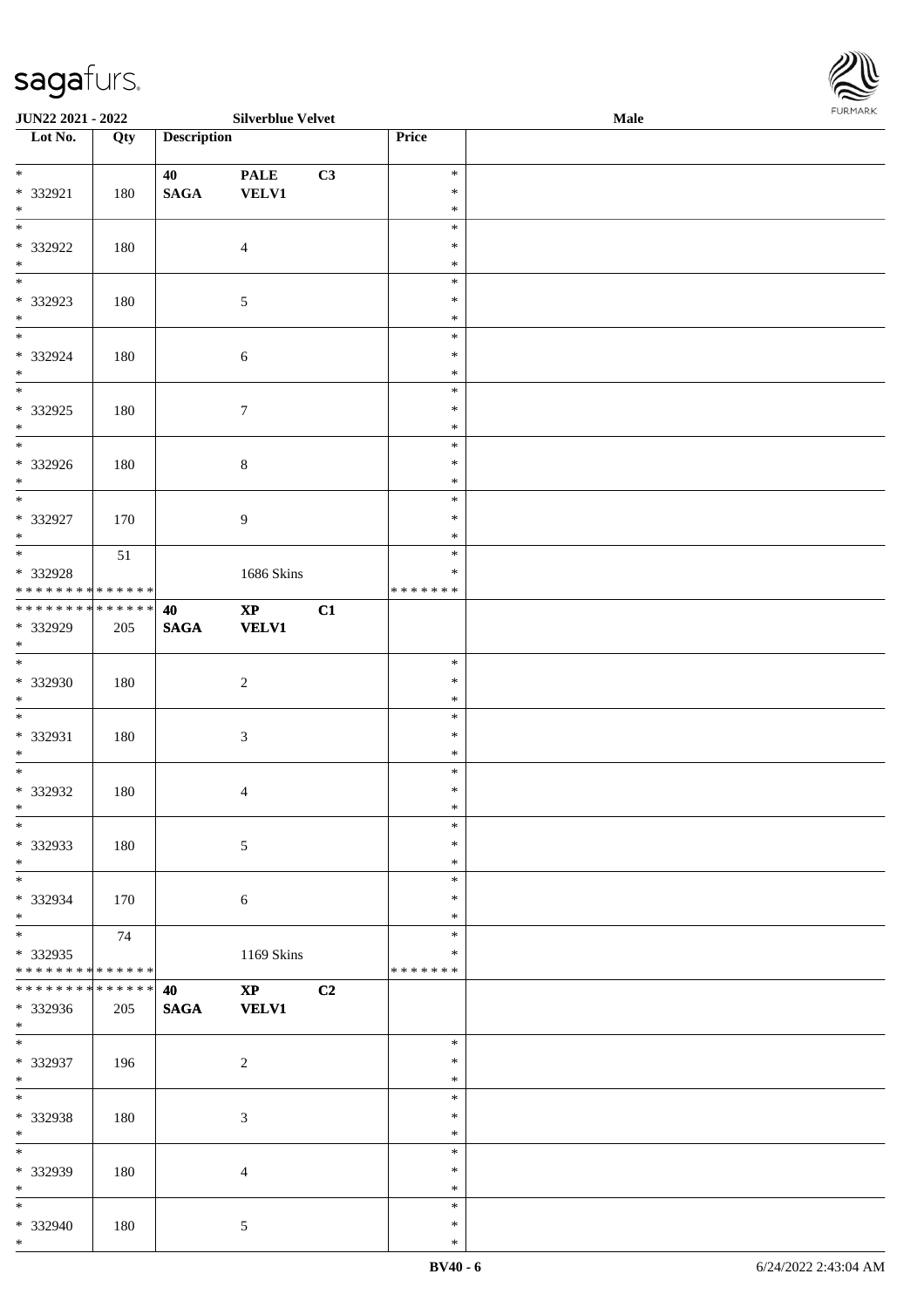| <b>JUN22 2021 - 2022</b>                               |     |                    | <b>Silverblue Velvet</b>               |    |                                      | Male |  |
|--------------------------------------------------------|-----|--------------------|----------------------------------------|----|--------------------------------------|------|--|
| Lot No.                                                | Qty | <b>Description</b> |                                        |    | <b>Price</b>                         |      |  |
| $*$<br>* 332941                                        | 180 | 40<br><b>SAGA</b>  | $\mathbf{X}\mathbf{P}$<br><b>VELV1</b> | C2 | $\ast$<br>$\ast$                     |      |  |
| $*$<br>* 332942<br>$*$                                 | 180 |                    | $\overline{7}$                         |    | $\ast$<br>$\ast$<br>$\ast$<br>$\ast$ |      |  |
| * 332943<br>$*$                                        | 180 |                    | $\,8\,$                                |    | $\ast$<br>$\ast$<br>$\ast$           |      |  |
| $*$<br>* 332944<br>$*$                                 | 180 |                    | $\boldsymbol{9}$                       |    | $\ast$<br>$\ast$<br>$\ast$           |      |  |
| * 332945<br>$*$                                        | 180 |                    | 10                                     |    | $\ast$<br>$\ast$<br>$\ast$           |      |  |
| * 332946<br>$*$                                        | 180 |                    | 11                                     |    | $\ast$<br>$\ast$<br>$\ast$           |      |  |
| * 332947<br>$*$                                        | 180 |                    | 12                                     |    | $\ast$<br>$\ast$<br>$\ast$           |      |  |
| $\overline{\ast}$<br>* 332948<br>$*$                   | 180 |                    | 13                                     |    | $\ast$<br>$\ast$<br>$\ast$           |      |  |
| * 332949<br>* * * * * * * * <mark>* * * * * * *</mark> | 180 |                    | 2561 Skins                             |    | $\ast$<br>$\ast$<br>* * * * * * *    |      |  |
| ******** <mark>******</mark><br>* 332950<br>$*$        | 205 | 40<br><b>SAGA</b>  | $\mathbf{XP}$<br><b>VELV1</b>          | C3 |                                      |      |  |
| $*$<br>* 332951<br>$*$                                 | 180 |                    | $\sqrt{2}$                             |    | $\ast$<br>$\ast$<br>$\ast$           |      |  |
| * 332952<br>$\ddot{x}$                                 | 180 |                    | $\sqrt{3}$                             |    | $\ast$<br>$\ast$<br>$\ast$           |      |  |
| $\overline{\ast}$<br>* 332953<br>$*$                   | 180 |                    | $\overline{4}$                         |    | $\ast$<br>$\ast$<br>$\ast$           |      |  |
| * 332954<br>$*$                                        | 180 |                    | $\sqrt{5}$                             |    | $\ast$<br>∗<br>$\ast$                |      |  |
| $\ddot{x}$<br>* 332955<br>$*$<br>$\ddot{x}$            | 180 |                    | $\sqrt{6}$                             |    | $\ast$<br>$\ast$<br>$\ast$           |      |  |
| * 332956<br>$*$<br>$\overline{\ast}$                   | 180 |                    | $7\phantom{.0}$                        |    | $\ast$<br>$\ast$<br>$\ast$           |      |  |
| * 332957<br>$*$<br>$\ddot{x}$                          | 180 |                    | $\,8\,$                                |    | $\ast$<br>$\ast$<br>$\ast$           |      |  |
| * 332958<br>$*$                                        | 180 |                    | $\overline{9}$                         |    | $\ast$<br>$\ast$<br>$\ast$           |      |  |
| $\overline{\mathbf{r}}$<br>* 332959<br>$*$             | 180 |                    | 10                                     |    | $\ast$<br>$\ast$<br>$\ast$           |      |  |
| * 332960                                               | 180 |                    | 11                                     |    | $\ast$<br>$\ast$                     |      |  |

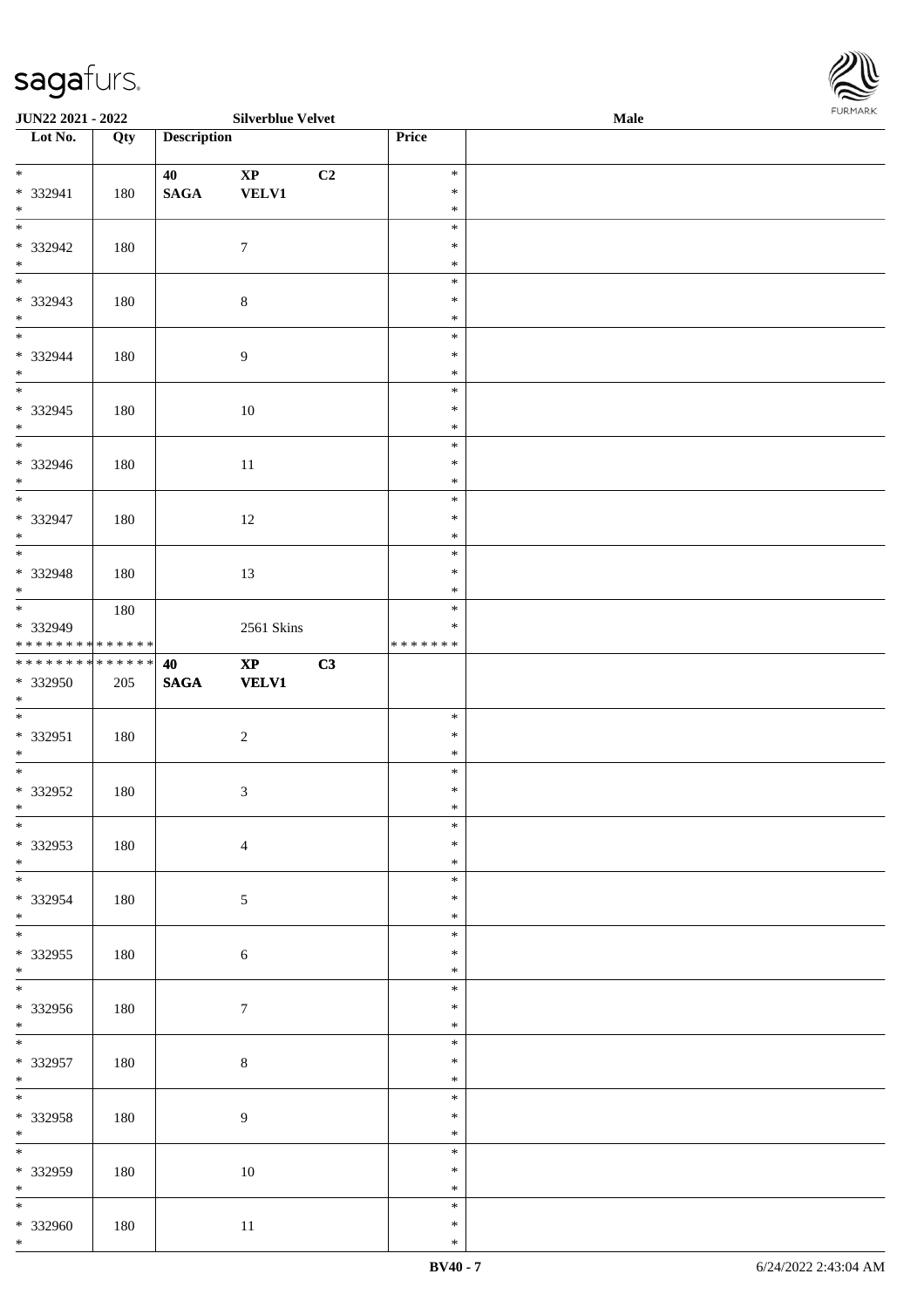| <b>JUN22 2021 - 2022</b>                               |     |                    | <b>Silverblue Velvet</b> |    |               | Male | <b>FUNITANN</b> |
|--------------------------------------------------------|-----|--------------------|--------------------------|----|---------------|------|-----------------|
| Lot No.                                                | Qty | <b>Description</b> |                          |    | <b>Price</b>  |      |                 |
|                                                        |     |                    |                          |    |               |      |                 |
| $*$                                                    |     | 40                 | $\mathbf{X}\mathbf{P}$   | C3 | $\ast$        |      |                 |
| * 332961                                               | 180 | <b>SAGA</b>        | <b>VELV1</b>             |    | $\ast$        |      |                 |
| $*$                                                    |     |                    |                          |    | $\ast$        |      |                 |
|                                                        |     |                    |                          |    | $\ast$        |      |                 |
| * 332962                                               | 180 |                    | 13                       |    | $\ast$        |      |                 |
| $*$                                                    |     |                    |                          |    | $\ast$        |      |                 |
| $\overline{\ast}$                                      |     |                    |                          |    | $\ast$        |      |                 |
|                                                        |     |                    |                          |    |               |      |                 |
| * 332963                                               | 180 |                    | 14                       |    | $\ast$        |      |                 |
| $\ast$                                                 |     |                    |                          |    | $\ast$        |      |                 |
| $*$                                                    | 91  |                    |                          |    | $\ast$        |      |                 |
| * 332964                                               |     |                    | 2636 Skins               |    | $\ast$        |      |                 |
| * * * * * * * * <mark>* * * * * * *</mark>             |     |                    |                          |    | * * * * * * * |      |                 |
| **************                                         |     | 40                 | 2XP                      | C1 |               |      |                 |
| * 332965                                               | 205 | <b>SAGA</b>        | <b>VELV1</b>             |    |               |      |                 |
| $*$                                                    |     |                    |                          |    |               |      |                 |
| $\overline{\phantom{0}}$                               |     |                    |                          |    | $\ast$        |      |                 |
| * 332966                                               | 180 |                    | 2                        |    | $\ast$        |      |                 |
| $*$                                                    |     |                    |                          |    | $\ast$        |      |                 |
| $\ddot{x}$                                             |     |                    |                          |    | $\ast$        |      |                 |
|                                                        | 152 |                    |                          |    | $\ast$        |      |                 |
| * 332967<br>* * * * * * * * <mark>* * * * * * *</mark> |     |                    | 537 Skins                |    |               |      |                 |
|                                                        |     |                    |                          |    | * * * * * * * |      |                 |
| * * * * * * * * * * * * * * *                          |     | 40                 | 2XP                      | C2 |               |      |                 |
| * 332968                                               | 205 | <b>SAGA</b>        | <b>VELV1</b>             |    |               |      |                 |
| $*$                                                    |     |                    |                          |    |               |      |                 |
|                                                        |     |                    |                          |    | $\ast$        |      |                 |
| * 332969                                               | 180 |                    | 2                        |    | $\ast$        |      |                 |
| $\ast$                                                 |     |                    |                          |    | $\ast$        |      |                 |
| $\overline{\phantom{0}}$                               |     |                    |                          |    | $\ast$        |      |                 |
| * 332970                                               | 180 |                    | $\mathfrak{Z}$           |    | $\ast$        |      |                 |
| $\ast$                                                 |     |                    |                          |    | $\ast$        |      |                 |
| $\overline{\ }$                                        |     |                    |                          |    | $\ast$        |      |                 |
|                                                        |     |                    |                          |    |               |      |                 |
| * 332971                                               | 180 |                    | 4                        |    | $\ast$        |      |                 |
| $*$                                                    |     |                    |                          |    | $\ast$        |      |                 |
| $\overline{\ast}$                                      |     |                    |                          |    | $\ast$        |      |                 |
| * 332972                                               | 180 |                    | $\sqrt{5}$               |    | $\ast$        |      |                 |
| $\ddot{x}$                                             |     |                    |                          |    | $*$           |      |                 |
| $\overline{\ast}$                                      |     |                    |                          |    | $\ast$        |      |                 |
| * 332973                                               | 180 |                    | $6\,$                    |    | $\ast$        |      |                 |
|                                                        |     |                    |                          |    | $\ast$        |      |                 |
| $*$<br>$*$                                             |     |                    |                          |    | $\ast$        |      |                 |
| * 332974                                               | 180 |                    | $\tau$                   |    | $\ast$        |      |                 |
|                                                        |     |                    |                          |    | $\ast$        |      |                 |
| $*$<br>$\overline{\phantom{0}}$                        |     |                    |                          |    |               |      |                 |
|                                                        |     |                    |                          |    | $\ast$        |      |                 |
| * 332975                                               | 180 |                    | $\,8\,$                  |    | ∗             |      |                 |
| $*$                                                    |     |                    |                          |    | $\ast$        |      |                 |
|                                                        |     |                    |                          |    | $\ast$        |      |                 |
| * 332976                                               | 180 |                    | 9                        |    | ∗             |      |                 |
| $*$                                                    |     |                    |                          |    | $\ast$        |      |                 |
| $\overline{\mathbf{r}}$                                |     |                    |                          |    | $\ast$        |      |                 |
| * 332977                                               | 180 |                    | 10                       |    | $\ast$        |      |                 |
| $*$                                                    |     |                    |                          |    | $\ast$        |      |                 |
| $\overline{\ast}$                                      |     |                    |                          |    | $\ast$        |      |                 |
|                                                        |     |                    |                          |    | $\ast$        |      |                 |
| * 332978                                               | 180 |                    | 11                       |    |               |      |                 |
| $*$<br>$\overline{\ast}$                               |     |                    |                          |    | $\ast$        |      |                 |
|                                                        |     |                    |                          |    | $\ast$        |      |                 |
| * 332979                                               | 180 |                    | 12                       |    | $\ast$        |      |                 |
| $*$                                                    |     |                    |                          |    | $\ast$        |      |                 |
| $\overline{\mathbf{r}}$                                |     |                    |                          |    | $\ast$        |      |                 |
| * 332980                                               | 180 |                    | 13                       |    | $\ast$        |      |                 |
| $*$                                                    |     |                    |                          |    | $\ast$        |      |                 |

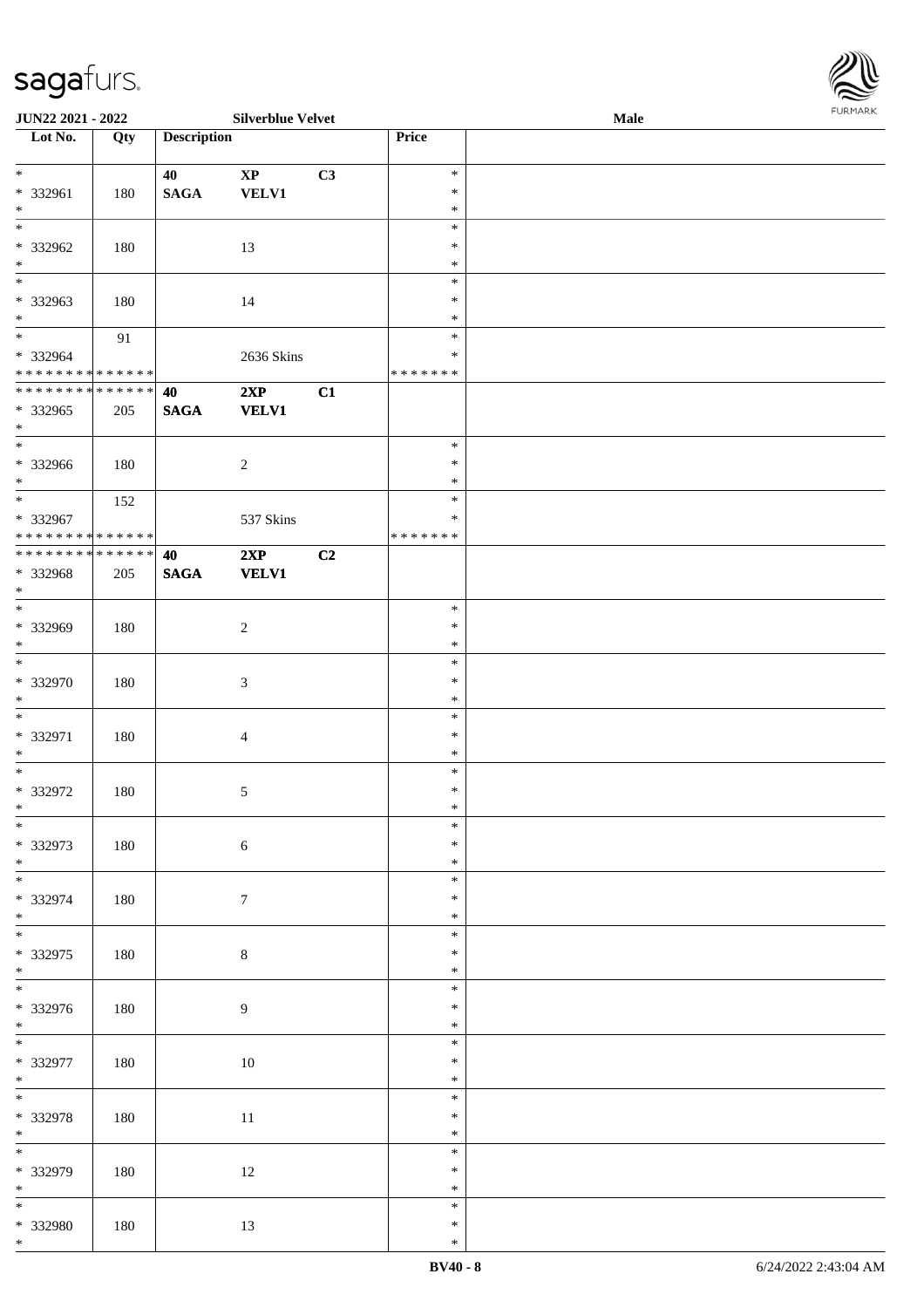

| JUN22 2021 - 2022            |     |                    | <b>Silverblue Velvet</b> |    |         | Male |
|------------------------------|-----|--------------------|--------------------------|----|---------|------|
| Lot No.                      | Qty | <b>Description</b> |                          |    | Price   |      |
|                              |     |                    |                          |    |         |      |
| $*$                          |     | 40                 | 2XP                      | C2 | $\ast$  |      |
| * 332981                     | 180 | <b>SAGA</b>        | VELV1                    |    | $\ast$  |      |
|                              |     |                    |                          |    |         |      |
| $*$                          |     |                    |                          |    | $\ast$  |      |
| $*$                          | 169 |                    |                          |    | $\ast$  |      |
| * 332982                     |     |                    | 2714 Skins               |    | ∗       |      |
| * * * * * * * * * * * * * *  |     |                    |                          |    | ******* |      |
| * * * * * * * * * * * * * *  |     | 40                 | 2XP                      | C3 |         |      |
| * 332983                     | 205 | <b>SAGA</b>        | <b>VELV1</b>             |    |         |      |
| $\ast$                       |     |                    |                          |    |         |      |
| $*$                          |     |                    |                          |    |         |      |
|                              |     |                    |                          |    | $\ast$  |      |
| * 332984                     | 180 |                    | $\boldsymbol{2}$         |    | $\ast$  |      |
| $*$                          |     |                    |                          |    | $\ast$  |      |
| $*$                          |     |                    |                          |    | $\ast$  |      |
| * 332985                     | 180 |                    | 3                        |    | $\ast$  |      |
| $\ast$                       |     |                    |                          |    | $\ast$  |      |
| $\ast$                       |     |                    |                          |    | $\ast$  |      |
|                              |     |                    |                          |    |         |      |
| * 332986                     | 180 |                    | 4                        |    | $\ast$  |      |
| $\ast$                       |     |                    |                          |    | $\ast$  |      |
| $\ast$                       |     |                    |                          |    | $\ast$  |      |
| $* 332987$                   | 180 |                    | 5                        |    | $\ast$  |      |
| $*$                          |     |                    |                          |    | $\ast$  |      |
| $*$                          |     |                    |                          |    | $\ast$  |      |
|                              |     |                    |                          |    |         |      |
| * 332988                     | 180 |                    | $\sqrt{6}$               |    | $\ast$  |      |
| $*$                          |     |                    |                          |    | $\ast$  |      |
| $*$                          |     |                    |                          |    | $\ast$  |      |
| * 332989                     | 180 |                    | $\tau$                   |    | $\ast$  |      |
| $*$                          |     |                    |                          |    | $\ast$  |      |
| $\ast$                       | 140 |                    |                          |    | $\ast$  |      |
| * 332990                     |     |                    | 1425 Skins               |    | $\ast$  |      |
| * * * * * * * * * * * * * *  |     |                    |                          |    | ******* |      |
|                              |     |                    |                          |    |         |      |
|                              |     | 40                 | <b>PALE</b>              | C1 |         |      |
| 332991                       | 182 | <b>SAGA</b>        | VELV2                    |    |         |      |
|                              |     |                    |                          |    |         |      |
| ******** <mark>******</mark> |     | 40                 | <b>PALE</b>              | C2 |         |      |
| * 332992                     | 205 | <b>SAGA</b>        | VELV2                    |    |         |      |
| $*$                          |     |                    |                          |    |         |      |
| $\ast$                       |     |                    |                          |    | $\ast$  |      |
|                              |     |                    |                          |    | $\ast$  |      |
| * 332993                     | 180 |                    | $\overline{c}$           |    |         |      |
| $\ast$                       |     |                    |                          |    | $\ast$  |      |
| $\ast$                       | 150 |                    |                          |    | $\ast$  |      |
| * 332994                     |     |                    | 535 Skins                |    | ∗       |      |
| * * * * * * * * * * * * * *  |     |                    |                          |    | ******* |      |
|                              |     | 40                 | <b>PALE</b>              | C3 |         |      |
| 332995                       | 224 | <b>SAGA</b>        | VELV2                    |    |         |      |
|                              |     |                    |                          |    |         |      |
|                              |     |                    |                          |    |         |      |
| * * * * * * * * * * * * * *  |     | 40                 | $\mathbf{X}\mathbf{P}$   | C1 |         |      |
| * 332996                     | 205 | $\mathbf{SAGA}$    | VELV2                    |    |         |      |
| $*$                          |     |                    |                          |    |         |      |
| $\ast$                       |     |                    |                          |    | $\ast$  |      |
| * 332997                     | 180 |                    | $\overline{c}$           |    | $\ast$  |      |
| $*$                          |     |                    |                          |    | $\ast$  |      |
| $*$                          | 98  |                    |                          |    | $\ast$  |      |
|                              |     |                    |                          |    |         |      |
| * 332998                     |     |                    | 483 Skins                |    | $\ast$  |      |
| * * * * * * * * * * * * * *  |     |                    |                          |    | ******* |      |
| * * * * * * * * * * * * * *  |     | 40                 | $\bold{XP}$              | C2 |         |      |
| * 332999                     | 205 | <b>SAGA</b>        | VELV2                    |    |         |      |
| $\ast$                       |     |                    |                          |    |         |      |
| $\ast$                       |     |                    |                          |    | $\ast$  |      |
| * 333000                     | 180 |                    |                          |    | $\ast$  |      |
|                              |     |                    | 2                        |    |         |      |
| $\ast$                       |     |                    |                          |    | $\ast$  |      |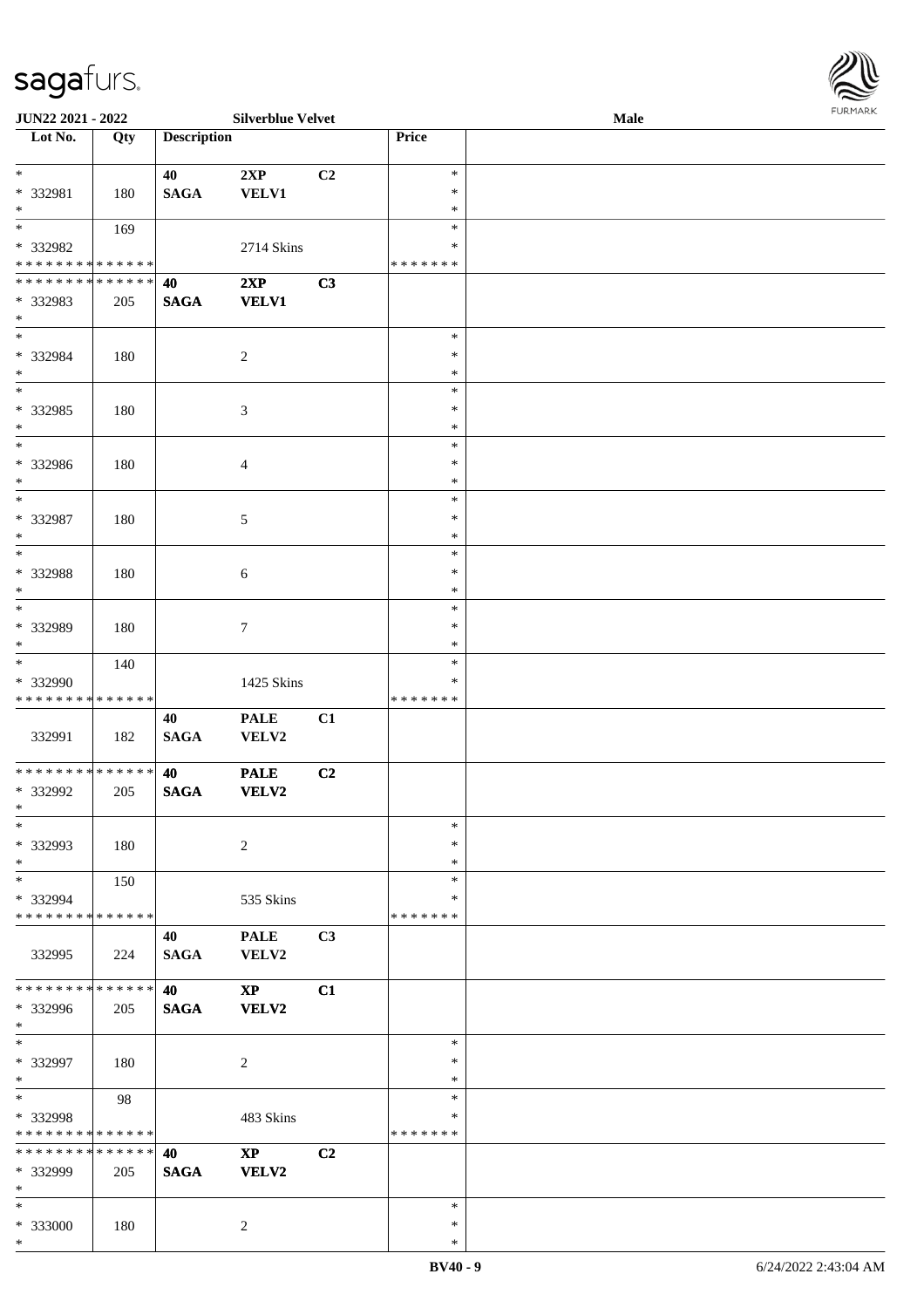| <b>JUN22 2021 - 2022</b>                             |     |                    | <b>Silverblue Velvet</b> |                |                  | Male | $1 \cup 1$ , $1 \cup 1$ |
|------------------------------------------------------|-----|--------------------|--------------------------|----------------|------------------|------|-------------------------|
| Lot No.                                              | Qty | <b>Description</b> |                          |                | Price            |      |                         |
|                                                      |     |                    |                          |                |                  |      |                         |
| $*$                                                  |     | 40                 | $\mathbf{XP}$            | C2             | $\ast$           |      |                         |
| * 333001                                             | 180 | <b>SAGA</b>        | VELV2                    |                | $\ast$           |      |                         |
| $*$                                                  |     |                    |                          |                | $\ast$           |      |                         |
|                                                      |     |                    |                          |                | $\ast$           |      |                         |
| * 333002                                             | 180 |                    | $\overline{4}$           |                | $\ast$           |      |                         |
| $*$                                                  |     |                    |                          |                | $\ast$           |      |                         |
|                                                      |     |                    |                          |                | $\ast$           |      |                         |
| * 333003                                             | 180 |                    | 5                        |                | $\ast$           |      |                         |
| $\ast$<br>$\overline{\ast}$                          |     |                    |                          |                | $\ast$           |      |                         |
|                                                      |     |                    |                          |                | $\ast$           |      |                         |
| * 333004                                             | 180 |                    | 6                        |                | $\ast$           |      |                         |
| $\ast$<br>$*$                                        |     |                    |                          |                | $\ast$<br>$\ast$ |      |                         |
|                                                      | 172 |                    |                          |                | ∗                |      |                         |
| * 333005<br>* * * * * * * * <mark>* * * * * *</mark> |     |                    | 1277 Skins               |                | * * * * * * *    |      |                         |
| * * * * * * * * <mark>* * * * * * *</mark>           |     |                    | $\mathbf{XP}$            | C3             |                  |      |                         |
| * 333006                                             |     | 40                 |                          |                |                  |      |                         |
| $\ast$                                               | 205 | <b>SAGA</b>        | <b>VELV2</b>             |                |                  |      |                         |
| $*$                                                  |     |                    |                          |                | $\ast$           |      |                         |
| * 333007                                             | 180 |                    | $\overline{c}$           |                | $\ast$           |      |                         |
| $\ast$                                               |     |                    |                          |                | $\ast$           |      |                         |
|                                                      | 118 |                    |                          |                | $\ast$           |      |                         |
| * 333008                                             |     |                    | 503 Skins                |                | ∗                |      |                         |
| * * * * * * * * <mark>* * * * * *</mark>             |     |                    |                          |                | * * * * * * *    |      |                         |
| * * * * * * * * <mark>* * * * * * *</mark>           |     | 40                 | 2XP                      | C1             |                  |      |                         |
| * 333009                                             | 205 | <b>SAGA</b>        | <b>VELV2</b>             |                |                  |      |                         |
| $*$                                                  |     |                    |                          |                |                  |      |                         |
| $\overline{\phantom{0}}$                             | 149 |                    |                          |                | $\ast$           |      |                         |
| * 333010                                             |     |                    | 354 Skins                |                | ∗                |      |                         |
| * * * * * * * * <mark>* * * * * * *</mark>           |     |                    |                          |                | * * * * * * *    |      |                         |
| * * * * * * * * <mark>* * * * * * *</mark>           |     | 40                 | 2XP                      | C2             |                  |      |                         |
| * 333011                                             | 205 | <b>SAGA</b>        | <b>VELV2</b>             |                |                  |      |                         |
| $*$                                                  |     |                    |                          |                |                  |      |                         |
| $*$                                                  |     |                    |                          |                | $\ast$           |      |                         |
| * 333012                                             | 180 |                    | $\overline{c}$           |                | $\ast$           |      |                         |
| $\ddot{x}$                                           |     |                    |                          |                | $\ast$           |      |                         |
| $\ast$                                               |     |                    |                          |                | $\ast$           |      |                         |
| * 333013                                             | 180 |                    | $\mathfrak{Z}$           |                | $\ast$           |      |                         |
| $\ast$                                               |     |                    |                          |                | $\ast$           |      |                         |
| $\ast$                                               |     |                    |                          |                | $\ast$           |      |                         |
| * 333014                                             | 195 |                    | $\overline{4}$           |                | ∗                |      |                         |
| $*$                                                  |     |                    |                          |                | $\ast$           |      |                         |
| $\ast$                                               | 192 |                    |                          |                | $\ast$           |      |                         |
| * 333015                                             |     |                    | 952 Skins                |                | ∗                |      |                         |
| * * * * * * * * <mark>* * * * * *</mark>             |     |                    |                          |                | *******          |      |                         |
| * * * * * * * * * * * * * * <mark>*</mark>           |     | 40                 | 2XP                      | C <sub>3</sub> |                  |      |                         |
| * 333016                                             | 205 | <b>SAGA</b>        | VELV2                    |                |                  |      |                         |
| $*$                                                  |     |                    |                          |                |                  |      |                         |
| $*$                                                  | 160 |                    |                          |                | $\ast$           |      |                         |
| * 333017                                             |     |                    | 365 Skins                |                | ∗                |      |                         |
| * * * * * * * * <mark>* * * * * *</mark>             |     |                    |                          |                | *******          |      |                         |
| * * * * * * * * * * * * * * <mark>*</mark>           |     | 40                 | ALL                      | C2             |                  |      |                         |
| * 333018<br>$\ast$                                   | 203 | <b>SAGA</b>        | <b>VELV2</b>             | <b>OPEN</b>    |                  |      |                         |
| $*$                                                  |     |                    |                          |                | $\ast$           |      |                         |
| * 333019                                             |     |                    | 2                        |                | $\ast$           |      |                         |
| $*$                                                  | 180 |                    |                          |                | $\ast$           |      |                         |
| $\ast$                                               |     |                    |                          |                | $\ast$           |      |                         |
| * 333020                                             | 180 |                    | $\mathbf{3}$             |                | $\ast$           |      |                         |
|                                                      |     |                    |                          |                |                  |      |                         |

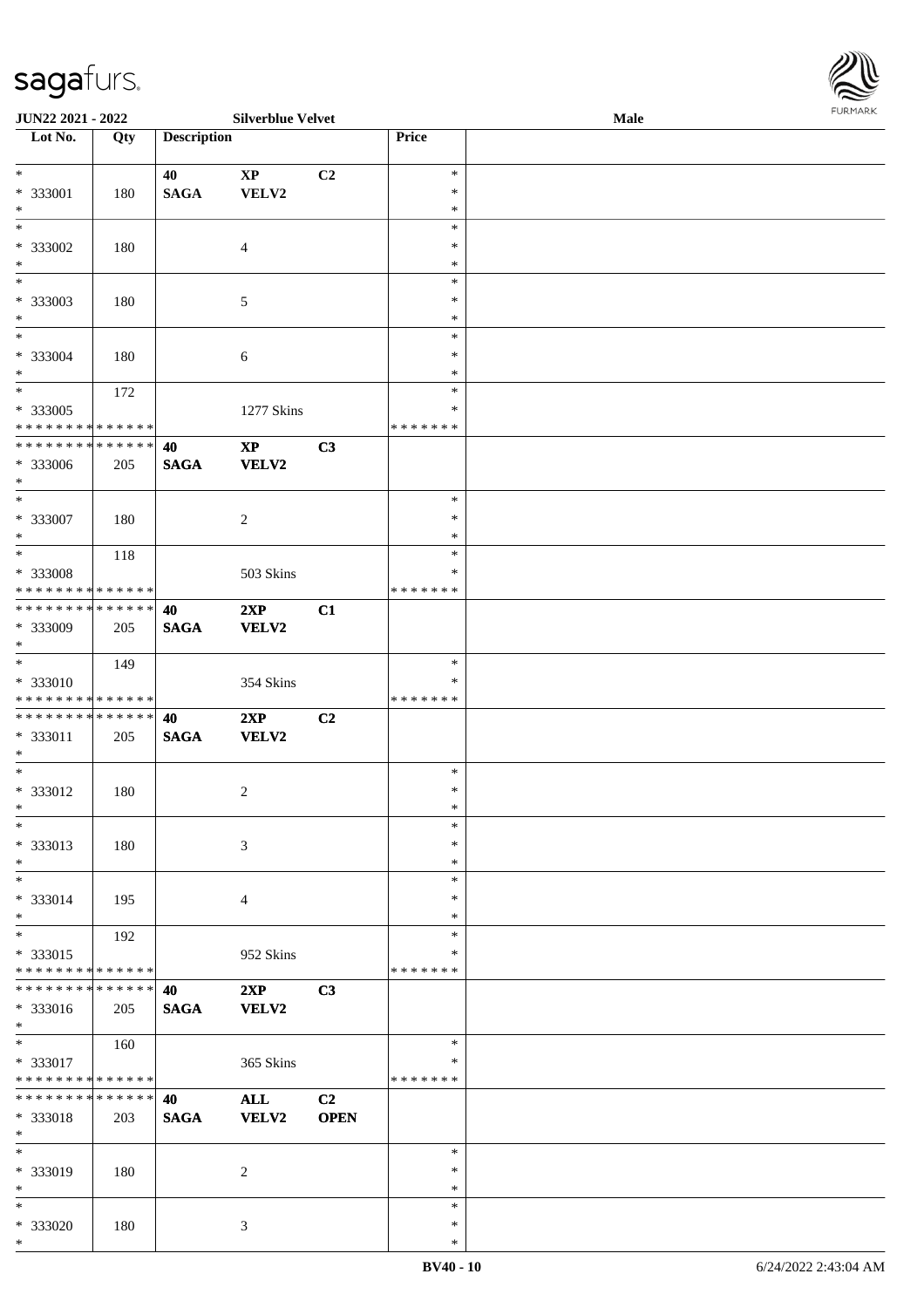

| JUN22 2021 - 2022             |     |                    | <b>Silverblue Velvet</b> |                         |               | Male |  |
|-------------------------------|-----|--------------------|--------------------------|-------------------------|---------------|------|--|
| Lot No.                       | Qty | <b>Description</b> |                          |                         | Price         |      |  |
|                               |     |                    |                          |                         |               |      |  |
| $\ast$                        | 124 | 40                 | $\mathbf{ALL}$           | C2                      | $\ast$        |      |  |
| * 333021                      |     | <b>SAGA</b>        | VELV2                    | <b>OPEN</b>             | ∗             |      |  |
| * * * * * * * * * * * * * *   |     |                    |                          |                         | * * * * * * * |      |  |
| * * * * * * * * * * * * * *   |     | 40                 | <b>MED/PAL</b>           |                         |               |      |  |
|                               |     |                    |                          | C <sub>2</sub>          |               |      |  |
| * 333022                      | 205 | IA                 | <b>VELV1</b>             | WB1                     |               |      |  |
| $\ast$                        |     |                    |                          |                         |               |      |  |
| $\overline{\phantom{a}^*}$    | 135 |                    |                          |                         | $\ast$        |      |  |
| * 333023                      |     |                    | 340 Skins                |                         | $\ast$        |      |  |
| * * * * * * * * * * * * * *   |     |                    |                          |                         | * * * * * * * |      |  |
| * * * * * * * * * * * * * *   |     | 40                 | XP/2XP                   | C2                      |               |      |  |
| * 333024                      | 205 | IA                 | <b>VELV1</b>             | WB1                     |               |      |  |
| $\ast$                        |     |                    |                          |                         |               |      |  |
| $\ast$                        |     |                    |                          |                         | $\ast$        |      |  |
|                               |     |                    |                          |                         |               |      |  |
| * 333025                      | 180 |                    | $\boldsymbol{2}$         |                         | $\ast$        |      |  |
| $\ast$                        |     |                    |                          |                         | $\ast$        |      |  |
| $\ast$                        |     |                    |                          |                         | $\ast$        |      |  |
| * 333026                      | 180 |                    | 3                        |                         | $\ast$        |      |  |
| $\ast$                        |     |                    |                          |                         | $\ast$        |      |  |
| $\ast$                        |     |                    |                          |                         | $\ast$        |      |  |
| * 333027                      | 180 |                    | $\overline{4}$           |                         | $\ast$        |      |  |
| $\ast$                        |     |                    |                          |                         | $\ast$        |      |  |
| $\ast$                        | 141 |                    |                          |                         | $\ast$        |      |  |
|                               |     |                    |                          |                         |               |      |  |
| * 333028                      |     |                    | 886 Skins                |                         | ∗             |      |  |
| * * * * * * * * * * * * * *   |     |                    |                          |                         | * * * * * * * |      |  |
|                               |     | 40                 | $\mathbf{ALL}$           | C <sub>2</sub>          |               |      |  |
| 333029                        | 207 | IA                 | VELV1                    | $\mathbf{W}\mathbf{B2}$ |               |      |  |
|                               |     |                    |                          |                         |               |      |  |
| * * * * * * * * * * * * * *   |     | 40                 | $\bf MED$                | C1/C2                   |               |      |  |
| * 333030                      | 205 | <b>SROY</b>        | <b>VELV1</b>             |                         |               |      |  |
| $\ast$                        |     |                    |                          |                         |               |      |  |
| $\ast$                        |     |                    |                          |                         | $\ast$        |      |  |
|                               | 107 |                    |                          |                         |               |      |  |
| * 333031                      |     |                    | 312 Skins                |                         | $\ast$        |      |  |
| * * * * * * * * * * * * * *   |     |                    |                          |                         | * * * * * * * |      |  |
| ******** <mark>******</mark>  |     | 40                 | <b>PALE</b>              | C1                      |               |      |  |
| * 333032                      | 205 | <b>SROY</b>        | <b>VELV1</b>             |                         |               |      |  |
| $*$                           |     |                    |                          |                         |               |      |  |
| $*$                           | 61  |                    |                          |                         | $\ast$        |      |  |
| * 333033                      |     |                    | 266 Skins                |                         | ∗             |      |  |
| * * * * * * * * * * * * * *   |     |                    |                          |                         | * * * * * * * |      |  |
| * * * * * * * * * * * * * * * |     |                    | <b>PALE</b>              | C2                      |               |      |  |
|                               |     | 40                 |                          |                         |               |      |  |
| * 333034                      | 205 | <b>SROY</b>        | <b>VELV1</b>             |                         |               |      |  |
| $*$                           |     |                    |                          |                         |               |      |  |
| $\overline{\phantom{1}}$      |     |                    |                          |                         | $\ast$        |      |  |
| * 333035                      | 180 |                    | $\sqrt{2}$               |                         | $\ast$        |      |  |
| $*$                           |     |                    |                          |                         | $\ast$        |      |  |
| $\overline{\phantom{1}}$      |     |                    |                          |                         | $\ast$        |      |  |
| * 333036                      | 180 |                    | 3                        |                         | ∗             |      |  |
| $*$                           |     |                    |                          |                         | $\ast$        |      |  |
| $\ast$                        |     |                    |                          |                         | $\ast$        |      |  |
| * 333037                      |     |                    |                          |                         | $\ast$        |      |  |
|                               | 180 |                    | 4                        |                         |               |      |  |
| $*$                           |     |                    |                          |                         | $\ast$        |      |  |
| $\ast$                        |     |                    |                          |                         | $\ast$        |      |  |
| * 333038                      | 180 |                    | 5                        |                         | $\ast$        |      |  |
| $*$                           |     |                    |                          |                         | $\ast$        |      |  |
| $\overline{\phantom{a}^*}$    |     |                    |                          |                         | $\ast$        |      |  |
| * 333039                      | 180 |                    | 6                        |                         | ∗             |      |  |
| $*$                           |     |                    |                          |                         | $\ast$        |      |  |
| $*$                           | 36  |                    |                          |                         | $\ast$        |      |  |
| * 333040                      |     |                    | 1141 Skins               |                         | ∗             |      |  |
| * * * * * * * * * * * * * *   |     |                    |                          |                         | * * * * * * * |      |  |
|                               |     |                    |                          |                         |               |      |  |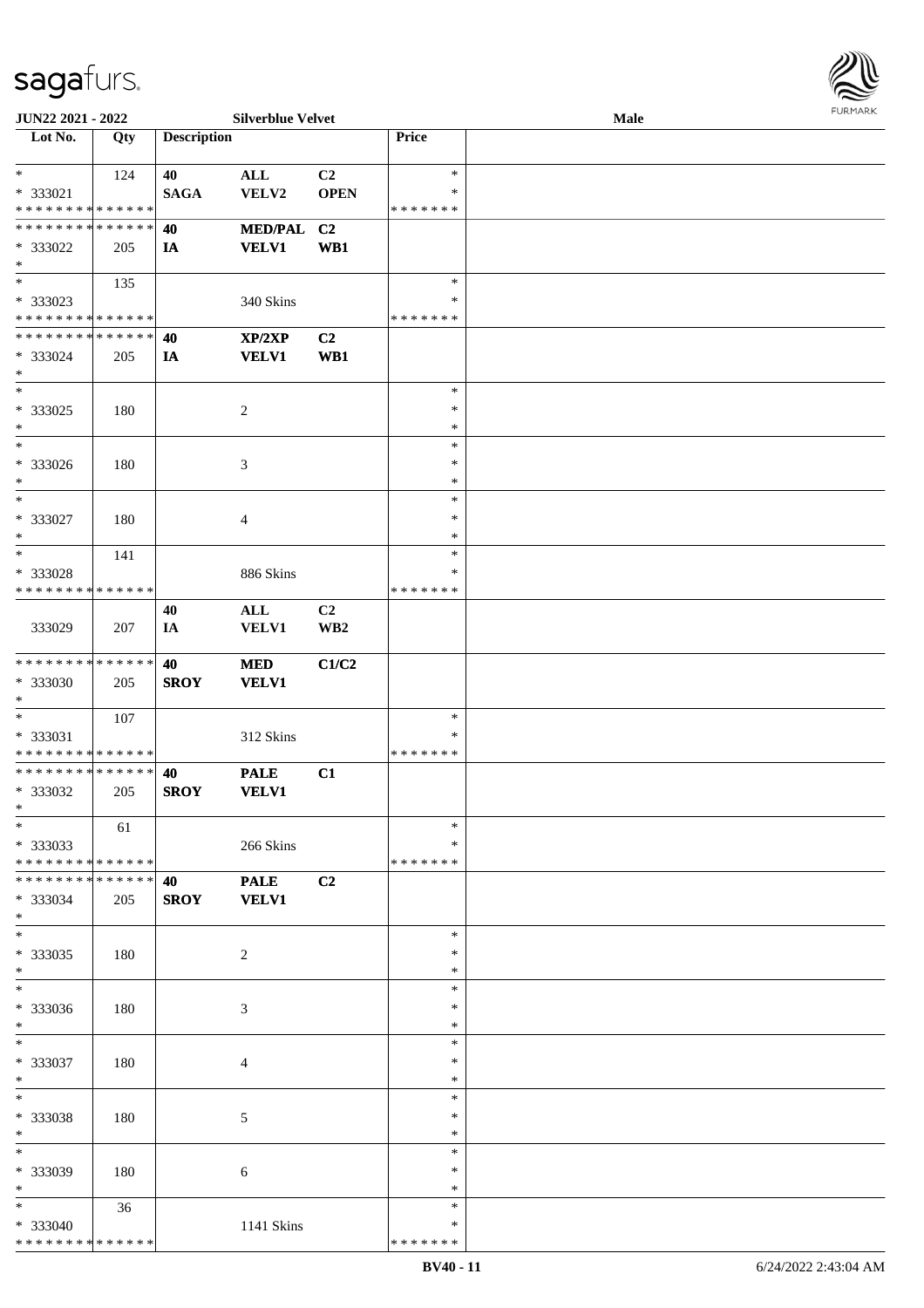\* \* \* \* \* \* \* \* \* \* \* \* \* \*

| JUN22 2021 - 2022            |     |                    | <b>Silverblue Velvet</b> |    |               | <b>Male</b> |  |
|------------------------------|-----|--------------------|--------------------------|----|---------------|-------------|--|
| Lot No.                      | Qty | <b>Description</b> |                          |    | Price         |             |  |
|                              |     |                    |                          |    |               |             |  |
| * * * * * * * * * * * * * *  |     | 40                 | <b>PALE</b>              | C3 |               |             |  |
| * 333041                     | 205 | <b>SROY</b>        | <b>VELV1</b>             |    |               |             |  |
| $*$                          |     |                    |                          |    |               |             |  |
| $\overline{\phantom{0}}$     |     |                    |                          |    | $\ast$        |             |  |
|                              |     |                    |                          |    |               |             |  |
| * 333042                     | 180 |                    | $\sqrt{2}$               |    | $\ast$        |             |  |
| $\ast$                       |     |                    |                          |    | $\ast$        |             |  |
| $\overline{\phantom{0}}$     | 135 |                    |                          |    | $\ast$        |             |  |
| * 333043                     |     |                    | 520 Skins                |    | $\ast$        |             |  |
| * * * * * * * * * * * * * *  |     |                    |                          |    | * * * * * * * |             |  |
| * * * * * * * * * * * * * *  |     | 40                 | $\bold{XP}$              | C1 |               |             |  |
| * 333044                     | 205 | <b>SROY</b>        | <b>VELV1</b>             |    |               |             |  |
| $*$                          |     |                    |                          |    |               |             |  |
| $\overline{\ast}$            |     |                    |                          |    |               |             |  |
|                              | 177 |                    |                          |    | $\ast$        |             |  |
| $* 333045$                   |     |                    | 382 Skins                |    | $\ast$        |             |  |
| * * * * * * * * * * * * * *  |     |                    |                          |    | * * * * * * * |             |  |
| * * * * * * * * * * * * * *  |     | 40                 | $\bold{XP}$              | C2 |               |             |  |
| * 333046                     | 205 | <b>SROY</b>        | <b>VELV1</b>             |    |               |             |  |
| $\ast$                       |     |                    |                          |    |               |             |  |
| $\ast$                       |     |                    |                          |    | $\ast$        |             |  |
|                              |     |                    |                          |    |               |             |  |
| * 333047                     | 180 |                    | $\sqrt{2}$               |    | $\ast$        |             |  |
| $\ast$                       |     |                    |                          |    | $\ast$        |             |  |
| $*$                          |     |                    |                          |    | $\ast$        |             |  |
| * 333048                     | 180 |                    | $\mathfrak{Z}$           |    | $\ast$        |             |  |
| $\ast$                       |     |                    |                          |    | $\ast$        |             |  |
| $\ast$                       |     |                    |                          |    | $\ast$        |             |  |
| * 333049                     |     |                    |                          |    | $\ast$        |             |  |
|                              | 180 |                    | $\overline{4}$           |    |               |             |  |
| $\ast$                       |     |                    |                          |    | $\ast$        |             |  |
| $\ast$                       |     |                    |                          |    | $\ast$        |             |  |
| $* 333050$                   | 180 |                    | $\sqrt{5}$               |    | $\ast$        |             |  |
| $*$                          |     |                    |                          |    | $\ast$        |             |  |
| $*$                          |     |                    |                          |    | $\ast$        |             |  |
| * 333051                     | 180 |                    | $\sqrt{6}$               |    | $\ast$        |             |  |
| $*$                          |     |                    |                          |    | $\ast$        |             |  |
| $*$                          |     |                    |                          |    | $\ast$        |             |  |
|                              |     |                    |                          |    |               |             |  |
| $* 333052$                   | 180 |                    | $\tau$                   |    | $\ast$        |             |  |
| $*$                          |     |                    |                          |    | $\ast$        |             |  |
| $\ast$                       |     |                    |                          |    | $\ast$        |             |  |
| * 333053                     | 180 |                    | $8\,$                    |    | $\ast$        |             |  |
| $*$                          |     |                    |                          |    | $\ast$        |             |  |
| $\ast$                       |     |                    |                          |    | $\ast$        |             |  |
| * 333054                     | 180 |                    | 9                        |    | $\ast$        |             |  |
| $*$                          |     |                    |                          |    | $\ast$        |             |  |
| $\overline{\ast}$            |     |                    |                          |    |               |             |  |
|                              | 192 |                    |                          |    | $\ast$        |             |  |
| * 333055                     |     |                    | 1837 Skins               |    | ∗             |             |  |
| ******** <mark>******</mark> |     |                    |                          |    | * * * * * * * |             |  |
| * * * * * * * * * * * * * *  |     | 40                 | $\mathbf{X}\mathbf{P}$   | C3 |               |             |  |
| * 333056                     | 205 | <b>SROY</b>        | <b>VELV1</b>             |    |               |             |  |
| $*$                          |     |                    |                          |    |               |             |  |
| $*$                          |     |                    |                          |    | $\ast$        |             |  |
| $* 333057$                   | 180 |                    | $\sqrt{2}$               |    | $\ast$        |             |  |
| $*$                          |     |                    |                          |    | $\ast$        |             |  |
|                              |     |                    |                          |    |               |             |  |
| $\ast$                       |     |                    |                          |    | $\ast$        |             |  |
| * 333058                     | 180 |                    | $\mathfrak{Z}$           |    | $\ast$        |             |  |
| $\ast$                       |     |                    |                          |    | $\ast$        |             |  |
| $\ast$                       |     |                    |                          |    | $\ast$        |             |  |
| * 333059                     | 180 |                    | $\overline{4}$           |    | $\ast$        |             |  |
| $*$                          |     |                    |                          |    | $\ast$        |             |  |
| $*$                          |     |                    |                          |    | $\ast$        |             |  |
|                              | 168 |                    |                          |    |               |             |  |
| * 333060                     |     |                    | 913 Skins                |    | $\ast$        |             |  |

\* \* \* \* \* \* \*

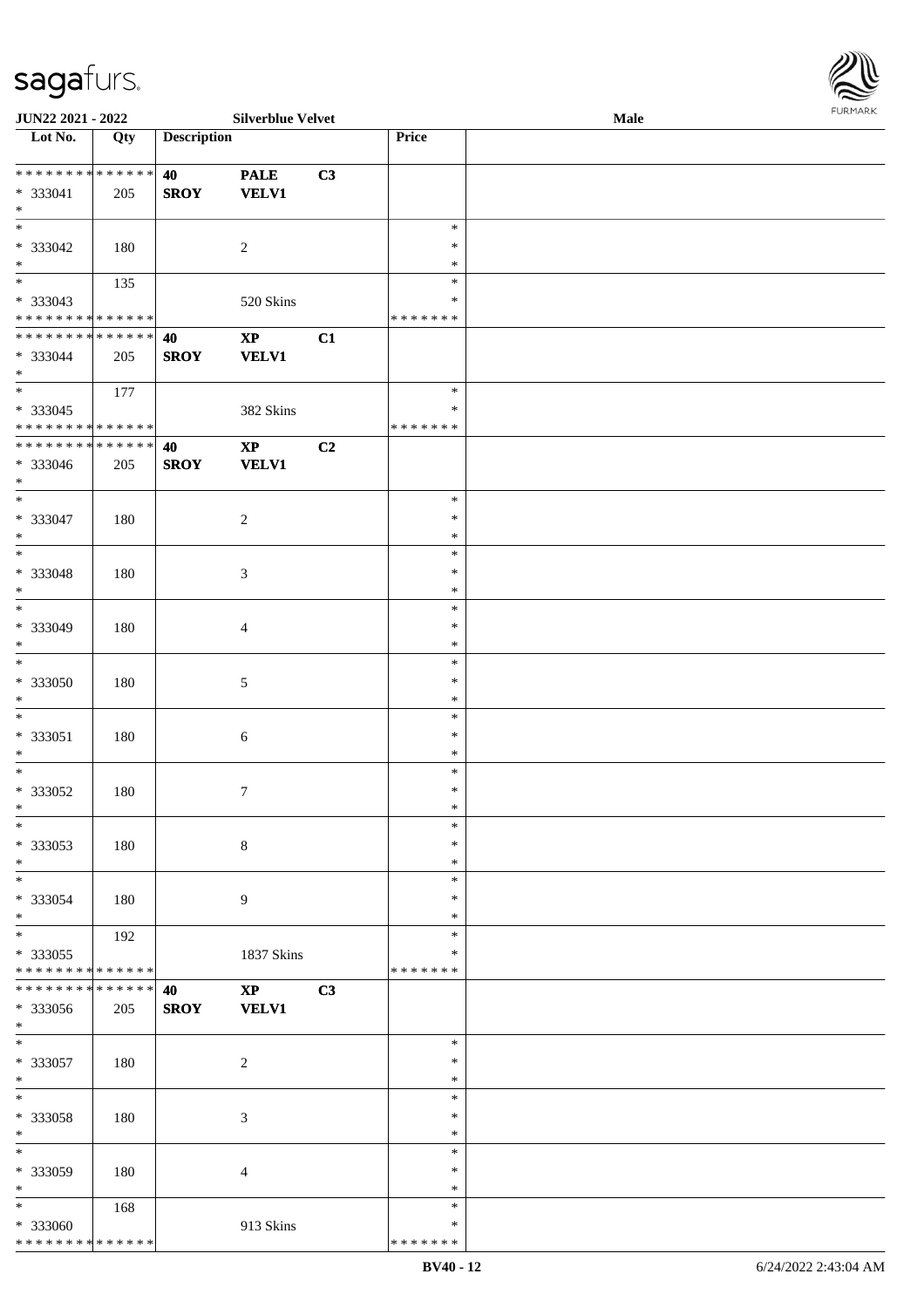

| <b>JUN22 2021 - 2022</b>                                         |     |                    | <b>Silverblue Velvet</b>        |                |                                   | <b>Male</b> |  |
|------------------------------------------------------------------|-----|--------------------|---------------------------------|----------------|-----------------------------------|-------------|--|
| Lot No.                                                          | Qty | <b>Description</b> |                                 |                | Price                             |             |  |
| 333061                                                           | 168 | 40<br><b>SROY</b>  | 2XP<br>VELV1                    | C1             |                                   |             |  |
|                                                                  |     |                    |                                 |                |                                   |             |  |
| * * * * * * * * * * * * * * *<br>* 333062<br>$\ast$              | 205 | 40<br><b>SROY</b>  | 2XP<br><b>VELV1</b>             | C2             |                                   |             |  |
| $\overline{\phantom{0}}$<br>* 333063<br>$*$                      | 180 |                    | $\overline{c}$                  |                | $\ast$<br>$\ast$<br>$\ast$        |             |  |
| $*$<br>* 333064<br>$\ast$                                        | 180 |                    | 3                               |                | $\ast$<br>$\ast$<br>$\ast$        |             |  |
| $\overline{\ast}$<br>* 333065<br>$*$                             | 180 |                    | $\overline{4}$                  |                | $\ast$<br>$\ast$<br>$\ast$        |             |  |
| $\ast$<br>* 333066<br>* * * * * * * * * * * * * *                | 154 |                    | 899 Skins                       |                | $\ast$<br>$\ast$<br>* * * * * * * |             |  |
| * * * * * * * * * * * * * *<br>* 333067<br>$*$                   | 205 | 40<br><b>SROY</b>  | 2XP<br><b>VELV1</b>             | C3             |                                   |             |  |
| $*$<br>* 333068<br>$\ast$                                        | 190 |                    | $\overline{2}$                  |                | $\ast$<br>$\ast$<br>$\ast$        |             |  |
| $*$<br>* 333069<br>* * * * * * * * * * * * * *                   | 96  |                    | 491 Skins                       |                | $\ast$<br>$\ast$<br>* * * * * * * |             |  |
| * * * * * * * * * * * * * * *<br>* 333070<br>$*$                 | 205 | 40<br><b>SROY</b>  | <b>PALE</b><br>VELV2            | C1/C2          |                                   |             |  |
| $*$<br>* 333071<br>* * * * * * * * * * * * * *                   | 125 |                    | 330 Skins                       |                | $\ast$<br>$\ast$<br>* * * * * * * |             |  |
| 333072                                                           | 226 | 40<br><b>SROY</b>  | $\bold{XP}$<br>VELV2            | C1             |                                   |             |  |
| * * * * * * * * * * * * * * *<br>* 333073<br>$*$                 | 205 | 40<br><b>SROY</b>  | <b>XP</b><br><b>VELV2</b>       | C <sub>2</sub> |                                   |             |  |
| $*$<br>* 333074<br>$*$                                           | 180 |                    | 2                               |                | $\ast$<br>∗<br>$\ast$             |             |  |
| $*$<br>* 333075<br>$*$                                           | 180 |                    | 3                               |                | $\ast$<br>$\ast$<br>$\ast$        |             |  |
| $*$<br>* 333076<br>* * * * * * * * * * * * * *                   | 91  |                    | 656 Skins                       |                | $\ast$<br>∗<br>*******            |             |  |
| * * * * * * * * <mark>* * * * * * *</mark><br>* 333077<br>$*$    | 215 | 40<br><b>SROY</b>  | $\mathbf{X}\mathbf{P}$<br>VELV2 | C <sub>3</sub> |                                   |             |  |
| $*$<br>* 333078<br>* * * * * * * * * * * * * * *                 | 51  |                    | 266 Skins                       |                | $\ast$<br>$\ast$<br>* * * * * * * |             |  |
| 333079                                                           | 147 | 40<br><b>SROY</b>  | 2XP<br>VELV2                    | C1             |                                   |             |  |
| * * * * * * * * <mark>* * * * * * *</mark><br>* 333080<br>$\ast$ | 205 | 40<br><b>SROY</b>  | 2XP<br>VELV2                    | C2             |                                   |             |  |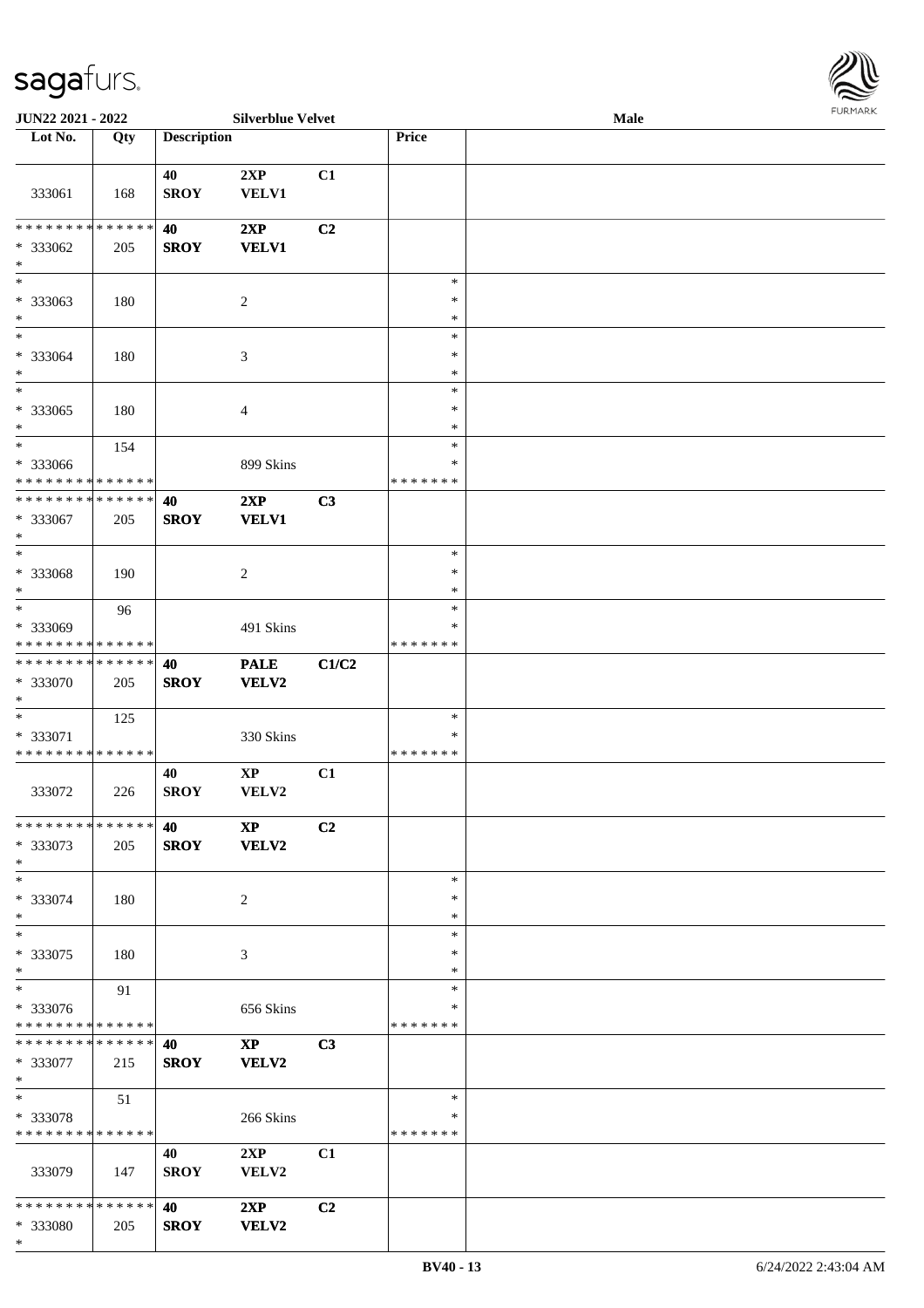

| <b>JUN22 2021 - 2022</b>    |     |                    | <b>Silverblue Velvet</b> |                |         | Male | <b>FURMARK</b> |
|-----------------------------|-----|--------------------|--------------------------|----------------|---------|------|----------------|
| Lot No.                     | Qty | <b>Description</b> |                          |                | Price   |      |                |
| $\ast$                      |     | 40                 | 2XP                      | C <sub>2</sub> | ∗       |      |                |
| * 333081                    | 180 | <b>SROY</b>        | <b>VELV2</b>             |                | $\ast$  |      |                |
| $*$                         |     |                    |                          |                | $\ast$  |      |                |
| $\ast$                      | 67  |                    |                          |                | $\ast$  |      |                |
| * 333082                    |     |                    | 452 Skins                |                | $\ast$  |      |                |
| * * * * * * * * * * * * * * |     |                    |                          |                | ******* |      |                |
| 333083                      | 153 | 40<br><b>SROY</b>  | 2XP<br><b>VELV2</b>      | C <sub>3</sub> |         |      |                |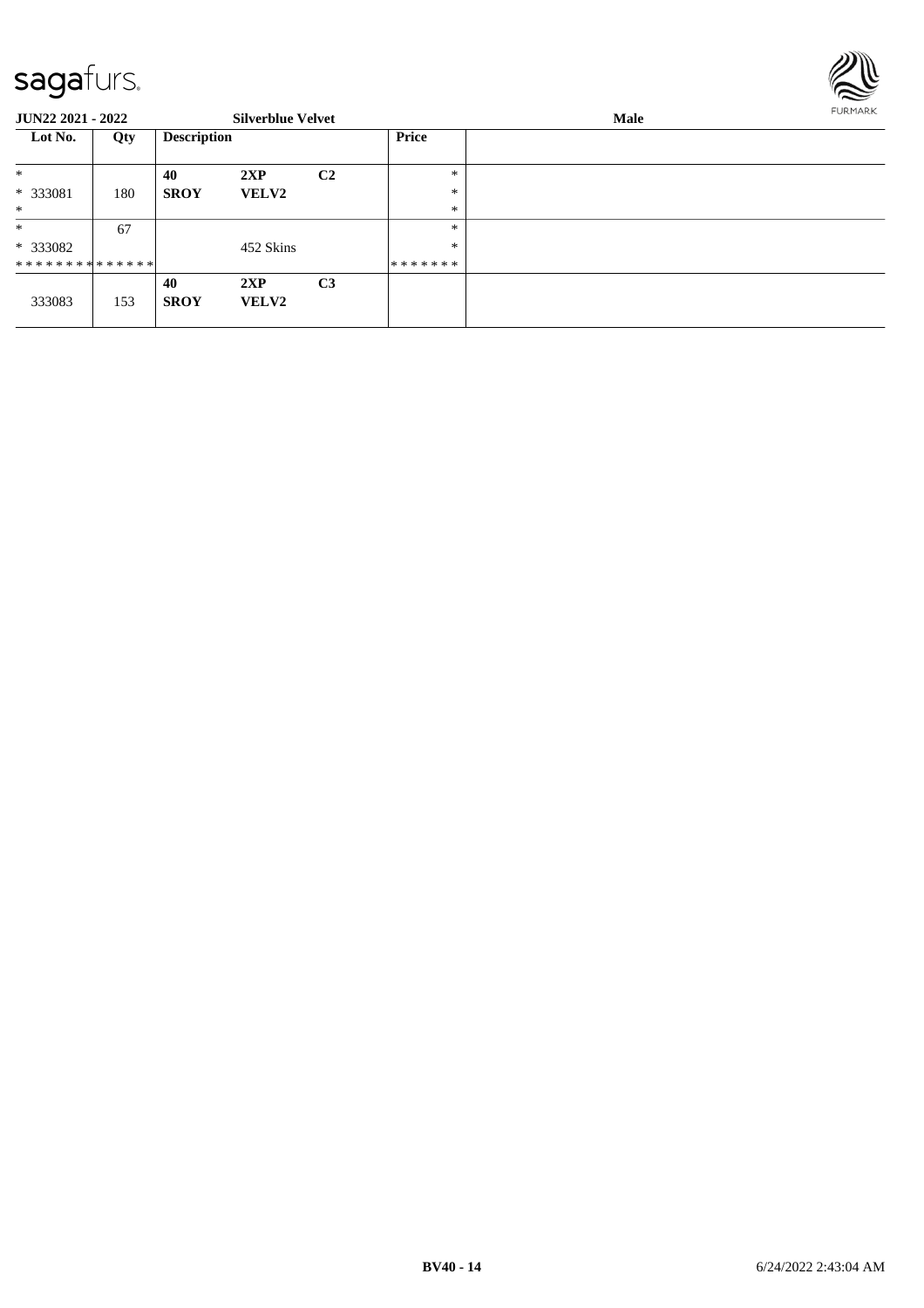

| JUN22 2021 - 2022               |     |                    | <b>Silverblue Velvet</b> |       |               | Male |  |
|---------------------------------|-----|--------------------|--------------------------|-------|---------------|------|--|
| Lot No.                         | Qty | <b>Description</b> |                          |       | Price         |      |  |
|                                 |     |                    |                          |       |               |      |  |
|                                 |     | 30                 | Dark                     | C1/C2 |               |      |  |
| 333141                          | 205 | ${\bf SI}$         | VELV1                    |       |               |      |  |
|                                 |     |                    |                          |       |               |      |  |
|                                 |     | 30                 | <b>MED</b>               | C1    |               |      |  |
| 333142                          | 171 | SI                 | <b>VELV1</b>             |       |               |      |  |
|                                 |     |                    |                          |       |               |      |  |
| * * * * * * * * * * * * * *     |     | 30                 | <b>MED</b>               | C2    |               |      |  |
| * 333143                        | 245 | ${\bf SI}$         | <b>VELV1</b>             |       |               |      |  |
| $*$                             |     |                    |                          |       |               |      |  |
| $\ast$                          |     |                    |                          |       | $\ast$        |      |  |
| * 333144                        |     |                    |                          |       | $\ast$        |      |  |
| $\ast$                          | 220 |                    | $\overline{c}$           |       | $\ast$        |      |  |
| $*$                             |     |                    |                          |       | $\ast$        |      |  |
|                                 | 61  |                    |                          |       |               |      |  |
| $* 333145$                      |     |                    | 526 Skins                |       | $\ast$        |      |  |
| * * * * * * * * * * * * * *     |     |                    |                          |       | *******       |      |  |
| * * * * * * * * * * * * * *     |     | 30                 | <b>MED</b>               | C3    |               |      |  |
| $* 333146$                      | 245 | ${\bf S}{\bf I}$   | <b>VELV1</b>             |       |               |      |  |
| $*$                             |     |                    |                          |       |               |      |  |
| $\ast$                          | 58  |                    |                          |       | $\ast$        |      |  |
| * 333147                        |     |                    | 303 Skins                |       | $\ast$        |      |  |
| * * * * * * * * * * * * * *     |     |                    |                          |       | *******       |      |  |
| * * * * * * * * * * * * * *     |     | 30                 | <b>PALE</b>              | C1    |               |      |  |
| * 333148                        | 245 | SI                 | <b>VELV1</b>             |       |               |      |  |
| $*$                             |     |                    |                          |       |               |      |  |
| $*$                             | 174 |                    |                          |       | $\ast$        |      |  |
| * 333149                        |     |                    | 419 Skins                |       | $\ast$        |      |  |
| * * * * * * * * * * * * * *     |     |                    |                          |       | * * * * * * * |      |  |
| * * * * * * * * * * * * * *     |     | 30                 | <b>PALE</b>              | C1    |               |      |  |
| * 333150                        | 245 | SI                 | <b>VELV1</b>             |       |               |      |  |
| $*$                             |     |                    |                          |       |               |      |  |
| $*$                             | 177 |                    |                          |       | $\ast$        |      |  |
| * 333151                        |     |                    | 422 Skins                |       | $\ast$        |      |  |
| * * * * * * * * * * * * * *     |     |                    |                          |       | *******       |      |  |
| * * * * * * * * * * * * * *     |     | 30                 | <b>PALE</b>              | C2    |               |      |  |
| * 333152                        | 244 | SI                 | <b>VELV1</b>             |       |               |      |  |
| $*$                             |     |                    |                          |       |               |      |  |
| $*$                             |     |                    |                          |       | $\ast$        |      |  |
|                                 |     |                    |                          |       | $\ast$        |      |  |
| * 333153<br>$*$                 | 220 |                    | $\overline{c}$           |       |               |      |  |
| $\overline{\phantom{0}}$        |     |                    |                          |       | $\ast$        |      |  |
|                                 |     |                    |                          |       | $\ast$        |      |  |
| * 333154                        | 220 |                    | 3                        |       | $\ast$        |      |  |
| $*$                             |     |                    |                          |       | $\ast$        |      |  |
| $\ast$                          |     |                    |                          |       | $\ast$        |      |  |
| * 333155                        | 220 |                    | 4                        |       | $\ast$        |      |  |
| $*$<br>$\overline{\phantom{0}}$ |     |                    |                          |       | $\ast$        |      |  |
|                                 |     |                    |                          |       | $\ast$        |      |  |
| * 333156                        | 220 |                    | 5                        |       | $\ast$        |      |  |
| $*$                             |     |                    |                          |       | $\ast$        |      |  |
| $\overline{\phantom{0}}$        |     |                    |                          |       | $\ast$        |      |  |
| * 333157                        | 220 |                    | 6                        |       | $\ast$        |      |  |
| $*$                             |     |                    |                          |       | $\ast$        |      |  |
| $*$                             | 73  |                    |                          |       | $\ast$        |      |  |
| * 333158                        |     |                    | 1417 Skins               |       | $\ast$        |      |  |
| * * * * * * * * * * * * * *     |     |                    |                          |       | * * * * * * * |      |  |
| * * * * * * * * * * * * * *     |     | 30                 | <b>PALE</b>              | C2    |               |      |  |
| * 333159                        | 245 | SI                 | <b>VELV1</b>             |       |               |      |  |
| $*$                             |     |                    |                          |       |               |      |  |
| $*$                             |     |                    |                          |       | $\ast$        |      |  |
| * 333160                        | 220 |                    | 2                        |       | $\ast$        |      |  |
| $*$                             |     |                    |                          |       | $\ast$        |      |  |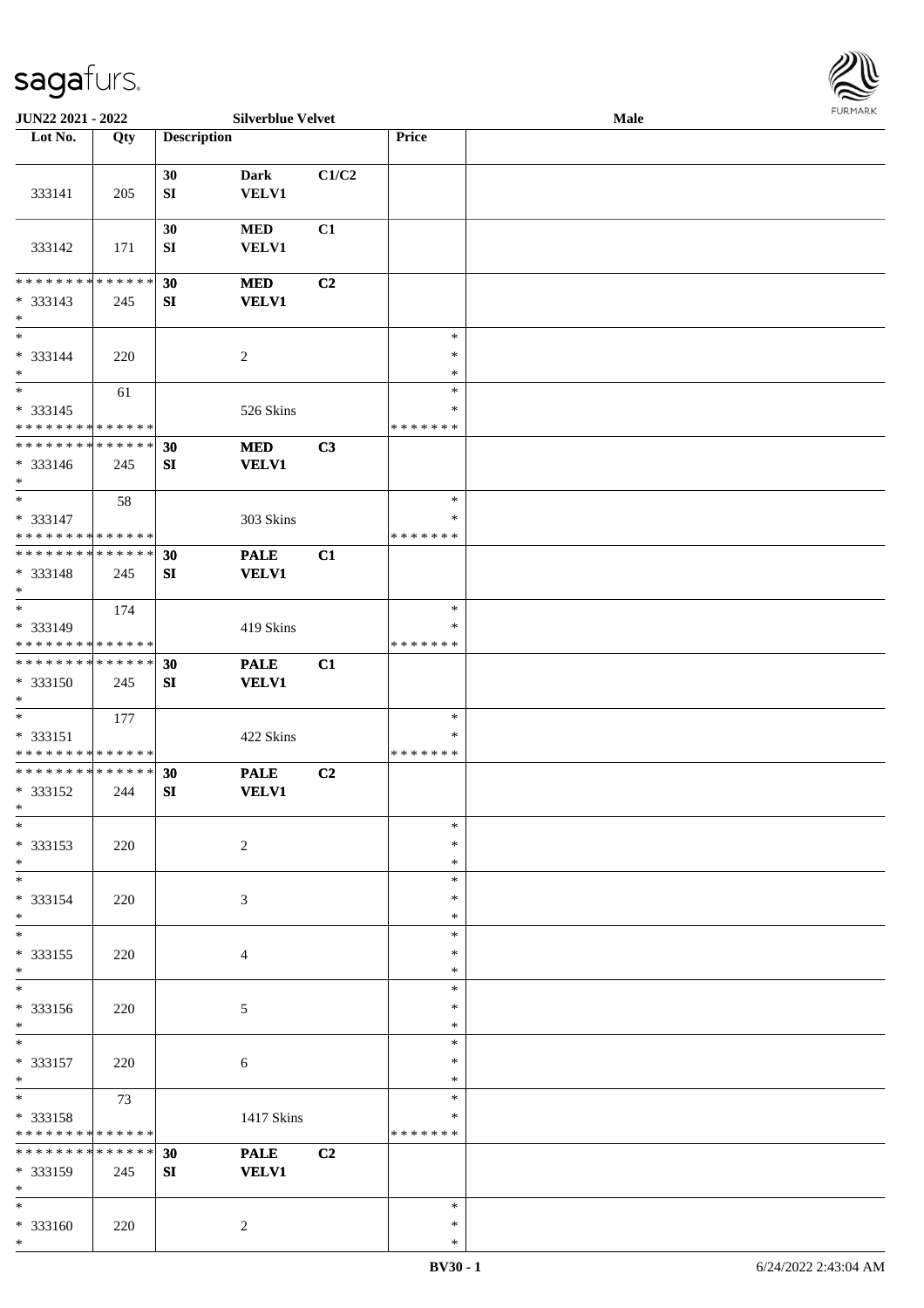

| JUN22 2021 - 2022                          |        |                    | <b>Silverblue Velvet</b>       |                |               | <b>Male</b> |  |
|--------------------------------------------|--------|--------------------|--------------------------------|----------------|---------------|-------------|--|
| Lot No.                                    | Qty    | <b>Description</b> |                                |                | Price         |             |  |
|                                            |        |                    |                                |                |               |             |  |
| $\ast$                                     |        | 30                 | <b>PALE</b>                    | C <sub>2</sub> | $\ast$        |             |  |
| * 333161                                   | 220    | ${\bf SI}$         | <b>VELV1</b>                   |                | $\ast$        |             |  |
| $*$                                        |        |                    |                                |                | $\ast$        |             |  |
| $\overline{\ }$                            |        |                    |                                |                | $\ast$        |             |  |
| * 333162                                   | 220    |                    | $\overline{4}$                 |                | $\ast$        |             |  |
| $\ast$                                     |        |                    |                                |                | $\ast$        |             |  |
| $\overline{\phantom{0}}$                   |        |                    |                                |                |               |             |  |
|                                            | 76     |                    |                                |                | $\ast$        |             |  |
| * 333163                                   |        |                    | 981 Skins                      |                | $\ast$        |             |  |
| * * * * * * * * * * * * * *                |        |                    |                                |                | * * * * * * * |             |  |
| * * * * * * * * * * * * * *                |        | 30                 | <b>PALE</b>                    | C3             |               |             |  |
| * 333164                                   | 245    | ${\bf SI}$         | <b>VELV1</b>                   |                |               |             |  |
| $*$                                        |        |                    |                                |                |               |             |  |
| $*$                                        |        |                    |                                |                | $\ast$        |             |  |
| * 333165                                   | 220    |                    | $\sqrt{2}$                     |                | $\ast$        |             |  |
| $*$                                        |        |                    |                                |                | $\ast$        |             |  |
| $\overline{\ast}$                          |        |                    |                                |                | $\ast$        |             |  |
| * 333166                                   | 220    |                    | 3                              |                | $\ast$        |             |  |
| $*$                                        |        |                    |                                |                | $\ast$        |             |  |
| $*$                                        |        |                    |                                |                | $\ast$        |             |  |
|                                            | 102    |                    |                                |                |               |             |  |
| * 333167                                   |        |                    | 787 Skins                      |                | $\ast$        |             |  |
| * * * * * * * * * * * * * *                |        |                    |                                |                | *******       |             |  |
|                                            |        | 30                 | <b>PALE</b>                    | C3             |               |             |  |
| 333168                                     | 237    | SI                 | <b>VELV1</b>                   |                |               |             |  |
|                                            |        |                    |                                |                |               |             |  |
| * * * * * * * * * * * * * *                |        | 30                 | $\boldsymbol{X}\boldsymbol{P}$ | C1             |               |             |  |
| * 333169                                   | 245    | ${\bf SI}$         | <b>VELV1</b>                   |                |               |             |  |
| $*$                                        |        |                    |                                |                |               |             |  |
| $*$                                        |        |                    |                                |                | $\ast$        |             |  |
| $* 333170$                                 |        |                    |                                |                | $\ast$        |             |  |
|                                            | 220    |                    | $\boldsymbol{2}$               |                | $\ast$        |             |  |
| $*$                                        |        |                    |                                |                |               |             |  |
| $*$                                        | $81\,$ |                    |                                |                | $\ast$        |             |  |
| * 333171                                   |        |                    | 546 Skins                      |                | $\ast$        |             |  |
| * * * * * * * * <mark>* * * * * * *</mark> |        |                    |                                |                | *******       |             |  |
| * * * * * * * * * * * * * *                |        | 30                 | $\bold{XP}$                    | C2             |               |             |  |
| * 333172                                   | 245    | SI                 | <b>VELV1</b>                   |                |               |             |  |
| $*$                                        |        |                    |                                |                |               |             |  |
| $*$                                        |        |                    |                                |                | $\ast$        |             |  |
| * 333173                                   | 220    |                    | $\sqrt{2}$                     |                | $\ast$        |             |  |
| $*$                                        |        |                    |                                |                | $\ast$        |             |  |
| $*$                                        |        |                    |                                |                | $\ast$        |             |  |
| * 333174                                   | 220    |                    | 3                              |                | $\ast$        |             |  |
| $*$                                        |        |                    |                                |                | $\ast$        |             |  |
| $*$                                        |        |                    |                                |                | $\ast$        |             |  |
|                                            |        |                    |                                |                | $\ast$        |             |  |
| * 333175                                   | 220    |                    | 4                              |                |               |             |  |
| $*$<br>$\overline{\phantom{0}}$            |        |                    |                                |                | $\ast$        |             |  |
|                                            |        |                    |                                |                | $\ast$        |             |  |
| $* 333176$                                 | 220    |                    | 5                              |                | $\ast$        |             |  |
| $*$                                        |        |                    |                                |                | $\ast$        |             |  |
| $*$                                        |        |                    |                                |                | $\ast$        |             |  |
| * 333177                                   | 220    |                    | $\sqrt{6}$                     |                | $\ast$        |             |  |
| $*$                                        |        |                    |                                |                | $\ast$        |             |  |
| $*$                                        |        |                    |                                |                | $\ast$        |             |  |
| * 333178                                   | 220    |                    | $\tau$                         |                | $\ast$        |             |  |
| $*$                                        |        |                    |                                |                | $\ast$        |             |  |
|                                            |        |                    |                                |                | $\ast$        |             |  |
|                                            | 195    |                    |                                |                |               |             |  |
| * 333179                                   |        |                    | 1760 Skins                     |                | ∗             |             |  |
| * * * * * * * * * * * * * *                |        |                    |                                |                | *******       |             |  |
| * * * * * * * * * * * * * * *              |        | 30                 | $\mathbf{XP}$                  | C3             |               |             |  |
| * 333180                                   | 245    | SI                 | <b>VELV1</b>                   |                |               |             |  |
| $*$                                        |        |                    |                                |                |               |             |  |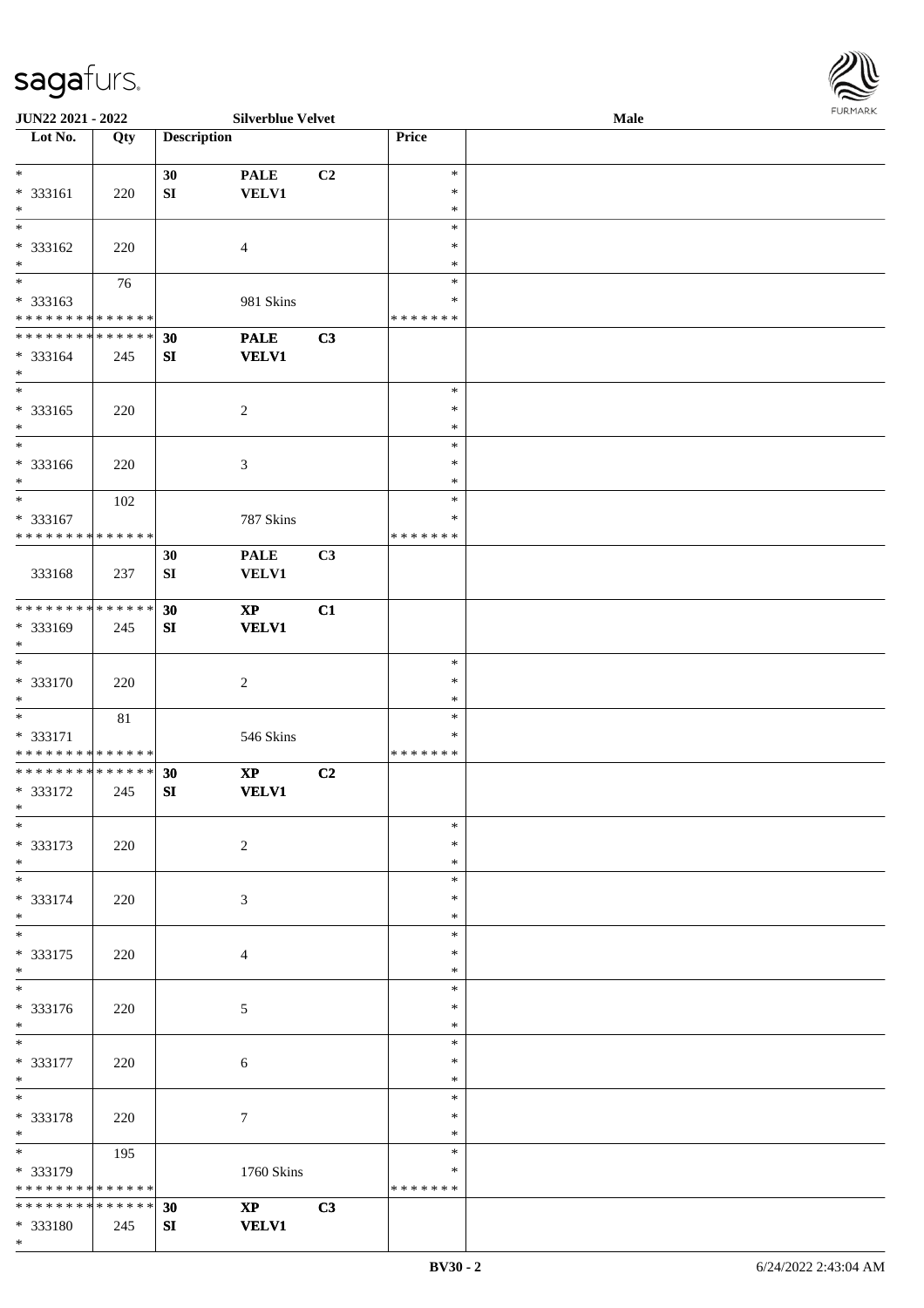\* \* \* \* \* \* \* \* \* \* \* \* \* \* \*

| <b>JUN22 2021 - 2022</b>                               |        |                    | <b>Silverblue Velvet</b> |                |                   | Male | $1 \times 1$ |
|--------------------------------------------------------|--------|--------------------|--------------------------|----------------|-------------------|------|--------------|
| Lot No.                                                | Qty    | <b>Description</b> |                          |                | Price             |      |              |
|                                                        |        |                    |                          |                |                   |      |              |
| $\ast$                                                 |        | 30                 | $\mathbf{XP}$            | C3             | $\ast$            |      |              |
| * 333181                                               | 220    | SI                 | VELV1                    |                | $\ast$            |      |              |
| $\ast$                                                 |        |                    |                          |                | $\ast$            |      |              |
|                                                        |        |                    |                          |                | $\ast$            |      |              |
| * 333182                                               | 220    |                    | 3                        |                | $\ast$            |      |              |
| $*$                                                    |        |                    |                          |                | $\ast$            |      |              |
|                                                        |        |                    |                          |                | $\ast$            |      |              |
| * 333183                                               | 220    |                    | $\overline{4}$           |                | $\ast$            |      |              |
| $\ast$<br>$\overline{\ast}$                            |        |                    |                          |                | ∗                 |      |              |
|                                                        | $72\,$ |                    |                          |                | $\ast$            |      |              |
| * 333184<br>* * * * * * * * <mark>* * * * * * *</mark> |        |                    | 977 Skins                |                | $\ast$<br>******* |      |              |
|                                                        |        |                    |                          |                |                   |      |              |
|                                                        |        | 30                 | 2XP                      | C1             |                   |      |              |
| 333185                                                 | 210    | SI                 | <b>VELV1</b>             |                |                   |      |              |
| * * * * * * * * <mark>* * * * * * *</mark>             |        | 30                 | 2XP                      | C2             |                   |      |              |
| * 333186                                               |        | SI                 | <b>VELV1</b>             |                |                   |      |              |
| $\ast$                                                 | 245    |                    |                          |                |                   |      |              |
| $\ddot{x}$                                             |        |                    |                          |                | $\ast$            |      |              |
| * 333187                                               | 220    |                    | $\overline{c}$           |                | $\ast$            |      |              |
| $\ast$                                                 |        |                    |                          |                | $\ast$            |      |              |
|                                                        |        |                    |                          |                | $\ast$            |      |              |
| * 333188                                               | 220    |                    | 3                        |                | ∗                 |      |              |
| $*$                                                    |        |                    |                          |                | $\ast$            |      |              |
| $*$                                                    | 70     |                    |                          |                | $\ast$            |      |              |
| * 333189                                               |        |                    | 755 Skins                |                | ∗                 |      |              |
| * * * * * * * * * * * * * * *                          |        |                    |                          |                | *******           |      |              |
| * * * * * * * * <mark>* * * * * * *</mark>             |        | 30                 | 2XP                      | C <sub>3</sub> |                   |      |              |
| * 333190                                               | 245    | SI                 | <b>VELV1</b>             |                |                   |      |              |
| $\ast$                                                 |        |                    |                          |                |                   |      |              |
|                                                        | 158    |                    |                          |                | $\ast$            |      |              |
| * 333191                                               |        |                    | 403 Skins                |                | ∗                 |      |              |
| * * * * * * * * <mark>* * * * * *</mark>               |        |                    |                          |                | *******           |      |              |
| * * * * * * * * <mark>* * * * * *</mark>               |        | 30                 | <b>PALE</b>              | C1/C2          |                   |      |              |
| * 333192                                               | 265    | SI                 | <b>VELV2</b>             |                |                   |      |              |
| $\ast$                                                 |        |                    |                          |                |                   |      |              |
| $\ast$                                                 | 117    |                    |                          |                | $\ast$            |      |              |
| * 333193                                               |        |                    | 382 Skins                |                | $\ast$            |      |              |
| * * * * * * * * <mark>* * * * * *</mark>               |        |                    |                          |                | * * * * * * *     |      |              |
|                                                        |        | 30                 | <b>PALE</b>              | C3             |                   |      |              |
| 333194                                                 | 141    | SI                 | VELV2                    |                |                   |      |              |
|                                                        |        |                    |                          |                |                   |      |              |
| 333195                                                 |        | 30                 | $\mathbf{X}\mathbf{P}$   | C1             |                   |      |              |
|                                                        | 177    | SI                 | VELV2                    |                |                   |      |              |
| * * * * * * * * <mark>* * * * * *</mark>               |        | 30                 | $\mathbf{X}\mathbf{P}$   | C2             |                   |      |              |
| * 333196                                               | 245    | SI                 | <b>VELV2</b>             |                |                   |      |              |
| $*$                                                    |        |                    |                          |                |                   |      |              |
| $\ast$                                                 |        |                    |                          |                | $\ast$            |      |              |
| * 333197                                               | 220    |                    | 2                        |                | $\ast$            |      |              |
| $*$                                                    |        |                    |                          |                | $\ast$            |      |              |
| $*$                                                    | 105    |                    |                          |                | $\ast$            |      |              |
| * 333198                                               |        |                    | 570 Skins                |                | $\ast$            |      |              |
| * * * * * * * * <mark>* * * * * *</mark>               |        |                    |                          |                | *******           |      |              |
| * * * * * * * * <mark>* * * * * *</mark>               |        | 30                 | $\mathbf{X}\mathbf{P}$   | C3             |                   |      |              |
| * 333199                                               | 245    | SI                 | <b>VELV2</b>             |                |                   |      |              |
| $\ast$                                                 |        |                    |                          |                |                   |      |              |
| $\ast$                                                 | 69     |                    |                          |                | $\ast$            |      |              |
| * 333200                                               |        |                    | 314 Skins                |                | $\ast$            |      |              |

\* \* \* \* \* \* \*

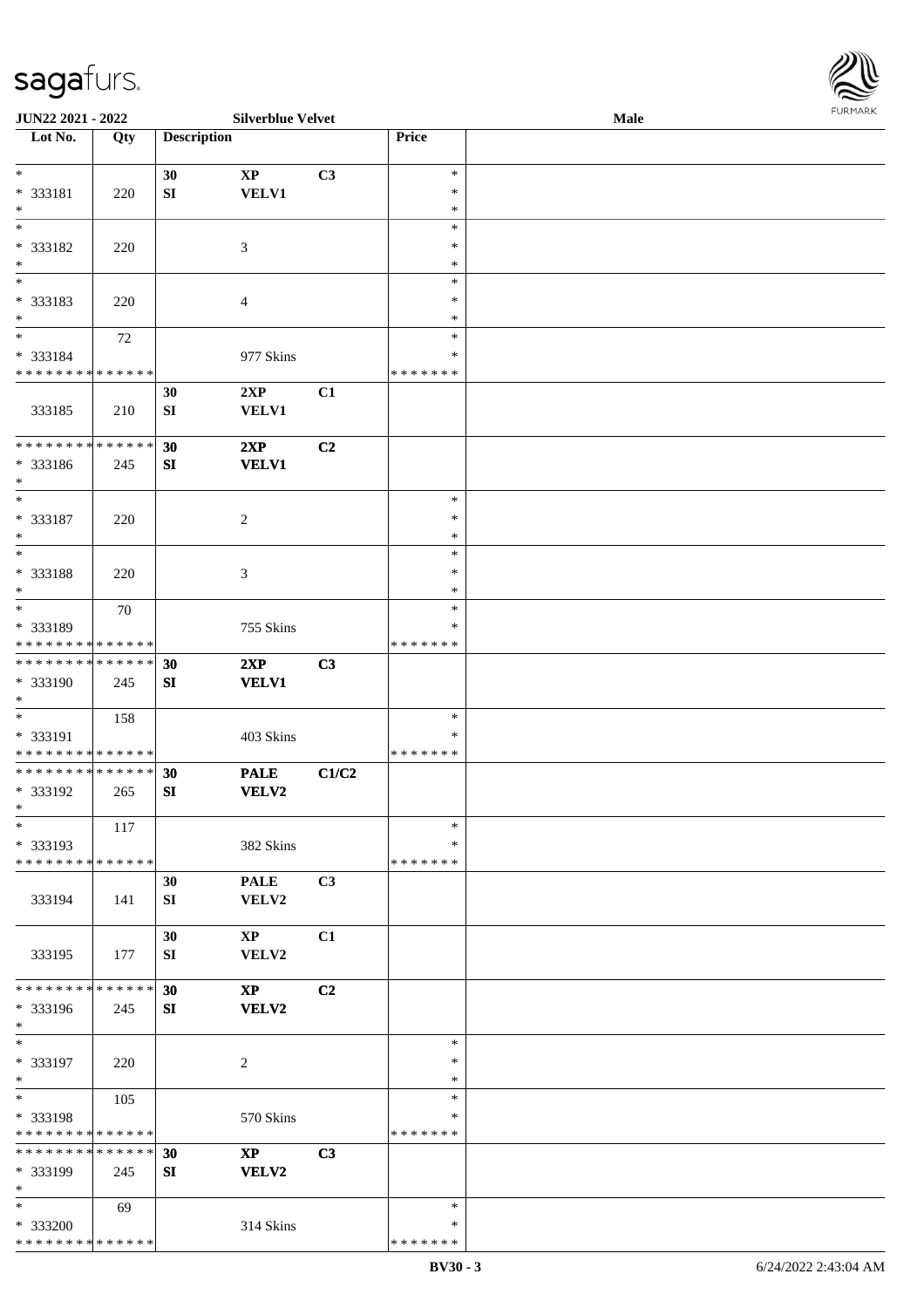

| JUN22 2021 - 2022               |     |                    | <b>Silverblue Velvet</b> |                |               | Male |  |
|---------------------------------|-----|--------------------|--------------------------|----------------|---------------|------|--|
| Lot No.                         | Qty | <b>Description</b> |                          |                | Price         |      |  |
| **************                  |     | 30                 | 2XP                      | C1/C2          |               |      |  |
| * 333201                        | 245 | SI                 | <b>VELV2</b>             |                |               |      |  |
| $\ast$                          |     |                    |                          |                |               |      |  |
| $\overline{\ast}$               | 170 |                    |                          |                | $\ast$        |      |  |
|                                 |     |                    |                          |                | ∗             |      |  |
| * 333202                        |     |                    | 415 Skins                |                |               |      |  |
| * * * * * * * * * * * * * *     |     |                    |                          |                | * * * * * * * |      |  |
|                                 |     | 30                 | 2XP                      | C3             |               |      |  |
| 333203                          | 178 | ${\bf S}{\bf I}$   | VELV2                    |                |               |      |  |
|                                 |     |                    |                          |                |               |      |  |
| **************                  |     | 30                 | ALL                      | C <sub>2</sub> |               |      |  |
| * 333204                        | 245 | $\mathbf{I}$       | <b>VELV1</b>             | WB1            |               |      |  |
| $\ast$                          |     |                    |                          |                |               |      |  |
| $\ast$                          | 136 |                    |                          |                | $\ast$        |      |  |
| $* 333205$                      |     |                    | 381 Skins                |                | $\ast$        |      |  |
| * * * * * * * * * * * * * *     |     |                    |                          |                | * * * * * * * |      |  |
|                                 |     | 30                 | <b>Dark</b>              | C1             |               |      |  |
|                                 |     |                    |                          |                |               |      |  |
| 333206                          | 182 | <b>SAGA</b>        | <b>VELV1</b>             |                |               |      |  |
|                                 |     |                    |                          |                |               |      |  |
| **************                  |     | 30                 | <b>Dark</b>              | C2             |               |      |  |
| $* 333207$                      | 225 | <b>SAGA</b>        | <b>VELV1</b>             |                |               |      |  |
| $\ast$                          |     |                    |                          |                |               |      |  |
| $\ast$                          | 203 |                    |                          |                | $\ast$        |      |  |
| * 333208                        |     |                    | 428 Skins                |                | *             |      |  |
| * * * * * * * * * * * * * *     |     |                    |                          |                | * * * * * * * |      |  |
|                                 |     | 30                 | <b>Dark</b>              | C <sub>3</sub> |               |      |  |
| 333209                          | 124 | <b>SAGA</b>        | <b>VELV1</b>             |                |               |      |  |
|                                 |     |                    |                          |                |               |      |  |
| **************                  |     | 30                 | <b>MED</b>               | C1             |               |      |  |
|                                 |     |                    |                          |                |               |      |  |
| * 333210                        | 225 | <b>SAGA</b>        | <b>VELV1</b>             |                |               |      |  |
| $\ast$                          |     |                    |                          |                |               |      |  |
| $\ast$                          |     |                    |                          |                | $\ast$        |      |  |
| * 333211                        | 200 |                    | $\sqrt{2}$               |                | $\ast$        |      |  |
| $\ast$                          |     |                    |                          |                | $\ast$        |      |  |
| $\ast$                          | 174 |                    |                          |                | $\ast$        |      |  |
| * 333212                        |     |                    | 599 Skins                |                | $\ast$        |      |  |
| **************                  |     |                    |                          |                | *******       |      |  |
| * * * * * * * * * * * * * * *   |     | <b>30 MED</b>      |                          | C2             |               |      |  |
| * 333213                        | 225 | SAGA VELV1         |                          |                |               |      |  |
| $*$                             |     |                    |                          |                |               |      |  |
| $\overline{\phantom{0}}$        |     |                    |                          |                | $\ast$        |      |  |
| * 333214                        | 200 |                    | $\overline{2}$           |                | *             |      |  |
| $*$                             |     |                    |                          |                | *             |      |  |
| $\overline{\phantom{0}}$        |     |                    |                          |                |               |      |  |
|                                 |     |                    |                          |                | $\ast$        |      |  |
| * 333215                        | 200 |                    | 3                        |                | ∗             |      |  |
| $*$<br>$\overline{\phantom{0}}$ |     |                    |                          |                | $\ast$        |      |  |
|                                 |     |                    |                          |                | $\ast$        |      |  |
| * 333216                        | 200 |                    | $\overline{4}$           |                | *             |      |  |
| $*$                             |     |                    |                          |                | $\ast$        |      |  |
| $*$                             |     |                    |                          |                | $\ast$        |      |  |
| * 333217                        | 200 |                    | 5                        |                | $\ast$        |      |  |
| $*$                             |     |                    |                          |                | $\ast$        |      |  |
| $*$                             |     |                    |                          |                | $\ast$        |      |  |
| * 333218                        | 200 |                    | 6                        |                | $\ast$        |      |  |
| $*$                             |     |                    |                          |                | $\ast$        |      |  |
| $\overline{\phantom{0}}$        |     |                    |                          |                |               |      |  |
|                                 |     |                    |                          |                | $\ast$        |      |  |
| * 333219                        | 200 |                    | $\tau$                   |                | *             |      |  |
| $*$                             |     |                    |                          |                | $\ast$        |      |  |
| $*$                             | 100 |                    |                          |                | $\ast$        |      |  |
| * 333220                        |     |                    | 1525 Skins               |                | *             |      |  |
| * * * * * * * * * * * * * *     |     |                    |                          |                | * * * * * * * |      |  |
|                                 |     |                    |                          |                |               |      |  |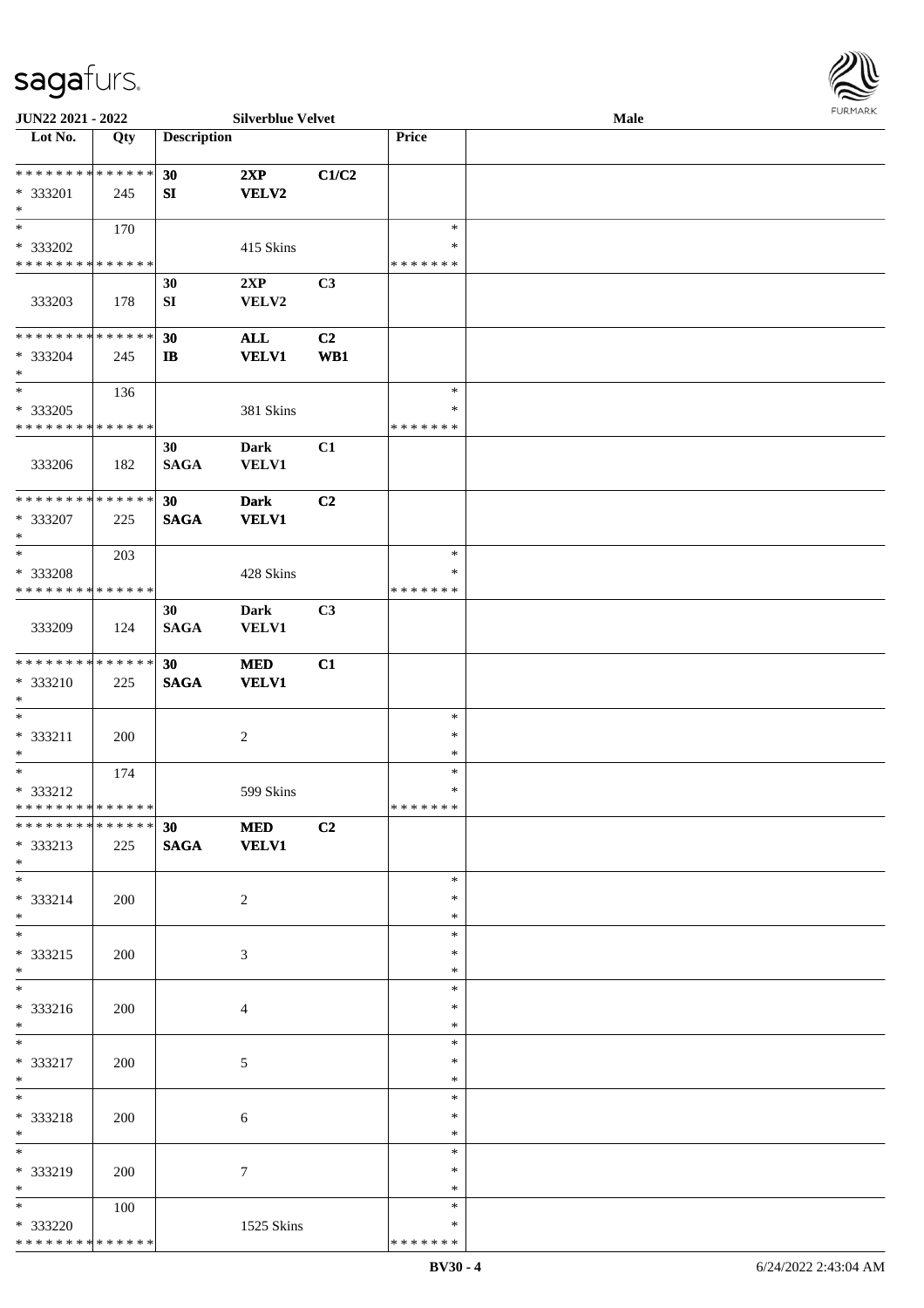| <b>JUN22 2021 - 2022</b>                   |                   |                    | <b>Silverblue Velvet</b> |    |               | Male | 1.9151 B.0515 |
|--------------------------------------------|-------------------|--------------------|--------------------------|----|---------------|------|---------------|
| Lot No.                                    | $\overline{Q}$ ty | <b>Description</b> |                          |    | Price         |      |               |
|                                            |                   |                    |                          |    |               |      |               |
| ******** <mark>******</mark>               |                   | 30 <sup>°</sup>    | <b>MED</b>               | C3 |               |      |               |
| * 333221                                   | 225               | <b>SAGA</b>        | <b>VELV1</b>             |    |               |      |               |
| $*$                                        |                   |                    |                          |    |               |      |               |
|                                            |                   |                    |                          |    | $\ast$        |      |               |
| * 333222                                   | 200               |                    | 2                        |    | $\ast$        |      |               |
| $*$                                        |                   |                    |                          |    | $\ast$        |      |               |
|                                            | 94                |                    |                          |    | $\ast$        |      |               |
| * 333223                                   |                   |                    | 519 Skins                |    | *             |      |               |
| * * * * * * * * <mark>* * * * * * *</mark> |                   |                    |                          |    | * * * * * * * |      |               |
| * * * * * * * * * * * * * *                |                   | 30                 | <b>PALE</b>              | C1 |               |      |               |
|                                            |                   |                    |                          |    |               |      |               |
| * 333224                                   | 225               | <b>SAGA</b>        | <b>VELV1</b>             |    |               |      |               |
| $*$<br>$\overline{\phantom{0}}$            |                   |                    |                          |    | $\ast$        |      |               |
|                                            |                   |                    |                          |    |               |      |               |
| * 333225                                   | 200               |                    | $\overline{2}$           |    | $\ast$        |      |               |
| $*$<br>$\overline{\phantom{0}}$            |                   |                    |                          |    | $\ast$        |      |               |
|                                            |                   |                    |                          |    | $\ast$        |      |               |
| * 333226                                   | 200               |                    | $\mathfrak{Z}$           |    | $\ast$        |      |               |
| $*$                                        |                   |                    |                          |    | $\ast$        |      |               |
|                                            |                   |                    |                          |    | $\ast$        |      |               |
| * 333227                                   | 200               |                    | $\overline{4}$           |    | $\ast$        |      |               |
| $*$                                        |                   |                    |                          |    | $\ast$        |      |               |
|                                            |                   |                    |                          |    | $\ast$        |      |               |
| * 333228                                   | 200               |                    | $\mathfrak{S}$           |    | $\ast$        |      |               |
| $\ast$                                     |                   |                    |                          |    | $\ast$        |      |               |
| $\overline{\phantom{0}}$                   |                   |                    |                          |    | $\ast$        |      |               |
| * 333229                                   | 200               |                    | 6                        |    | $\ast$        |      |               |
| $\ast$                                     |                   |                    |                          |    | $\ast$        |      |               |
| $*$                                        |                   |                    |                          |    | $\ast$        |      |               |
| * 333230                                   | 200               |                    | $\tau$                   |    | $\ast$        |      |               |
| $\ast$                                     |                   |                    |                          |    | $\ast$        |      |               |
| $\ast$                                     |                   |                    |                          |    | $\ast$        |      |               |
| $* 333231$                                 |                   |                    |                          |    | $\ast$        |      |               |
| $*$                                        | 200               |                    | $\,8\,$                  |    | $\ast$        |      |               |
| $\ast$                                     |                   |                    |                          |    | $\ast$        |      |               |
|                                            |                   |                    |                          |    | $\ast$        |      |               |
| * 333232                                   | 200               |                    | $\overline{9}$           |    |               |      |               |
| $\ddot{x}$                                 |                   |                    |                          |    | $\ast$        |      |               |
| $*$                                        | 99                |                    |                          |    | $\ast$        |      |               |
| * 333233                                   |                   |                    | 1924 Skins               |    | $\ast$        |      |               |
| * * * * * * * * <mark>* * * * * *</mark> * |                   |                    |                          |    | * * * * * * * |      |               |
| * * * * * * * * <mark>* * * * * * *</mark> |                   | 30                 | PALE C2                  |    |               |      |               |
| * 333234                                   | 225               | <b>SAGA</b>        | <b>VELV1</b>             |    |               |      |               |
| $*$ $-$                                    |                   |                    |                          |    |               |      |               |
| $*$                                        |                   |                    |                          |    | $\ast$        |      |               |
| * 333235                                   | 214               |                    | 2                        |    | $\ast$        |      |               |
| $*$                                        |                   |                    |                          |    | $\ast$        |      |               |
| $\overline{\mathbf{r}}$                    |                   |                    |                          |    | $\ast$        |      |               |
| * 333236                                   | 200               |                    | 3                        |    | $\ast$        |      |               |
| $\ddot{x}$                                 |                   |                    |                          |    | $\ast$        |      |               |
| $\ddot{x}$                                 |                   |                    |                          |    | $\ast$        |      |               |
| * 333237                                   | 200               |                    | $\overline{4}$           |    | $\ast$        |      |               |
| $*$                                        |                   |                    |                          |    | $\ast$        |      |               |
| $*$                                        |                   |                    |                          |    | $\ast$        |      |               |
| * 333238                                   | 200               |                    | 5                        |    | $\ast$        |      |               |
| $*$                                        |                   |                    |                          |    | $\ast$        |      |               |
| $\overline{\mathbf{r}}$                    |                   |                    |                          |    | $\ast$        |      |               |
| * 333239                                   | 200               |                    | 6                        |    | $\ast$        |      |               |
| $*$ $-$                                    |                   |                    |                          |    | $\ast$        |      |               |
| $*$                                        |                   |                    |                          |    | $\ast$        |      |               |
| * 333240                                   | 200               |                    | $7\phantom{.0}$          |    | $\ast$        |      |               |
|                                            |                   |                    |                          |    |               |      |               |

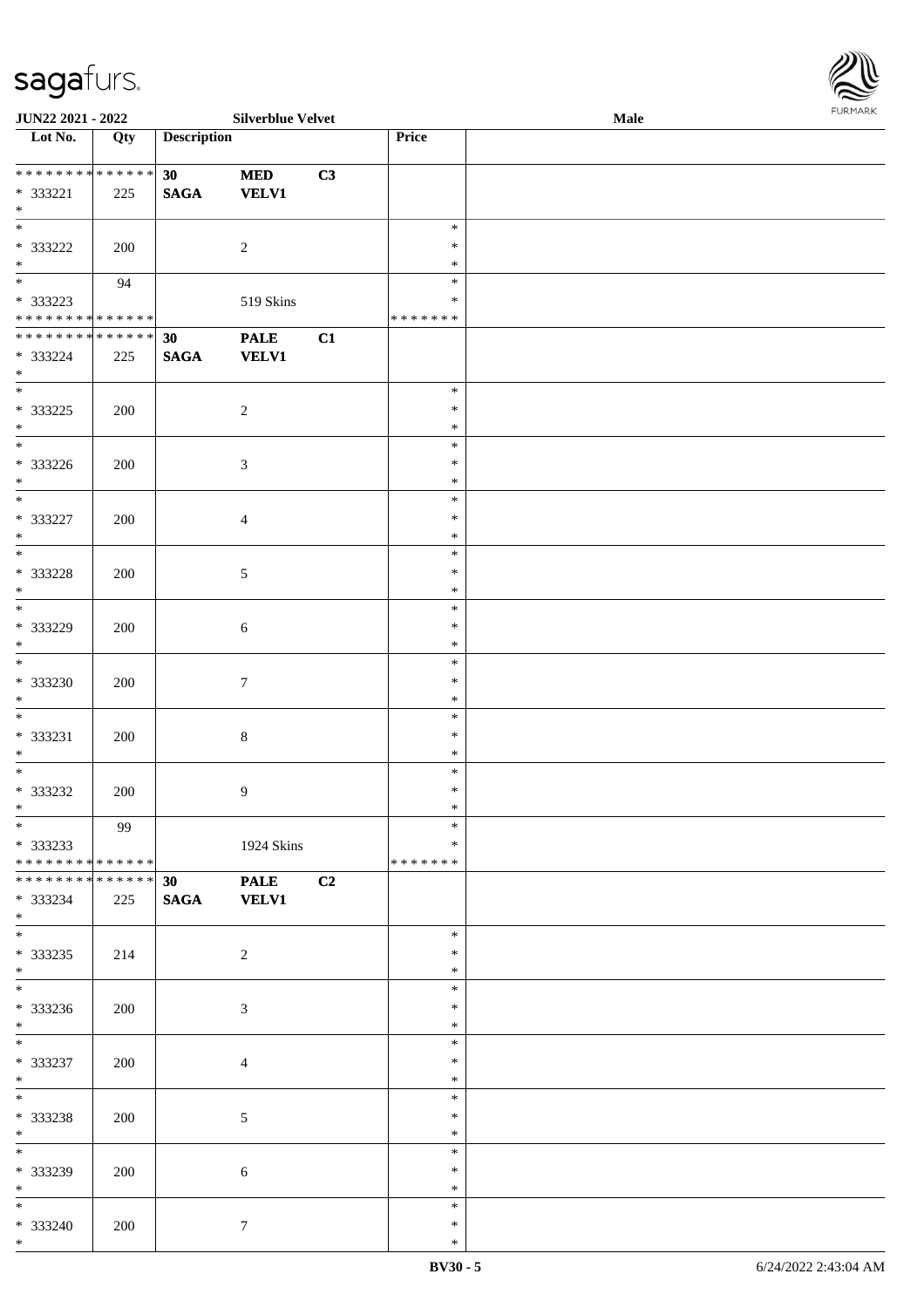| <b>JUN22 2021 - 2022</b>                                                          |     |                    | <b>Silverblue Velvet</b>    |    |                                   | Male | 1.9151 B.0515 |
|-----------------------------------------------------------------------------------|-----|--------------------|-----------------------------|----|-----------------------------------|------|---------------|
| Lot No.                                                                           | Qty | <b>Description</b> |                             |    | Price                             |      |               |
| $\ddot{x}$<br>$* 333241$<br>$*$                                                   | 200 | 30<br><b>SAGA</b>  | <b>PALE</b><br><b>VELV1</b> | C2 | $\ast$<br>$\ast$<br>$\ast$        |      |               |
| $\overline{\ast}$<br>* 333242<br>$*$                                              | 200 |                    | 9                           |    | $\ast$<br>$\ast$<br>$\ast$        |      |               |
| * 333243<br>$\ast$<br>$*$                                                         | 200 |                    | 10                          |    | $\ast$<br>$\ast$<br>$\ast$        |      |               |
| * 333244<br>$*$                                                                   | 200 |                    | 11                          |    | $\ast$<br>$\ast$<br>$\ast$        |      |               |
| $\overline{\mathbf{r}}$<br>$* 333245$<br>* * * * * * * * <mark>* * * * * *</mark> | 200 |                    | 2439 Skins                  |    | $\ast$<br>$\ast$<br>* * * * * * * |      |               |
| * * * * * * * * <mark>* * * * * * *</mark><br>* 333246<br>$*$                     | 225 | 30<br><b>SAGA</b>  | <b>PALE</b><br><b>VELV1</b> | C3 |                                   |      |               |
| * 333247<br>$*$                                                                   | 200 |                    | 2                           |    | $\ast$<br>$\ast$<br>$\ast$        |      |               |
| $* 333248$<br>$*$                                                                 | 200 |                    | $\mathfrak{Z}$              |    | $\ast$<br>$\ast$<br>$\ast$        |      |               |
| * 333249<br>$\ast$                                                                | 200 |                    | $\overline{4}$              |    | $\ast$<br>$\ast$<br>$\ast$        |      |               |
| $*$<br>* 333250<br>$*$                                                            | 200 |                    | $\mathfrak{S}$              |    | $\ast$<br>$\ast$<br>$\ast$        |      |               |
| $\ast$<br>$* 333251$<br>$*$                                                       | 200 |                    | $\boldsymbol{6}$            |    | $\ast$<br>$\ast$<br>$\ast$        |      |               |
| $\overline{\mathbf{r}}$<br>$* 333252$<br>* * * * * * * * * * * * * * *            | 234 |                    | 1459 Skins                  |    | $\ast$<br>$\ast$<br>*******       |      |               |
| * 333253<br>$*$ $-$                                                               | 225 | 30                 | $\mathbf{XP}$<br>SAGA VELV1 | C1 |                                   |      |               |
| * 333254<br>$*$ $-$                                                               | 200 |                    | 2                           |    | $\ast$<br>$\ast$<br>$\ast$        |      |               |
| $\ddot{x}$<br>* 333255<br>$\ast$                                                  | 200 |                    | 3                           |    | $\ast$<br>$\ast$<br>$\ast$        |      |               |
| * 333256<br>$\ddot{x}$                                                            | 200 |                    | $\overline{4}$              |    | $\ast$<br>$\ast$<br>$\ast$        |      |               |
| $*$<br>* 333257<br>$*$                                                            | 200 |                    | 5                           |    | $\ast$<br>$\ast$<br>$\ast$        |      |               |
| $*$<br>* 333258<br>$*$<br>$*$                                                     | 200 |                    | 6                           |    | $\ast$<br>$\ast$<br>$\ast$        |      |               |
| * 333259<br>$*$ $*$                                                               | 200 |                    | $7\phantom{.0}$             |    | $\ast$<br>$\ast$<br>$\ast$        |      |               |
| $*$<br>* 333260                                                                   | 200 |                    | 8                           |    | $\ast$<br>$\ast$                  |      |               |

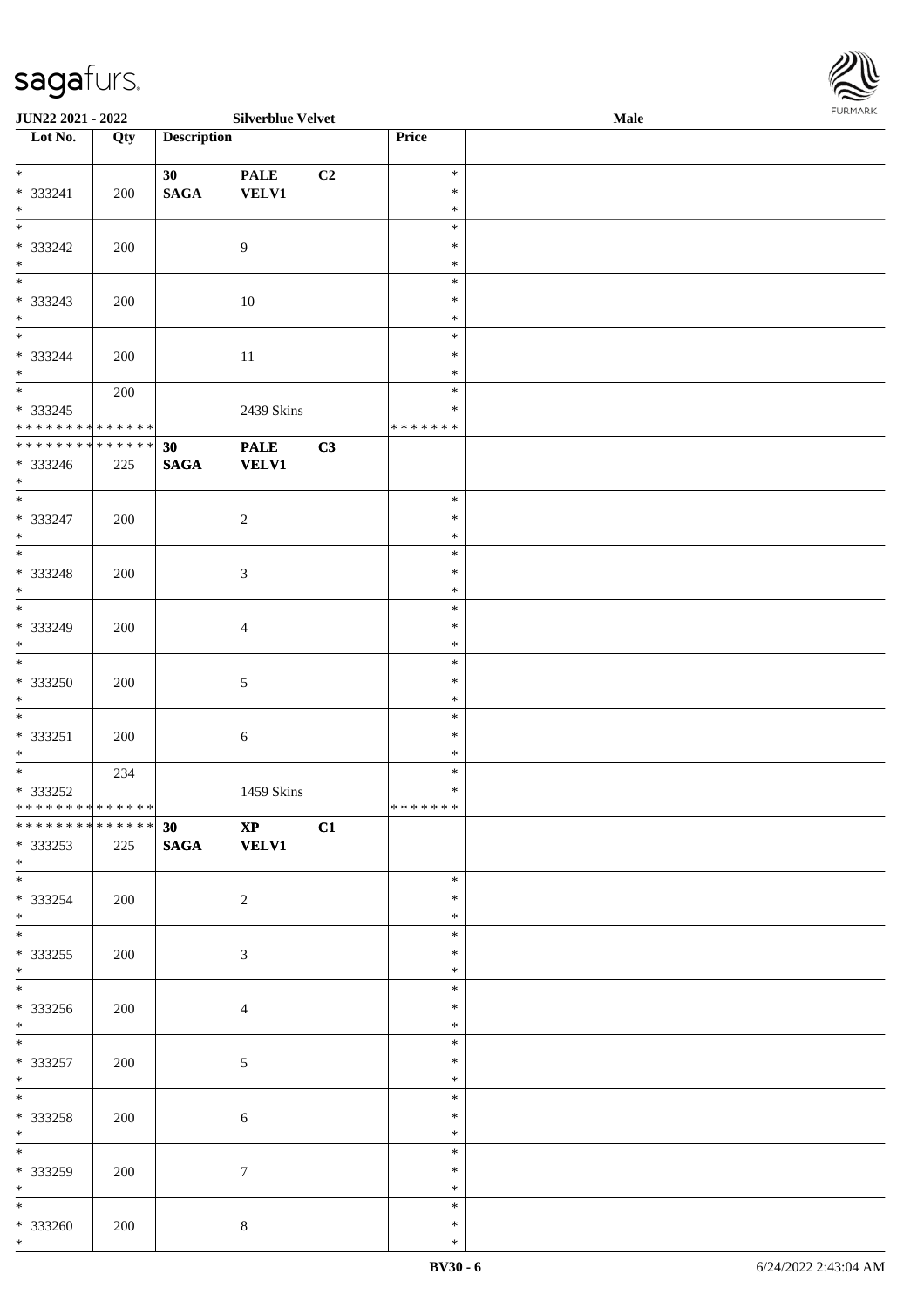| <b>JUN22 2021 - 2022</b>                                             |     |                                | <b>Silverblue Velvet</b>               |    |                                   | Male | <b>FUNITANN</b> |
|----------------------------------------------------------------------|-----|--------------------------------|----------------------------------------|----|-----------------------------------|------|-----------------|
| Lot No.                                                              | Qty | <b>Description</b>             |                                        |    | Price                             |      |                 |
| $*$<br>* 333261                                                      | 200 | 30 <sup>°</sup><br><b>SAGA</b> | $\mathbf{X}\mathbf{P}$<br><b>VELV1</b> | C1 | $\ast$<br>$\ast$                  |      |                 |
| $*$                                                                  |     |                                |                                        |    | $\ast$<br>$\ast$                  |      |                 |
| * 333262<br>$*$                                                      | 200 |                                | 10                                     |    | $\ast$<br>$\ast$                  |      |                 |
| * 333263<br>$\ast$                                                   | 210 |                                | 11                                     |    | $\ast$<br>$\ast$<br>$\ast$        |      |                 |
| $\ddot{x}$<br>* 333264<br>* * * * * * * * <mark>* * * * * * *</mark> | 57  |                                | 2292 Skins                             |    | $\ast$<br>$\ast$<br>* * * * * * * |      |                 |
| **************                                                       |     | 30                             | $\mathbf{X}\mathbf{P}$                 | C2 |                                   |      |                 |
| * 333265<br>$*$                                                      | 225 | <b>SAGA</b>                    | <b>VELV1</b>                           |    |                                   |      |                 |
| * 333266<br>$*$                                                      | 200 |                                | $\overline{2}$                         |    | $\ast$<br>$\ast$<br>$\ast$        |      |                 |
| $*$<br>* 333267<br>$*$                                               | 200 |                                | $\sqrt{3}$                             |    | $\ast$<br>$\ast$<br>$\ast$        |      |                 |
| * 333268<br>$*$                                                      | 200 |                                | $\overline{4}$                         |    | $\ast$<br>$\ast$<br>$\ast$        |      |                 |
| * 333269<br>$\ast$                                                   | 200 |                                | $\sqrt{5}$                             |    | $\ast$<br>$\ast$<br>$\ast$        |      |                 |
| $\overline{\ast}$<br>* 333270<br>$\ast$                              | 200 |                                | 6                                      |    | $\ast$<br>$\ast$<br>$\ast$        |      |                 |
| * 333271<br>$*$                                                      | 200 |                                | $7\phantom{.0}$                        |    | $\ast$<br>$\ast$<br>$\ast$        |      |                 |
| $\overline{\ast}$<br>* 333272<br>$\ddot{x}$                          | 200 |                                | $\,8\,$                                |    | $\ast$<br>$\ast$<br>$*$           |      |                 |
| $\ast$<br>* 333273<br>$*$                                            | 200 |                                | $\overline{9}$                         |    | $\ast$<br>$\ast$<br>$\ast$        |      |                 |
| * 333274<br>$*$                                                      | 200 |                                | 10                                     |    | $\ast$<br>$\ast$<br>$\ast$        |      |                 |
| * 333275<br>$\ast$                                                   | 200 |                                | 11                                     |    | $\ast$<br>$\ast$<br>$\ast$        |      |                 |
| * 333276<br>$\ast$                                                   | 200 |                                | 12                                     |    | $\ast$<br>$\ast$<br>$\ast$        |      |                 |
| $\overline{\ast}$<br>* 333277<br>$*$                                 | 200 |                                | 13                                     |    | $\ast$<br>$\ast$<br>$\ast$        |      |                 |
| $*$<br>* 333278<br>* * * * * * * * <mark>* * * * * *</mark>          | 196 |                                | <b>2821 Skins</b>                      |    | $\ast$<br>$\ast$<br>* * * * * * * |      |                 |
| * * * * * * * * <mark>* * * * * * *</mark><br>* 333279<br>$*$ $-$    | 225 | 30<br><b>SAGA</b>              | $\mathbf{X}\mathbf{P}$<br><b>VELV1</b> | C3 |                                   |      |                 |
| $*$ and $*$<br>* 333280                                              | 200 |                                | $\overline{2}$                         |    | $\ast$<br>$\ast$                  |      |                 |

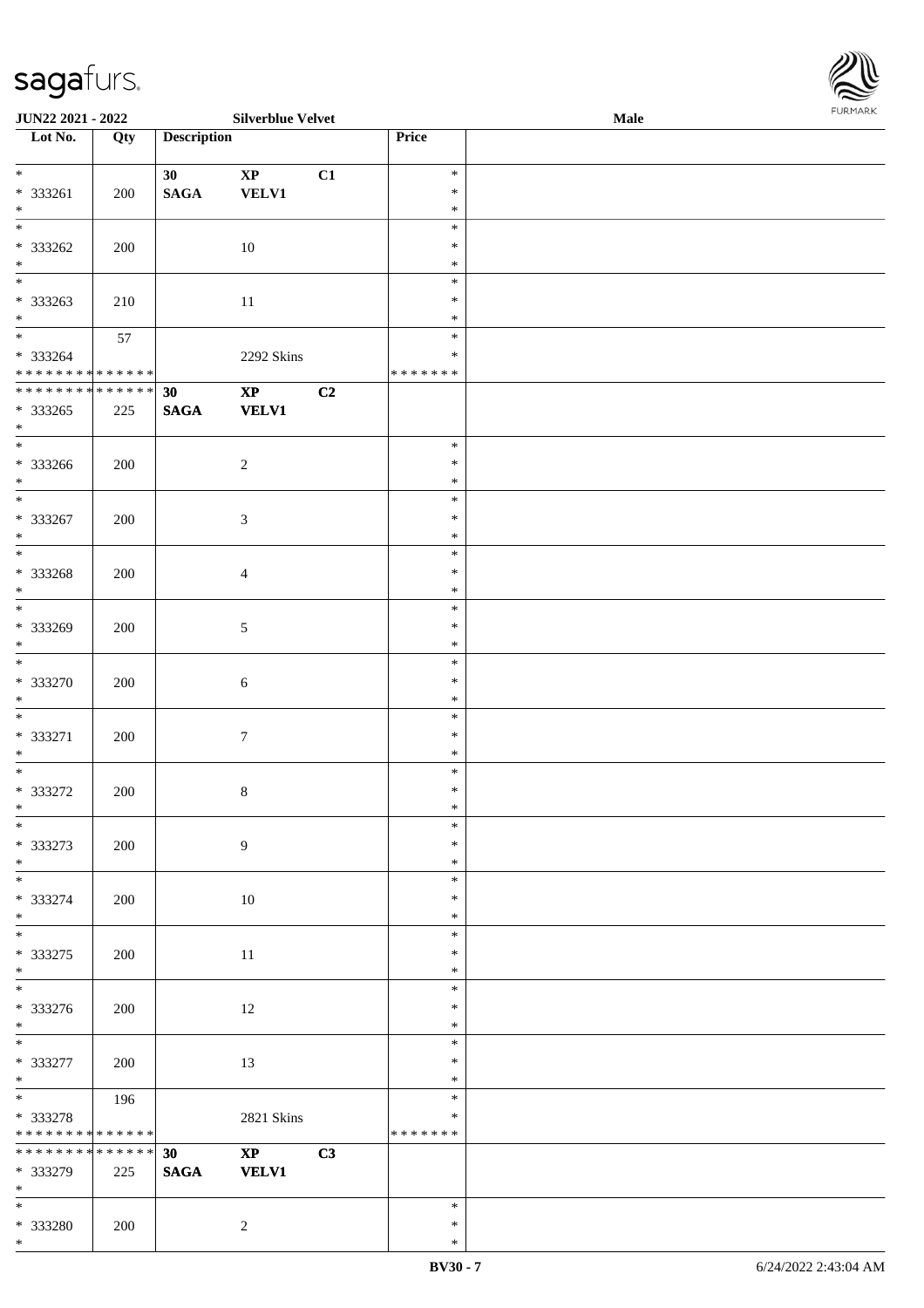| <b>JUN22 2021 - 2022</b>                                                               |     |                    | <b>Silverblue Velvet</b> |    |                    | <b>Male</b> |  |
|----------------------------------------------------------------------------------------|-----|--------------------|--------------------------|----|--------------------|-------------|--|
| Lot No.                                                                                | Qty | <b>Description</b> |                          |    | Price              |             |  |
|                                                                                        |     |                    |                          |    |                    |             |  |
| $*$                                                                                    |     | 30 <sup>°</sup>    | $\mathbf{X}\mathbf{P}$   | C3 | $\ast$             |             |  |
| * 333281                                                                               | 200 | <b>SAGA</b>        | <b>VELV1</b>             |    | $\ast$             |             |  |
| $*$<br>$\overline{\ast}$                                                               |     |                    |                          |    | $\ast$             |             |  |
|                                                                                        |     |                    |                          |    | $\ast$             |             |  |
| * 333282                                                                               | 200 |                    | $\overline{4}$           |    | $\ast$             |             |  |
| $\ast$                                                                                 |     |                    |                          |    | $\ast$             |             |  |
|                                                                                        |     |                    |                          |    | $\ast$             |             |  |
| * 333283                                                                               | 200 |                    | $\mathfrak{S}$           |    | $\ast$             |             |  |
| $\ast$<br>$*$                                                                          |     |                    |                          |    | $\ast$<br>$\ast$   |             |  |
|                                                                                        |     |                    |                          |    | $\ast$             |             |  |
| * 333284<br>$*$                                                                        | 200 |                    | 6                        |    | $\ast$             |             |  |
|                                                                                        |     |                    |                          |    | $\ast$             |             |  |
| * 333285                                                                               | 200 |                    | $7\phantom{.0}$          |    | $\ast$             |             |  |
| $*$                                                                                    |     |                    |                          |    | $\ast$             |             |  |
|                                                                                        |     |                    |                          |    | $\ast$             |             |  |
| * 333286                                                                               | 200 |                    | $\,8\,$                  |    | $\ast$             |             |  |
| $*$                                                                                    |     |                    |                          |    | $\ast$             |             |  |
|                                                                                        |     |                    |                          |    | $\ast$             |             |  |
| * 333287                                                                               | 190 |                    | 9                        |    | $\ast$             |             |  |
| $*$                                                                                    |     |                    |                          |    | $\ast$             |             |  |
|                                                                                        | 48  |                    |                          |    | $\ast$             |             |  |
| * 333288                                                                               |     |                    | 1863 Skins               |    | $\ast$             |             |  |
| * * * * * * * * <mark>* * * * * *</mark>                                               |     |                    |                          |    | * * * * * * *      |             |  |
| * * * * * * * * <mark>* * * * * *</mark> *                                             |     | 30                 | 2XP                      | C1 |                    |             |  |
| * 333289                                                                               | 225 | <b>SAGA</b>        | <b>VELV1</b>             |    |                    |             |  |
| $\ast$                                                                                 |     |                    |                          |    |                    |             |  |
|                                                                                        |     |                    |                          |    | $\ast$             |             |  |
| * 333290                                                                               | 200 |                    | 2                        |    | $\ast$             |             |  |
| $*$                                                                                    |     |                    |                          |    | $\ast$             |             |  |
| $\overline{\ }$                                                                        |     |                    |                          |    | $\ast$             |             |  |
| * 333291                                                                               | 200 |                    | $\mathfrak{Z}$           |    | $\ast$             |             |  |
| $*$<br>$*$                                                                             |     |                    |                          |    | $\ast$             |             |  |
|                                                                                        |     |                    |                          |    | $\ast$             |             |  |
| * 333292                                                                               | 200 |                    | $\overline{4}$           |    | $\ast$             |             |  |
| $\ddot{x}$<br>$\ast$                                                                   |     |                    |                          |    | $\ast$             |             |  |
|                                                                                        | 102 |                    |                          |    | $\ast$             |             |  |
| * 333293                                                                               |     |                    | 927 Skins                |    | ∗<br>* * * * * * * |             |  |
| * * * * * * * * <mark>* * * * * *</mark><br>* * * * * * * * <mark>* * * * * * *</mark> |     |                    |                          |    |                    |             |  |
| * 333294                                                                               |     | 30                 | 2XP                      | C2 |                    |             |  |
| $\ast$                                                                                 | 225 | <b>SAGA</b>        | <b>VELV1</b>             |    |                    |             |  |
| $\ddot{x}$                                                                             |     |                    |                          |    | $\ast$             |             |  |
| * 333295                                                                               | 200 |                    | 2                        |    | $\ast$             |             |  |
| $*$                                                                                    |     |                    |                          |    | $\ast$             |             |  |
| $\overline{\ast}$                                                                      |     |                    |                          |    | $\ast$             |             |  |
| * 333296                                                                               | 200 |                    | 3                        |    | $\ast$             |             |  |
| $*$                                                                                    |     |                    |                          |    | $\ast$             |             |  |
| $\overline{\ast}$                                                                      |     |                    |                          |    | $\ast$             |             |  |
| * 333297                                                                               | 200 |                    | $\overline{4}$           |    | $\ast$             |             |  |
| $*$                                                                                    |     |                    |                          |    | $\ast$             |             |  |
| $*$                                                                                    |     |                    |                          |    | $\ast$             |             |  |
| * 333298                                                                               | 200 |                    | 5                        |    | $\ast$             |             |  |
| $*$ $-$                                                                                |     |                    |                          |    | $\ast$             |             |  |
|                                                                                        |     |                    |                          |    | $\ast$             |             |  |
| * 333299                                                                               | 200 |                    | 6                        |    | $\ast$             |             |  |
| $*$                                                                                    |     |                    |                          |    | $\ast$             |             |  |
| $\ast$                                                                                 |     |                    |                          |    | $\ast$             |             |  |
| * 333300                                                                               | 200 |                    | $7\phantom{.0}$          |    | $\ast$             |             |  |

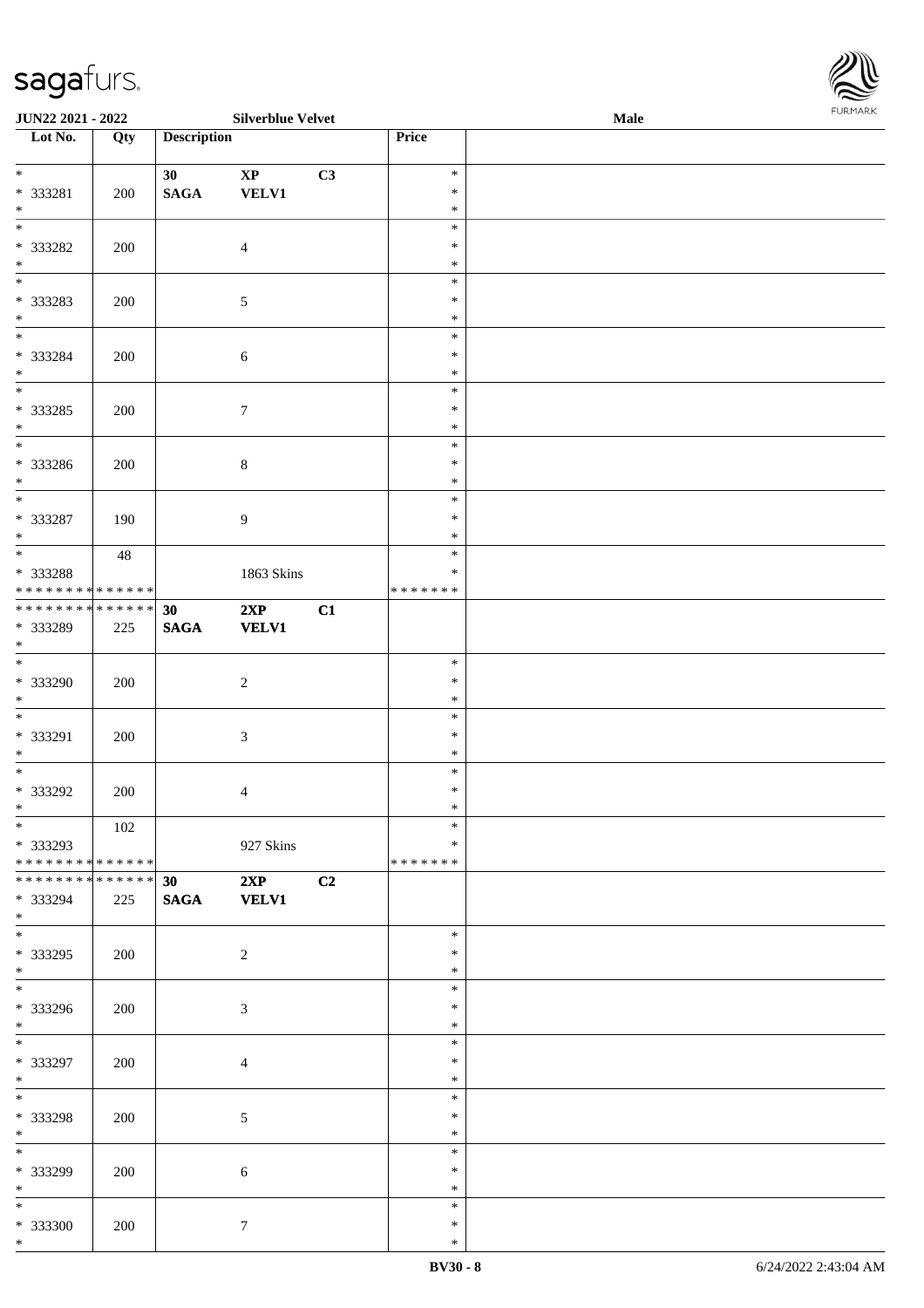\* \* \* \* \* \* \* \* \* \* \* \* \* \* \*

| JUN22 2021 - 2022                                                                      |     |                    | <b>Silverblue Velvet</b> |       |                  | <b>Male</b> | 10111111111 |
|----------------------------------------------------------------------------------------|-----|--------------------|--------------------------|-------|------------------|-------------|-------------|
| $\overline{\text{Lot No}}$ .                                                           | Qty | <b>Description</b> |                          |       | Price            |             |             |
| $*$                                                                                    |     |                    |                          |       | $\ast$           |             |             |
| * 333301                                                                               | 200 | 30<br><b>SAGA</b>  | 2XP<br><b>VELV1</b>      | C2    | $\ast$           |             |             |
| $*$                                                                                    |     |                    |                          |       | $\ast$           |             |             |
| $*$                                                                                    |     |                    |                          |       | $\ast$           |             |             |
| * 333302                                                                               | 200 |                    | 9                        |       | $\ast$           |             |             |
| $*$                                                                                    |     |                    |                          |       | $\ast$           |             |             |
|                                                                                        |     |                    |                          |       | $\ast$           |             |             |
| * 333303<br>$*$                                                                        | 200 |                    | 10                       |       | $\ast$           |             |             |
| $*$                                                                                    | 214 |                    |                          |       | $\ast$<br>$\ast$ |             |             |
| * 333304                                                                               |     |                    | 2239 Skins               |       | $\ast$           |             |             |
| * * * * * * * * * * * * * *                                                            |     |                    |                          |       | * * * * * * *    |             |             |
| * * * * * * * * <mark>* * * * * * *</mark>                                             |     | 30                 | 2XP                      | C3    |                  |             |             |
| * 333305                                                                               | 225 | <b>SAGA</b>        | <b>VELV1</b>             |       |                  |             |             |
| $*$                                                                                    |     |                    |                          |       |                  |             |             |
| $*$                                                                                    |     |                    |                          |       | $\ast$           |             |             |
| * 333306<br>$*$                                                                        | 200 |                    | 2                        |       | $\ast$<br>$\ast$ |             |             |
| $*$                                                                                    |     |                    |                          |       | $\ast$           |             |             |
| * 333307                                                                               | 200 |                    | 3                        |       | $\ast$           |             |             |
| $*$                                                                                    |     |                    |                          |       | $\ast$           |             |             |
| $*$                                                                                    | 230 |                    |                          |       | $\ast$           |             |             |
| * 333308                                                                               |     |                    | 855 Skins                |       | $\ast$           |             |             |
| * * * * * * * * <mark>* * * * * *</mark>                                               |     |                    |                          |       | * * * * * * *    |             |             |
|                                                                                        |     | 30                 | <b>MED</b>               | C1/C2 |                  |             |             |
| 333309                                                                                 | 190 | <b>SAGA</b>        | VELV2                    |       |                  |             |             |
| * * * * * * * * * * * * * *                                                            |     | 30                 | <b>PALE</b>              | C1    |                  |             |             |
| * 333310                                                                               | 225 | <b>SAGA</b>        | <b>VELV2</b>             |       |                  |             |             |
| $*$                                                                                    |     |                    |                          |       |                  |             |             |
| $*$                                                                                    | 60  |                    |                          |       | $\ast$           |             |             |
| * 333311                                                                               |     |                    | 285 Skins                |       | $\ast$           |             |             |
| * * * * * * * * <mark>* * * * * *</mark><br>* * * * * * * * <mark>* * * * * * *</mark> |     | 30                 | <b>PALE</b>              | C2    | *******          |             |             |
| * 333312                                                                               | 225 | <b>SAGA</b>        | <b>VELV2</b>             |       |                  |             |             |
| $*$ $-$                                                                                |     |                    |                          |       |                  |             |             |
| $*$                                                                                    |     |                    |                          |       | $\ast$           |             |             |
| * 333313                                                                               | 200 |                    | 2                        |       | $\ast$           |             |             |
| $*$                                                                                    |     |                    |                          |       | $\ast$           |             |             |
| $*$                                                                                    |     |                    |                          |       | $\ast$           |             |             |
| * 333314<br>$*$                                                                        | 200 |                    | 3                        |       | $\ast$<br>$\ast$ |             |             |
| $*$                                                                                    | 129 |                    |                          |       | $\ast$           |             |             |
| * 333315                                                                               |     |                    | 754 Skins                |       | *                |             |             |
| * * * * * * * * * * * * * *                                                            |     |                    |                          |       | *******          |             |             |
| * * * * * * * * * * * * * * *                                                          |     | 30                 | <b>PALE</b>              | C3    |                  |             |             |
| * 333316                                                                               | 225 | <b>SAGA</b>        | <b>VELV2</b>             |       |                  |             |             |
| $*$<br>$*$                                                                             |     |                    |                          |       | $\ast$           |             |             |
| $* 333317$                                                                             | 76  |                    | 301 Skins                |       | ∗                |             |             |
| * * * * * * * * <mark>* * * * * *</mark>                                               |     |                    |                          |       | *******          |             |             |
| * * * * * * * * * * * * * * *                                                          |     | 30                 | $\mathbf{XP}$            | C1    |                  |             |             |
| $* 333318$                                                                             | 225 | <b>SAGA</b>        | <b>VELV2</b>             |       |                  |             |             |
| $\ast$                                                                                 |     |                    |                          |       |                  |             |             |
| $*$                                                                                    |     |                    |                          |       | $\ast$           |             |             |
| * 333319                                                                               | 200 |                    | 2                        |       | $\ast$           |             |             |
| $\ast$<br>$*$                                                                          | 135 |                    |                          |       | $\ast$<br>$\ast$ |             |             |
| * 333320                                                                               |     |                    | 560 Skins                |       | $\ast$           |             |             |
|                                                                                        |     |                    |                          |       |                  |             |             |

\* \* \* \* \* \* \*

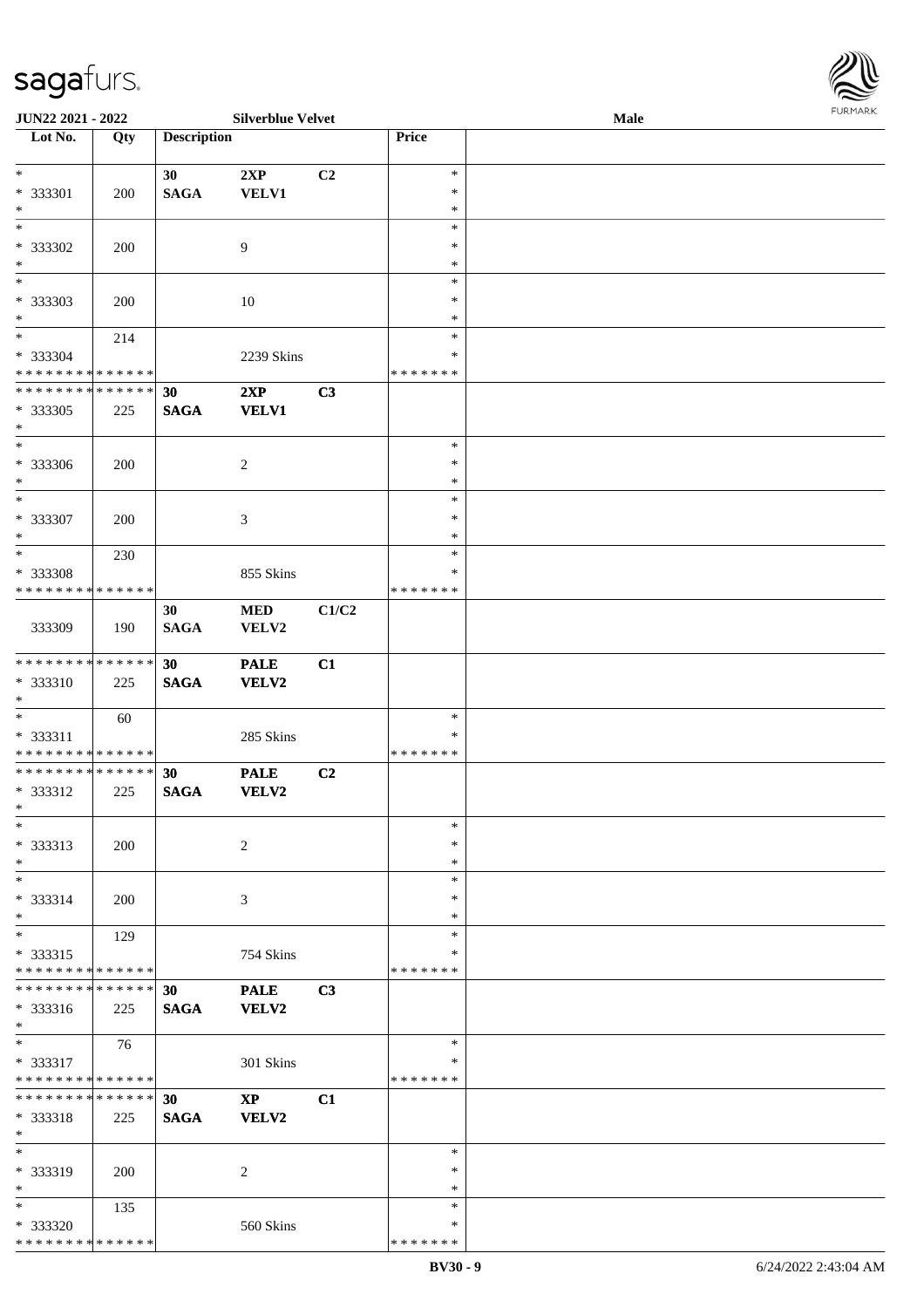\* \* \* \* \* \* \* \* \* \* \* \* \* \* \*

| <b>JUN22 2021 - 2022</b>                                                         |     |                                | <b>Silverblue Velvet</b>               |    |                                   | <b>Male</b> | $1 \times 1$ |
|----------------------------------------------------------------------------------|-----|--------------------------------|----------------------------------------|----|-----------------------------------|-------------|--------------|
| Lot No.                                                                          | Qty | <b>Description</b>             |                                        |    | Price                             |             |              |
|                                                                                  |     |                                |                                        |    |                                   |             |              |
| $* 333321$<br>$*$                                                                | 225 | 30<br><b>SAGA</b>              | $\mathbf{X}\mathbf{P}$<br><b>VELV2</b> | C2 |                                   |             |              |
| * 333322<br>$*$                                                                  | 200 |                                | 2                                      |    | $\ast$<br>$\ast$<br>$\ast$        |             |              |
| * 333323<br>$\ast$                                                               | 200 |                                | 3                                      |    | $\ast$<br>$\ast$<br>$\ast$        |             |              |
| $\overline{\ast}$<br>* 333324<br>$\ast$                                          | 200 |                                | $\overline{4}$                         |    | $\ast$<br>$\ast$<br>$\ast$        |             |              |
| $\overline{\ }$<br>* 333325<br>$*$                                               | 200 |                                | $\mathfrak{S}$                         |    | $\ast$<br>$\ast$<br>$\ast$        |             |              |
| $*$<br>* 333326<br>$*$                                                           | 200 |                                | 6                                      |    | $\ast$<br>$\ast$<br>$\ast$        |             |              |
| $*$<br>* 333327<br>$*$                                                           | 200 |                                | $\tau$                                 |    | $\ast$<br>$\ast$<br>$\ast$        |             |              |
| $\overline{\phantom{0}}$<br>* 333328<br>* * * * * * * * <mark>* * * * * *</mark> | 145 |                                | 1570 Skins                             |    | $\ast$<br>∗<br>* * * * * * *      |             |              |
| * * * * * * * * <mark>* * * * * * *</mark><br>* 333329<br>$\ast$                 | 225 | 30<br><b>SAGA</b>              | $\mathbf{X}\mathbf{P}$<br><b>VELV2</b> | C3 |                                   |             |              |
| $\overline{\ast}$<br>* 333330<br>$\ast$                                          | 200 |                                | 2                                      |    | $\ast$<br>$\ast$<br>$\ast$        |             |              |
| * 333331<br>* * * * * * * * <mark>* * * * * *</mark>                             | 172 |                                | 597 Skins                              |    | $\ast$<br>∗<br>*******            |             |              |
| * * * * * * * * <mark>* * * * * * *</mark><br>* 333332<br>$\ast$                 | 245 | 30<br><b>SAGA</b>              | 2XP<br><b>VELV2</b>                    | C1 |                                   |             |              |
| $*$<br>* 333333<br>* * * * * * * * <mark>* * * * * * *</mark>                    | 89  |                                | 334 Skins                              |    | $\ast$<br>$\ast$<br>* * * * * * * |             |              |
| * * * * * * * * <mark>* * * * * * *</mark><br>* 333334<br>$\ast$                 | 225 | 30<br><b>SAGA</b>              | 2XP<br><b>VELV2</b>                    | C2 |                                   |             |              |
| $*$ $-$<br>* 333335<br>$\ast$                                                    | 200 |                                | 2                                      |    | $\ast$<br>$\ast$<br>$\ast$        |             |              |
| $*$<br>* 333336<br>$*$                                                           | 200 |                                | 3                                      |    | $\ast$<br>$\ast$<br>$\ast$        |             |              |
| $\ast$<br>* 333337<br>$*$                                                        | 200 |                                | $\overline{4}$                         |    | $\ast$<br>$\ast$<br>$\ast$        |             |              |
| $*$<br>* 333338<br>* * * * * * * * <mark>* * * * * *</mark>                      | 108 |                                | 933 Skins                              |    | $\ast$<br>∗<br>*******            |             |              |
| * * * * * * * * * * * * * * <mark>*</mark><br>* 333339<br>$*$                    | 225 | 30 <sup>7</sup><br><b>SAGA</b> | 2XP<br><b>VELV2</b>                    | C3 |                                   |             |              |
| $*$ and $*$<br>* 333340                                                          | 143 |                                | 368 Skins                              |    | $\ast$<br>$\ast$                  |             |              |

\* \* \* \* \* \* \*

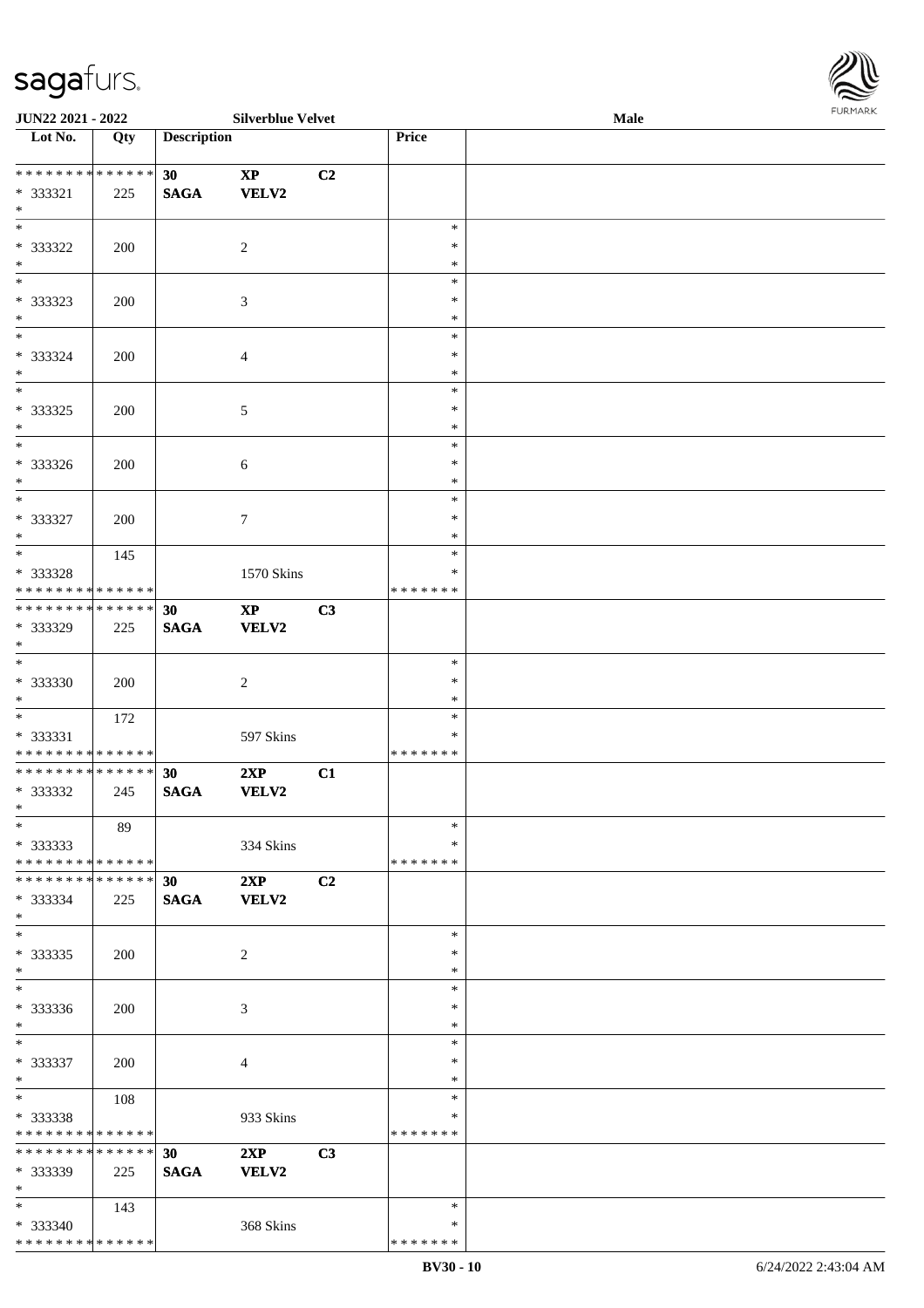

| JUN22 2021 - 2022                    |     |                    | <b>Silverblue Velvet</b> |                         |               | Male |  |
|--------------------------------------|-----|--------------------|--------------------------|-------------------------|---------------|------|--|
| $\overline{\phantom{1}}$ Lot No.     | Qty | <b>Description</b> |                          |                         | Price         |      |  |
|                                      |     |                    |                          |                         |               |      |  |
| **************                       |     | 30                 | <b>ALL</b>               | C2                      |               |      |  |
| * 333341                             | 225 | <b>SAGA</b>        | <b>VELV2</b>             | <b>OPEN</b>             |               |      |  |
| $\ast$                               |     |                    |                          |                         |               |      |  |
| $\ast$                               |     |                    |                          |                         | $\ast$        |      |  |
|                                      |     |                    |                          |                         | $\ast$        |      |  |
| * 333342                             | 220 |                    | $\overline{2}$           |                         |               |      |  |
| $\ast$                               |     |                    |                          |                         | $\ast$        |      |  |
| $\overline{\phantom{1}}$             | 50  |                    |                          |                         | $\ast$        |      |  |
| $* 333343$                           |     |                    | 495 Skins                |                         | $\ast$        |      |  |
| * * * * * * * * * * * * * *          |     |                    |                          |                         | * * * * * * * |      |  |
| **************                       |     | 30                 | MED/PAL C2               |                         |               |      |  |
| $* 333344$                           | 225 | IA                 | <b>VELV1</b>             | WB1                     |               |      |  |
| $\ast$                               |     |                    |                          |                         |               |      |  |
| $\ast$                               |     |                    |                          |                         | $\ast$        |      |  |
|                                      |     |                    |                          |                         | $\ast$        |      |  |
| $* 333345$                           | 200 |                    | $\sqrt{2}$               |                         |               |      |  |
| $\ast$                               |     |                    |                          |                         | $\ast$        |      |  |
| $\overline{\phantom{1}}$             | 50  |                    |                          |                         | $\ast$        |      |  |
| * 333346                             |     |                    | 475 Skins                |                         | $\ast$        |      |  |
| * * * * * * * * * * * * * *          |     |                    |                          |                         | * * * * * * * |      |  |
| **************                       |     | 30                 | XP/2XP                   | C2                      |               |      |  |
| * 333347                             | 225 | IA                 | <b>VELV1</b>             | WB1                     |               |      |  |
| $\ast$                               |     |                    |                          |                         |               |      |  |
| $*$                                  |     |                    |                          |                         | $\ast$        |      |  |
| * 333348                             | 200 |                    | $\sqrt{2}$               |                         | $\ast$        |      |  |
| $\ast$                               |     |                    |                          |                         | $\ast$        |      |  |
| $\ast$                               |     |                    |                          |                         | $\ast$        |      |  |
|                                      |     |                    |                          |                         |               |      |  |
| * 333349                             | 200 |                    | 3                        |                         | $\ast$        |      |  |
| $\ast$<br>$\overline{\phantom{a}^*}$ |     |                    |                          |                         | *             |      |  |
|                                      | 94  |                    |                          |                         | $\ast$        |      |  |
| * 333350                             |     |                    | 719 Skins                |                         | $\ast$        |      |  |
| * * * * * * * * * * * * * *          |     |                    |                          |                         | * * * * * * * |      |  |
|                                      |     | 30                 | $\mathbf{ALL}$           | C2                      |               |      |  |
| 333351                               | 252 | IA                 | VELV2                    | WB1                     |               |      |  |
|                                      |     |                    |                          |                         |               |      |  |
|                                      |     | 30                 | $\mathbf{ALL}$           | C <sub>2</sub>          |               |      |  |
| 333352                               | 247 | IA                 | <b>VELV1</b>             | $\mathbf{W}\mathbf{B2}$ |               |      |  |
|                                      |     |                    |                          |                         |               |      |  |
|                                      |     | 30                 | Dark                     | C1/C2                   |               |      |  |
| 333353                               | 231 | <b>SROY</b>        | <b>VELV1</b>             |                         |               |      |  |
|                                      |     |                    |                          |                         |               |      |  |
| * * * * * * * * * * * * * * *        |     |                    |                          |                         |               |      |  |
|                                      |     | 30 <sup>1</sup>    | <b>MED</b>               | C1                      |               |      |  |
| * 333354                             | 205 | <b>SROY</b>        | <b>VELV1</b>             |                         |               |      |  |
| $*$<br>$\overline{\phantom{a}^*}$    |     |                    |                          |                         |               |      |  |
|                                      | 89  |                    |                          |                         | $\ast$        |      |  |
| $*333355$                            |     |                    | 294 Skins                |                         | *             |      |  |
| * * * * * * * * * * * * * *          |     |                    |                          |                         | * * * * * * * |      |  |
| * * * * * * * * * * * * * *          |     | 30                 | <b>MED</b>               | C2                      |               |      |  |
| * 333356                             | 205 | <b>SROY</b>        | <b>VELV1</b>             |                         |               |      |  |
| $*$                                  |     |                    |                          |                         |               |      |  |
| $\ast$                               |     |                    |                          |                         | $\ast$        |      |  |
| * 333357                             | 180 |                    | $\overline{c}$           |                         | $\ast$        |      |  |
| $*$                                  |     |                    |                          |                         | $\ast$        |      |  |
| $\ast$                               |     |                    |                          |                         | $\ast$        |      |  |
| * 333358                             | 180 |                    | 3                        |                         | $\ast$        |      |  |
| $*$                                  |     |                    |                          |                         | $\ast$        |      |  |
| $\ast$                               | 207 |                    |                          |                         | $\ast$        |      |  |
| * 333359                             |     |                    |                          |                         | ∗             |      |  |
| * * * * * * * * * * * * * *          |     |                    | 772 Skins                |                         | * * * * * * * |      |  |
|                                      |     |                    |                          |                         |               |      |  |
|                                      |     | 30                 | $\bf MED$                | C3                      |               |      |  |
| 333360                               | 222 | <b>SROY</b>        | <b>VELV1</b>             |                         |               |      |  |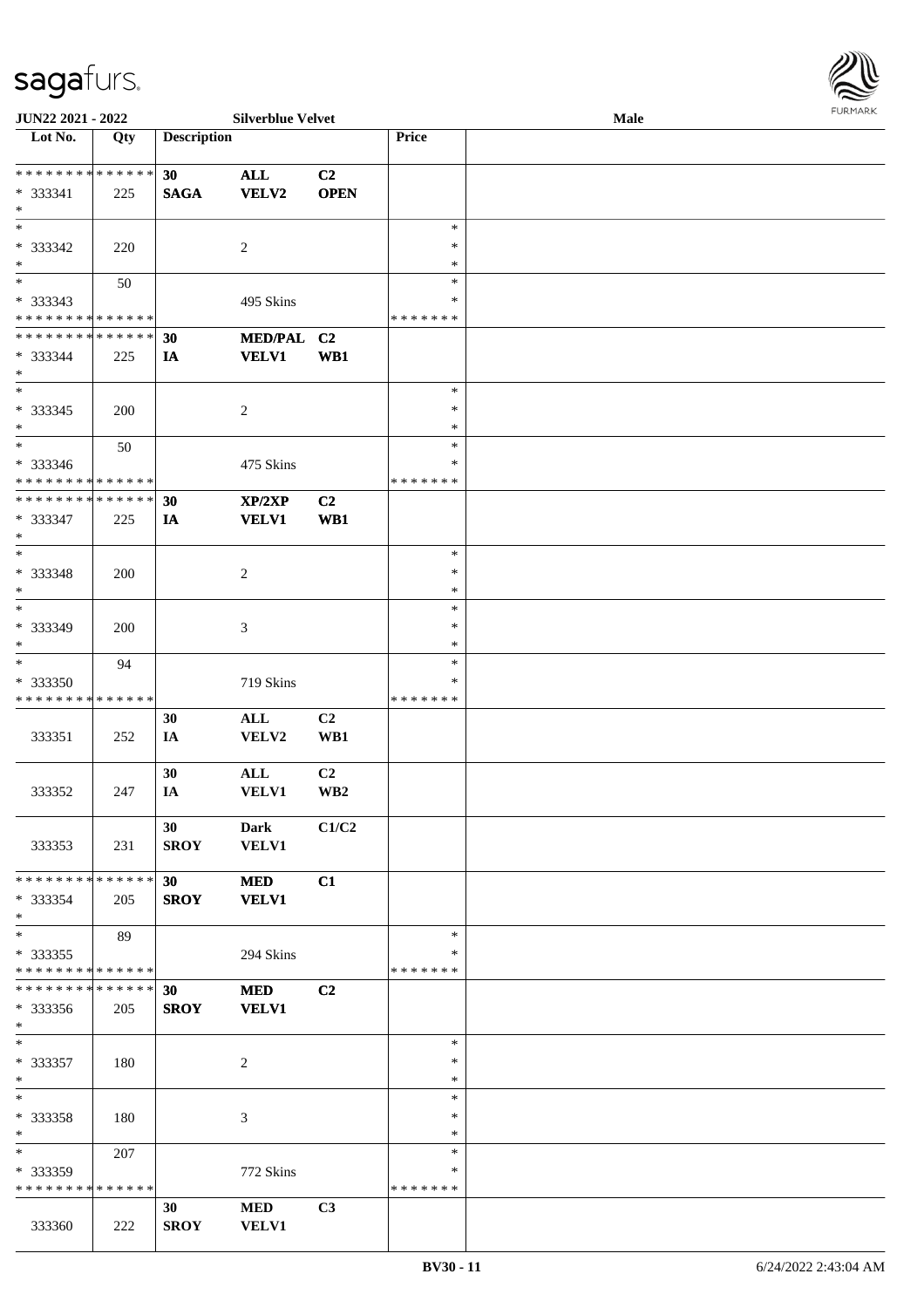| JUN22 2021 - 2022                                             |     |                    | <b>Silverblue Velvet</b>    |    |                                   | <b>Male</b> |  |
|---------------------------------------------------------------|-----|--------------------|-----------------------------|----|-----------------------------------|-------------|--|
| Lot No.                                                       | Qty | <b>Description</b> |                             |    | Price                             |             |  |
| * * * * * * * * * * * * * *<br>* 333361<br>$*$                | 205 | 30<br><b>SROY</b>  | <b>PALE</b><br><b>VELV1</b> | C1 |                                   |             |  |
| * 333362<br>$\ast$                                            | 180 |                    | $\overline{c}$              |    | $\ast$<br>$\ast$<br>$\ast$        |             |  |
| $\overline{\phantom{0}}$<br>* 333363<br>$*$                   | 180 |                    | $\sqrt{3}$                  |    | $\ast$<br>$\ast$<br>$\ast$        |             |  |
| $\overline{\ast}$<br>* 333364<br>$*$                          | 180 |                    | $\overline{4}$              |    | $\ast$<br>$\ast$<br>$\ast$        |             |  |
| $\overline{\ast}$<br>$*333365$<br>* * * * * * * * * * * * * * | 158 |                    | 903 Skins                   |    | $\ast$<br>$\ast$<br>* * * * * * * |             |  |
| * * * * * * * * * * * * * *<br>* 333366<br>$*$                | 205 | 30<br><b>SROY</b>  | <b>PALE</b><br><b>VELV1</b> | C2 |                                   |             |  |
| $\ast$<br>$* 333367$<br>$*$                                   | 180 |                    | $\sqrt{2}$                  |    | $\ast$<br>$\ast$<br>$\ast$        |             |  |
| $\overline{\ast}$<br>* 333368<br>$\ast$                       | 180 |                    | $\mathfrak{Z}$              |    | $\ast$<br>$\ast$<br>$\ast$        |             |  |
| $*$<br>* 333369<br>$*$                                        | 180 |                    | $\overline{4}$              |    | $\ast$<br>$\ast$<br>$\ast$        |             |  |
| $*$<br>$* 333370$<br>$*$                                      | 180 |                    | $\sqrt{5}$                  |    | $\ast$<br>$\ast$<br>$\ast$        |             |  |
| $*$<br>* 333371<br>$*$                                        | 180 |                    | $6\,$                       |    | $\ast$<br>$\ast$<br>$\ast$        |             |  |
| $*$<br>* 333372<br>$*$                                        | 180 |                    | $\boldsymbol{7}$            |    | $\ast$<br>$\ast$<br>$*$           |             |  |
| $\ast$<br>* 333373<br>$*$                                     | 180 |                    | $\,8\,$                     |    | $\ast$<br>$\ast$<br>$\ast$        |             |  |
| * 333374<br>$*$                                               | 180 |                    | $\overline{9}$              |    | $\ast$<br>$\ast$<br>$\ast$        |             |  |
| $\overline{\ast}$<br>* 333375<br>$*$                          | 180 |                    | 10                          |    | $\ast$<br>$\ast$<br>$\ast$        |             |  |
| $\overline{\phantom{0}}$<br>* 333376<br>$*$                   | 180 |                    | 11                          |    | $\ast$<br>$\ast$<br>$\ast$        |             |  |
| $*$<br>* 333377<br>$*$                                        | 180 |                    | 12                          |    | $\ast$<br>$\ast$<br>$\ast$        |             |  |
| $*$<br>* 333378<br>* * * * * * * * * * * * * *                | 161 |                    | 2346 Skins                  |    | $\ast$<br>$\ast$<br>*******       |             |  |
| ******** <mark>******</mark><br>* 333379<br>$*$               | 205 | 30<br><b>SROY</b>  | <b>PALE</b><br><b>VELV1</b> | C3 |                                   |             |  |
| $*$<br>* 333380                                               | 180 |                    | $\overline{c}$              |    | $\ast$<br>$\ast$                  |             |  |

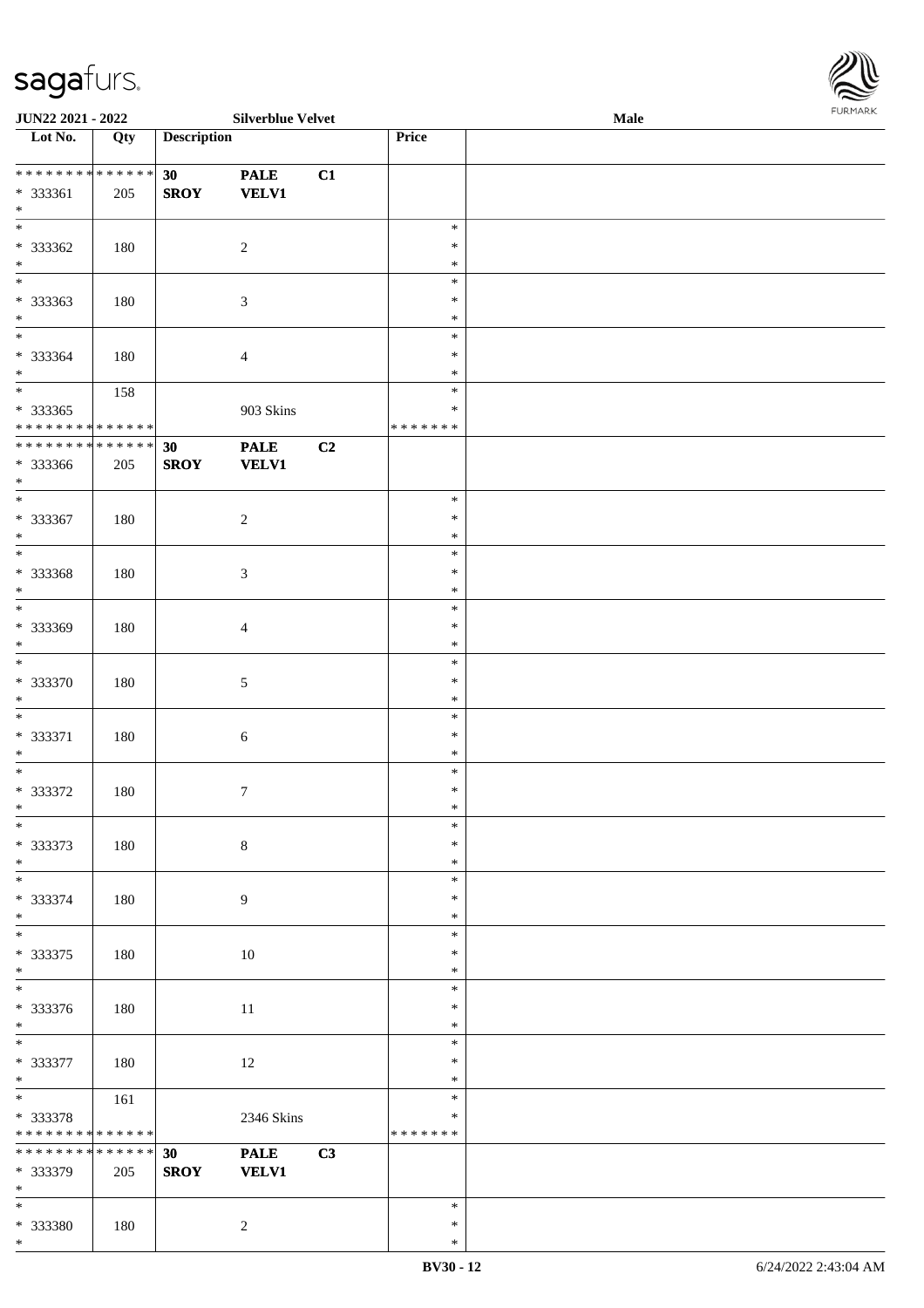\*

**JUN22 2021 - 2022 Silverblue Velvet Male**

| $\overline{\phantom{1}}$ Lot No.   | Qty | <b>Description</b> |                                  |    | Price            |  |
|------------------------------------|-----|--------------------|----------------------------------|----|------------------|--|
|                                    |     |                    |                                  |    |                  |  |
| $\overline{\phantom{a}}$           |     | 30                 | $\ensuremath{\mathop{\bf PALE}}$ | C3 | $\ast$           |  |
| * 333381                           | 180 | <b>SROY</b>        | <b>VELV1</b>                     |    | $\ast$           |  |
| $*$                                |     |                    |                                  |    | $\ast$           |  |
| $\overline{\phantom{0}}$           | 169 |                    |                                  |    | $\ast$           |  |
| * 333382                           |     |                    | 734 Skins                        |    | $\ast$           |  |
| * * * * * * * * * * * * * *        |     |                    |                                  |    | *******          |  |
| **************                     |     | 30                 | $\bold{XP}$                      | C1 |                  |  |
| * 333383                           | 205 | <b>SROY</b>        | <b>VELV1</b>                     |    |                  |  |
| $*$                                |     |                    |                                  |    |                  |  |
| $\ast$                             |     |                    |                                  |    | $\ast$           |  |
| * 333384<br>$*$                    | 180 |                    | $\sqrt{2}$                       |    | $\ast$           |  |
| $\overline{\phantom{0}}$           |     |                    |                                  |    | $\ast$<br>$\ast$ |  |
|                                    |     |                    |                                  |    | $\ast$           |  |
| $* 333385$<br>$\ast$               | 180 |                    | $\mathfrak{Z}$                   |    | $\ast$           |  |
| $\overline{\phantom{0}}$           |     |                    |                                  |    | $\ast$           |  |
| * 333386                           | 180 |                    | $\overline{4}$                   |    | $\ast$           |  |
| $\ast$                             |     |                    |                                  |    | $\ast$           |  |
| $\overline{\phantom{a}^*}$         |     |                    |                                  |    | $\ast$           |  |
| * 333387                           | 180 |                    | $\sqrt{5}$                       |    | $\ast$           |  |
| $\ast$                             |     |                    |                                  |    | $\ast$           |  |
| $*$                                | 177 |                    |                                  |    | $\ast$           |  |
| * 333388                           |     |                    | 1102 Skins                       |    | $\ast$           |  |
| * * * * * * * * * * * * * * *      |     |                    |                                  |    | * * * * * * *    |  |
| ******** <mark>******</mark>       |     | 30                 | $\bold{XP}$                      | C2 |                  |  |
| * 333389                           | 205 | <b>SROY</b>        | <b>VELV1</b>                     |    |                  |  |
| $*$                                |     |                    |                                  |    |                  |  |
| $\overline{\phantom{a}^*}$         |     |                    |                                  |    | $\ast$           |  |
| * 333390                           | 180 |                    | $\boldsymbol{2}$                 |    | $\ast$           |  |
| $\ast$                             |     |                    |                                  |    | $\ast$           |  |
| $\ast$                             |     |                    |                                  |    | $\ast$           |  |
| * 333391                           | 180 |                    | $\sqrt{3}$                       |    | $\ast$           |  |
| $\ast$                             |     |                    |                                  |    | $\ast$           |  |
| $\overline{\ast}$                  |     |                    |                                  |    | $\ast$           |  |
| * 333392                           | 180 |                    | $\overline{4}$                   |    | $\ast$           |  |
| $*$                                |     |                    |                                  |    | $\ast$           |  |
| $*$                                |     |                    |                                  |    | *                |  |
| * 333393                           | 180 |                    | $\sqrt{5}$                       |    | $\ast$           |  |
| $*$                                |     |                    |                                  |    | $\ast$           |  |
| $\overline{\phantom{0}}$           |     |                    |                                  |    | $\ast$           |  |
| * 333394                           | 180 |                    | $6\,$                            |    | $\ast$           |  |
| $*$                                |     |                    |                                  |    | $\ast$           |  |
| $\overline{\phantom{a}^*}$         |     |                    |                                  |    | $\ast$           |  |
| * 333395                           | 180 |                    | $\boldsymbol{7}$                 |    | $\ast$           |  |
| $*$<br>$\overline{\phantom{a}^*}$  |     |                    |                                  |    | $\ast$           |  |
|                                    |     |                    |                                  |    | $\ast$           |  |
| $* 333396$                         | 180 |                    | $\,8\,$                          |    | ∗                |  |
| $*$                                |     |                    |                                  |    | $\ast$           |  |
|                                    |     |                    |                                  |    | $\ast$           |  |
| * 333397                           | 180 |                    | 9                                |    | $\ast$           |  |
| $\ast$<br>$\overline{\phantom{0}}$ |     |                    |                                  |    | $\ast$           |  |
|                                    |     |                    |                                  |    | $\ast$           |  |
| * 333398<br>$*$                    | 180 |                    | $10\,$                           |    | $\ast$           |  |
| $\overline{\phantom{0}}$           |     |                    |                                  |    | $\ast$<br>$\ast$ |  |
|                                    |     |                    |                                  |    |                  |  |
| * 333399<br>$*$                    | 180 |                    | $11\,$                           |    | ∗                |  |
| $*$                                |     |                    |                                  |    | $\ast$<br>$\ast$ |  |
| $* 333400$                         |     |                    |                                  |    | $\ast$           |  |
|                                    | 180 |                    | $12\,$                           |    |                  |  |

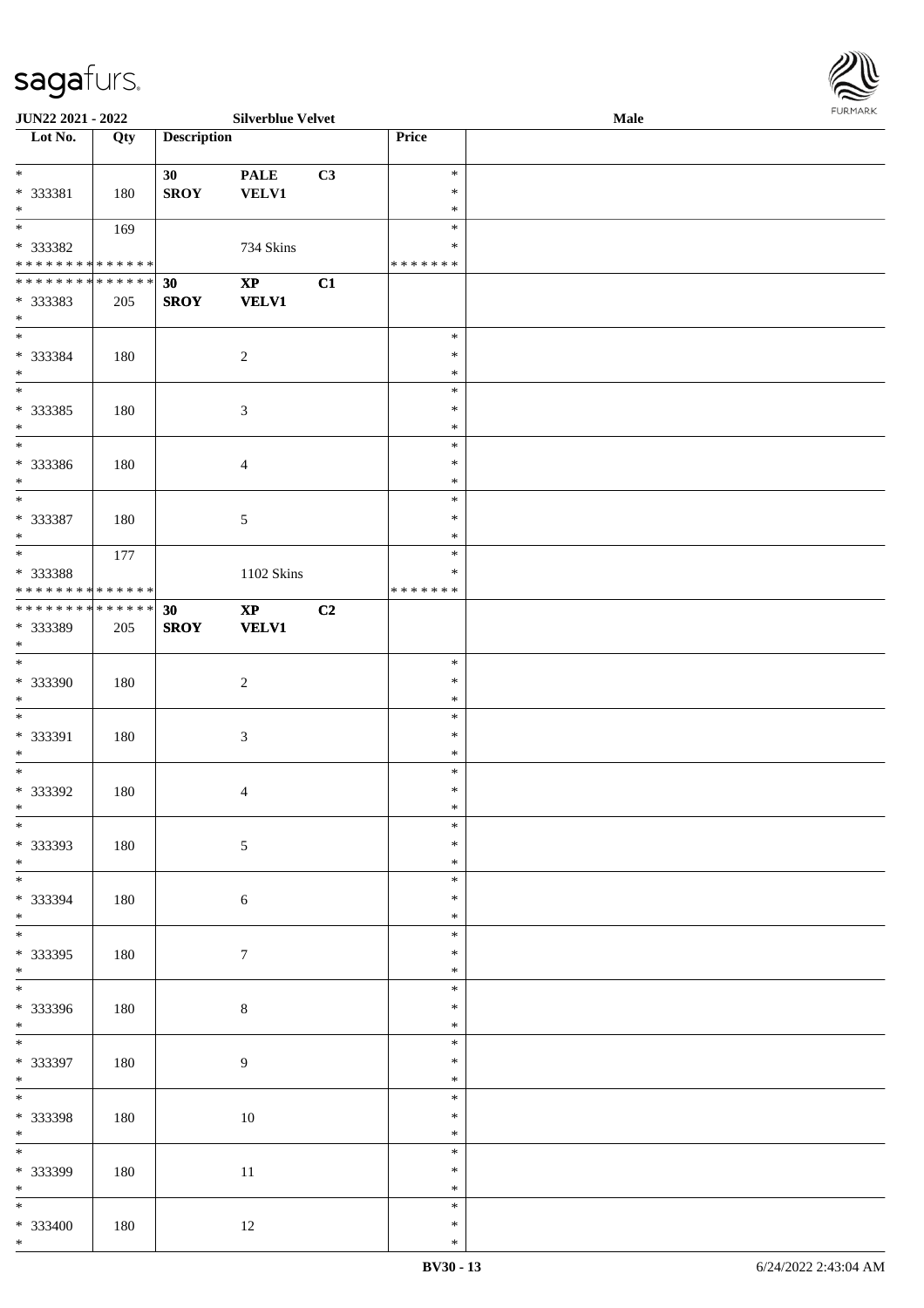\* \* \* \* \* \* \* \* \* \* \* \* \* \* \*

| <b>JUN22 2021 - 2022</b>                   |     |                    | <b>Silverblue Velvet</b> |    |               | Male | <b>FURPIARR</b> |
|--------------------------------------------|-----|--------------------|--------------------------|----|---------------|------|-----------------|
| Lot No.                                    | Qty | <b>Description</b> |                          |    | Price         |      |                 |
|                                            |     |                    |                          |    |               |      |                 |
| $\ddot{x}$                                 |     | 30 <sup>°</sup>    | $\mathbf{X}\mathbf{P}$   | C2 | $\ast$        |      |                 |
| $* 333401$                                 | 180 | <b>SROY</b>        | <b>VELV1</b>             |    | $\ast$        |      |                 |
| $*$                                        |     |                    |                          |    | $\ast$        |      |                 |
| $\ast$                                     |     |                    |                          |    | $\ast$        |      |                 |
| * 333402                                   | 180 |                    | 14                       |    | $\ast$        |      |                 |
| $*$                                        |     |                    |                          |    | $\ast$        |      |                 |
|                                            |     |                    |                          |    | $\ast$        |      |                 |
| * 333403                                   | 180 |                    | 15                       |    | $\ast$        |      |                 |
| $*$                                        |     |                    |                          |    | $\ast$        |      |                 |
| $\ddot{x}$                                 | 173 |                    |                          |    | $\ast$        |      |                 |
| * 333404                                   |     |                    | 2898 Skins               |    | ∗             |      |                 |
| * * * * * * * * * * * * * *                |     |                    |                          |    | *******       |      |                 |
| * * * * * * * * <mark>* * * * * * *</mark> |     | 30                 | $\mathbf{XP}$            | C3 |               |      |                 |
| * 333405                                   | 205 | <b>SROY</b>        | <b>VELV1</b>             |    |               |      |                 |
| $\ast$                                     |     |                    |                          |    |               |      |                 |
|                                            |     |                    |                          |    | $\ast$        |      |                 |
| * 333406                                   | 180 |                    | $\overline{c}$           |    | $\ast$        |      |                 |
| $*$                                        |     |                    |                          |    | $\ast$        |      |                 |
| $*$                                        |     |                    |                          |    | $\ast$        |      |                 |
| * 333407                                   | 180 |                    | 3                        |    | $\ast$        |      |                 |
| $*$                                        |     |                    |                          |    | $\ast$        |      |                 |
| $\overline{\ }$                            |     |                    |                          |    | $\ast$        |      |                 |
| * 333408                                   | 180 |                    | $\overline{4}$           |    | $\ast$        |      |                 |
| $*$                                        |     |                    |                          |    | $\ast$        |      |                 |
| $\overline{\phantom{0}}$                   | 151 |                    |                          |    | $\ast$        |      |                 |
| * 333409                                   |     |                    | 896 Skins                |    | ∗             |      |                 |
| * * * * * * * * <mark>* * * * * *</mark>   |     |                    |                          |    | * * * * * * * |      |                 |
| * * * * * * * * <mark>* * * * * * *</mark> |     | 30                 | 2XP                      | C1 |               |      |                 |
| * 333410                                   | 205 | <b>SROY</b>        | <b>VELV1</b>             |    |               |      |                 |
| $\ast$                                     |     |                    |                          |    |               |      |                 |
|                                            |     |                    |                          |    | $\ast$        |      |                 |
| $* 333411$                                 | 180 |                    | $\overline{c}$           |    | $\ast$        |      |                 |
| $\ast$                                     |     |                    |                          |    | $\ast$        |      |                 |
|                                            | 81  |                    |                          |    | $\ast$        |      |                 |
| $* 333412$                                 |     |                    | 466 Skins                |    | $\ast$        |      |                 |
| * * * * * * * * <mark>* * * * * * *</mark> |     |                    |                          |    | *******       |      |                 |
| * * * * * * * * <mark>* * * * * * *</mark> |     | 30 <sup>7</sup>    | 2XP                      | C2 |               |      |                 |
| $* 333413$                                 | 205 | <b>SROY</b>        | <b>VELV1</b>             |    |               |      |                 |
| $\ast$                                     |     |                    |                          |    |               |      |                 |
| $*$                                        |     |                    |                          |    | $\ast$        |      |                 |
| $* 333414$                                 | 180 |                    | 2                        |    | $\ast$        |      |                 |
| $*$                                        |     |                    |                          |    | $\ast$        |      |                 |
|                                            |     |                    |                          |    | $\ast$        |      |                 |
| * 333415                                   | 180 |                    | 3                        |    | $\ast$        |      |                 |
| $*$                                        |     |                    |                          |    | $\ast$        |      |                 |
| $*$                                        |     |                    |                          |    | $\ast$        |      |                 |
| $* 333416$                                 | 180 |                    | $\overline{4}$           |    | $\ast$        |      |                 |
| $\ast$                                     |     |                    |                          |    | $\ast$        |      |                 |
| $\overline{\mathbf{r}}$                    |     |                    |                          |    | $\ast$        |      |                 |
| * 333417                                   | 180 |                    | 5                        |    | $\ast$        |      |                 |
| $\ast$                                     |     |                    |                          |    | $\ast$        |      |                 |
| $*$                                        | 151 |                    |                          |    | $\ast$        |      |                 |
| * 333418                                   |     |                    | 1076 Skins               |    | ∗             |      |                 |
| * * * * * * * * <mark>* * * * * *</mark>   |     |                    |                          |    | *******       |      |                 |
| * * * * * * * * <mark>* * * * * * *</mark> |     | 30 <sup>1</sup>    | 2XP                      | C3 |               |      |                 |
| * 333419                                   | 205 | <b>SROY</b>        | <b>VELV1</b>             |    |               |      |                 |
| $*$                                        |     |                    |                          |    |               |      |                 |
| $\ast$                                     | 112 |                    |                          |    | $\ast$        |      |                 |
| * 333420                                   |     |                    | 317 Skins                |    | $\ast$        |      |                 |
|                                            |     |                    |                          |    |               |      |                 |

\* \* \* \* \* \* \*

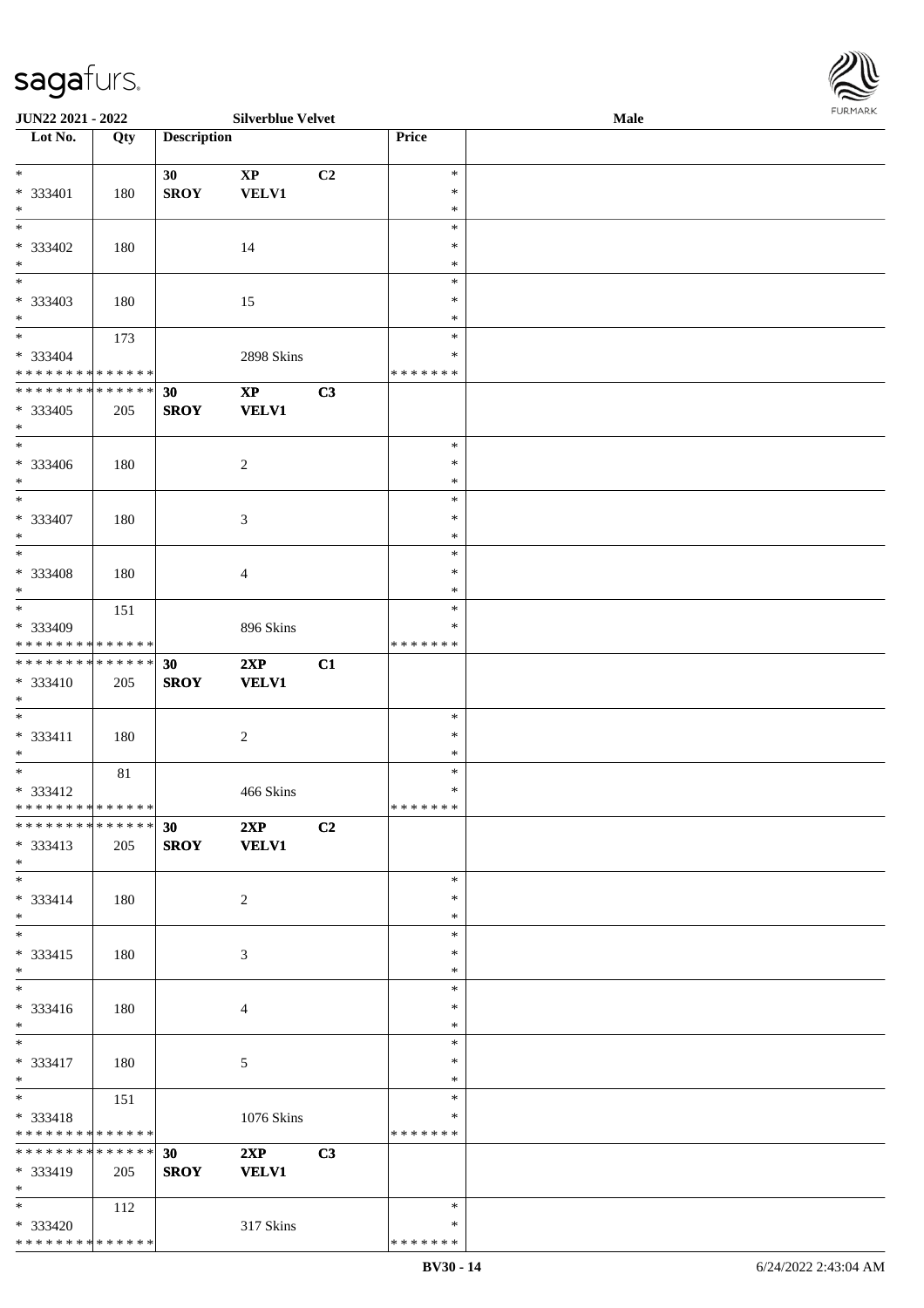| JUN22 2021 - 2022            | <b>Silverblue Velvet</b> |                    |                             |                |               | <b>Male</b> | <b>FURMARK</b> |
|------------------------------|--------------------------|--------------------|-----------------------------|----------------|---------------|-------------|----------------|
| Lot No.                      | Qty                      | <b>Description</b> |                             |                | Price         |             |                |
| ******** <mark>******</mark> |                          | 30                 | <b>PALE</b>                 | C1/C2          |               |             |                |
| $* 333421$                   | 205                      | <b>SROY</b>        | VELV2                       |                |               |             |                |
| $\ast$                       |                          |                    |                             |                |               |             |                |
| $\ast$                       | 182                      |                    |                             |                | $\ast$        |             |                |
| * 333422                     |                          |                    | 387 Skins                   |                | $\ast$        |             |                |
| * * * * * * * * * * * * * *  |                          |                    |                             |                | * * * * * * * |             |                |
| 333423                       | 210                      | 30<br><b>SROY</b>  | $\bold{XP}$<br><b>VELV2</b> | C1             |               |             |                |
|                              |                          |                    |                             |                |               |             |                |
| **************               |                          | 30                 | $\bold{XP}$                 | C2             |               |             |                |
| $* 333424$                   | 205                      | <b>SROY</b>        | <b>VELV2</b>                |                |               |             |                |
| $\ast$                       |                          |                    |                             |                |               |             |                |
| $\ast$                       |                          |                    |                             |                | $\ast$        |             |                |
| $* 333425$                   | 180                      |                    | $\boldsymbol{2}$            |                | $\ast$        |             |                |
| $\ast$                       |                          |                    |                             |                | $\ast$        |             |                |
| $\ast$                       |                          |                    |                             |                | $\ast$        |             |                |
| * 333426                     | 180                      |                    | $\mathfrak{Z}$              |                | $\ast$        |             |                |
| $\ast$                       |                          |                    |                             |                | $\ast$        |             |                |
| $\ast$                       | 93                       |                    |                             |                | $\ast$        |             |                |
| * 333427                     |                          |                    | 658 Skins                   |                | $\ast$        |             |                |
| * * * * * * * * * * * * * *  |                          |                    |                             |                | * * * * * * * |             |                |
| **************               |                          | 30                 | $\mathbf{X}\mathbf{P}$      | C3             |               |             |                |
| $* 333428$                   | 205                      | <b>SROY</b>        | VELV2                       |                |               |             |                |
| $\ast$                       |                          |                    |                             |                |               |             |                |
| $\ast$                       | 54                       |                    |                             |                | $\ast$        |             |                |
| * 333429                     |                          |                    | 259 Skins                   |                | $\ast$        |             |                |
| * * * * * * * * * * * * * *  |                          |                    |                             |                | * * * * * * * |             |                |
|                              |                          | 30                 | 2XP                         | C1             |               |             |                |
| 333430                       | 196                      | <b>SROY</b>        | ${\bf VELV2}$               |                |               |             |                |
| * * * * * * * * * * * * * *  |                          | 30                 | 2XP                         | C2             |               |             |                |
| $* 333431$                   | 205                      | <b>SROY</b>        | VELV2                       |                |               |             |                |
| $\ast$                       |                          |                    |                             |                |               |             |                |
| $\ast$                       |                          |                    |                             |                | $\ast$        |             |                |
| $* 333432$                   | 180                      |                    | $\sqrt{2}$                  |                | $\ast$        |             |                |
| $\ast$                       |                          |                    |                             |                | $\ast$        |             |                |
| $\ast$                       | 111                      |                    |                             |                | $\ast$        |             |                |
| $* 333433$                   |                          |                    | 496 Skins                   |                | $\ast$        |             |                |
| * * * * * * * * * * * * * *  |                          |                    |                             |                | * * * * * * * |             |                |
|                              |                          | 30                 | 2XP                         | C <sub>3</sub> |               |             |                |
| 333434                       | 163                      | <b>SROY</b>        | VELV2                       |                |               |             |                |

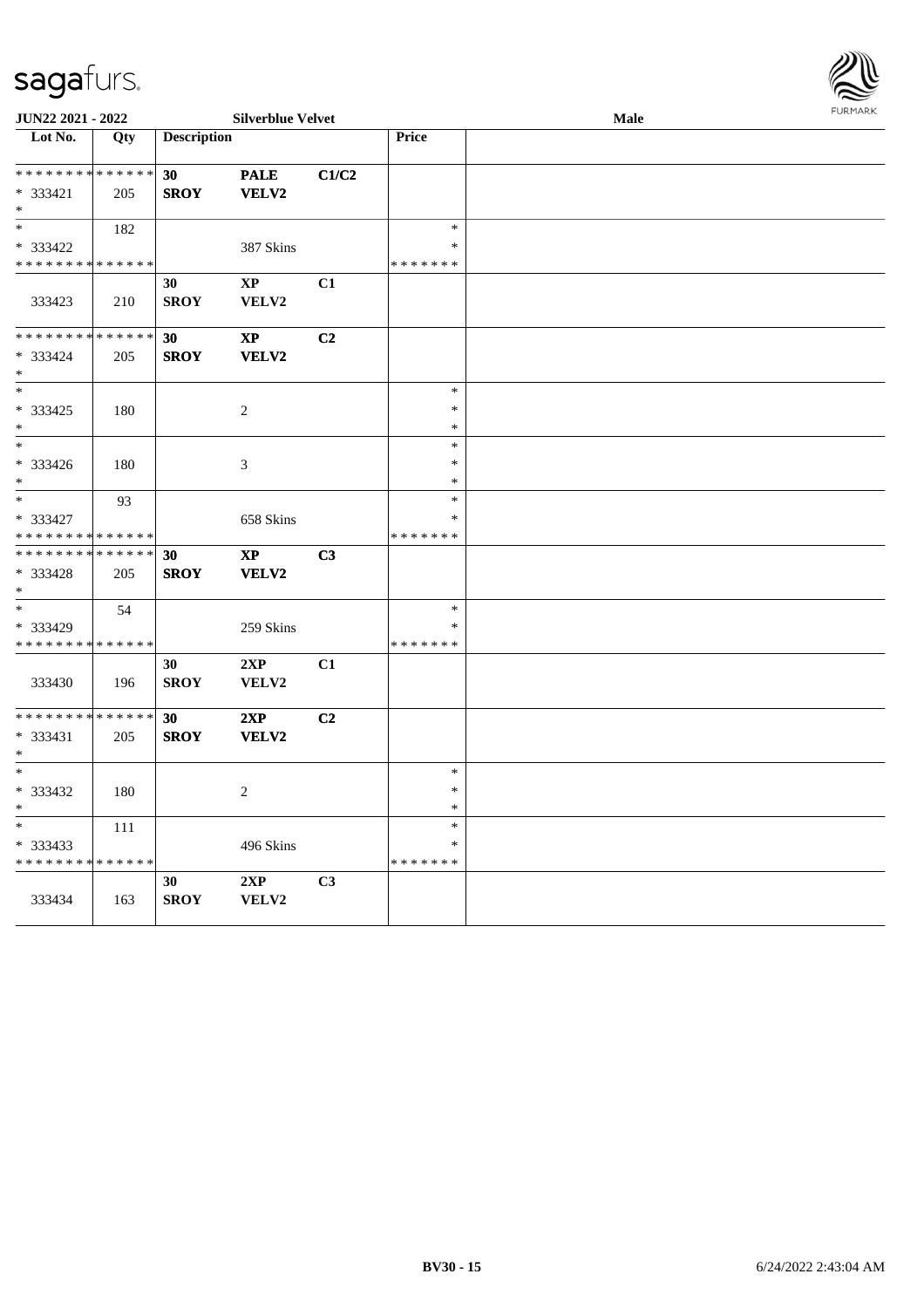

| JUN22 2021 - 2022           |        |                    | <b>Silverblue Velvet</b> |                |               | <b>Male</b> |  |
|-----------------------------|--------|--------------------|--------------------------|----------------|---------------|-------------|--|
| Lot No.                     | Qty    | <b>Description</b> |                          |                | Price         |             |  |
|                             |        |                    |                          |                |               |             |  |
|                             |        | 20                 | 2XD/XD                   | C1/C2          |               |             |  |
|                             |        |                    |                          |                |               |             |  |
| 333481                      | 214    | ${\bf SI}$         | <b>VELV1</b>             |                |               |             |  |
|                             |        |                    |                          |                |               |             |  |
|                             |        | 20                 | 2XD/XD                   | C3             |               |             |  |
| 333482                      | 63     | ${\bf SI}$         | <b>VELV1</b>             |                |               |             |  |
|                             |        |                    |                          |                |               |             |  |
|                             |        | $20\,$             | <b>Dark</b>              | C1             |               |             |  |
| 333483                      | 99     | ${\bf SI}$         | VELV1                    |                |               |             |  |
|                             |        |                    |                          |                |               |             |  |
|                             |        |                    |                          |                |               |             |  |
|                             |        | 20                 | <b>Dark</b>              | C <sub>2</sub> |               |             |  |
| 333484                      | 229    | ${\bf SI}$         | <b>VELV1</b>             |                |               |             |  |
|                             |        |                    |                          |                |               |             |  |
|                             |        | 20                 | <b>Dark</b>              | C <sub>3</sub> |               |             |  |
| 333485                      | 110    | ${\bf SI}$         | <b>VELV1</b>             |                |               |             |  |
|                             |        |                    |                          |                |               |             |  |
|                             |        | 20                 | $\bf MED$                | C1             |               |             |  |
| 333486                      | 136    | ${\bf SI}$         | <b>VELV1</b>             |                |               |             |  |
|                             |        |                    |                          |                |               |             |  |
|                             |        |                    |                          |                |               |             |  |
| * * * * * * * *             | ****** | 20                 | $\bf MED$                | C <sub>2</sub> |               |             |  |
| * 333487                    | 285    | ${\bf SI}$         | <b>VELV1</b>             |                |               |             |  |
| $\ast$                      |        |                    |                          |                |               |             |  |
| $\ast$                      | 245    |                    |                          |                | $\ast$        |             |  |
| * 333488                    |        |                    | 530 Skins                |                | $\ast$        |             |  |
| * * * * * * * * * * * * * * |        |                    |                          |                | * * * * * * * |             |  |
|                             |        | 20                 | $\bf MED$                | C3             |               |             |  |
|                             |        |                    |                          |                |               |             |  |
| 333489                      | 259    | ${\bf SI}$         | <b>VELV1</b>             |                |               |             |  |
|                             |        |                    |                          |                |               |             |  |
|                             |        | $20\,$             | <b>PALE</b>              | C1             |               |             |  |
| 333490                      | 272    | ${\bf SI}$         | <b>VELV1</b>             |                |               |             |  |
|                             |        |                    |                          |                |               |             |  |
| * * * * * * * * * * * * * * |        | 20                 | <b>PALE</b>              | C <sub>2</sub> |               |             |  |
| * 333491                    | 285    | SI                 | <b>VELV1</b>             |                |               |             |  |
| $\ast$                      |        |                    |                          |                |               |             |  |
| $\ast$                      |        |                    |                          |                | $\ast$        |             |  |
|                             |        |                    |                          |                | $\ast$        |             |  |
| $* 333492$                  | 260    |                    | $\overline{c}$           |                |               |             |  |
| $*$                         |        |                    |                          |                | $\ast$        |             |  |
| $\ast$                      |        |                    |                          |                | $\ast$        |             |  |
| * 333493                    | 260    |                    | 3                        |                | $\ast$        |             |  |
| $\ast$                      |        |                    |                          |                | $\ast$        |             |  |
| $\ast$                      | 259    |                    |                          |                | $\ast$        |             |  |
| * 333494                    |        |                    | 1064 Skins               |                | ∗             |             |  |
| * * * * * * * * * * * * * * |        |                    |                          |                | * * * * * * * |             |  |
| * * * * * * * * * * * * * * |        | 20                 | <b>PALE</b>              | C3             |               |             |  |
| * 333495                    |        | SI                 | <b>VELV1</b>             |                |               |             |  |
|                             | 285    |                    |                          |                |               |             |  |
| $\ast$                      |        |                    |                          |                |               |             |  |
| $\ast$                      | 244    |                    |                          |                | $\ast$        |             |  |
| * 333496                    |        |                    | 529 Skins                |                | ∗             |             |  |
| * * * * * * * * * * * * * * |        |                    |                          |                | * * * * * * * |             |  |
|                             |        | 20                 | $\mathbf{X}\mathbf{P}$   | C1             |               |             |  |
| 333497                      | 115    | SI                 | <b>VELV1</b>             |                |               |             |  |
|                             |        |                    |                          |                |               |             |  |
| * * * * * * * * * * * * * * |        | 20                 | $\mathbf{X}\mathbf{P}$   | C <sub>2</sub> |               |             |  |
| * 333498                    | 285    | SI                 | <b>VELV1</b>             |                |               |             |  |
|                             |        |                    |                          |                |               |             |  |
| $\ast$                      |        |                    |                          |                |               |             |  |
| $\ast$                      |        |                    |                          |                | $\ast$        |             |  |
| * 333499                    | 280    |                    | 2                        |                | ∗             |             |  |
| $\ast$                      |        |                    |                          |                | $\ast$        |             |  |
| $*$                         | 118    |                    |                          |                | $\ast$        |             |  |
| * 333500                    |        |                    | 683 Skins                |                | ∗             |             |  |
| * * * * * * * * * * * * * * |        |                    |                          |                | * * * * * * * |             |  |
|                             |        |                    |                          |                |               |             |  |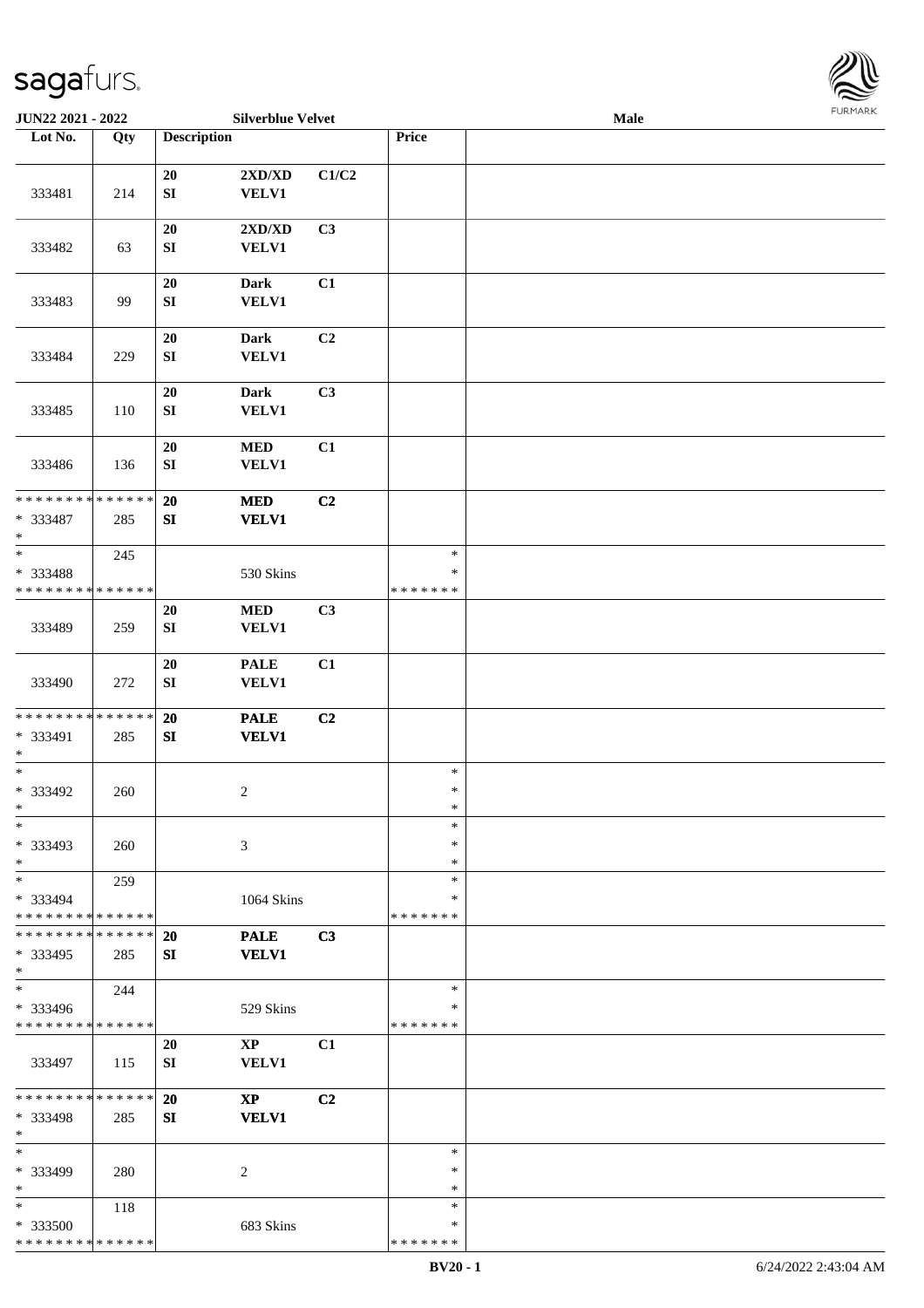

| JUN22 2021 - 2022                  |     |                              | <b>Silverblue Velvet</b>                            |                         |               | <b>Male</b> |  |
|------------------------------------|-----|------------------------------|-----------------------------------------------------|-------------------------|---------------|-------------|--|
| Lot No.                            | Qty | <b>Description</b>           |                                                     |                         | Price         |             |  |
|                                    |     |                              |                                                     |                         |               |             |  |
| **************                     |     | 20                           | $\mathbf{X}\mathbf{P}$                              | C3                      |               |             |  |
| * 333501                           | 285 | SI                           | <b>VELV1</b>                                        |                         |               |             |  |
| $\ast$<br>$\overline{\phantom{0}}$ |     |                              |                                                     |                         |               |             |  |
|                                    | 97  |                              |                                                     |                         | $\ast$        |             |  |
| * 333502                           |     |                              | 382 Skins                                           |                         | ∗             |             |  |
| * * * * * * * * * * * * * *        |     |                              |                                                     |                         | * * * * * * * |             |  |
|                                    |     | 20                           | 2XP<br><b>VELV1</b>                                 | C1/C2                   |               |             |  |
| 333503                             | 144 | SI                           |                                                     |                         |               |             |  |
|                                    |     | 20                           | 2XP                                                 | C3                      |               |             |  |
| 333504                             | 104 | SI                           | <b>VELV1</b>                                        |                         |               |             |  |
|                                    |     |                              |                                                     |                         |               |             |  |
|                                    |     | 20                           | $\bf MED$                                           | C1/C2                   |               |             |  |
| 333505                             | 162 | SI                           | VELV2                                               |                         |               |             |  |
|                                    |     |                              |                                                     |                         |               |             |  |
| * * * * * * * * * * * * * *        |     | 20                           | <b>PALE</b>                                         | C1/C2                   |               |             |  |
| * 333506                           | 285 | SI                           | VELV2                                               |                         |               |             |  |
| $\ast$                             |     |                              |                                                     |                         |               |             |  |
| $\ast$                             | 93  |                              |                                                     |                         | $\ast$        |             |  |
| * 333507                           |     |                              | 378 Skins                                           |                         | ∗             |             |  |
| * * * * * * * * * * * * * * *      |     |                              |                                                     |                         | * * * * * * * |             |  |
|                                    |     | 20                           | <b>PALE</b>                                         | C3                      |               |             |  |
| 333508                             | 135 | SI                           | VELV2                                               |                         |               |             |  |
| * * * * * * * * * * * * * *        |     | 20                           | $\mathbf{X}\mathbf{P}$                              | C1/C2                   |               |             |  |
| * 333509                           | 285 | SI                           | VELV2                                               |                         |               |             |  |
| $\ast$                             |     |                              |                                                     |                         |               |             |  |
| $\ast$                             | 160 |                              |                                                     |                         | $\ast$        |             |  |
| * 333510                           |     |                              | 445 Skins                                           |                         | ∗             |             |  |
| * * * * * * * * * * * * * *        |     |                              |                                                     |                         | * * * * * * * |             |  |
|                                    |     | 20                           | $\mathbf{X}\mathbf{P}$                              | C3                      |               |             |  |
| 333511                             | 218 | SI                           | VELV2                                               |                         |               |             |  |
|                                    |     |                              |                                                     |                         |               |             |  |
|                                    |     | 20                           | 2XP                                                 | C1/C2                   |               |             |  |
| 333512                             | 178 | ${\bf S}{\bf I}$             | VELV2                                               |                         |               |             |  |
|                                    |     | 20                           | 2XP                                                 | C3                      |               |             |  |
| 333513                             | 150 | SI                           | VELV2                                               |                         |               |             |  |
|                                    |     |                              |                                                     |                         |               |             |  |
|                                    |     | 20                           | $\bold{X}\bold{D}/\bold{D}\bold{K}$                 | C2                      |               |             |  |
| 333514                             | 70  | $\mathbf{I}\mathbf{B}$       | <b>VELV1</b>                                        | WB <sub>2</sub>         |               |             |  |
|                                    |     |                              |                                                     |                         |               |             |  |
|                                    |     | 20                           | <b>MED/PAL</b>                                      | C2                      |               |             |  |
| 333515                             | 181 | $\bf I\bf B$                 | VELV1                                               | $\mathbf{W}\mathbf{B2}$ |               |             |  |
|                                    |     |                              |                                                     |                         |               |             |  |
|                                    |     | 20                           | XP/2XP                                              | C2                      |               |             |  |
| 333516                             | 268 | $\mathbf{I}\mathbf{B}$       | <b>VELV1</b>                                        | WB <sub>2</sub>         |               |             |  |
|                                    |     |                              |                                                     | C <sub>2</sub>          |               |             |  |
| 333517                             | 123 | 20<br>$\mathbf{I}\mathbf{B}$ | $\bold{X}\bold{D}/\bold{D}\bold{K}$<br><b>VELV1</b> | <b>CHIP</b>             |               |             |  |
|                                    |     |                              |                                                     |                         |               |             |  |
| * * * * * * * * * * * * * *        |     | 20                           | <b>MED/PAL</b>                                      | C2                      |               |             |  |
| * 333518                           | 285 | $\bf I\bf B$                 | <b>VELV1</b>                                        | <b>CHIP</b>             |               |             |  |
| $\ast$                             |     |                              |                                                     |                         |               |             |  |
| $\ast$                             |     |                              |                                                     |                         | $\ast$        |             |  |
| * 333519                           | 260 |                              | 2                                                   |                         | ∗             |             |  |
| $\ast$                             |     |                              |                                                     |                         | $\ast$        |             |  |
| $*$                                | 105 |                              |                                                     |                         | $\ast$        |             |  |
| * 333520                           |     |                              | 650 Skins                                           |                         | ∗             |             |  |
| * * * * * * * * * * * * * *        |     |                              |                                                     |                         | * * * * * * * |             |  |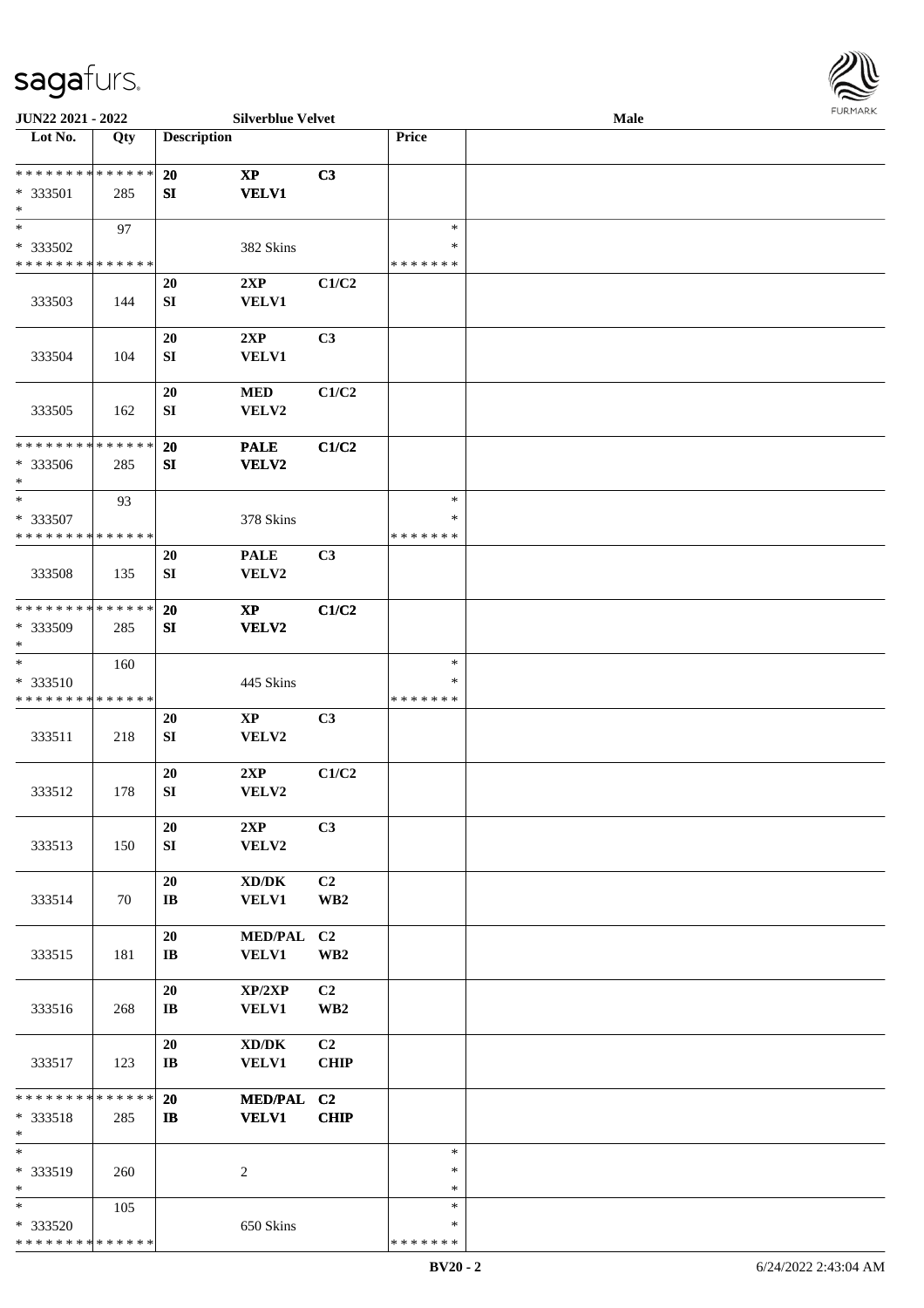

| JUN22 2021 - 2022             |     |                          | <b>Silverblue Velvet</b> |                |               | <b>Male</b> |  |
|-------------------------------|-----|--------------------------|--------------------------|----------------|---------------|-------------|--|
| Lot No.                       | Qty | <b>Description</b>       |                          |                | Price         |             |  |
|                               |     |                          |                          |                |               |             |  |
| **************                |     | <b>20</b>                | XP/2XP                   | C2             |               |             |  |
| * 333521                      | 285 | $\mathbf{I}$             | <b>VELV1</b>             | <b>CHIP</b>    |               |             |  |
| $\ast$                        |     |                          |                          |                |               |             |  |
| $\ast$                        | 144 |                          |                          |                | $\ast$        |             |  |
| * 333522                      |     |                          | 429 Skins                |                | ∗             |             |  |
| * * * * * * * * * * * * * *   |     |                          |                          |                | * * * * * * * |             |  |
|                               |     |                          |                          |                |               |             |  |
|                               |     | 20                       | 2XD                      | C1/C2          |               |             |  |
| 333523                        | 105 | <b>SAGA</b>              | VELV1                    |                |               |             |  |
|                               |     |                          |                          |                |               |             |  |
|                               |     | 20                       | $\mathbf{X}\mathbf{D}$   | C1/C2          |               |             |  |
| 333524                        | 191 | <b>SAGA</b>              | <b>VELV1</b>             |                |               |             |  |
|                               |     |                          |                          |                |               |             |  |
|                               |     | 20                       | 2XD/XD                   | C3             |               |             |  |
| 333525                        | 120 | <b>SAGA</b>              | <b>VELV1</b>             |                |               |             |  |
|                               |     |                          |                          |                |               |             |  |
|                               |     | 20                       | <b>Dark</b>              | C1             |               |             |  |
|                               |     | <b>SAGA</b>              | <b>VELV1</b>             |                |               |             |  |
| 333526                        | 112 |                          |                          |                |               |             |  |
| * * * * * * * * * * * * * *   |     |                          |                          |                |               |             |  |
|                               |     | 20                       | <b>Dark</b>              | C <sub>2</sub> |               |             |  |
| * 333527                      | 285 | <b>SAGA</b>              | <b>VELV1</b>             |                |               |             |  |
| $\ast$                        |     |                          |                          |                |               |             |  |
| $\ast$                        | 57  |                          |                          |                | $\ast$        |             |  |
| * 333528                      |     |                          | 342 Skins                |                | ∗             |             |  |
| * * * * * * * * * * * * * *   |     |                          |                          |                | * * * * * * * |             |  |
|                               |     | 20                       | <b>Dark</b>              | C3             |               |             |  |
| 333529                        | 216 | $\mathbf{SR}/\mathbf{S}$ | VELV1                    |                |               |             |  |
|                               |     |                          |                          |                |               |             |  |
|                               |     | 20                       | $\bf MED$                | C1             |               |             |  |
|                               |     | <b>SAGA</b>              |                          |                |               |             |  |
| 333530                        | 206 |                          | <b>VELV1</b>             |                |               |             |  |
|                               |     |                          |                          |                |               |             |  |
| * * * * * * * * * * * * * *   |     | 20                       | <b>MED</b>               | C <sub>2</sub> |               |             |  |
| * 333531                      | 265 | <b>SAGA</b>              | <b>VELV1</b>             |                |               |             |  |
| $\ast$                        |     |                          |                          |                |               |             |  |
| $\ast$                        |     |                          |                          |                | $\ast$        |             |  |
| $* 333532$                    | 240 |                          | $\overline{c}$           |                | $\ast$        |             |  |
| $*$                           |     |                          |                          |                | $\ast$        |             |  |
| $*$                           | 220 |                          |                          |                | $\ast$        |             |  |
| $*333533$                     |     |                          | 725 Skins                |                | ∗             |             |  |
| * * * * * * * * * * * * * *   |     |                          |                          |                | * * * * * * * |             |  |
| * * * * * * * * * * * * * * * |     | 20                       | <b>MED</b>               | C3             |               |             |  |
| $* 333534$                    | 265 | SR/S                     | <b>VELV1</b>             |                |               |             |  |
| $*$                           |     |                          |                          |                |               |             |  |
| $\ast$                        | 251 |                          |                          |                | $\ast$        |             |  |
| $*333535$                     |     |                          | 516 Skins                |                | ∗             |             |  |
| * * * * * * * * * * * * * *   |     |                          |                          |                | * * * * * * * |             |  |
| * * * * * * * * * * * * * *   |     |                          |                          |                |               |             |  |
|                               |     | <b>20</b>                | <b>PALE</b>              | C1             |               |             |  |
| $* 333536$                    | 265 | <b>SAGA</b>              | <b>VELV1</b>             |                |               |             |  |
| $*$                           |     |                          |                          |                |               |             |  |
| $*$                           | 172 |                          |                          |                | $\ast$        |             |  |
| * 333537                      |     |                          | 437 Skins                |                | ∗             |             |  |
| * * * * * * * * * * * * * *   |     |                          |                          |                | * * * * * * * |             |  |
| * * * * * * * * * * * * * *   |     | <b>20</b>                | <b>PALE</b>              | C <sub>2</sub> |               |             |  |
| $*333538$                     | 265 | <b>SAGA</b>              | <b>VELV1</b>             |                |               |             |  |
| $\ast$                        |     |                          |                          |                |               |             |  |
| $*$                           |     |                          |                          |                | $\ast$        |             |  |
| * 333539                      | 240 |                          | 2                        |                | ∗             |             |  |
| $\ast$                        |     |                          |                          |                | $\ast$        |             |  |
| $\ast$                        |     |                          |                          |                | $\ast$        |             |  |
|                               |     |                          |                          |                | $\ast$        |             |  |
| * 333540                      | 240 |                          | 3                        |                |               |             |  |
| $*$                           |     |                          |                          |                | $\ast$        |             |  |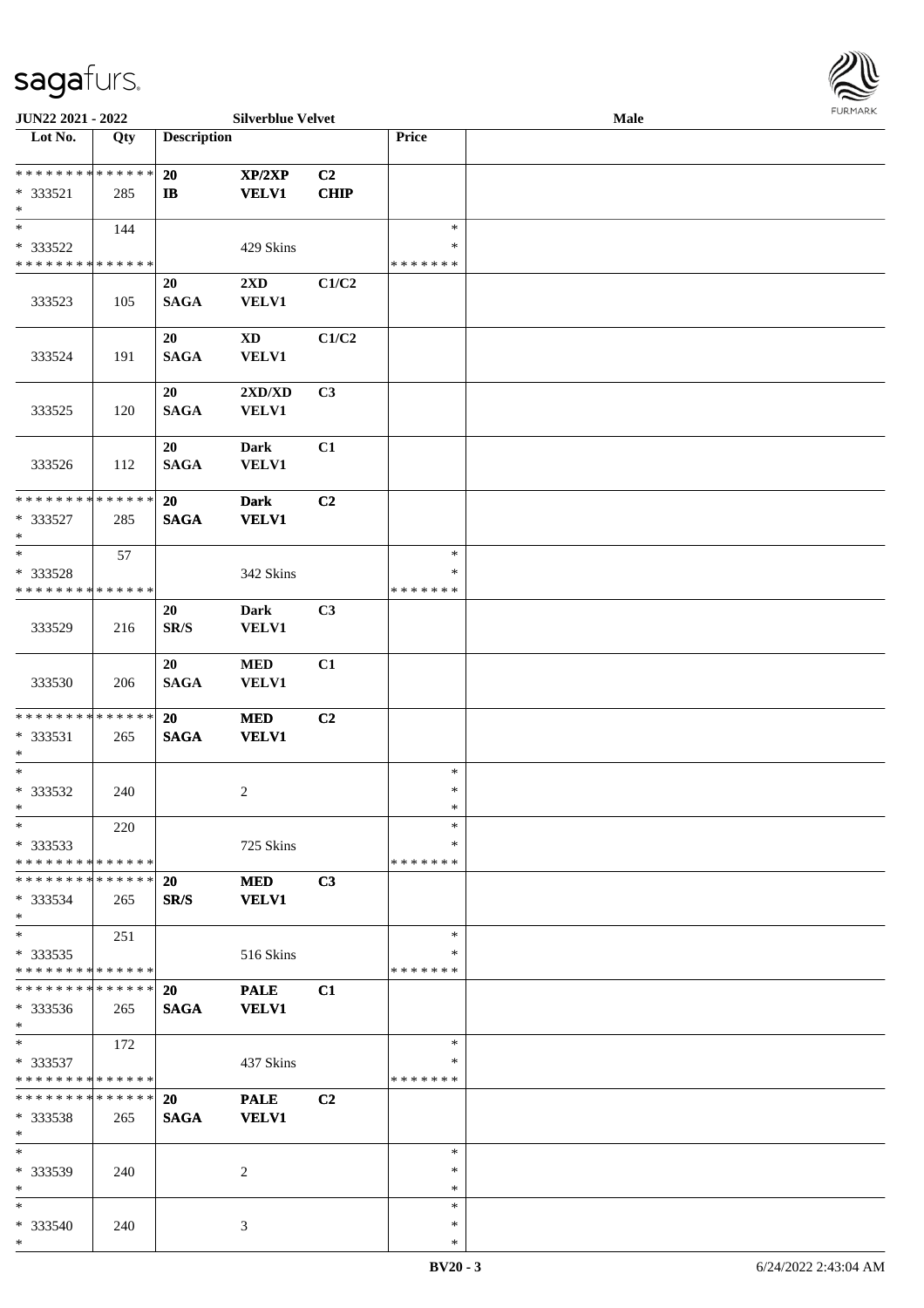

| JUN22 2021 - 2022                         |     |                    | <b>Silverblue Velvet</b> |       |               | Male | 10111111111 |
|-------------------------------------------|-----|--------------------|--------------------------|-------|---------------|------|-------------|
| $\overline{\phantom{a}}$ Lot No.          | Qty | <b>Description</b> |                          |       | Price         |      |             |
|                                           |     |                    |                          |       |               |      |             |
| $*$                                       |     | 20                 | <b>PALE</b>              | C2    | $\ast$        |      |             |
| * 333541                                  | 240 | <b>SAGA</b>        | <b>VELV1</b>             |       | $\ast$        |      |             |
| $*$                                       |     |                    |                          |       | $\ast$        |      |             |
| $*$                                       |     |                    |                          |       | $\ast$        |      |             |
| * 333542                                  | 240 |                    | $\sqrt{5}$               |       | $\ast$        |      |             |
| $*$                                       |     |                    |                          |       | $\ast$        |      |             |
|                                           | 237 |                    |                          |       | $\ast$        |      |             |
| * 333543                                  |     |                    | 1462 Skins               |       | *             |      |             |
| * * * * * * * * * * * * * *               |     |                    |                          |       | *******       |      |             |
| * * * * * * * * * * * * * * *             |     | 20                 | <b>PALE</b>              | C3    |               |      |             |
| * 333544                                  | 265 | <b>SAGA</b>        | <b>VELV1</b>             |       |               |      |             |
| $*$                                       |     |                    |                          |       |               |      |             |
| $\overline{\ }$                           |     |                    |                          |       | $\ast$        |      |             |
| $*333545$                                 | 240 |                    | $\overline{2}$           |       | $\ast$        |      |             |
| $*$                                       |     |                    |                          |       | $\ast$        |      |             |
| $\overline{\phantom{0}}$                  |     |                    |                          |       | $\ast$        |      |             |
| $* 333546$                                | 240 |                    |                          |       | $\ast$        |      |             |
| $*$                                       |     |                    | 3                        |       | $\ast$        |      |             |
| $*$                                       | 135 |                    |                          |       | $\ast$        |      |             |
|                                           |     |                    |                          |       | $\ast$        |      |             |
| $* 333547$<br>* * * * * * * * * * * * * * |     |                    | 880 Skins                |       | *******       |      |             |
|                                           |     |                    |                          |       |               |      |             |
|                                           |     | 20                 | $\bold{XP}$              | C1    |               |      |             |
| 333548                                    | 261 | <b>SAGA</b>        | <b>VELV1</b>             |       |               |      |             |
|                                           |     |                    |                          |       |               |      |             |
| * * * * * * * * * * * * * * *             |     | <b>20</b>          | $\mathbf{X}\mathbf{P}$   | C2    |               |      |             |
| * 333549                                  | 265 | <b>SAGA</b>        | <b>VELV1</b>             |       |               |      |             |
| $*$                                       |     |                    |                          |       |               |      |             |
| $*$                                       |     |                    |                          |       | $\ast$        |      |             |
| * 333550                                  | 240 |                    | $\sqrt{2}$               |       | $\ast$        |      |             |
| $*$                                       |     |                    |                          |       | $\ast$        |      |             |
| $*$                                       |     |                    |                          |       | $\ast$        |      |             |
| $* 333551$                                | 240 |                    | $\mathfrak{Z}$           |       | $\ast$        |      |             |
| $*$                                       |     |                    |                          |       | $\ast$        |      |             |
| $*$                                       |     |                    |                          |       | $\ast$        |      |             |
| $* 333552$                                | 240 |                    | $\overline{4}$           |       | $\ast$        |      |             |
| $*$ $-$                                   |     |                    |                          |       | $\ast$        |      |             |
| $*$                                       |     |                    |                          |       | $\ast$        |      |             |
| * 333553                                  | 240 |                    | 5                        |       | $\ast$        |      |             |
| $*$                                       |     |                    |                          |       | $\ast$        |      |             |
| $\ast$                                    | 96  |                    |                          |       | $\ast$        |      |             |
| * 333554                                  |     |                    | 1321 Skins               |       | ∗             |      |             |
| * * * * * * * * * * * * * * *             |     |                    |                          |       | *******       |      |             |
| * * * * * * * * * * * * * * *             |     | 20                 | <b>XP</b>                | C3    |               |      |             |
| * 333555                                  | 265 | <b>SAGA</b>        | <b>VELV1</b>             |       |               |      |             |
| $*$                                       |     |                    |                          |       |               |      |             |
| $*$                                       |     |                    |                          |       | $\ast$        |      |             |
| * 333556                                  | 240 |                    | 2                        |       | $\ast$        |      |             |
| $*$                                       |     |                    |                          |       | $\ast$        |      |             |
| $*$                                       | 159 |                    |                          |       | $\ast$        |      |             |
| * 333557                                  |     |                    | 664 Skins                |       | ∗             |      |             |
| * * * * * * * * * * * * * * *             |     |                    |                          |       | *******       |      |             |
| * * * * * * * * * * * * * * *             |     | <b>20</b>          | 2XP                      | C1/C2 |               |      |             |
| $*333558$                                 | 265 | <b>SAGA</b>        | <b>VELV1</b>             |       |               |      |             |
| $*$                                       |     |                    |                          |       |               |      |             |
| $*$ and $*$                               | 64  |                    |                          |       | $\ast$        |      |             |
|                                           |     |                    |                          |       | ∗             |      |             |
| * 333559<br>* * * * * * * * * * * * * *   |     |                    | 329 Skins                |       | * * * * * * * |      |             |
|                                           |     |                    |                          |       |               |      |             |
|                                           |     | 20                 | 2XP                      | C3    |               |      |             |
| 333560                                    | 288 | SR/S               | <b>VELV1</b>             |       |               |      |             |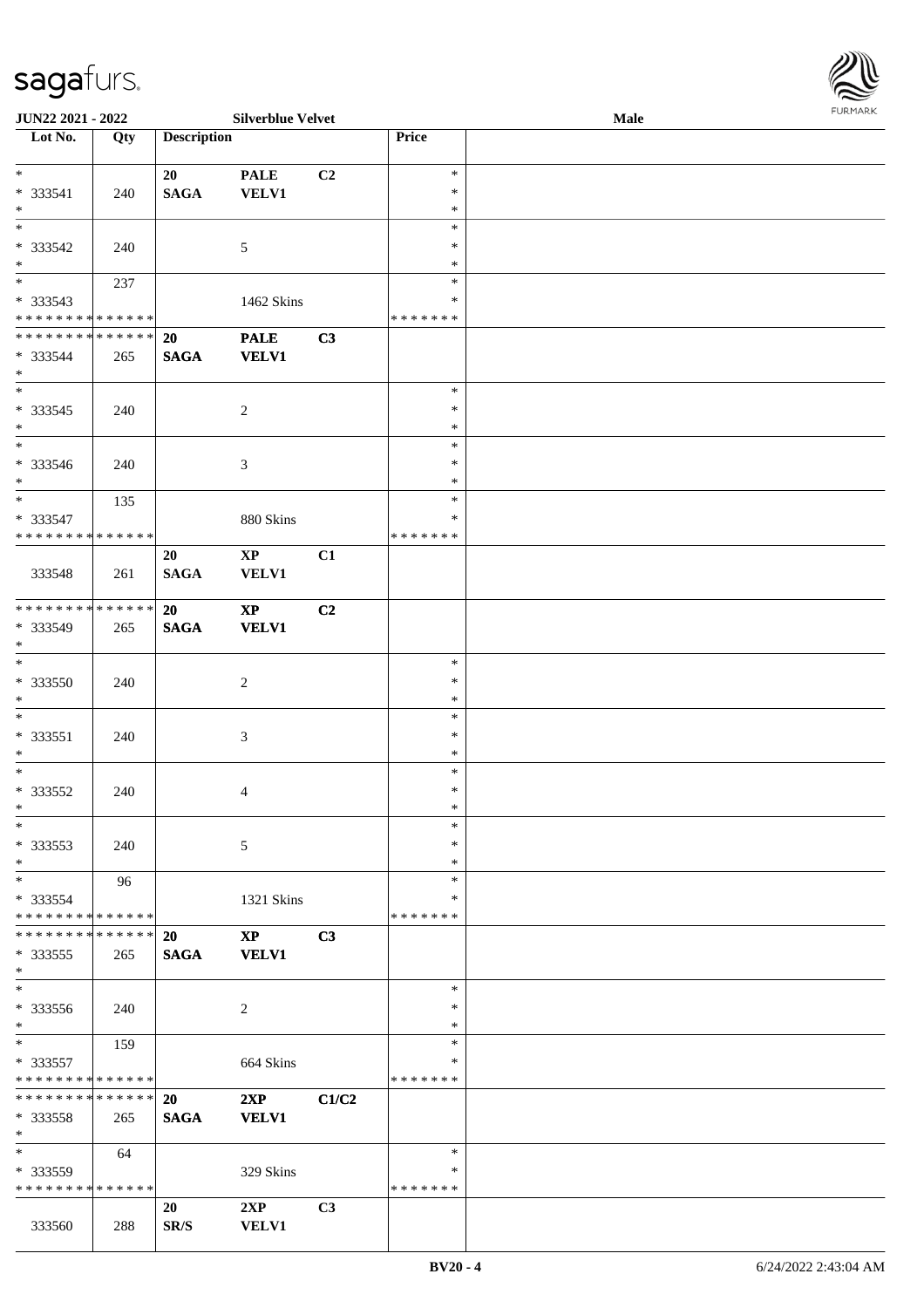

| JUN22 2021 - 2022                       |     |                    | <b>Silverblue Velvet</b> |                 |               | Male | <b>FUNITANN</b> |
|-----------------------------------------|-----|--------------------|--------------------------|-----------------|---------------|------|-----------------|
| Lot No.                                 | Qty | <b>Description</b> |                          |                 | Price         |      |                 |
|                                         |     |                    |                          |                 |               |      |                 |
| ******** <mark>******</mark>            |     | <b>20</b>          | <b>MED</b>               | C1/C2           |               |      |                 |
| * 333561<br>$\ast$                      | 245 | <b>SAGA</b>        | <b>VELV2</b>             |                 |               |      |                 |
| $\ast$                                  | 54  |                    |                          |                 | $\ast$        |      |                 |
| * 333562                                |     |                    | 299 Skins                |                 | ∗             |      |                 |
| * * * * * * * * * * * * * *             |     |                    |                          |                 | * * * * * * * |      |                 |
|                                         |     | 20                 | <b>PALE</b>              | C1              |               |      |                 |
| 333563                                  | 184 | <b>SAGA</b>        | VELV2                    |                 |               |      |                 |
|                                         |     |                    |                          |                 |               |      |                 |
| * * * * * * * * * * * * * *             |     | <b>20</b>          | <b>PALE</b>              | C <sub>2</sub>  |               |      |                 |
| * 333564                                | 265 | <b>SAGA</b>        | <b>VELV2</b>             |                 |               |      |                 |
| $\ast$                                  |     |                    |                          |                 |               |      |                 |
| $\overline{\phantom{0}}$                | 266 |                    |                          |                 | $\ast$        |      |                 |
| * 333565                                |     |                    | 531 Skins                |                 | $\ast$        |      |                 |
| * * * * * * * * * * * * * *             |     |                    |                          |                 | * * * * * * * |      |                 |
|                                         |     | 20                 | <b>PALE</b>              | C3              |               |      |                 |
| 333566                                  | 243 | <b>SAGA</b>        | VELV2                    |                 |               |      |                 |
|                                         |     | 20                 | $\mathbf{X}\mathbf{P}$   | C1              |               |      |                 |
| 333567                                  | 219 | <b>SAGA</b>        | VELV2                    |                 |               |      |                 |
|                                         |     |                    |                          |                 |               |      |                 |
| * * * * * * * * * * * * * *             |     | 20                 | $\mathbf{X}\mathbf{P}$   | C2              |               |      |                 |
| $*333568$                               | 265 | <b>SAGA</b>        | <b>VELV2</b>             |                 |               |      |                 |
| $\ast$                                  |     |                    |                          |                 |               |      |                 |
| $\ast$                                  |     |                    |                          |                 | $\ast$        |      |                 |
| * 333569                                | 240 |                    | $\overline{2}$           |                 | $\ast$        |      |                 |
| $\ast$                                  |     |                    |                          |                 | $\ast$        |      |                 |
| $\ast$                                  | 217 |                    |                          |                 | $\ast$<br>∗   |      |                 |
| * 333570<br>* * * * * * * * * * * * * * |     |                    | 722 Skins                |                 | * * * * * * * |      |                 |
|                                         |     | 20                 | $\mathbf{X}\mathbf{P}$   | C <sub>3</sub>  |               |      |                 |
| 333571                                  | 262 | <b>SAGA</b>        | VELV2                    |                 |               |      |                 |
|                                         |     |                    |                          |                 |               |      |                 |
| ******** <mark>*****</mark> *           |     | <b>20</b>          | 2XP                      | C1/C2           |               |      |                 |
| * 333572                                | 265 | <b>SAGA</b>        | VELV2                    |                 |               |      |                 |
| $\ast$                                  |     |                    |                          |                 |               |      |                 |
| $\ast$                                  | 95  |                    |                          |                 | $\ast$        |      |                 |
| $*333573$                               |     |                    | 360 Skins                |                 | ∗             |      |                 |
| * * * * * * * * * * * * * *             |     |                    |                          |                 | * * * * * * * |      |                 |
| 333574                                  | 153 | 20<br><b>SAGA</b>  | 2XP<br>VELV2             | C3              |               |      |                 |
|                                         |     |                    |                          |                 |               |      |                 |
|                                         |     | 20                 | MED/PAL C2               |                 |               |      |                 |
| 333575                                  | 207 | IA                 | <b>VELV1</b>             | WB <sub>2</sub> |               |      |                 |
|                                         |     |                    |                          |                 |               |      |                 |
| * * * * * * * * * * * * * *             |     | <b>20</b>          | XP/2XP                   | C2              |               |      |                 |
| $* 333576$                              | 265 | IA                 | <b>VELV1</b>             | WB <sub>2</sub> |               |      |                 |
| $\ast$                                  |     |                    |                          |                 |               |      |                 |
| $\ast$                                  | 51  |                    |                          |                 | $\ast$        |      |                 |
| * 333577                                |     |                    | 316 Skins                |                 | ∗             |      |                 |
| * * * * * * * * * * * * * *             |     | 20                 |                          | C2              | * * * * * * * |      |                 |
| 333578                                  | 225 | IA                 | XD/DK<br><b>VELV1</b>    | <b>CHIP</b>     |               |      |                 |
|                                         |     |                    |                          |                 |               |      |                 |
| ******** <mark>******</mark>            |     | 20                 | MED/PAL C2               |                 |               |      |                 |
| * 333579                                | 265 | IA                 | <b>VELV1</b>             | <b>CHIP</b>     |               |      |                 |
| $\ast$                                  |     |                    |                          |                 |               |      |                 |
| $\ast$                                  |     |                    |                          |                 | $\ast$        |      |                 |
| * 333580                                | 240 |                    | 2                        |                 | $\ast$        |      |                 |
| $\ast$                                  |     |                    |                          |                 | ∗             |      |                 |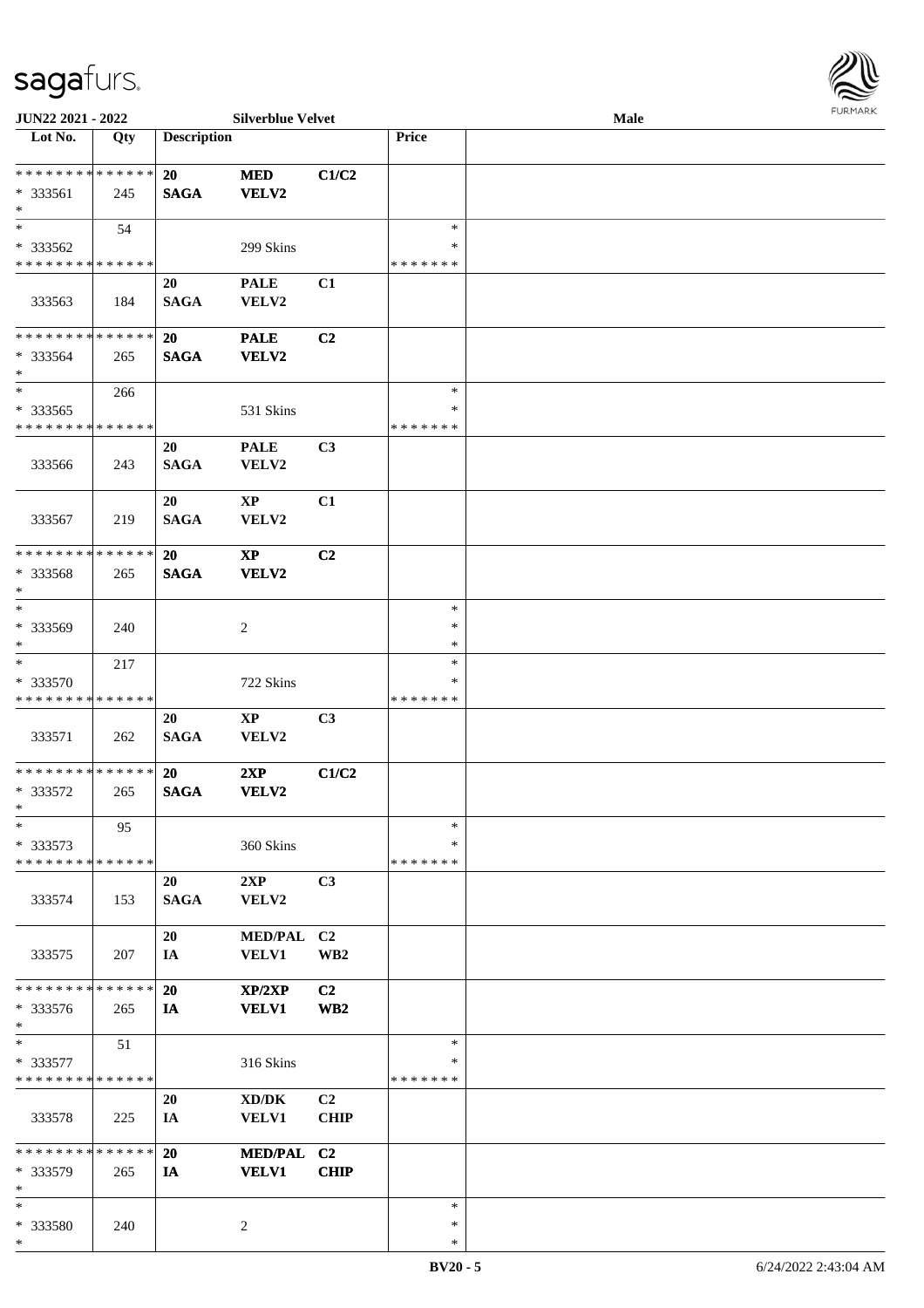\*

| JUN22 2021 - 2022                          |     |                          | <b>Silverblue Velvet</b>   |                |                  | Male | 1.91511111515 |
|--------------------------------------------|-----|--------------------------|----------------------------|----------------|------------------|------|---------------|
| Lot No.                                    | Qty | <b>Description</b>       |                            |                | Price            |      |               |
|                                            |     |                          |                            |                |                  |      |               |
| $\ast$                                     |     | 20                       | MED/PAL C2                 |                | $\ast$           |      |               |
| * 333581<br>$*$                            | 240 | IA                       | <b>VELV1</b>               | <b>CHIP</b>    | $\ast$<br>$\ast$ |      |               |
| $*$                                        |     |                          |                            |                | $\ast$           |      |               |
| * 333582                                   |     |                          |                            |                | $\ast$           |      |               |
| $\ast$                                     | 240 |                          | $\overline{4}$             |                | $\ast$           |      |               |
| $\frac{1}{1}$                              |     |                          |                            |                | $\ast$           |      |               |
| * 333583                                   | 240 |                          | $\mathfrak{S}$             |                | $\ast$           |      |               |
| $*$                                        |     |                          |                            |                | $\ast$           |      |               |
|                                            | 51  |                          |                            |                | $\ast$           |      |               |
| * 333584                                   |     |                          | 1276 Skins                 |                | $\ast$           |      |               |
| * * * * * * * * * * * * * *                |     |                          |                            |                | * * * * * * *    |      |               |
| * * * * * * * * <mark>* * * * * * *</mark> |     | 20                       | XP/2XP                     | C2             |                  |      |               |
| * 333585                                   | 265 | IA                       | <b>VELV1</b>               | <b>CHIP</b>    |                  |      |               |
| $*$                                        |     |                          |                            |                |                  |      |               |
| $\ast$                                     |     |                          |                            |                | $\ast$           |      |               |
| * 333586                                   | 240 |                          | $\overline{c}$             |                | $\ast$           |      |               |
| $*$<br>$*$                                 |     |                          |                            |                | $\ast$           |      |               |
|                                            |     |                          |                            |                | $\ast$<br>$\ast$ |      |               |
| * 333587<br>$*$                            | 240 |                          | 3                          |                | $\ast$           |      |               |
| $*$                                        | 154 |                          |                            |                | $\ast$           |      |               |
| * 333588                                   |     |                          | 899 Skins                  |                | ∗                |      |               |
| * * * * * * * * * * * * * *                |     |                          |                            |                | * * * * * * *    |      |               |
|                                            |     | 20                       | <b>MED/PAL</b>             | C <sub>2</sub> |                  |      |               |
| 333589                                     | 190 | IA                       | VELV2                      | <b>CHIP</b>    |                  |      |               |
|                                            |     |                          |                            |                |                  |      |               |
|                                            |     | 20                       | XP/2XP                     | C2             |                  |      |               |
| 333590                                     | 253 | IA                       | VELV2                      | <b>CHIP</b>    |                  |      |               |
|                                            |     |                          |                            |                |                  |      |               |
|                                            |     | 20                       | <b>Dark</b>                | C1/C2          |                  |      |               |
| 333591                                     | 114 | <b>SROY</b>              | <b>VELV1</b>               |                |                  |      |               |
| * * * * * * * * * * * * * *                |     |                          |                            |                |                  |      |               |
| * 333592                                   | 245 | <b>20</b><br><b>SROY</b> | <b>MED</b><br><b>VELV1</b> | C1/C2          |                  |      |               |
| $*$ $-$                                    |     |                          |                            |                |                  |      |               |
| $\ast$                                     | 54  |                          |                            |                | $\ast$           |      |               |
| * 333593                                   |     |                          | 299 Skins                  |                | $\ast$           |      |               |
| * * * * * * * * <mark>* * * * * * *</mark> |     |                          |                            |                | * * * * * * *    |      |               |
|                                            |     | 20                       | <b>PALE</b>                | C1             |                  |      |               |
| 333594                                     | 137 | <b>SROY</b>              | <b>VELV1</b>               |                |                  |      |               |
|                                            |     |                          |                            |                |                  |      |               |
| * * * * * * * * <mark>* * * * * *</mark>   |     | <b>20</b>                | <b>PALE</b>                | C2             |                  |      |               |
| * 333595                                   | 245 | <b>SROY</b>              | <b>VELV1</b>               |                |                  |      |               |
| $\ast$<br>$\ast$                           |     |                          |                            |                | $\ast$           |      |               |
|                                            |     |                          |                            |                | $\ast$           |      |               |
| * 333596<br>$\ast$                         | 220 |                          | 2                          |                | $\ast$           |      |               |
| $*$                                        | 91  |                          |                            |                | $\ast$           |      |               |
| * 333597                                   |     |                          | 556 Skins                  |                | ∗                |      |               |
| * * * * * * * * * * * * * *                |     |                          |                            |                | *******          |      |               |
|                                            |     | 20                       | <b>PALE</b>                | C3             |                  |      |               |
| 333598                                     | 259 | <b>SROY</b>              | <b>VELV1</b>               |                |                  |      |               |
|                                            |     |                          |                            |                |                  |      |               |
| * * * * * * * * <mark>* * * * * *</mark>   |     | <b>20</b>                | $\mathbf{XP}$              | C1/C2          |                  |      |               |
| * 333599                                   | 245 | <b>SROY</b>              | <b>VELV1</b>               |                |                  |      |               |
| $*$                                        |     |                          |                            |                |                  |      |               |
| $\ast$                                     |     |                          |                            |                | $\ast$           |      |               |
| * 333600                                   | 220 |                          | 2                          |                | $\ast$           |      |               |

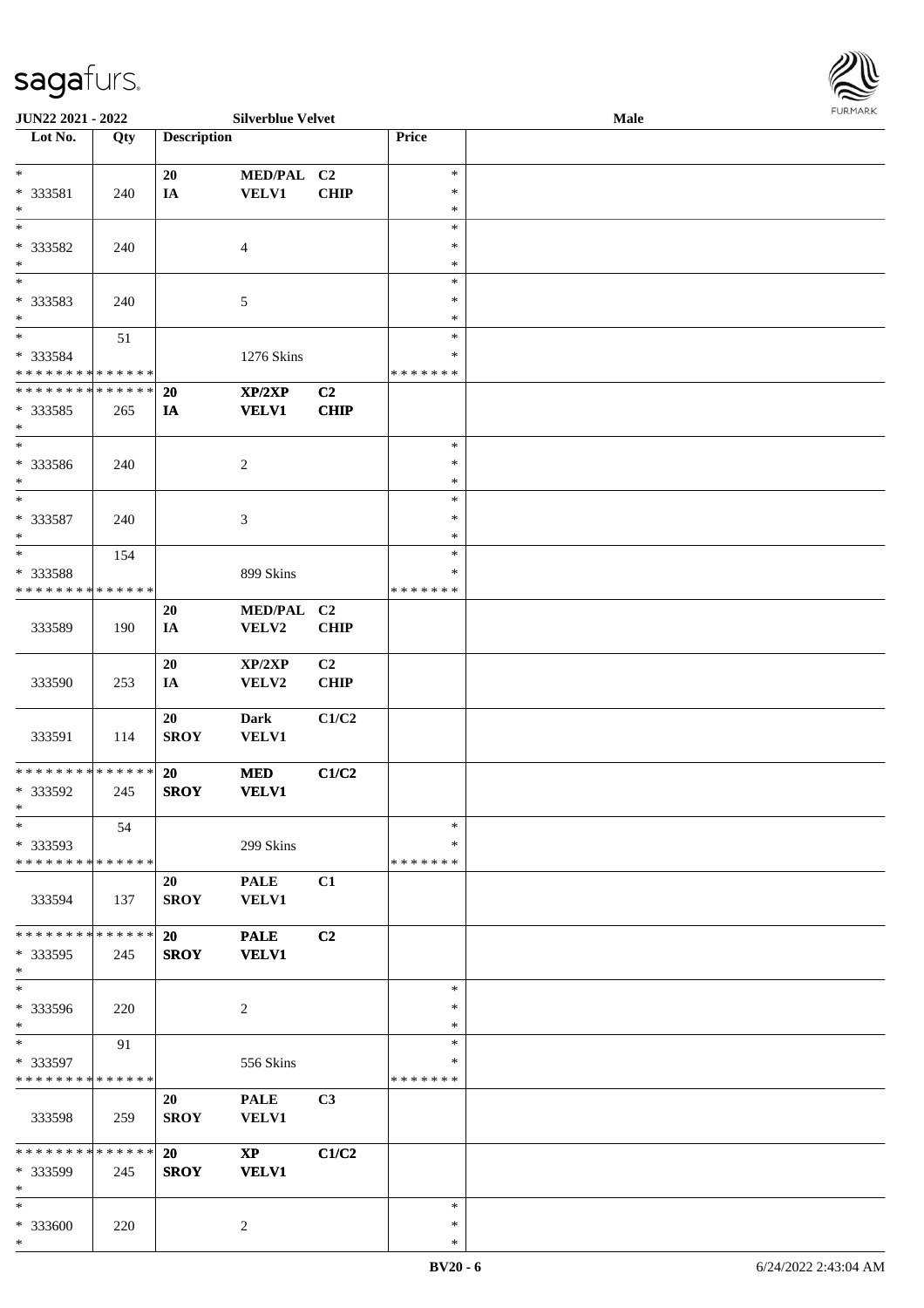

| <b>JUN22 2021 - 2022</b>    |     |                    | <b>Silverblue Velvet</b>  |                |                  | Male |  |  |  |
|-----------------------------|-----|--------------------|---------------------------|----------------|------------------|------|--|--|--|
| Lot No.                     | Qty | <b>Description</b> |                           |                | <b>Price</b>     |      |  |  |  |
| *<br>$*333601$              | 242 | 20<br><b>SROY</b>  | XP<br><b>VELV1</b>        | C1/C2          | $\ast$<br>$\ast$ |      |  |  |  |
| * * * * * * * * * * * * * * |     |                    |                           |                | *******          |      |  |  |  |
| 333602                      | 259 | 20<br><b>SROY</b>  | <b>XP</b><br><b>VELV1</b> | C <sub>3</sub> |                  |      |  |  |  |
| 333603                      | 175 | 20<br><b>SROY</b>  | 2XP<br><b>VELV1</b>       | C1/C2          |                  |      |  |  |  |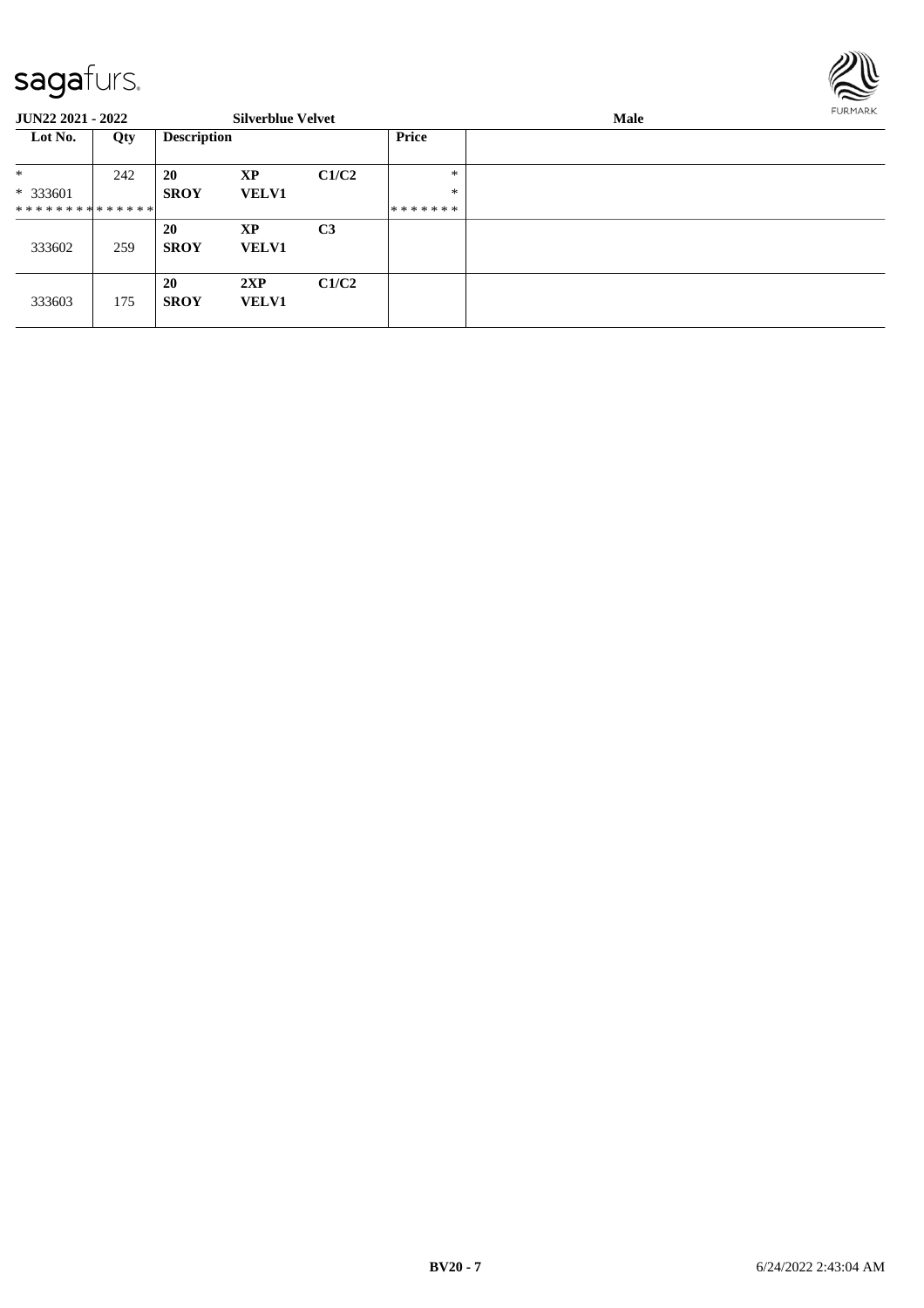

| JUN22 2021 - 2022           |     |                    | <b>Silverblue Velvet</b>    |                |               | Male |  |
|-----------------------------|-----|--------------------|-----------------------------|----------------|---------------|------|--|
| Lot No.                     | Qty | <b>Description</b> |                             |                | Price         |      |  |
|                             |     |                    |                             |                |               |      |  |
|                             |     | $\bf{0}$           | 2XD/XD                      | C <sub>2</sub> |               |      |  |
| 333661                      | 217 | ${\bf SI}$         | VELV1                       |                |               |      |  |
|                             |     |                    |                             |                |               |      |  |
|                             |     | $\bf{0}$           | <b>Dark</b>                 | C1             |               |      |  |
| 333662                      | 139 | ${\bf SI}$         | <b>VELV1</b>                |                |               |      |  |
|                             |     |                    |                             |                |               |      |  |
|                             |     | $\boldsymbol{0}$   | <b>Dark</b>                 | C2             |               |      |  |
|                             |     |                    |                             |                |               |      |  |
| 333663                      | 318 | ${\bf SI}$         | <b>VELV1</b>                |                |               |      |  |
|                             |     |                    |                             |                |               |      |  |
|                             |     | $\bf{0}$           | <b>Dark</b>                 | C3             |               |      |  |
| 333664                      | 155 | ${\bf SI}$         | VELV1                       |                |               |      |  |
|                             |     |                    |                             |                |               |      |  |
|                             |     | $\boldsymbol{0}$   | $\bf MED$                   | C1             |               |      |  |
| 333665                      | 267 | SI                 | VELV1                       |                |               |      |  |
|                             |     |                    |                             |                |               |      |  |
| * * * * * * * * * * * * * * |     | $\mathbf{0}$       | $\bf MED$                   | C2             |               |      |  |
| * 333666                    | 305 | ${\bf SI}$         | <b>VELV1</b>                |                |               |      |  |
| $\ast$                      |     |                    |                             |                |               |      |  |
| $\ast$                      |     |                    |                             |                | $\ast$        |      |  |
| $* 333667$                  | 280 |                    | $\boldsymbol{2}$            |                | $\ast$        |      |  |
| $\ast$                      |     |                    |                             |                | $\ast$        |      |  |
| $\ast$                      | 45  |                    |                             |                | $\ast$        |      |  |
| * 333668                    |     |                    | 630 Skins                   |                | $\ast$        |      |  |
| * * * * * * * * * * * * * * |     |                    |                             |                | * * * * * * * |      |  |
| **************              |     | $\mathbf 0$        | <b>MED</b>                  | C3             |               |      |  |
| * 333669                    | 305 | SI                 | <b>VELV1</b>                |                |               |      |  |
| $\ast$                      |     |                    |                             |                |               |      |  |
| $_{\ast}$                   | 79  |                    |                             |                | $\ast$        |      |  |
| * 333670                    |     |                    | 384 Skins                   |                | $\ast$        |      |  |
| * * * * * * * * * * * * * * |     |                    |                             |                | * * * * * * * |      |  |
|                             |     | $\bf{0}$           | <b>PALE</b>                 | C1             |               |      |  |
| 333671                      | 123 | SI                 | VELV1                       |                |               |      |  |
|                             |     |                    |                             |                |               |      |  |
| **************              |     | $\mathbf{0}$       | <b>PALE</b>                 | C2             |               |      |  |
| * 333672                    | 305 | SI                 | <b>VELV1</b>                |                |               |      |  |
| $*$                         |     |                    |                             |                |               |      |  |
| $\ast$                      |     |                    |                             |                | $\ast$        |      |  |
| * 333673                    | 280 |                    | $\overline{2}$              |                | ∗             |      |  |
| $\ast$                      |     |                    |                             |                | $\ast$        |      |  |
| $\ast$                      |     |                    |                             |                | $\ast$        |      |  |
| * 333674                    | 280 |                    | 3                           |                | *             |      |  |
| $\ast$                      |     |                    |                             |                | *             |      |  |
| $\ast$                      |     |                    |                             |                | $\ast$        |      |  |
| * 333675                    | 280 |                    | 4                           |                | $\ast$        |      |  |
| $\ast$                      |     |                    |                             |                | *             |      |  |
| $\ast$                      | 237 |                    |                             |                | $\ast$        |      |  |
| * 333676                    |     |                    | 1382 Skins                  |                | *             |      |  |
| * * * * * * * * * * * * * * |     |                    |                             |                | * * * * * * * |      |  |
| **************              |     | $\mathbf{0}$       |                             | C3             |               |      |  |
| * 333677                    |     | SI                 | <b>PALE</b><br><b>VELV1</b> |                |               |      |  |
| $*$                         | 305 |                    |                             |                |               |      |  |
| $\ast$                      |     |                    |                             |                | $\ast$        |      |  |
|                             |     |                    |                             |                | $\ast$        |      |  |
| * 333678<br>$\ast$          | 280 |                    | $\overline{c}$              |                | *             |      |  |
| $\ast$                      |     |                    |                             |                | $\ast$        |      |  |
|                             |     |                    |                             |                |               |      |  |
| * 333679                    | 270 |                    | 3                           |                | ∗             |      |  |
| $\ast$                      |     |                    |                             |                | *             |      |  |
| $*$                         | 50  |                    |                             |                | $\ast$        |      |  |
| * 333680                    |     |                    | 905 Skins                   |                | *             |      |  |
| * * * * * * * * * * * * * * |     |                    |                             |                | * * * * * * * |      |  |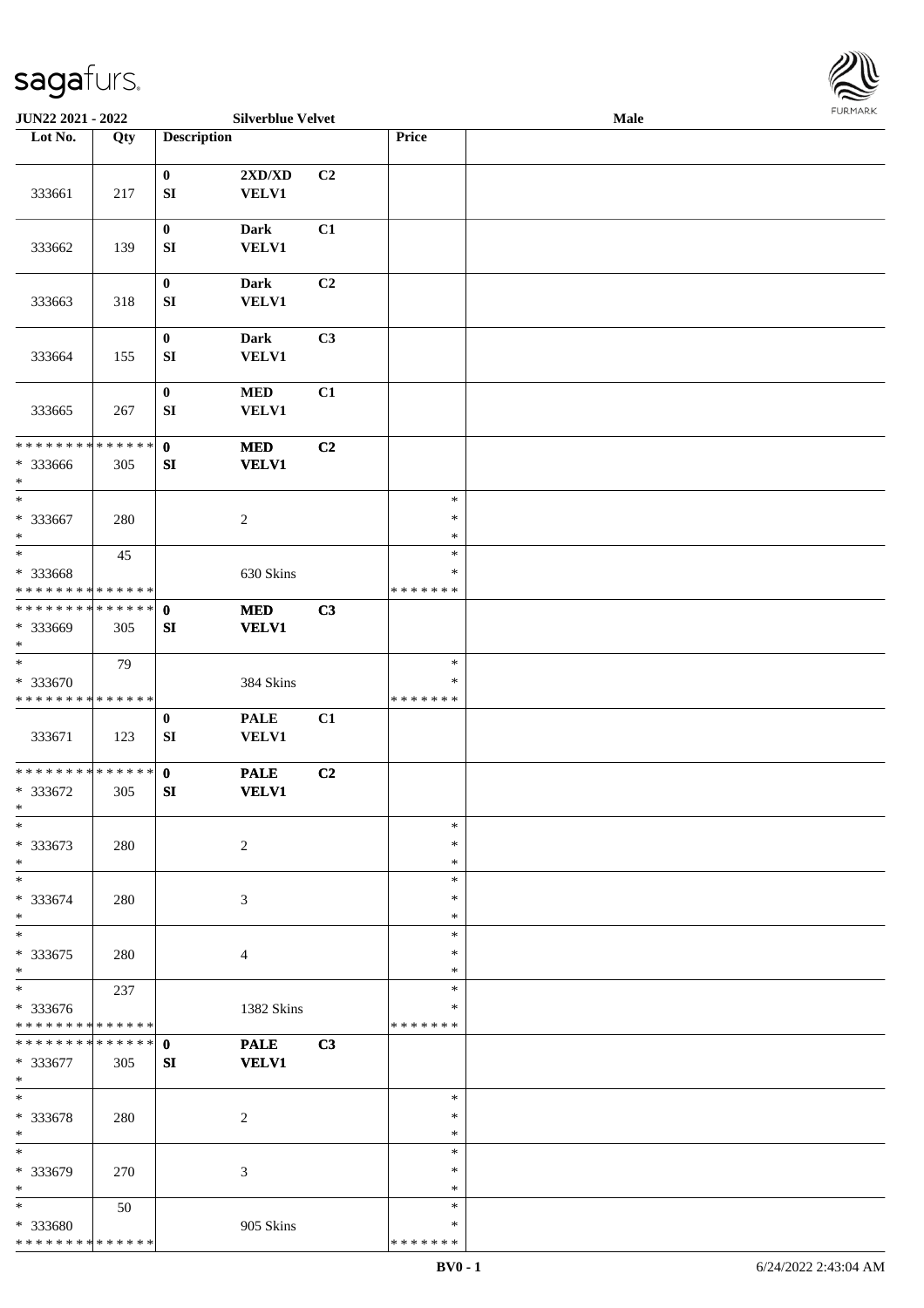

| JUN22 2021 - 2022                         |     |                                      | <b>Silverblue Velvet</b>                            |                               |                         | <b>Male</b> |  |
|-------------------------------------------|-----|--------------------------------------|-----------------------------------------------------|-------------------------------|-------------------------|-------------|--|
| Lot No.                                   | Qty | <b>Description</b>                   |                                                     |                               | Price                   |             |  |
|                                           |     |                                      |                                                     |                               |                         |             |  |
| 333681                                    | 325 | $\bf{0}$<br>SI                       | $\bold{XP}$<br><b>VELV1</b>                         | C1                            |                         |             |  |
| * * * * * * * * * * * * * * *             |     | $\mathbf 0$                          | $\mathbf{X}\mathbf{P}$                              | C2                            |                         |             |  |
| * 333682<br>$\ast$                        | 305 | SI                                   | <b>VELV1</b>                                        |                               |                         |             |  |
| $_{\ast}$<br>* 333683                     | 280 |                                      | $\sqrt{2}$                                          |                               | $\ast$<br>$\ast$        |             |  |
| $\ast$                                    |     |                                      |                                                     |                               | $\ast$                  |             |  |
| $\overline{\ast}$                         |     |                                      |                                                     |                               | $\ast$                  |             |  |
| * 333684<br>$\ast$                        | 280 |                                      | $\ensuremath{\mathfrak{Z}}$                         |                               | $\ast$<br>$\ast$        |             |  |
| $\ast$                                    | 185 |                                      |                                                     |                               | $\ast$                  |             |  |
| * 333685                                  |     |                                      | <b>1050 Skins</b>                                   |                               | $\ast$                  |             |  |
| * * * * * * * * * * * * * *               |     |                                      |                                                     |                               | * * * * * * *           |             |  |
| * * * * * * * * * * * * * * *<br>* 333686 |     | $\mathbf 0$                          | $\bold{XP}$                                         | C3                            |                         |             |  |
| $\ast$                                    | 305 | SI                                   | <b>VELV1</b>                                        |                               |                         |             |  |
| $\ast$                                    |     |                                      |                                                     |                               | $\ast$                  |             |  |
| $* 333687$<br>$\ast$                      | 300 |                                      | $\sqrt{2}$                                          |                               | $\ast$<br>$\ast$        |             |  |
| $\ast$                                    | 67  |                                      |                                                     |                               | $\ast$                  |             |  |
| * 333688                                  |     |                                      | 672 Skins                                           |                               | ∗                       |             |  |
| * * * * * * * * * * * * * *               |     |                                      |                                                     |                               | * * * * * * *           |             |  |
| 333689                                    | 326 | $\bf{0}$<br>${\bf SI}$               | 2XP<br><b>VELV1</b>                                 | C1/C2                         |                         |             |  |
| 333690                                    | 264 | $\boldsymbol{0}$<br>${\bf S}{\bf I}$ | 2XP<br>VELV1                                        | C3                            |                         |             |  |
| 333691                                    | 110 | $\boldsymbol{0}$<br>SI               | $\bf MED$<br>VELV2                                  | C1/C2                         |                         |             |  |
|                                           |     | $\boldsymbol{0}$                     | <b>PALE</b>                                         | C1                            |                         |             |  |
| 333692                                    | 105 | ${\bf S}{\bf I}$                     | VELV2                                               |                               |                         |             |  |
| 333693                                    |     | $\bf{0}$                             | <b>PALE</b><br>${\bf VELV2}$                        | C <sub>2</sub>                |                         |             |  |
|                                           | 248 | ${\bf S}{\bf I}$                     |                                                     |                               |                         |             |  |
| 333694                                    | 151 | $\bf{0}$<br>SI                       | $\mathbf{X}\mathbf{P}$<br>VELV2                     | C1                            |                         |             |  |
| 333695                                    | 317 | $\boldsymbol{0}$<br>SI               | $\mathbf{X}\mathbf{P}$<br>VELV2                     | C2                            |                         |             |  |
| 333696                                    | 114 | $\bf{0}$<br>${\bf S}{\bf I}$         | $\mathbf{X}\mathbf{P}$<br>VELV2                     | C3                            |                         |             |  |
| 333697                                    | 188 | $\bf{0}$<br>SI                       | 2XP<br>VELV2                                        | C1/C2                         |                         |             |  |
| 333698                                    | 99  | $\bf{0}$<br>$\bf I\bf B$             | $\bold{X}\bold{D}/\bold{D}\bold{K}$<br><b>VELV1</b> | C <sub>2</sub><br><b>CHIP</b> |                         |             |  |
| ******** <mark>******</mark>              |     | $\mathbf{0}$                         | MED/PAL C2                                          |                               |                         |             |  |
| * 333699<br>$\ast$                        | 305 | $\mathbf{I}$                         | <b>VELV1</b>                                        | <b>CHIP</b>                   |                         |             |  |
| $*$                                       | 206 |                                      |                                                     |                               | $\ast$                  |             |  |
| * 333700<br>* * * * * * * * * * * * * *   |     |                                      | 511 Skins                                           |                               | $\ast$<br>* * * * * * * |             |  |
|                                           |     |                                      |                                                     |                               |                         |             |  |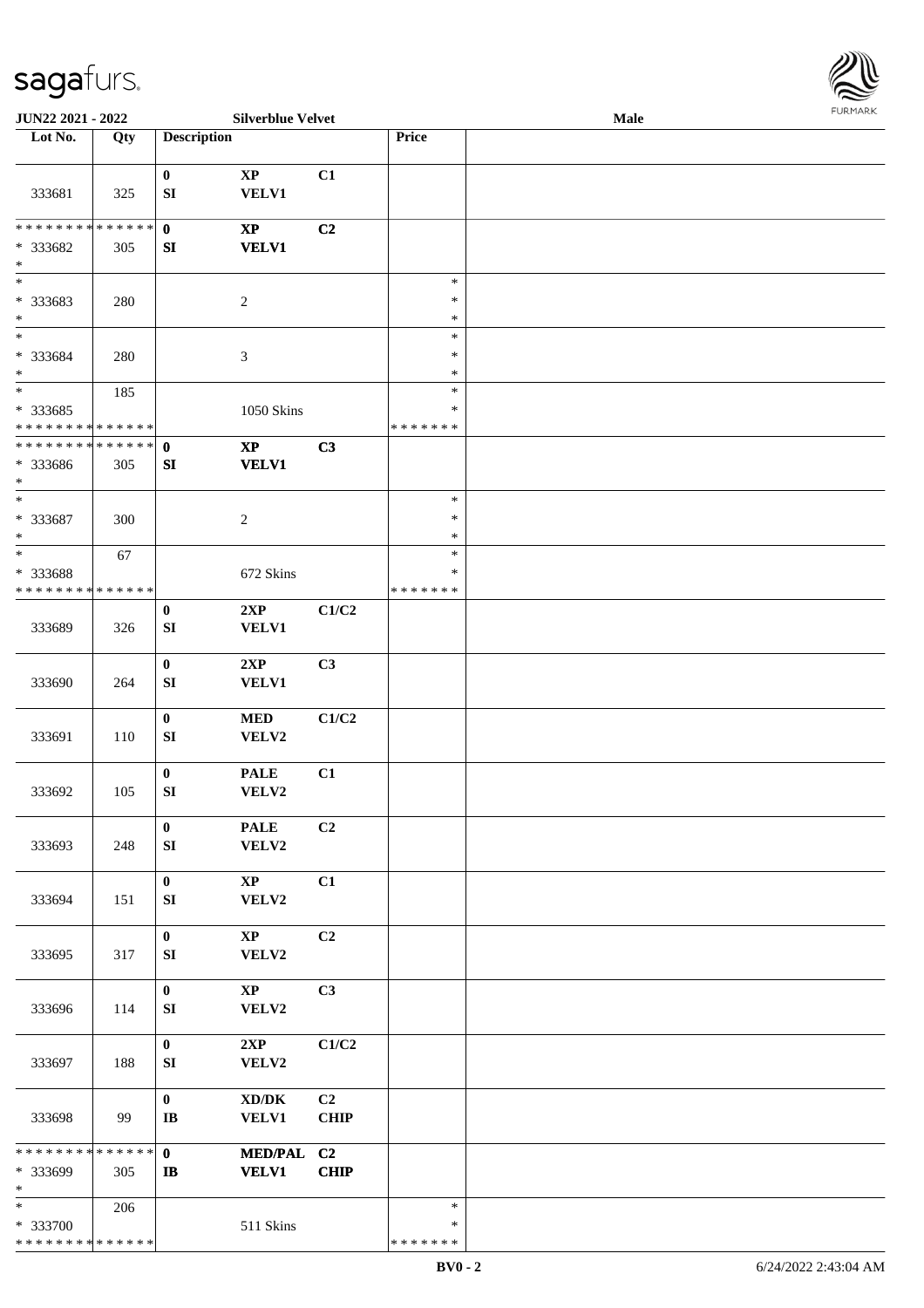

| JUN22 2021 - 2022             |     |                       | <b>Silverblue Velvet</b> |                |               | Male |  |
|-------------------------------|-----|-----------------------|--------------------------|----------------|---------------|------|--|
| Lot No.                       | Qty | <b>Description</b>    |                          |                | Price         |      |  |
|                               |     |                       |                          |                |               |      |  |
| * * * * * * * * * * * * * * * |     | $\mathbf{0}$          | XP/2XP                   | C <sub>2</sub> |               |      |  |
| * 333701                      | 305 | $\mathbf{I}$ <b>B</b> | <b>VELV1</b>             | <b>CHIP</b>    |               |      |  |
| $\ast$                        |     |                       |                          |                |               |      |  |
| $\overline{\phantom{0}}$      | 137 |                       |                          |                | $\ast$        |      |  |
| * 333702                      |     |                       | 442 Skins                |                | $\ast$        |      |  |
| * * * * * * * * * * * * * *   |     |                       |                          |                | * * * * * * * |      |  |
|                               |     |                       |                          |                |               |      |  |
|                               |     | $\bf{0}$              | 2XD/XD                   | C2             |               |      |  |
| 333703                        | 170 | <b>SAGA</b>           | <b>VELV1</b>             |                |               |      |  |
|                               |     |                       |                          |                |               |      |  |
|                               |     | $\bf{0}$              | <b>Dark</b>              | C1/C2          |               |      |  |
| 333704                        | 299 | <b>SAGA</b>           | VELV1                    |                |               |      |  |
|                               |     |                       |                          |                |               |      |  |
|                               |     | $\mathbf{0}$          | <b>Dark</b>              | C3             |               |      |  |
| 333705                        | 102 | <b>SAGA</b>           | VELV1                    |                |               |      |  |
|                               |     |                       |                          |                |               |      |  |
|                               |     | $\bf{0}$              | $\bf MED$                | C1             |               |      |  |
| 333706                        | 188 | <b>SAGA</b>           | <b>VELV1</b>             |                |               |      |  |
|                               |     |                       |                          |                |               |      |  |
| **************                |     | $\mathbf{0}$          |                          |                |               |      |  |
|                               |     |                       | <b>MED</b>               | C2             |               |      |  |
| * 333707                      | 285 | <b>SAGA</b>           | <b>VELV1</b>             |                |               |      |  |
| $\ast$                        |     |                       |                          |                |               |      |  |
| $\ast$                        | 206 |                       |                          |                | $\ast$        |      |  |
| * 333708                      |     |                       | 491 Skins                |                | ∗             |      |  |
| * * * * * * * * * * * * * *   |     |                       |                          |                | * * * * * * * |      |  |
|                               |     | $\bf{0}$              | <b>MED</b>               | C3             |               |      |  |
| 333709                        | 291 | <b>SAGA</b>           | VELV1                    |                |               |      |  |
|                               |     |                       |                          |                |               |      |  |
|                               |     | $\mathbf{0}$          | <b>PALE</b>              | C1             |               |      |  |
| 333710                        | 296 | <b>SAGA</b>           | VELV1                    |                |               |      |  |
|                               |     |                       |                          |                |               |      |  |
| **************                |     | $\mathbf{0}$          | <b>PALE</b>              | C <sub>2</sub> |               |      |  |
| * 333711                      |     | <b>SAGA</b>           | <b>VELV1</b>             |                |               |      |  |
| $\ast$                        | 285 |                       |                          |                |               |      |  |
| $\ast$                        |     |                       |                          |                | $\ast$        |      |  |
|                               | 202 |                       |                          |                | $\ast$        |      |  |
| * 333712<br>**************    |     |                       | 487 Skins                |                |               |      |  |
| ************** 0              |     |                       |                          |                | *******       |      |  |
|                               |     |                       | <b>PALE</b>              | C3             |               |      |  |
| * 333713                      | 285 | <b>SAGA</b>           | <b>VELV1</b>             |                |               |      |  |
| $*$                           |     |                       |                          |                |               |      |  |
| $*$                           |     |                       |                          |                | $\ast$        |      |  |
| * 333714                      | 250 |                       | $\overline{2}$           |                | *             |      |  |
| $*$                           |     |                       |                          |                | *             |      |  |
| $\ast$                        | 48  |                       |                          |                | $\ast$        |      |  |
| * 333715                      |     |                       | 583 Skins                |                | ∗             |      |  |
| * * * * * * * * * * * * * *   |     |                       |                          |                | *******       |      |  |
|                               |     | $\bf{0}$              | $\mathbf{XP}$            | C1             |               |      |  |
| 333716                        | 183 | <b>SAGA</b>           | VELV1                    |                |               |      |  |
|                               |     |                       |                          |                |               |      |  |
| * * * * * * * * * * * * * * * |     | $\mathbf{0}$          | $\mathbf{X}\mathbf{P}$   | C <sub>2</sub> |               |      |  |
| * 333717                      | 285 | <b>SAGA</b>           | <b>VELV1</b>             |                |               |      |  |
| $*$                           |     |                       |                          |                |               |      |  |
| $*$                           |     |                       |                          |                | $\ast$        |      |  |
| * 333718                      |     |                       | 2                        |                | $\ast$        |      |  |
| $*$                           | 260 |                       |                          |                | *             |      |  |
|                               |     |                       |                          |                | $\ast$        |      |  |
|                               | 241 |                       |                          |                |               |      |  |
| * 333719                      |     |                       | 786 Skins                |                | ∗             |      |  |
| * * * * * * * * * * * * * *   |     |                       |                          |                | * * * * * * * |      |  |
| * * * * * * * * * * * * * * * |     | $\mathbf{0}$          | $\mathbf{X}\mathbf{P}$   | C <sub>3</sub> |               |      |  |
| * 333720                      | 285 | <b>SAGA</b>           | <b>VELV1</b>             |                |               |      |  |
| $*$                           |     |                       |                          |                |               |      |  |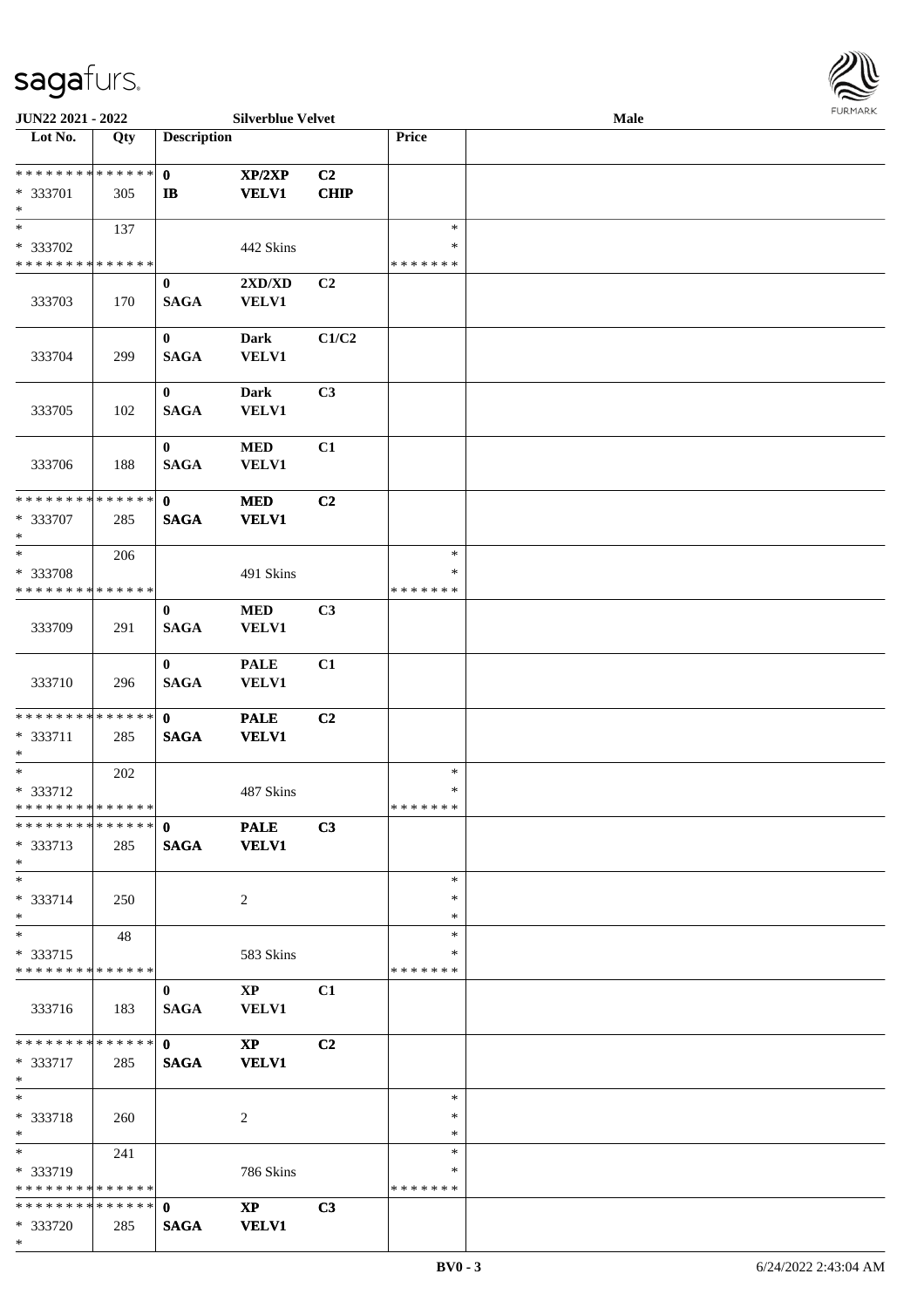

| <b>JUN22 2021 - 2022</b>                          |     |                               | <b>Silverblue Velvet</b>        |                               |                                   | <b>Male</b> |  |
|---------------------------------------------------|-----|-------------------------------|---------------------------------|-------------------------------|-----------------------------------|-------------|--|
| Lot No.                                           | Qty | <b>Description</b>            |                                 |                               | Price                             |             |  |
| $\ast$<br>* 333721<br>* * * * * * * * * * * * * * | 194 | $\mathbf{0}$<br><b>SAGA</b>   | $\bold{XP}$<br><b>VELV1</b>     | C3                            | $\ast$<br>$\ast$<br>* * * * * * * |             |  |
| 333722                                            | 214 | $\bf{0}$<br><b>SAGA</b>       | 2XP<br><b>VELV1</b>             | C1/C2                         |                                   |             |  |
| 333723                                            | 145 | $\mathbf{0}$<br><b>SAGA</b>   | 2XP<br><b>VELV1</b>             | C3                            |                                   |             |  |
| 333724                                            | 149 | $\mathbf{0}$<br><b>SAGA</b>   | $\bf MED$<br>VELV2              | C1/C2                         |                                   |             |  |
| 333725                                            | 106 | $\mathbf{0}$<br><b>SAGA</b>   | <b>PALE</b><br>VELV2            | C1                            |                                   |             |  |
| 333726                                            | 271 | $\mathbf{0}$<br><b>SAGA</b>   | <b>PALE</b><br>VELV2            | C <sub>2</sub>                |                                   |             |  |
| 333727                                            | 91  | $\bf{0}$<br><b>SAGA</b>       | <b>PALE</b><br>VELV2            | C3                            |                                   |             |  |
| 333728                                            | 99  | $\bf{0}$<br><b>SAGA</b>       | $\mathbf{X}\mathbf{P}$<br>VELV2 | C1                            |                                   |             |  |
| 333729                                            | 281 | $\bf{0}$<br><b>SAGA</b>       | $\mathbf{X}\mathbf{P}$<br>VELV2 | C2                            |                                   |             |  |
| 333730                                            | 98  | $\mathbf{0}$<br><b>SAGA</b>   | $\bold{XP}$<br>VELV2            | C3                            |                                   |             |  |
| 333731                                            | 144 | $\mathbf{0}$<br><b>SAGA</b>   | 2XP<br>VELV2                    | C1/C2                         |                                   |             |  |
| 333732                                            | 212 | $\mathbf{0}$<br>$\mathbf{IA}$ | $\mathbf{ALL}$<br><b>VELV1</b>  | C2<br>$\mathbf{W}\mathbf{B2}$ |                                   |             |  |
| 333733                                            | 140 | $\mathbf{0}$<br>IA            | XD/DK<br><b>VELV1</b>           | C2<br><b>CHIP</b>             |                                   |             |  |
| * * * * * * * * * * * * * * *<br>* 333734<br>$*$  | 285 | $\mathbf{0}$<br>IA            | MED/PAL C2<br><b>VELV1</b>      | <b>CHIP</b>                   |                                   |             |  |
| $*$<br>* 333735<br>$*$                            | 260 |                               | 2                               |                               | $\ast$<br>$\ast$<br>$\ast$        |             |  |
| $*$<br>* 333736<br>* * * * * * * * * * * * * * *  | 233 |                               | 778 Skins                       |                               | $\ast$<br>∗<br>*******            |             |  |
| * * * * * * * * * * * * * * *<br>* 333737<br>$*$  | 285 | $\mathbf{0}$<br>IA            | XP/2XP<br><b>VELV1</b>          | C2<br><b>CHIP</b>             |                                   |             |  |
| $*$<br>* 333738<br>* * * * * * * * * * * * * *    | 202 |                               | 487 Skins                       |                               | $\ast$<br>$\ast$<br>* * * * * * * |             |  |
| 333739                                            | 157 | $\bf{0}$<br><b>SROY</b>       | <b>PALE</b><br>VELV1            | C1/C2                         |                                   |             |  |
| 333740                                            | 129 | $\mathbf{0}$<br><b>SROY</b>   | $\mathbf{X}\mathbf{P}$<br>VELV1 | C1/C2                         |                                   |             |  |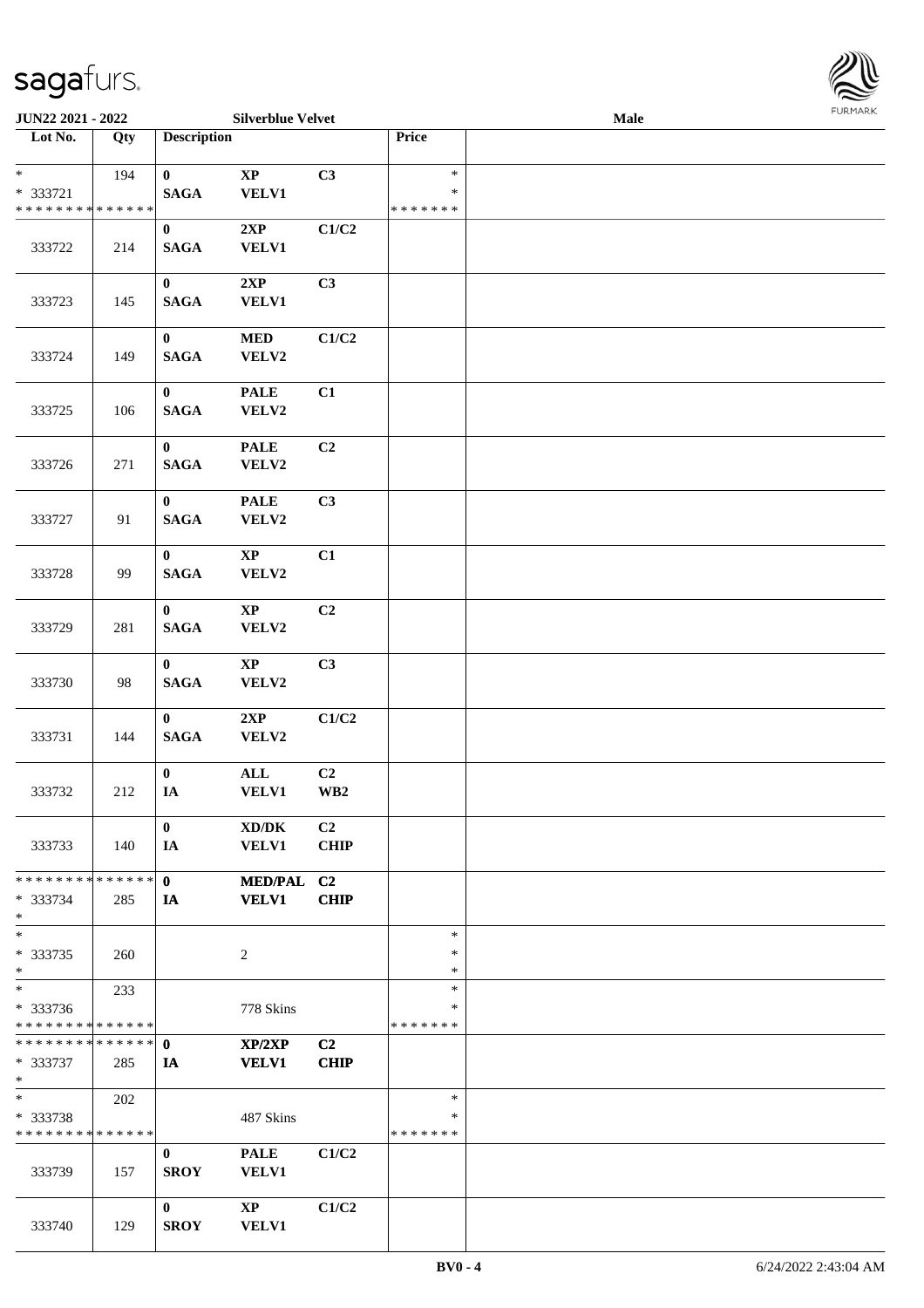

| <b>JUN22 2021 - 2022</b> |     |                     | <b>Silverblue</b>         |       |       | Female | FURMARK |
|--------------------------|-----|---------------------|---------------------------|-------|-------|--------|---------|
| Lot No.                  | Qty | <b>Description</b>  |                           |       | Price |        |         |
| 431001                   | 186 | 30<br><b>SI</b>     | <b>PALE</b>               | C1/C2 |       |        |         |
| 431002                   | 94  | 30<br><b>SAGA</b>   | <b>MED</b>                | C1/C2 |       |        |         |
| 431003                   | 259 | 30<br><b>SAGA</b>   | <b>PALE</b>               | C1/C2 |       |        |         |
| 431004                   | 271 | 30<br><b>SAGA</b>   | $\mathbf{XP}$             | C1/C2 |       |        |         |
| 431005                   | 325 | 30<br>IA            | MED/PAL C2<br><b>CHIP</b> |       |       |        |         |
| 431006                   | 291 | 30<br>$\mathbf{IA}$ | XP/2XP<br><b>CHIP</b>     | C2    |       |        |         |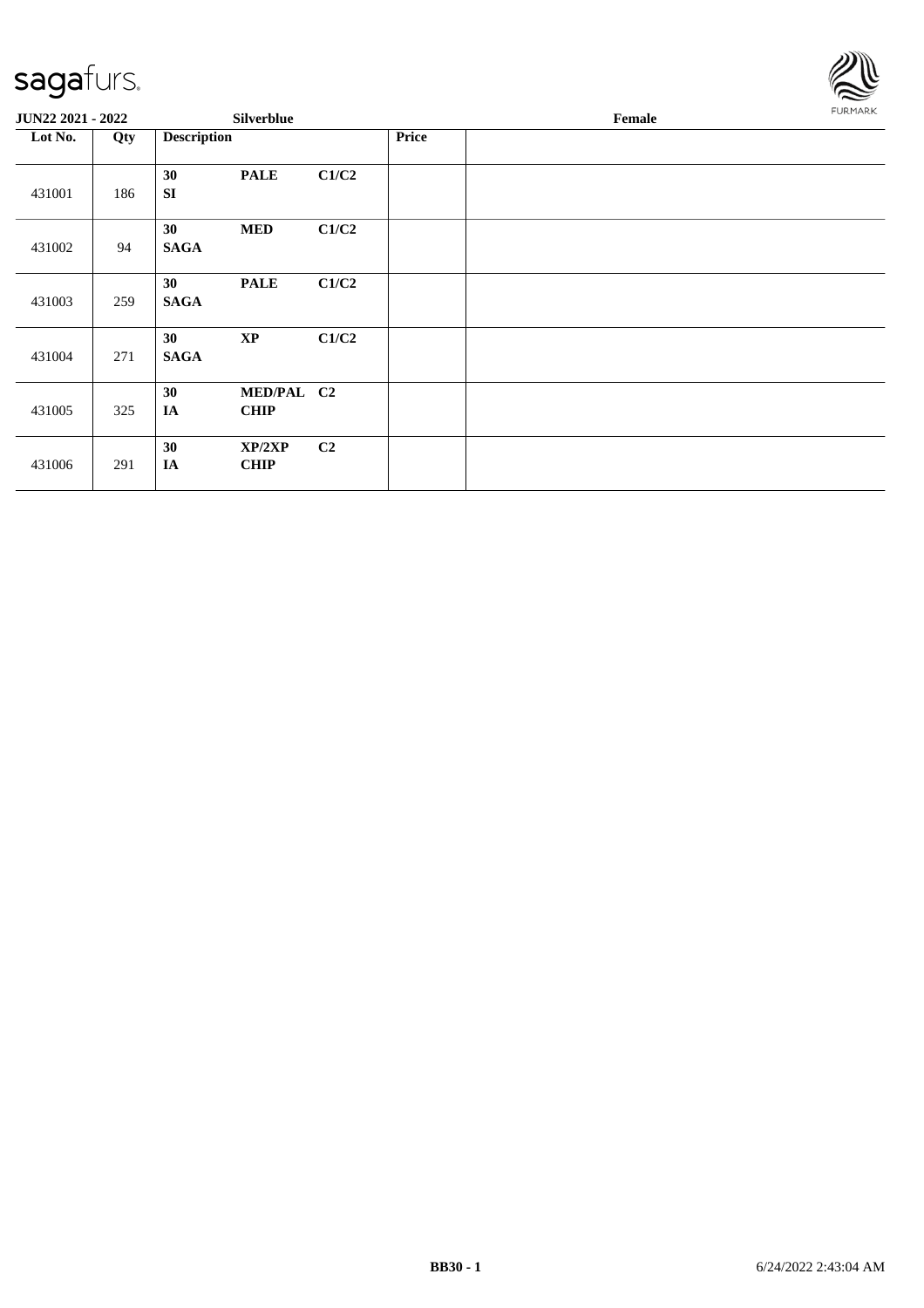

| JUN22 2021 - 2022                                |     |                                   | Silverblue                                                                                |                   |                                   | Female |  |
|--------------------------------------------------|-----|-----------------------------------|-------------------------------------------------------------------------------------------|-------------------|-----------------------------------|--------|--|
| Lot No.                                          | Qty | <b>Description</b>                |                                                                                           |                   | Price                             |        |  |
| 431061                                           | 94  | 30/20<br>SI                       | <b>Dark</b>                                                                               | C1/C2             |                                   |        |  |
| 431062                                           | 186 | 30/20<br>SI                       | $\bf MED$                                                                                 | C1/C2             |                                   |        |  |
| 431063                                           | 275 | 20<br>${\bf S}{\bf I}$            | $\bf MED$                                                                                 | C1/C2             |                                   |        |  |
| 431064                                           | 91  | 30/20<br>${\bf S}{\bf I}$         | $\bf MED$                                                                                 | C3                |                                   |        |  |
| 431065                                           | 176 | 20<br>${\bf SI}$                  | <b>PALE</b>                                                                               | C1/C2             |                                   |        |  |
| * * * * * * * * * * * * * *<br>$* 431066$<br>$*$ | 465 | 20<br>${\bf S}{\bf I}$            | <b>PALE</b>                                                                               | C1/C2             |                                   |        |  |
| $*$<br>* 431067<br>* * * * * * * * * * * * * * * | 105 |                                   | 570 Skins                                                                                 |                   | $\ast$<br>$\ast$<br>* * * * * * * |        |  |
| 431068                                           | 145 | 30/20<br>SI                       | <b>PALE</b>                                                                               | C3                |                                   |        |  |
| 431069                                           | 234 | 30/20<br>${\bf S}{\bf I}$         | $\bold{XP}$                                                                               | C1/C2             |                                   |        |  |
| 431070                                           | 369 | 20<br>${\bf S}{\bf I}$            | $\bold{XP}$                                                                               | C1/C2             |                                   |        |  |
| 431071                                           | 100 | 30/20<br>SI                       | $\bold{XP}$                                                                               | C3                |                                   |        |  |
| 431072                                           | 77  | 30/20<br>${\bf S}{\bf I}$         | 2XP                                                                                       | C2                |                                   |        |  |
| 431073                                           | 132 | 20<br>${\bf S}{\bf I}$            | $\mathbf{X}\mathbf{D}/\mathbf{D}\mathbf{K}$<br>$\mathbf{L}\mathbf{N}\mathbf{A}\mathbf{P}$ | C <sub>2</sub>    |                                   |        |  |
| 431074                                           | 330 | ${\bf 20}$<br>$\bf I\bf B$        | $\mathbf{ALL}$<br><b>SPAR</b>                                                             | C2                |                                   |        |  |
| 431075                                           | 52  | 30/20<br>$\bf{IB}$                | $\bold{X}\bold{D}/\bold{D}\bold{K}$<br>CHIP                                               | C2                |                                   |        |  |
| 431076                                           | 249 | 30/20<br>$\bf{IB}$                | MED/PAL C2<br>CHIP                                                                        |                   |                                   |        |  |
| 431077                                           | 133 | 30/20<br>$\bf I\bf B$             | XP/2XP<br><b>CHIP</b>                                                                     | C <sub>2</sub>    |                                   |        |  |
| 431078                                           | 177 | 20<br>$\bf IB$                    | <b>ALL</b><br><b>CHIP</b>                                                                 | C2<br><b>LNAP</b> |                                   |        |  |
| 431079                                           | 80  | 30/20<br>$\mathbf{SR}/\mathbf{S}$ | $\mathbf{X}\mathbf{D}$                                                                    | C1/C2             |                                   |        |  |
| 431080                                           | 346 | 20<br><b>SAGA</b>                 | <b>Dark</b>                                                                               | C1/C2             |                                   |        |  |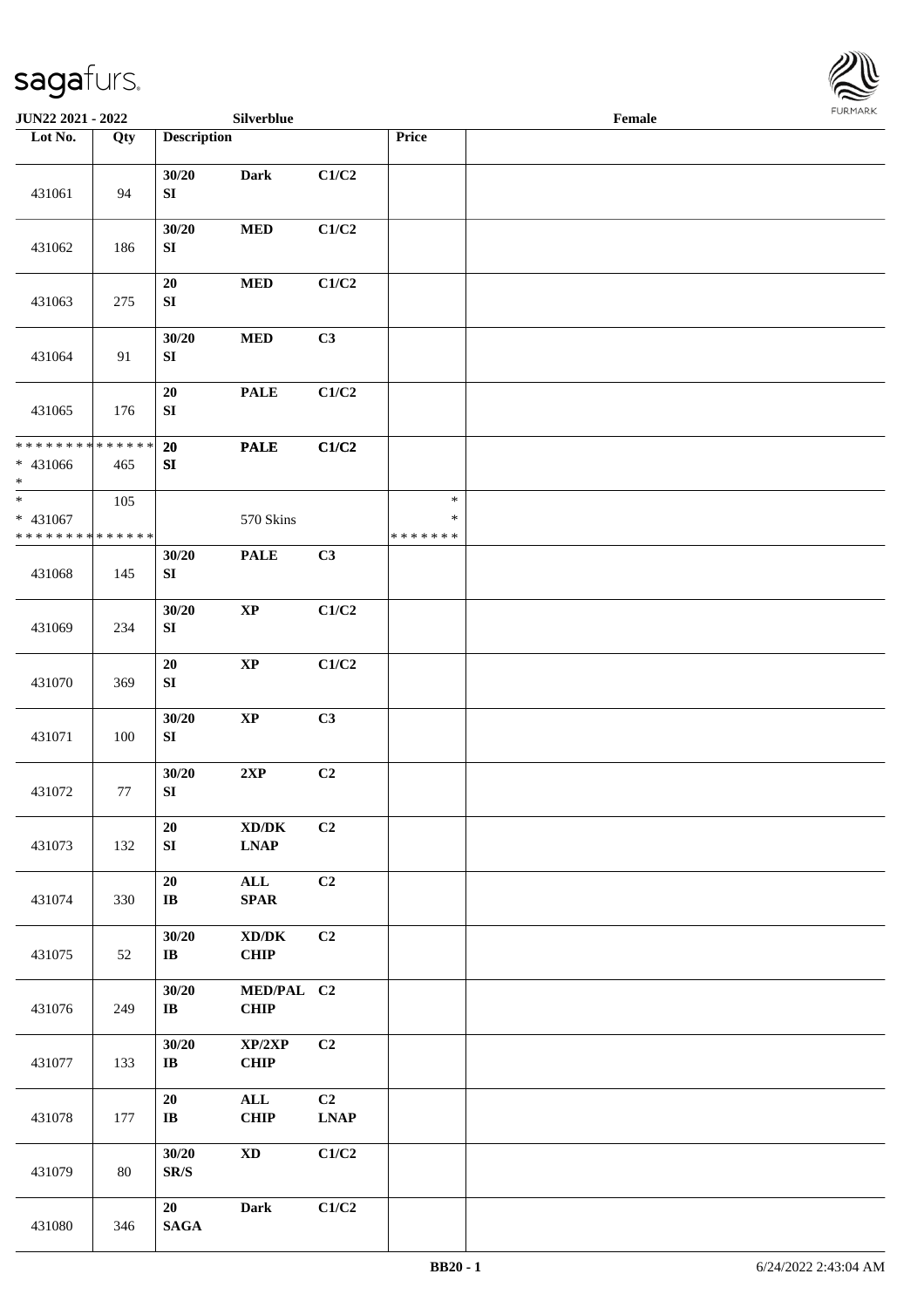

| JUN22 2021 - 2022                                              |     |                    | Silverblue     |                |                    | Female |  |
|----------------------------------------------------------------|-----|--------------------|----------------|----------------|--------------------|--------|--|
| Lot No.                                                        | Qty | <b>Description</b> |                |                | Price              |        |  |
|                                                                |     |                    |                |                |                    |        |  |
|                                                                |     | 20                 | <b>Dark</b>    | C1/C2          |                    |        |  |
| 431081                                                         | 237 | <b>SAGA</b>        |                |                |                    |        |  |
|                                                                |     | 20                 | <b>Dark</b>    | C3             |                    |        |  |
| 431082                                                         | 128 | SR/S               |                |                |                    |        |  |
|                                                                |     |                    |                |                |                    |        |  |
|                                                                |     | 20                 | <b>MED</b>     | C1             |                    |        |  |
| 431083                                                         | 96  | <b>SAGA</b>        |                |                |                    |        |  |
|                                                                |     | 20                 | $\bf MED$      | C1             |                    |        |  |
| 431084                                                         | 212 | <b>SAGA</b>        |                |                |                    |        |  |
|                                                                |     |                    |                |                |                    |        |  |
| * * * * * * * * * * * * * *                                    |     | 20                 | <b>MED</b>     | C <sub>2</sub> |                    |        |  |
| $* 431085$                                                     | 425 | <b>SAGA</b>        |                |                |                    |        |  |
| $*$                                                            |     |                    |                |                |                    |        |  |
| $\ast$                                                         | 124 |                    |                |                | $\ast$<br>$\ast$   |        |  |
| $* 431086$<br>* * * * * * * * * * * * * *                      |     |                    | 549 Skins      |                | * * * * * * *      |        |  |
| * * * * * * * * * * * * * *                                    |     | <b>20</b>          | $\bf MED$      | C <sub>2</sub> |                    |        |  |
| * 431087                                                       | 445 | <b>SAGA</b>        |                |                |                    |        |  |
| $*$                                                            |     |                    |                |                |                    |        |  |
|                                                                | 136 |                    |                |                | $\ast$             |        |  |
| * 431088                                                       |     |                    | 581 Skins      |                | ∗                  |        |  |
| * * * * * * * * * * * * * *                                    |     |                    |                |                | * * * * * * *      |        |  |
| 431089                                                         | 408 | 20<br>SR/S         | $\bf MED$      | C3             |                    |        |  |
|                                                                |     |                    |                |                |                    |        |  |
|                                                                |     | 20                 | $\bf MED$      | C3             |                    |        |  |
| 431090                                                         | 191 | <b>SAGA</b>        |                |                |                    |        |  |
|                                                                |     |                    |                |                |                    |        |  |
|                                                                |     | 20                 | <b>PALE</b>    | C1             |                    |        |  |
| 431091                                                         | 204 | <b>SAGA</b>        |                |                |                    |        |  |
| * * * * * * * * * * * * * * *                                  |     | 20                 | <b>PALE</b>    | C1             |                    |        |  |
| * 431092                                                       | 405 | <b>SAGA</b>        |                |                |                    |        |  |
| $*$                                                            |     |                    |                |                |                    |        |  |
| $\ast$                                                         | 83  |                    |                |                | $\ast$             |        |  |
| * 431093                                                       |     |                    | 488 Skins      |                | ∗                  |        |  |
| * * * * * * * * * * * * * * *<br>* * * * * * * * * * * * * * * |     |                    |                |                | * * * * * * *      |        |  |
| * 431094                                                       | 425 | 20<br><b>SAGA</b>  | <b>PALE</b>    | C2             |                    |        |  |
| $*$                                                            |     |                    |                |                |                    |        |  |
| $*$                                                            |     |                    |                |                | $\ast$             |        |  |
| * 431095                                                       | 400 |                    | $\overline{c}$ |                | $\ast$             |        |  |
| $*$                                                            |     |                    |                |                | $\ast$             |        |  |
| $*$                                                            | 150 |                    |                |                | $\ast$             |        |  |
| * 431096<br>* * * * * * * * * * * * * *                        |     |                    | 975 Skins      |                | ∗<br>* * * * * * * |        |  |
| * * * * * * * * * * * * * * *                                  |     | 20                 | <b>PALE</b>    | C <sub>2</sub> |                    |        |  |
| * 431097                                                       | 445 | <b>SAGA</b>        |                |                |                    |        |  |
| $*$                                                            |     |                    |                |                |                    |        |  |
| $*$                                                            |     |                    |                |                | $\ast$             |        |  |
| * 431098                                                       | 420 |                    | 2              |                | $\ast$             |        |  |
| $*$<br>$*$                                                     |     |                    |                |                | $\ast$             |        |  |
| * 431099                                                       |     |                    |                |                | $\ast$<br>$\ast$   |        |  |
| $*$                                                            | 420 |                    | 3              |                | $\ast$             |        |  |
| $*$                                                            | 97  |                    |                |                | $\ast$             |        |  |
| $* 431100$                                                     |     |                    | 1382 Skins     |                | ∗                  |        |  |
| * * * * * * * * * * * * * *                                    |     |                    |                |                | * * * * * * *      |        |  |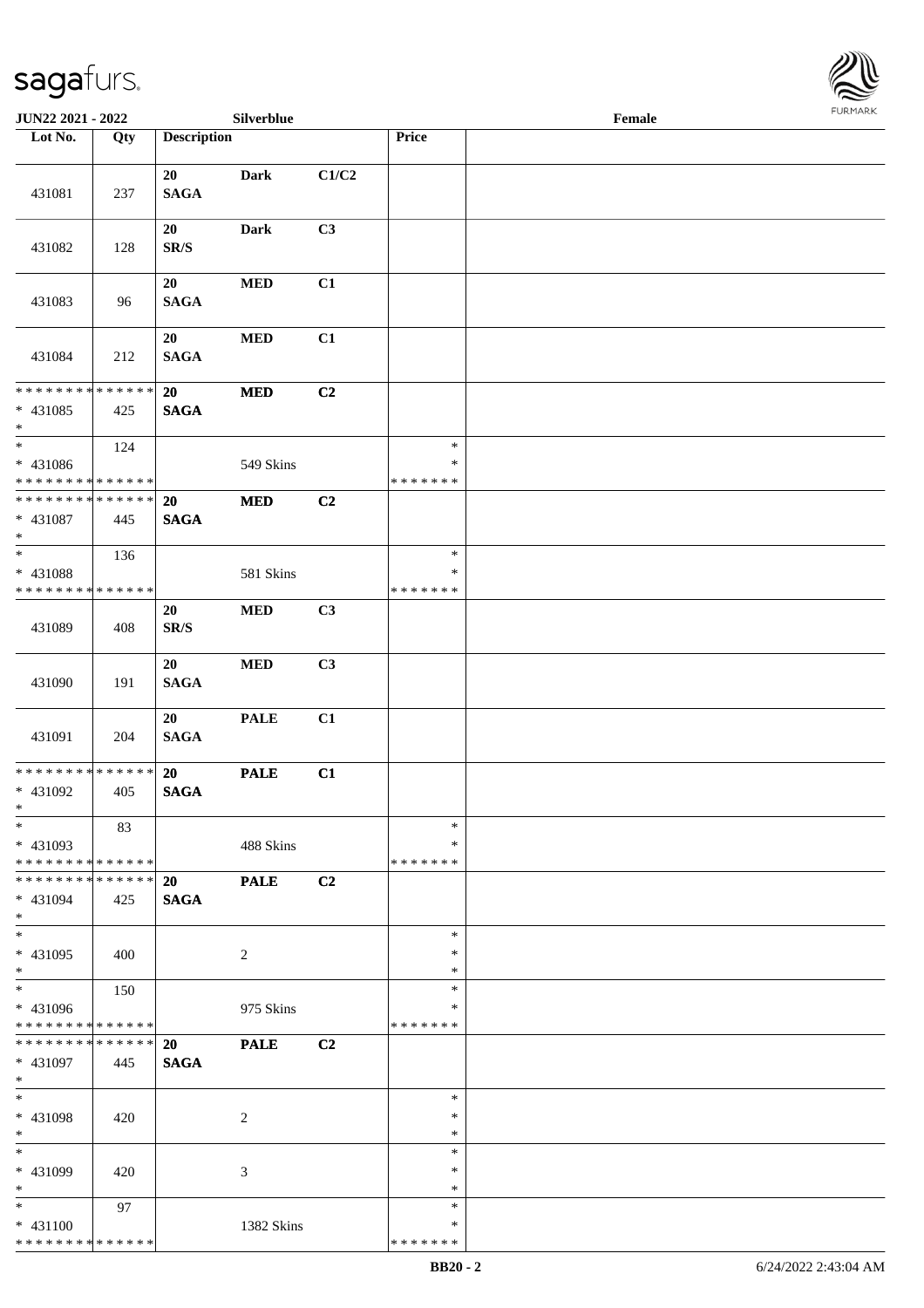

| JUN22 2021 - 2022             |     |                             | Silverblue                   |       |               | Female |  |
|-------------------------------|-----|-----------------------------|------------------------------|-------|---------------|--------|--|
| $\overline{\text{Lot No.}}$   | Qty | <b>Description</b>          |                              |       | Price         |        |  |
| * * * * * * * * * * * * * *   |     | 30/20                       | <b>PALE</b>                  | C3    |               |        |  |
| $* 431101$                    | 425 | <b>SAGA</b>                 |                              |       |               |        |  |
| $*$                           |     |                             |                              |       |               |        |  |
| $*$                           | 137 |                             |                              |       | $\ast$        |        |  |
| * 431102                      |     |                             | 562 Skins                    |       | $\ast$        |        |  |
| * * * * * * * * * * * * * *   |     |                             |                              |       | * * * * * * * |        |  |
|                               |     | 20                          | <b>PALE</b>                  | C3    |               |        |  |
| 431103                        | 408 | <b>SAGA</b>                 |                              |       |               |        |  |
|                               |     |                             |                              |       |               |        |  |
|                               |     | 20                          | $\mathbf{XP}$                | C1    |               |        |  |
| 431104                        | 156 | <b>SAGA</b>                 |                              |       |               |        |  |
|                               |     |                             |                              |       |               |        |  |
|                               |     | 20                          | $\bold{XP}$                  | C1    |               |        |  |
| 431105                        | 376 | <b>SAGA</b>                 |                              |       |               |        |  |
| * * * * * * * * * * * * * * * |     |                             |                              |       |               |        |  |
|                               |     | 20                          | $\bold{XP}$                  | C2    |               |        |  |
| $* 431106$<br>$*$             | 425 | <b>SAGA</b>                 |                              |       |               |        |  |
|                               | 125 |                             |                              |       | $\ast$        |        |  |
| * 431107                      |     |                             | 550 Skins                    |       | ∗             |        |  |
| * * * * * * * * * * * * * * * |     |                             |                              |       | * * * * * * * |        |  |
| * * * * * * * * * * * * * * * |     | 20                          | $\bold{XP}$                  | C2    |               |        |  |
| * 431108                      | 445 | <b>SAGA</b>                 |                              |       |               |        |  |
| $*$                           |     |                             |                              |       |               |        |  |
| $*$                           |     |                             |                              |       | $\ast$        |        |  |
| * 431109                      | 420 |                             | 2                            |       | $\ast$        |        |  |
| $*$                           |     |                             |                              |       | $\ast$        |        |  |
| $*$                           | 71  |                             |                              |       | $\ast$        |        |  |
| $* 431110$                    |     |                             | 936 Skins                    |       | *             |        |  |
| * * * * * * * * * * * * * *   |     |                             |                              |       | * * * * * * * |        |  |
|                               |     | 30/20                       | $\bold{XP}$                  | C3    |               |        |  |
| 431111                        | 368 | SR/S                        |                              |       |               |        |  |
|                               |     |                             | $\mathbf{XP}$                | C3    |               |        |  |
| 431112                        | 248 | 20<br><b>SAGA</b>           |                              |       |               |        |  |
|                               |     |                             |                              |       |               |        |  |
|                               |     | 30/20                       | 2XP                          | C1/C2 |               |        |  |
| 431113                        | 204 | $\mbox{S}\mbox{R}/\mbox{S}$ |                              |       |               |        |  |
|                               |     |                             |                              |       |               |        |  |
|                               |     | 20                          | 2XP                          | C1/C2 |               |        |  |
| 431114                        | 311 | $\mathbf{SAGA}$             |                              |       |               |        |  |
|                               |     |                             |                              |       |               |        |  |
|                               |     | 20                          | $2{\bf XP}$                  | C3    |               |        |  |
| 431115                        | 91  | $\mathbf{SR}/\mathbf{S}$    |                              |       |               |        |  |
|                               |     |                             |                              |       |               |        |  |
|                               |     | 30/20                       | Dark                         | C1/C2 |               |        |  |
| 431116                        | 90  | $\mathbf{SAGA}$             | <b>LNAP</b>                  |       |               |        |  |
|                               |     |                             |                              |       |               |        |  |
|                               |     | 30/20                       | $\bf MED$                    | C1/C2 |               |        |  |
| 431117                        | 167 | $\mathbf{SAGA}$             | <b>LNAP</b>                  |       |               |        |  |
|                               |     | 20                          | <b>MED</b>                   | C2    |               |        |  |
| 431118                        | 81  | $\mathbf{SAGA}$             | <b>LNAP</b>                  |       |               |        |  |
|                               |     |                             |                              |       |               |        |  |
|                               |     | 30/20                       | <b>MED</b>                   | C3    |               |        |  |
| 431119                        | 93  | $\mathbf{SAGA}$             | <b>LNAP</b>                  |       |               |        |  |
|                               |     |                             |                              |       |               |        |  |
|                               |     | 30/20                       | <b>PALE</b>                  | C1/C2 |               |        |  |
| 431120                        | 196 | $\mathbf{SAGA}$             | $\ensuremath{\text{L}N\!AP}$ |       |               |        |  |
|                               |     |                             |                              |       |               |        |  |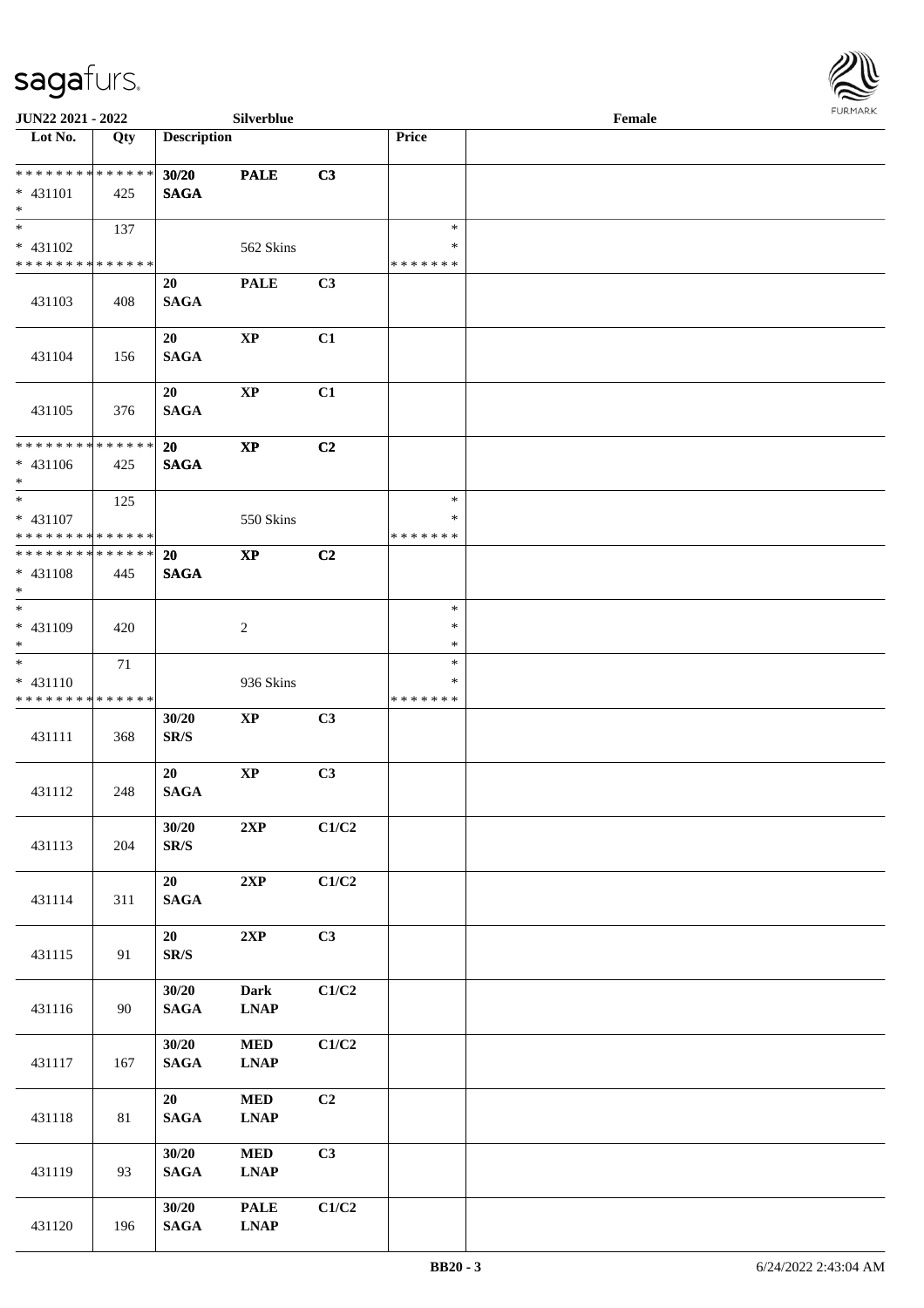

| <b>JUN22 2021 - 2022</b>                               |     |                      | Silverblue                                         |                   |                              | Female |  |
|--------------------------------------------------------|-----|----------------------|----------------------------------------------------|-------------------|------------------------------|--------|--|
| Lot No.                                                | Qty | <b>Description</b>   |                                                    |                   | Price                        |        |  |
| 431121                                                 | 107 | 30/20<br><b>SAGA</b> | <b>PALE</b><br><b>LNAP</b>                         | C3                |                              |        |  |
| 431122                                                 | 90  | 30/20<br><b>SAGA</b> | $\mathbf{X}\mathbf{P}$<br><b>LNAP</b>              | C1/C2             |                              |        |  |
| 431123                                                 | 158 | 20<br>IA             | ALL<br><b>SPAR</b>                                 | C2                |                              |        |  |
| 431124                                                 | 227 | 30/20<br>IA          | XD/DK<br><b>CHIP</b>                               | C <sub>2</sub>    |                              |        |  |
| * * * * * * * * * * * * * *<br>$* 431125$<br>$\ast$    | 425 | 30/20<br>IA          | MED/PAL C2<br><b>CHIP</b>                          |                   |                              |        |  |
| $*$<br>* 431126<br>$*$                                 | 400 |                      | $\overline{c}$                                     |                   | $\ast$<br>$\ast$<br>$\ast$   |        |  |
| $*$<br>* 431127<br>$*$                                 | 400 |                      | 3                                                  |                   | $\ast$<br>$\ast$<br>$\ast$   |        |  |
| * 431128<br>* * * * * * * * * * * * * *                | 140 |                      | 1365 Skins                                         |                   | $\ast$<br>*<br>* * * * * * * |        |  |
| * * * * * * * * * * * * * *<br>* 431129<br>$*$         | 425 | 30/20<br>IA          | XP/2XP<br><b>CHIP</b>                              | C2                |                              |        |  |
| $*$<br>$* 431130$<br>* * * * * * * * * * * * * *       | 345 |                      | 770 Skins                                          |                   | $\ast$<br>∗<br>* * * * * * * |        |  |
| 431131                                                 | 121 | 20<br>IA             | $\bold{X}\bold{D}/\bold{D}\bold{K}$<br><b>CHIP</b> | C2<br><b>LNAP</b> |                              |        |  |
| * * * * * * * * * * * * * * *<br>$* 431132$<br>$*$ $*$ | 425 | 20<br>IA             | <b>MED/PAL</b><br><b>CHIP</b>                      | C2<br><b>LNAP</b> |                              |        |  |
| $\ast$<br>$* 431133$<br>* * * * * * * * * * * * * *    | 44  |                      | 469 Skins                                          |                   | $\ast$<br>*<br>* * * * * * * |        |  |
| 431134                                                 | 147 | 20<br>IA             | $\mathbf{XP}/2\mathbf{XP}$<br><b>CHIP</b>          | C2<br><b>LNAP</b> |                              |        |  |
| 431135                                                 | 96  | 20<br><b>SROY</b>    | <b>Dark</b>                                        | C1/C2             |                              |        |  |
| 431136                                                 | 211 | 20<br><b>SROY</b>    | $\bf MED$                                          | C1/C2             |                              |        |  |
| 431137                                                 | 263 | 20<br><b>SROY</b>    | $\bf MED$                                          | C1/C2             |                              |        |  |
| 431138                                                 | 97  | 30/20<br><b>SROY</b> | <b>PALE</b>                                        | C1                |                              |        |  |
| 431139                                                 | 154 | 20<br><b>SROY</b>    | <b>PALE</b>                                        | C1                |                              |        |  |
| 431140                                                 | 282 | 30/20<br><b>SROY</b> | <b>PALE</b>                                        | C2                |                              |        |  |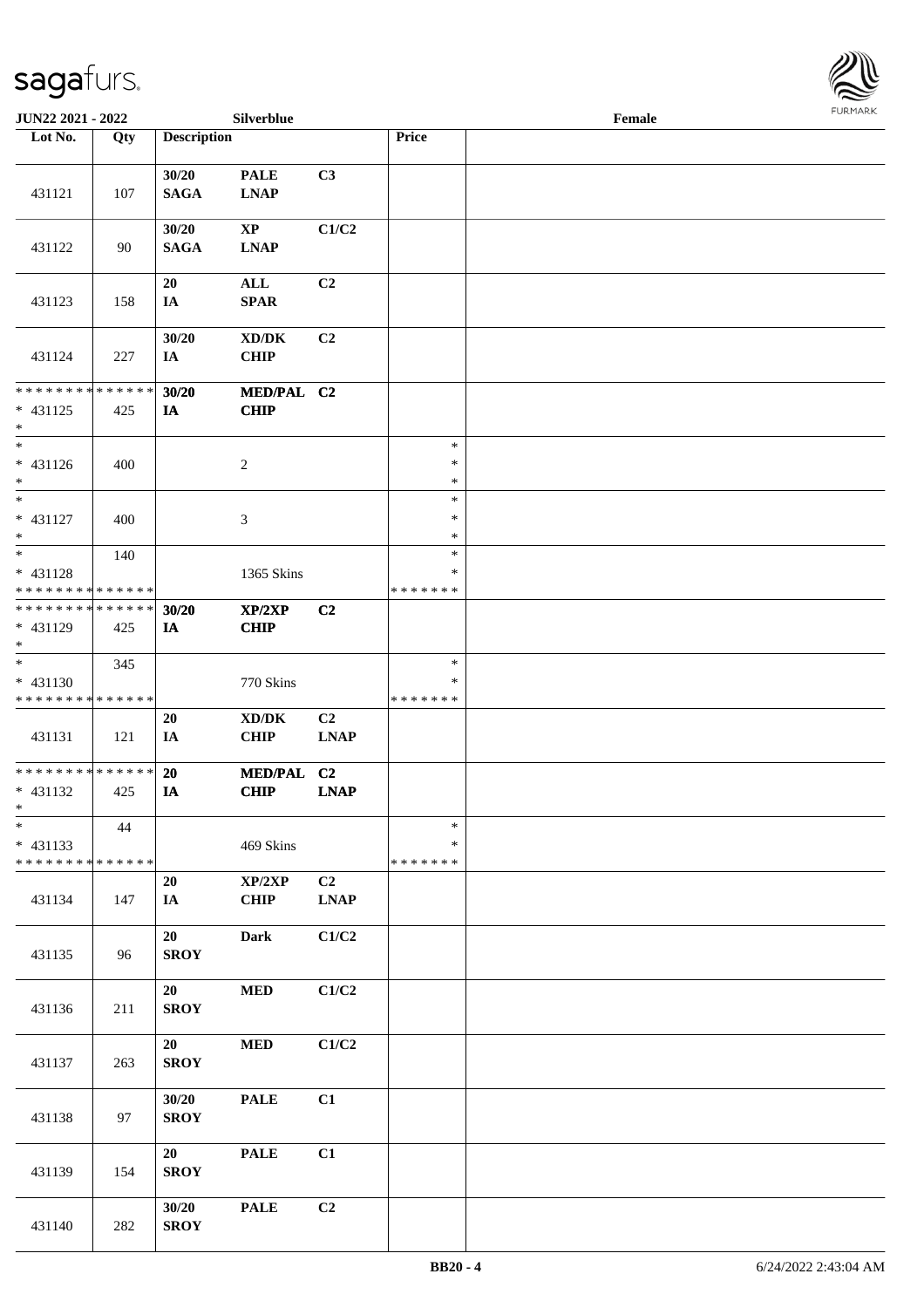

| JUN22 2021 - 2022 |     |                      | <b>Silverblue</b>      |                |         | Female | FURMARK |
|-------------------|-----|----------------------|------------------------|----------------|---------|--------|---------|
| Lot No.           | Qty | <b>Description</b>   |                        |                | Price   |        |         |
| **************    |     | 20                   | <b>PALE</b>            | C <sub>2</sub> |         |        |         |
| $* 431141$<br>$*$ | 425 | <b>SROY</b>          |                        |                |         |        |         |
| $*$               | 78  |                      |                        |                | $\ast$  |        |         |
| $* 431142$        |     |                      | 503 Skins              |                | $\ast$  |        |         |
| **************    |     |                      |                        |                | ******* |        |         |
| 431143            | 121 | 20<br><b>SROY</b>    | <b>PALE</b>            | C3             |         |        |         |
| 431144            | 144 | 20<br><b>SROY</b>    | $\mathbf{X}\mathbf{P}$ | C1             |         |        |         |
| 431145            | 183 | 30/20<br><b>SROY</b> | $\mathbf{X}\mathbf{P}$ | C1/C2          |         |        |         |
| 431146            | 338 | 20<br><b>SROY</b>    | $\mathbf{X}\mathbf{P}$ | C2             |         |        |         |
| 431147            | 122 | 20<br><b>SROY</b>    | 2XP                    | C1/C2          |         |        |         |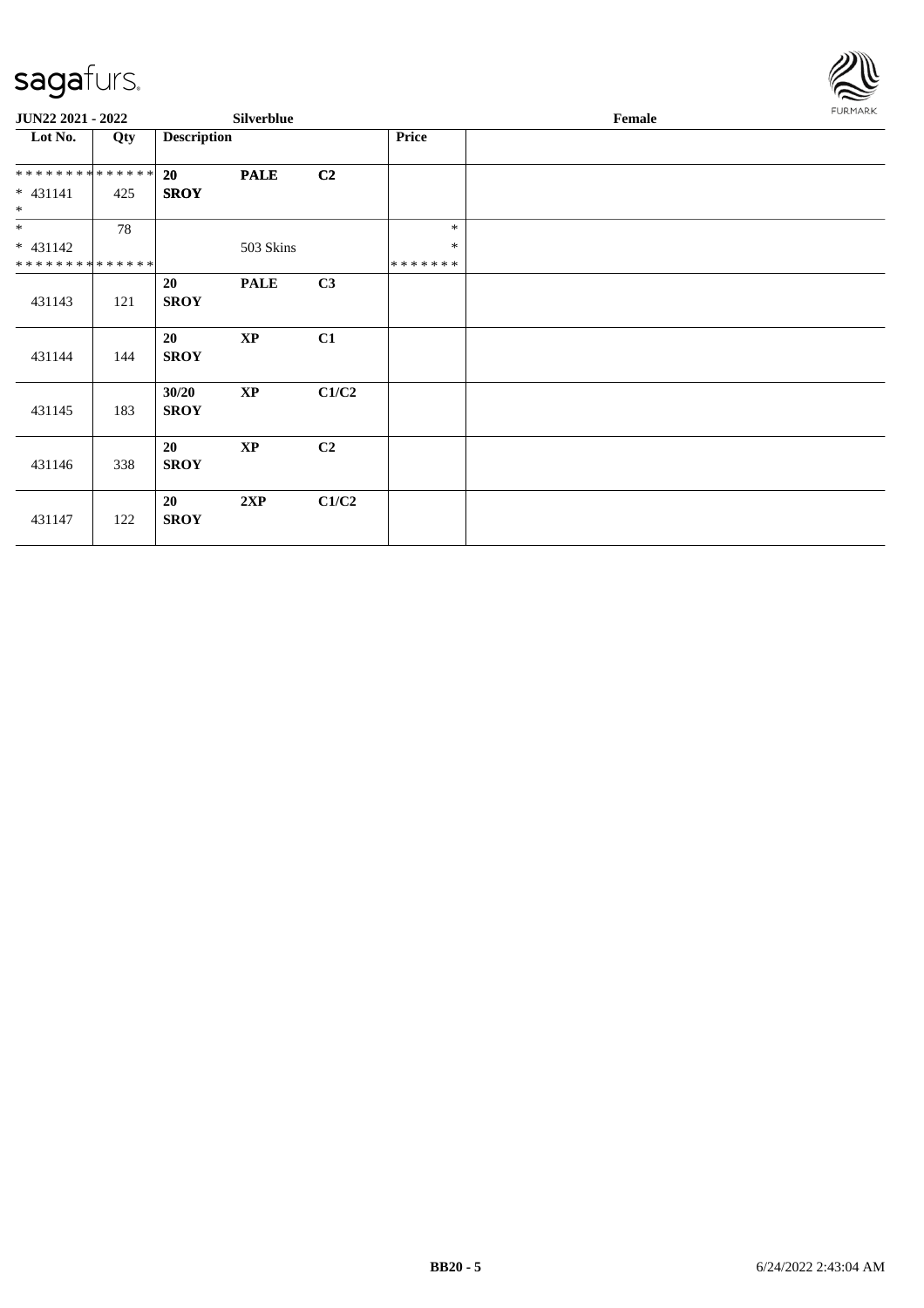

| JUN22 2021 - 2022                                               |     |                                      | Silverblue                                      |                |                                   | Female |  |
|-----------------------------------------------------------------|-----|--------------------------------------|-------------------------------------------------|----------------|-----------------------------------|--------|--|
| Lot No.                                                         | Qty | <b>Description</b>                   |                                                 |                | Price                             |        |  |
| 431201                                                          | 29  | 20/0<br>${\bf S}{\bf I}$             | $2{\bf X}{\bf D}$                               | C <sub>2</sub> |                                   |        |  |
| 431202                                                          | 132 | 20/0<br>${\bf S}{\bf I}$             | $\mathbf{X}\mathbf{D}$                          | C1/C2          |                                   |        |  |
| 431203                                                          | 361 | $\boldsymbol{0}$<br>${\bf SI}$       | Dark                                            | C1/C2          |                                   |        |  |
| 431204                                                          | 202 | $20/0$<br>${\bf SI}$                 | Dark                                            | C3             |                                   |        |  |
| 431205                                                          | 118 | $\mathbf{0}$<br>${\bf SI}$           | $\bf MED$                                       | C1             |                                   |        |  |
| 431206                                                          | 487 | $\mathbf{0}$<br>${\bf SI}$           | $\bf MED$                                       | C2             |                                   |        |  |
| 431207                                                          | 301 | $\bf{0}$<br>${\bf SI}$               | $\bf MED$                                       | C3             |                                   |        |  |
| 431208                                                          | 131 | $\pmb{0}$<br>${\bf SI}$              | <b>PALE</b>                                     | C1             |                                   |        |  |
| * * * * * * * * <mark>* * * * * * *</mark><br>$* 431209$<br>$*$ | 465 | $\mathbf 0$<br>SI                    | <b>PALE</b>                                     | C2             |                                   |        |  |
| $\frac{1}{*}$<br>* 431210<br>* * * * * * * * * * * * * *        | 172 |                                      | 637 Skins                                       |                | $\ast$<br>$\ast$<br>* * * * * * * |        |  |
| 431211                                                          | 179 | $\pmb{0}$<br>${\bf S}{\bf I}$        | <b>PALE</b>                                     | C2             |                                   |        |  |
| 431212                                                          | 380 | $\boldsymbol{0}$<br>${\bf S}{\bf I}$ | <b>PALE</b>                                     | C3             |                                   |        |  |
| 431213                                                          | 161 | $\bf{0}$<br>SI                       | $\bold{XP}$                                     | C1             |                                   |        |  |
| 431214                                                          | 345 | $\bf{0}$<br>SI                       | $\bold{XP}$                                     | C1/C2          |                                   |        |  |
| * * * * * * * * * * * * * * *<br>$* 431215$<br>$*$              | 425 | $\mathbf{0}$<br>SI                   | $\bold{XP}$                                     | C <sub>2</sub> |                                   |        |  |
| $* 431216$<br>* * * * * * * * * * * * * *                       | 83  |                                      | 508 Skins                                       |                | $\ast$<br>∗<br>* * * * * * *      |        |  |
| 431217                                                          | 130 | $\bf{0}$<br>${\bf SI}$               | $\mathbf{XP}$                                   | C3             |                                   |        |  |
| 431218                                                          | 178 | $\mathbf{0}$<br>${\bf SI}$           | $\bold{XP}$                                     | C3             |                                   |        |  |
| 431219                                                          | 98  | $\mathbf{0}$<br>SI                   | 2XP                                             | C2             |                                   |        |  |
| 431220                                                          | 79  | 20/0<br>SI                           | $2{\bf X}{\bf D}/{\bf X}{\bf D}$<br><b>LNAP</b> | C2             |                                   |        |  |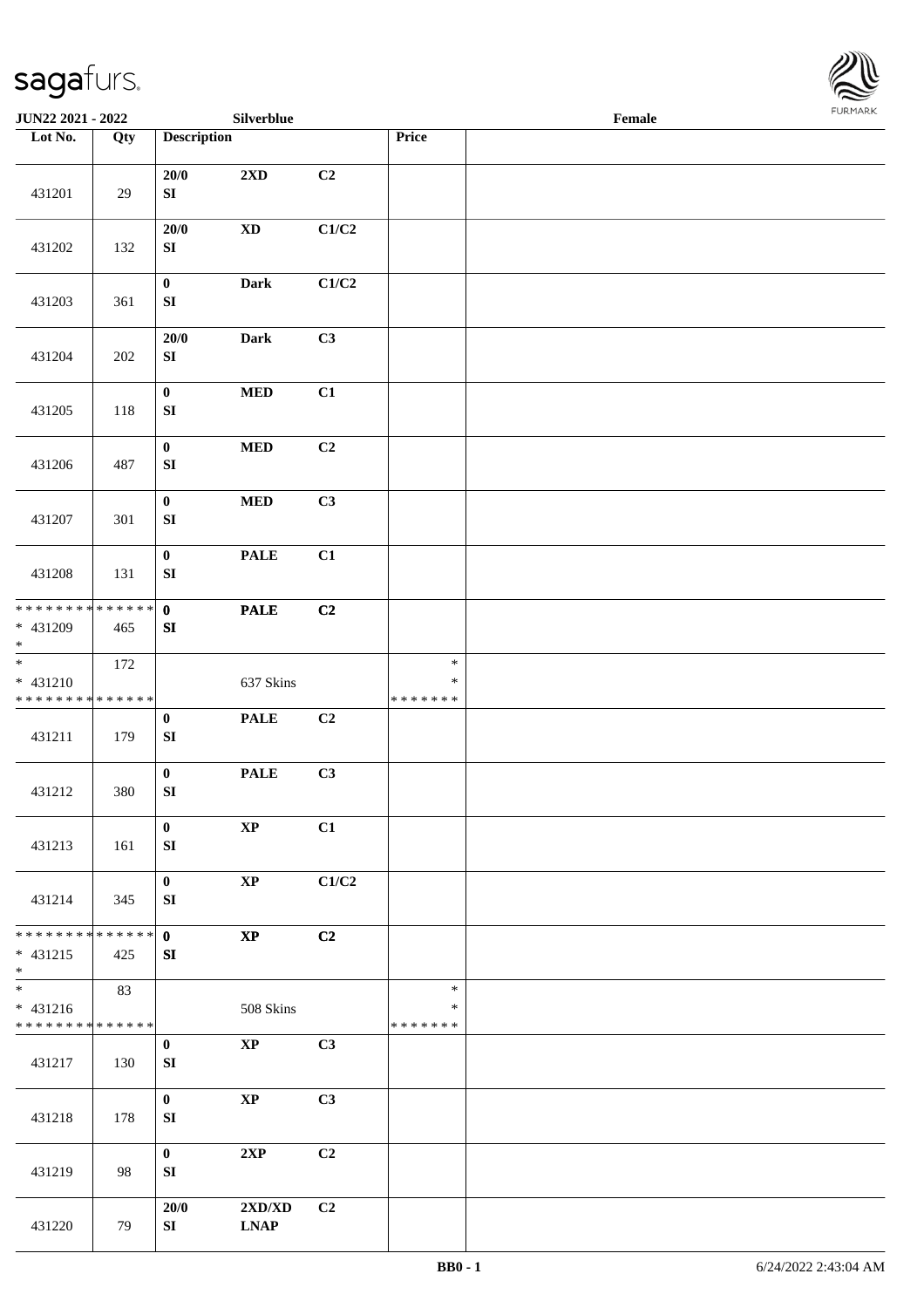

| JUN22 2021 - 2022                                 |     |                                    | Silverblue                                         |                           |                                   | Female | <b>FURMARK</b> |
|---------------------------------------------------|-----|------------------------------------|----------------------------------------------------|---------------------------|-----------------------------------|--------|----------------|
| Lot No.                                           | Qty | <b>Description</b>                 |                                                    |                           | Price                             |        |                |
| 431221                                            | 103 | $20/0$<br>${\bf S}{\bf I}$         | Dark<br><b>LNAP</b>                                | $\mathbf{C1}/\mathbf{C2}$ |                                   |        |                |
| 431222                                            | 123 | $\pmb{0}$<br>${\bf S}{\bf I}$      | <b>Dark</b><br><b>LNAP</b>                         | $\mathbf{C1}/\mathbf{C2}$ |                                   |        |                |
| 431223                                            | 90  | $20/0$<br>${\bf S}{\bf I}$         | Dark<br>$\ensuremath{\text{L}N\!AP}$               | C <sub>3</sub>            |                                   |        |                |
| 431224                                            | 171 | $20/0$<br>${\bf S}{\bf I}$         | $\bf MED$<br><b>LNAP</b>                           | C1/C2                     |                                   |        |                |
| 431225                                            | 173 | $\pmb{0}$<br>${\bf S}{\bf I}$      | $\bf MED$<br><b>LNAP</b>                           | $\mathbf{C1}/\mathbf{C2}$ |                                   |        |                |
| 431226                                            | 168 | $20/0$<br>${\bf S}{\bf I}$         | $\bf MED$<br><b>LNAP</b>                           | C3                        |                                   |        |                |
| 431227                                            | 182 | $\pmb{0}$<br>${\bf S}{\bf I}$      | $\bf MED$<br><b>LNAP</b>                           | C3                        |                                   |        |                |
| 431228                                            | 201 | $20/0$<br>${\bf S}{\bf I}$         | <b>PALE</b><br><b>LNAP</b>                         | $\mathbf{C1}/\mathbf{C2}$ |                                   |        |                |
| 431229                                            | 172 | $\pmb{0}$<br>${\bf S}{\bf I}$      | <b>PALE</b><br>$\ensuremath{\text{L}N\!AP}$        | C1/C2                     |                                   |        |                |
| 431230                                            | 152 | $20/0$<br>${\bf S}{\bf I}$         | <b>PALE</b><br><b>LNAP</b>                         | C3                        |                                   |        |                |
| 431231                                            | 232 | $\pmb{0}$<br>${\bf S}{\bf I}$      | <b>PALE</b><br><b>LNAP</b>                         | C3                        |                                   |        |                |
| 431232                                            | 122 | $20/0$<br>${\bf S}{\bf I}$         | $\mathbf{XP}/2\mathbf{XP}$<br><b>LNAP</b>          | C1/C2                     |                                   |        |                |
| 431233                                            | 118 | $\bf{0}$<br>SI                     | XP/2XP<br><b>LNAP</b>                              | C2                        |                                   |        |                |
| 431234                                            | 108 | 20/0<br>SI                         | XP/2XP<br><b>LNAP</b>                              | C3                        |                                   |        |                |
| 431235                                            | 239 | $\bf{0}$<br>$\mathbf{I}\mathbf{B}$ | ALL<br><b>SPAR</b>                                 | C2                        |                                   |        |                |
| 431236                                            | 191 | $\bf{0}$<br>$\mathbf{I}\mathbf{B}$ | $\bold{X}\bold{D}/\bold{D}\bold{K}$<br><b>CHIP</b> | C2                        |                                   |        |                |
| * * * * * * * * * * * * * *<br>* 431237<br>$*$    | 465 | $\mathbf{0}$<br>$\mathbf{I}$       | MED/PAL C2<br><b>CHIP</b>                          |                           |                                   |        |                |
| $*$<br>* 431238<br>$*$                            | 440 |                                    | 2                                                  |                           | $\ast$<br>∗<br>$\ast$             |        |                |
| $\ast$<br>* 431239<br>* * * * * * * * * * * * * * | 91  |                                    | 996 Skins                                          |                           | $\ast$<br>$\ast$<br>* * * * * * * |        |                |
| 431240                                            | 410 | $\bf{0}$<br>$\mathbf{I}\mathbf{B}$ | XP/2XP<br><b>CHIP</b>                              | C2                        |                                   |        |                |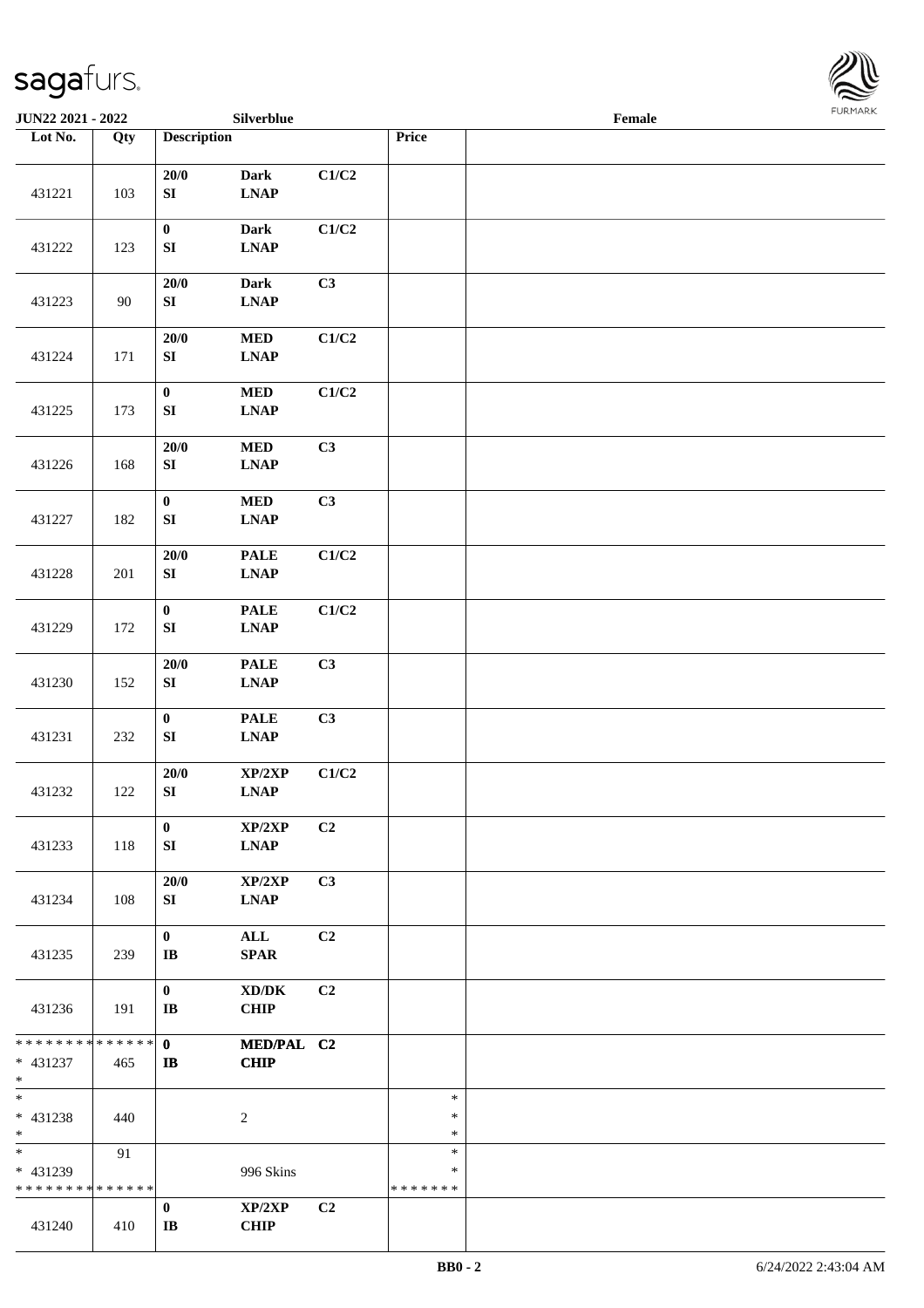

| JUN22 2021 - 2022                                                     |     |                                                                       | Silverblue                                 |                                                  |                                   | Female | FURMARK |
|-----------------------------------------------------------------------|-----|-----------------------------------------------------------------------|--------------------------------------------|--------------------------------------------------|-----------------------------------|--------|---------|
| Lot No.                                                               | Qty | <b>Description</b>                                                    |                                            |                                                  | Price                             |        |         |
| 431241                                                                | 102 | $\bf{0}$<br>$\bf I\bf B$                                              | $\boldsymbol{\text{XD}/\text{DK}}$<br>CHIP | C2<br>$\mathbf{L}\mathbf{N}\mathbf{A}\mathbf{P}$ |                                   |        |         |
| 431242                                                                | 420 | $\bf{0}$<br>$\bf{IB}$                                                 | <b>MED/PAL</b><br><b>CHIP</b>              | C2<br>$\mathbf{L}\mathbf{N}\mathbf{A}\mathbf{P}$ |                                   |        |         |
| 431243                                                                | 113 | $\mathbf{0}$<br>$\mathbf{SAGA}$                                       | $2{\bf X}{\bf D}$                          | C1/C2                                            |                                   |        |         |
| 431244                                                                | 48  | $\mathbf{0}$<br>$\mathbf{SAGA}$                                       | $2{\bf X}{\bf D}$                          | C3                                               |                                   |        |         |
| 431245                                                                | 295 | $\mathbf{0}$<br>$\mathbf{SAGA}$                                       | $\mathbf{X}\mathbf{D}$                     | C1/C2                                            |                                   |        |         |
| 431246                                                                | 167 | 20/0<br>$\mathbf{SR}/\mathbf{S}$                                      | $\mathbf{X}\mathbf{D}$                     | C3                                               |                                   |        |         |
| 431247                                                                | 233 | $\mathbf{0}$<br><b>SAGA</b>                                           | <b>Dark</b>                                | C1                                               |                                   |        |         |
| * * * * * * * * * * * * * * *<br>$* 431248$<br>$\ast$                 | 445 | $\mathbf{0}$<br><b>SAGA</b>                                           | <b>Dark</b>                                | C2                                               |                                   |        |         |
| $\overline{\phantom{0}}$<br>* 431249<br>$\ast$                        | 420 |                                                                       | $\sqrt{2}$                                 |                                                  | $\ast$<br>$\ast$<br>$\ast$        |        |         |
| $\overline{\phantom{a}^*}$<br>* 431250<br>* * * * * * * * * * * * * * | 54  |                                                                       | 919 Skins                                  |                                                  | $\ast$<br>$\ast$<br>* * * * * * * |        |         |
| 431251                                                                | 426 | $\bf{0}$<br>$\ensuremath{\textup{SR}}\xspace/\ensuremath{\textup{S}}$ | <b>Dark</b>                                | C3                                               |                                   |        |         |
| 431252                                                                | 379 | $\bf{0}$<br><b>SAGA</b>                                               | <b>Dark</b>                                | C3                                               |                                   |        |         |
| ************** 0<br>$* 431253$<br>$*$                                 | 425 | <b>SAGA</b>                                                           | <b>MED</b>                                 | C1                                               |                                   |        |         |
| $*$<br>$* 431254$<br>* * * * * * * * * * * * * * *                    | 67  |                                                                       | 492 Skins                                  |                                                  | $\ast$<br>$\ast$<br>* * * * * * * |        |         |
| **************<br>$* 431255$<br>$*$                                   | 445 | $\mathbf{0}$<br><b>SAGA</b>                                           | <b>MED</b>                                 | C2                                               |                                   |        |         |
| $\overline{\phantom{a}^*}$<br>* 431256<br>$*$                         | 420 |                                                                       | $\overline{2}$                             |                                                  | $\ast$<br>$\ast$<br>$\ast$        |        |         |
| $*$<br>$* 431257$<br>$*$                                              | 420 |                                                                       | 3                                          |                                                  | $\ast$<br>$\ast$<br>$\ast$        |        |         |
| $\ast$<br>* 431258<br>$*$                                             | 420 |                                                                       | $\overline{4}$                             |                                                  | $\ast$<br>∗<br>∗                  |        |         |
| $\overline{\phantom{0}}$<br>* 431259<br>* * * * * * * * * * * * * *   | 247 |                                                                       | 1952 Skins                                 |                                                  | $\ast$<br>∗<br>* * * * * * *      |        |         |
| 431260                                                                | 445 | $\bf{0}$<br><b>SAGA</b>                                               | <b>MED</b>                                 | C <sub>2</sub>                                   |                                   |        |         |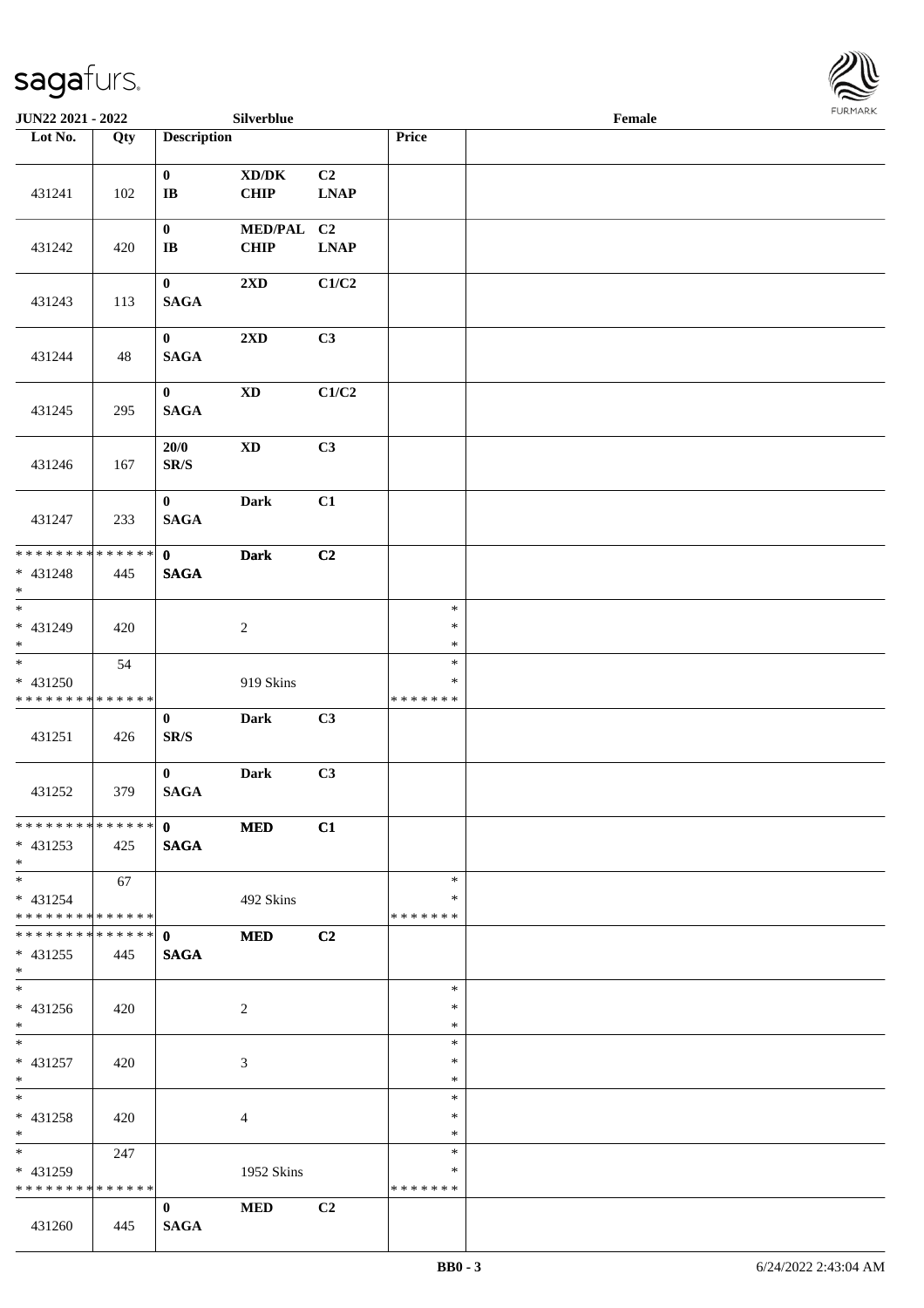

| <b>JUN22 2021 - 2022</b>        |     |                    | Silverblue     |                |                  | Female |  |
|---------------------------------|-----|--------------------|----------------|----------------|------------------|--------|--|
| Lot No.                         | Qty | <b>Description</b> |                |                | Price            |        |  |
|                                 |     |                    |                |                |                  |        |  |
| ******** <mark>******</mark>    |     | $\mathbf{0}$       | <b>MED</b>     | C3             |                  |        |  |
| * 431261                        | 445 | <b>SAGA</b>        |                |                |                  |        |  |
| $*$                             |     |                    |                |                |                  |        |  |
| $\overline{\ast}$               | 432 |                    |                |                | $\ast$           |        |  |
| * 431262                        |     |                    | 877 Skins      |                | ∗                |        |  |
| * * * * * * * * * * * * * * *   |     |                    |                |                | * * * * * * *    |        |  |
| * * * * * * * * * * * * * * *   |     | $\mathbf 0$        | <b>PALE</b>    | C1             |                  |        |  |
| * 431263                        | 445 | <b>SAGA</b>        |                |                |                  |        |  |
| $*$                             |     |                    |                |                |                  |        |  |
| $*$                             | 369 |                    |                |                | $\ast$           |        |  |
| $* 431264$                      |     |                    | 814 Skins      |                | ∗                |        |  |
| * * * * * * * * * * * * * *     |     |                    |                |                | * * * * * * *    |        |  |
| ******** <mark>******</mark>    |     | $\mathbf{0}$       | <b>PALE</b>    | C <sub>2</sub> |                  |        |  |
| $* 431265$                      | 445 | <b>SAGA</b>        |                |                |                  |        |  |
| $*$                             |     |                    |                |                |                  |        |  |
| $\ast$                          |     |                    |                |                | $\ast$           |        |  |
| $* 431266$                      | 420 |                    | 2              |                | $\ast$           |        |  |
| $*$<br>$\overline{\phantom{0}}$ |     |                    |                |                | $\ast$           |        |  |
|                                 |     |                    |                |                | $\ast$           |        |  |
| * 431267                        | 420 |                    | 3              |                | $\ast$           |        |  |
| $*$                             |     |                    |                |                | $\ast$           |        |  |
|                                 |     |                    |                |                | $\ast$           |        |  |
| * 431268                        | 420 |                    | 4              |                | $\ast$           |        |  |
| $*$<br>$*$                      |     |                    |                |                | *                |        |  |
|                                 |     |                    |                |                | $\ast$           |        |  |
| * 431269                        | 420 |                    | 5              |                | $\ast$           |        |  |
| $*$                             |     |                    |                |                | $\ast$<br>$\ast$ |        |  |
|                                 |     |                    |                |                | $\ast$           |        |  |
| $* 431270$<br>$*$               | 420 |                    | 6              |                | $\ast$           |        |  |
| $*$                             |     |                    |                |                | $\ast$           |        |  |
| $* 431271$                      | 126 |                    | 2671 Skins     |                | *                |        |  |
| * * * * * * * * * * * * * *     |     |                    |                |                | * * * * * * *    |        |  |
|                                 |     | $\bf{0}$           | <b>PALE</b>    | C2             |                  |        |  |
| 431272                          | 331 | <b>SAGA</b>        |                |                |                  |        |  |
|                                 |     |                    |                |                |                  |        |  |
| ******** <mark>******</mark>    |     | $\mathbf{0}$       | <b>PALE</b>    | C3             |                  |        |  |
| * 431273                        | 445 | <b>SAGA</b>        |                |                |                  |        |  |
| $*$                             |     |                    |                |                |                  |        |  |
| $*$                             |     |                    |                |                | $\ast$           |        |  |
| * 431274                        | 460 |                    | 2              |                | ∗                |        |  |
| $*$                             |     |                    |                |                | ∗                |        |  |
| $*$                             | 431 |                    |                |                | $\ast$           |        |  |
| $* 431275$                      |     |                    | 1336 Skins     |                | ∗                |        |  |
| * * * * * * * * * * * * * * *   |     |                    |                |                | * * * * * * *    |        |  |
| * * * * * * * * * * * * * * *   |     | $\mathbf{0}$       | <b>PALE</b>    | C <sub>3</sub> |                  |        |  |
| $* 431276$                      | 445 | <b>SAGA</b>        |                |                |                  |        |  |
| $*$                             |     |                    |                |                |                  |        |  |
| $*$                             |     |                    |                |                | $\ast$           |        |  |
| $* 431277$                      | 420 |                    | $\overline{c}$ |                | $\ast$           |        |  |
| $*$                             |     |                    |                |                | $\ast$           |        |  |
| $*$                             |     |                    |                |                | $\ast$           |        |  |
| $* 431278$                      | 420 |                    | 3              |                | $\ast$           |        |  |
| $*$                             |     |                    |                |                | $\ast$           |        |  |
| $*$ and $*$                     | 245 |                    |                |                | $\ast$           |        |  |
| * 431279                        |     |                    | 1530 Skins     |                | ∗                |        |  |
| * * * * * * * * * * * * * *     |     |                    |                |                | * * * * * * *    |        |  |
|                                 |     | $\bf{0}$           | $\mathbf{XP}$  | C1             |                  |        |  |
| 431280                          | 296 | <b>SAGA</b>        |                |                |                  |        |  |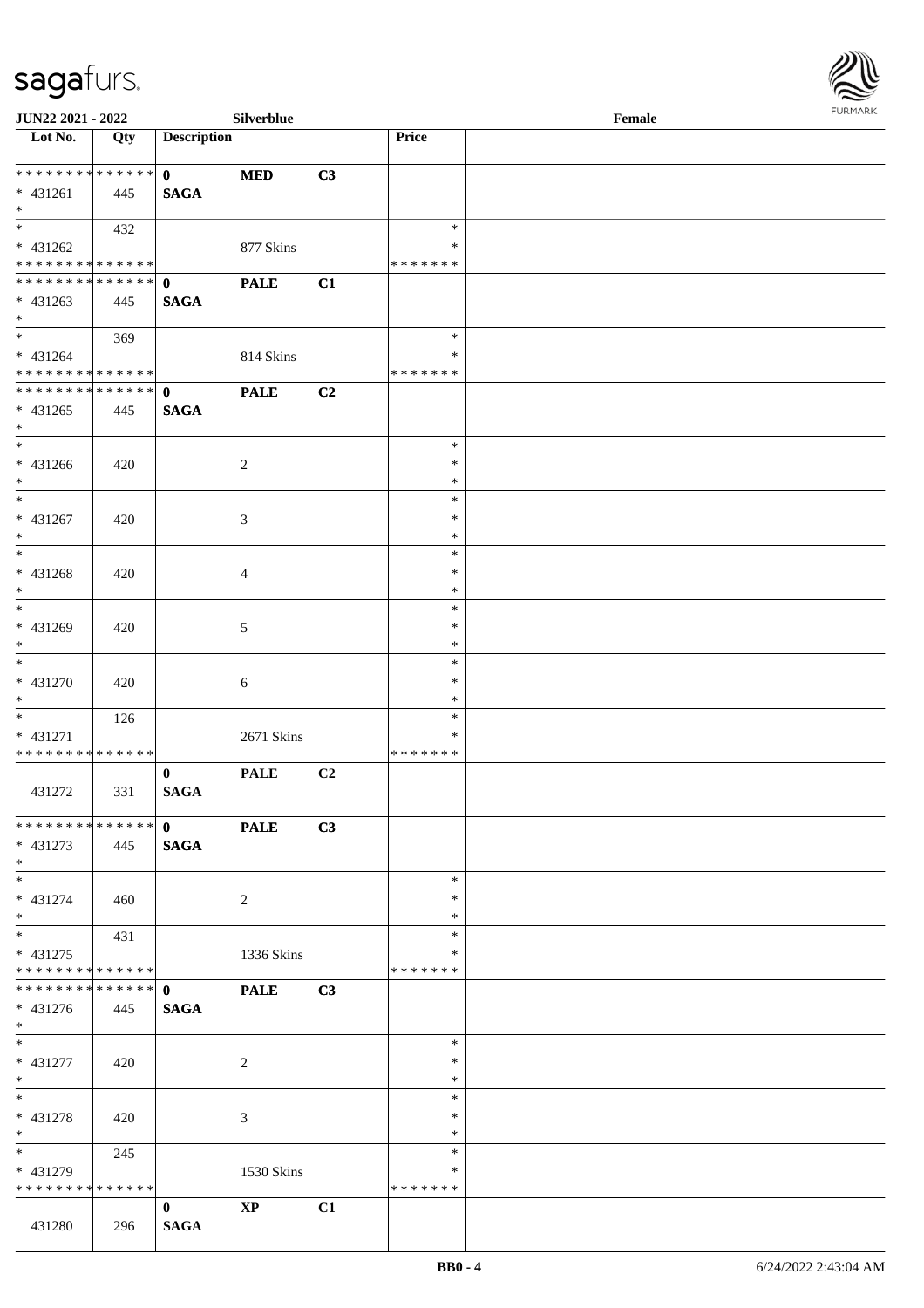

| <b>JUN22 2021 - 2022</b>                   |     |                    | Silverblue             |                |                    | Female |  |
|--------------------------------------------|-----|--------------------|------------------------|----------------|--------------------|--------|--|
| Lot No.                                    | Qty | <b>Description</b> |                        |                | Price              |        |  |
|                                            |     |                    |                        |                |                    |        |  |
| * * * * * * * * * * * * * * *              |     | $\mathbf{0}$       | $\mathbf{X}\mathbf{P}$ | C2             |                    |        |  |
| * 431281                                   | 445 | <b>SAGA</b>        |                        |                |                    |        |  |
| $\ast$                                     |     |                    |                        |                |                    |        |  |
| $*$                                        |     |                    |                        |                | $\ast$             |        |  |
| * 431282                                   | 420 |                    | 2                      |                | *                  |        |  |
| $*$                                        |     |                    |                        |                | *                  |        |  |
|                                            | 443 |                    |                        |                | $\ast$             |        |  |
| * 431283                                   |     |                    | 1308 Skins             |                | $\ast$             |        |  |
| * * * * * * * * * * * * * *                |     |                    |                        |                | * * * * * * *      |        |  |
| * * * * * * * * <mark>* * * * * * *</mark> |     | $\mathbf{0}$       | $\bold{XP}$            | C3             |                    |        |  |
| * 431284                                   | 445 | <b>SAGA</b>        |                        |                |                    |        |  |
| $*$                                        |     |                    |                        |                |                    |        |  |
| $*$                                        | 162 |                    |                        |                | $\ast$             |        |  |
| * 431285                                   |     |                    | 607 Skins              |                | *                  |        |  |
| * * * * * * * * * * * * * *                |     |                    |                        |                | * * * * * * *      |        |  |
|                                            |     | $\bf{0}$           | 2XP                    | C1             |                    |        |  |
| 431286                                     | 256 | <b>SAGA</b>        |                        |                |                    |        |  |
|                                            |     |                    |                        |                |                    |        |  |
|                                            |     | $\mathbf{0}$       | 2XP                    | C1/C2          |                    |        |  |
| 431287                                     | 360 | SR/S               |                        |                |                    |        |  |
|                                            |     |                    |                        |                |                    |        |  |
| * * * * * * * * * * * * * * *              |     | $\mathbf{0}$       | 2XP                    | C <sub>2</sub> |                    |        |  |
| * 431288                                   | 425 | <b>SAGA</b>        |                        |                |                    |        |  |
| $\ast$                                     |     |                    |                        |                |                    |        |  |
| $*$                                        | 83  |                    |                        |                | $\ast$             |        |  |
| * 431289                                   |     |                    | 508 Skins              |                | ∗                  |        |  |
| * * * * * * * * * * * * * *                |     |                    |                        |                | * * * * * * *      |        |  |
|                                            |     | $\bf{0}$           | 2XP                    | C3             |                    |        |  |
| 431290                                     | 144 | SR/S               |                        |                |                    |        |  |
|                                            |     |                    |                        |                |                    |        |  |
|                                            |     | 20/0               | 2XD/XD                 | C1/C2          |                    |        |  |
| 431291                                     | 164 | <b>SAGA</b>        | <b>LNAP</b>            |                |                    |        |  |
|                                            |     |                    |                        |                |                    |        |  |
|                                            |     | 20/0               | 2XD/XD                 | C3             |                    |        |  |
| 431292                                     | 86  | <b>SAGA</b>        | <b>LNAP</b>            |                |                    |        |  |
|                                            |     |                    |                        |                |                    |        |  |
|                                            |     | $\mathbf{0}$       | <b>Dark</b>            | C1/C2          |                    |        |  |
| 431293                                     | 187 | <b>SAGA</b>        | <b>LNAP</b>            |                |                    |        |  |
|                                            |     |                    |                        |                |                    |        |  |
| * * * * * * * * <mark>* * * * * * *</mark> |     | $\mathbf{0}$       | <b>Dark</b>            | C1/C2          |                    |        |  |
| * 431294                                   | 445 | <b>SAGA</b>        | <b>LNAP</b>            |                |                    |        |  |
| $\ast$<br>$*$                              |     |                    |                        |                |                    |        |  |
|                                            | 327 |                    |                        |                | $\ast$             |        |  |
| * 431295<br>* * * * * * * * * * * * * *    |     |                    | 772 Skins              |                | ∗<br>* * * * * * * |        |  |
|                                            |     |                    |                        |                |                    |        |  |
|                                            |     | 20/0               | <b>Dark</b>            | C3             |                    |        |  |
| 431296                                     | 194 | <b>SAGA</b>        | <b>LNAP</b>            |                |                    |        |  |
|                                            |     |                    |                        |                |                    |        |  |
|                                            |     | $\mathbf{0}$       | <b>Dark</b>            | C3             |                    |        |  |
| 431297                                     | 431 | <b>SAGA</b>        | <b>LNAP</b>            |                |                    |        |  |
|                                            |     | $\mathbf{0}$       |                        |                |                    |        |  |
|                                            |     |                    | <b>MED</b>             | C1/C2          |                    |        |  |
| 431298                                     | 348 | <b>SAGA</b>        | <b>LNAP</b>            |                |                    |        |  |
|                                            |     | $\mathbf{0}$       |                        | C3             |                    |        |  |
|                                            |     |                    | <b>MED</b>             |                |                    |        |  |
| 431299                                     | 202 | <b>SAGA</b>        | <b>LNAP</b>            |                |                    |        |  |
|                                            |     | $\mathbf{0}$       |                        | C1/C2          |                    |        |  |
|                                            |     |                    | <b>PALE</b>            |                |                    |        |  |
| 431300                                     | 372 | <b>SAGA</b>        | <b>LNAP</b>            |                |                    |        |  |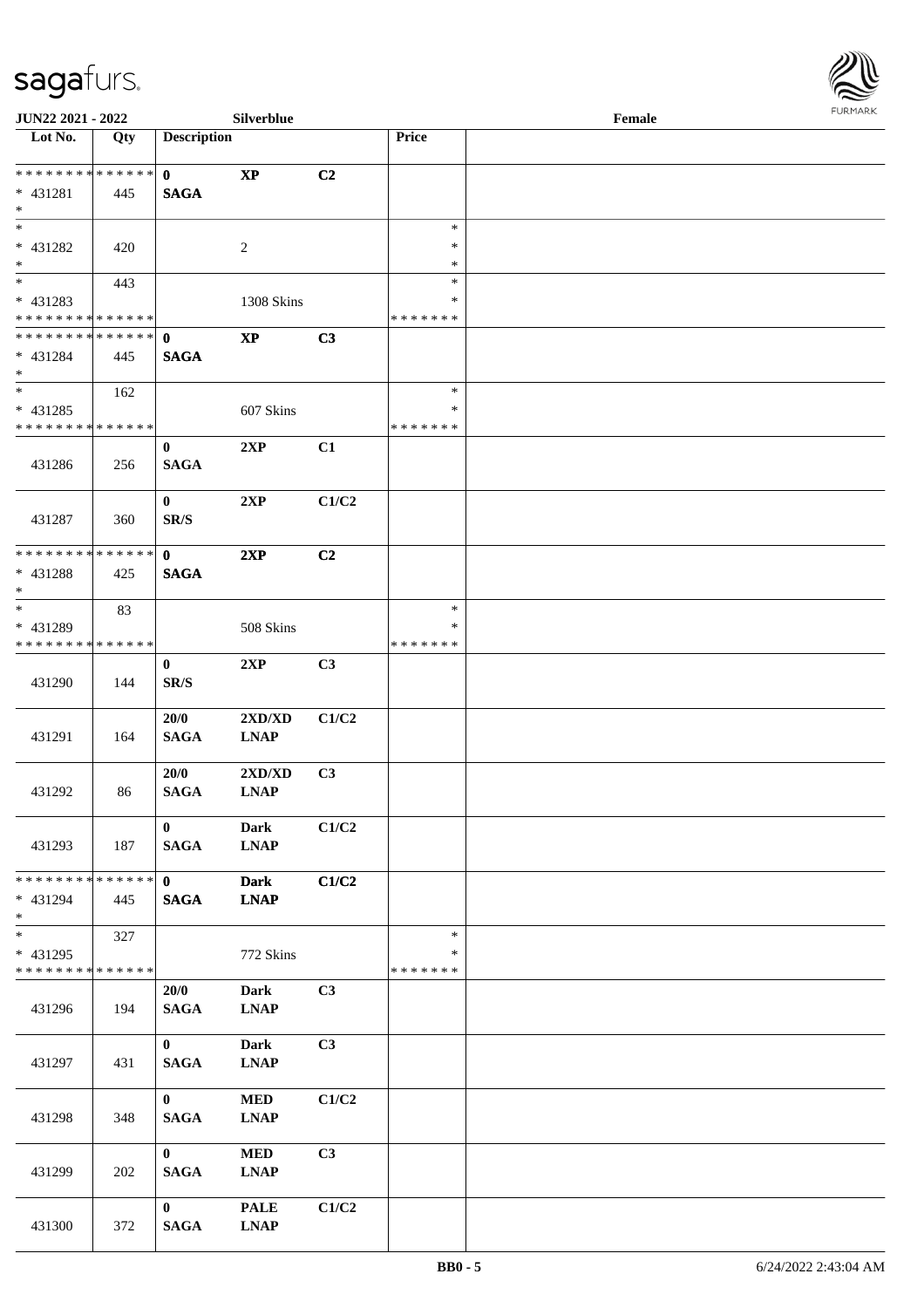\*



| JUN22 2021 - 2022                                  |     |                             | Silverblue                                                |       |                                   | Female |  |
|----------------------------------------------------|-----|-----------------------------|-----------------------------------------------------------|-------|-----------------------------------|--------|--|
| Lot No.                                            | Qty | <b>Description</b>          |                                                           |       | Price                             |        |  |
| 431301                                             | 114 | $\bf{0}$<br><b>SAGA</b>     | <b>PALE</b><br>$\mathbf{L}\mathbf{N}\mathbf{A}\mathbf{P}$ | C1/C2 |                                   |        |  |
| 431302                                             | 228 | $\bf{0}$<br><b>SAGA</b>     | <b>PALE</b><br><b>LNAP</b>                                | C3    |                                   |        |  |
| 431303                                             | 183 | $\bf{0}$<br><b>SAGA</b>     | $\bold{XP}$<br>$\mathbf{L}\mathbf{N}\mathbf{A}\mathbf{P}$ | C1/C2 |                                   |        |  |
| 431304                                             | 171 | 20/0<br><b>SAGA</b>         | $\bold{XP}$<br>$\ensuremath{\text{L}N\!AP}\xspace$        | C3    |                                   |        |  |
| 431305                                             | 171 | $\bf{0}$<br>$\mathbf{SAGA}$ | $\bold{XP}$<br><b>LNAP</b>                                | C3    |                                   |        |  |
| 431306                                             | 189 | $\bf{0}$<br><b>SAGA</b>     | XP/2XP<br><b>LNAP</b>                                     | C2    |                                   |        |  |
| 431307                                             | 87  | 20/0<br><b>SAGA</b>         | 2XP<br>$\mathbf{L}\mathbf{N}\mathbf{A}\mathbf{P}$         | C2    |                                   |        |  |
| 431308                                             | 414 | $\bf{0}$<br>IA              | ALL<br><b>SPAR</b>                                        | C2    |                                   |        |  |
| * * * * * * * * * * * * * * *<br>* 431309<br>$*$   | 445 | $\mathbf 0$<br>IA           | XD/DK<br>CHIP                                             | C2    |                                   |        |  |
| * 431310<br>* * * * * * * * * * * * * * *          | 217 |                             | 662 Skins                                                 |       | $\ast$<br>∗<br>* * * * * * *      |        |  |
| * * * * * * * * * * * * * * *<br>$* 431311$<br>$*$ | 445 | $\mathbf 0$<br>IA           | MED/PAL C2<br><b>CHIP</b>                                 |       |                                   |        |  |
| $*$<br>* 431312<br>$*$                             | 420 |                             | $\overline{c}$                                            |       | $\ast$<br>$\ast$<br>$\ast$        |        |  |
| $\ast$<br>* 431313<br>$*$                          | 420 |                             | 3                                                         |       | $\ast$<br>$\ast$<br>$\ast$        |        |  |
| $*$<br>* 431314<br>$*$                             | 420 |                             | 4                                                         |       | $\ast$<br>∗<br>$\ast$             |        |  |
| $*$<br>$* 431315$<br>$*$                           | 420 |                             | 5                                                         |       | $\ast$<br>$\ast$<br>$\ast$        |        |  |
| $*$<br>* 431316<br>$*$                             | 420 |                             | 6                                                         |       | $\ast$<br>∗<br>$\ast$             |        |  |
| $*$<br>* 431317<br>$*$                             | 420 |                             | 7                                                         |       | $\ast$<br>$\ast$<br>$\ast$        |        |  |
| $*$<br>* 431318<br>* * * * * * * * * * * * * *     | 442 |                             | 3407 Skins                                                |       | $\ast$<br>$\ast$<br>* * * * * * * |        |  |
| * * * * * * * * * * * * * * *<br>* 431319<br>$*$   | 445 | $\mathbf{0}$<br>IA          | MED/PAL C2<br><b>CHIP</b>                                 |       |                                   |        |  |
| $*$<br>* 431320<br>$*$                             | 420 |                             | $\overline{c}$                                            |       | $\ast$<br>$\ast$<br>$\ast$        |        |  |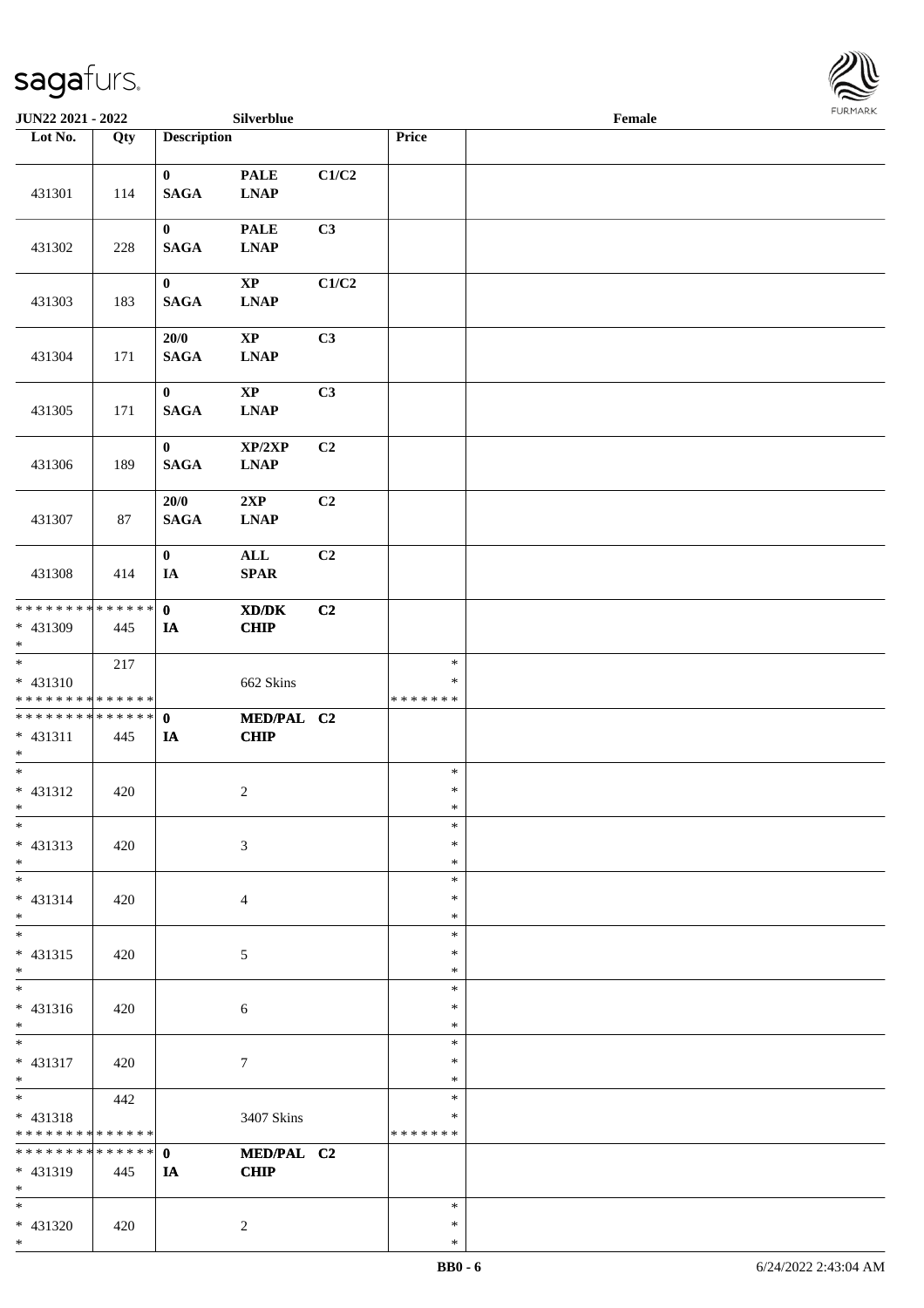

| <b>JUN22 2021 - 2022</b>                   |     |                    | Silverblue      |                |               | Female |  |
|--------------------------------------------|-----|--------------------|-----------------|----------------|---------------|--------|--|
| Lot No.                                    | Qty | <b>Description</b> |                 |                | Price         |        |  |
|                                            |     |                    |                 |                |               |        |  |
| $*$                                        |     | $\mathbf{0}$       | MED/PAL C2      |                | $\ast$        |        |  |
| * 431321                                   | 420 | IA                 | <b>CHIP</b>     |                | $\ast$        |        |  |
| $*$                                        |     |                    |                 |                | $\ast$        |        |  |
|                                            |     |                    |                 |                | $\ast$        |        |  |
| * 431322                                   | 420 |                    | $\overline{4}$  |                | $\ast$        |        |  |
| $*$                                        |     |                    |                 |                | $\ast$        |        |  |
|                                            |     |                    |                 |                | $\ast$        |        |  |
| * 431323                                   | 420 |                    | 5               |                | $\ast$        |        |  |
| $*$                                        |     |                    |                 |                | $\ast$        |        |  |
| $*$                                        |     |                    |                 |                | $\ast$        |        |  |
| * 431324                                   | 420 |                    | 6               |                | $\ast$        |        |  |
| $*$                                        |     |                    |                 |                | $\ast$        |        |  |
|                                            |     |                    |                 |                | $\ast$        |        |  |
| * 431325                                   | 420 |                    | $7\phantom{.0}$ |                | $\ast$        |        |  |
| $*$                                        |     |                    |                 |                | $\ast$        |        |  |
|                                            | 258 |                    |                 |                | $\ast$        |        |  |
| $* 431326$                                 |     |                    | 3223 Skins      |                | $\ast$        |        |  |
| * * * * * * * * <mark>* * * * * * *</mark> |     |                    |                 |                | * * * * * * * |        |  |
| * * * * * * * * * * * * * * <mark>*</mark> |     | $\mathbf{0}$       | XP/2XP          | C <sub>2</sub> |               |        |  |
| * 431327                                   | 444 | IA                 | <b>CHIP</b>     |                |               |        |  |
| $*$                                        |     |                    |                 |                |               |        |  |
|                                            |     |                    |                 |                | $\ast$        |        |  |
| * 431328                                   | 420 |                    |                 |                | $\ast$        |        |  |
| $*$                                        |     |                    | 2               |                | $\ast$        |        |  |
| $\overline{\ast}$                          | 241 |                    |                 |                | $\ast$        |        |  |
| * 431329                                   |     |                    |                 |                | $\ast$        |        |  |
| * * * * * * * * <mark>* * * * * * *</mark> |     |                    | 1105 Skins      |                | * * * * * * * |        |  |
| * * * * * * * * * * * * * * <mark>*</mark> |     | $\mathbf{0}$       |                 |                |               |        |  |
|                                            |     |                    | XD/DK           | C2             |               |        |  |
| * 431330                                   | 445 | IA                 | <b>CHIP</b>     | <b>LNAP</b>    |               |        |  |
| $*$<br>$*$                                 |     |                    |                 |                | $\ast$        |        |  |
|                                            | 58  |                    |                 |                | $\ast$        |        |  |
| * 431331<br>* * * * * * * * * * * * * *    |     |                    | 503 Skins       |                | *******       |        |  |
| * * * * * * * * * * * * * * <mark>*</mark> |     |                    |                 |                |               |        |  |
|                                            |     | $\mathbf{0}$       | MED/PAL C2      |                |               |        |  |
| * 431332                                   | 445 | IA                 | <b>CHIP</b>     | <b>LNAP</b>    |               |        |  |
| $*$ $*$<br>$*$                             |     |                    |                 |                | $\ast$        |        |  |
|                                            |     |                    |                 |                |               |        |  |
| * 431333                                   | 419 |                    | 2               |                | $\ast$        |        |  |
| $*$                                        |     |                    |                 |                | $\ast$        |        |  |
|                                            |     |                    |                 |                | $\ast$        |        |  |
| * 431334                                   | 420 |                    | 3               |                | $\ast$        |        |  |
| $*$                                        |     |                    |                 |                | $\ast$        |        |  |
|                                            | 194 |                    |                 |                | $\ast$        |        |  |
| * 431335                                   |     |                    | 1478 Skins      |                | $\ast$        |        |  |
| * * * * * * * * * * * * * *                |     |                    |                 |                | *******       |        |  |
|                                            |     | $\mathbf{0}$       | XP/2XP          | C2             |               |        |  |
| 431336                                     | 347 | IA                 | <b>CHIP</b>     | <b>LNAP</b>    |               |        |  |
|                                            |     |                    |                 |                |               |        |  |
|                                            |     | $\mathbf{0}$       | Dark            | C1/C2          |               |        |  |
| 431337                                     | 290 | <b>SROY</b>        |                 |                |               |        |  |
|                                            |     |                    |                 |                |               |        |  |
|                                            |     | $\mathbf{0}$       | <b>Dark</b>     | C2             |               |        |  |
| 431338                                     | 416 | <b>SROY</b>        |                 |                |               |        |  |
|                                            |     |                    |                 |                |               |        |  |
|                                            |     | $\mathbf{0}$       | <b>Dark</b>     | C3             |               |        |  |
| 431339                                     | 213 | <b>SROY</b>        |                 |                |               |        |  |
|                                            |     |                    |                 |                |               |        |  |
|                                            |     | $\mathbf{0}$       | <b>MED</b>      | C1             |               |        |  |
| 431340                                     | 128 | <b>SROY</b>        |                 |                |               |        |  |
|                                            |     |                    |                 |                |               |        |  |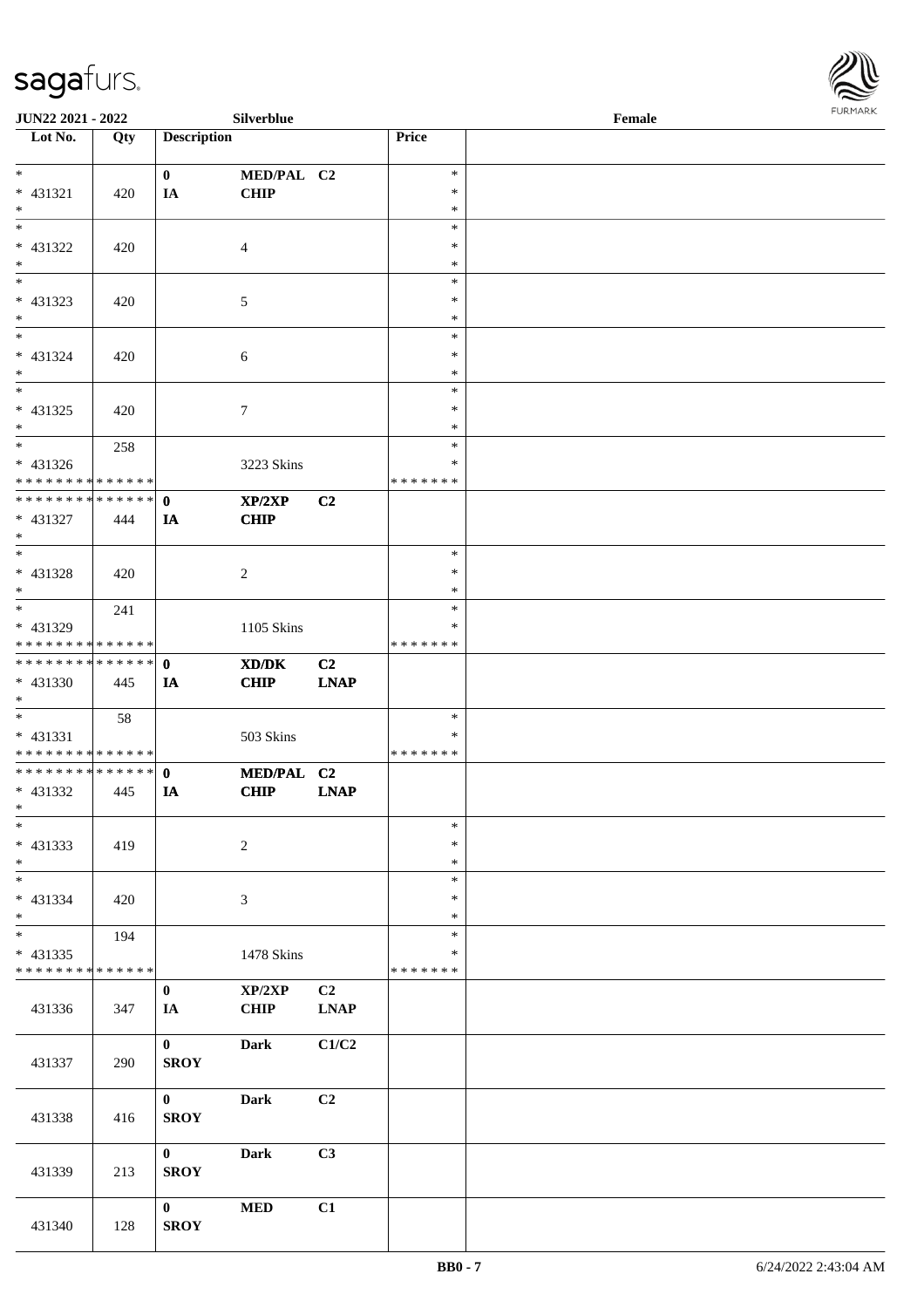

| <b>JUN22 2021 - 2022</b>                |     |                    | <b>Silverblue</b>      |       |                  | Female |  |
|-----------------------------------------|-----|--------------------|------------------------|-------|------------------|--------|--|
| Lot No.                                 | Qty | <b>Description</b> |                        |       | Price            |        |  |
|                                         |     |                    |                        |       |                  |        |  |
| ******** <mark>******</mark>            |     | $\mathbf{0}$       | <b>MED</b>             | C1    |                  |        |  |
| * 431341                                | 425 | <b>SROY</b>        |                        |       |                  |        |  |
| $*$<br>$\overline{\phantom{0}}$         |     |                    |                        |       |                  |        |  |
|                                         |     |                    |                        |       | $\ast$           |        |  |
| * 431342<br>$\ast$                      | 400 |                    | 2                      |       | *                |        |  |
| $\overline{\phantom{0}}$                |     |                    |                        |       | $\ast$<br>$\ast$ |        |  |
|                                         | 159 |                    |                        |       | $\ast$           |        |  |
| * 431343<br>* * * * * * * * * * * * * * |     |                    | 984 Skins              |       | * * * * * * *    |        |  |
| ******** <mark>******</mark>            |     | $\mathbf 0$        | <b>MED</b>             | C2    |                  |        |  |
| $* 431344$                              | 425 | <b>SROY</b>        |                        |       |                  |        |  |
| $*$                                     |     |                    |                        |       |                  |        |  |
| $*$                                     | 57  |                    |                        |       | $\ast$           |        |  |
| $* 431345$                              |     |                    | 482 Skins              |       | $\ast$           |        |  |
| * * * * * * * * * * * * * *             |     |                    |                        |       | * * * * * * *    |        |  |
|                                         |     | $\bf{0}$           | <b>MED</b>             | C3    |                  |        |  |
| 431346                                  | 125 | <b>SROY</b>        |                        |       |                  |        |  |
|                                         |     |                    |                        |       |                  |        |  |
|                                         |     | $\bf{0}$           | <b>PALE</b>            | C1    |                  |        |  |
| 431347                                  | 246 | <b>SROY</b>        |                        |       |                  |        |  |
|                                         |     |                    |                        |       |                  |        |  |
| * * * * * * * * * * * * * * *           |     | $\mathbf{0}$       | <b>PALE</b>            | C2    |                  |        |  |
| * 431348                                | 465 | <b>SROY</b>        |                        |       |                  |        |  |
| $*$                                     |     |                    |                        |       |                  |        |  |
| $*$                                     | 195 |                    |                        |       | $\ast$           |        |  |
| * 431349                                |     |                    | 660 Skins              |       | ∗                |        |  |
| * * * * * * * * * * * * * *             |     |                    |                        |       | * * * * * * *    |        |  |
|                                         |     | $\bf{0}$           | <b>PALE</b>            | C3    |                  |        |  |
| 431350                                  | 217 | <b>SROY</b>        |                        |       |                  |        |  |
|                                         |     |                    |                        |       |                  |        |  |
| * * * * * * * * * * * * * * *           |     | $\mathbf{0}$       | $\bold{XP}$            | C1    |                  |        |  |
| * 431351<br>$*$                         | 425 | <b>SROY</b>        |                        |       |                  |        |  |
| $*$                                     | 422 |                    |                        |       | $\ast$           |        |  |
| * 431352                                |     |                    | 847 Skins              |       | $\ast$           |        |  |
| ******** <mark>******</mark>            |     |                    |                        |       | *******          |        |  |
|                                         |     | $\mathbf{0}$       | $\mathbf{X}\mathbf{P}$ | C1/C2 |                  |        |  |
| 431353                                  | 430 | <b>SROY</b>        |                        |       |                  |        |  |
|                                         |     |                    |                        |       |                  |        |  |
| * * * * * * * * * * * * * * *           |     | $\mathbf{0}$       | $\mathbf{X}\mathbf{P}$ | C2    |                  |        |  |
| * 431354                                | 425 | <b>SROY</b>        |                        |       |                  |        |  |
| $*$                                     |     |                    |                        |       |                  |        |  |
| $*$                                     |     |                    |                        |       | $\ast$           |        |  |
| $* 431355$                              | 400 |                    | $\overline{c}$         |       | ∗                |        |  |
| $*$                                     |     |                    |                        |       | $\ast$           |        |  |
| $\overline{\phantom{0}}$                |     |                    |                        |       | $\ast$           |        |  |
| $* 431356$                              | 400 |                    | 3                      |       | *                |        |  |
| $*$                                     |     |                    |                        |       | $\ast$           |        |  |
| $*$                                     |     |                    |                        |       | $\ast$           |        |  |
| * 431357                                | 380 |                    | $\overline{4}$         |       | $\ast$           |        |  |
| $*$<br>$*$                              |     |                    |                        |       | $\ast$<br>$\ast$ |        |  |
| * 431358                                | 72  |                    | 1677 Skins             |       | $\ast$           |        |  |
| * * * * * * * * * * * * * *             |     |                    |                        |       | * * * * * * *    |        |  |
|                                         |     | $\mathbf{0}$       | <b>XP</b>              | C3    |                  |        |  |
| 431359                                  | 90  | <b>SROY</b>        |                        |       |                  |        |  |
|                                         |     |                    |                        |       |                  |        |  |
|                                         |     | $\mathbf{0}$       | 2XP                    | C1    |                  |        |  |
| 431360                                  | 145 | <b>SROY</b>        |                        |       |                  |        |  |
|                                         |     |                    |                        |       |                  |        |  |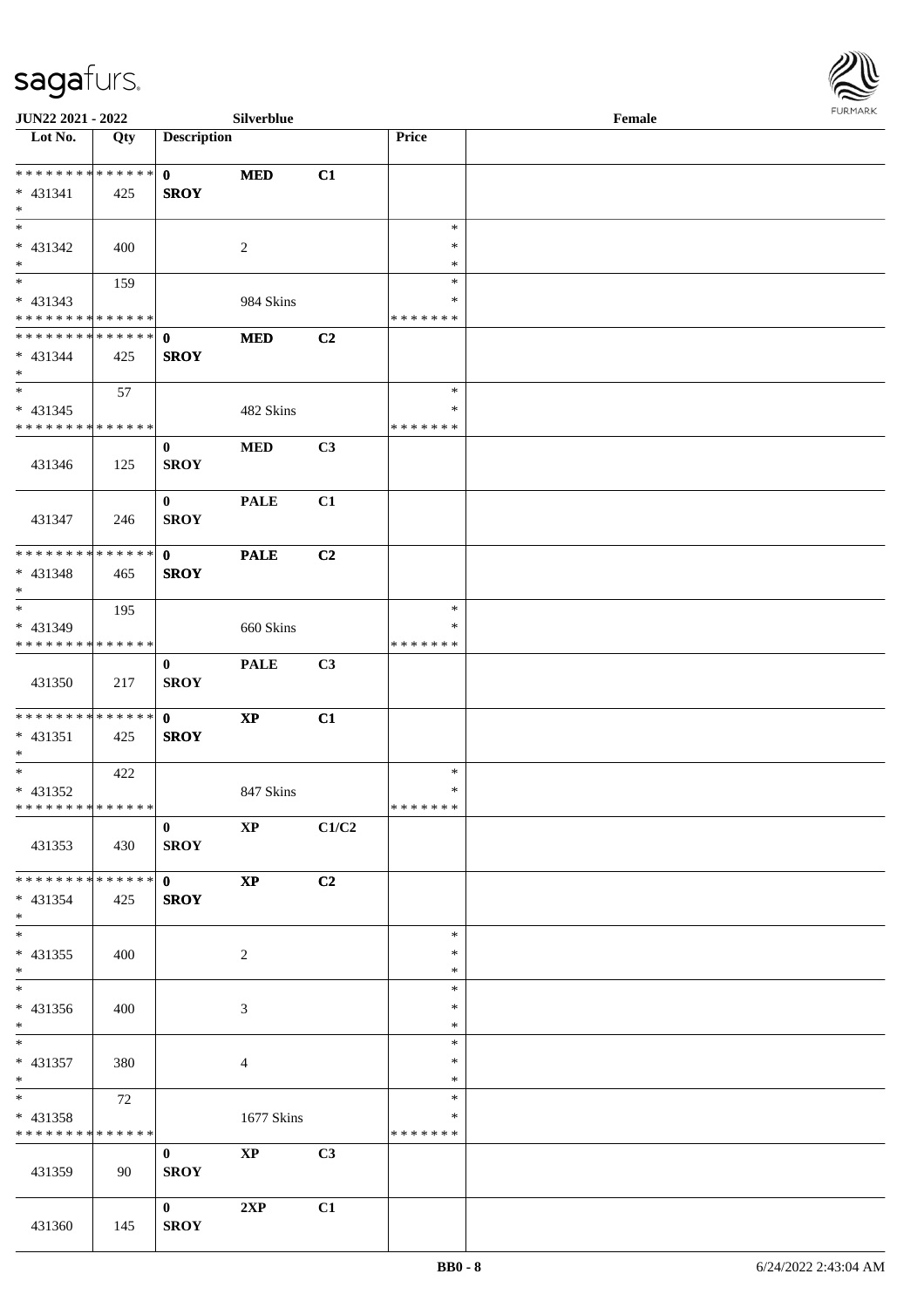

| JUN22 2021 - 2022                                           |     |                                  | Silverblue                                |                |                                   | Female |  |
|-------------------------------------------------------------|-----|----------------------------------|-------------------------------------------|----------------|-----------------------------------|--------|--|
| Lot No.                                                     | Qty | <b>Description</b>               |                                           |                | Price                             |        |  |
| 431401                                                      | 360 | $\mathbf{1}$<br>${\bf S}{\bf I}$ | $2{\bf X}{\bf D}/{\bf X}{\bf D}$          | C1/C2          |                                   |        |  |
| 431402                                                      | 121 | 0/1<br>SI                        | $\mathbf{X}\mathbf{D}$                    | C3             |                                   |        |  |
| 431403                                                      | 173 | $\mathbf{1}$<br>${\bf SI}$       | <b>Dark</b>                               | C1             |                                   |        |  |
| * * * * * * * * * * * * * *<br>$* 431404$<br>$\ast$         | 505 | $\mathbf{1}$<br>SI               | <b>Dark</b>                               | C2             |                                   |        |  |
| $\ast$<br>$* 431405$<br>* * * * * * * * * * * * * *         | 112 |                                  | 617 Skins                                 |                | $\ast$<br>$\ast$<br>* * * * * * * |        |  |
| 431406                                                      | 257 | $\mathbf{1}$<br>${\bf S}{\bf I}$ | <b>Dark</b>                               | C3             |                                   |        |  |
| 431407                                                      | 305 | $\mathbf{1}$<br>${\bf S}{\bf I}$ | $\bf MED$                                 | C1             |                                   |        |  |
| 431408                                                      | 405 | $\mathbf{1}$<br>SI               | $\bf MED$                                 | C1             |                                   |        |  |
| * * * * * * * * * * * * * *<br>* 431409<br>$\ast$           | 505 | $\mathbf{1}$<br>${\bf S}{\bf I}$ | $\bf MED$                                 | C <sub>2</sub> |                                   |        |  |
| $_{\ast}$<br>$* 431410$<br>$*$                              | 480 |                                  | $\sqrt{2}$                                |                | $\ast$<br>$\ast$<br>$\ast$        |        |  |
| $\ast$<br>$* 431411$<br>* * * * * * * * * * * * * *         | 147 |                                  | 1132 Skins                                |                | $\ast$<br>$\ast$<br>* * * * * * * |        |  |
| ******** <mark>******</mark><br>$* 431412$<br>$*$<br>$\ast$ | 505 | $\mathbf{1}$<br>SI               | $\bf MED$                                 | C <sub>2</sub> | $\ast$                            |        |  |
| $* 431413$<br>$*$                                           | 480 |                                  | 2                                         |                | $\ast$<br>$\ast$                  |        |  |
| $\ast$<br>$* 431414$<br>* * * * * * * * * * * * * *         | 393 |                                  | 1378 Skins                                |                | $\ast$<br>∗<br>* * * * * * *      |        |  |
| 431415                                                      | 536 | 1<br>SI                          | <b>MED</b>                                | C3             |                                   |        |  |
| * * * * * * * * * * * * * *<br>$* 431416$<br>$*$            | 505 | $\mathbf{1}$<br>SI               | <b>MED</b>                                | C3             |                                   |        |  |
| $*$<br>$* 431417$<br>* * * * * * * * * * * * * *            | 350 |                                  | 855 Skins                                 |                | $\ast$<br>$\ast$<br>* * * * * * * |        |  |
| 431418                                                      | 337 | $\mathbf{1}$<br>SI               | <b>PALE</b>                               | C1             |                                   |        |  |
| 431419                                                      | 424 | $\mathbf{1}$<br>SI               | $\ensuremath{\mathop{\bf PALE}\nolimits}$ | C1             |                                   |        |  |
| * * * * * * * * * * * * * * *<br>* 431420<br>$*$            | 505 | $\mathbf{1}$<br>SI               | <b>PALE</b>                               | C2             |                                   |        |  |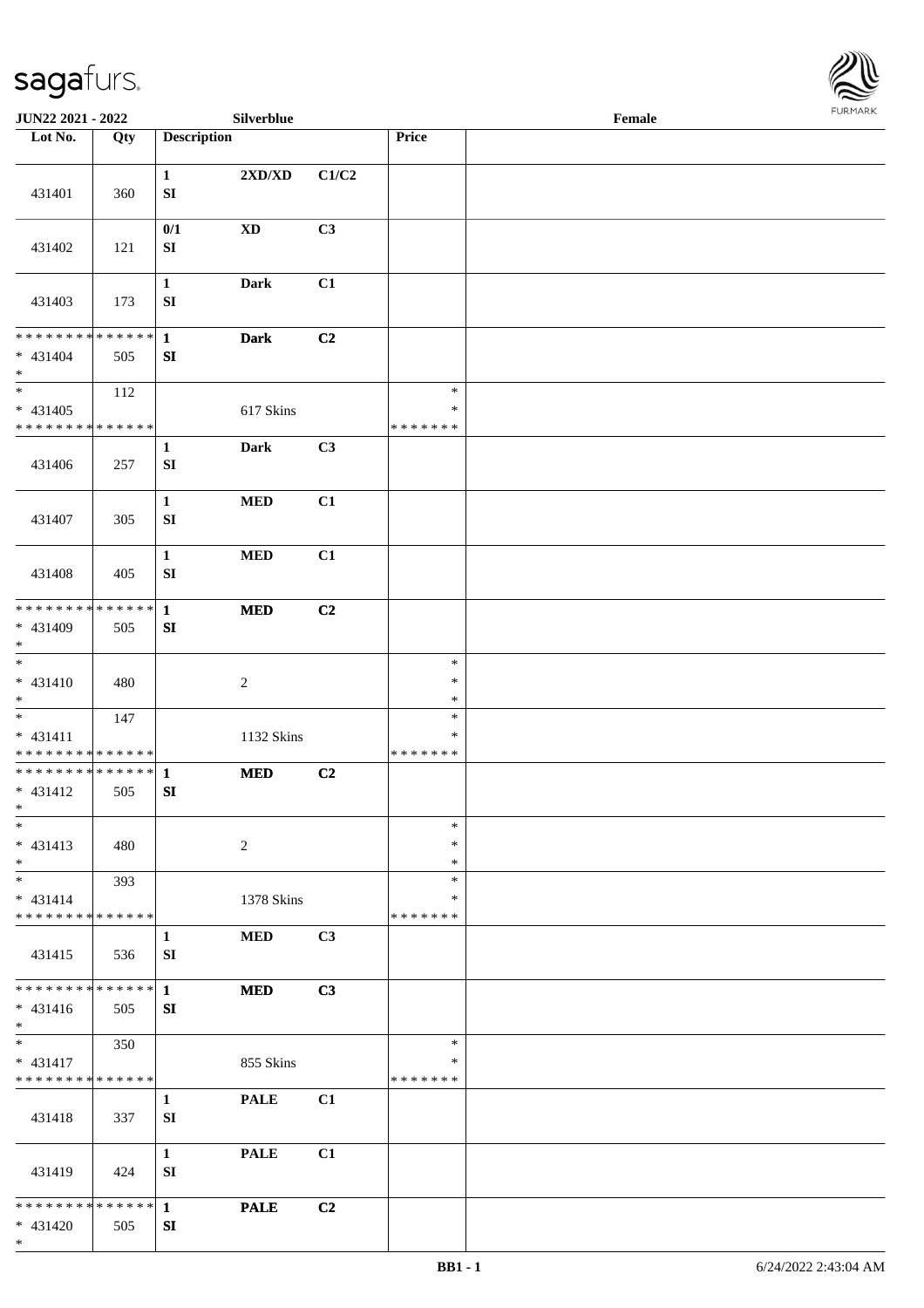

| <b>JUN22 2021 - 2022</b>                               |     |                    | <b>Silverblue</b>                |       |               | Female |  |
|--------------------------------------------------------|-----|--------------------|----------------------------------|-------|---------------|--------|--|
| Lot No.                                                | Qty | <b>Description</b> |                                  |       | Price         |        |  |
|                                                        |     |                    |                                  |       |               |        |  |
| $\ast$                                                 |     | $\mathbf{1}$       | <b>PALE</b>                      | C2    | $\ast$        |        |  |
| $* 431421$                                             | 480 | SI                 |                                  |       | $\ast$        |        |  |
| $*$                                                    |     |                    |                                  |       | $\ast$        |        |  |
|                                                        | 74  |                    |                                  |       | $\ast$        |        |  |
| * 431422                                               |     |                    | 1059 Skins                       |       | ∗             |        |  |
| * * * * * * * * <mark>* * * * * * *</mark>             |     |                    |                                  |       | *******       |        |  |
|                                                        |     |                    | <b>PALE</b>                      | C2    |               |        |  |
| $* 431423$                                             | 505 | SI                 |                                  |       |               |        |  |
| $\ast$                                                 |     |                    |                                  |       |               |        |  |
| $*$                                                    |     |                    |                                  |       | $\ast$        |        |  |
| $* 431424$                                             | 480 |                    | 2                                |       | $\ast$        |        |  |
| $*$                                                    |     |                    |                                  |       | $\ast$        |        |  |
| $\overline{\ast}$                                      | 491 |                    |                                  |       | $\ast$        |        |  |
| * 431425                                               |     |                    | 1476 Skins                       |       | $\ast$        |        |  |
| * * * * * * * * <mark>* * * * * *</mark>               |     |                    |                                  |       | *******       |        |  |
|                                                        |     |                    | <b>PALE</b>                      | C3    |               |        |  |
| * 431426                                               | 505 | SI                 |                                  |       |               |        |  |
| $*$                                                    |     |                    |                                  |       |               |        |  |
| $*$                                                    |     |                    |                                  |       | $\ast$        |        |  |
|                                                        | 58  |                    |                                  |       | $\ast$        |        |  |
| * 431427<br>* * * * * * * * <mark>* * * * * * *</mark> |     |                    | 563 Skins                        |       | *******       |        |  |
|                                                        |     |                    |                                  |       |               |        |  |
|                                                        |     |                    | <b>PALE</b>                      | C3    |               |        |  |
| * 431428                                               | 505 | SI                 |                                  |       |               |        |  |
| $\ast$<br>$\overline{\phantom{0}}$                     |     |                    |                                  |       |               |        |  |
|                                                        | 445 |                    |                                  |       | $\ast$        |        |  |
| * 431429                                               |     |                    | 950 Skins                        |       | ∗             |        |  |
| * * * * * * * * * * * * * * *                          |     |                    |                                  |       | *******       |        |  |
|                                                        |     | $\mathbf{1}$       | $\mathbf{X}\mathbf{P}$           | C1    |               |        |  |
| 431430                                                 | 198 | SI                 |                                  |       |               |        |  |
|                                                        |     |                    |                                  |       |               |        |  |
|                                                        |     | $\mathbf{1}$       | $\mathbf{XP}$                    | C1/C2 |               |        |  |
| 431431                                                 | 470 | SI                 |                                  |       |               |        |  |
|                                                        |     |                    |                                  |       |               |        |  |
|                                                        |     |                    | $\mathbf{X}\mathbf{P}$           | C2    |               |        |  |
| * 431432                                               | 505 | SI                 |                                  |       |               |        |  |
| $*$ $-$                                                |     |                    |                                  |       |               |        |  |
| $\ast$                                                 | 160 |                    |                                  |       | $\ast$        |        |  |
| * 431433                                               |     |                    | 665 Skins                        |       | $\ast$        |        |  |
| * * * * * * * * <mark>* * * * * * *</mark>             |     |                    |                                  |       | * * * * * * * |        |  |
|                                                        |     | $\mathbf{1}$       | $\bold{XP}$                      | C3    |               |        |  |
| 431434                                                 | 174 | ${\bf S}{\bf I}$   |                                  |       |               |        |  |
|                                                        |     |                    |                                  |       |               |        |  |
|                                                        |     | $\mathbf{1}$       | $\bold{XP}$                      | C3    |               |        |  |
| 431435                                                 | 300 | SI                 |                                  |       |               |        |  |
|                                                        |     |                    |                                  |       |               |        |  |
|                                                        |     | $\mathbf{1}$       | 2XP                              | C1/C2 |               |        |  |
| 431436                                                 | 124 | ${\bf S}{\bf I}$   |                                  |       |               |        |  |
|                                                        |     |                    |                                  |       |               |        |  |
|                                                        |     | $\mathbf{1}$       | 2XP                              | C2    |               |        |  |
| 431437                                                 | 81  | ${\bf S}{\bf I}$   |                                  |       |               |        |  |
|                                                        |     |                    |                                  |       |               |        |  |
|                                                        |     | $\mathbf{1}$       | $2{\bf X}{\bf D}/{\bf X}{\bf D}$ | C2    |               |        |  |
| 431438                                                 |     | ${\bf S}{\bf I}$   | $\ensuremath{\text{L}N\!AP}$     |       |               |        |  |
|                                                        | 167 |                    |                                  |       |               |        |  |
|                                                        |     |                    |                                  |       |               |        |  |
|                                                        |     | $\mathbf{1}$       | <b>Dark</b>                      | C1/C2 |               |        |  |
| 431439                                                 | 258 | SI                 | <b>LNAP</b>                      |       |               |        |  |
|                                                        |     |                    |                                  |       |               |        |  |
|                                                        |     | $\mathbf{1}$       | <b>Dark</b>                      | C3    |               |        |  |
| 431440                                                 | 97  | SI                 | <b>LNAP</b>                      |       |               |        |  |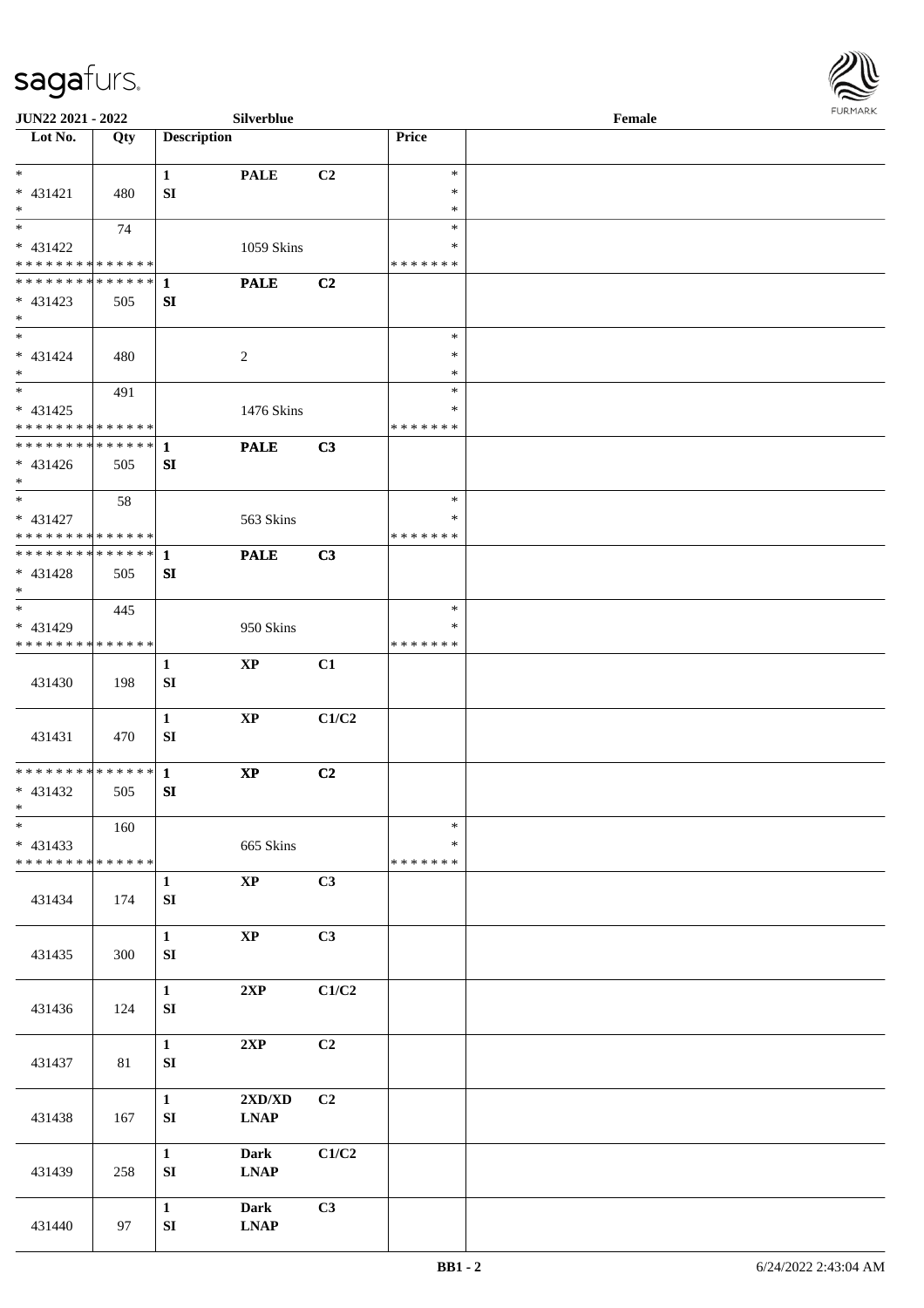

| JUN22 2021 - 2022                                                     |     |                                       | Silverblue                                                |                |                                   | Female |  |
|-----------------------------------------------------------------------|-----|---------------------------------------|-----------------------------------------------------------|----------------|-----------------------------------|--------|--|
| Lot No.                                                               | Qty | <b>Description</b>                    |                                                           |                | Price                             |        |  |
| 431441                                                                | 343 | $\mathbf{1}$<br>${\bf SI}$            | $\bf MED$<br><b>LNAP</b>                                  | C1/C2          |                                   |        |  |
| * * * * * * * * * * * * * * *<br>$* 431442$<br>$\ast$                 | 505 | $\mathbf{1}$<br>SI                    | <b>MED</b><br><b>LNAP</b>                                 | C1/C2          |                                   |        |  |
| $\overline{\phantom{0}}$<br>$* 431443$<br>* * * * * * * * * * * * * * | 99  |                                       | 604 Skins                                                 |                | $\ast$<br>$\ast$<br>* * * * * * * |        |  |
| 431444                                                                | 376 | $\mathbf{1}$<br>${\bf SI}$            | $\bf MED$<br><b>LNAP</b>                                  | C1/C2          |                                   |        |  |
| 431445                                                                | 217 | $\mathbf{1}$<br>${\bf SI}$            | $\bf MED$<br><b>LNAP</b>                                  | C3             |                                   |        |  |
| 431446                                                                | 435 | $\mathbf{1}$<br>${\bf SI}$            | $\bf MED$<br><b>LNAP</b>                                  | C3             |                                   |        |  |
| 431447                                                                | 265 | $\mathbf{1}$<br>${\bf S}{\bf I}$      | <b>PALE</b><br><b>LNAP</b>                                | C1/C2          |                                   |        |  |
| 431448                                                                | 499 | $\mathbf{1}$<br>${\bf S}{\bf I}$      | <b>PALE</b><br><b>LNAP</b>                                | C1/C2          |                                   |        |  |
| 431449                                                                | 276 | $\mathbf{1}$<br>${\bf S}{\bf I}$      | <b>PALE</b><br><b>LNAP</b>                                | C1/C2          |                                   |        |  |
| 431450                                                                | 222 | $\mathbf{1}$<br>${\bf S}{\bf I}$      | $\ensuremath{\mathsf{PALE}}$<br><b>LNAP</b>               | C3             |                                   |        |  |
| 431451                                                                | 399 | $\mathbf{1}$<br>${\bf S}{\bf I}$      | <b>PALE</b><br><b>LNAP</b>                                | C3             |                                   |        |  |
| 431452                                                                | 297 | $\mathbf{1}$<br>${\bf SI}$            | <b>PALE</b><br>$\mathbf{L}\mathbf{N}\mathbf{A}\mathbf{P}$ | C3             |                                   |        |  |
| 431453                                                                | 123 | $\mathbf{1}$<br>${\bf S}{\bf I}$      | $\mathbf{XP}$<br><b>LNAP</b>                              | C1/C2          |                                   |        |  |
| 431454                                                                | 150 | $\mathbf{1}$<br>SI                    | XP/2XP<br><b>LNAP</b>                                     | C2             |                                   |        |  |
| 431455                                                                | 167 | $\mathbf{1}$<br>SI                    | XP/2XP<br><b>LNAP</b>                                     | C <sub>2</sub> |                                   |        |  |
| * * * * * * * * * * * * * * *<br>* 431456<br>$*$                      | 480 | $\mathbf{1}$<br>$\mathbf{I}$          | <b>ALL</b><br><b>SPAR</b>                                 | C2             |                                   |        |  |
| $*$<br>$* 431457$<br>* * * * * * * * * * * * * *                      | 86  |                                       | 566 Skins                                                 |                | $\ast$<br>*<br>* * * * * * *      |        |  |
| 431458                                                                | 460 | $\mathbf{1}$<br>$\mathbf{I}$ <b>B</b> | $\bold{X}\bold{D}/\bold{D}\bold{K}$<br><b>CHIP</b>        | C <sub>2</sub> |                                   |        |  |
| * * * * * * * * * * * * * * *<br>$* 431459$<br>$\ast$                 | 505 | $\mathbf{1}$<br>$\mathbf{B}$          | MED/PAL C2<br><b>CHIP</b>                                 |                |                                   |        |  |
| $*$<br>$* 431460$<br>* * * * * * * * * * * * * *                      | 259 |                                       | 764 Skins                                                 |                | $\ast$<br>*<br>* * * * * * *      |        |  |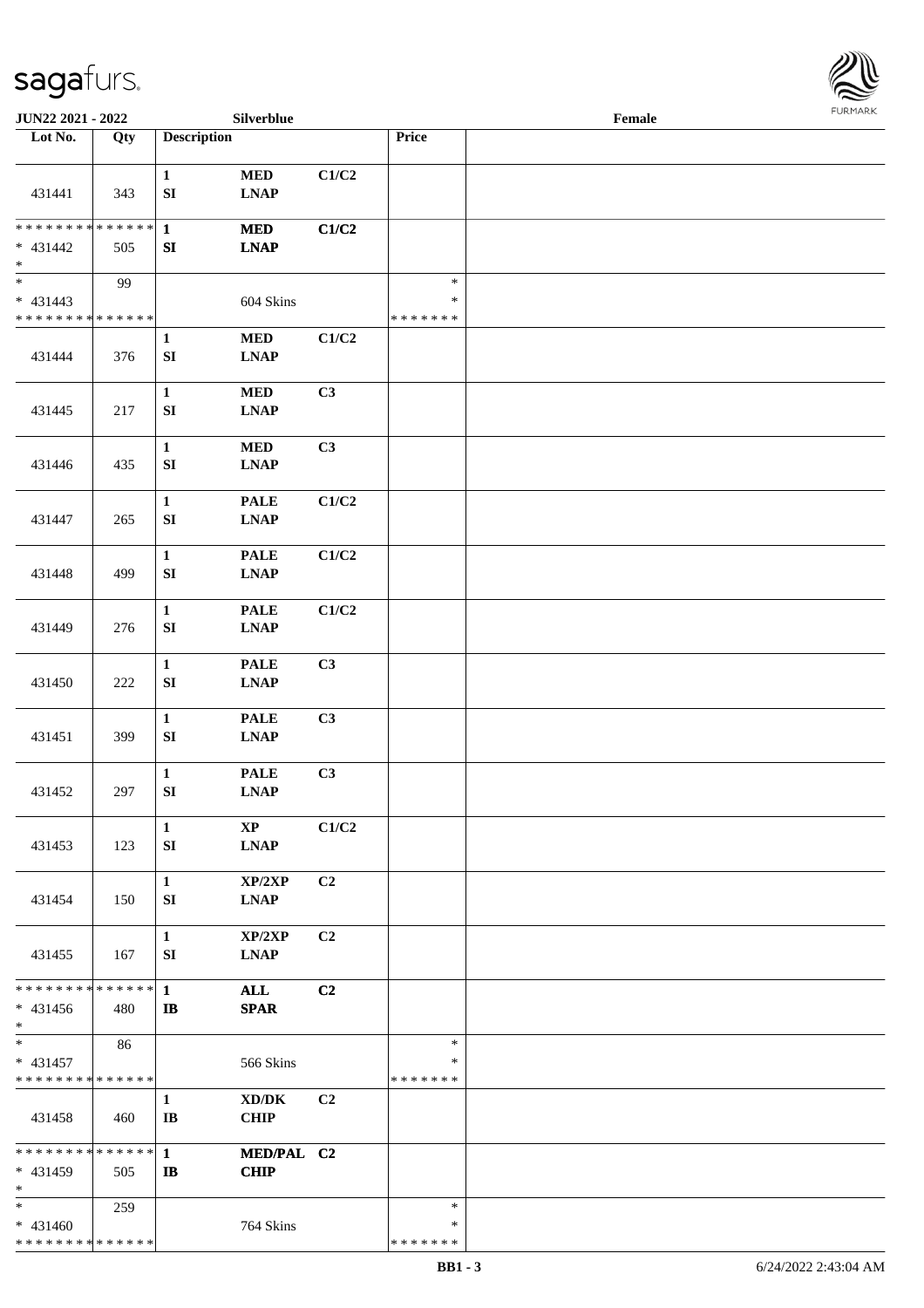

| JUN22 2021 - 2022                         |     |                                          | Silverblue                                |                |                         | Female |  |
|-------------------------------------------|-----|------------------------------------------|-------------------------------------------|----------------|-------------------------|--------|--|
| Lot No.                                   | Qty | <b>Description</b>                       |                                           |                | Price                   |        |  |
|                                           |     |                                          |                                           |                |                         |        |  |
| 431461                                    | 128 | $\mathbf{1}$<br>$\bf{IB}$                | $\mathbf{XP}/2\mathbf{XP}$<br><b>CHIP</b> | C2             |                         |        |  |
| **************                            |     | $\mathbf{1}$                             | XD/DK                                     | C <sub>2</sub> |                         |        |  |
| $* 431462$<br>$\ast$                      | 485 | $\mathbf{I}$                             | <b>CHIP</b>                               | <b>LNAP</b>    |                         |        |  |
| $\overline{\phantom{0}}$                  | 80  |                                          |                                           |                | $\ast$                  |        |  |
| $* 431463$<br>* * * * * * * * * * * * * * |     |                                          | 565 Skins                                 |                | $\ast$<br>* * * * * * * |        |  |
| **************                            |     | 1                                        | MED/PAL C2                                |                |                         |        |  |
| $* 431464$<br>$\ast$                      | 505 | $\mathbf{I}$                             | <b>CHIP</b>                               | <b>LNAP</b>    |                         |        |  |
| $\ast$                                    | 287 |                                          |                                           |                | $\ast$                  |        |  |
| $* 431465$<br>* * * * * * * * * * * * * * |     |                                          | 792 Skins                                 |                | $\ast$<br>* * * * * * * |        |  |
|                                           |     | $\mathbf{1}$                             | XP/2XP                                    | C <sub>2</sub> |                         |        |  |
| 431466                                    | 166 | $\mathbf{I}\mathbf{B}$                   | <b>CHIP</b>                               | <b>LNAP</b>    |                         |        |  |
| 431467                                    | 247 | $\mathbf{1}$<br>SR/S                     | 2XD                                       | C1/C2          |                         |        |  |
| 431468                                    | 137 | $\mathbf{1}$<br><b>SAGA</b>              | $\mathbf{X}\mathbf{D}$                    | C1             |                         |        |  |
| * * * * * * * * * * * * * * *             |     | 1                                        | <b>XD</b>                                 | C <sub>2</sub> |                         |        |  |
| * 431469<br>$\ast$                        | 505 | <b>SAGA</b>                              |                                           |                |                         |        |  |
| $\ast$                                    | 95  |                                          |                                           |                | $\ast$                  |        |  |
| $* 431470$                                |     |                                          | 600 Skins                                 |                | ∗                       |        |  |
| * * * * * * * * * * * * * *               |     |                                          |                                           |                | * * * * * * *           |        |  |
| 431471                                    | 310 | $\mathbf{1}$<br>$\mathbf{SR}/\mathbf{S}$ | 2XD/XD                                    | C3             |                         |        |  |
| 431472                                    | 421 | $\mathbf{1}$<br><b>SAGA</b>              | <b>Dark</b>                               | C1             |                         |        |  |
| ************** 1                          |     |                                          | <b>Dark</b>                               | C2             |                         |        |  |
| $* 431473$<br>$*$                         | 485 | <b>SAGA</b>                              |                                           |                |                         |        |  |
| $*$                                       |     |                                          |                                           |                | $\ast$                  |        |  |
| $* 431474$<br>$*$                         | 460 |                                          | 2                                         |                | ∗<br>∗                  |        |  |
| $\ast$                                    |     |                                          |                                           |                | $\ast$                  |        |  |
| $* 431475$<br>$*$                         | 460 |                                          | 3                                         |                | $\ast$<br>*             |        |  |
| $\overline{\phantom{1}}$                  | 221 |                                          |                                           |                | $\ast$                  |        |  |
| $* 431476$<br>* * * * * * * * * * * * * * |     |                                          | 1626 Skins                                |                | ∗<br>* * * * * * *      |        |  |
|                                           |     |                                          | <b>Dark</b>                               | C3             |                         |        |  |
| $* 431477$<br>$*$                         | 485 | <b>SAGA</b>                              |                                           |                |                         |        |  |
| $*$                                       | 287 |                                          |                                           |                | $\ast$                  |        |  |
| $* 431478$                                |     |                                          | 772 Skins                                 |                | $\ast$                  |        |  |
| * * * * * * * * * * * * * * *             |     |                                          |                                           |                | * * * * * * *           |        |  |
| * * * * * * * * * * * * * * *             |     | $\mathbf{1}$                             | <b>MED</b>                                | C1             |                         |        |  |
| $* 431479$<br>$*$                         | 485 | <b>SAGA</b>                              |                                           |                |                         |        |  |
| $*$                                       | 273 |                                          |                                           |                | $\ast$                  |        |  |
| $* 431480$                                |     |                                          | 758 Skins                                 |                | ∗                       |        |  |
| * * * * * * * * * * * * * * *             |     |                                          |                                           |                | * * * * * * *           |        |  |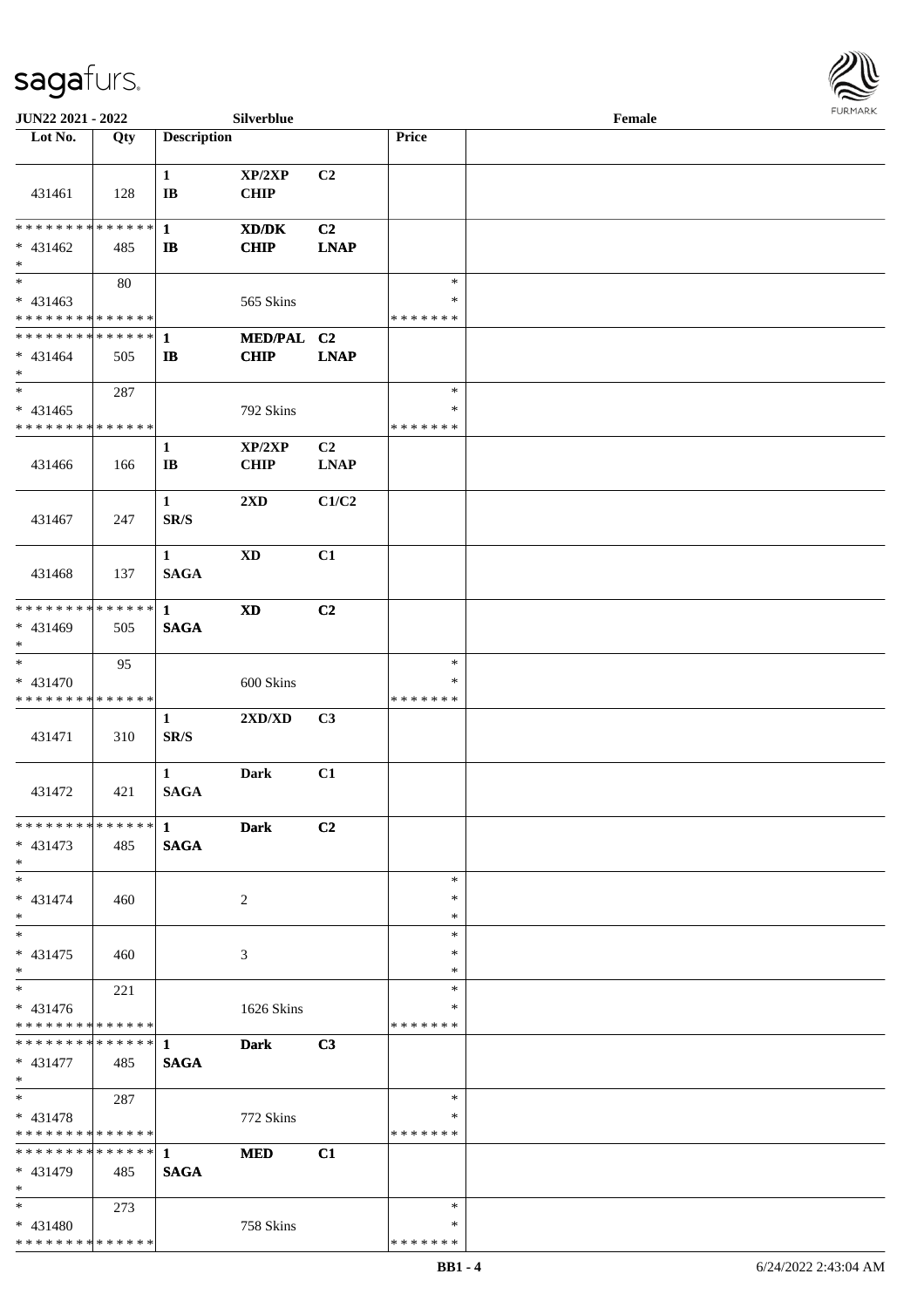

| <b>JUN22 2021 - 2022</b>      |                   |                    | Silverblue     |                |               | Female |  |
|-------------------------------|-------------------|--------------------|----------------|----------------|---------------|--------|--|
| Lot No.                       | $\overline{Q}$ ty | <b>Description</b> |                |                | Price         |        |  |
|                               |                   |                    |                |                |               |        |  |
| ************** 1              |                   |                    | <b>MED</b>     | C <sub>2</sub> |               |        |  |
| $* 431481$                    | 485               | <b>SAGA</b>        |                |                |               |        |  |
| $*$                           |                   |                    |                |                |               |        |  |
|                               |                   |                    |                |                | $\ast$        |        |  |
| $* 431482$                    | 460               |                    | 2              |                | $\ast$        |        |  |
| $*$                           |                   |                    |                |                | $\ast$        |        |  |
|                               |                   |                    |                |                | $\ast$        |        |  |
| * 431483                      | 460               |                    | 3              |                | $\ast$        |        |  |
| $*$                           |                   |                    |                |                | $\ast$        |        |  |
|                               |                   |                    |                |                | $\ast$        |        |  |
| $* 431484$                    | 460               |                    | 4              |                | $\ast$        |        |  |
| $*$                           |                   |                    |                |                | $\ast$        |        |  |
|                               |                   |                    |                |                | $\ast$        |        |  |
| $* 431485$                    | 460               |                    | 5              |                | $\ast$        |        |  |
| $*$                           |                   |                    |                |                | $\ast$        |        |  |
| $\overline{\phantom{0}}$      |                   |                    |                |                | $\ast$        |        |  |
| $* 431486$                    | 460               |                    | 6              |                | $\ast$        |        |  |
| $*$                           |                   |                    |                |                | $\ast$        |        |  |
| $*$                           | 96                |                    |                |                | $\ast$        |        |  |
| * 431487                      |                   |                    | 2881 Skins     |                | ∗             |        |  |
| * * * * * * * * * * * * * * * |                   |                    |                |                | *******       |        |  |
| ************** 1              |                   |                    | <b>MED</b>     | C <sub>2</sub> |               |        |  |
| * 431488                      | 460               | <b>SAGA</b>        |                |                |               |        |  |
| $*$                           |                   |                    |                |                |               |        |  |
| $*$                           |                   |                    |                |                | $\ast$        |        |  |
| * 431489                      |                   |                    |                |                | $\ast$        |        |  |
| $*$                           | 460               |                    | 2              |                | $\ast$        |        |  |
| $\overline{\ast}$             |                   |                    |                |                | $\ast$        |        |  |
| * 431490                      | 460               |                    |                |                | ∗             |        |  |
| * * * * * * * * * * * * * *   |                   |                    | 1380 Skins     |                | * * * * * * * |        |  |
|                               |                   |                    | <b>MED</b>     | C3             |               |        |  |
| * 431491                      |                   |                    |                |                |               |        |  |
| $*$                           | 485               | <b>SAGA</b>        |                |                |               |        |  |
| $*$                           |                   |                    |                |                | $\ast$        |        |  |
| * 431492                      |                   |                    |                |                | $\ast$        |        |  |
| $*$ $*$                       | 460               |                    | $\overline{c}$ |                | $\ast$        |        |  |
| $\ast$                        |                   |                    |                |                | $\ast$        |        |  |
| $* 431493$                    | 464               |                    |                |                | ∗             |        |  |
| * * * * * * * * * * * * * * * |                   |                    | 1409 Skins     |                | * * * * * * * |        |  |
| * * * * * * * * * * * * * * * |                   |                    |                |                |               |        |  |
|                               |                   | 1                  | <b>MED</b>     | C3             |               |        |  |
| * 431494                      | 485               | <b>SAGA</b>        |                |                |               |        |  |
| $*$                           |                   |                    |                |                |               |        |  |
| $*$                           |                   |                    |                |                | $\ast$        |        |  |
| * 431495                      | 460               |                    | $\overline{c}$ |                | $\ast$        |        |  |
| $*$                           |                   |                    |                |                | $\ast$        |        |  |
| $*$                           |                   |                    |                |                | $\ast$        |        |  |
| $* 431496$                    | 460               |                    | 3              |                | ∗             |        |  |
| $*$                           |                   |                    |                |                | $\ast$        |        |  |
| $*$                           |                   |                    |                |                | $\ast$        |        |  |
| * 431497                      | 460               |                    | 4              |                | $\ast$        |        |  |
| $*$                           |                   |                    |                |                | $\ast$        |        |  |
| $*$                           | 253               |                    |                |                | $\ast$        |        |  |
| * 431498                      |                   |                    | 2118 Skins     |                | $\ast$        |        |  |
| * * * * * * * * * * * * * *   |                   |                    |                |                | * * * * * * * |        |  |
| * * * * * * * * * * * * * * * |                   | $\mathbf{1}$       | <b>PALE</b>    | C1             |               |        |  |
| * 431499                      | 525               | <b>SAGA</b>        |                |                |               |        |  |
| $*$                           |                   |                    |                |                |               |        |  |
| $*$                           | 184               |                    |                |                | $\ast$        |        |  |
| * 431500                      |                   |                    | 709 Skins      |                | ∗             |        |  |
| * * * * * * * * * * * * * *   |                   |                    |                |                | * * * * * * * |        |  |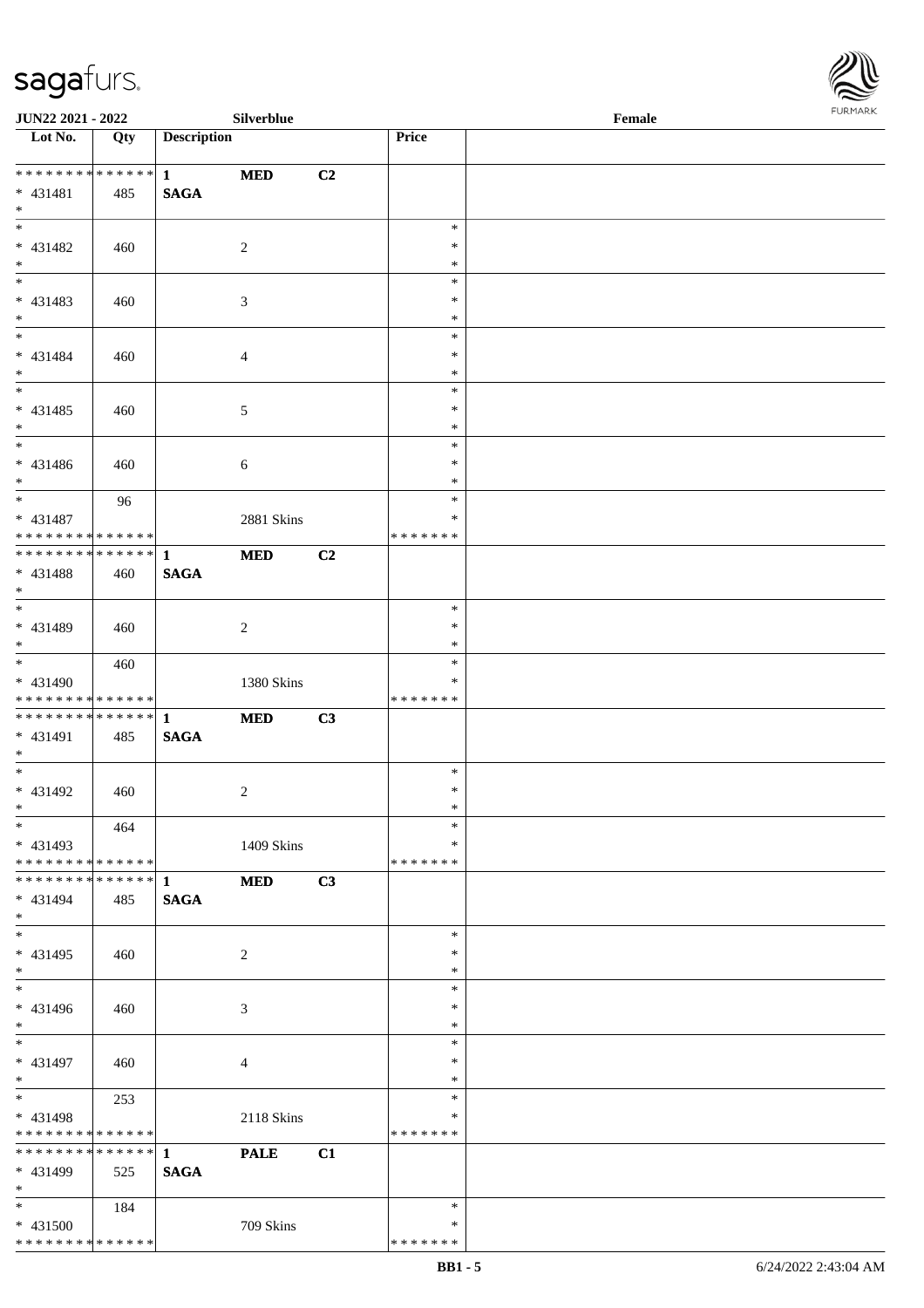

| <b>JUN22 2021 - 2022</b>                   |     |                    | <b>Silverblue</b> |                |               | Female |  |
|--------------------------------------------|-----|--------------------|-------------------|----------------|---------------|--------|--|
| Lot No.                                    | Qty | <b>Description</b> |                   |                | Price         |        |  |
|                                            |     |                    |                   |                |               |        |  |
| ******** <mark>******</mark>               |     | $1 \qquad \qquad$  | <b>PALE</b>       | C1             |               |        |  |
| * 431501                                   | 460 | <b>SAGA</b>        |                   |                |               |        |  |
| $*$                                        |     |                    |                   |                |               |        |  |
|                                            |     |                    |                   |                | $\ast$        |        |  |
| * 431502                                   | 460 |                    | 2                 |                | $\ast$        |        |  |
| $*$                                        |     |                    |                   |                | $\ast$        |        |  |
| $\overline{\ast}$                          | 300 |                    |                   |                | $\ast$        |        |  |
| * 431503                                   |     |                    | 1220 Skins        |                | $\ast$        |        |  |
| * * * * * * * * <mark>* * * * * * *</mark> |     |                    |                   |                | * * * * * * * |        |  |
| ******** <mark>******</mark>               |     | $\mathbf{1}$       | <b>PALE</b>       | C <sub>2</sub> |               |        |  |
| * 431504                                   | 485 | <b>SAGA</b>        |                   |                |               |        |  |
| $*$                                        |     |                    |                   |                |               |        |  |
|                                            |     |                    |                   |                | $\ast$        |        |  |
| * 431505                                   | 460 |                    | 2                 |                | $\ast$        |        |  |
| $*$                                        |     |                    |                   |                | $\ast$        |        |  |
| $\overline{\phantom{0}}$                   |     |                    |                   |                | $\ast$        |        |  |
| * 431506                                   |     |                    |                   |                | $\ast$        |        |  |
| $*$                                        | 460 |                    | 3                 |                | $\ast$        |        |  |
| $*$                                        |     |                    |                   |                | $\ast$        |        |  |
|                                            |     |                    |                   |                |               |        |  |
| * 431507                                   | 460 |                    | $\overline{4}$    |                | $\ast$        |        |  |
| $*$                                        |     |                    |                   |                | $\ast$        |        |  |
|                                            |     |                    |                   |                | $\ast$        |        |  |
| * 431508                                   | 480 |                    | 5                 |                | $\ast$        |        |  |
| $*$                                        |     |                    |                   |                | $\ast$        |        |  |
|                                            |     |                    |                   |                | $\ast$        |        |  |
| * 431509                                   | 480 |                    | 6                 |                | $\ast$        |        |  |
| $*$                                        |     |                    |                   |                | $\ast$        |        |  |
| $*$                                        | 192 |                    |                   |                | $\ast$        |        |  |
| $* 431510$                                 |     |                    | 3017 Skins        |                | ∗             |        |  |
| * * * * * * * * * * * * * *                |     |                    |                   |                | *******       |        |  |
|                                            |     |                    | <b>PALE</b>       | C3             |               |        |  |
| $* 431511$                                 | 485 | <b>SAGA</b>        |                   |                |               |        |  |
| $*$                                        |     |                    |                   |                |               |        |  |
| $*$                                        |     |                    |                   |                | $\ast$        |        |  |
| * 431512                                   | 460 |                    | $\overline{c}$    |                | $\ast$        |        |  |
| $*$ $*$                                    |     |                    |                   |                | $\ast$        |        |  |
| $\ast$                                     |     |                    |                   |                | $\ast$        |        |  |
| $* 431513$                                 | 460 |                    | 3                 |                | $\ast$        |        |  |
| $*$                                        |     |                    |                   |                | $\ast$        |        |  |
| $*$                                        | 248 |                    |                   |                | $\ast$        |        |  |
| $* 431514$                                 |     |                    | 1653 Skins        |                | ∗             |        |  |
| * * * * * * * * <mark>* * * * * * *</mark> |     |                    |                   |                | *******       |        |  |
|                                            |     |                    | <b>PALE</b>       | C3             |               |        |  |
| $* 431515$                                 | 460 | <b>SAGA</b>        |                   |                |               |        |  |
| $*$                                        |     |                    |                   |                |               |        |  |
| $_{*}$                                     |     |                    |                   |                | $\ast$        |        |  |
|                                            |     |                    |                   |                | $\ast$        |        |  |
| * 431516                                   | 460 |                    | 2                 |                | $\ast$        |        |  |
| $*$<br>$*$ $*$                             |     |                    |                   |                | $\ast$        |        |  |
|                                            | 151 |                    |                   |                |               |        |  |
| $* 431517$                                 |     |                    | 1071 Skins        |                | ∗             |        |  |
| * * * * * * * * <mark>* * * * * *</mark>   |     |                    |                   |                | *******       |        |  |
|                                            |     |                    | <b>PALE</b>       | C3             |               |        |  |
| $* 431518$                                 | 485 | <b>SAGA</b>        |                   |                |               |        |  |
| $*$                                        |     |                    |                   |                |               |        |  |
| $*$                                        | 460 |                    |                   |                | $\ast$        |        |  |
| $* 431519$                                 |     |                    | 945 Skins         |                | ∗             |        |  |
| * * * * * * * * * * * * * *                |     |                    |                   |                | * * * * * * * |        |  |
|                                            |     | $\mathbf{1}$       | <b>XP</b>         | C1             |               |        |  |
| 431520                                     | 290 | <b>SAGA</b>        |                   |                |               |        |  |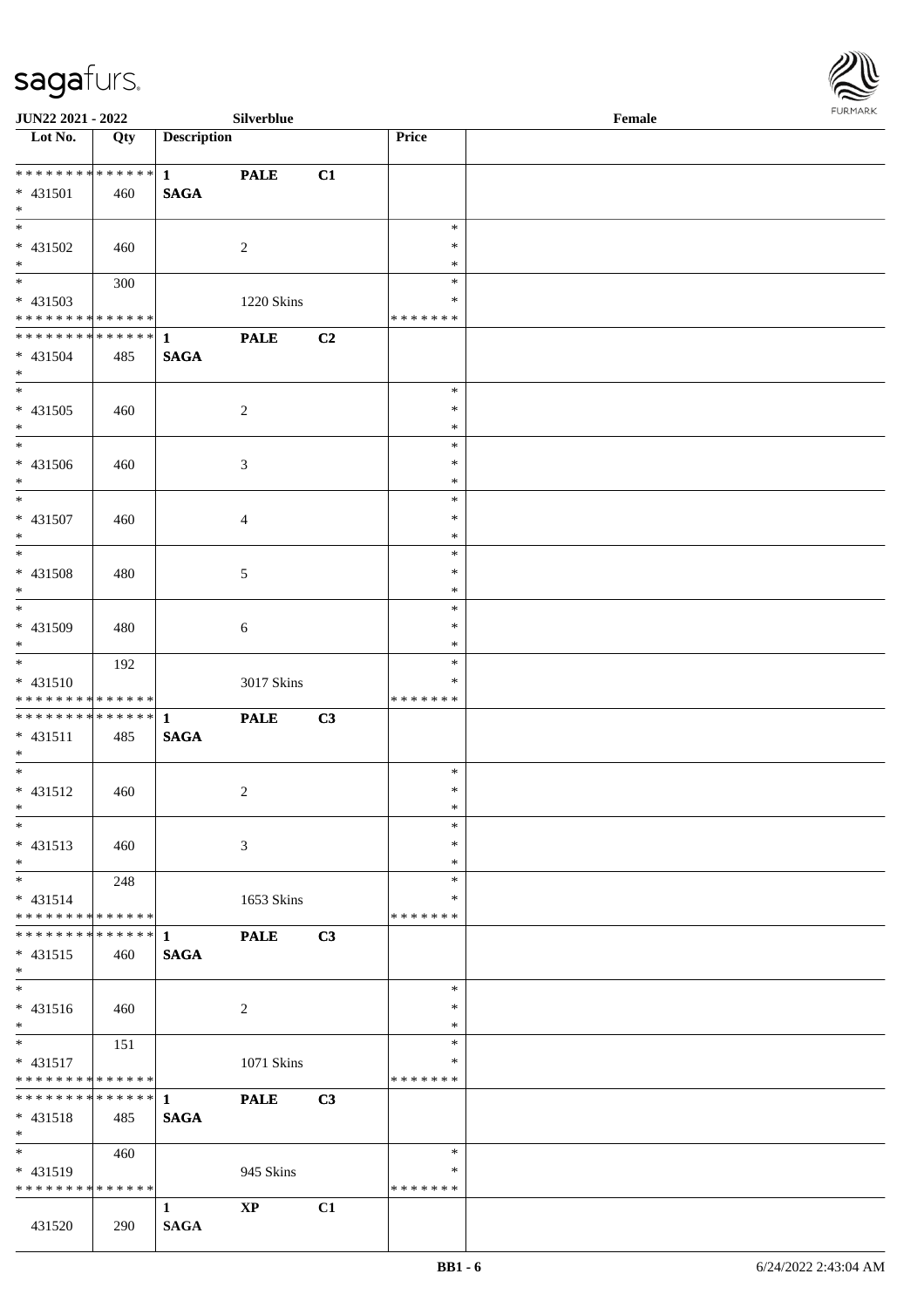

| <b>JUN22 2021 - 2022</b>                  |     |                        | Silverblue              |                |                  | Female |  |
|-------------------------------------------|-----|------------------------|-------------------------|----------------|------------------|--------|--|
| Lot No.                                   | Qty | <b>Description</b>     |                         |                | Price            |        |  |
|                                           |     |                        |                         |                |                  |        |  |
| ____<br>******** <mark>******</mark>      |     | $\mathbf{1}$           | $\mathbf{X}\mathbf{P}$  | C1             |                  |        |  |
| $* 431521$                                | 485 | <b>SAGA</b>            |                         |                |                  |        |  |
| $\ast$                                    |     |                        |                         |                |                  |        |  |
|                                           |     |                        |                         |                | $\ast$           |        |  |
| * 431522                                  | 460 |                        | 2                       |                | ∗                |        |  |
| $\ast$                                    |     |                        |                         |                | *                |        |  |
|                                           | 59  |                        |                         |                | $\ast$           |        |  |
| * 431523                                  |     |                        | 1004 Skins              |                | ∗                |        |  |
| * * * * * * * * * * * * * *               |     |                        |                         |                | * * * * * * *    |        |  |
| ******** <mark>******</mark>              |     | $\mathbf{1}$           | $\bold{XP}$             | C <sub>2</sub> |                  |        |  |
| * 431524                                  | 485 | <b>SAGA</b>            |                         |                |                  |        |  |
| $*$                                       |     |                        |                         |                | $\ast$           |        |  |
|                                           |     |                        |                         |                | $\ast$           |        |  |
| * 431525<br>$*$                           | 440 |                        | 2                       |                | ∗                |        |  |
| $*$                                       | 71  |                        |                         |                | $\ast$           |        |  |
| $* 431526$                                |     |                        |                         |                | $\ast$           |        |  |
| ******** <mark>******</mark>              |     |                        | 996 Skins               |                | * * * * * * *    |        |  |
| ******** <mark>******</mark>              |     | $\mathbf{1}$           | $\bold{XP}$             | C2             |                  |        |  |
| * 431527                                  | 485 | <b>SAGA</b>            |                         |                |                  |        |  |
| $*$                                       |     |                        |                         |                |                  |        |  |
|                                           |     |                        |                         |                | $\ast$           |        |  |
| * 431528                                  | 460 |                        | 2                       |                | $\ast$           |        |  |
| $*$                                       |     |                        |                         |                | *                |        |  |
| $\overline{\phantom{0}}$                  |     |                        |                         |                | $\ast$           |        |  |
| * 431529                                  | 460 |                        | 3                       |                | $\ast$           |        |  |
| $*$                                       |     |                        |                         |                | *                |        |  |
|                                           |     |                        |                         |                | $\ast$           |        |  |
| * 431530                                  | 460 |                        | 4                       |                | $\ast$           |        |  |
| $*$                                       |     |                        |                         |                | $\ast$           |        |  |
| $*$                                       |     |                        |                         |                | $\ast$           |        |  |
| * 431531                                  | 460 |                        | 5                       |                | $\ast$           |        |  |
| $*$                                       |     |                        |                         |                | $\ast$           |        |  |
| $*$                                       | 264 |                        |                         |                | $\ast$<br>$\ast$ |        |  |
| * 431532<br>* * * * * * * * * * * * * * * |     |                        | 2589 Skins              |                | * * * * * * *    |        |  |
|                                           |     |                        | $\mathbf{X} \mathbf{P}$ | C3             |                  |        |  |
| * 431533                                  | 485 | <b>SAGA</b>            |                         |                |                  |        |  |
| $*$                                       |     |                        |                         |                |                  |        |  |
| $*$                                       |     |                        |                         |                | $\ast$           |        |  |
| * 431534                                  | 450 |                        | 2                       |                | ∗                |        |  |
| $*$                                       |     |                        |                         |                | ∗                |        |  |
| $*$                                       | 69  |                        |                         |                | $\ast$           |        |  |
| $* 431535$                                |     |                        | 1004 Skins              |                | ∗                |        |  |
| * * * * * * * * * * * * * *               |     |                        |                         |                | *******          |        |  |
|                                           |     | $1 \quad$              | 2XP                     | C1/C2          |                  |        |  |
| 431536                                    | 208 | SR/S                   |                         |                |                  |        |  |
|                                           |     |                        |                         |                |                  |        |  |
|                                           |     | $1 \quad \blacksquare$ | 2XP                     | C1/C2          |                  |        |  |
| 431537                                    | 482 | <b>SAGA</b>            |                         |                |                  |        |  |
|                                           |     |                        |                         |                |                  |        |  |
| * * * * * * * * * * * * * * *             |     | $\overline{1}$         | XP/2XP                  | C3             |                  |        |  |
| $* 431538$<br>$*$ $*$                     | 465 | <b>SAGA</b>            |                         |                |                  |        |  |
| $*$ and $*$                               | 62  |                        |                         |                | $\ast$           |        |  |
| * 431539                                  |     |                        | 527 Skins               |                | ∗                |        |  |
| * * * * * * * * * * * * * * *             |     |                        |                         |                | * * * * * * *    |        |  |
|                                           |     | $\mathbf{1}$           | 2XP                     | C3             |                  |        |  |
| 431540                                    | 156 | <b>SAGA</b>            |                         |                |                  |        |  |
|                                           |     |                        |                         |                |                  |        |  |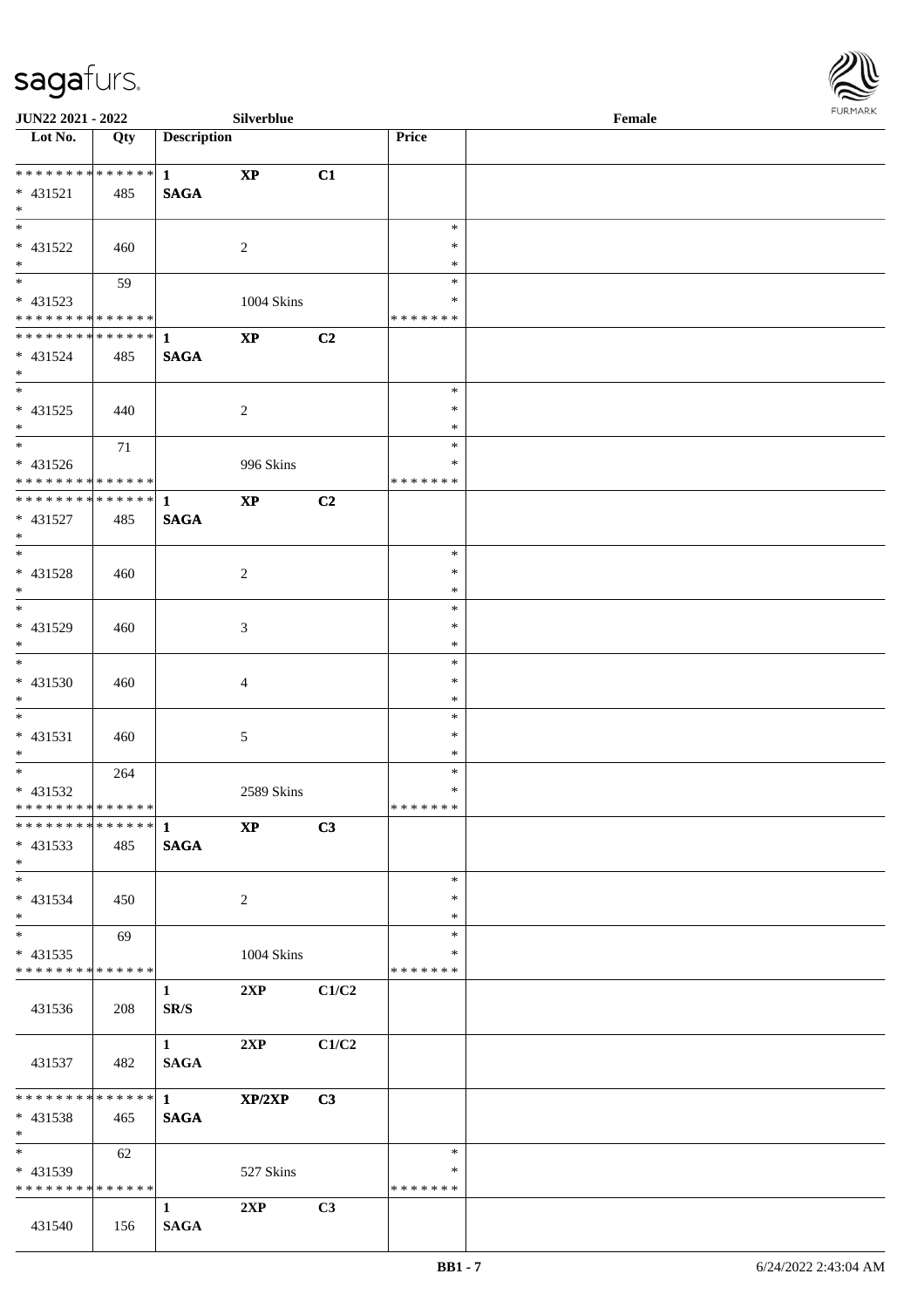

| <b>JUN22 2021 - 2022</b>                               |     |                             | Silverblue                            |                |                                   | Female |  |
|--------------------------------------------------------|-----|-----------------------------|---------------------------------------|----------------|-----------------------------------|--------|--|
| Lot No.                                                | Qty | <b>Description</b>          |                                       |                | Price                             |        |  |
| 431541                                                 | 91  | $\mathbf{1}$<br><b>SAGA</b> | 2XD<br><b>LNAP</b>                    | C1/C2          |                                   |        |  |
| 431542                                                 | 270 | $\mathbf{1}$<br><b>SAGA</b> | XD<br><b>LNAP</b>                     | C1/C2          |                                   |        |  |
| 431543                                                 | 203 | $\mathbf{1}$<br><b>SAGA</b> | 2XD/XD<br><b>LNAP</b>                 | C <sub>3</sub> |                                   |        |  |
| ******** <mark>******</mark><br>* 431544<br>$*$        | 465 | $\mathbf{1}$<br><b>SAGA</b> | <b>Dark</b><br><b>LNAP</b>            | C1/C2          |                                   |        |  |
| $*$<br>$* 431545$<br>* * * * * * * * * * * * * *       | 61  |                             | 526 Skins                             |                | $\ast$<br>$\ast$<br>* * * * * * * |        |  |
| 431546                                                 | 266 | $\mathbf{1}$<br><b>SAGA</b> | <b>Dark</b><br><b>LNAP</b>            | C3             |                                   |        |  |
| * * * * * * * * * * * * * * *<br>$* 431547$<br>$*$     | 485 | $\mathbf 1$<br><b>SAGA</b>  | <b>MED</b><br><b>LNAP</b>             | C1/C2          |                                   |        |  |
| $*$<br>$* 431548$<br>* * * * * * * * * * * * * *       | 239 |                             | 724 Skins                             |                | $\ast$<br>*<br>* * * * * * *      |        |  |
| 431549                                                 | 441 | $\mathbf{1}$<br><b>SAGA</b> | <b>MED</b><br><b>LNAP</b>             | C <sub>3</sub> |                                   |        |  |
| * * * * * * * * * * * * * * *<br>* 431550<br>$*$       | 485 | $\mathbf{1}$<br><b>SAGA</b> | <b>MED</b><br><b>LNAP</b>             | C3             |                                   |        |  |
| $*$<br>* 431551<br>* * * * * * * * * * * * * * *       | 177 |                             | 662 Skins                             |                | $\ast$<br>$\ast$<br>* * * * * * * |        |  |
| * * * * * * * * * * * * * * *<br>$* 431552$<br>$*$ $*$ | 505 | $\mathbf{1}$<br><b>SAGA</b> | <b>PALE</b><br><b>LNAP</b>            | C1/C2          |                                   |        |  |
| $\ast$<br>$* 431553$<br>* * * * * * * * * * * * * * *  | 114 |                             | 619 Skins                             |                | $\ast$<br>∗<br>* * * * * * *      |        |  |
| 431554                                                 | 430 | $\mathbf{1}$<br><b>SAGA</b> | <b>PALE</b><br><b>LNAP</b>            | C3             |                                   |        |  |
| * * * * * * * * * * * * * * *<br>$* 431555$<br>$*$     | 465 | $1 \quad$<br><b>SAGA</b>    | <b>PALE</b><br><b>LNAP</b>            | C3             |                                   |        |  |
| * 431556<br>* * * * * * * * * * * * * *                | 167 |                             | 632 Skins                             |                | $\ast$<br>*<br>* * * * * * *      |        |  |
| 431557                                                 | 210 | $\mathbf{1}$<br><b>SAGA</b> | $\mathbf{X}\mathbf{P}$<br><b>LNAP</b> | C1/C2          |                                   |        |  |
| 431558                                                 | 167 | $\mathbf{1}$<br><b>SAGA</b> | $\mathbf{X}\mathbf{P}$<br><b>LNAP</b> | C <sub>3</sub> |                                   |        |  |
| 431559                                                 | 216 | $\mathbf{1}$<br><b>SAGA</b> | XP/2XP<br><b>LNAP</b>                 | C1/C2          |                                   |        |  |
| 431560                                                 | 114 | $\mathbf{1}$<br><b>SAGA</b> | XP/2XP<br><b>LNAP</b>                 | C1/C2          |                                   |        |  |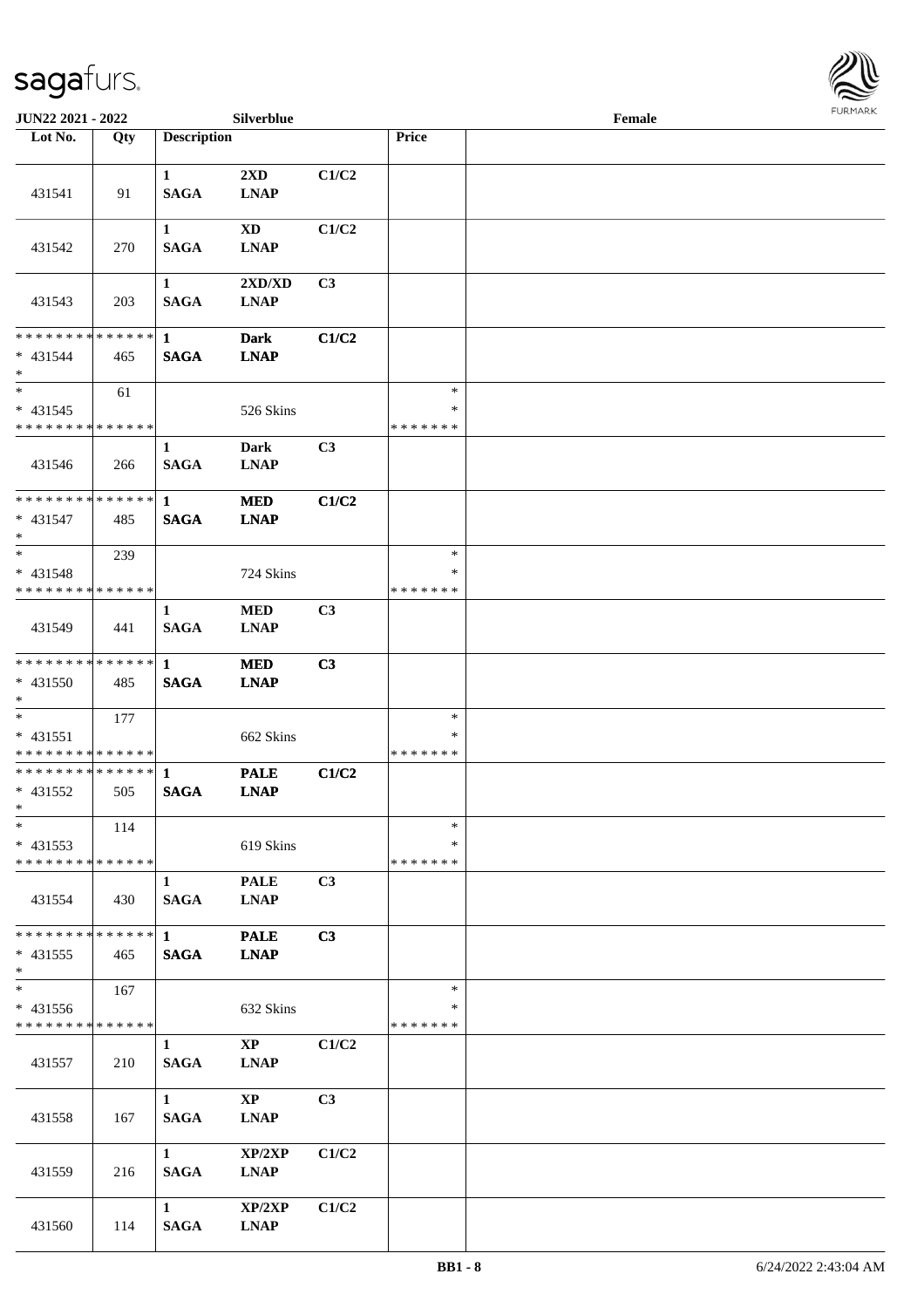

| JUN22 2021 - 2022                                                   |     |                             | Silverblue                |                   |                                   | Female |  |
|---------------------------------------------------------------------|-----|-----------------------------|---------------------------|-------------------|-----------------------------------|--------|--|
| Lot No.                                                             | Qty | <b>Description</b>          |                           |                   | Price                             |        |  |
| 431561                                                              | 161 | $\mathbf{1}$<br><b>SAGA</b> | XP/2XP<br><b>LNAP</b>     | C3                |                                   |        |  |
| * * * * * * * * * * * * * * *<br>* 431562<br>$*$                    | 485 | $\mathbf{1}$<br>IA          | <b>ALL</b><br><b>SPAR</b> | C2                |                                   |        |  |
| $\overline{\phantom{0}}$<br>$* 431563$<br>$\ast$                    | 460 |                             | $\overline{2}$            |                   | $\ast$<br>$\ast$<br>$\ast$        |        |  |
| $\overline{\ast}$<br>$* 431564$<br>$\ast$                           | 460 |                             | $\mathfrak{Z}$            |                   | $\ast$<br>$\ast$<br>$\ast$        |        |  |
| $\ast$<br>$* 431565$<br>$*$                                         | 460 |                             | $\overline{4}$            |                   | $\ast$<br>$\ast$<br>$\ast$        |        |  |
| $*$<br>$* 431566$<br>* * * * * * * * * * * * * *                    | 286 |                             | 2151 Skins                |                   | $\ast$<br>$\ast$<br>* * * * * * * |        |  |
| **************<br>$* 431567$<br>$\ast$                              | 486 | $\mathbf{1}$<br>IA          | XD/DK<br>CHIP             | C2                |                                   |        |  |
| $*$<br>* 431568<br>$*$                                              | 460 |                             | $\sqrt{2}$                |                   | $\ast$<br>$\ast$<br>*             |        |  |
| $\ast$<br>* 431569<br>* * * * * * * * * * * * * *                   | 397 |                             | 1343 Skins                |                   | $\ast$<br>∗<br>* * * * * * *      |        |  |
| * * * * * * * * * * * * * * *<br>* 431570<br>$*$                    | 485 | $\mathbf{1}$<br>IA          | MED/PAL C2<br>CHIP        |                   |                                   |        |  |
| $*$<br>$* 431571$<br>$*$                                            | 460 |                             | $\boldsymbol{2}$          |                   | $\ast$<br>$\ast$<br>$\ast$        |        |  |
| $*$<br>$* 431572$<br>$*$                                            | 460 |                             | 3                         |                   | $\ast$<br>$\ast$<br>$\ast$        |        |  |
| $\ast$<br>* 431573<br>$\ast$                                        | 460 |                             | $\overline{4}$            |                   | $\ast$<br>$\ast$<br>$\ast$        |        |  |
| $\ast$<br>* 431574<br>$*$                                           | 460 |                             | 5                         |                   | $\ast$<br>∗<br>∗                  |        |  |
| $\ast$<br>* 431575<br>$*$                                           | 460 |                             | 6                         |                   | $\ast$<br>$\ast$<br>$\ast$        |        |  |
| $\overline{\phantom{0}}$<br>* 431576<br>* * * * * * * * * * * * * * | 96  |                             | 2881 Skins                |                   | $\ast$<br>∗<br>* * * * * * *      |        |  |
| **************<br>* 431577<br>$*$                                   | 485 | $\mathbf{1}$<br>IA          | XP/2XP<br><b>CHIP</b>     | C <sub>2</sub>    |                                   |        |  |
| $*$<br>* 431578<br>* * * * * * * * * * * * * *                      | 85  |                             | 570 Skins                 |                   | $\ast$<br>$\ast$<br>* * * * * * * |        |  |
| 431579                                                              | 457 | $\mathbf{1}$<br>IA          | XD/DK<br><b>CHIP</b>      | C2<br><b>LNAP</b> |                                   |        |  |
| 431580                                                              | 494 | $\mathbf{1}$<br>IA          | MED/PAL C2<br><b>CHIP</b> | <b>LNAP</b>       |                                   |        |  |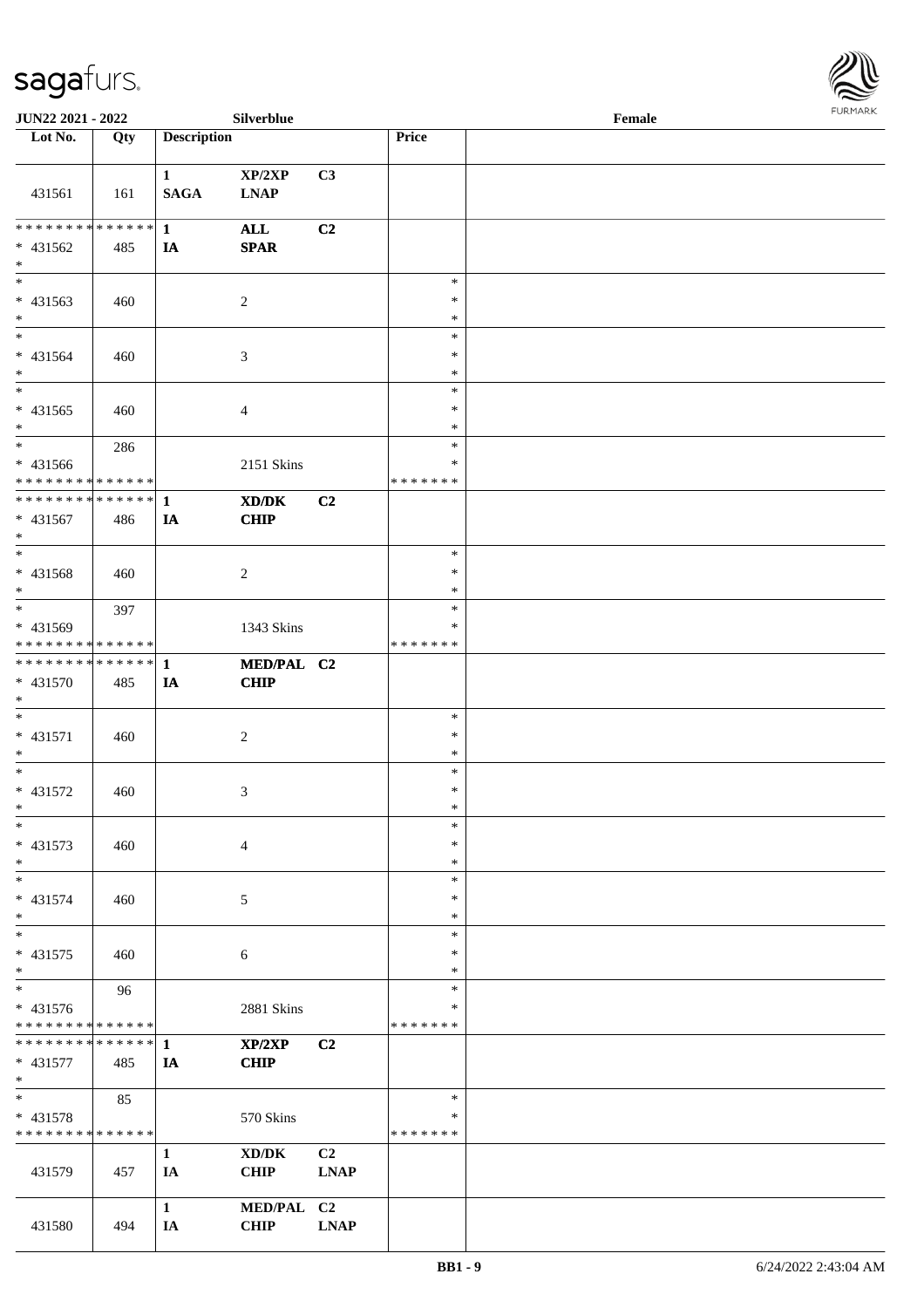

| <b>JUN22 2021 - 2022</b>                         |     |                                       | Silverblue             |       |                                   | Female |  |
|--------------------------------------------------|-----|---------------------------------------|------------------------|-------|-----------------------------------|--------|--|
| Lot No.                                          | Qty | <b>Description</b>                    |                        |       | Price                             |        |  |
| 431581                                           | 132 | $\mathbf{1}$<br><b>SROY</b>           | <b>XD</b>              | C1/C2 |                                   |        |  |
| 431582                                           | 107 | $\mathbf{1}$<br><b>SROY</b>           | <b>Dark</b>            | C1    |                                   |        |  |
| 431583                                           | 317 | $\mathbf{1}$<br><b>SROY</b>           | <b>Dark</b>            | C2    |                                   |        |  |
| 431584                                           | 91  | $\mathbf{1}$<br><b>SROY</b>           | <b>Dark</b>            | C3    |                                   |        |  |
| 431585                                           | 210 | $\mathbf{1}$<br><b>SROY</b>           | $\bf MED$              | C1    |                                   |        |  |
| * * * * * * * * * * * * * *<br>$* 431586$<br>$*$ | 465 | $\mathbf{1}$<br><b>SROY</b>           | $\bf MED$              | C2    |                                   |        |  |
| $*$<br>* 431587<br>* * * * * * * * * * * * * *   | 169 |                                       | 634 Skins              |       | $\ast$<br>$\ast$<br>* * * * * * * |        |  |
| 431588                                           | 237 | 1<br><b>SROY</b>                      | $\bf MED$              | C3    |                                   |        |  |
| 431589                                           | 255 | $\mathbf{1}$<br><b>SROY</b>           | <b>PALE</b>            | C1    |                                   |        |  |
| * * * * * * * * * * * * * *<br>* 431590<br>$*$   | 465 | $\mathbf{1}$<br><b>SROY</b>           | <b>PALE</b>            | C2    |                                   |        |  |
| * 431591<br>* * * * * * * * * * * * * *          | 371 |                                       | 836 Skins              |       | $\ast$<br>$\ast$<br>* * * * * * * |        |  |
| 431592                                           | 320 | $\mathbf 1$<br><b>SROY</b>            | <b>PALE</b>            | C3    |                                   |        |  |
| 431593                                           | 102 | $\mathbf{1}$<br><b>SROY</b>           | <b>XP</b>              | C1    |                                   |        |  |
| 431594                                           | 297 | $1 \quad \blacksquare$<br><b>SROY</b> | $\bold{XP}$            | C1    |                                   |        |  |
| 431595                                           | 166 | $1 \quad \blacksquare$<br><b>SROY</b> | $\bold{XP}$            | C1/C2 |                                   |        |  |
| 431596                                           | 314 | $1 \qquad \qquad$<br><b>SROY</b>      | $\bold{XP}$            | C2    |                                   |        |  |
| * 431597<br>$*$ $*$                              | 465 | <b>SROY</b>                           | $\mathbf{X}\mathbf{P}$ | C2    |                                   |        |  |
| $*$<br>* 431598<br>* * * * * * * * * * * * * *   | 180 |                                       | 645 Skins              |       | $\ast$<br>$\ast$<br>* * * * * * * |        |  |
| 431599                                           | 108 | $\mathbf{1}$<br><b>SROY</b>           | $\mathbf{X}\mathbf{P}$ | C3    |                                   |        |  |
| 431600                                           | 164 | $\mathbf{1}$<br><b>SROY</b>           | $\bold{XP}$            | C3    |                                   |        |  |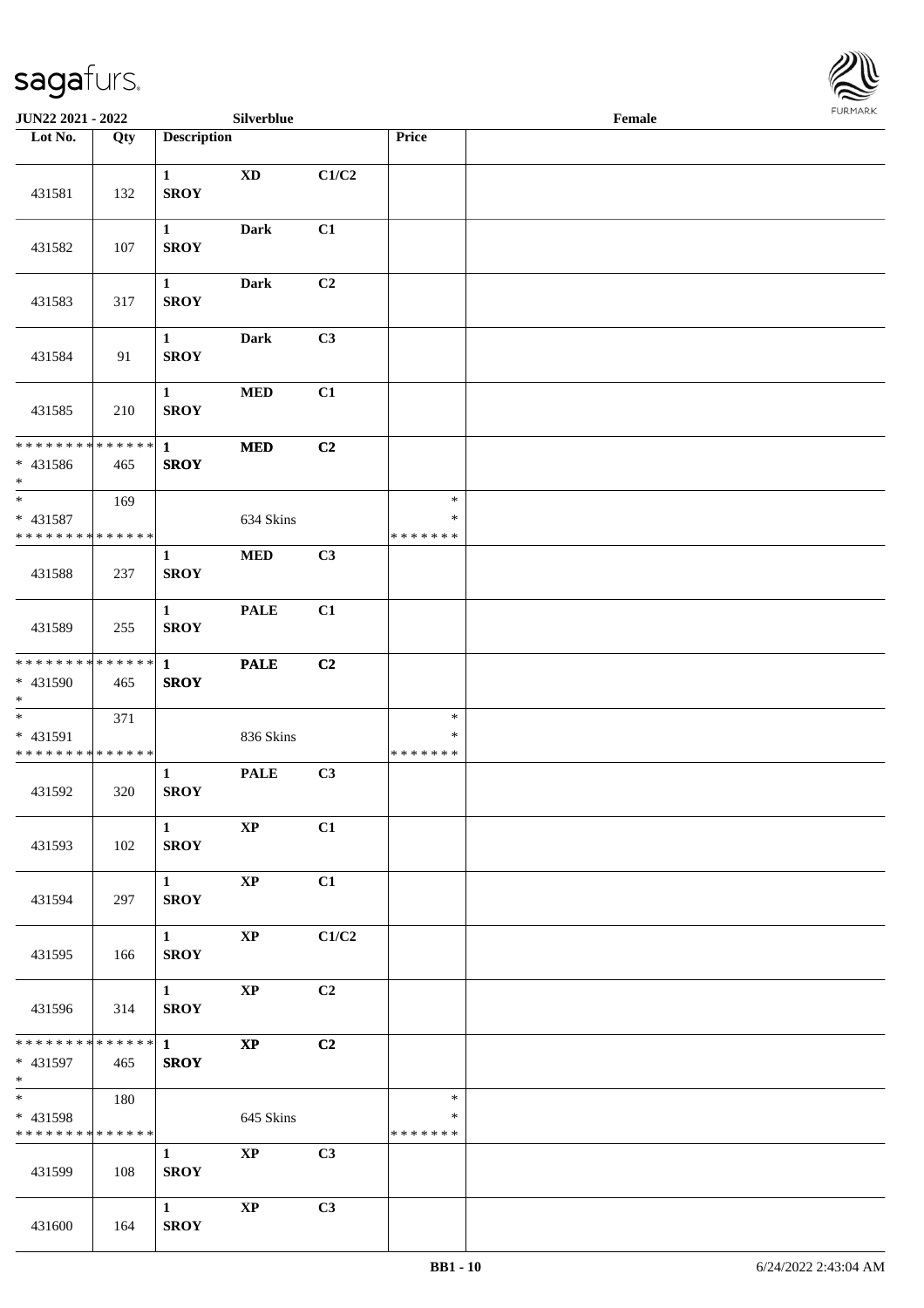



**JUN22 2021 - 2022 Silverblue Female**

| $0011222021$ 2022 |     |                    | 0.11110101000 |       |       | $\sim$ villages $\sim$ |
|-------------------|-----|--------------------|---------------|-------|-------|------------------------|
| Lot No.           | Qty | <b>Description</b> |               |       | Price |                        |
| 431601            | 195 | <b>SROY</b>        | 2XP           | C1/C2 |       |                        |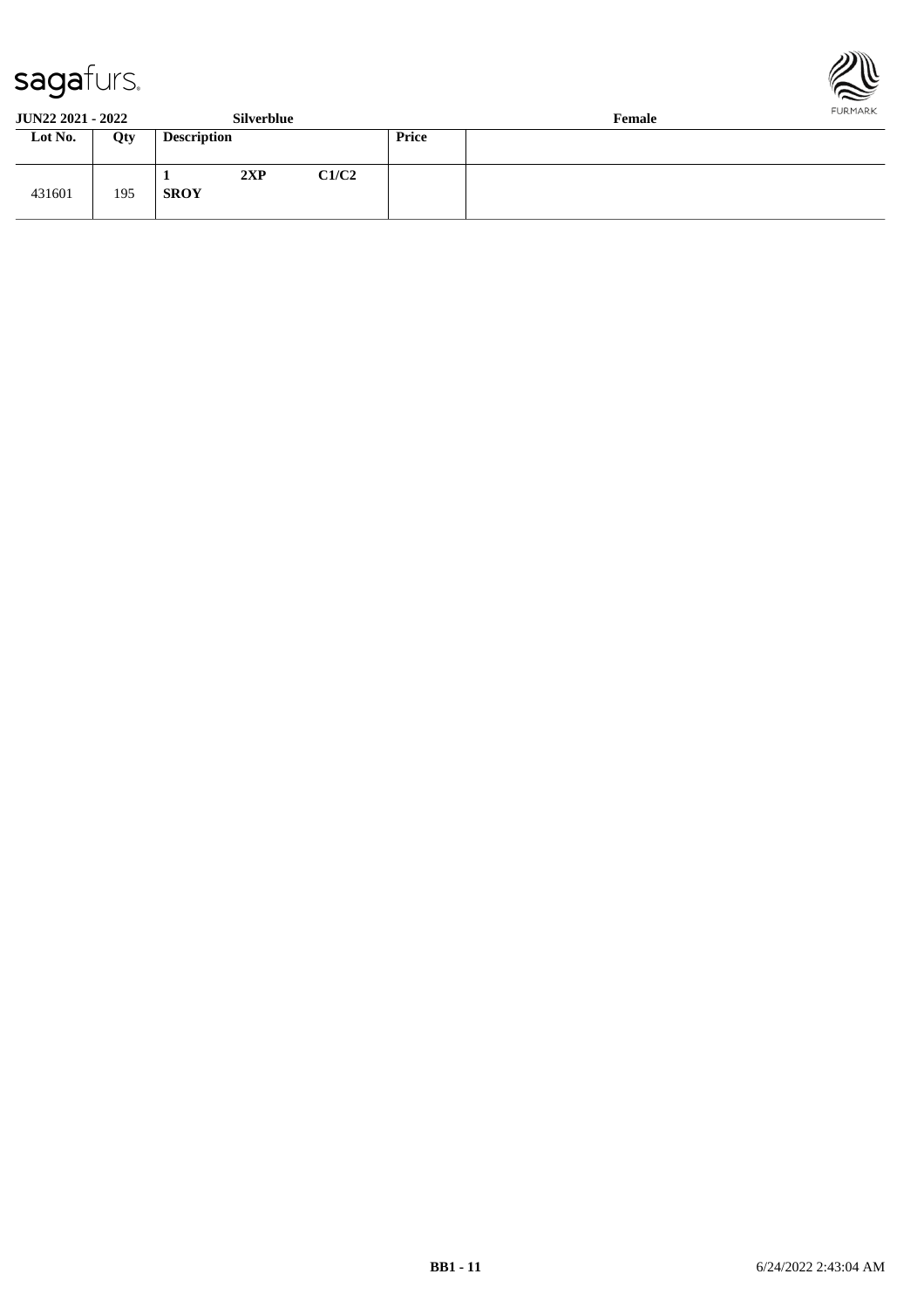

| JUN22 2021 - 2022                                                                    |     |                                      | <b>Silverblue</b>          |       |                                      | Female |  |
|--------------------------------------------------------------------------------------|-----|--------------------------------------|----------------------------|-------|--------------------------------------|--------|--|
| Lot No.                                                                              | Qty | <b>Description</b>                   |                            |       | Price                                |        |  |
| 431661                                                                               | 189 | $\boldsymbol{2}$<br>${\bf S}{\bf I}$ | 2XD                        | C1/C2 |                                      |        |  |
| 431662                                                                               | 158 | $\boldsymbol{2}$<br>${\bf SI}$       | $\mathbf{X}\mathbf{D}$     | C1    |                                      |        |  |
| * * * * * * * * * * * * * *<br>$* 431663$<br>$*$                                     | 505 | $\mathbf{2}$<br>SI                   | $\boldsymbol{\mathrm{XD}}$ | C2    |                                      |        |  |
| $\overline{\phantom{0}}$<br>$* 431664$<br>* * * * * * * * <mark>* * * * * * *</mark> | 193 |                                      | 698 Skins                  |       | $\ast$<br>$\ast$<br>* * * * * * *    |        |  |
| 431665                                                                               | 293 | $\mathbf 2$<br>SI                    | 2XD/XD                     | C3    |                                      |        |  |
| 431666                                                                               | 400 | $\mathbf 2$<br>${\bf S}{\bf I}$      | <b>Dark</b>                | C1    |                                      |        |  |
| ******** <mark>******</mark><br>$* 431667$<br>$\ast$                                 | 505 | $\overline{\mathbf{2}}$<br>SI        | <b>Dark</b>                | C2    |                                      |        |  |
| $*$<br>* 431668<br>$\ast$<br>$\ast$                                                  | 480 |                                      | $\boldsymbol{2}$           |       | $\ast$<br>$\ast$<br>$\ast$<br>$\ast$ |        |  |
| * 431669<br>$*$                                                                      | 480 |                                      | 3                          |       | $\ast$<br>$\ast$                     |        |  |
| $\overline{\phantom{0}}$<br>$* 431670$<br>* * * * * * * * <mark>* * * * * * *</mark> | 286 |                                      | 1751 Skins                 |       | $\ast$<br>∗<br>* * * * * * *         |        |  |
| * * * * * * * * * * * * * * *<br>$* 431671$<br>$*$                                   | 505 | $\overline{2}$<br>SI                 | <b>Dark</b>                | C3    |                                      |        |  |
| $*$<br>$* 431672$<br>* * * * * * * * * * * * * *                                     | 447 |                                      | 952 Skins                  |       | $\ast$<br>$\ast$<br>* * * * * * *    |        |  |
| 431673                                                                               | 502 | $\overline{2}$<br>SI                 | <b>MED</b>                 | C1    |                                      |        |  |
| * * * * * * * * * * * * * * *<br>* 431674<br>$*$                                     | 505 | $\overline{2}$<br>SI                 | <b>MED</b>                 | C2    |                                      |        |  |
| $\ast$<br>$* 431675$<br>$*$<br>$\overline{\phantom{0}}$                              | 480 |                                      | $\overline{2}$             |       | $\ast$<br>$\ast$<br>$\ast$           |        |  |
| $* 431676$<br>$*$                                                                    | 480 |                                      | 3                          |       | $\ast$<br>∗<br>$\ast$                |        |  |
| $*$<br>* 431677<br>$*$                                                               | 480 |                                      | $\overline{4}$             |       | $\ast$<br>$\ast$<br>$\ast$           |        |  |
| $*$<br>* 431678<br>$*$                                                               | 500 |                                      | 5                          |       | $\ast$<br>$\ast$<br>$\ast$           |        |  |
| * 431679<br>* * * * * * * * * * * * * *                                              | 223 |                                      | 2668 Skins                 |       | $\ast$<br>∗<br>* * * * * * *         |        |  |
| * * * * * * * * * * * * * * *<br>* 431680<br>$*$                                     | 515 | $\overline{2}$<br>SI                 | <b>MED</b>                 | C3    |                                      |        |  |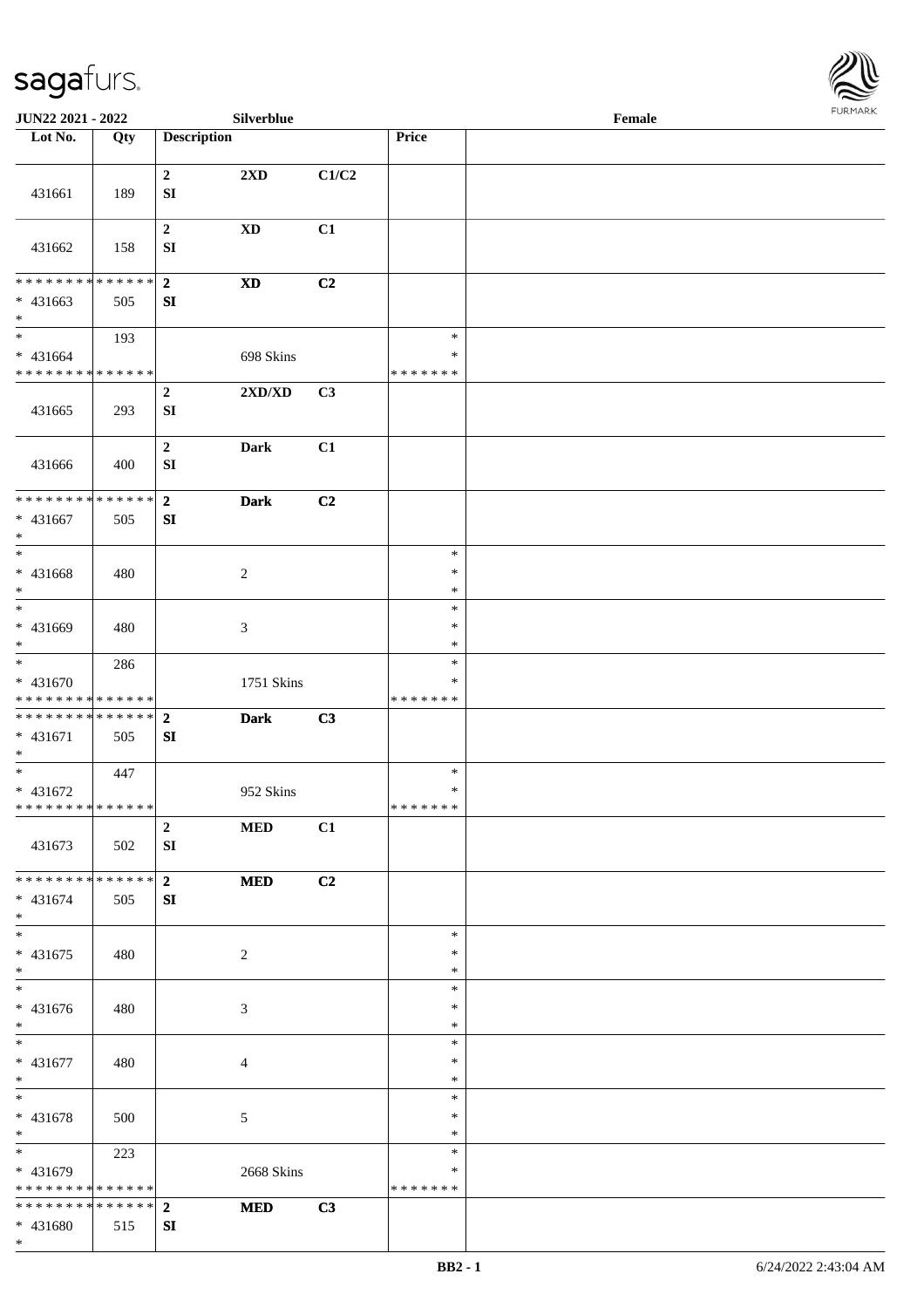

| <b>JUN22 2021 - 2022</b>                           |                      |                                 | Silverblue                                           |       |                              | Female |  |
|----------------------------------------------------|----------------------|---------------------------------|------------------------------------------------------|-------|------------------------------|--------|--|
| Lot No.                                            | Qty                  | <b>Description</b>              |                                                      |       | Price                        |        |  |
| $*$                                                |                      | $\mathbf{2}$                    | <b>MED</b>                                           | C3    | $\ast$                       |        |  |
| * 431681<br>$*$                                    | 490                  | SI                              |                                                      |       | $\ast$<br>$\ast$             |        |  |
| $\overline{\phantom{0}}$<br>* 431682               | 490                  |                                 | 3                                                    |       | $\ast$<br>∗                  |        |  |
| $\ast$<br>$\overline{\phantom{0}}$                 | 102                  |                                 |                                                      |       | $\ast$<br>$\ast$             |        |  |
| * 431683<br>* * * * * * * * * * * * * *            |                      |                                 | 1597 Skins                                           |       | $\ast$<br>* * * * * * *      |        |  |
| 431684                                             | 457                  | $\boldsymbol{2}$<br>${\bf SI}$  | <b>PALE</b>                                          | C1    |                              |        |  |
| * * * * * * * * * * * * * * *<br>$* 431685$<br>$*$ | 505                  | $\overline{2}$<br>SI            | <b>PALE</b>                                          | C2    |                              |        |  |
| $*$<br>$* 431686$<br>$*$                           | 480                  |                                 | 2                                                    |       | $\ast$<br>$\ast$<br>$\ast$   |        |  |
| $\ast$<br>$* 431687$<br>$*$                        | 480                  |                                 | 3                                                    |       | $\ast$<br>$\ast$<br>$\ast$   |        |  |
| $\overline{\phantom{0}}$<br>$* 431688$<br>$*$      | 480                  |                                 | 4                                                    |       | $\ast$<br>$\ast$<br>*        |        |  |
| $*$<br>* 431689<br>* * * * * * * * * * * * * *     | 290                  |                                 | 2235 Skins                                           |       | $\ast$<br>∗<br>* * * * * * * |        |  |
| ******** <mark>******</mark><br>* 431690<br>$*$    | 505                  | $\overline{2}$<br>SI            | <b>PALE</b>                                          | C3    |                              |        |  |
| $*$<br>$* 431691$<br>$*$                           | 480                  |                                 | $\boldsymbol{2}$                                     |       | $\ast$<br>$\ast$<br>$\ast$   |        |  |
| $*$<br>* 431692<br>$*$                             | 440                  |                                 | 3                                                    |       | $\ast$<br>$\ast$<br>$\ast$   |        |  |
| $\ast$<br>* 431693<br>* * * * * * * * * * * * * *  | 79                   |                                 | 1504 Skins                                           |       | $\ast$<br>∗<br>* * * * * * * |        |  |
| 431694                                             | 104                  | $\boldsymbol{2}$<br>SI          | XP/2XP                                               | C1    |                              |        |  |
| * * * * * * * *<br>* 431695<br>$*$                 | * * * * * * *<br>505 | $\overline{2}$<br>SI            | XP/2XP                                               | C2    |                              |        |  |
| $\ast$<br>* 431696<br>* * * * * * * * * * * * * *  | 178                  |                                 | 683 Skins                                            |       | $\ast$<br>∗<br>* * * * * * * |        |  |
| 431697                                             | 197                  | $\mathbf 2$<br>SI               | XP/2XP                                               | C3    |                              |        |  |
| 431698                                             | 308                  | $\boldsymbol{2}$<br>SI          | 2XD/XD<br>$\mathbf{L}\mathbf{N}\mathbf{A}\mathbf{P}$ | C1/C2 |                              |        |  |
| 431699                                             | 113                  | $\boldsymbol{2}$<br>SI          | 2XD/XD<br><b>LNAP</b>                                | C3    |                              |        |  |
| 431700                                             | 500                  | $\mathbf 2$<br>${\bf S}{\bf I}$ | <b>Dark</b><br><b>LNAP</b>                           | C1/C2 |                              |        |  |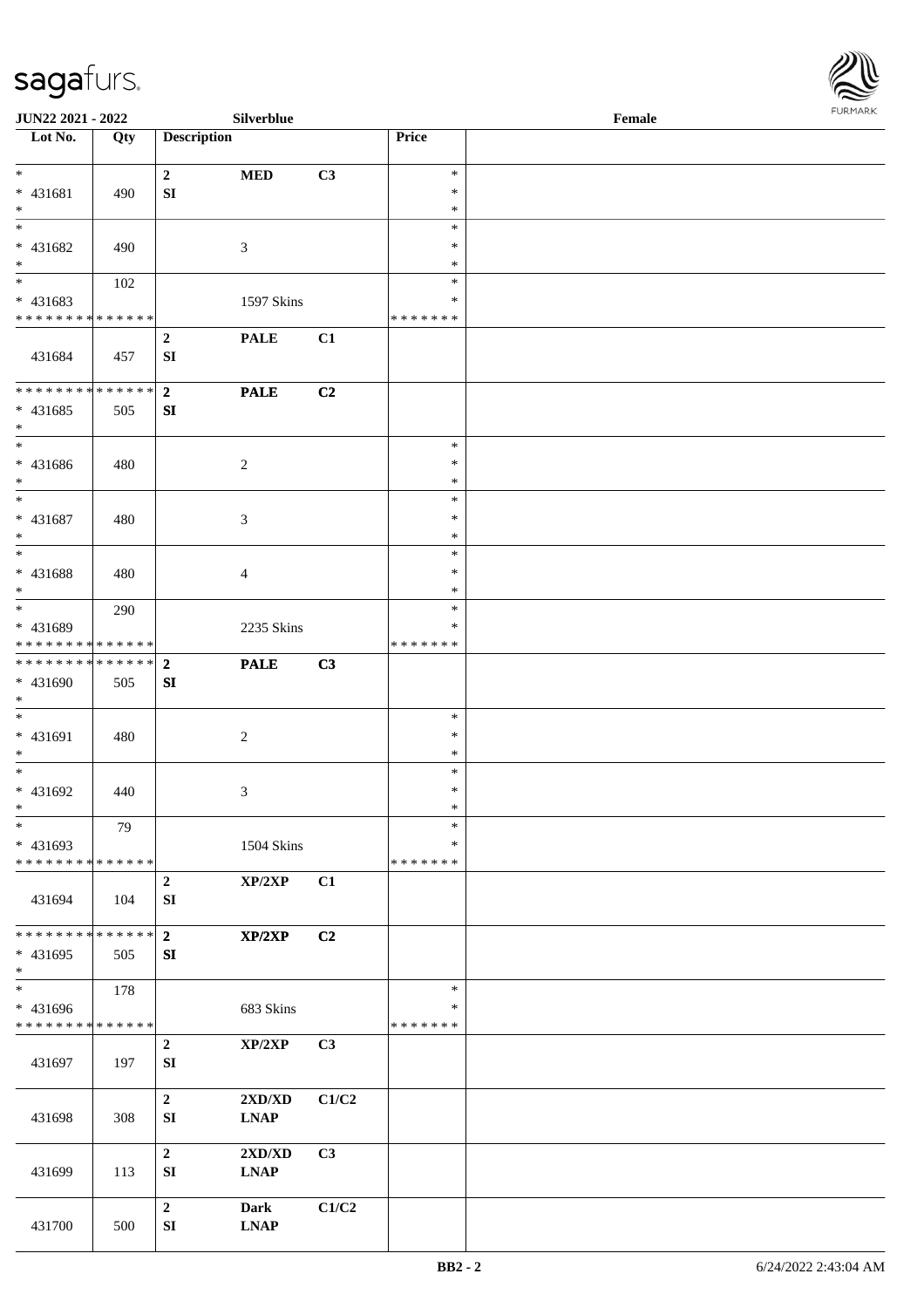

| JUN22 2021 - 2022                                  |     |                                 | Silverblue                                           |                |                                   | Female |  |
|----------------------------------------------------|-----|---------------------------------|------------------------------------------------------|----------------|-----------------------------------|--------|--|
| Lot No.                                            | Qty | <b>Description</b>              |                                                      |                | Price                             |        |  |
| 431701                                             | 267 | $\boldsymbol{2}$<br>${\bf SI}$  | Dark<br><b>LNAP</b>                                  | C3             |                                   |        |  |
| 431702                                             | 189 | $\boldsymbol{2}$<br>SI          | <b>MED</b><br><b>LNAP</b>                            | C1/C2          |                                   |        |  |
| 431703                                             | 397 | $\mathbf 2$<br>SI               | <b>MED</b><br><b>LNAP</b>                            | C3             |                                   |        |  |
| 431704                                             | 379 | $\boldsymbol{2}$<br>${\bf SI}$  | <b>PALE</b><br><b>LNAP</b>                           | C1/C2          |                                   |        |  |
| 431705                                             | 278 | $\boldsymbol{2}$<br>SI          | <b>PALE</b><br><b>LNAP</b>                           | C3             |                                   |        |  |
| 431706                                             | 215 | $\mathbf 2$<br>${\bf SI}$       | PAL/XP<br><b>LNAP</b>                                | C1/C2          |                                   |        |  |
| 431707                                             | 171 | $\mathbf 2$<br>SI               | PAL/XP<br>$\mathbf{L}\mathbf{N}\mathbf{A}\mathbf{P}$ | C3             |                                   |        |  |
| 431708                                             | 138 | $\boldsymbol{2}$<br>SI          | $\mathbf{XP}$<br><b>LNAP</b>                         | C2             |                                   |        |  |
| * * * * * * * * * * * * * *<br>* 431709<br>$*$     | 505 | $\bf 2$<br>$\bf I\bf B$         | $\mathbf{ALL}$<br><b>SPAR</b>                        | C2             |                                   |        |  |
| $\overline{\ast}$<br>$* 431710$<br>$*$             | 480 |                                 | $\sqrt{2}$                                           |                | $\ast$<br>$\ast$<br>$\ast$        |        |  |
| $*$<br>* 431711<br>* * * * * * * * * * * * * *     | 120 |                                 | 1105 Skins                                           |                | $\ast$<br>$\ast$<br>* * * * * * * |        |  |
| 431712                                             | 302 | $\boldsymbol{2}$<br><b>SAGA</b> | 2XD                                                  | C1/C2          |                                   |        |  |
| 431713                                             | 307 | $\overline{2}$<br><b>SAGA</b>   | <b>XD</b>                                            | C1             |                                   |        |  |
| * * * * * * * * * * * * * * *<br>$* 431714$<br>$*$ | 485 | 2 <sup>7</sup><br><b>SAGA</b>   | <b>XD</b>                                            | C <sub>2</sub> |                                   |        |  |
| $*$<br>* 431715<br>******** <mark>******</mark>    | 447 |                                 | 932 Skins                                            |                | $\ast$<br>$\ast$<br>* * * * * * * |        |  |
| 431716                                             | 312 | $\overline{2}$<br><b>SAGA</b>   | 2XD/XD                                               | C <sub>3</sub> |                                   |        |  |
| * * * * * * * * * * * * * * *<br>* 431717<br>$*$   | 485 | $\mathbf{2}$<br><b>SAGA</b>     | <b>Dark</b>                                          | C1             |                                   |        |  |
| $*$<br>* 431718<br>* * * * * * * * * * * * * * *   | 414 |                                 | 899 Skins                                            |                | $\ast$<br>$\ast$<br>* * * * * * * |        |  |
| ******** <mark>******</mark><br>* 431719<br>$*$    | 485 | $\overline{2}$<br><b>SAGA</b>   | <b>Dark</b>                                          | C2             |                                   |        |  |
| $*$<br>* 431720<br>$*$                             | 460 |                                 | 2                                                    |                | $\ast$<br>$\ast$<br>$\ast$        |        |  |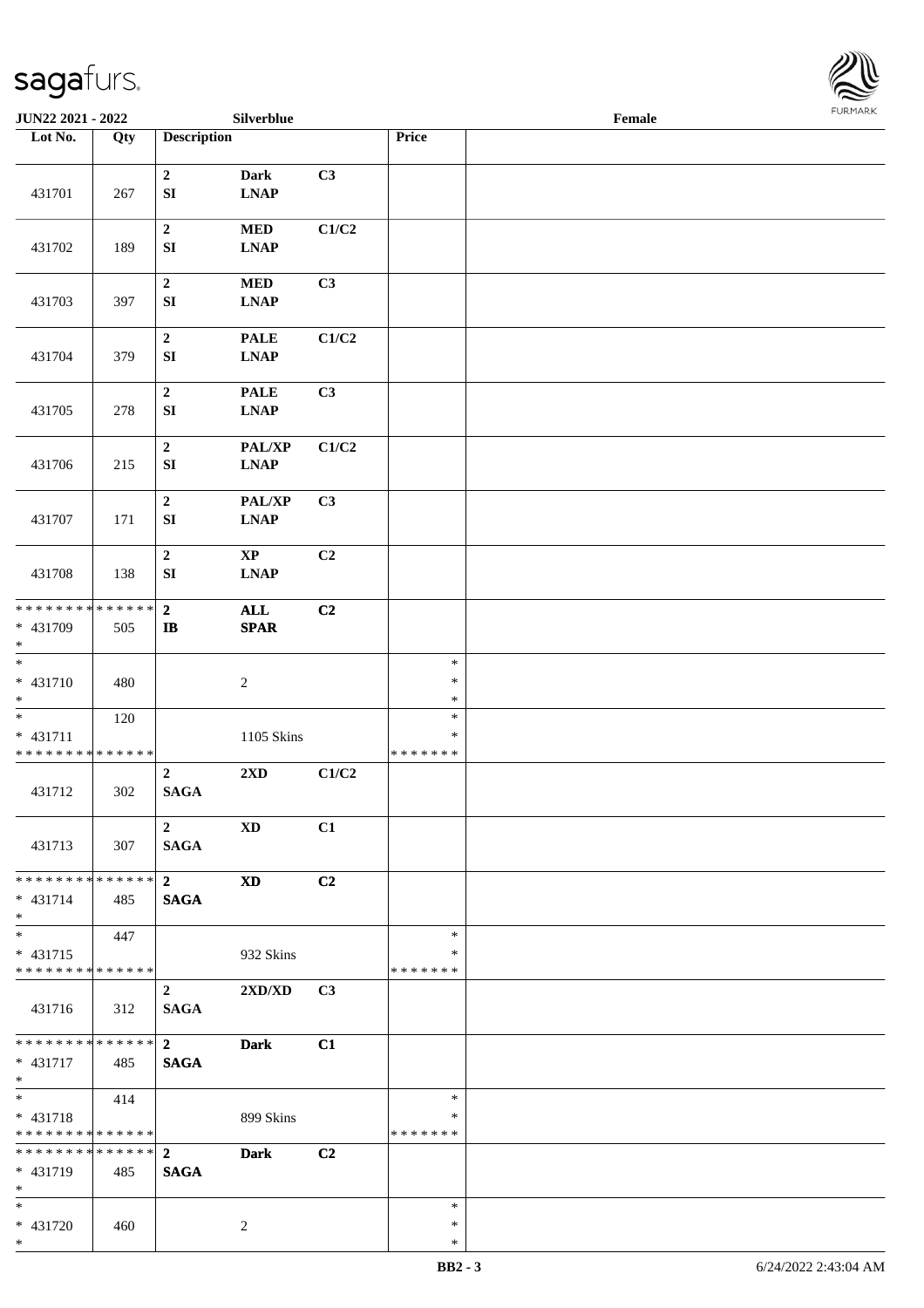\*



| JUN22 2021 - 2022                                             |     |                    | Silverblue     |                |                         | Female | <b>FURMARK</b> |
|---------------------------------------------------------------|-----|--------------------|----------------|----------------|-------------------------|--------|----------------|
| $\overline{\phantom{1}}$ Lot No.                              | Qty | <b>Description</b> |                |                | Price                   |        |                |
| $*$                                                           |     | $\overline{2}$     |                |                | $\ast$                  |        |                |
| $* 431721$                                                    | 460 | <b>SAGA</b>        | Dark           | C <sub>2</sub> | $\ast$                  |        |                |
| $\ast$                                                        |     |                    |                |                | $\ast$                  |        |                |
| $*$                                                           |     |                    |                |                | $\ast$                  |        |                |
| * 431722                                                      | 460 |                    | $\overline{4}$ |                | $\ast$                  |        |                |
| $*$<br>$\overline{\phantom{0}}$                               |     |                    |                |                | $\ast$<br>$\ast$        |        |                |
| * 431723                                                      | 460 |                    | 5              |                | $\ast$                  |        |                |
| $*$                                                           |     |                    |                |                | $\ast$                  |        |                |
| $*$                                                           | 163 |                    |                |                | $\ast$                  |        |                |
| $* 431724$                                                    |     |                    | 2488 Skins     |                | $\ast$                  |        |                |
| ******** <mark>******</mark><br>* * * * * * * * * * * * * * * |     | $\overline{2}$     | <b>Dark</b>    | C3             | * * * * * * *           |        |                |
| $* 431725$                                                    | 485 | <b>SAGA</b>        |                |                |                         |        |                |
| $*$                                                           |     |                    |                |                |                         |        |                |
| $\overline{\phantom{0}}$                                      |     |                    |                |                | $\ast$                  |        |                |
| * 431726                                                      | 460 |                    | $\overline{c}$ |                | $\ast$                  |        |                |
| $*$<br>$\overline{\phantom{0}}$                               | 110 |                    |                |                | $\ast$<br>$\ast$        |        |                |
| * 431727                                                      |     |                    | 1055 Skins     |                | ∗                       |        |                |
| * * * * * * * * * * * * * *                                   |     |                    |                |                | * * * * * * *           |        |                |
| ************** 2                                              |     |                    | <b>MED</b>     | C1             |                         |        |                |
| * 431728                                                      | 485 | <b>SAGA</b>        |                |                |                         |        |                |
| $*$<br>$\overline{\phantom{0}}$                               |     |                    |                |                | $\ast$                  |        |                |
| * 431729                                                      | 460 |                    | 2              |                | $\ast$                  |        |                |
| $*$                                                           |     |                    |                |                | $\ast$                  |        |                |
| $\overline{\ }$                                               | 299 |                    |                |                | $\ast$                  |        |                |
| $* 431730$<br>* * * * * * * * * * * * * *                     |     |                    | 1244 Skins     |                | $\ast$<br>* * * * * * * |        |                |
| ******** <mark>******</mark>                                  |     | $\overline{2}$     | <b>MED</b>     | C2             |                         |        |                |
| * 431731                                                      | 485 | <b>SAGA</b>        |                |                |                         |        |                |
| $*$                                                           |     |                    |                |                |                         |        |                |
| $\overline{\phantom{0}}$                                      |     |                    |                |                | $\ast$<br>$\ast$        |        |                |
| $* 431732$<br>$\ast$                                          | 460 |                    | $\overline{c}$ |                | $\ast$                  |        |                |
| $\ast$                                                        |     |                    |                |                | $\ast$                  |        |                |
| * 431733                                                      | 460 |                    | 3              |                | $\ast$                  |        |                |
| $*$                                                           |     |                    |                |                | $\ast$                  |        |                |
| $*$<br>* 431734                                               |     |                    |                |                | $\ast$<br>$\ast$        |        |                |
| $*$                                                           | 460 |                    | 4              |                | $\ast$                  |        |                |
| $\overline{\phantom{0}}$                                      |     |                    |                |                | $\ast$                  |        |                |
| $* 431735$                                                    | 460 |                    | 5              |                | ∗                       |        |                |
| $*$<br>$\overline{\phantom{0}}$                               |     |                    |                |                | $\ast$<br>$\ast$        |        |                |
| $* 431736$                                                    | 460 |                    | 6              |                | $\ast$                  |        |                |
| $*$                                                           |     |                    |                |                | $\ast$                  |        |                |
| $\overline{\phantom{0}}$                                      |     |                    |                |                | $\ast$                  |        |                |
| $* 431737$                                                    | 460 |                    | 7              |                | $\ast$                  |        |                |
| $*$<br>$\frac{1}{1}$                                          |     |                    |                |                | $\ast$<br>$\ast$        |        |                |
| * 431738                                                      | 460 |                    | 8              |                | ∗                       |        |                |
| $*$                                                           |     |                    |                |                | $\ast$                  |        |                |
| $\overline{\phantom{0}}$                                      | 324 |                    |                |                | $\ast$                  |        |                |
| * 431739                                                      |     |                    | 4029 Skins     |                | ∗                       |        |                |
| * * * * * * * * * * * * * * *<br>************** 2             |     |                    | <b>MED</b>     | C3             | * * * * * * *           |        |                |
| * 431740                                                      | 485 | <b>SAGA</b>        |                |                |                         |        |                |
|                                                               |     |                    |                |                |                         |        |                |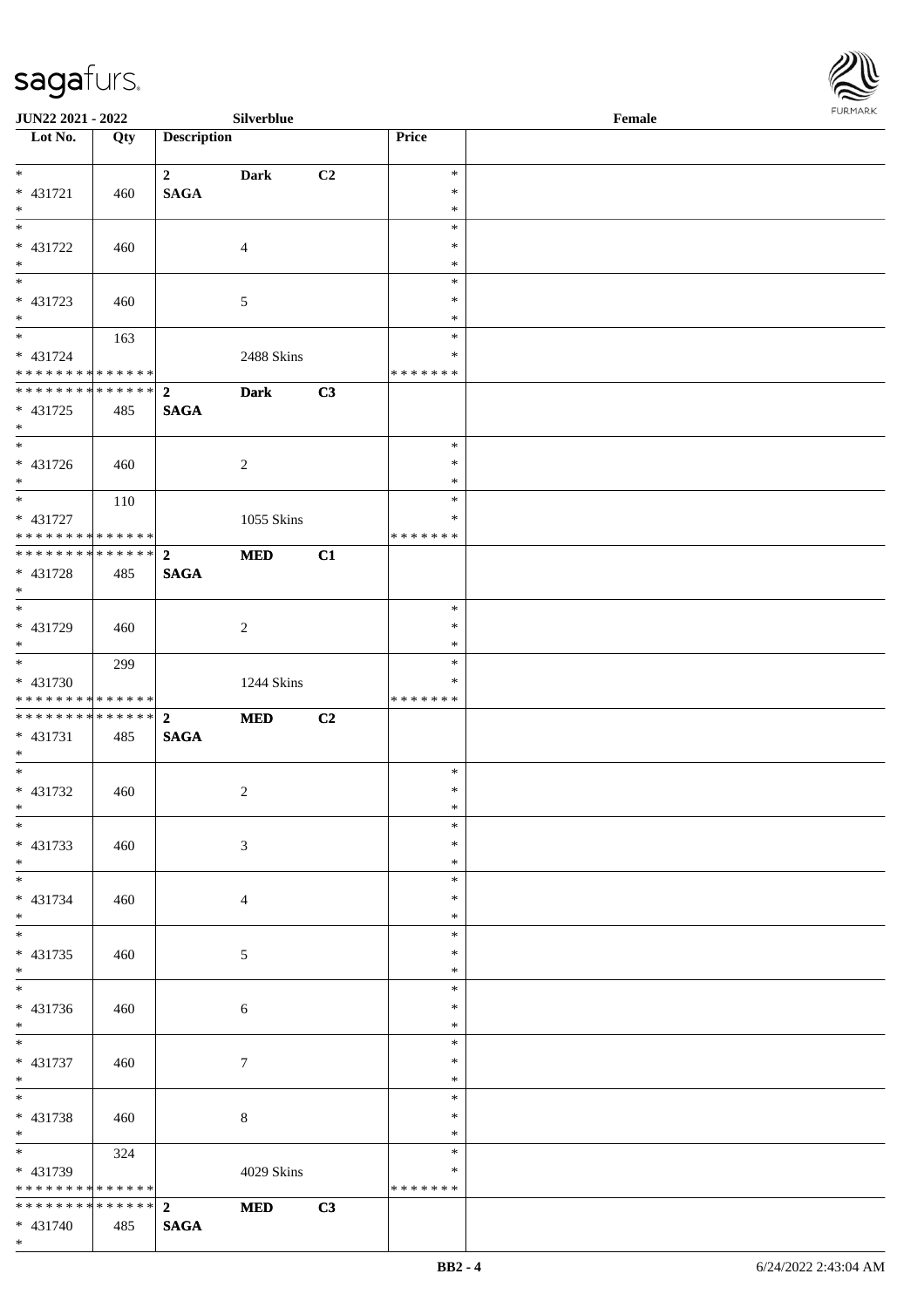

| <b>JUN22 2021 - 2022</b>                                    |     |                             | Silverblue             |    |                  | Female |  |
|-------------------------------------------------------------|-----|-----------------------------|------------------------|----|------------------|--------|--|
| Lot No.                                                     | Qty | <b>Description</b>          |                        |    | Price            |        |  |
|                                                             |     |                             |                        |    |                  |        |  |
| $*$<br>* 431741                                             | 460 | $\mathbf{2}$<br><b>SAGA</b> | <b>MED</b>             | C3 | $\ast$<br>$\ast$ |        |  |
| $*$                                                         |     |                             |                        |    | $\ast$           |        |  |
| $\overline{\phantom{0}}$                                    |     |                             |                        |    | $\ast$           |        |  |
| * 431742                                                    | 460 |                             | 3                      |    | ∗                |        |  |
| $*$                                                         |     |                             |                        |    | $\ast$           |        |  |
|                                                             | 350 |                             |                        |    | $\ast$           |        |  |
| * 431743                                                    |     |                             | 1755 Skins             |    | $\ast$           |        |  |
| * * * * * * * * * * * * * *<br>******** <mark>******</mark> |     | $\overline{2}$              | <b>PALE</b>            |    | * * * * * * *    |        |  |
| * 431744                                                    | 485 | <b>SAGA</b>                 |                        | C1 |                  |        |  |
| $\ast$                                                      |     |                             |                        |    |                  |        |  |
| $*$                                                         | 493 |                             |                        |    | $\ast$           |        |  |
| $* 431745$                                                  |     |                             | 978 Skins              |    | $\ast$           |        |  |
| * * * * * * * * * * * * * * *                               |     |                             |                        |    | * * * * * * *    |        |  |
| ******** <mark>******</mark>                                |     | $\overline{2}$              | <b>PALE</b>            | C2 |                  |        |  |
| * 431746                                                    | 485 | <b>SAGA</b>                 |                        |    |                  |        |  |
| $*$                                                         |     |                             |                        |    | $\ast$           |        |  |
| $* 431747$                                                  | 460 |                             | 2                      |    | $\ast$           |        |  |
| $*$                                                         |     |                             |                        |    | $\ast$           |        |  |
|                                                             |     |                             |                        |    | $\ast$           |        |  |
| * 431748                                                    | 460 |                             | 3                      |    | $\ast$           |        |  |
| $*$                                                         |     |                             |                        |    | $\ast$           |        |  |
|                                                             |     |                             |                        |    | $\ast$           |        |  |
| * 431749                                                    | 460 |                             | 4                      |    | $\ast$           |        |  |
| $\ast$<br>$\overline{\phantom{0}}$                          |     |                             |                        |    | $\ast$<br>$\ast$ |        |  |
| * 431750                                                    | 460 |                             | 5                      |    | $\ast$           |        |  |
| $\ast$                                                      |     |                             |                        |    | $\ast$           |        |  |
| $*$                                                         |     |                             |                        |    | $\ast$           |        |  |
| $* 431751$                                                  | 460 |                             | $\boldsymbol{6}$       |    | $\ast$           |        |  |
| $*$                                                         |     |                             |                        |    | $\ast$           |        |  |
| $*$                                                         |     |                             |                        |    | $\ast$           |        |  |
| * 431752<br>$*$                                             | 460 |                             | $\boldsymbol{7}$       |    | $\ast$<br>$\ast$ |        |  |
| $\ast$                                                      | 472 |                             |                        |    | $\ast$           |        |  |
| $* 431753$                                                  |     |                             | 3717 Skins             |    | $\ast$           |        |  |
| * * * * * * * * * * * * * * *                               |     |                             |                        |    | * * * * * * *    |        |  |
|                                                             |     |                             | <b>PALE</b>            | C3 |                  |        |  |
| $* 431754$                                                  | 485 | <b>SAGA</b>                 |                        |    |                  |        |  |
| $*$                                                         |     |                             |                        |    |                  |        |  |
|                                                             |     |                             |                        |    | $\ast$           |        |  |
| * 431755<br>$*$                                             | 460 |                             | $\sqrt{2}$             |    | $\ast$<br>$\ast$ |        |  |
|                                                             |     |                             |                        |    | $\ast$           |        |  |
| * 431756                                                    | 460 |                             | 3                      |    | ∗                |        |  |
| $*$                                                         |     |                             |                        |    | $\ast$           |        |  |
| $*$ $*$                                                     | 294 |                             |                        |    | $\ast$           |        |  |
| * 431757                                                    |     |                             | 1699 Skins             |    | $\ast$           |        |  |
| * * * * * * * * * * * * * *                                 |     |                             |                        |    | *******          |        |  |
|                                                             |     | $\overline{2}$              | $\mathbf{X}\mathbf{P}$ | C1 |                  |        |  |
| 431758                                                      | 306 | <b>SAGA</b>                 |                        |    |                  |        |  |
| ******** <mark>******</mark>                                |     | $2^{\circ}$                 | $\mathbf{X}\mathbf{P}$ | C2 |                  |        |  |
| * 431759                                                    | 485 | <b>SAGA</b>                 |                        |    |                  |        |  |
| $*$                                                         |     |                             |                        |    |                  |        |  |
| $*$                                                         |     |                             |                        |    | $\ast$           |        |  |
| * 431760                                                    | 460 |                             | 2                      |    | $\ast$           |        |  |
| $*$                                                         |     |                             |                        |    | $\ast$           |        |  |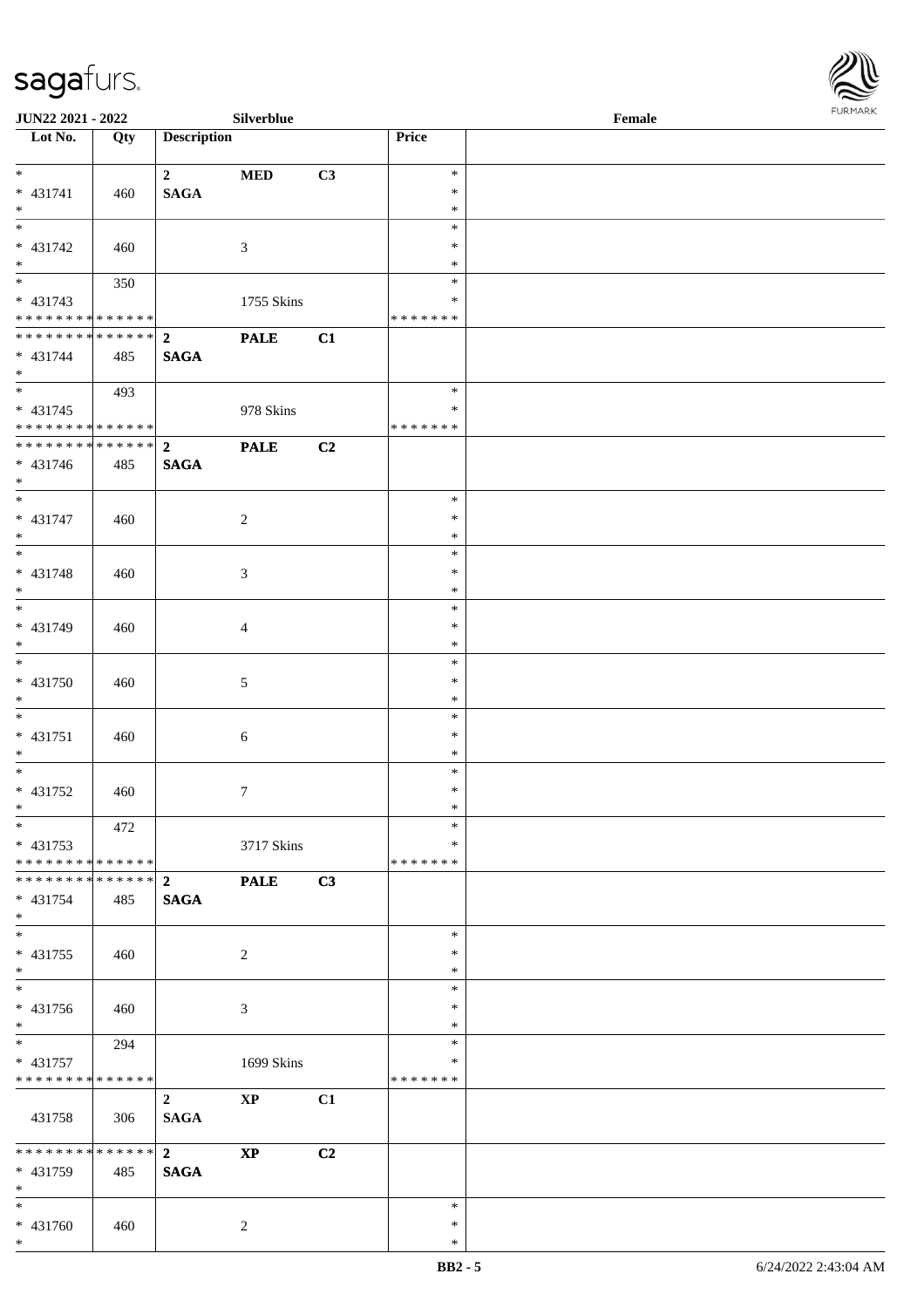

| JUN22 2021 - 2022                                                   |     |                                 | Silverblue                 |       |                                   | Female |  |
|---------------------------------------------------------------------|-----|---------------------------------|----------------------------|-------|-----------------------------------|--------|--|
| Lot No.                                                             | Qty | <b>Description</b>              |                            |       | Price                             |        |  |
| $*$<br>* 431761<br>* * * * * * * * * * * * * *                      | 118 | $\mathbf{2}$<br><b>SAGA</b>     | $\mathbf{XP}$              | C2    | $\ast$<br>∗<br>* * * * * * *      |        |  |
| 431762                                                              | 208 | $\boldsymbol{2}$<br><b>SAGA</b> | 2XP                        | C1/C2 |                                   |        |  |
| * * * * * * * * * * * * * * *<br>* 431763<br>$*$                    | 485 | $\overline{2}$<br><b>SAGA</b>   | XP/2XP                     | C3    |                                   |        |  |
| $*$<br>* 431764<br>* * * * * * * * * * * * * *                      | 59  |                                 | 544 Skins                  |       | $\ast$<br>∗<br>* * * * * * *      |        |  |
| 431765                                                              | 263 | $\mathbf 2$<br><b>SAGA</b>      | 2XD/XD<br><b>LNAP</b>      | C1/C2 |                                   |        |  |
| 431766                                                              | 89  | $\overline{2}$<br><b>SAGA</b>   | 2XD/XD<br><b>LNAP</b>      | C3    |                                   |        |  |
| 431767                                                              | 473 | $\overline{2}$<br><b>SAGA</b>   | <b>Dark</b><br><b>LNAP</b> | C1/C2 |                                   |        |  |
| 431768                                                              | 232 | $\overline{2}$<br><b>SAGA</b>   | <b>Dark</b><br><b>LNAP</b> | C3    |                                   |        |  |
| * * * * * * * * * * * * * *<br>* 431769<br>$*$                      | 485 | $\mathbf{2}$<br><b>SAGA</b>     | <b>MED</b><br><b>LNAP</b>  | C1/C2 |                                   |        |  |
| $\overline{\phantom{0}}$<br>* 431770<br>* * * * * * * * * * * * * * | 54  |                                 | 539 Skins                  |       | $\ast$<br>∗<br>* * * * * * *      |        |  |
| 431771                                                              | 328 | $\overline{2}$<br><b>SAGA</b>   | $\bf MED$<br><b>LNAP</b>   | C3    |                                   |        |  |
| 431772                                                              | 395 | $\overline{2}$<br><b>SAGA</b>   | <b>PALE</b><br><b>LNAP</b> | C1/C2 |                                   |        |  |
| 431773                                                              | 326 | $\overline{2}$<br><b>SAGA</b>   | <b>PALE</b><br><b>LNAP</b> | C3    |                                   |        |  |
| 431774                                                              | 220 | $\overline{2}$<br><b>SAGA</b>   | PAL/XP<br><b>LNAP</b>      | C2    |                                   |        |  |
| 431775                                                              | 139 | $\overline{2}$<br><b>SAGA</b>   | XP/2XP<br><b>LNAP</b>      | C2    |                                   |        |  |
| * * * * * * * * * * * * * * *<br>$* 431776$<br>$*$                  | 485 | 2 <sup>1</sup><br>IA            | ALL<br><b>SPAR</b>         | C2    |                                   |        |  |
| $*$<br>* 431777<br>$*$                                              | 460 |                                 | $\overline{c}$             |       | $\ast$<br>$\ast$<br>$\ast$        |        |  |
| $*$<br>* 431778<br>* * * * * * * * * * * * * *                      | 289 |                                 | 1234 Skins                 |       | $\ast$<br>$\ast$<br>* * * * * * * |        |  |
| 431779                                                              | 132 | $\overline{2}$<br><b>SROY</b>   | $\mathbf{X}\mathbf{D}$     | C1/C2 |                                   |        |  |
| 431780                                                              | 95  | $\boldsymbol{2}$<br><b>SROY</b> | Dark                       | C1    |                                   |        |  |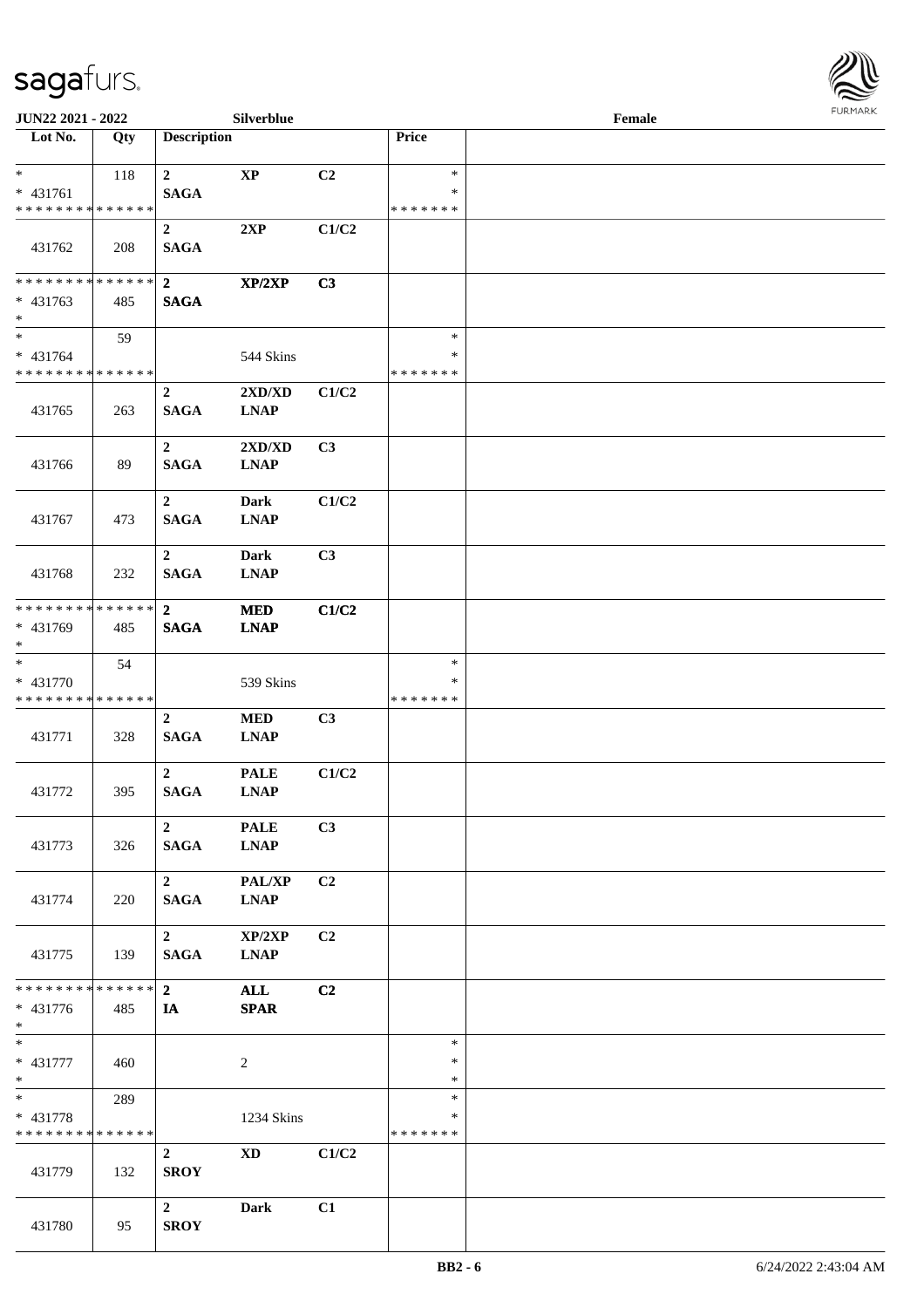

| JUN22 2021 - 2022 |     |                               | <b>Silverblue</b> |                |              | Female |  |  |  |  |
|-------------------|-----|-------------------------------|-------------------|----------------|--------------|--------|--|--|--|--|
| Lot No.           | Qty | <b>Description</b>            |                   |                | <b>Price</b> |        |  |  |  |  |
| 431781            | 260 | $\overline{2}$<br><b>SROY</b> | <b>Dark</b>       | C <sub>2</sub> |              |        |  |  |  |  |
| 431782            | 224 | $\overline{2}$<br><b>SROY</b> | <b>MED</b>        | C1/C2          |              |        |  |  |  |  |
| 431783            | 166 | $\overline{2}$<br><b>SROY</b> | <b>MED</b>        | C3             |              |        |  |  |  |  |
| 431784            | 207 | $\overline{2}$<br><b>SROY</b> | <b>PALE</b>       | C1/C2          |              |        |  |  |  |  |
| 431785            | 157 | $\overline{2}$<br><b>SROY</b> | <b>PALE</b>       | C3             |              |        |  |  |  |  |
| 431786            | 197 | $\overline{2}$<br><b>SROY</b> | $\mathbf{XP}$     | C1/C2          |              |        |  |  |  |  |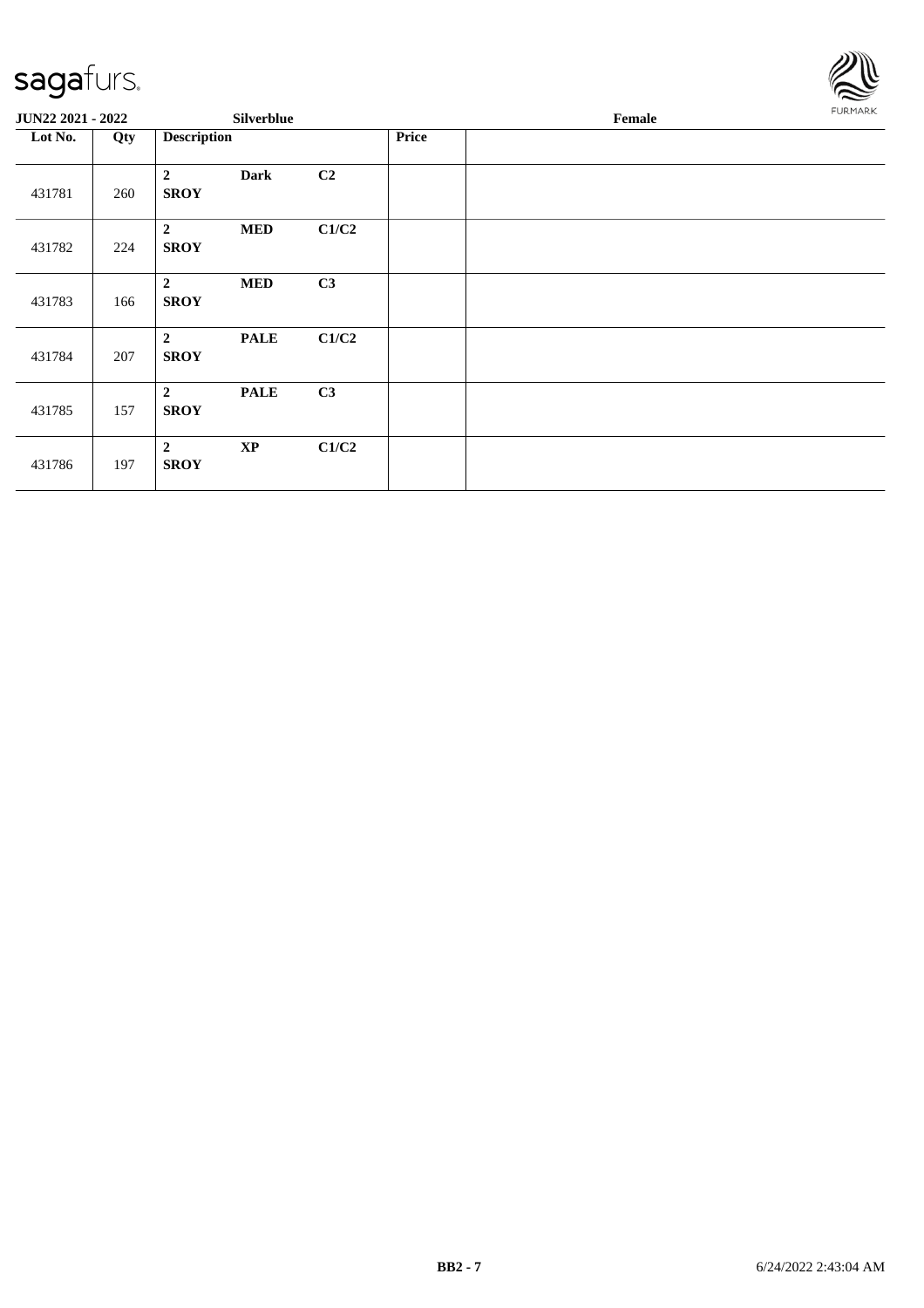

| <b>JUN22 2021 - 2022</b>                                      |                   |                                | <b>Silverblue Velvet</b>               |                   |                                   | Female |  |
|---------------------------------------------------------------|-------------------|--------------------------------|----------------------------------------|-------------------|-----------------------------------|--------|--|
| Lot No.                                                       | $\overline{Q}$ ty | <b>Description</b>             |                                        |                   | Price                             |        |  |
|                                                               |                   | 30                             | $\bf MED$                              | C1/C2             |                                   |        |  |
| 431841                                                        | 83                | ${\bf S}{\bf I}$<br>30         | <b>VELV1</b><br><b>PALE</b>            | C1/C2             |                                   |        |  |
| 431842                                                        | 268               | ${\bf SI}$                     | <b>VELV1</b>                           |                   |                                   |        |  |
| 431843                                                        | 107               | 30<br>${\bf S}{\bf I}$         | <b>PALE</b><br><b>VELV1</b>            | C3                |                                   |        |  |
| 431844                                                        | 347               | 30<br>${\bf S}{\bf I}$         | $\bold{XP}$<br><b>VELV1</b>            | C1/C2             |                                   |        |  |
| 431845                                                        | 108               | 30<br>${\bf SI}$               | $\bold{XP}$<br><b>VELV1</b>            | C3                |                                   |        |  |
| 431846                                                        | 126               | 30<br>${\bf SI}$               | 2XP<br><b>VELV1</b>                    | C1/C2             |                                   |        |  |
| 431847                                                        | 110               | 30<br>${\bf S}{\bf I}$         | <b>PALE</b><br>VELV2                   | C1/C2             |                                   |        |  |
| 431848                                                        | 138               | 30<br>${\bf SI}$               | $\mathbf{X}\mathbf{P}$<br>VELV2        | C2                |                                   |        |  |
| 431849                                                        | 104               | 30<br>${\bf S}{\bf I}$         | 2XP<br>VELV2                           | C1/C2             |                                   |        |  |
| 431850                                                        | 240               | 30<br>$\mathbf{I}\mathbf{B}$   | <b>MED/PAL</b><br><b>VELV1</b>         | C2<br><b>CHIP</b> |                                   |        |  |
| 431851                                                        | 312               | 30<br>$\mathbf{I}\mathbf{B}$   | XP/2XP<br><b>VELV1</b>                 | C2<br>CHIP        |                                   |        |  |
| 431852                                                        | 114               | 30<br><b>SAGA</b>              | <b>MED</b><br><b>VELV1</b>             | C1/C2             |                                   |        |  |
| 431853                                                        | 148               | 30<br><b>SAGA</b>              | <b>PALE</b><br><b>VELV1</b>            | C1                |                                   |        |  |
| 431854                                                        | 315               | 30<br><b>SAGA</b>              | <b>PALE</b><br><b>VELV1</b>            | C2                |                                   |        |  |
| 431855                                                        | 143               | 30<br><b>SAGA</b>              | <b>PALE</b><br>VELV1                   | C3                |                                   |        |  |
| 431856                                                        | 167               | 30 <sup>1</sup><br><b>SAGA</b> | $\mathbf{X}\mathbf{P}$<br><b>VELV1</b> | C1                |                                   |        |  |
| * * * * * * * * <mark>* * * * * *</mark> *<br>* 431857<br>$*$ | 405               | 30<br><b>SAGA</b>              | $\mathbf{X}\mathbf{P}$<br><b>VELV1</b> | C2                |                                   |        |  |
| $*$<br>* 431858<br>* * * * * * * * * * * * * *                | 79                |                                | 484 Skins                              |                   | $\ast$<br>$\ast$<br>* * * * * * * |        |  |
| 431859                                                        | 138               | 30<br><b>SAGA</b>              | $\mathbf{X}\mathbf{P}$<br><b>VELV1</b> | C3                |                                   |        |  |
| 431860                                                        | 101               | 30<br><b>SAGA</b>              | 2XP<br><b>VELV1</b>                    | C1                |                                   |        |  |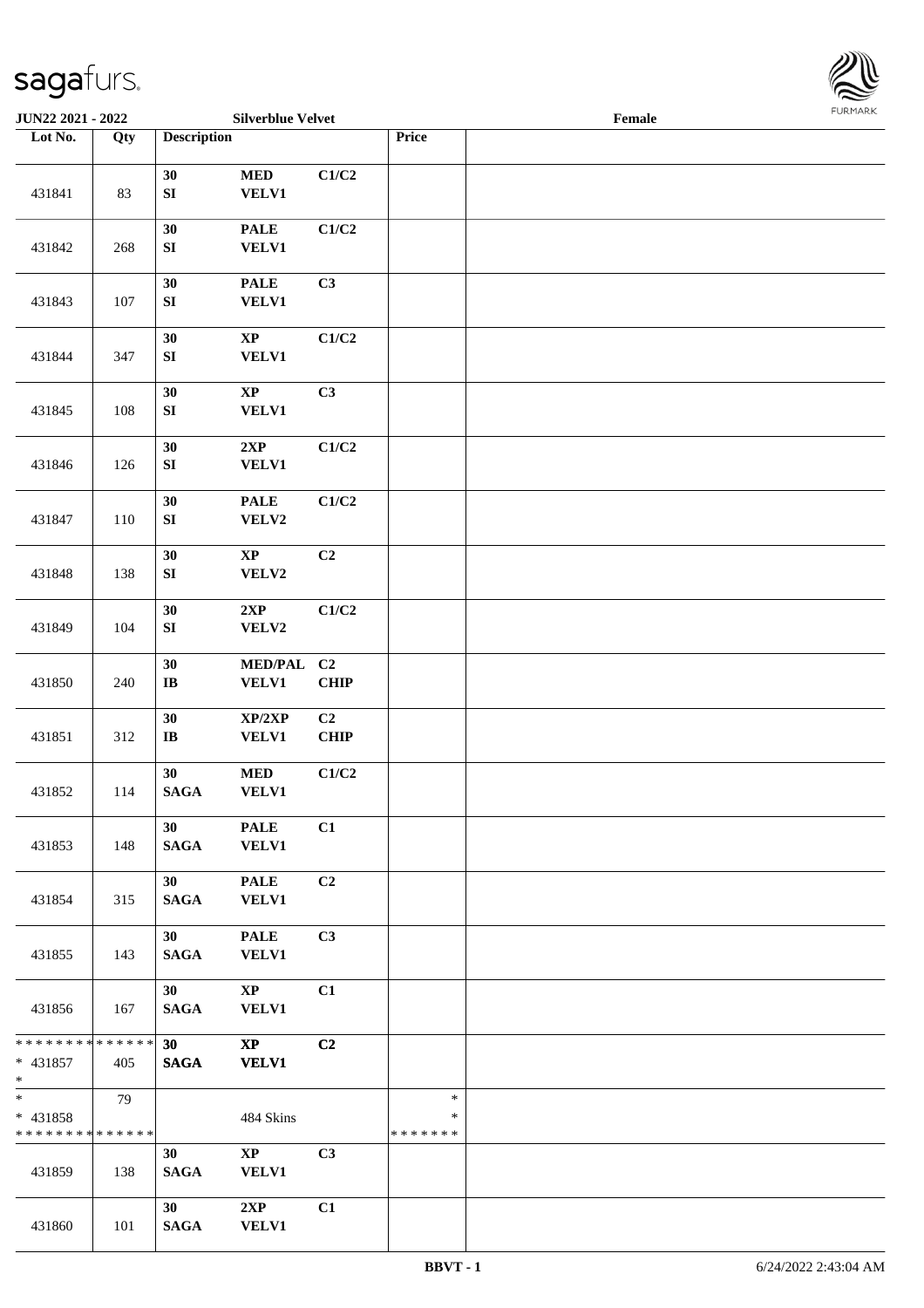

|                                                        | <b>JUN22 2021 - 2022</b><br><b>Silverblue Velvet</b> |                    |                        |                |                   | Female |  |  |  |  |
|--------------------------------------------------------|------------------------------------------------------|--------------------|------------------------|----------------|-------------------|--------|--|--|--|--|
| Lot No.                                                | Qty                                                  | <b>Description</b> |                        |                | Price             |        |  |  |  |  |
|                                                        |                                                      |                    |                        |                |                   |        |  |  |  |  |
|                                                        |                                                      | 30                 | 2XP                    | C <sub>2</sub> |                   |        |  |  |  |  |
| 431861                                                 | 169                                                  | <b>SAGA</b>        | <b>VELV1</b>           |                |                   |        |  |  |  |  |
|                                                        |                                                      |                    |                        |                |                   |        |  |  |  |  |
|                                                        |                                                      | 30                 | $\mathbf{X}\mathbf{P}$ | C1             |                   |        |  |  |  |  |
| 431862                                                 | 109                                                  | <b>SAGA</b>        | VELV2                  |                |                   |        |  |  |  |  |
|                                                        |                                                      | 30                 | $\mathbf{X}\mathbf{P}$ | C <sub>2</sub> |                   |        |  |  |  |  |
|                                                        |                                                      | <b>SAGA</b>        |                        |                |                   |        |  |  |  |  |
| 431863                                                 | 167                                                  |                    | VELV2                  |                |                   |        |  |  |  |  |
|                                                        |                                                      | 30                 | 2XP                    | C <sub>2</sub> |                   |        |  |  |  |  |
| 431864                                                 | 101                                                  | <b>SAGA</b>        | VELV2                  |                |                   |        |  |  |  |  |
|                                                        |                                                      |                    |                        |                |                   |        |  |  |  |  |
| * * * * * * * * <mark>* * * * * * *</mark>             |                                                      | 30                 | MED/PAL C2             |                |                   |        |  |  |  |  |
| * 431865                                               | 405                                                  | IA                 | <b>VELV1</b>           | <b>CHIP</b>    |                   |        |  |  |  |  |
| $\ast$                                                 |                                                      |                    |                        |                |                   |        |  |  |  |  |
| $\overline{\cdot}$                                     | 107                                                  |                    |                        |                | $\ast$            |        |  |  |  |  |
| * 431866                                               |                                                      |                    | 512 Skins              |                | $\ast$            |        |  |  |  |  |
| * * * * * * * * <mark>* * * * * * *</mark>             |                                                      |                    |                        |                | *******           |        |  |  |  |  |
| * * * * * * * * * * * * * * <mark>*</mark>             |                                                      | 30                 | XP/2XP                 | C2             |                   |        |  |  |  |  |
| * 431867                                               | 405                                                  | IA                 | <b>VELV1</b>           | <b>CHIP</b>    |                   |        |  |  |  |  |
| $*$<br>$\ast$                                          |                                                      |                    |                        |                |                   |        |  |  |  |  |
|                                                        | 389                                                  |                    |                        |                | $\ast$            |        |  |  |  |  |
| * 431868<br>* * * * * * * * <mark>* * * * * *</mark> * |                                                      |                    | 794 Skins              |                | $\ast$<br>******* |        |  |  |  |  |
|                                                        |                                                      | 30                 | MED/PAL C2             |                |                   |        |  |  |  |  |
| 431869                                                 | 203                                                  | IA                 | VELV2                  | <b>CHIP</b>    |                   |        |  |  |  |  |
|                                                        |                                                      |                    |                        |                |                   |        |  |  |  |  |
| * * * * * * * * <mark>* * * * * * *</mark>             |                                                      | 30                 | XP/2XP                 | C <sub>2</sub> |                   |        |  |  |  |  |
| * 431870                                               | 405                                                  | IA                 | <b>VELV2</b>           | <b>CHIP</b>    |                   |        |  |  |  |  |
| $\ast$                                                 |                                                      |                    |                        |                |                   |        |  |  |  |  |
|                                                        | 96                                                   |                    |                        |                | $\ast$            |        |  |  |  |  |
| * 431871                                               |                                                      |                    | 501 Skins              |                | $\ast$            |        |  |  |  |  |
| * * * * * * * * <mark>* * * * * * *</mark>             |                                                      |                    |                        |                | *******           |        |  |  |  |  |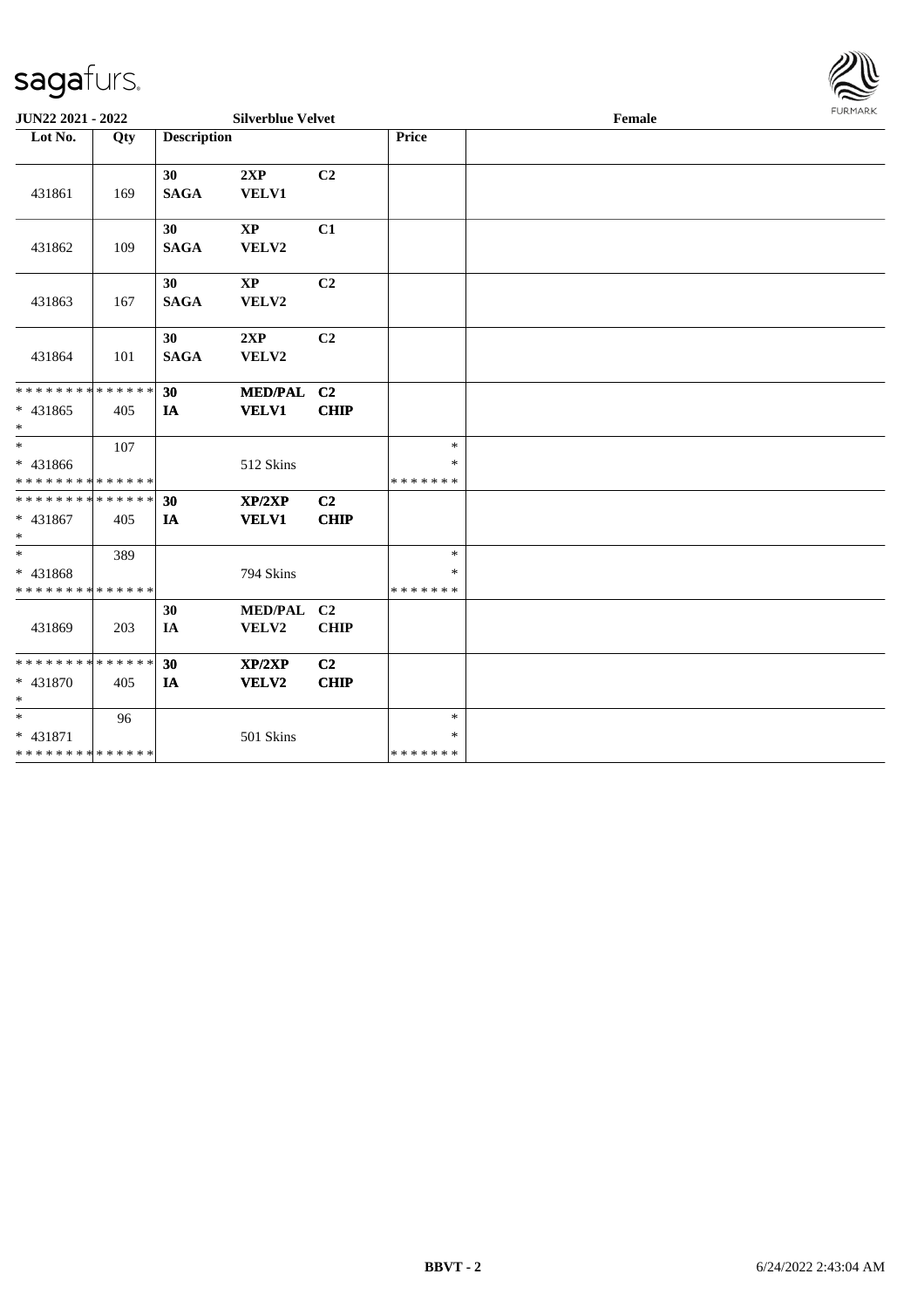

| JUN22 2021 - 2022                                   |     |                            | <b>Silverblue Velvet</b>    |       |                                   | Female | <b>FURMARK</b> |
|-----------------------------------------------------|-----|----------------------------|-----------------------------|-------|-----------------------------------|--------|----------------|
| Lot No.                                             | Qty | <b>Description</b>         |                             |       | Price                             |        |                |
| 431921                                              | 119 | 30/20<br>SI                | <b>Dark</b><br>VELV1        | C1/C2 |                                   |        |                |
| 431922                                              | 35  | 30/20<br>SI                | <b>Dark</b><br>VELV1        | C3    |                                   |        |                |
| 431923                                              | 92  | $20\,$<br>SI               | <b>MED</b><br><b>VELV1</b>  | C1    |                                   |        |                |
| 431924                                              | 265 | ${\bf 20}$<br>SI           | <b>MED</b><br><b>VELV1</b>  | C2    |                                   |        |                |
| 431925                                              | 187 | 30/20<br>${\bf S}{\bf I}$  | $\bf MED$<br><b>VELV1</b>   | C3    |                                   |        |                |
| 431926                                              | 145 | 20<br>SI                   | <b>PALE</b><br>VELV1        | C1    |                                   |        |                |
| * * * * * * * * * * * * * * *<br>* 431927<br>$\ast$ | 425 | $20\,$<br>SI               | <b>PALE</b><br>VELV1        | C2    |                                   |        |                |
| * 431928<br>* * * * * * * * * * * * * *             | 213 |                            | 638 Skins                   |       | $\ast$<br>$\ast$<br>* * * * * * * |        |                |
| 431929                                              | 288 | 20<br>${\bf S}{\bf I}$     | <b>PALE</b><br><b>VELV1</b> | C3    |                                   |        |                |
| 431930                                              | 144 | ${\bf 20}$<br>SI           | $\bold{XP}$<br><b>VELV1</b> | C1    |                                   |        |                |
| * * * * * * * * * * * * * *<br>* 431931<br>$\ast$   | 445 | $20\,$<br>${\bf S}{\bf I}$ | $\bold{XP}$<br><b>VELV1</b> | C2    |                                   |        |                |
| $\ast$<br>* 431932<br>* * * * * * * * * * * * * * * | 57  |                            | 502 Skins                   |       | $\ast$<br>$\ast$<br>*******       |        |                |
| 431933                                              | 353 | $20\,$<br>${\bf S}{\bf I}$ | $\bold{XP}$<br><b>VELV1</b> | C3    |                                   |        |                |
| 431934                                              | 175 | 20<br>${\bf SI}$           | 2XP<br><b>VELV1</b>         | C1/C2 |                                   |        |                |
| 431935                                              | 194 | 30/20<br>SI                | 2XP<br><b>VELV1</b>         | C3    |                                   |        |                |
| 431936                                              | 162 | $20\,$<br>SI               | <b>PALE</b><br>VELV2        | C1/C2 |                                   |        |                |
| 431937                                              | 116 | 30/20<br>${\bf S}{\bf I}$  | <b>PALE</b><br>VELV2        | C3    |                                   |        |                |
| 431938                                              | 136 | 30/20<br>SI                | $\bold{XP}$<br>VELV2        | C1    |                                   |        |                |
| 431939                                              | 198 | $20\,$<br>${\bf SI}$       | $\mathbf{XP}$<br>VELV2      | C2    |                                   |        |                |
| 431940                                              | 212 | 30/20<br>${\bf S}{\bf I}$  | $\bold{XP}$<br>VELV2        | C3    |                                   |        |                |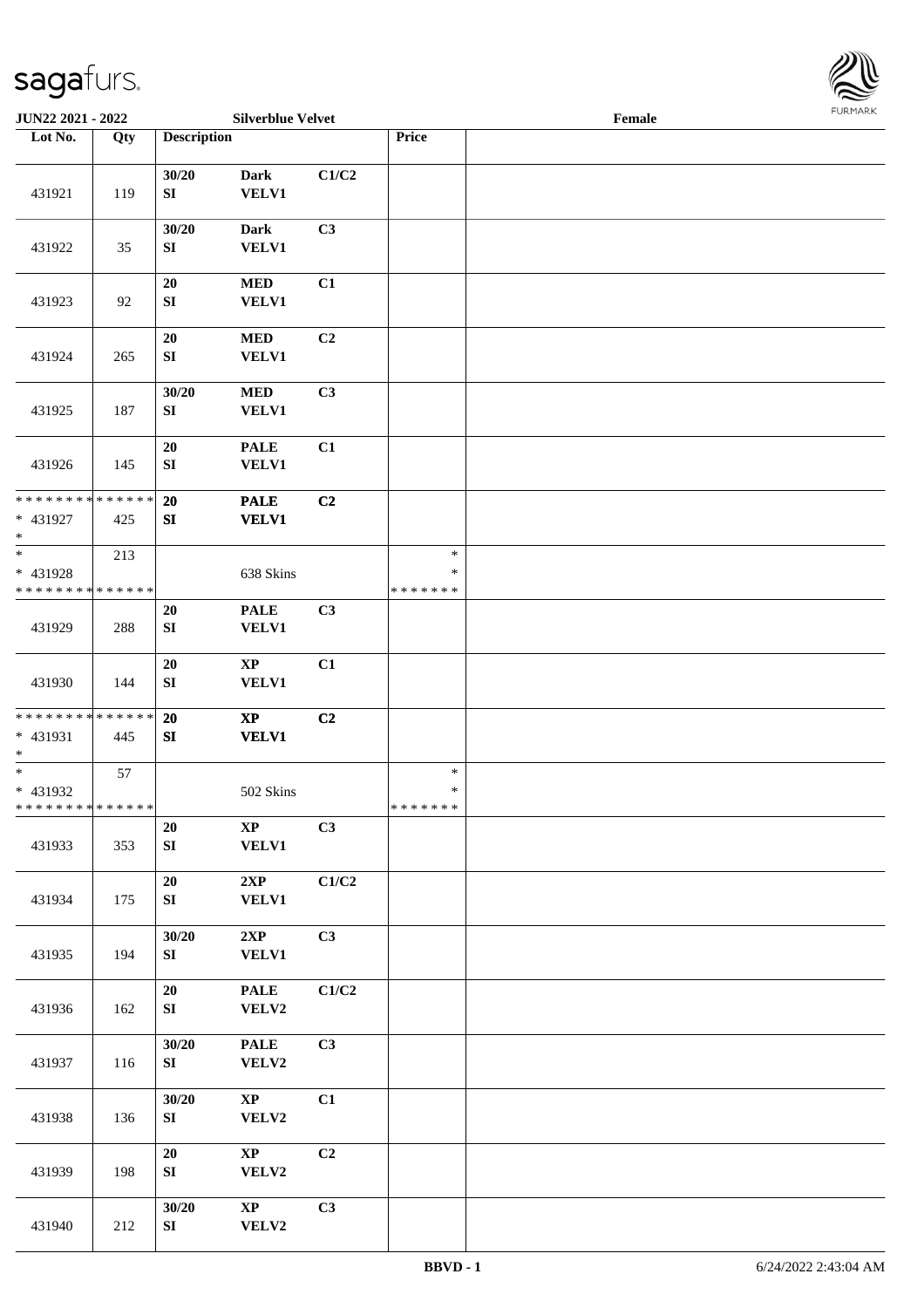

| JUN22 2021 - 2022                                 |     |                                   | <b>Silverblue Velvet</b>       |                               |                  | Female |  |
|---------------------------------------------------|-----|-----------------------------------|--------------------------------|-------------------------------|------------------|--------|--|
| Lot No.                                           | Qty | <b>Description</b>                |                                |                               | Price            |        |  |
|                                                   |     |                                   |                                |                               |                  |        |  |
| 431941                                            | 129 | 20<br>${\bf S}{\bf I}$            | 2XP<br>VELV2                   | C1/C2                         |                  |        |  |
| 431942                                            | 96  | 20<br>$\mathbf{I}\mathbf{B}$      | XD/DK<br><b>VELV1</b>          | C2<br><b>CHIP</b>             |                  |        |  |
|                                                   |     |                                   |                                |                               |                  |        |  |
| * * * * * * * * * * * * * *<br>* 431943<br>$\ast$ | 445 | 20<br>$\mathbf{I}$                | <b>MED/PAL</b><br><b>VELV1</b> | C <sub>2</sub><br><b>CHIP</b> |                  |        |  |
| $\ast$                                            | 288 |                                   |                                |                               | $\ast$           |        |  |
| * 431944                                          |     |                                   | 733 Skins                      |                               | $\ast$           |        |  |
| * * * * * * * * * * * * * *                       |     |                                   |                                |                               | * * * * * * *    |        |  |
| * * * * * * * * * * * * * *                       |     | 20                                | XP/2XP                         | C2                            |                  |        |  |
| $* 431945$<br>$\ast$                              | 445 | $\mathbf{I}$                      | <b>VELV1</b>                   | <b>CHIP</b>                   |                  |        |  |
| $\ast$                                            | 184 |                                   |                                |                               | $\ast$           |        |  |
| $* 431946$                                        |     |                                   | 629 Skins                      |                               | $\ast$           |        |  |
| * * * * * * * * * * * * * *                       |     |                                   |                                |                               | * * * * * * *    |        |  |
| 431947                                            | 252 | 30/20<br>$\mathbf{SR}/\mathbf{S}$ | <b>Dark</b><br>VELV1           | C1/C2                         |                  |        |  |
|                                                   |     | 30/20                             | <b>Dark</b>                    | C3                            |                  |        |  |
| 431948                                            | 84  | SR/S                              | <b>VELV1</b>                   |                               |                  |        |  |
| 431949                                            | 182 | 20<br><b>SAGA</b>                 | <b>MED</b><br><b>VELV1</b>     | C1                            |                  |        |  |
| * * * * * * * * * * * * * *                       |     | 20                                | <b>MED</b>                     | C2                            |                  |        |  |
| * 431950<br>$\ast$                                | 425 | <b>SAGA</b>                       | <b>VELV1</b>                   |                               |                  |        |  |
| $\ast$                                            | 135 |                                   |                                |                               | $\ast$           |        |  |
| * 431951                                          |     |                                   | 560 Skins                      |                               | $\ast$           |        |  |
| * * * * * * * * * * * * * *                       |     |                                   |                                |                               | * * * * * * *    |        |  |
| 431952                                            | 332 | 30/20<br><b>SAGA</b>              | <b>MED</b><br><b>VELV1</b>     | C3                            |                  |        |  |
| * * * * * * * * * * * * * *                       |     | <b>20</b>                         | <b>PALE</b>                    | C1                            |                  |        |  |
| * 431953<br>$*$                                   | 425 | <b>SAGA</b>                       | <b>VELV1</b>                   |                               |                  |        |  |
| $*$                                               | 185 |                                   |                                |                               | $\ast$           |        |  |
| * 431954                                          |     |                                   | 610 Skins                      |                               | ∗                |        |  |
| * * * * * * * * * * * * * *                       |     |                                   |                                |                               | * * * * * * *    |        |  |
| * * * * * * * * * * * * * *                       |     | 20                                | <b>PALE</b>                    | C2                            |                  |        |  |
| * 431955<br>$*$                                   | 425 | <b>SAGA</b>                       | <b>VELV1</b>                   |                               |                  |        |  |
| $\overline{\phantom{1}}$                          |     |                                   |                                |                               | $\ast$           |        |  |
| * 431956<br>$*$                                   | 400 |                                   | 2                              |                               | ∗<br>$\ast$      |        |  |
| $*$                                               |     |                                   |                                |                               | $\ast$           |        |  |
| * 431957<br>$*$                                   | 420 |                                   | 3                              |                               | $\ast$<br>$\ast$ |        |  |
| $*$                                               | 166 |                                   |                                |                               | $\ast$           |        |  |
| * 431958                                          |     |                                   | 1411 Skins                     |                               | $\ast$           |        |  |
| * * * * * * * * * * * * * *                       |     |                                   |                                |                               | *******          |        |  |
| * * * * * * * * * * * * * *                       |     | 20                                | <b>PALE</b>                    | C3                            |                  |        |  |
| * 431959<br>$*$                                   | 425 | <b>SAGA</b>                       | <b>VELV1</b>                   |                               |                  |        |  |
| $*$                                               | 186 |                                   |                                |                               | $\ast$           |        |  |
| * 431960                                          |     |                                   | 611 Skins                      |                               | ∗                |        |  |
| * * * * * * * * * * * * * *                       |     |                                   |                                |                               | *******          |        |  |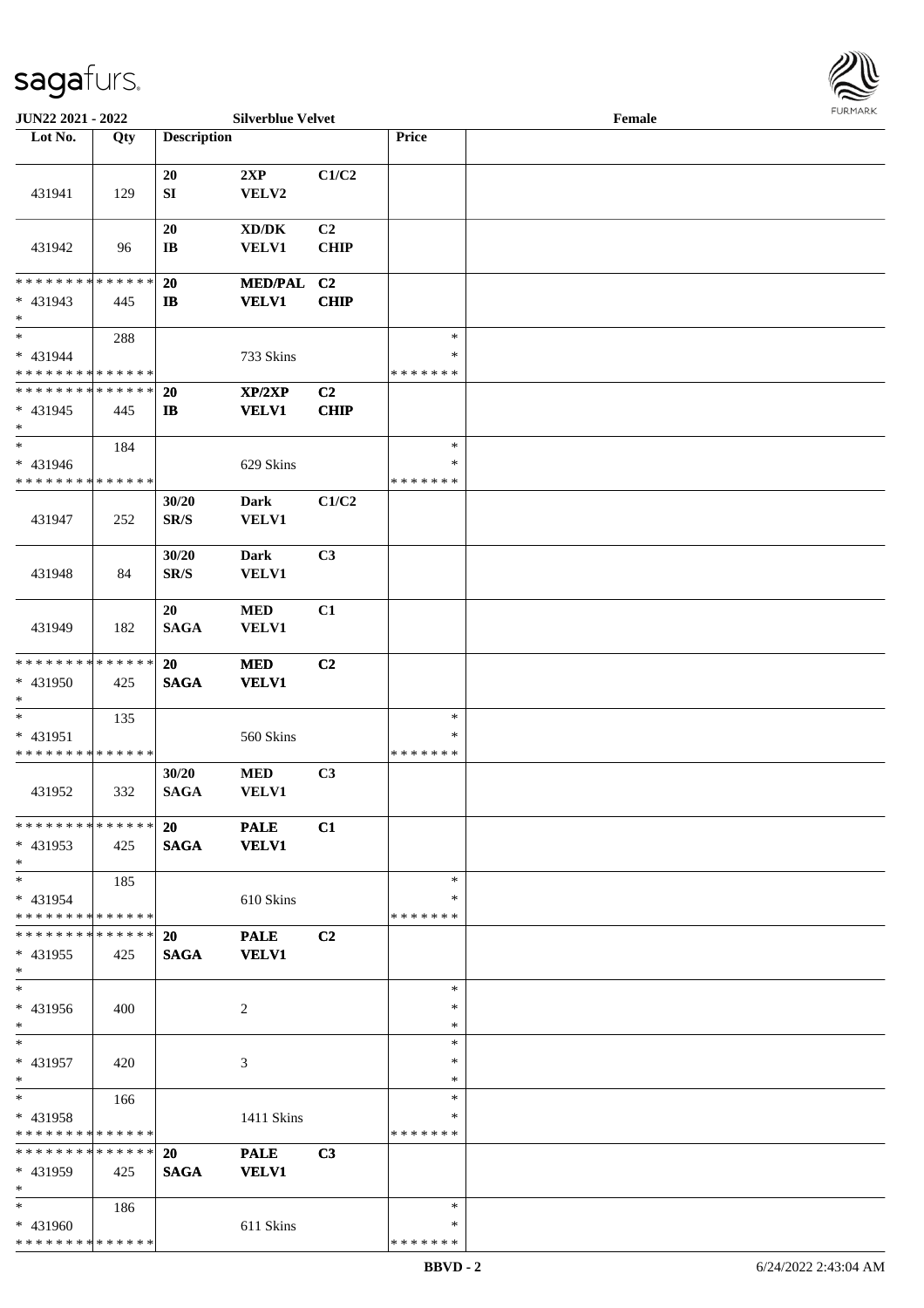

| JUN22 2021 - 2022                                 |     |                                   | <b>Silverblue Velvet</b>               |       |                                   | Female |  |
|---------------------------------------------------|-----|-----------------------------------|----------------------------------------|-------|-----------------------------------|--------|--|
| Lot No.                                           | Qty | <b>Description</b>                |                                        |       | Price                             |        |  |
| 431961                                            | 415 | 20<br>$\mathbf{SAGA}$             | $\bold{XP}$<br>VELV1                   | C1    |                                   |        |  |
| * * * * * * * * * * * * * *<br>* 431962<br>$\ast$ | 425 | 20<br><b>SAGA</b>                 | $\mathbf{X}\mathbf{P}$<br><b>VELV1</b> | C2    |                                   |        |  |
| $\overline{\phantom{0}}$<br>* 431963<br>$*$       | 400 |                                   | $\overline{c}$                         |       | $\ast$<br>$\ast$<br>$\ast$        |        |  |
| $*$<br>* 431964<br>$*$                            | 400 |                                   | $\mathfrak{Z}$                         |       | $\ast$<br>$\ast$<br>$\ast$        |        |  |
| $*$<br>* 431965<br>* * * * * * * * * * * * * *    | 74  |                                   | 1299 Skins                             |       | $\ast$<br>$\ast$<br>* * * * * * * |        |  |
| * * * * * * * * * * * * * *<br>* 431966<br>$*$    | 425 | 20<br><b>SAGA</b>                 | $\bold{XP}$<br><b>VELV1</b>            | C3    |                                   |        |  |
| $*$<br>* 431967<br>* * * * * * * * * * * * * *    | 114 |                                   | 539 Skins                              |       | $\ast$<br>∗<br>* * * * * * *      |        |  |
| 431968                                            | 99  | 20<br><b>SAGA</b>                 | 2XP<br><b>VELV1</b>                    | C1    |                                   |        |  |
| 431969                                            | 279 | 20<br><b>SAGA</b>                 | 2XP<br><b>VELV1</b>                    | C2    |                                   |        |  |
| 431970                                            | 255 | 30/20<br><b>SAGA</b>              | 2XP<br><b>VELV1</b>                    | C3    |                                   |        |  |
| 431971                                            | 240 | 30/20<br><b>SAGA</b>              | $\bf MED$<br>VELV2                     | C1/C2 |                                   |        |  |
| 431972                                            | 91  | 30/20<br>$\mathbf{SR}/\mathbf{S}$ | <b>MED</b><br>VELV2                    | C3    |                                   |        |  |
| 431973                                            | 216 | 30/20<br><b>SAGA</b>              | <b>PALE</b><br>VELV2                   | C1    |                                   |        |  |
| * * * * * * * * * * * * * *<br>$* 431974$<br>$*$  | 425 | 30/20<br><b>SAGA</b>              | <b>PALE</b><br>VELV2                   | C2    |                                   |        |  |
| $*$<br>* 431975<br>* * * * * * * * * * * * * *    | 126 |                                   | 551 Skins                              |       | $\ast$<br>$\ast$<br>* * * * * * * |        |  |
| 431976                                            | 254 | 30/20<br>SR/S                     | <b>PALE</b><br>VELV2                   | C3    |                                   |        |  |
| 431977                                            | 314 | 20<br><b>SAGA</b>                 | $\mathbf{X}\mathbf{P}$<br>VELV2        | C1    |                                   |        |  |
| * * * * * * * * * * * * * * *<br>* 431978<br>$*$  | 425 | 20<br><b>SAGA</b>                 | $\mathbf{X}\mathbf{P}$<br>VELV2        | C2    |                                   |        |  |
| $*$<br>* 431979<br>* * * * * * * * * * * * * *    | 204 |                                   | 629 Skins                              |       | $\ast$<br>∗<br>* * * * * * *      |        |  |
| 431980                                            | 298 | 30/20<br>SR/S                     | $\mathbf{X}\mathbf{P}$<br>VELV2        | C3    |                                   |        |  |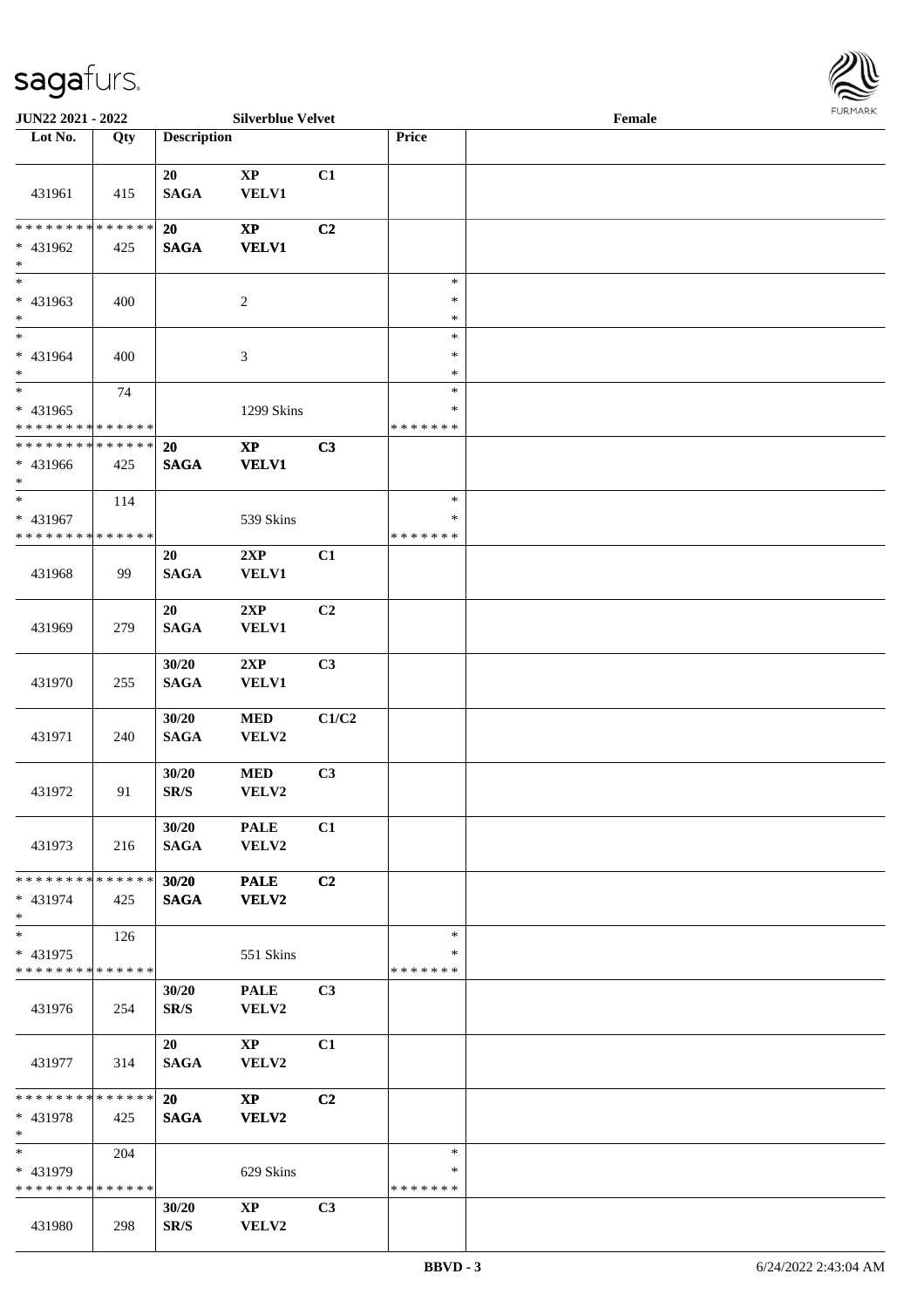

| JUN22 2021 - 2022                       |        |                          | <b>Silverblue Velvet</b>            |                |               | Female |  |
|-----------------------------------------|--------|--------------------------|-------------------------------------|----------------|---------------|--------|--|
| Lot No.                                 | Qty    | <b>Description</b>       |                                     |                | <b>Price</b>  |        |  |
|                                         |        |                          |                                     |                |               |        |  |
|                                         |        | 30/20                    | 2XP                                 | C1             |               |        |  |
| 431981                                  | 151    | <b>SAGA</b>              | VELV2                               |                |               |        |  |
|                                         |        |                          |                                     |                |               |        |  |
|                                         |        | 20                       | 2XP                                 | C2             |               |        |  |
| 431982                                  | 251    | <b>SAGA</b>              | VELV2                               |                |               |        |  |
|                                         |        |                          |                                     |                |               |        |  |
|                                         |        |                          |                                     |                |               |        |  |
|                                         |        | 30/20                    | 2XP                                 | C3             |               |        |  |
| 431983                                  | 105    | $\mathbf{SR}/\mathbf{S}$ | VELV2                               |                |               |        |  |
|                                         |        |                          |                                     |                |               |        |  |
| * * * * * * * * * * * * * *             |        | 20                       | <b>ALL</b>                          | C2             |               |        |  |
| * 431984                                | 425    | <b>SAGA</b>              | <b>VELV2</b>                        | <b>OPEN</b>    |               |        |  |
| $\ast$                                  |        |                          |                                     |                |               |        |  |
| $\ast$                                  | 86     |                          |                                     |                | $\ast$        |        |  |
| * 431985                                |        |                          | 511 Skins                           |                | $\ast$        |        |  |
| * * * * * * * * * * * * * *             |        |                          |                                     |                | * * * * * * * |        |  |
|                                         |        | 20                       | $\bold{X}\bold{D}/\bold{D}\bold{K}$ | C <sub>2</sub> |               |        |  |
| 431986                                  | 199    | IA                       | <b>VELV1</b>                        | <b>CHIP</b>    |               |        |  |
|                                         |        |                          |                                     |                |               |        |  |
| * * * * * * * *                         | ****** | 20                       | <b>MED/PAL</b>                      | C <sub>2</sub> |               |        |  |
| * 431987                                | 425    | IA                       | <b>VELV1</b>                        | CHIP           |               |        |  |
| $\ast$                                  |        |                          |                                     |                |               |        |  |
| $\ast$                                  |        |                          |                                     |                | $\ast$        |        |  |
| * 431988                                | 400    |                          |                                     |                | $\ast$        |        |  |
| $\ast$                                  |        |                          | $\overline{c}$                      |                | $\ast$        |        |  |
| $\ast$                                  |        |                          |                                     |                |               |        |  |
|                                         |        |                          |                                     |                | $\ast$        |        |  |
| * 431989                                | 400    |                          | 3                                   |                | $\ast$        |        |  |
| $\ast$                                  |        |                          |                                     |                | $\ast$        |        |  |
| $\overline{\phantom{1}}$                |        |                          |                                     |                | $\ast$        |        |  |
| * 431990                                | 400    |                          | $\overline{4}$                      |                | $\ast$        |        |  |
| $\ast$                                  |        |                          |                                     |                | $\ast$        |        |  |
| $\ast$                                  | 49     |                          |                                     |                | $\ast$        |        |  |
| * 431991                                |        |                          | 1674 Skins                          |                | $\ast$        |        |  |
| * * * * * * * * * * * * * *             |        |                          |                                     |                | * * * * * * * |        |  |
| **************                          |        | <b>20</b>                | XP/2XP                              | C <sub>2</sub> |               |        |  |
| * 431992                                | 425    | IA                       | <b>VELV1</b>                        | <b>CHIP</b>    |               |        |  |
| $*$                                     |        |                          |                                     |                |               |        |  |
| $\ast$                                  |        |                          |                                     |                | $\ast$        |        |  |
| * 431993                                | 400    |                          | $\overline{c}$                      |                | $\ast$        |        |  |
| $\ast$                                  |        |                          |                                     |                | $\ast$        |        |  |
| $\ast$                                  | 374    |                          |                                     |                | $\ast$        |        |  |
|                                         |        |                          |                                     |                | ∗             |        |  |
| * 431994<br>* * * * * * * * * * * * * * |        |                          | 1199 Skins                          |                | * * * * * * * |        |  |
|                                         |        |                          |                                     |                |               |        |  |
| * * * * * * * * * * * * * *             |        | 20                       | MED/PAL C2                          |                |               |        |  |
| * 431995                                | 425    | IA                       | VELV2                               | <b>CHIP</b>    |               |        |  |
| $\ast$                                  |        |                          |                                     |                |               |        |  |
| $\ast$                                  | 240    |                          |                                     |                | $\ast$        |        |  |
| * 431996                                |        |                          | 665 Skins                           |                | ∗             |        |  |
| * * * * * * * * * * * * * *             |        |                          |                                     |                | * * * * * * * |        |  |
| * * * * * * * * * * * * * * *           |        | 20                       | XP/2XP                              | C2             |               |        |  |
| * 431997                                | 425    | IA                       | VELV2                               | <b>CHIP</b>    |               |        |  |
| $\ast$                                  |        |                          |                                     |                |               |        |  |
| $\ast$                                  |        |                          |                                     |                | $\ast$        |        |  |
| * 431998                                | 400    |                          | 2                                   |                | $\ast$        |        |  |
| $\ast$                                  |        |                          |                                     |                | $\ast$        |        |  |
| $\ast$                                  | 71     |                          |                                     |                | $\ast$        |        |  |
| * 431999                                |        |                          | 896 Skins                           |                | ∗             |        |  |
| * * * * * * * * * * * * * *             |        |                          |                                     |                | * * * * * * * |        |  |
|                                         |        |                          |                                     |                |               |        |  |
|                                         |        | 20                       | <b>MED</b>                          | C1/C2          |               |        |  |
| 432000                                  | 253    | <b>SROY</b>              | VELV1                               |                |               |        |  |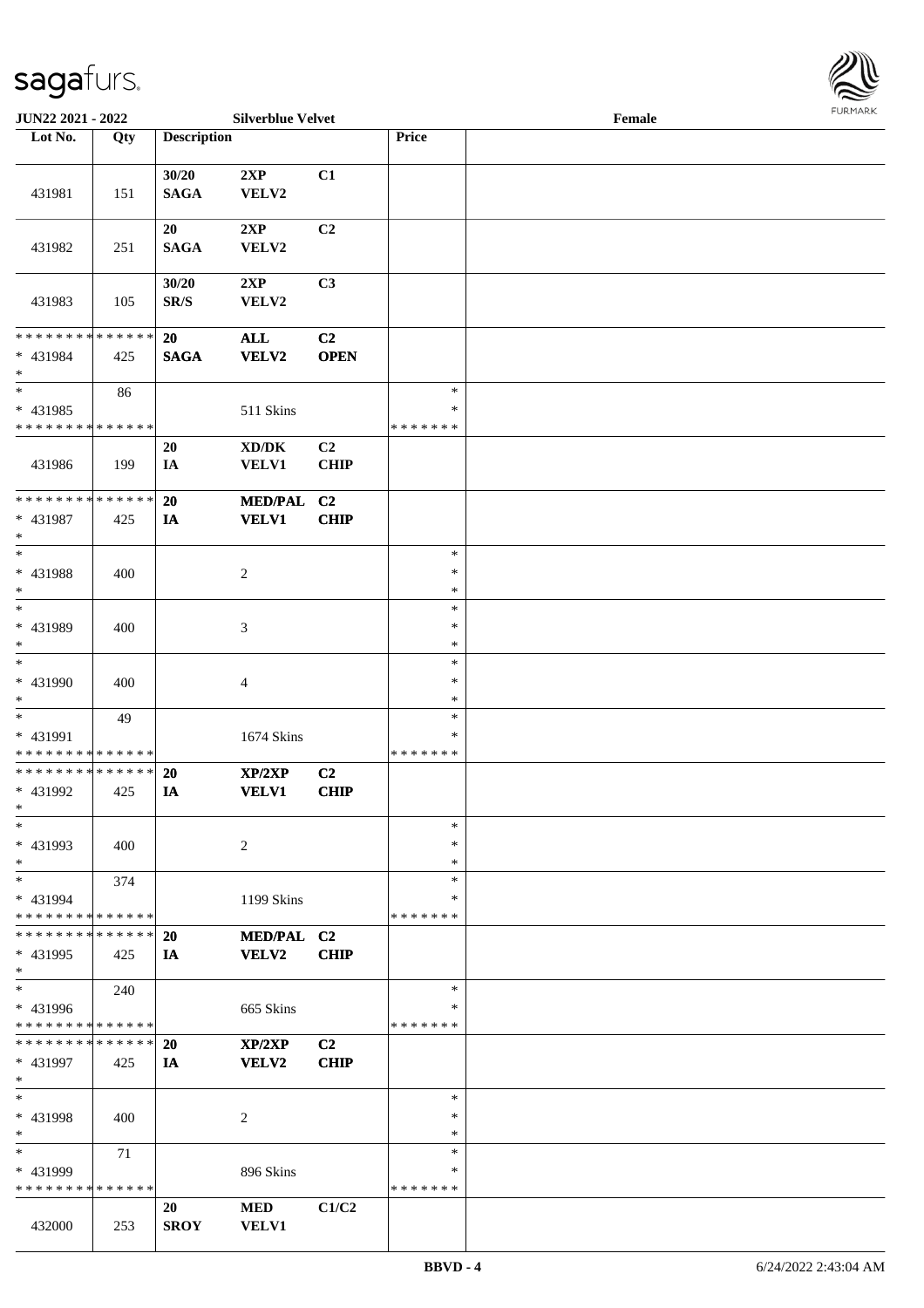

| <b>JUN22 2021 - 2022</b>       |                                                                           |                                                                                                                                                                                                                                        |                                                                                                                                                                                                                                                                                                                   |                                                                                                     | Female | 1011111111 |
|--------------------------------|---------------------------------------------------------------------------|----------------------------------------------------------------------------------------------------------------------------------------------------------------------------------------------------------------------------------------|-------------------------------------------------------------------------------------------------------------------------------------------------------------------------------------------------------------------------------------------------------------------------------------------------------------------|-----------------------------------------------------------------------------------------------------|--------|------------|
| Qty                            |                                                                           |                                                                                                                                                                                                                                        |                                                                                                                                                                                                                                                                                                                   | Price                                                                                               |        |            |
|                                |                                                                           |                                                                                                                                                                                                                                        |                                                                                                                                                                                                                                                                                                                   |                                                                                                     |        |            |
|                                |                                                                           | <b>PALE</b>                                                                                                                                                                                                                            | C1                                                                                                                                                                                                                                                                                                                |                                                                                                     |        |            |
| 199                            | <b>SROY</b>                                                               | VELV1                                                                                                                                                                                                                                  |                                                                                                                                                                                                                                                                                                                   |                                                                                                     |        |            |
|                                |                                                                           |                                                                                                                                                                                                                                        |                                                                                                                                                                                                                                                                                                                   |                                                                                                     |        |            |
| * * * * * * * * * * * * * *    | 20                                                                        | <b>PALE</b>                                                                                                                                                                                                                            | C2                                                                                                                                                                                                                                                                                                                |                                                                                                     |        |            |
| 405                            |                                                                           |                                                                                                                                                                                                                                        |                                                                                                                                                                                                                                                                                                                   |                                                                                                     |        |            |
|                                |                                                                           |                                                                                                                                                                                                                                        |                                                                                                                                                                                                                                                                                                                   |                                                                                                     |        |            |
|                                |                                                                           |                                                                                                                                                                                                                                        |                                                                                                                                                                                                                                                                                                                   | $\ast$                                                                                              |        |            |
|                                |                                                                           |                                                                                                                                                                                                                                        |                                                                                                                                                                                                                                                                                                                   | $\ast$                                                                                              |        |            |
| * * * * * * * * * * * * * *    |                                                                           |                                                                                                                                                                                                                                        |                                                                                                                                                                                                                                                                                                                   | * * * * * * *                                                                                       |        |            |
|                                |                                                                           |                                                                                                                                                                                                                                        |                                                                                                                                                                                                                                                                                                                   |                                                                                                     |        |            |
|                                |                                                                           |                                                                                                                                                                                                                                        |                                                                                                                                                                                                                                                                                                                   |                                                                                                     |        |            |
|                                |                                                                           |                                                                                                                                                                                                                                        |                                                                                                                                                                                                                                                                                                                   |                                                                                                     |        |            |
|                                |                                                                           |                                                                                                                                                                                                                                        |                                                                                                                                                                                                                                                                                                                   |                                                                                                     |        |            |
|                                |                                                                           |                                                                                                                                                                                                                                        |                                                                                                                                                                                                                                                                                                                   |                                                                                                     |        |            |
|                                |                                                                           |                                                                                                                                                                                                                                        |                                                                                                                                                                                                                                                                                                                   |                                                                                                     |        |            |
| * * * * * * * *<br>* * * * * * |                                                                           |                                                                                                                                                                                                                                        |                                                                                                                                                                                                                                                                                                                   |                                                                                                     |        |            |
|                                |                                                                           |                                                                                                                                                                                                                                        |                                                                                                                                                                                                                                                                                                                   |                                                                                                     |        |            |
|                                |                                                                           |                                                                                                                                                                                                                                        |                                                                                                                                                                                                                                                                                                                   |                                                                                                     |        |            |
|                                |                                                                           |                                                                                                                                                                                                                                        |                                                                                                                                                                                                                                                                                                                   | $\ast$                                                                                              |        |            |
|                                |                                                                           |                                                                                                                                                                                                                                        |                                                                                                                                                                                                                                                                                                                   | $\ast$                                                                                              |        |            |
| * * * * * * * *<br>* * * * * * |                                                                           |                                                                                                                                                                                                                                        |                                                                                                                                                                                                                                                                                                                   | * * * * * * *                                                                                       |        |            |
|                                |                                                                           |                                                                                                                                                                                                                                        |                                                                                                                                                                                                                                                                                                                   |                                                                                                     |        |            |
|                                |                                                                           |                                                                                                                                                                                                                                        |                                                                                                                                                                                                                                                                                                                   |                                                                                                     |        |            |
|                                |                                                                           |                                                                                                                                                                                                                                        |                                                                                                                                                                                                                                                                                                                   |                                                                                                     |        |            |
|                                |                                                                           |                                                                                                                                                                                                                                        |                                                                                                                                                                                                                                                                                                                   |                                                                                                     |        |            |
|                                |                                                                           |                                                                                                                                                                                                                                        |                                                                                                                                                                                                                                                                                                                   |                                                                                                     |        |            |
|                                |                                                                           |                                                                                                                                                                                                                                        |                                                                                                                                                                                                                                                                                                                   |                                                                                                     |        |            |
|                                |                                                                           |                                                                                                                                                                                                                                        |                                                                                                                                                                                                                                                                                                                   |                                                                                                     |        |            |
|                                |                                                                           |                                                                                                                                                                                                                                        |                                                                                                                                                                                                                                                                                                                   |                                                                                                     |        |            |
|                                |                                                                           |                                                                                                                                                                                                                                        |                                                                                                                                                                                                                                                                                                                   |                                                                                                     |        |            |
|                                |                                                                           |                                                                                                                                                                                                                                        |                                                                                                                                                                                                                                                                                                                   |                                                                                                     |        |            |
|                                |                                                                           |                                                                                                                                                                                                                                        |                                                                                                                                                                                                                                                                                                                   |                                                                                                     |        |            |
|                                |                                                                           |                                                                                                                                                                                                                                        |                                                                                                                                                                                                                                                                                                                   |                                                                                                     |        |            |
|                                |                                                                           |                                                                                                                                                                                                                                        |                                                                                                                                                                                                                                                                                                                   |                                                                                                     |        |            |
|                                |                                                                           |                                                                                                                                                                                                                                        |                                                                                                                                                                                                                                                                                                                   |                                                                                                     |        |            |
|                                |                                                                           |                                                                                                                                                                                                                                        |                                                                                                                                                                                                                                                                                                                   |                                                                                                     |        |            |
|                                |                                                                           |                                                                                                                                                                                                                                        |                                                                                                                                                                                                                                                                                                                   |                                                                                                     |        |            |
|                                |                                                                           |                                                                                                                                                                                                                                        |                                                                                                                                                                                                                                                                                                                   |                                                                                                     |        |            |
|                                |                                                                           |                                                                                                                                                                                                                                        |                                                                                                                                                                                                                                                                                                                   |                                                                                                     |        |            |
|                                | 180<br>226<br>197<br>405<br>142<br>154<br>187<br>228<br>109<br>272<br>169 | 20<br><b>SROY</b><br>20<br><b>SROY</b><br>30/20<br><b>SROY</b><br>30/20<br><b>SROY</b><br>30/20<br><b>SROY</b><br>30/20<br><b>SROY</b><br>30/20<br><b>SROY</b><br>30/20<br><b>SROY</b><br>30/20<br><b>SROY</b><br>30/20<br><b>SROY</b> | <b>Description</b><br><b>VELV1</b><br>585 Skins<br><b>PALE</b><br><b>VELV1</b><br>$\bold{XP}$<br><b>VELV1</b><br>$\bold{X}\bold{P}$<br><b>VELV1</b><br>547 Skins<br>$\mathbf{XP}$<br><b>VELV1</b><br>2XP<br>VELV1<br><b>PALE</b><br>VELV2<br>$\bold{XP}$<br>VELV2<br>$\bold{XP}$<br>VELV2<br>$2{\bf XP}$<br>VELV2 | <b>Silverblue Velvet</b><br>C3<br>C1<br>C2<br>C <sub>3</sub><br>C1/C2<br>C1/C2<br>C1<br>C2<br>C1/C2 |        |            |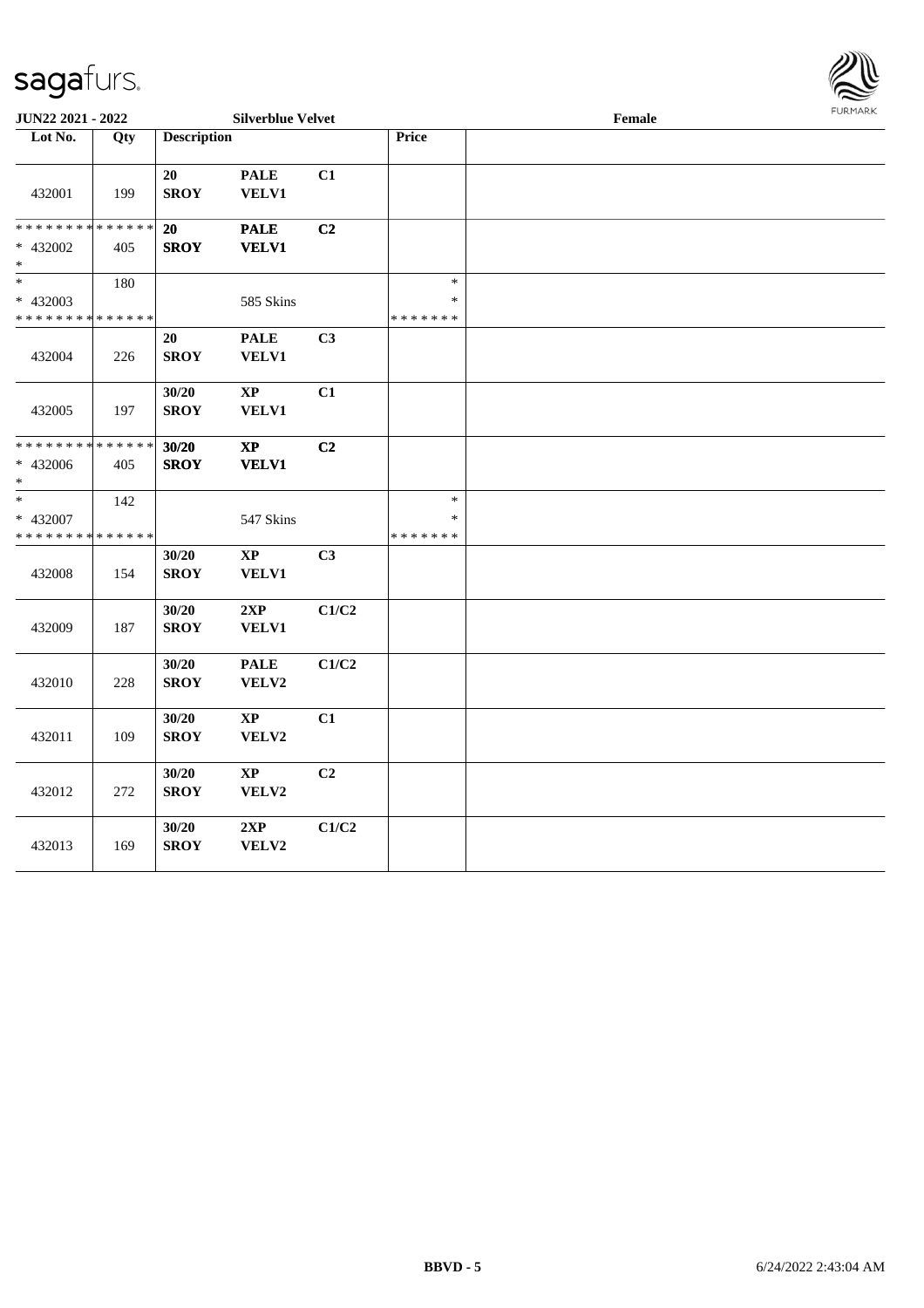

| JUN22 2021 - 2022                                                |     |                                  | <b>Silverblue Velvet</b>               |                |                                   | Female |  |
|------------------------------------------------------------------|-----|----------------------------------|----------------------------------------|----------------|-----------------------------------|--------|--|
| Lot No.                                                          | Qty | <b>Description</b>               |                                        |                | Price                             |        |  |
|                                                                  |     |                                  |                                        |                |                                   |        |  |
| 432061                                                           | 36  | 20/0<br>SI                       | 2XD<br><b>VELV1</b>                    | C2             |                                   |        |  |
| 432062                                                           | 121 | 20/0<br>SI                       | $\mathbf{X}\mathbf{D}$<br><b>VELV1</b> | C2             |                                   |        |  |
| 432063                                                           | 297 | $\bf{0}$<br>${\bf S}{\bf I}$     | <b>Dark</b><br><b>VELV1</b>            | C1/C2          |                                   |        |  |
| 432064                                                           | 127 | $\bf{0}$<br>${\bf S}{\bf I}$     | <b>Dark</b><br><b>VELV1</b>            | C3             |                                   |        |  |
| 432065                                                           | 134 | $\boldsymbol{0}$<br>SI           | <b>MED</b><br>VELV1                    | C1             |                                   |        |  |
| * * * * * * * * * * * * * *<br>* 432066<br>$\ast$                | 465 | $\mathbf{0}$<br>SI               | <b>MED</b><br><b>VELV1</b>             | C2             |                                   |        |  |
| $\ast$<br>* 432067<br>* * * * * * * * <mark>* * * * * * *</mark> | 110 |                                  | 575 Skins                              |                | $\ast$<br>∗<br>* * * * * * *      |        |  |
| 432068                                                           | 320 | $\bf{0}$<br>${\bf S}{\bf I}$     | <b>MED</b><br><b>VELV1</b>             | C3             |                                   |        |  |
| 432069                                                           | 349 | $\pmb{0}$<br>${\bf SI}$          | <b>PALE</b><br><b>VELV1</b>            | C1             |                                   |        |  |
| * * * * * * * * * * * * * *<br>* 432070<br>$*$                   | 465 | $\mathbf{0}$<br>${\bf S}{\bf I}$ | <b>PALE</b><br><b>VELV1</b>            | C2             |                                   |        |  |
| $\ast$<br>$* 432071$<br>$*$                                      | 440 |                                  | $\boldsymbol{2}$                       |                | $\ast$<br>$\ast$<br>$\ast$        |        |  |
| $\ast$<br>* 432072<br>* * * * * * * * * * * * * *                | 62  |                                  | 967 Skins                              |                | $\ast$<br>$\ast$<br>*******       |        |  |
| **************<br>* 432073<br>$*$                                | 445 | $\mathbf{0}$<br>SI               | <b>PALE</b><br><b>VELV1</b>            | C3             |                                   |        |  |
| $*$<br>* 432074<br>* * * * * * * * * * * * * *                   | 85  |                                  | 530 Skins                              |                | $\ast$<br>∗<br>* * * * * * *      |        |  |
| 432075                                                           | 198 | $\mathbf{0}$<br>SI               | $\bold{XP}$<br><b>VELV1</b>            | C1             |                                   |        |  |
| * * * * * * * * * * * * * *<br>* 432076<br>$*$                   | 465 | $\mathbf{0}$<br>SI               | $\mathbf{X}\mathbf{P}$<br><b>VELV1</b> | C2             |                                   |        |  |
| $*$<br>* 432077<br>* * * * * * * * * * * * * *                   | 261 |                                  | 726 Skins                              |                | $\ast$<br>$\ast$<br>* * * * * * * |        |  |
| 432078                                                           | 359 | $\bf{0}$<br>SI                   | $\mathbf{X}\mathbf{P}$<br><b>VELV1</b> | C <sub>3</sub> |                                   |        |  |
| 432079                                                           | 164 | $\bf{0}$<br>SI                   | 2XP<br><b>VELV1</b>                    | C1/C2          |                                   |        |  |
| 432080                                                           | 147 | $\bf{0}$<br>SI                   | 2XP<br><b>VELV1</b>                    | C3             |                                   |        |  |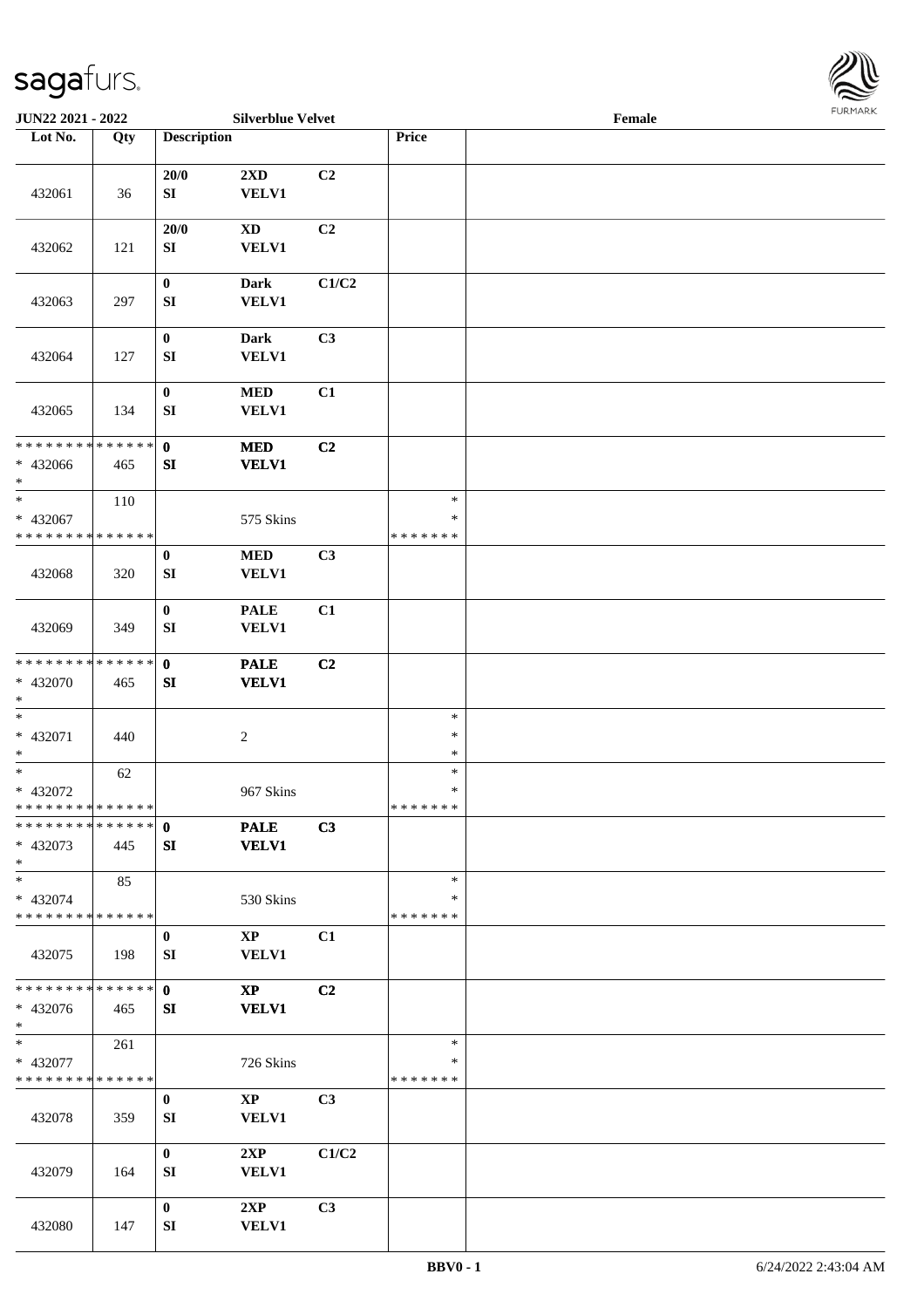

| JUN22 2021 - 2022             |     |                    | <b>Silverblue Velvet</b>            |             |               | Female |  |
|-------------------------------|-----|--------------------|-------------------------------------|-------------|---------------|--------|--|
| Lot No.                       | Qty | <b>Description</b> |                                     |             | Price         |        |  |
|                               |     |                    |                                     |             |               |        |  |
|                               |     | $\mathbf{0}$       | $\bf MED$                           | C1/C2       |               |        |  |
| 432081                        | 154 | ${\bf S}{\bf I}$   | VELV2                               |             |               |        |  |
|                               |     |                    |                                     |             |               |        |  |
|                               |     | $\bf{0}$           | <b>PALE</b>                         | C1          |               |        |  |
| 432082                        | 115 | ${\bf S}{\bf I}$   | VELV2                               |             |               |        |  |
|                               |     |                    |                                     |             |               |        |  |
|                               |     | $\pmb{0}$          | <b>PALE</b>                         | C2          |               |        |  |
| 432083                        | 403 | ${\bf S}{\bf I}$   | VELV2                               |             |               |        |  |
|                               |     |                    |                                     |             |               |        |  |
|                               |     | $\pmb{0}$          | <b>PALE</b>                         | C3          |               |        |  |
| 432084                        | 168 | ${\bf SI}$         | VELV2                               |             |               |        |  |
|                               |     |                    |                                     |             |               |        |  |
|                               |     | $\pmb{0}$          | $\bold{XP}$                         | C1          |               |        |  |
| 432085                        | 160 | ${\bf SI}$         | VELV2                               |             |               |        |  |
|                               |     |                    |                                     |             |               |        |  |
|                               |     | $\mathbf{0}$       | $\bold{XP}$                         | C2          |               |        |  |
| 432086                        | 492 | ${\bf SI}$         | VELV2                               |             |               |        |  |
|                               |     |                    |                                     |             |               |        |  |
|                               |     | $\mathbf{0}$       | $\bold{XP}$                         | C3          |               |        |  |
| 432087                        | 172 | ${\bf S}{\bf I}$   | VELV2                               |             |               |        |  |
|                               |     |                    |                                     |             |               |        |  |
|                               |     | $\pmb{0}$          | 2XP                                 | C1/C2       |               |        |  |
| 432088                        | 238 | ${\bf S}{\bf I}$   | VELV2                               |             |               |        |  |
|                               |     |                    |                                     |             |               |        |  |
|                               |     | $\pmb{0}$          | $\bold{X}\bold{D}/\bold{D}\bold{K}$ | C2          |               |        |  |
| 432089                        | 240 | $\bf I\bf B$       | <b>VELV1</b>                        | <b>CHIP</b> |               |        |  |
|                               |     |                    |                                     |             |               |        |  |
| * * * * * * * * * * * * * *   |     | $\mathbf{0}$       | <b>MED/PAL</b>                      | C2          |               |        |  |
| * 432090                      | 465 | $\bf IB$           | <b>VELV1</b>                        | CHIP        |               |        |  |
| $*$                           |     |                    |                                     |             |               |        |  |
| $\ast$                        |     |                    |                                     |             | $\ast$        |        |  |
| $* 432091$                    | 440 |                    | $\sqrt{2}$                          |             | $\ast$        |        |  |
| $\ast$                        |     |                    |                                     |             | $\ast$        |        |  |
| $*$                           |     |                    |                                     |             | $\ast$        |        |  |
| * 432092                      | 440 |                    | $\boldsymbol{\mathfrak{Z}}$         |             | $\ast$        |        |  |
| $*$                           |     |                    |                                     |             | $\ast$        |        |  |
| $\ast$                        |     |                    |                                     |             | $\ast$        |        |  |
| * 432093                      | 440 |                    |                                     |             | $\ast$        |        |  |
| $*$                           |     |                    | $\overline{4}$                      |             | $\ast$        |        |  |
| $*$                           |     |                    |                                     |             | $\ast$        |        |  |
| * 432094                      | 77  |                    |                                     |             | ∗             |        |  |
| * * * * * * * * * * * * * *   |     |                    | 1862 Skins                          |             | * * * * * * * |        |  |
| * * * * * * * * * * * * * * * |     | $\mathbf 0$        | XP/2XP                              | C2          |               |        |  |
| * 432095                      | 465 | $\mathbf{I}$       | <b>VELV1</b>                        | <b>CHIP</b> |               |        |  |
| $*$                           |     |                    |                                     |             |               |        |  |
| $\overline{\ast}$             |     |                    |                                     |             | $\ast$        |        |  |
| * 432096                      | 440 |                    | $\overline{c}$                      |             | $\ast$        |        |  |
| $*$                           |     |                    |                                     |             | $\ast$        |        |  |
| $*$                           |     |                    |                                     |             | $\ast$        |        |  |
| * 432097                      |     |                    |                                     |             | $\ast$        |        |  |
| $*$                           | 440 |                    | $\mathfrak{Z}$                      |             | $\ast$        |        |  |
| $*$                           | 227 |                    |                                     |             | $\ast$        |        |  |
| * 432098                      |     |                    | 1572 Skins                          |             | $\ast$        |        |  |
| * * * * * * * * * * * * * *   |     |                    |                                     |             | *******       |        |  |
|                               |     | 20/0               | $\mathbf{X}\mathbf{D}$              | C1/C2       |               |        |  |
|                               |     |                    |                                     |             |               |        |  |
| 432099                        | 291 | SR/S               | <b>VELV1</b>                        |             |               |        |  |
|                               |     |                    |                                     |             |               |        |  |
|                               |     | $\bf{0}$           | $\mathbf{X}\mathbf{D}$              | C3          |               |        |  |
| 432100                        | 99  | SR/S               | <b>VELV1</b>                        |             |               |        |  |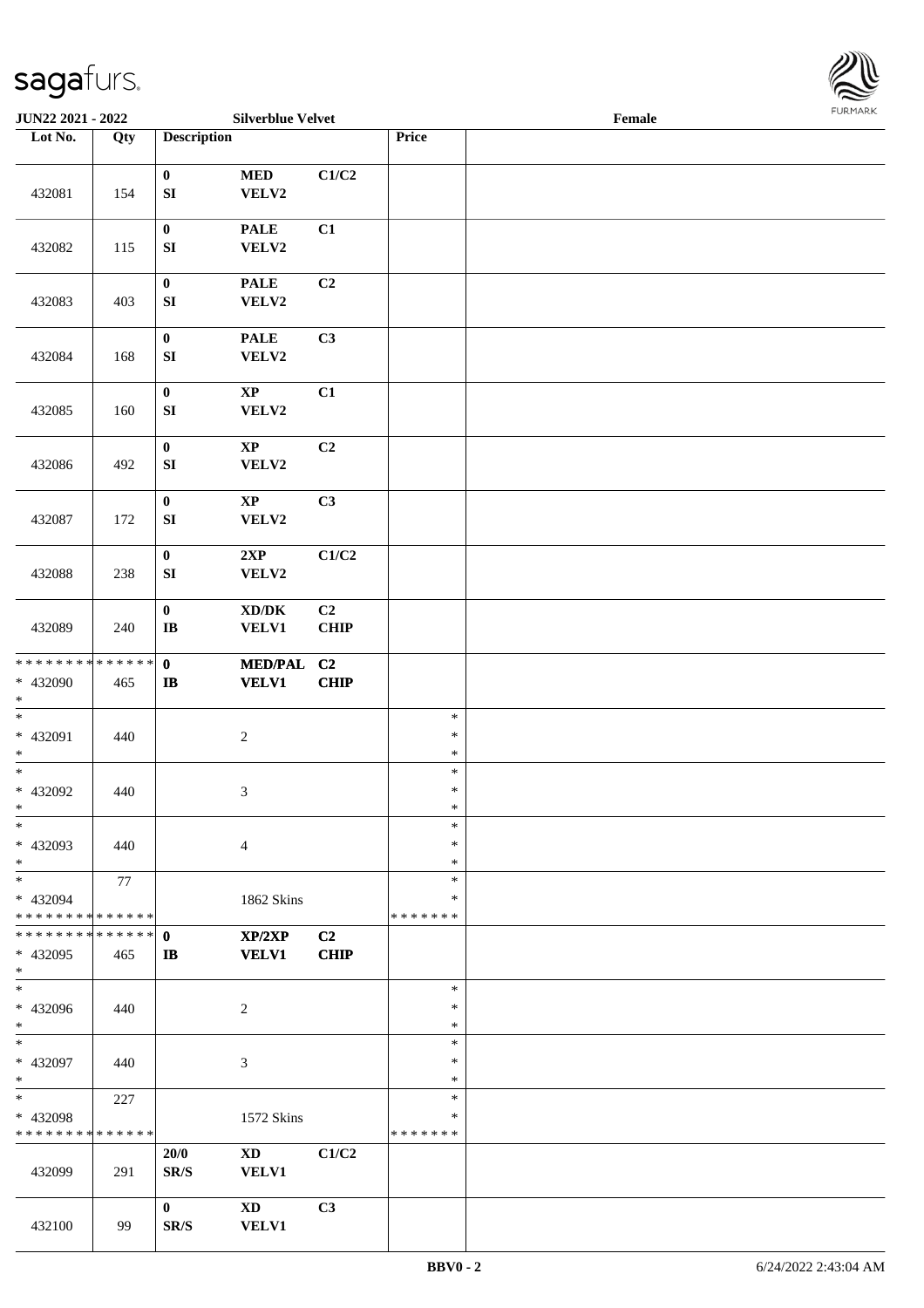

| <b>JUN22 2021 - 2022</b>                    |     |                    | <b>Silverblue Velvet</b> |                |               | Female | <b>FURPIARA</b> |
|---------------------------------------------|-----|--------------------|--------------------------|----------------|---------------|--------|-----------------|
| Lot No.                                     | Qty | <b>Description</b> |                          |                | Price         |        |                 |
|                                             |     |                    |                          |                |               |        |                 |
|                                             |     | $\mathbf{0}$       | <b>Dark</b>              | C1             |               |        |                 |
| 432101                                      | 222 | <b>SAGA</b>        | <b>VELV1</b>             |                |               |        |                 |
|                                             |     |                    |                          |                |               |        |                 |
| * * * * * * * * <mark>* * * * * * *</mark>  |     | $\mathbf{0}$       | <b>Dark</b>              | C2             |               |        |                 |
| * 432102                                    | 445 | <b>SAGA</b>        | <b>VELV1</b>             |                |               |        |                 |
| $*$                                         |     |                    |                          |                |               |        |                 |
| $*$ $*$                                     | 167 |                    |                          |                | $\ast$        |        |                 |
| * 432103                                    |     |                    | 612 Skins                |                | *             |        |                 |
| * * * * * * * * <mark>* * * * * * *</mark>  |     |                    |                          |                | * * * * * * * |        |                 |
|                                             |     | $\bf{0}$           | <b>Dark</b>              | C3             |               |        |                 |
|                                             |     |                    |                          |                |               |        |                 |
| 432104                                      | 280 | <b>SAGA</b>        | <b>VELV1</b>             |                |               |        |                 |
|                                             |     |                    |                          |                |               |        |                 |
|                                             |     | $\mathbf{0}$       | <b>MED</b>               | C1             |               |        |                 |
| * 432105                                    | 445 | <b>SAGA</b>        | <b>VELV1</b>             |                |               |        |                 |
| $*$                                         |     |                    |                          |                |               |        |                 |
| $*$                                         | 135 |                    |                          |                | $\ast$        |        |                 |
| $* 432106$                                  |     |                    | 580 Skins                |                | ∗             |        |                 |
| * * * * * * * * <mark>* * * * * *</mark>    |     |                    |                          |                | * * * * * * * |        |                 |
| * * * * * * * * * * * * * * <mark>*</mark>  |     | $\mathbf{0}$       | <b>MED</b>               | C2             |               |        |                 |
| * 432107                                    | 445 | <b>SAGA</b>        | <b>VELV1</b>             |                |               |        |                 |
| $*$                                         |     |                    |                          |                |               |        |                 |
| $\overline{\phantom{0}}$                    |     |                    |                          |                | $\ast$        |        |                 |
| * 432108                                    | 420 |                    | $\overline{c}$           |                | $\ast$        |        |                 |
| $*$                                         |     |                    |                          |                | $\ast$        |        |                 |
| $*$                                         |     |                    |                          |                | $\ast$        |        |                 |
| * 432109                                    | 420 |                    | 3                        |                | $\ast$        |        |                 |
| $*$                                         |     |                    |                          |                | $\ast$        |        |                 |
| $*$                                         |     |                    |                          |                | $\ast$        |        |                 |
| $* 432110$                                  | 420 |                    | 4                        |                | $\ast$        |        |                 |
| $*$                                         |     |                    |                          |                | $\ast$        |        |                 |
|                                             |     |                    |                          |                | $\ast$        |        |                 |
|                                             | 354 |                    |                          |                | ∗             |        |                 |
| $* 432111$<br>* * * * * * * * * * * * * * * |     |                    | 2059 Skins               |                |               |        |                 |
|                                             |     |                    |                          |                | * * * * * * * |        |                 |
| * * * * * * * * <mark>* * * * * * *</mark>  |     | $\mathbf{0}$       | <b>MED</b>               | C3             |               |        |                 |
| $* 432112$                                  | 445 | <b>SAGA</b>        | <b>VELV1</b>             |                |               |        |                 |
| $*$ $-$                                     |     |                    |                          |                |               |        |                 |
| $*$                                         | 383 |                    |                          |                | $\ast$        |        |                 |
| $* 432113$                                  |     |                    | 828 Skins                |                | ∗             |        |                 |
| * * * * * * * * <mark>* * * * * *</mark>    |     |                    |                          |                | *******       |        |                 |
| * * * * * * * * <mark>* * * * * * *</mark>  |     | $\mathbf{0}$       | <b>PALE</b>              | C1             |               |        |                 |
| $* 432114$                                  | 445 | <b>SAGA</b>        | <b>VELV1</b>             |                |               |        |                 |
| $*$                                         |     |                    |                          |                |               |        |                 |
| $*$                                         |     |                    |                          |                | ∗             |        |                 |
| $* 432115$                                  | 420 |                    | 2                        |                | $\ast$        |        |                 |
| $*$                                         |     |                    |                          |                | $\ast$        |        |                 |
| $*$                                         | 229 |                    |                          |                | $\ast$        |        |                 |
| $* 432116$                                  |     |                    | 1094 Skins               |                | ∗             |        |                 |
| * * * * * * * * <mark>* * * * * * *</mark>  |     |                    |                          |                | *******       |        |                 |
|                                             |     |                    | <b>PALE</b>              | C <sub>2</sub> |               |        |                 |
| * 432117                                    | 445 | <b>SAGA</b>        | <b>VELV1</b>             |                |               |        |                 |
| $*$                                         |     |                    |                          |                |               |        |                 |
| $*$                                         |     |                    |                          |                | $\ast$        |        |                 |
| * 432118                                    | 420 |                    | $\overline{c}$           |                | $\ast$        |        |                 |
| $*$                                         |     |                    |                          |                | $\ast$        |        |                 |
| $*$ $-$                                     |     |                    |                          |                | $\ast$        |        |                 |
| * 432119                                    |     |                    |                          |                | $\ast$        |        |                 |
|                                             | 420 |                    | 3                        |                | $\ast$        |        |                 |
| $*$<br>$*$                                  |     |                    |                          |                | $\ast$        |        |                 |
|                                             |     |                    |                          |                |               |        |                 |
| * 432120                                    | 420 |                    | $\overline{4}$           |                | $\ast$        |        |                 |
| $*$                                         |     |                    |                          |                | $\ast$        |        |                 |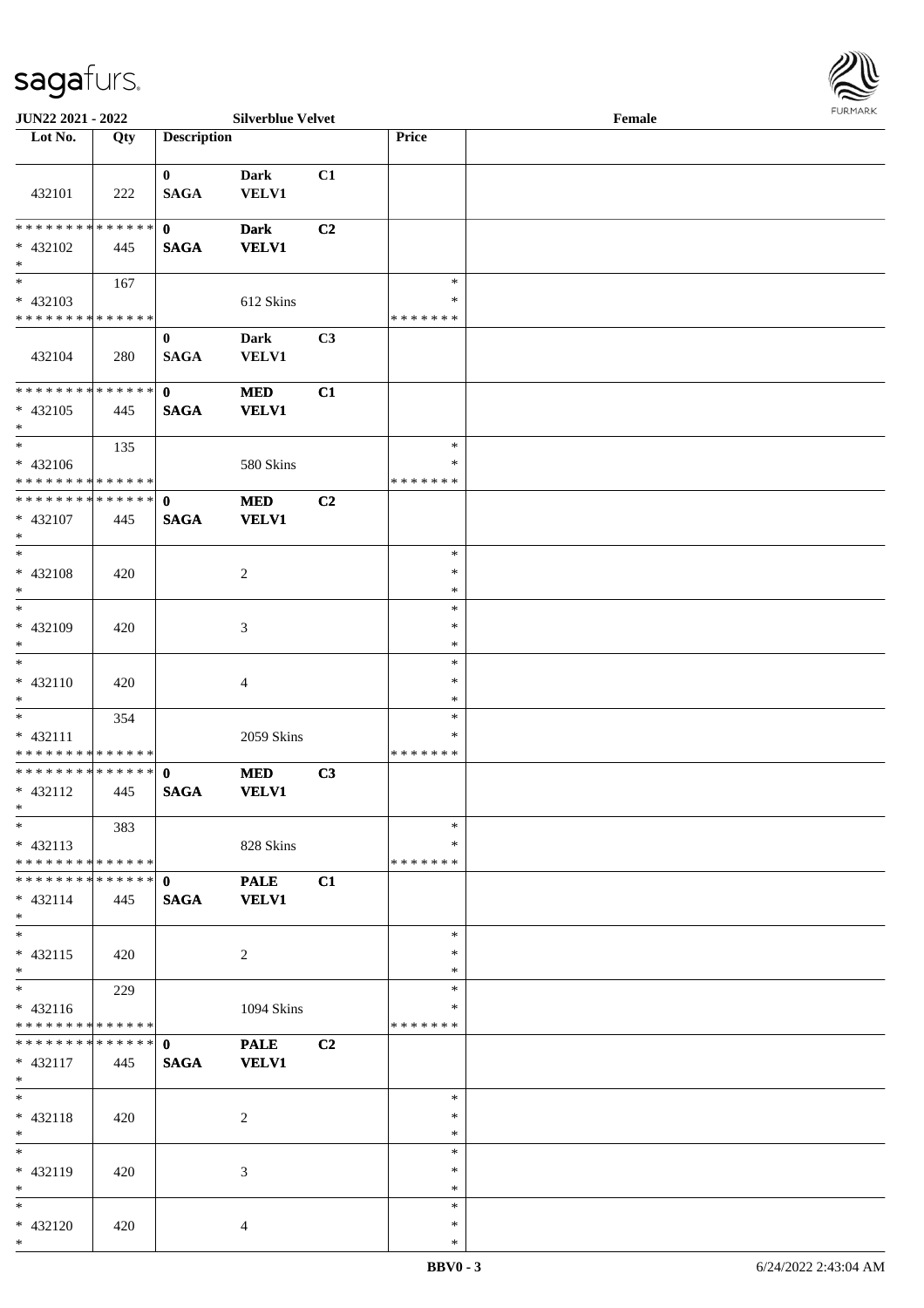

| JUN22 2021 - 2022                |     |                    | <b>Silverblue Velvet</b> |                |               | Female | 1.91511111515 |
|----------------------------------|-----|--------------------|--------------------------|----------------|---------------|--------|---------------|
| $\overline{\phantom{1}}$ Lot No. | Qty | <b>Description</b> |                          |                | Price         |        |               |
|                                  |     |                    |                          |                |               |        |               |
| $*$                              |     | $\mathbf{0}$       | <b>PALE</b>              | C <sub>2</sub> | $\ast$        |        |               |
| * 432121                         | 420 | <b>SAGA</b>        | <b>VELV1</b>             |                | $\ast$        |        |               |
| $*$                              |     |                    |                          |                | $\ast$        |        |               |
| $*$                              |     |                    |                          |                | $\ast$        |        |               |
| * 432122                         | 420 |                    | $\sqrt{6}$               |                | $\ast$        |        |               |
| $*$                              |     |                    |                          |                | $\ast$        |        |               |
|                                  |     |                    |                          |                | $\ast$        |        |               |
| $* 432123$                       | 420 |                    | 7                        |                | $\ast$        |        |               |
| $*$                              |     |                    |                          |                | $\ast$        |        |               |
|                                  |     |                    |                          |                | $\ast$        |        |               |
| * 432124                         | 420 |                    | $\,8\,$                  |                | $\ast$        |        |               |
| $*$                              |     |                    |                          |                | $\ast$        |        |               |
| $\overline{\phantom{0}}$         |     |                    |                          |                | $\ast$        |        |               |
| $* 432125$                       | 420 |                    | 9                        |                | $\ast$        |        |               |
| $*$                              |     |                    |                          |                | $\ast$        |        |               |
| $*$                              | 438 |                    |                          |                | $\ast$        |        |               |
| $* 432126$                       |     |                    | 4243 Skins               |                | $\ast$        |        |               |
| * * * * * * * * * * * * * * *    |     |                    |                          |                | * * * * * * * |        |               |
| ******** <mark>******</mark>     |     | $\mathbf 0$        | <b>PALE</b>              | C3             |               |        |               |
| * 432127                         | 445 | <b>SAGA</b>        | <b>VELV1</b>             |                |               |        |               |
| $*$                              |     |                    |                          |                |               |        |               |
| $*$                              |     |                    |                          |                | $\ast$        |        |               |
| $* 432128$                       | 420 |                    | $\overline{c}$           |                | $\ast$        |        |               |
| $*$                              |     |                    |                          |                | $\ast$        |        |               |
|                                  |     |                    |                          |                | $\ast$        |        |               |
| * 432129                         | 420 |                    | 3                        |                | $\ast$        |        |               |
| $*$                              |     |                    |                          |                | $\ast$        |        |               |
| $*$                              |     |                    |                          |                | $\ast$        |        |               |
| $* 432130$                       | 420 |                    | 4                        |                | $\ast$        |        |               |
| $*$                              |     |                    |                          |                | $\ast$        |        |               |
| $*$                              | 330 |                    |                          |                | $\ast$        |        |               |
| $* 432131$                       |     |                    | 2035 Skins               |                | ∗             |        |               |
| * * * * * * * * * * * * * *      |     |                    |                          |                | *******       |        |               |
| ******** <mark>******</mark>     |     | $\mathbf{0}$       | $\mathbf{X}\mathbf{P}$   | C1             |               |        |               |
| $* 432132$                       | 445 | <b>SAGA</b>        | <b>VELV1</b>             |                |               |        |               |
| $*$ $*$                          |     |                    |                          |                |               |        |               |
| $*$                              | 282 |                    |                          |                | $\ast$        |        |               |
| $* 432133$                       |     |                    | 727 Skins                |                | ∗             |        |               |
| * * * * * * * * * * * * * * *    |     |                    |                          |                | * * * * * * * |        |               |
| * * * * * * * * * * * * * * *    |     | $\mathbf{0}$       | $\mathbf{X}\mathbf{P}$   | C <sub>2</sub> |               |        |               |
| $* 432134$                       | 445 | <b>SAGA</b>        | <b>VELV1</b>             |                |               |        |               |
| $*$<br>$*$                       |     |                    |                          |                |               |        |               |
|                                  |     |                    |                          |                | $\ast$        |        |               |
| $* 432135$                       | 420 |                    | 2                        |                | ∗             |        |               |
| $*$<br>$\overline{\phantom{0}}$  |     |                    |                          |                | $\ast$        |        |               |
|                                  |     |                    |                          |                | $\ast$        |        |               |
| $* 432136$                       | 420 |                    | 3                        |                | $\ast$        |        |               |
| $*$                              |     |                    |                          |                | $\ast$        |        |               |
| $*$                              |     |                    |                          |                | $\ast$        |        |               |
| $* 432137$                       | 420 |                    | 4                        |                | $\ast$        |        |               |
| $*$                              |     |                    |                          |                | $\ast$        |        |               |
| $*$                              |     |                    |                          |                | $\ast$        |        |               |
| * 432138                         | 420 |                    | 5                        |                | $\ast$        |        |               |
| $*$                              |     |                    |                          |                | $\ast$        |        |               |
| $*$                              |     |                    |                          |                | $\ast$        |        |               |
| * 432139                         | 420 |                    | 6                        |                | $\ast$        |        |               |
| $*$ $*$                          |     |                    |                          |                | $\ast$        |        |               |
| $*$ $*$                          | 238 |                    |                          |                | ∗             |        |               |
| $* 432140$                       |     |                    | 2783 Skins               |                | ∗             |        |               |
| * * * * * * * * * * * * * *      |     |                    |                          |                | * * * * * * * |        |               |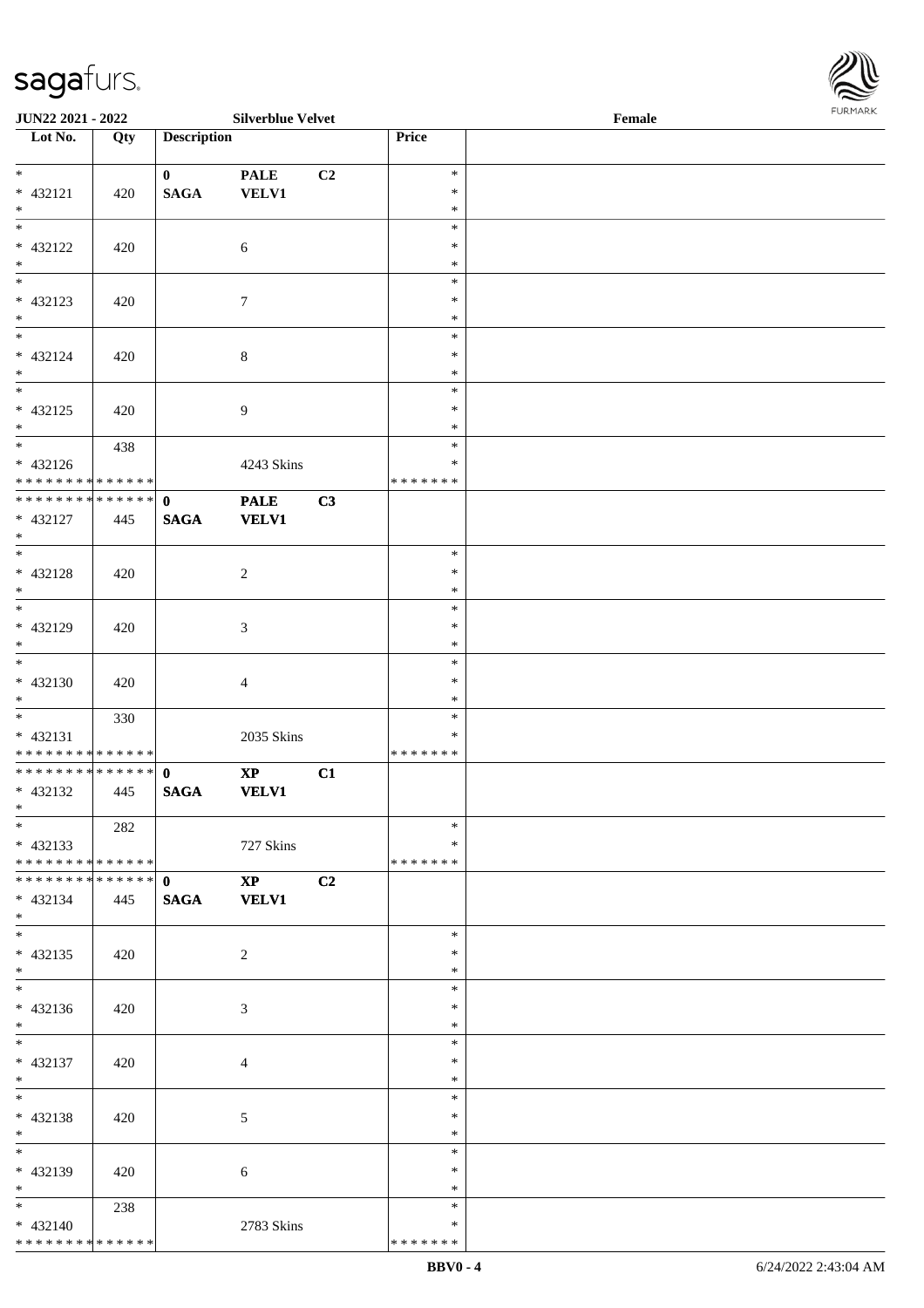| <b>JUN22 2021 - 2022</b>                   |     |                      | <b>Silverblue Velvet</b>         |                |               | Female |  |
|--------------------------------------------|-----|----------------------|----------------------------------|----------------|---------------|--------|--|
| Lot No.                                    | Qty | <b>Description</b>   |                                  |                | Price         |        |  |
| **************                             |     |                      |                                  |                |               |        |  |
|                                            |     | $\mathbf{0}$         | $\bold{XP}$                      | C3             |               |        |  |
| $* 432141$<br>$*$                          | 445 | <b>SAGA</b>          | <b>VELV1</b>                     |                |               |        |  |
|                                            |     |                      |                                  |                | $\ast$        |        |  |
| $* 432142$                                 | 420 |                      | 2                                |                | $\ast$        |        |  |
| $\ast$                                     |     |                      |                                  |                | $\ast$        |        |  |
| $\overline{\phantom{0}}$                   | 304 |                      |                                  |                | $\ast$        |        |  |
| $* 432143$                                 |     |                      | 1169 Skins                       |                | $\ast$        |        |  |
| * * * * * * * * * * * * * *                |     |                      |                                  |                | * * * * * * * |        |  |
|                                            |     | $\bf{0}$             | 2XP                              | C1             |               |        |  |
| 432144                                     | 93  | <b>SAGA</b>          | <b>VELV1</b>                     |                |               |        |  |
|                                            |     |                      |                                  |                |               |        |  |
| * * * * * * * * <mark>* * * * * * *</mark> |     | $\mathbf{0}$         | 2XP                              | C2             |               |        |  |
| * 432145                                   | 445 | <b>SAGA</b>          | <b>VELV1</b>                     |                |               |        |  |
| $\ast$                                     |     |                      |                                  |                |               |        |  |
| $\ast$                                     | 66  |                      |                                  |                | $\ast$        |        |  |
| $* 432146$                                 |     |                      | 511 Skins                        |                | $\ast$        |        |  |
| * * * * * * * * * * * * * * *              |     |                      |                                  |                | * * * * * * * |        |  |
|                                            |     | $\bf{0}$             | 2XP                              | C3             |               |        |  |
| 432147                                     | 253 | <b>SAGA</b>          | <b>VELV1</b>                     |                |               |        |  |
|                                            |     | 20/0                 |                                  | C <sub>2</sub> |               |        |  |
| 432148                                     | 93  | <b>SAGA</b>          | $2\mathbf{X}\mathbf{D}$<br>VELV2 |                |               |        |  |
|                                            |     |                      |                                  |                |               |        |  |
|                                            |     | $\bf{0}$             | XD                               | C2             |               |        |  |
| 432149                                     | 55  | <b>SAGA</b>          | VELV2                            |                |               |        |  |
|                                            |     |                      |                                  |                |               |        |  |
|                                            |     | 20/0                 | <b>Dark</b>                      | C1/C2          |               |        |  |
| 432150                                     | 251 | SR/S                 | VELV2                            |                |               |        |  |
|                                            |     |                      |                                  |                |               |        |  |
|                                            |     | 20/0                 | <b>Dark</b>                      | C3             |               |        |  |
| 432151                                     | 49  | SR/S                 | VELV2                            |                |               |        |  |
|                                            |     |                      |                                  |                |               |        |  |
|                                            |     | $\mathbf{0}$         | $\bf MED$                        | C1             |               |        |  |
| 432152                                     | 215 | <b>SAGA</b>          | VELV2                            |                |               |        |  |
|                                            |     |                      |                                  |                |               |        |  |
|                                            | 437 | $\mathbf{0}$<br>SAGA | <b>MED</b><br><b>VELV2</b>       | C2             |               |        |  |
| 432153                                     |     |                      |                                  |                |               |        |  |
|                                            |     | $\mathbf{0}$         | <b>MED</b>                       | C3             |               |        |  |
| 432154                                     | 134 | SR/S                 | VELV2                            |                |               |        |  |
|                                            |     |                      |                                  |                |               |        |  |
| * * * * * * * * * * * * * * <mark>*</mark> |     | $\mathbf{0}$         | <b>PALE</b>                      | C1             |               |        |  |
| $* 432155$                                 | 445 | <b>SAGA</b>          | <b>VELV2</b>                     |                |               |        |  |
| $*$                                        |     |                      |                                  |                |               |        |  |
| $\overline{\mathbf{r}^*}$                  | 376 |                      |                                  |                | $\ast$        |        |  |
| $* 432156$                                 |     |                      | 821 Skins                        |                | ∗             |        |  |
| * * * * * * * * <mark>* * * * * *</mark>   |     |                      |                                  |                | *******       |        |  |
|                                            |     |                      | <b>PALE</b>                      | C <sub>2</sub> |               |        |  |
| $* 432157$                                 | 445 | <b>SAGA</b>          | <b>VELV2</b>                     |                |               |        |  |
| $*$<br>$*$ $-$                             |     |                      |                                  |                | $\ast$        |        |  |
| $* 432158$                                 | 440 |                      | 2                                |                | $\ast$        |        |  |
| $*$                                        |     |                      |                                  |                | $\ast$        |        |  |
| $*$ and $*$                                | 446 |                      |                                  |                | $\ast$        |        |  |
| * 432159                                   |     |                      | 1331 Skins                       |                | ∗             |        |  |
| * * * * * * * * * * * * * * *              |     |                      |                                  |                | *******       |        |  |
|                                            |     | $\mathbf{0}$         | <b>PALE</b>                      | C3             |               |        |  |
| 432160                                     | 455 | SR/S                 | VELV2                            |                |               |        |  |

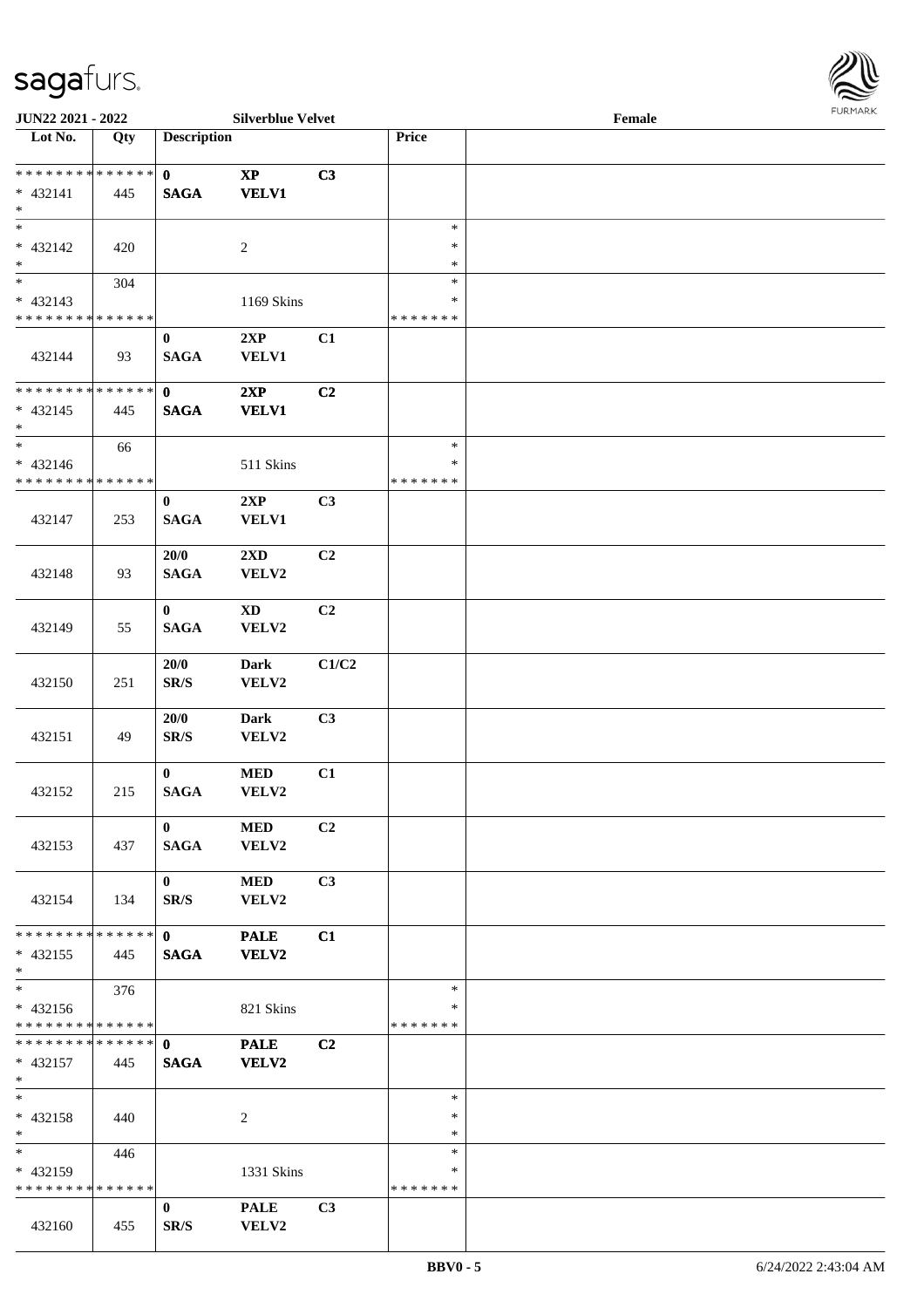

| JUN22 2021 - 2022                                              |                   |                             | <b>Silverblue Velvet</b>                                                                                             |                               |                                   | Female |  |
|----------------------------------------------------------------|-------------------|-----------------------------|----------------------------------------------------------------------------------------------------------------------|-------------------------------|-----------------------------------|--------|--|
| Lot No.                                                        | $\overline{Q}$ ty | <b>Description</b>          |                                                                                                                      |                               | Price                             |        |  |
| ******** <mark>******</mark><br>$* 432161$<br>$*$              | 445               | $\mathbf{0}$<br><b>SAGA</b> | $\mathbf{X}\mathbf{P}$<br><b>VELV2</b>                                                                               | C1                            |                                   |        |  |
| $\overline{\ast}$<br>$* 432162$<br>* * * * * * * * * * * * * * | 388               |                             | 833 Skins                                                                                                            |                               | $\ast$<br>∗<br>* * * * * * *      |        |  |
| **************<br>$* 432163$<br>$*$                            | 445               | $\mathbf{0}$<br><b>SAGA</b> | $\bold{XP}$<br><b>VELV2</b>                                                                                          | C2                            |                                   |        |  |
| $\overline{\phantom{0}}$<br>$* 432164$<br>$*$                  | 420               |                             | $\boldsymbol{2}$                                                                                                     |                               | $\ast$<br>$\ast$<br>$\ast$        |        |  |
| $\overline{\ast}$<br>$* 432165$<br>$*$                         | 420               |                             | $\mathfrak{Z}$                                                                                                       |                               | $\ast$<br>$\ast$<br>$\ast$        |        |  |
| $*$<br>$* 432166$<br>* * * * * * * * * * * * * *               | 348               |                             | 1633 Skins                                                                                                           |                               | $\ast$<br>$\ast$<br>* * * * * * * |        |  |
| 432167                                                         | 479               | $\bf{0}$<br>SR/S            | $\mathbf{X}\mathbf{P}$<br>VELV2                                                                                      | C3                            |                                   |        |  |
| 432168                                                         | 236               | $\bf{0}$<br><b>SAGA</b>     | 2XP<br>VELV2                                                                                                         | C1                            |                                   |        |  |
| 432169                                                         | 460               | $\bf{0}$<br><b>SAGA</b>     | 2XP<br>VELV2                                                                                                         | C2                            |                                   |        |  |
| 432170                                                         | 101               | $\mathbf{0}$<br><b>SAGA</b> | 2XP<br>VELV2                                                                                                         | C3                            |                                   |        |  |
| 432171                                                         | 466               | $\mathbf{0}$<br><b>SAGA</b> | $\mathbf{ALL}$<br>VELV2                                                                                              | C2<br><b>OPEN</b>             |                                   |        |  |
| ******** <mark>******</mark><br>* 432172<br>$*$                | 445               | $\mathbf{0}$<br>IA          | $\boldsymbol{\text{X}}\boldsymbol{\text{D}}\boldsymbol{/}\boldsymbol{\text{D}}\boldsymbol{\text{K}}$<br><b>VELV1</b> | C <sub>2</sub><br><b>CHIP</b> |                                   |        |  |
| $*$<br>$* 432173$<br>* * * * * * * * * * * * * * *             | 94                |                             | 539 Skins                                                                                                            |                               | $\ast$<br>∗<br>* * * * * * *      |        |  |
| * * * * * * * * * * * * * * *<br>* 432174<br>$*$               | 445               | $\mathbf{0}$<br>IA          | MED/PAL C2<br><b>VELV1</b>                                                                                           | <b>CHIP</b>                   |                                   |        |  |
| $\overline{\phantom{0}}$<br>* 432175<br>$*$                    | 420               |                             | 2                                                                                                                    |                               | $\ast$<br>∗<br>$\ast$             |        |  |
| $\overline{\ast}$<br>* 432176<br>$*$ $-$                       | 420               |                             | 3                                                                                                                    |                               | $\ast$<br>∗<br>$\ast$             |        |  |
| $*$ $*$<br>$* 432177$<br>$*$                                   | 420               |                             | $\overline{4}$                                                                                                       |                               | $\ast$<br>$\ast$<br>$\ast$        |        |  |
| $*$<br>* 432178<br>$*$                                         | 420               |                             | 5                                                                                                                    |                               | $\ast$<br>$\ast$<br>$\ast$        |        |  |
| $\ast$<br>* 432179<br>$*$                                      | 420               |                             | 6                                                                                                                    |                               | $\ast$<br>∗<br>$\ast$             |        |  |
| $*$<br>* 432180<br>$*$                                         | 420               |                             | $\tau$                                                                                                               |                               | $\ast$<br>$\ast$<br>$\ast$        |        |  |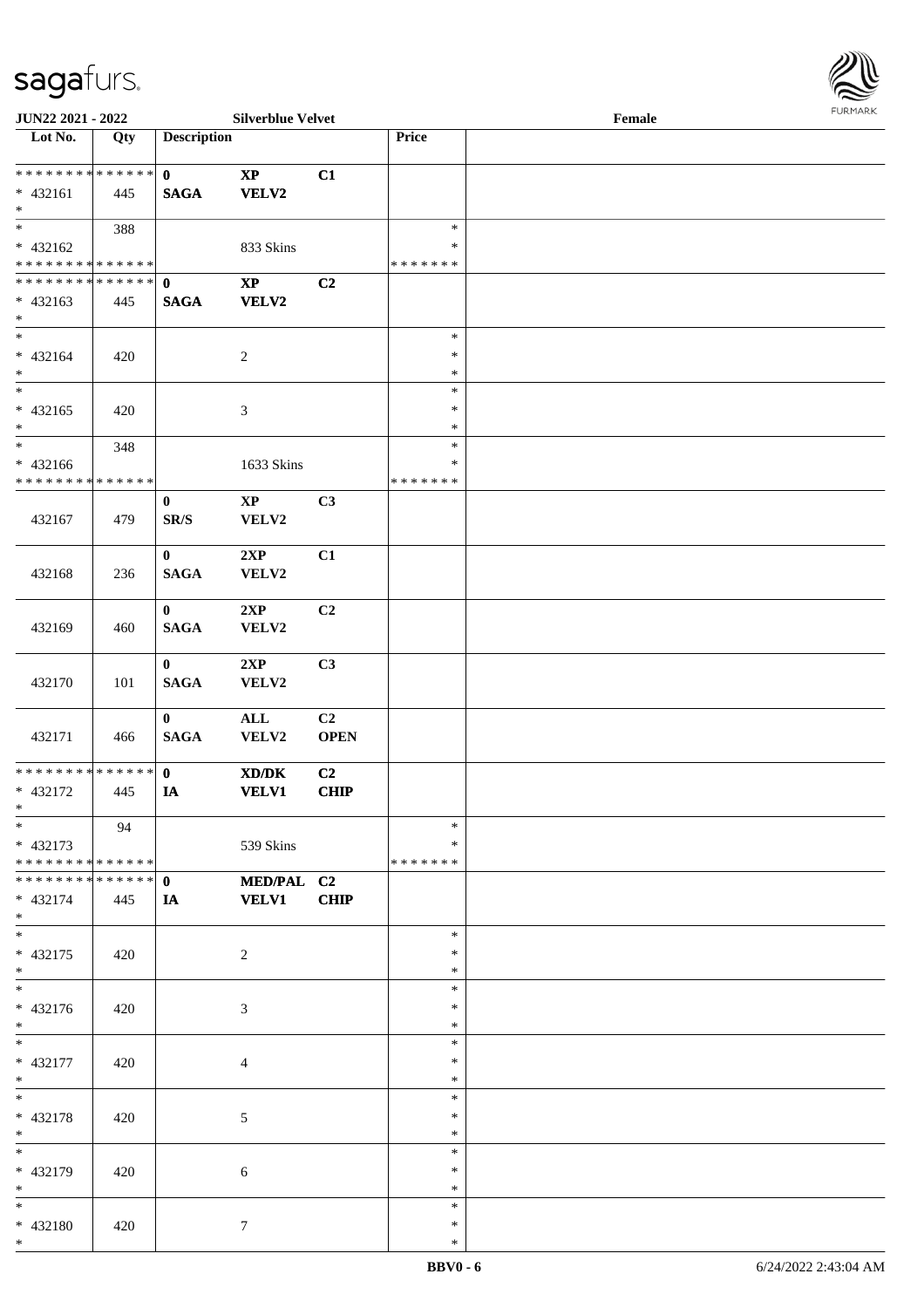| JUN22 2021 - 2022                                            |     |                    | <b>Silverblue Velvet</b>            |             |               | Female | <b>FURMARK</b> |
|--------------------------------------------------------------|-----|--------------------|-------------------------------------|-------------|---------------|--------|----------------|
| Lot No.                                                      | Qty | <b>Description</b> |                                     |             | Price         |        |                |
| $\ast$                                                       |     | $\bf{0}$           | MED/PAL C2                          |             | $\ast$        |        |                |
| * 432181                                                     | 420 | IA                 | VELV1                               | CHIP        | ∗             |        |                |
| $\ast$                                                       |     |                    |                                     |             | $\ast$        |        |                |
| $\frac{1}{*}$                                                |     |                    |                                     |             | $\ast$        |        |                |
| $* 432182$                                                   | 420 |                    | $\overline{9}$                      |             | $\ast$        |        |                |
| $*$                                                          |     |                    |                                     |             | $\ast$        |        |                |
| $_{\ast}^{-}$                                                | 427 |                    |                                     |             | $\ast$        |        |                |
| * 432183                                                     |     |                    | 4232 Skins                          |             | $\ast$        |        |                |
| * * * * * * * * <mark>* * * * * * *</mark>                   |     |                    |                                     |             | *******       |        |                |
| **************                                               |     | $\mathbf{0}$       | XP/2XP                              | C2          |               |        |                |
| * 432184<br>$*$                                              | 445 | IA                 | <b>VELV1</b>                        | CHIP        |               |        |                |
| $\ast$                                                       |     |                    |                                     |             | $\ast$        |        |                |
| * 432185                                                     | 420 |                    | $\sqrt{2}$                          |             | $\ast$        |        |                |
| $*$                                                          |     |                    |                                     |             | $\ast$        |        |                |
| $\overline{\phantom{a}^*}$                                   |     |                    |                                     |             | $\ast$        |        |                |
| * 432186                                                     | 420 |                    | 3                                   |             | $\ast$        |        |                |
| $\ast$                                                       |     |                    |                                     |             | $\ast$        |        |                |
| $\ast$                                                       |     |                    |                                     |             | $\ast$        |        |                |
| * 432187                                                     | 420 |                    | 4                                   |             | $\ast$        |        |                |
| $\ast$<br>$\overline{\phantom{0}}$                           |     |                    |                                     |             | $\ast$        |        |                |
|                                                              | 357 |                    |                                     |             | $\ast$        |        |                |
| * 432188<br>* * * * * * * * * * * * * *                      |     |                    | 2062 Skins                          |             | *<br>*******  |        |                |
|                                                              |     | $\bf{0}$           | $\bold{X}\bold{D}/\bold{D}\bold{K}$ | C2          |               |        |                |
| 432189                                                       | 70  | IA                 | VELV2                               | CHIP        |               |        |                |
|                                                              |     |                    |                                     |             |               |        |                |
| **************                                               |     | $\mathbf{0}$       | MED/PAL C2                          |             |               |        |                |
| * 432190                                                     | 445 | IA                 | <b>VELV2</b>                        | CHIP        |               |        |                |
| $\ast$                                                       |     |                    |                                     |             |               |        |                |
| $\ast$                                                       |     |                    |                                     |             | $\ast$        |        |                |
| * 432191                                                     | 420 |                    | $\sqrt{2}$                          |             | $\ast$        |        |                |
| $\ast$                                                       |     |                    |                                     |             | $\ast$        |        |                |
| $\ast$                                                       |     |                    |                                     |             | $\ast$        |        |                |
| * 432192                                                     | 400 |                    | 3                                   |             | $\ast$        |        |                |
| $\ast$                                                       |     |                    |                                     |             | $\ast$        |        |                |
| $\ast$                                                       | 60  |                    |                                     |             | $\ast$        |        |                |
| * 432193                                                     |     |                    | 1325 Skins                          |             | *             |        |                |
| * * * * * * * * * * * * * *<br>* * * * * * * * * * * * * * * |     |                    |                                     |             | * * * * * * * |        |                |
|                                                              |     | $\mathbf{0}$       | XP/2XP                              | C2          |               |        |                |
| * 432194<br>$*$                                              | 445 | IA                 | <b>VELV2</b>                        | <b>CHIP</b> |               |        |                |
| $\overline{\ast}$                                            |     |                    |                                     |             | $\ast$        |        |                |
| * 432195                                                     | 420 |                    | $\overline{2}$                      |             | $\ast$        |        |                |
| $\ast$                                                       |     |                    |                                     |             | $\ast$        |        |                |
| $\ast$                                                       |     |                    |                                     |             | $\ast$        |        |                |
| * 432196                                                     | 420 |                    | 3                                   |             | $\ast$        |        |                |
| $\ast$                                                       |     |                    |                                     |             | $\ast$        |        |                |
| $\ast$                                                       | 166 |                    |                                     |             | $\ast$        |        |                |
| * 432197                                                     |     |                    | 1451 Skins                          |             | $\ast$        |        |                |
| * * * * * * * * * * * * * *                                  |     |                    |                                     |             | *******       |        |                |
|                                                              |     | $\bf{0}$           | <b>Dark</b>                         | C1/C2       |               |        |                |
| 432198                                                       | 275 | <b>SROY</b>        | <b>VELV1</b>                        |             |               |        |                |
|                                                              |     | $\bf{0}$           | <b>Dark</b>                         | C3          |               |        |                |
| 432199                                                       | 99  | <b>SROY</b>        | <b>VELV1</b>                        |             |               |        |                |
|                                                              |     |                    |                                     |             |               |        |                |
|                                                              |     | $\mathbf{0}$       | $\bf MED$                           | C1          |               |        |                |
| 432200                                                       | 273 | <b>SROY</b>        | <b>VELV1</b>                        |             |               |        |                |

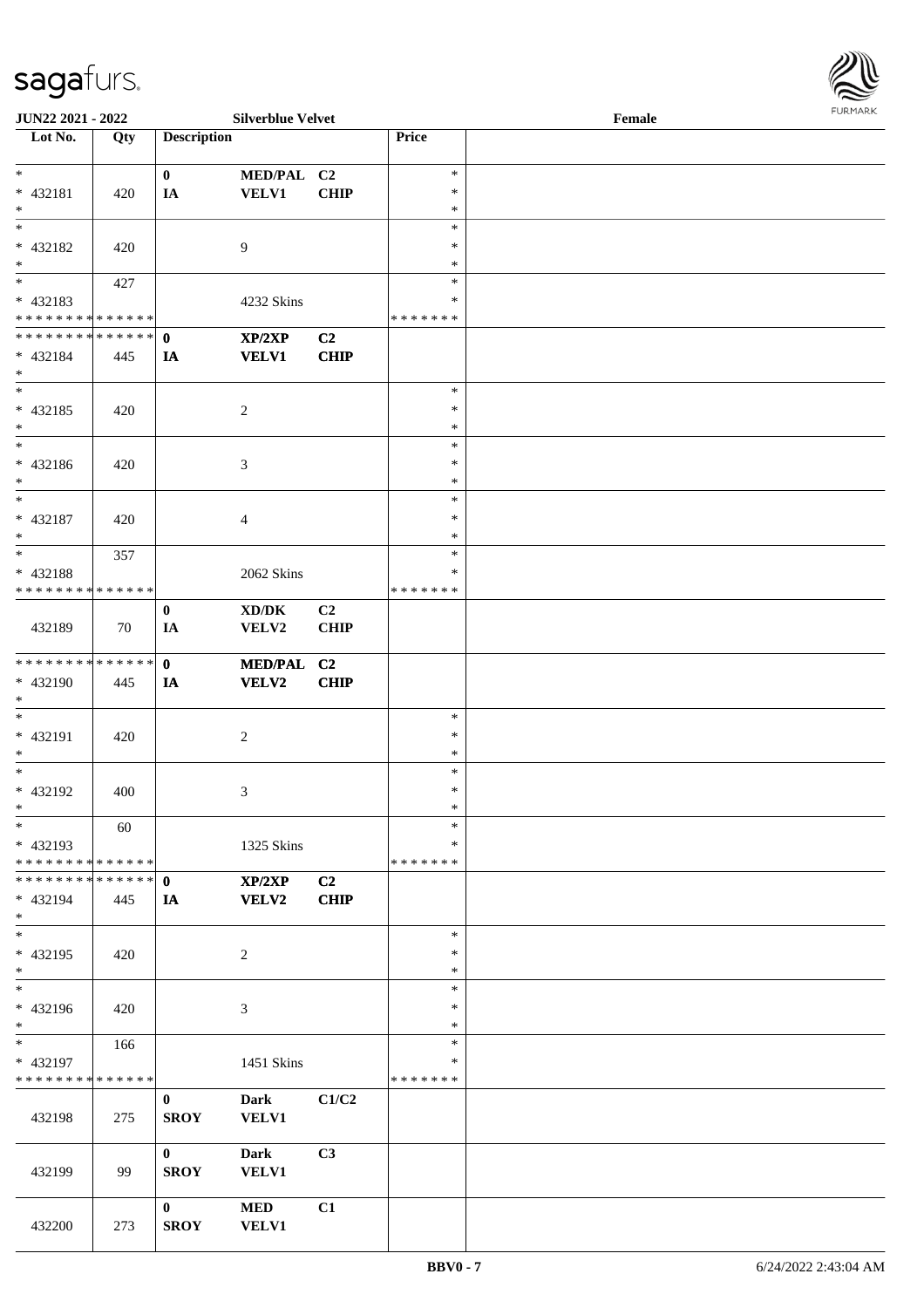

| JUN22 2021 - 2022             |     |                    | <b>Silverblue Velvet</b> |                |               | Female |  |
|-------------------------------|-----|--------------------|--------------------------|----------------|---------------|--------|--|
| Lot No.                       | Qty | <b>Description</b> |                          |                | Price         |        |  |
|                               |     |                    |                          |                |               |        |  |
| * * * * * * * * * * * * * * * |     | $\mathbf{0}$       | <b>MED</b>               | C2             |               |        |  |
| * 432201                      | 425 | <b>SROY</b>        | <b>VELV1</b>             |                |               |        |  |
| $*$                           |     |                    |                          |                |               |        |  |
| $*$                           | 261 |                    |                          |                | $\ast$        |        |  |
| * 432202                      |     |                    | 686 Skins                |                | *             |        |  |
| * * * * * * * * * * * * * *   |     |                    |                          |                | *******       |        |  |
|                               |     | $\bf{0}$           | <b>MED</b>               | C3             |               |        |  |
| 432203                        | 219 | <b>SROY</b>        | VELV1                    |                |               |        |  |
| * * * * * * * * * * * * * * * |     |                    |                          |                |               |        |  |
| * 432204                      |     | $\mathbf{0}$       | <b>PALE</b>              | C1             |               |        |  |
| $*$                           | 425 | <b>SROY</b>        | <b>VELV1</b>             |                |               |        |  |
| $*$                           | 232 |                    |                          |                | $\ast$        |        |  |
| * 432205                      |     |                    | 657 Skins                |                | $\ast$        |        |  |
| * * * * * * * * * * * * * *   |     |                    |                          |                | *******       |        |  |
| * * * * * * * * * * * * * * * |     | $\mathbf{0}$       | <b>PALE</b>              | C2             |               |        |  |
| $* 432206$                    | 425 | <b>SROY</b>        | <b>VELV1</b>             |                |               |        |  |
| $*$                           |     |                    |                          |                |               |        |  |
| $*$                           |     |                    |                          |                | $\ast$        |        |  |
| $* 432207$                    | 400 |                    | 2                        |                | $\ast$        |        |  |
| $*$                           |     |                    |                          |                | $\ast$        |        |  |
| $*$                           |     |                    |                          |                | $\ast$        |        |  |
| $* 432208$                    | 400 |                    | 3                        |                | $\ast$        |        |  |
| $*$                           |     |                    |                          |                | $\ast$        |        |  |
| $*$                           | 239 |                    |                          |                | $\ast$        |        |  |
| * 432209                      |     |                    | 1464 Skins               |                | ∗             |        |  |
| * * * * * * * * * * * * * *   |     |                    |                          |                | * * * * * * * |        |  |
| * * * * * * * * * * * * * * * |     | $\mathbf{0}$       | <b>PALE</b>              | C3             |               |        |  |
| * 432210                      | 425 | <b>SROY</b>        | <b>VELV1</b>             |                |               |        |  |
| $*$                           |     |                    |                          |                |               |        |  |
| $*$                           | 96  |                    |                          |                | $\ast$        |        |  |
| * 432211                      |     |                    | 521 Skins                |                | ∗             |        |  |
| * * * * * * * * * * * * * *   |     |                    |                          |                | *******       |        |  |
|                               |     | $\bf{0}$           | $\bold{XP}$              | C1             |               |        |  |
| 432212                        | 293 | <b>SROY</b>        | VELV1                    |                |               |        |  |
|                               |     |                    |                          |                |               |        |  |
| * * * * * * * * * * * * * * * |     | $\mathbf{0}$       | $\mathbf{X} \mathbf{P}$  | C2             |               |        |  |
| $* 432213$<br>$*$             | 425 | <b>SROY</b>        | <b>VELV1</b>             |                |               |        |  |
| $*$                           |     |                    |                          |                | $\ast$        |        |  |
| * 432214                      |     |                    | $\sqrt{2}$               |                | $\ast$        |        |  |
| $*$                           | 400 |                    |                          |                | $\ast$        |        |  |
| $*$                           | 117 |                    |                          |                | $\ast$        |        |  |
| $* 432215$                    |     |                    | 942 Skins                |                | $\ast$        |        |  |
| * * * * * * * * * * * * * *   |     |                    |                          |                | * * * * * * * |        |  |
|                               |     | $\bf{0}$           | $\mathbf{X}\mathbf{P}$   | C <sub>3</sub> |               |        |  |
| 432216                        | 338 | <b>SROY</b>        | VELV1                    |                |               |        |  |
|                               |     |                    |                          |                |               |        |  |
|                               |     | $\mathbf{0}$       | 2XP                      | C1/C2          |               |        |  |
| 432217                        | 165 | <b>SROY</b>        | <b>VELV1</b>             |                |               |        |  |
|                               |     |                    |                          |                |               |        |  |
|                               |     | $\mathbf{0}$       | 2XP                      | C <sub>3</sub> |               |        |  |
| 432218                        | 72  | <b>SROY</b>        | <b>VELV1</b>             |                |               |        |  |
|                               |     |                    |                          |                |               |        |  |
|                               |     | $\mathbf{0}$       | <b>MED</b>               | C1/C2          |               |        |  |
| 432219                        | 95  | <b>SROY</b>        | VELV2                    |                |               |        |  |
|                               |     |                    |                          |                |               |        |  |
|                               |     | $\mathbf{0}$       | <b>PALE</b>              | C1             |               |        |  |
| 432220                        | 123 | <b>SROY</b>        | VELV2                    |                |               |        |  |
|                               |     |                    |                          |                |               |        |  |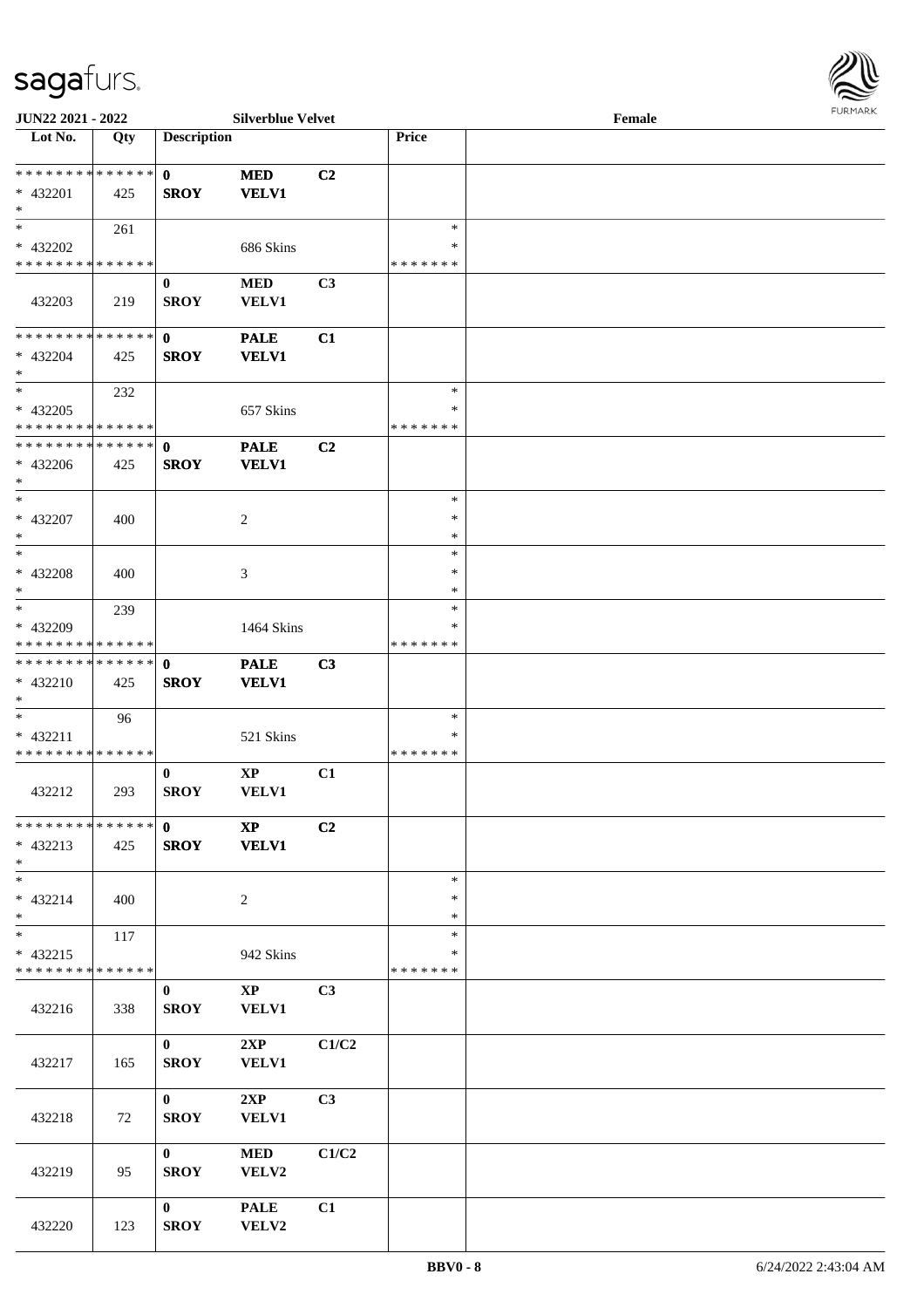

| <b>JUN22 2021 - 2022</b> |     |                             | <b>Silverblue Velvet</b>    |                |       | Female |  |  |  |
|--------------------------|-----|-----------------------------|-----------------------------|----------------|-------|--------|--|--|--|
| Lot No.                  | Qty | <b>Description</b>          |                             |                | Price |        |  |  |  |
| 432221                   | 214 | $\bf{0}$<br><b>SROY</b>     | <b>PALE</b><br><b>VELV2</b> | C <sub>2</sub> |       |        |  |  |  |
| 432222                   | 121 | $\mathbf{0}$<br><b>SROY</b> | <b>XP</b><br><b>VELV2</b>   | C1             |       |        |  |  |  |
| 432223                   | 242 | $\mathbf{0}$<br><b>SROY</b> | <b>XP</b><br><b>VELV2</b>   | C <sub>2</sub> |       |        |  |  |  |
| 432224                   | 87  | $\mathbf{0}$<br><b>SROY</b> | 2XP<br><b>VELV2</b>         | C1/C2          |       |        |  |  |  |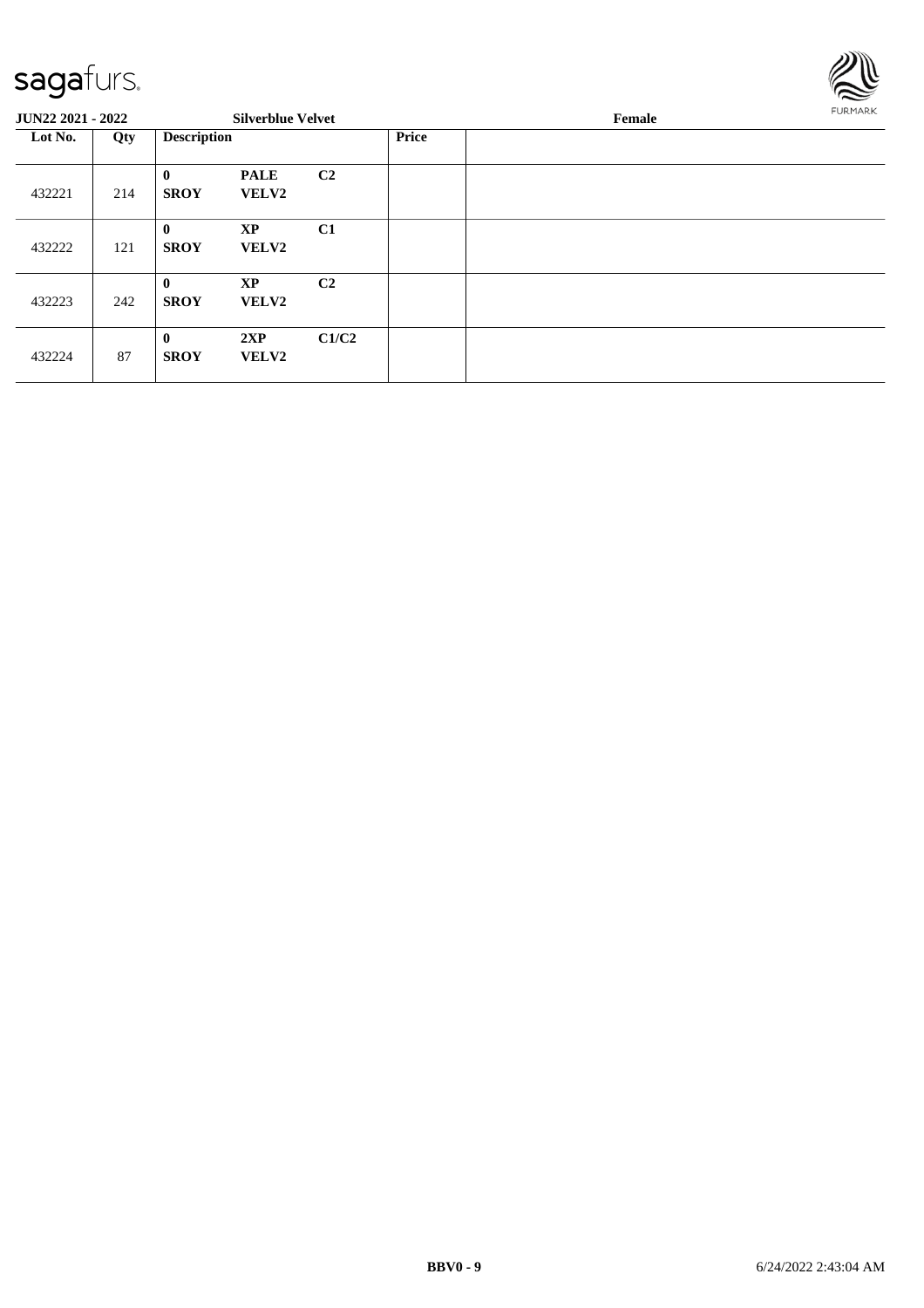

| JUN22 2021 - 2022                                |     |                    | <b>Silverblue Velvet</b>   |    |                         | Female |  |
|--------------------------------------------------|-----|--------------------|----------------------------|----|-------------------------|--------|--|
| Lot No.                                          | Qty | <b>Description</b> |                            |    | Price                   |        |  |
|                                                  |     |                    |                            |    |                         |        |  |
| 432281                                           | 407 | $\mathbf{1}$<br>SI | <b>MED</b><br><b>VELV1</b> | C1 |                         |        |  |
|                                                  |     |                    |                            |    |                         |        |  |
| * * * * * * * * * * * * * * *<br>* 432282<br>$*$ | 505 | $\mathbf{1}$<br>SI | <b>MED</b><br><b>VELV1</b> | C2 |                         |        |  |
| $\overline{\phantom{0}}$                         |     |                    |                            |    | $\ast$                  |        |  |
| * 432283<br>$*$                                  | 480 |                    | $\overline{c}$             |    | $\ast$<br>$\ast$        |        |  |
| $*$                                              |     |                    |                            |    | $\ast$                  |        |  |
| $* 432284$<br>$*$                                | 480 |                    | 3                          |    | $\ast$<br>$\ast$        |        |  |
| $\overline{\ast}$                                | 36  |                    |                            |    | $\ast$                  |        |  |
| $* 432285$<br>* * * * * * * * * * * * * *        |     |                    | 1501 Skins                 |    | $\ast$<br>* * * * * * * |        |  |
| * * * * * * * * * * * * * *                      |     | $\mathbf{1}$       | <b>MED</b>                 | C3 |                         |        |  |
| $* 432286$<br>$*$                                | 505 | SI                 | <b>VELV1</b>               |    |                         |        |  |
| $*$                                              | 294 |                    |                            |    | $\ast$                  |        |  |
| * 432287<br>* * * * * * * * * * * * * *          |     |                    | 799 Skins                  |    | ∗<br>* * * * * * *      |        |  |
| * * * * * * * * * * * * * * *                    |     | $\mathbf{1}$       | <b>PALE</b>                | C2 |                         |        |  |
| * 432288<br>$*$                                  | 505 | SI                 | <b>VELV1</b>               |    |                         |        |  |
| $*$                                              |     |                    |                            |    | $\ast$                  |        |  |
| * 432289<br>$*$                                  | 480 |                    | 2                          |    | $\ast$<br>$\ast$        |        |  |
| $\ast$                                           |     |                    |                            |    | $\ast$                  |        |  |
| * 432290                                         | 480 |                    | $\mathfrak{Z}$             |    | $\ast$                  |        |  |
| $*$                                              |     |                    |                            |    | $\ast$                  |        |  |
| $*$                                              |     |                    |                            |    | $\ast$                  |        |  |
| * 432291<br>$*$                                  | 480 |                    | 4                          |    | $\ast$<br>$\ast$        |        |  |
| $*$                                              | 239 |                    |                            |    | $\ast$                  |        |  |
| * 432292                                         |     |                    | 2184 Skins                 |    | $\ast$                  |        |  |
| * * * * * * * * * * * * * * *                    |     |                    |                            |    | * * * * * * *           |        |  |
| ************** 1                                 |     |                    | <b>PALE</b>                | C3 |                         |        |  |
| * 432293<br>$*$                                  | 505 | SI                 | <b>VELV1</b>               |    |                         |        |  |
| $*$                                              |     |                    |                            |    | $\ast$                  |        |  |
| * 432294<br>$*$                                  | 480 |                    | 2                          |    | $\ast$<br>$\ast$        |        |  |
| $*$                                              | 235 |                    |                            |    | $\ast$                  |        |  |
| * 432295                                         |     |                    | 1220 Skins                 |    | *                       |        |  |
| * * * * * * * * * * * * * *                      |     |                    |                            |    | * * * * * * *           |        |  |
|                                                  |     | $\mathbf{1}$       | $\mathbf{XP}$              | C1 |                         |        |  |
| 432296                                           | 380 | SI                 | <b>VELV1</b>               |    |                         |        |  |
| * * * * * * * * * * * * * * *                    |     | $\mathbf{1}$       | $\mathbf{X}\mathbf{P}$     | C2 |                         |        |  |
| * 432297<br>$*$                                  | 505 | SI                 | <b>VELV1</b>               |    |                         |        |  |
| $*$                                              |     |                    |                            |    | $\ast$                  |        |  |
| * 432298                                         | 480 |                    | 2                          |    | $\ast$                  |        |  |
| $*$                                              |     |                    |                            |    | $\ast$                  |        |  |
| $*$ $*$                                          | 286 |                    |                            |    | $\ast$                  |        |  |
| * 432299                                         |     |                    | 1271 Skins                 |    | ∗                       |        |  |
| * * * * * * * * * * * * * *                      |     |                    |                            |    | * * * * * * *           |        |  |
|                                                  |     |                    | $\mathbf{X}\mathbf{P}$     | C3 |                         |        |  |
| * 432300<br>$*$                                  | 505 | SI                 | <b>VELV1</b>               |    |                         |        |  |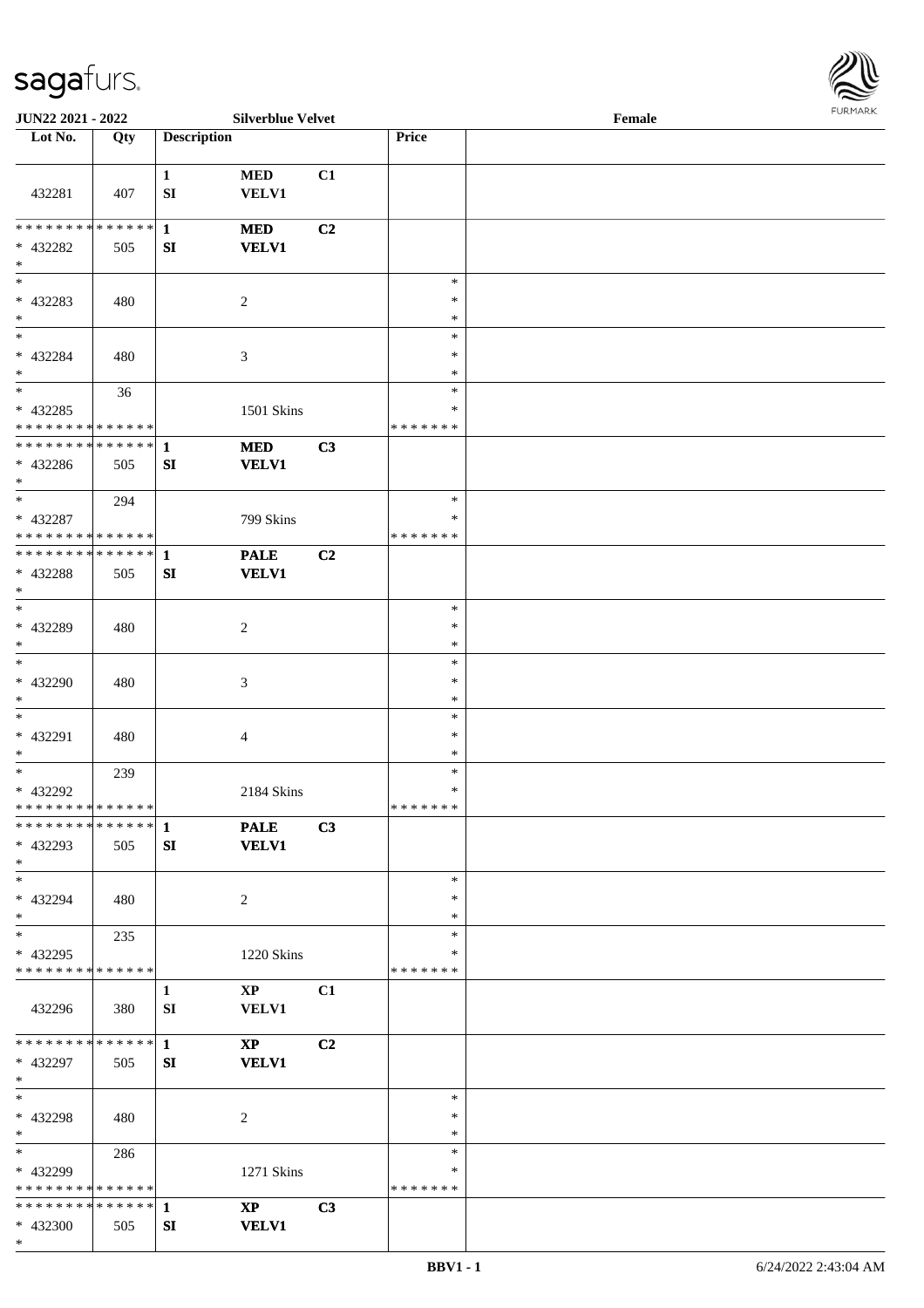

| JUN22 2021 - 2022                                        |               |                                       | <b>Silverblue Velvet</b>               |                |                                   | Female |  |
|----------------------------------------------------------|---------------|---------------------------------------|----------------------------------------|----------------|-----------------------------------|--------|--|
| Lot No.                                                  | Qty           | <b>Description</b>                    |                                        |                | Price                             |        |  |
| $*$<br>* 432301<br>* * * * * * * * * * * * * *           | 300           | $\mathbf{1}$<br>${\bf SI}$            | $\bold{XP}$<br><b>VELV1</b>            | C3             | $\ast$<br>$\ast$<br>* * * * * * * |        |  |
| 432302                                                   | 332           | $\mathbf{1}$<br>${\bf S}{\bf I}$      | 2XP<br><b>VELV1</b>                    | C1/C2          |                                   |        |  |
| 432303                                                   | 203           | $\mathbf{1}$<br>SI                    | <b>Dark</b><br>VELV2                   | C1/C2          |                                   |        |  |
| 432304                                                   | 127           | $\mathbf{1}$<br>${\bf SI}$            | $\bf MED$<br>VELV2                     | C1             |                                   |        |  |
| 432305                                                   | 307           | $\mathbf{1}$<br>SI                    | <b>MED</b><br>VELV2                    | C2             |                                   |        |  |
| 432306                                                   | 134           | $\mathbf{1}$<br>${\bf SI}$            | $\bf MED$<br>VELV2                     | C3             |                                   |        |  |
| 432307                                                   | 284           | $\mathbf{1}$<br>${\bf SI}$            | <b>PALE</b><br>VELV2                   | C1             |                                   |        |  |
| * * * * * * * *<br>* 432308<br>$\ast$                    | ******<br>505 | $\mathbf{1}$<br>SI                    | <b>PALE</b><br><b>VELV2</b>            | C2             |                                   |        |  |
| $*$<br>* 432309<br>* * * * * * * * * * * * * *           | 171           |                                       | 676 Skins                              |                | $\ast$<br>$\ast$<br>* * * * * * * |        |  |
| 432310                                                   | 271           | 1<br>${\bf SI}$                       | <b>PALE</b><br>VELV2                   | C3             |                                   |        |  |
| 432311                                                   | 274           | $\mathbf{1}$<br>SI                    | $\bold{XP}$<br>VELV2                   | C1             |                                   |        |  |
| 432312                                                   | 544           | $\mathbf{1}$<br>${\bf SI}$            | $\bold{XP}$<br>VELV2                   | C2             |                                   |        |  |
| 432313                                                   | 231           | $\mathbf{1}$<br>SI                    | $\mathbf{X}\mathbf{P}$<br><b>VELV2</b> | C3             |                                   |        |  |
| 432314                                                   | 237           | $\mathbf{1}$<br>SI                    | 2XP<br>VELV2                           | C1/C2          |                                   |        |  |
| 432315                                                   | 486           | $1 -$<br><b>SAGA</b>                  | XD<br>VELV1                            | C <sub>2</sub> |                                   |        |  |
| 432316                                                   | 217           | $1 \quad \blacksquare$<br><b>SAGA</b> | $\mathbf{X}\mathbf{D}$<br>VELV1        | C3             |                                   |        |  |
| * * * * * * * * * * * * * * *<br>* 432317<br>$*$ $*$     | 485           | $1 \quad \blacksquare$<br><b>SAGA</b> | <b>MED</b><br><b>VELV1</b>             | C1             |                                   |        |  |
| $*$<br>$* 432318$<br>$*$ $*$                             | 460           |                                       | 2                                      |                | $\ast$<br>$\ast$<br>$\ast$        |        |  |
| $*$ and $*$<br>* 432319<br>* * * * * * * * * * * * * * * | 313           |                                       | 1258 Skins                             |                | $\ast$<br>∗<br>* * * * * * *      |        |  |
| * * * * * * * * * * * * * * *<br>* 432320<br>$*$         | 485           | $\mathbf{1}$<br><b>SAGA</b>           | <b>MED</b><br><b>VELV1</b>             | C2             |                                   |        |  |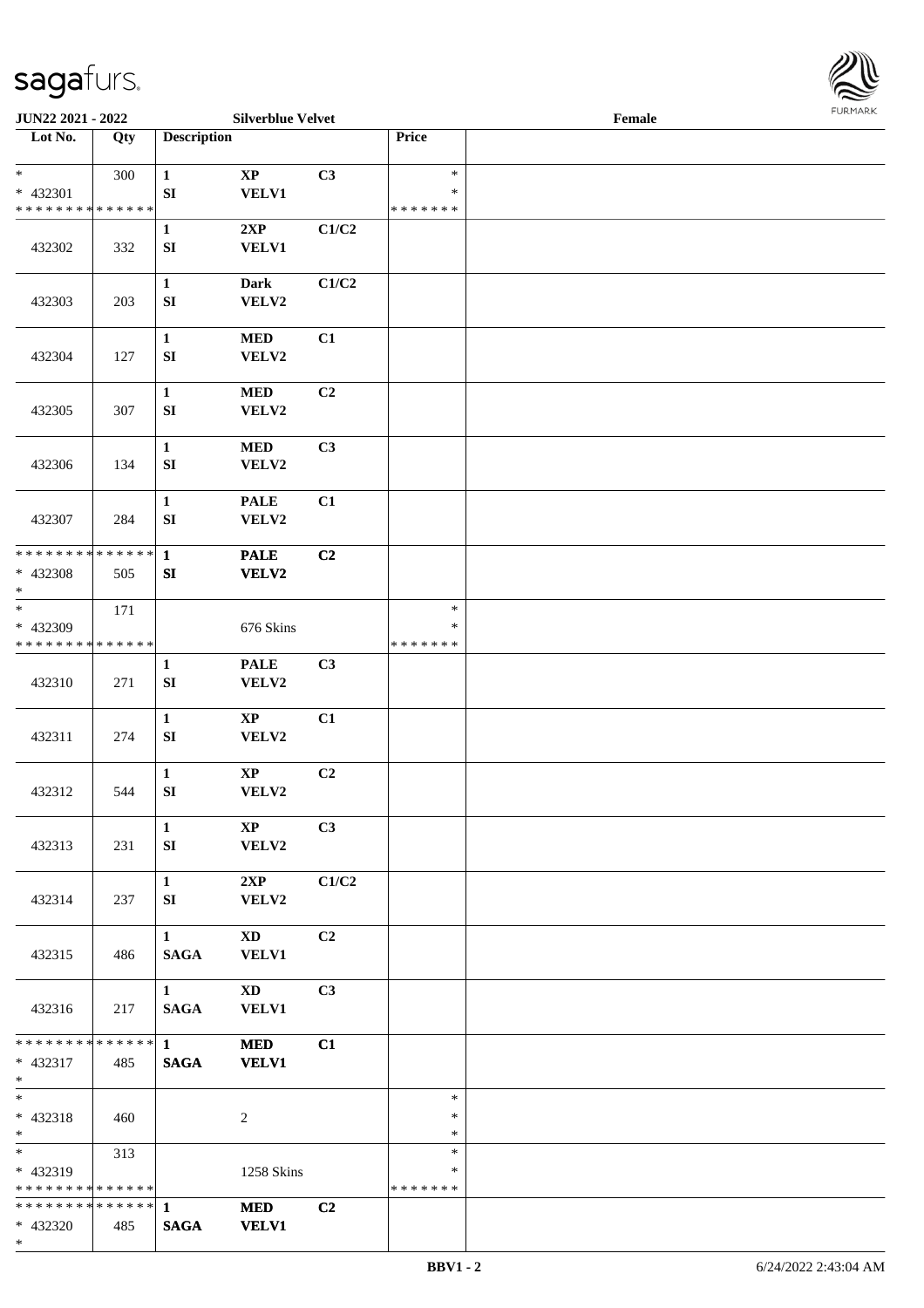

| <b>JUN22 2021 - 2022</b>                   |             |                    | <b>Silverblue Velvet</b> |                |         | Female |  |
|--------------------------------------------|-------------|--------------------|--------------------------|----------------|---------|--------|--|
| Lot No.                                    | Qty         | <b>Description</b> |                          |                | Price   |        |  |
|                                            |             |                    |                          |                |         |        |  |
| $*$                                        |             | $\mathbf{1}$       | <b>MED</b>               | C2             | $\ast$  |        |  |
| * 432321                                   | 460         | <b>SAGA</b>        | <b>VELV1</b>             |                | $\ast$  |        |  |
| $*$                                        |             |                    |                          |                | $\ast$  |        |  |
|                                            |             |                    |                          |                | $\ast$  |        |  |
| * 432322                                   | 460         |                    | 3                        |                | $\ast$  |        |  |
| $*$                                        |             |                    |                          |                | $\ast$  |        |  |
|                                            |             |                    |                          |                | $\ast$  |        |  |
|                                            |             |                    |                          |                |         |        |  |
| * 432323                                   | 460         |                    | $\overline{4}$           |                | $\ast$  |        |  |
| $*$                                        |             |                    |                          |                | $\ast$  |        |  |
| $*$                                        |             |                    |                          |                | $\ast$  |        |  |
| * 432324                                   | 460         |                    | 5                        |                | $\ast$  |        |  |
| $*$                                        |             |                    |                          |                | $\ast$  |        |  |
|                                            |             |                    |                          |                | $\ast$  |        |  |
| * 432325                                   | 460         |                    | $\sqrt{6}$               |                | $\ast$  |        |  |
| $*$                                        |             |                    |                          |                | $\ast$  |        |  |
|                                            |             |                    |                          |                | $\ast$  |        |  |
| * 432326                                   | 460         |                    | $\tau$                   |                | $\ast$  |        |  |
| $*$                                        |             |                    |                          |                | $\ast$  |        |  |
|                                            |             |                    |                          |                | $\ast$  |        |  |
|                                            |             |                    |                          |                |         |        |  |
| * 432327                                   | 460         |                    | $8\,$                    |                | $\ast$  |        |  |
| $*$                                        |             |                    |                          |                | $\ast$  |        |  |
|                                            |             |                    |                          |                | $\ast$  |        |  |
| * 432328                                   | 460         |                    | $\overline{9}$           |                | $\ast$  |        |  |
| $*$                                        |             |                    |                          |                | $\ast$  |        |  |
| $\overline{\ast}$                          | 272         |                    |                          |                | $\ast$  |        |  |
| * 432329                                   |             |                    | 4437 Skins               |                | $\ast$  |        |  |
| * * * * * * * * * * * * * *                |             |                    |                          |                | ******* |        |  |
|                                            |             |                    | <b>MED</b>               | C3             |         |        |  |
| * 432330                                   | 485         | <b>SAGA</b>        | <b>VELV1</b>             |                |         |        |  |
| $*$                                        |             |                    |                          |                |         |        |  |
| $*$ $-$                                    |             |                    |                          |                | $\ast$  |        |  |
|                                            |             |                    |                          |                |         |        |  |
| * 432331                                   | 460         |                    | $\overline{2}$           |                | $\ast$  |        |  |
| $*$                                        |             |                    |                          |                | $\ast$  |        |  |
| $*$ $-$                                    |             |                    |                          |                | $\ast$  |        |  |
| * 432332                                   | 460         |                    | $\mathfrak{Z}$           |                | $\ast$  |        |  |
| $*$ $*$                                    |             |                    |                          |                | $\ast$  |        |  |
| $*$                                        |             |                    |                          |                | $\ast$  |        |  |
| * 432333                                   | 460         |                    | $\overline{4}$           |                | $\ast$  |        |  |
| $*$                                        |             |                    |                          |                | $\ast$  |        |  |
| $*$                                        | 58          |                    |                          |                | $\ast$  |        |  |
| * 432334                                   |             |                    | 1923 Skins               |                | ∗       |        |  |
| * * * * * * * * <mark>* * * * * * *</mark> |             |                    |                          |                | ******* |        |  |
| * * * * * * * *                            | $ ***** $ 1 |                    |                          |                |         |        |  |
|                                            |             |                    | <b>PALE</b>              | C1             |         |        |  |
| * 432335                                   | 485         | <b>SAGA</b>        | <b>VELV1</b>             |                |         |        |  |
| $*$                                        |             |                    |                          |                |         |        |  |
| $*$                                        |             |                    |                          |                | $\ast$  |        |  |
| * 432336                                   | 460         |                    | $\overline{2}$           |                | $\ast$  |        |  |
| $*$                                        |             |                    |                          |                | $\ast$  |        |  |
| $*$ $-$                                    |             |                    |                          |                | $\ast$  |        |  |
| * 432337                                   | 460         |                    | $\mathfrak{Z}$           |                | $\ast$  |        |  |
| $*$                                        |             |                    |                          |                | $\ast$  |        |  |
| $*$ $\qquad$                               | 349         |                    |                          |                | $\ast$  |        |  |
| * 432338                                   |             |                    | 1754 Skins               |                | $\ast$  |        |  |
| * * * * * * * * * * * * * *                |             |                    |                          |                | ******* |        |  |
| * * * * * * * * <mark>* * * * * * *</mark> |             |                    |                          |                |         |        |  |
|                                            |             | $\mathbf{1}$       | <b>PALE</b>              | C <sub>2</sub> |         |        |  |
| * 432339                                   | 485         | <b>SAGA</b>        | <b>VELV1</b>             |                |         |        |  |
| $*$                                        |             |                    |                          |                |         |        |  |
| $*$                                        |             |                    |                          |                | $\ast$  |        |  |
| * 432340                                   | 460         |                    | 2                        |                | $\ast$  |        |  |
| $*$                                        |             |                    |                          |                | $\ast$  |        |  |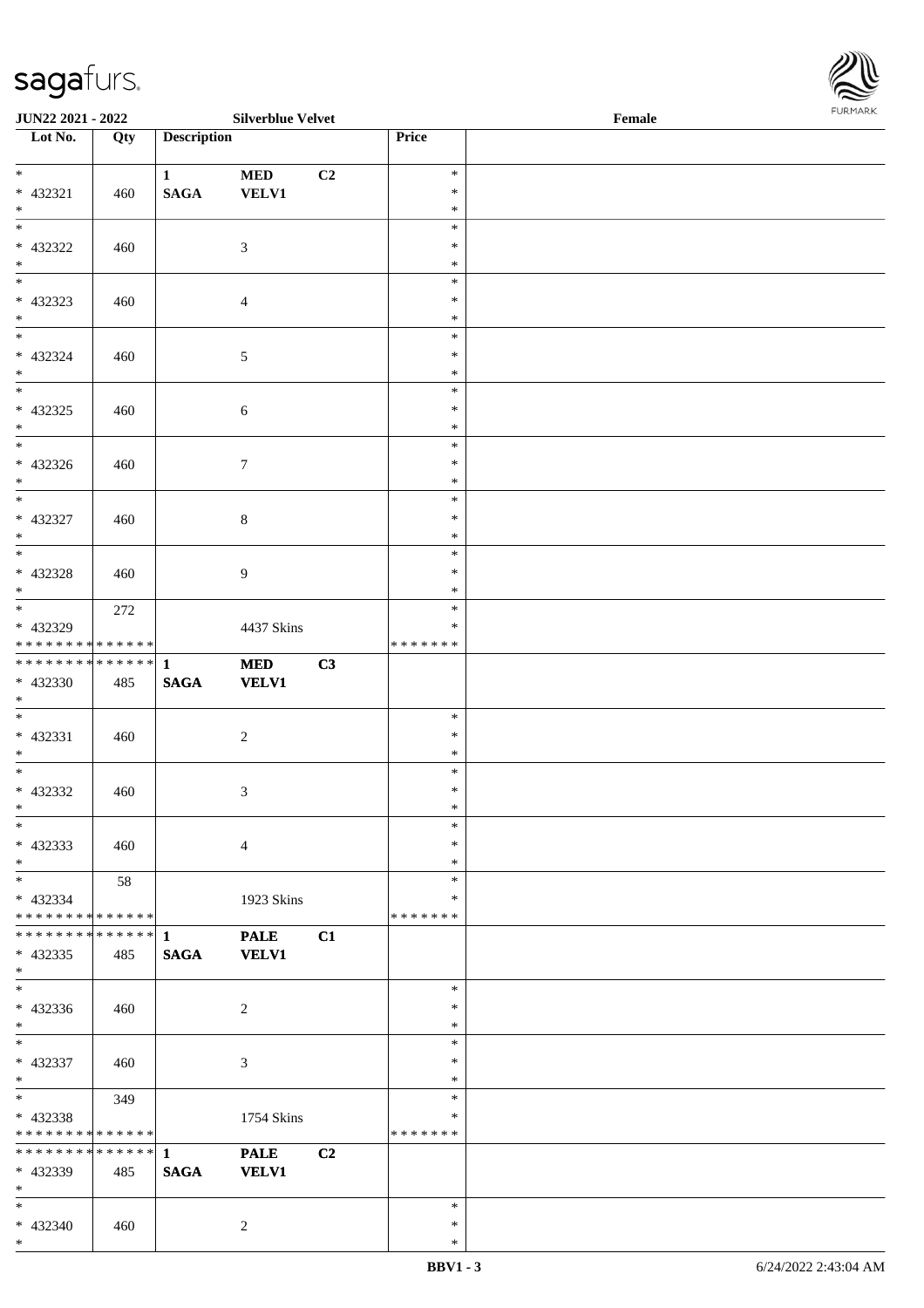

| <b>JUN22 2021 - 2022</b>                   |     |                    | <b>Silverblue Velvet</b> |               | Female |  |
|--------------------------------------------|-----|--------------------|--------------------------|---------------|--------|--|
| Lot No.                                    | Qty | <b>Description</b> |                          | Price         |        |  |
|                                            |     |                    |                          |               |        |  |
| $*$                                        |     | $\mathbf{1}$       | <b>PALE</b><br>C2        | $\ast$        |        |  |
| $* 432341$                                 | 460 | <b>SAGA</b>        | <b>VELV1</b>             | $\ast$        |        |  |
| $*$                                        |     |                    |                          | $\ast$        |        |  |
|                                            |     |                    |                          | $\ast$        |        |  |
| * 432342                                   | 460 |                    | $\overline{4}$           | $\ast$        |        |  |
| $*$                                        |     |                    |                          | $\ast$        |        |  |
|                                            |     |                    |                          | $\ast$        |        |  |
| * 432343                                   | 460 |                    | $\overline{5}$           | $\ast$        |        |  |
| $*$                                        |     |                    |                          | $\ast$        |        |  |
| $\overline{\mathbf{r}}$                    |     |                    |                          | $\ast$        |        |  |
| * 432344                                   | 460 |                    | $\sqrt{6}$               | $\ast$        |        |  |
| $*$                                        |     |                    |                          | $\ast$        |        |  |
|                                            |     |                    |                          | $\ast$        |        |  |
| $* 432345$                                 | 460 |                    | $\boldsymbol{7}$         | $\ast$        |        |  |
| $*$                                        |     |                    |                          | $\ast$        |        |  |
|                                            |     |                    |                          | $\ast$        |        |  |
| $* 432346$                                 | 460 |                    | $\,8\,$                  | $\ast$        |        |  |
| $*$                                        |     |                    |                          | $\ast$        |        |  |
| $*$                                        | 152 |                    |                          | $\ast$        |        |  |
| * 432347                                   |     |                    | 3857 Skins               | $\ast$        |        |  |
| * * * * * * * * * * * * * *                |     |                    |                          | * * * * * * * |        |  |
| * * * * * * * * * * * * * *                |     |                    | <b>IDENTICAL</b>         |               |        |  |
| * 432348                                   | 485 |                    |                          |               |        |  |
| $*$                                        |     |                    |                          |               |        |  |
|                                            |     |                    |                          | $\ast$        |        |  |
| * 432349                                   | 460 |                    | $\overline{c}$           | $\ast$        |        |  |
| $*$                                        |     |                    |                          | $\ast$        |        |  |
|                                            |     |                    |                          | $\ast$        |        |  |
| * 432350                                   | 460 |                    | $\sqrt{3}$               | $\ast$        |        |  |
| $*$                                        |     |                    |                          | $\ast$        |        |  |
| $*$                                        |     |                    |                          | $\ast$        |        |  |
| $* 432351$                                 | 460 |                    | $\overline{4}$           | $\ast$        |        |  |
| $*$                                        |     |                    |                          | $\ast$        |        |  |
| $*$                                        |     |                    |                          | $\ast$        |        |  |
| * 432352                                   | 460 |                    | 5                        | $\ast$        |        |  |
| $*$ $*$                                    |     |                    |                          | $\ast$        |        |  |
| $*$                                        | 429 |                    |                          | $\ast$        |        |  |
| $* 432353$                                 |     |                    | 2754 Skins               | $\ast$        |        |  |
| * * * * * * * * * * * * * * <mark>*</mark> |     |                    |                          | *******       |        |  |
|                                            |     |                    | <b>PALE</b><br>C3        |               |        |  |
| * 432354                                   |     | <b>SAGA</b>        | <b>VELV1</b>             |               |        |  |
| $*$                                        | 485 |                    |                          |               |        |  |
| $\overline{\ast}$                          |     |                    |                          | $\ast$        |        |  |
| $* 432355$                                 | 460 |                    | $\overline{2}$           | $\ast$        |        |  |
| $*$                                        |     |                    |                          | $\ast$        |        |  |
| $*$                                        |     |                    |                          | $\ast$        |        |  |
| * 432356                                   |     |                    |                          | $\ast$        |        |  |
| $*$                                        | 460 |                    | 3                        | $\ast$        |        |  |
| $*$ $*$                                    |     |                    |                          | $\ast$        |        |  |
| * 432357                                   |     |                    |                          | $\ast$        |        |  |
|                                            | 460 |                    | $\overline{4}$           | $\ast$        |        |  |
| $*$<br>$*$ $-$                             |     |                    |                          | $\ast$        |        |  |
|                                            |     |                    |                          | $\ast$        |        |  |
| * 432358                                   | 460 |                    | 5                        | $\ast$        |        |  |
| $*$<br>$*$ $-$                             |     |                    |                          | $\ast$        |        |  |
|                                            |     |                    |                          |               |        |  |
| * 432359                                   | 460 |                    | $\sqrt{6}$               | $\ast$        |        |  |
| $*$ $\qquad$                               |     |                    |                          | $\ast$        |        |  |
| $*$                                        |     |                    |                          | $\ast$        |        |  |
| * 432360                                   | 460 |                    | $\tau$                   | $\ast$        |        |  |
| $*$                                        |     |                    |                          | $\ast$        |        |  |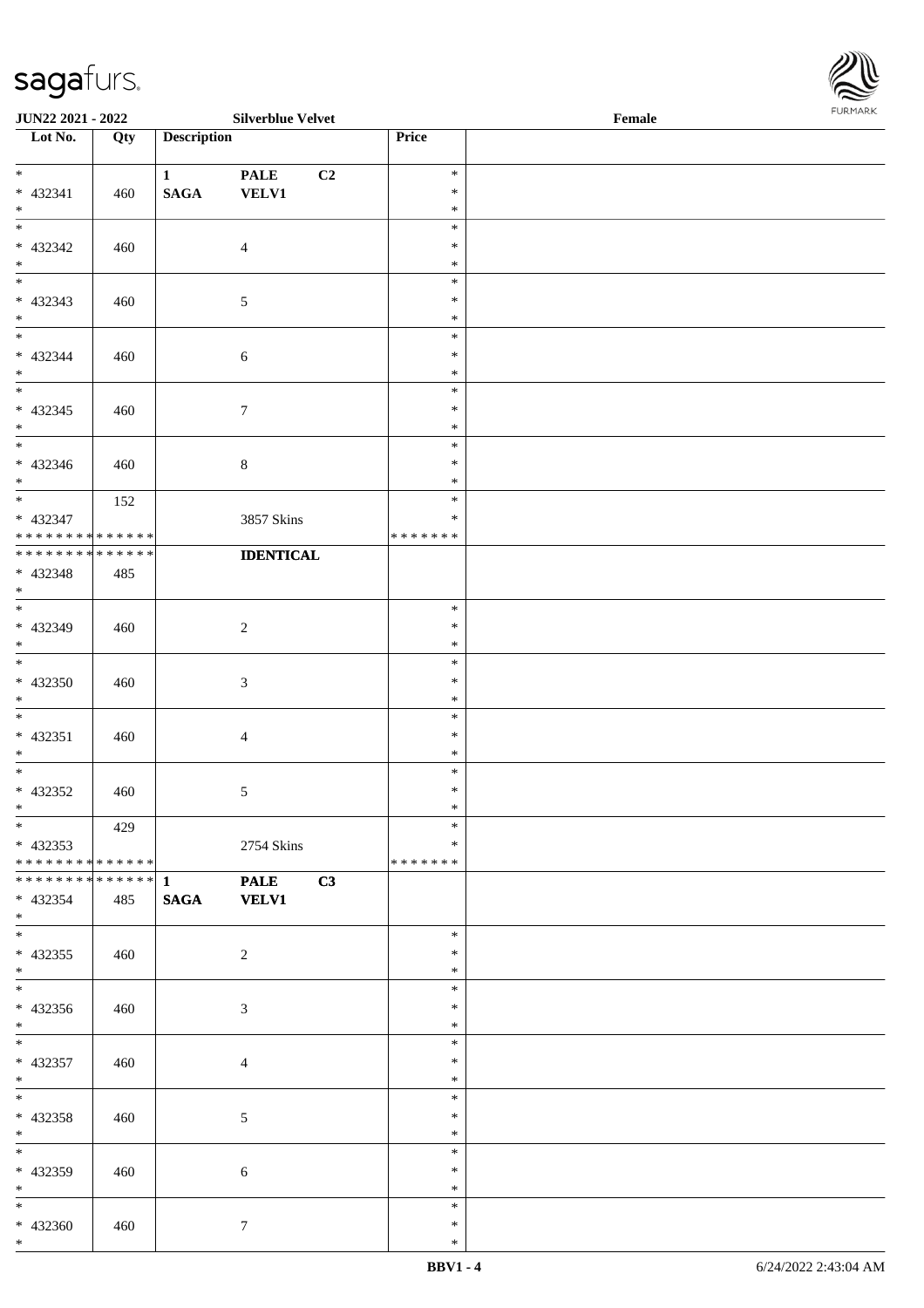| $\overline{\ast}$              | 325 | $1 \quad \blacksquare$ | <b>PALE</b>            | C3 | $\ast$             |  |
|--------------------------------|-----|------------------------|------------------------|----|--------------------|--|
| * 432361<br>**************     |     | <b>SAGA</b>            | <b>VELV1</b>           |    | *<br>* * * * * * * |  |
| ******** <mark>******</mark> 1 |     |                        | $\mathbf{X}\mathbf{P}$ | C1 |                    |  |
| * 432362                       | 485 | <b>SAGA</b>            | <b>VELV1</b>           |    |                    |  |
| $*$                            |     |                        |                        |    |                    |  |
| $*$                            |     |                        |                        |    | $\ast$             |  |
| $* 432363$                     | 460 |                        | $\overline{2}$         |    | $\ast$             |  |
| $*$                            |     |                        |                        |    | $\ast$<br>$\ast$   |  |
| * 432364                       | 359 |                        | 1304 Skins             |    | $\ast$             |  |
| ******** <mark>******</mark>   |     |                        |                        |    | * * * * * * *      |  |
| ************** 1               |     |                        | $\mathbf{XP}$          | C2 |                    |  |
| $* 432365$                     | 485 |                        | SAGA VELV1             |    |                    |  |
| $*$                            |     |                        |                        |    |                    |  |
| $*$                            |     |                        |                        |    | $\ast$             |  |
| $* 432366$<br>$*$              | 460 |                        | $\overline{2}$         |    | *<br>$\ast$        |  |
|                                |     |                        |                        |    | $\ast$             |  |
| $* 432367$                     | 460 |                        | $\mathfrak{Z}$         |    | $\ast$             |  |
| $*$                            |     |                        |                        |    | $\ast$             |  |
| $\overline{\phantom{1}}$       |     |                        |                        |    | $\ast$             |  |
| $* 432368$                     | 460 |                        | $\overline{4}$         |    | $\ast$             |  |
| $*$<br>$*$                     |     |                        |                        |    | $\ast$<br>$\ast$   |  |
| * 432369                       | 460 |                        | 5                      |    | $\ast$             |  |
| $*$ $*$                        |     |                        |                        |    | $\ast$             |  |
| $*$                            |     |                        |                        |    | $\ast$             |  |
| * 432370                       | 460 |                        | 6                      |    | $\ast$             |  |
| $*$                            |     |                        |                        |    | $\ast$             |  |
| $*$                            |     |                        |                        |    | $\ast$             |  |
| * 432371<br>$*$                | 460 |                        | $\tau$                 |    | $\ast$<br>$\ast$   |  |
| $*$                            |     |                        |                        |    | $\ast$             |  |
| * 432372                       | 460 |                        | $8\,$                  |    | $\ast$             |  |
| $*$                            |     |                        |                        |    | $\ast$             |  |
|                                |     |                        |                        |    | $\ast$             |  |
| $* 432373$                     | 460 |                        | 9                      |    | $\ast$             |  |
| $\ast$                         |     |                        |                        |    | $\ast$             |  |
| $\ast$<br>* 432374             | 448 |                        | 4613 Skins             |    | $\ast$<br>$\ast$   |  |
| * * * * * * * * * * * * * *    |     |                        |                        |    | * * * * * * *      |  |
| * * * * * * * * * * * * * * *  |     | $\mathbf{1}$           | $\mathbf{X}\mathbf{P}$ | C3 |                    |  |
| $* 432375$                     | 485 | $\mathbf{SAGA}$        | <b>VELV1</b>           |    |                    |  |
| $\ast$                         |     |                        |                        |    |                    |  |
| $\ast$                         |     |                        |                        |    | $\ast$<br>$\ast$   |  |
| * 432376<br>$*$                | 460 |                        | $\boldsymbol{2}$       |    | $\ast$             |  |
| $\ast$                         |     |                        |                        |    | $\ast$             |  |
| * 432377                       | 460 |                        | 3                      |    | $\ast$             |  |
| $\ast$                         |     |                        |                        |    | $\ast$             |  |
| $\ast$                         |     |                        |                        |    | $\ast$             |  |
| * 432378                       | 460 |                        | $\overline{4}$         |    | $\ast$             |  |
| $\ast$<br>$\ast$               |     |                        |                        |    | $\ast$<br>$\ast$   |  |
| * 432379                       | 460 |                        | $\sqrt{5}$             |    | $\ast$             |  |
| $\ast$                         |     |                        |                        |    | $\ast$             |  |
| $*$                            | 59  |                        |                        |    | $\ast$             |  |
| * 432380                       |     |                        | 2384 Skins             |    | $\ast$             |  |
| ******** <mark>******</mark>   |     |                        |                        |    | * * * * * * *      |  |

 $\overline{\phantom{a}}$ 

**JUN22 2021 - 2022 Silverblue Velvet Female**

**Lot No. Qty Description Price**

\* \* \* \* \* \* \*

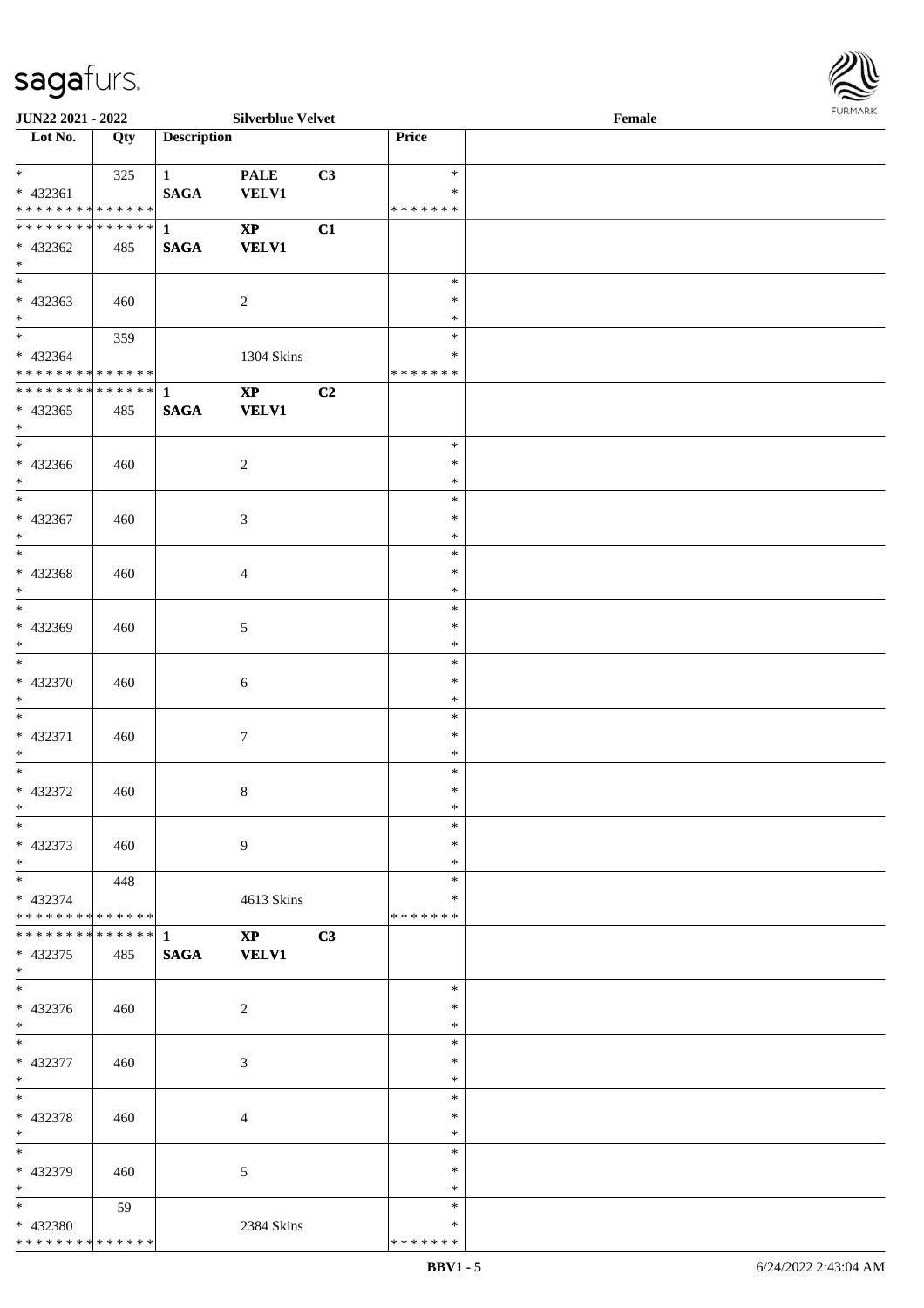

| <b>JUN22 2021 - 2022</b>                   |     |                    | <b>Silverblue Velvet</b> |                |               | Female |  |
|--------------------------------------------|-----|--------------------|--------------------------|----------------|---------------|--------|--|
| Lot No.                                    | Qty | <b>Description</b> |                          |                | Price         |        |  |
|                                            |     |                    |                          |                |               |        |  |
|                                            |     | $\mathbf{1}$       | 2XP                      | C1             |               |        |  |
| 432381                                     | 240 | <b>SAGA</b>        | <b>VELV1</b>             |                |               |        |  |
|                                            |     |                    |                          |                |               |        |  |
| ******** <mark>******</mark>               |     | $\mathbf{1}$       | 2XP                      | C2             |               |        |  |
| * 432382                                   | 485 | <b>SAGA</b>        | <b>VELV1</b>             |                |               |        |  |
| $\ast$                                     |     |                    |                          |                |               |        |  |
|                                            | 460 |                    |                          |                | $\ast$        |        |  |
|                                            |     |                    |                          |                | $\ast$        |        |  |
| * 432383<br>* * * * * * * * * * * * * *    |     |                    | 945 Skins                |                | * * * * * * * |        |  |
|                                            |     |                    |                          |                |               |        |  |
| ******** <mark>******</mark>               |     | $\mathbf{1}$       | 2XP                      | C3             |               |        |  |
| * 432384                                   | 465 | <b>SAGA</b>        | <b>VELV1</b>             |                |               |        |  |
| $*$                                        |     |                    |                          |                |               |        |  |
| $*$                                        | 79  |                    |                          |                | $\ast$        |        |  |
| * 432385                                   |     |                    | 544 Skins                |                | $\ast$        |        |  |
| * * * * * * * * * * * * * *                |     |                    |                          |                | * * * * * * * |        |  |
|                                            |     | $\mathbf{1}$       | <b>Dark</b>              | C1             |               |        |  |
| 432386                                     | 178 | <b>SAGA</b>        | VELV2                    |                |               |        |  |
|                                            |     |                    |                          |                |               |        |  |
|                                            |     | $\mathbf{1}$       | <b>Dark</b>              | C <sub>2</sub> |               |        |  |
| 432387                                     | 383 | <b>SAGA</b>        | VELV2                    |                |               |        |  |
|                                            |     |                    |                          |                |               |        |  |
| * * * * * * * * * * * * * * *              |     | $\mathbf{1}$       | <b>MED</b>               | C1             |               |        |  |
|                                            |     |                    |                          |                |               |        |  |
| * 432388                                   | 485 | <b>SAGA</b>        | VELV2                    |                |               |        |  |
| $*$                                        |     |                    |                          |                |               |        |  |
|                                            | 92  |                    |                          |                | $\ast$        |        |  |
| * 432389                                   |     |                    | 577 Skins                |                | ∗             |        |  |
| * * * * * * * * * * * * * *                |     |                    |                          |                | * * * * * * * |        |  |
| * * * * * * * * * * * * * * <mark>*</mark> |     | $\mathbf{1}$       | <b>MED</b>               | C2             |               |        |  |
| * 432390                                   | 486 | <b>SAGA</b>        | <b>VELV2</b>             |                |               |        |  |
| $*$                                        |     |                    |                          |                |               |        |  |
| $*$                                        |     |                    |                          |                | $\ast$        |        |  |
| * 432391                                   | 460 |                    | 2                        |                | $\ast$        |        |  |
| $\ast$                                     |     |                    |                          |                | $\ast$        |        |  |
| $*$                                        | 113 |                    |                          |                | $\ast$        |        |  |
| * 432392                                   |     |                    | 1059 Skins               |                | $\ast$        |        |  |
| * * * * * * * * <mark>* * * * * * *</mark> |     |                    |                          |                | *******       |        |  |
|                                            |     | $\mathbf{1}$       | <b>MED</b>               | C3             |               |        |  |
|                                            |     |                    |                          |                |               |        |  |
| 432393                                     | 277 | SAGA               | VELV2                    |                |               |        |  |
|                                            |     |                    |                          |                |               |        |  |
| * * * * * * * * * * * * * * <mark>*</mark> |     | $1 \qquad \qquad$  | <b>PALE</b>              | C1             |               |        |  |
| * 432394                                   | 485 | <b>SAGA</b>        | <b>VELV2</b>             |                |               |        |  |
| $*$                                        |     |                    |                          |                |               |        |  |
| $\overline{\mathbf{r}}$                    |     |                    |                          |                | $\ast$        |        |  |
| * 432395                                   | 460 |                    | 2                        |                | $\ast$        |        |  |
| $*$                                        |     |                    |                          |                | $\ast$        |        |  |
| $*$                                        |     |                    |                          |                | $\ast$        |        |  |
| * 432396                                   | 460 |                    | $\mathfrak{Z}$           |                | $\ast$        |        |  |
| $*$                                        |     |                    |                          |                | $\ast$        |        |  |
| $*$ $-$                                    | 52  |                    |                          |                | $\ast$        |        |  |
| * 432397                                   |     |                    | 1457 Skins               |                | ∗             |        |  |
| * * * * * * * * <mark>* * * * * * *</mark> |     |                    |                          |                | *******       |        |  |
|                                            |     |                    | <b>PALE</b>              | C2             |               |        |  |
|                                            |     |                    |                          |                |               |        |  |
| * 432398                                   | 485 | <b>SAGA</b>        | <b>VELV2</b>             |                |               |        |  |
| $*$                                        |     |                    |                          |                |               |        |  |
| $*$                                        |     |                    |                          |                | $\ast$        |        |  |
| * 432399                                   | 460 |                    | 2                        |                | $\ast$        |        |  |
| $*$ $-$                                    |     |                    |                          |                | $\ast$        |        |  |
| $*$                                        |     |                    |                          |                | $\ast$        |        |  |
| * 432400                                   | 460 |                    | 3                        |                | $\ast$        |        |  |
| $*$                                        |     |                    |                          |                | $\ast$        |        |  |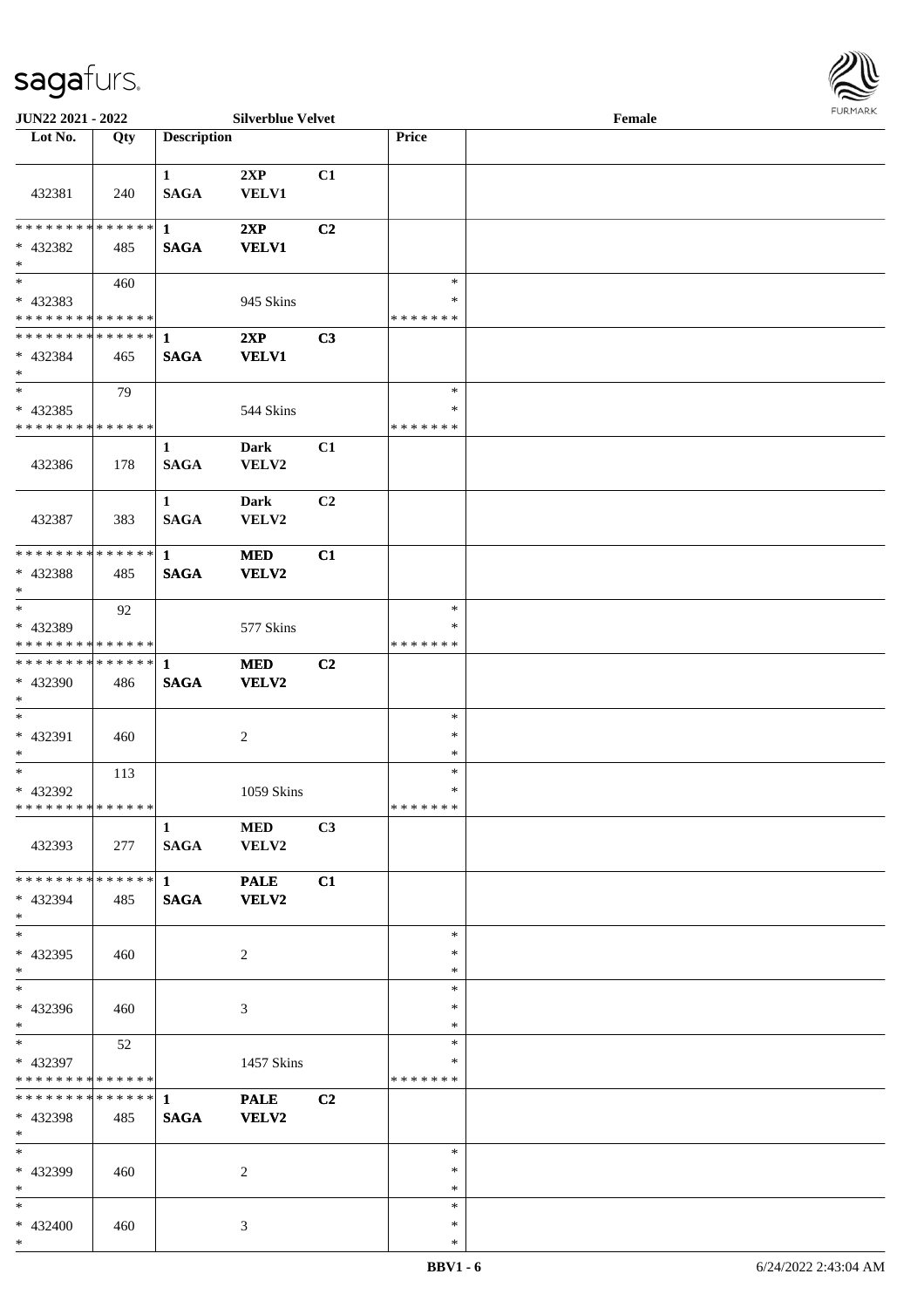

| <b>JUN22 2021 - 2022</b>                               |     |                        | <b>Silverblue Velvet</b> |                |               | Female |  |
|--------------------------------------------------------|-----|------------------------|--------------------------|----------------|---------------|--------|--|
| Lot No.                                                | Qty | <b>Description</b>     |                          |                | Price         |        |  |
|                                                        |     |                        |                          |                |               |        |  |
| $*$                                                    |     | $\mathbf{1}$           | <b>PALE</b>              | C2             | $\ast$        |        |  |
| * 432401                                               | 460 | $\mathbf{SAGA}$        | VELV2                    |                | $\ast$        |        |  |
| $*$                                                    |     |                        |                          |                | $\ast$        |        |  |
|                                                        |     |                        |                          |                | $\ast$        |        |  |
| * 432402                                               | 460 |                        | 5                        |                | $\ast$        |        |  |
| $*$                                                    |     |                        |                          |                | $\ast$        |        |  |
|                                                        | 265 |                        |                          |                | $\ast$        |        |  |
| * 432403                                               |     |                        | 2590 Skins               |                | $\ast$        |        |  |
| * * * * * * * * * * * * * *                            |     |                        |                          |                | *******       |        |  |
| **************                                         |     | $\mathbf{1}$           | <b>PALE</b>              | C3             |               |        |  |
| * 432404                                               | 485 | <b>SAGA</b>            | <b>VELV2</b>             |                |               |        |  |
| $*$                                                    |     |                        |                          |                |               |        |  |
| $*$                                                    |     |                        |                          |                | $\ast$        |        |  |
|                                                        | 291 |                        |                          |                | $\ast$        |        |  |
| * 432405<br>* * * * * * * * <mark>* * * * * *</mark> * |     |                        | 776 Skins                |                |               |        |  |
|                                                        |     |                        |                          |                | *******       |        |  |
| ******** <mark>******</mark>                           |     | $\mathbf{1}$           | $\mathbf{X}\mathbf{P}$   | C1             |               |        |  |
| $* 432406$                                             | 485 | <b>SAGA</b>            | VELV2                    |                |               |        |  |
| $*$                                                    |     |                        |                          |                |               |        |  |
|                                                        |     |                        |                          |                | $\ast$        |        |  |
| * 432407                                               | 460 |                        | 2                        |                | $\ast$        |        |  |
| $*$                                                    |     |                        |                          |                | $\ast$        |        |  |
| $*$                                                    | 427 |                        |                          |                | $\ast$        |        |  |
| * 432408                                               |     |                        | 1372 Skins               |                | ∗             |        |  |
| * * * * * * * * <mark>* * * * * *</mark>               |     |                        |                          |                | *******       |        |  |
| ******** <mark>******</mark>                           |     | 1                      | <b>XP</b>                | C <sub>2</sub> |               |        |  |
| * 432409                                               | 485 | <b>SAGA</b>            | <b>VELV2</b>             |                |               |        |  |
| $*$                                                    |     |                        |                          |                |               |        |  |
| $\overline{\ }$                                        |     |                        |                          |                | $\ast$        |        |  |
| $* 432410$                                             | 460 |                        | 2                        |                | $\ast$        |        |  |
| $*$                                                    |     |                        |                          |                | $\ast$        |        |  |
| $*$                                                    |     |                        |                          |                | $\ast$        |        |  |
| $* 432411$                                             | 460 |                        |                          |                | $\ast$        |        |  |
| $\ast$                                                 |     |                        | 3                        |                | $\ast$        |        |  |
| $*$                                                    |     |                        |                          |                | $\ast$        |        |  |
|                                                        |     |                        |                          |                | $\ast$        |        |  |
| * 432412                                               | 460 |                        | 4                        |                | $\ast$        |        |  |
| $*$ $-$                                                |     |                        |                          |                | $\ast$        |        |  |
| $\ast$                                                 |     |                        |                          |                |               |        |  |
| * 432413                                               | 460 |                        | 5                        |                | $\ast$        |        |  |
| $*$                                                    |     |                        |                          |                | $\ast$        |        |  |
| $*$                                                    | 451 |                        |                          |                | $\ast$        |        |  |
| $* 432414$                                             |     |                        | 2776 Skins               |                | ∗             |        |  |
| * * * * * * * * * * * * * * <mark>*</mark>             |     |                        |                          |                | * * * * * * * |        |  |
|                                                        |     |                        | <b>XP</b>                | C <sub>3</sub> |               |        |  |
| $* 432415$                                             | 485 | <b>SAGA</b>            | VELV2                    |                |               |        |  |
| $\ast$                                                 |     |                        |                          |                |               |        |  |
| $*$                                                    | 264 |                        |                          |                | $\ast$        |        |  |
| $* 432416$                                             |     |                        | 749 Skins                |                | ∗             |        |  |
| * * * * * * * * * * * * * *                            |     |                        |                          |                | *******       |        |  |
|                                                        |     | $\mathbf{1}$           | 2XP                      | C1             |               |        |  |
| 432417                                                 | 379 | <b>SAGA</b>            | <b>VELV2</b>             |                |               |        |  |
|                                                        |     |                        |                          |                |               |        |  |
| * * * * * * * * * * * * * * <mark>*</mark>             |     | $1 \quad \blacksquare$ | 2XP                      | C <sub>2</sub> |               |        |  |
| $* 432418$                                             | 485 | <b>SAGA</b>            | VELV2                    |                |               |        |  |
| $\ast$                                                 |     |                        |                          |                |               |        |  |
| $*$                                                    | 367 |                        |                          |                | $\ast$        |        |  |
| $* 432419$                                             |     |                        | 852 Skins                |                | ∗             |        |  |
| * * * * * * * * * * * * * *                            |     |                        |                          |                | *******       |        |  |
|                                                        |     | $\mathbf{1}$           | 2XP                      | C3             |               |        |  |
| 432420                                                 | 211 | <b>SAGA</b>            | VELV2                    |                |               |        |  |
|                                                        |     |                        |                          |                |               |        |  |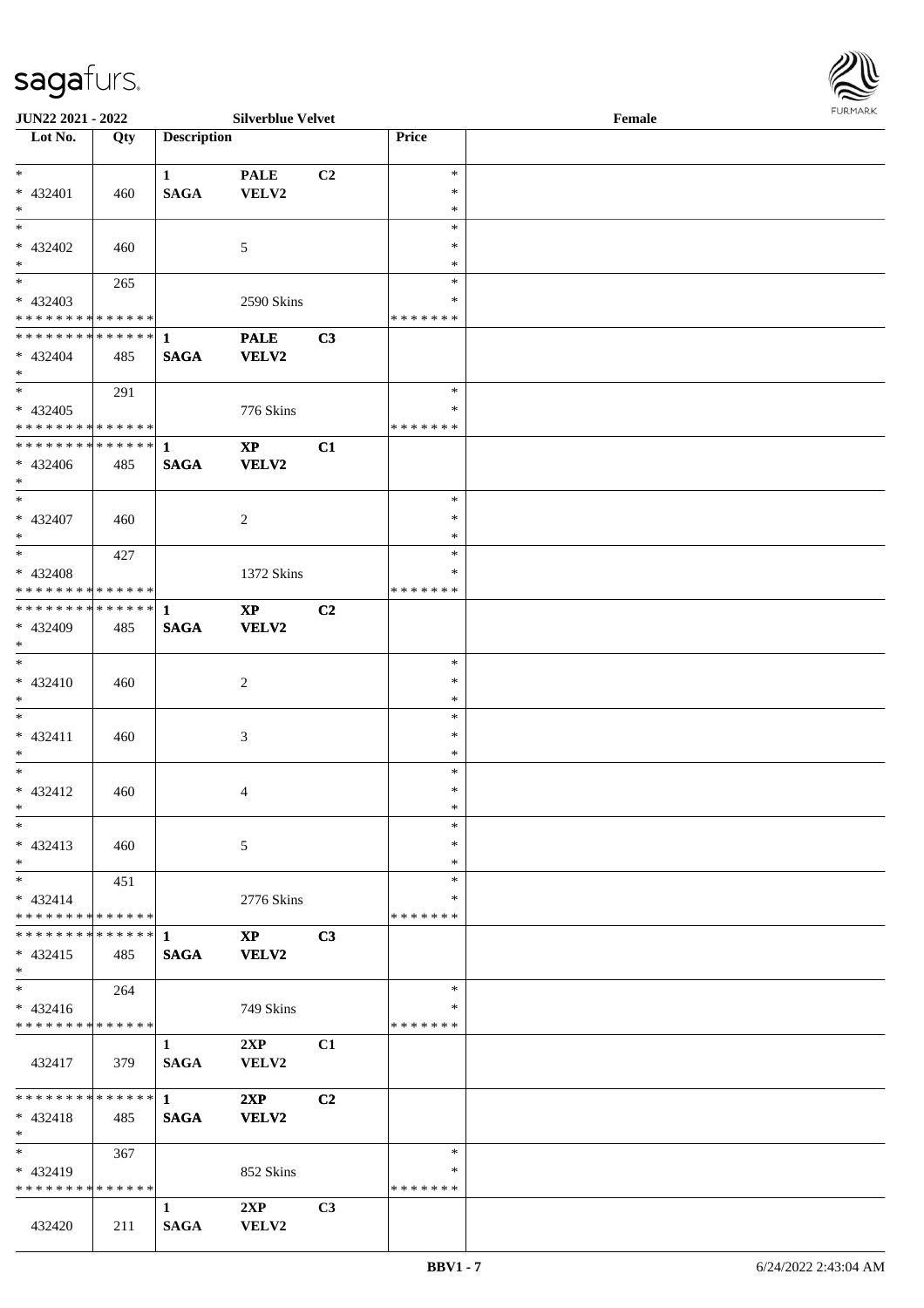

| JUN22 2021 - 2022             |     |                    | <b>Silverblue Velvet</b> |             |               | Female |  |
|-------------------------------|-----|--------------------|--------------------------|-------------|---------------|--------|--|
| Lot No.                       | Qty | <b>Description</b> |                          |             | Price         |        |  |
|                               |     |                    |                          |             |               |        |  |
| **************                |     | $\mathbf{1}$       | <b>ALL</b>               | C2          |               |        |  |
| $* 432421$                    | 485 | <b>SAGA</b>        | <b>VELV2</b>             | <b>OPEN</b> |               |        |  |
| $\ast$                        |     |                    |                          |             |               |        |  |
| $\ast$                        | 264 |                    |                          |             | $\ast$        |        |  |
| * 432422                      |     |                    | 749 Skins                |             | ∗             |        |  |
| * * * * * * * * * * * * * *   |     |                    |                          |             | * * * * * * * |        |  |
| ******** <mark>******</mark>  |     | 1                  | <b>MED</b>               | C1          |               |        |  |
| $* 432423$                    | 465 | <b>SROY</b>        | <b>VELV1</b>             |             |               |        |  |
| $\ast$                        |     |                    |                          |             |               |        |  |
| $\ast$                        | 320 |                    |                          |             | $\ast$        |        |  |
| * 432424                      |     |                    | 785 Skins                |             | *             |        |  |
| * * * * * * * * * * * * * *   |     |                    |                          |             | * * * * * * * |        |  |
| ************** 1              |     |                    |                          |             |               |        |  |
|                               |     |                    | <b>MED</b>               | C2          |               |        |  |
| $* 432425$                    | 465 | <b>SROY</b>        | <b>VELV1</b>             |             |               |        |  |
| $\ast$                        |     |                    |                          |             |               |        |  |
| $\ast$                        |     |                    |                          |             | $\ast$        |        |  |
| $* 432426$                    | 440 |                    | $\overline{c}$           |             | $\ast$        |        |  |
| $\ast$                        |     |                    |                          |             | $\ast$        |        |  |
| $\ast$                        |     |                    |                          |             | $\ast$        |        |  |
| $* 432427$                    | 440 |                    | 3                        |             | ∗             |        |  |
| $\ast$                        |     |                    |                          |             | $\ast$        |        |  |
| $\ast$                        |     |                    |                          |             | $\ast$        |        |  |
| * 432428                      | 440 |                    | 4                        |             | ∗             |        |  |
| $\ast$                        |     |                    |                          |             | *             |        |  |
| $\ast$                        | 170 |                    |                          |             | $\ast$        |        |  |
| * 432429                      |     |                    | 1955 Skins               |             | ∗             |        |  |
| * * * * * * * * * * * * * *   |     |                    |                          |             | * * * * * * * |        |  |
| ******** <mark>******</mark>  |     | 1                  | <b>MED</b>               | C3          |               |        |  |
| * 432430                      | 485 | <b>SROY</b>        | <b>VELV1</b>             |             |               |        |  |
| $*$                           |     |                    |                          |             |               |        |  |
| $*$                           |     |                    |                          |             | $\ast$        |        |  |
|                               | 188 |                    |                          |             | *             |        |  |
| $* 432431$<br>**************  |     |                    | 673 Skins                |             | * * * * * * * |        |  |
| ******** <mark>******</mark>  |     |                    |                          |             |               |        |  |
|                               |     | $\mathbf{1}$       | $\mathbf{X}\mathbf{P}$   | C1          |               |        |  |
| $* 432432$                    | 465 | <b>SROY</b>        | <b>VELV1</b>             |             |               |        |  |
| $*$                           |     |                    |                          |             |               |        |  |
| $*$                           | 336 |                    |                          |             | $\ast$        |        |  |
| $* 432433$                    |     |                    | 801 Skins                |             | *             |        |  |
| * * * * * * * * * * * * * * * |     |                    |                          |             | * * * * * * * |        |  |
|                               |     |                    | $\mathbf{X}\mathbf{P}$   | C2          |               |        |  |
| $* 432434$                    | 465 | <b>SROY</b>        | <b>VELV1</b>             |             |               |        |  |
| $*$                           |     |                    |                          |             |               |        |  |
| $\ast$                        |     |                    |                          |             | $\ast$        |        |  |
| $* 432435$                    | 440 |                    | 2                        |             | ∗             |        |  |
| $*$                           |     |                    |                          |             | $\ast$        |        |  |
| $\overline{\phantom{a}^*}$    |     |                    |                          |             | $\ast$        |        |  |
| * 432436                      | 440 |                    | 3                        |             | *             |        |  |
| $*$                           |     |                    |                          |             | ∗             |        |  |
| $*$                           |     |                    |                          |             | $\ast$        |        |  |
| * 432437                      | 440 |                    | 4                        |             | *             |        |  |
| $*$                           |     |                    |                          |             | $\ast$        |        |  |
| $*$                           | 456 |                    |                          |             | $\ast$        |        |  |
| * 432438                      |     |                    | 2241 Skins               |             | $\ast$        |        |  |
| * * * * * * * * * * * * * *   |     |                    |                          |             | * * * * * * * |        |  |
|                               |     |                    |                          |             |               |        |  |
| * * * * * * * * * * * * * * * |     | $\mathbf{1}$       | $\mathbf{XP}$            | C3          |               |        |  |
| * 432439                      | 465 | <b>SROY</b>        | <b>VELV1</b>             |             |               |        |  |
| $*$                           |     |                    |                          |             |               |        |  |
| $*$ $-$                       | 361 |                    |                          |             | $\ast$        |        |  |
| $* 432440$                    |     |                    | 826 Skins                |             | ∗             |        |  |
| * * * * * * * * * * * * * *   |     |                    |                          |             | * * * * * * * |        |  |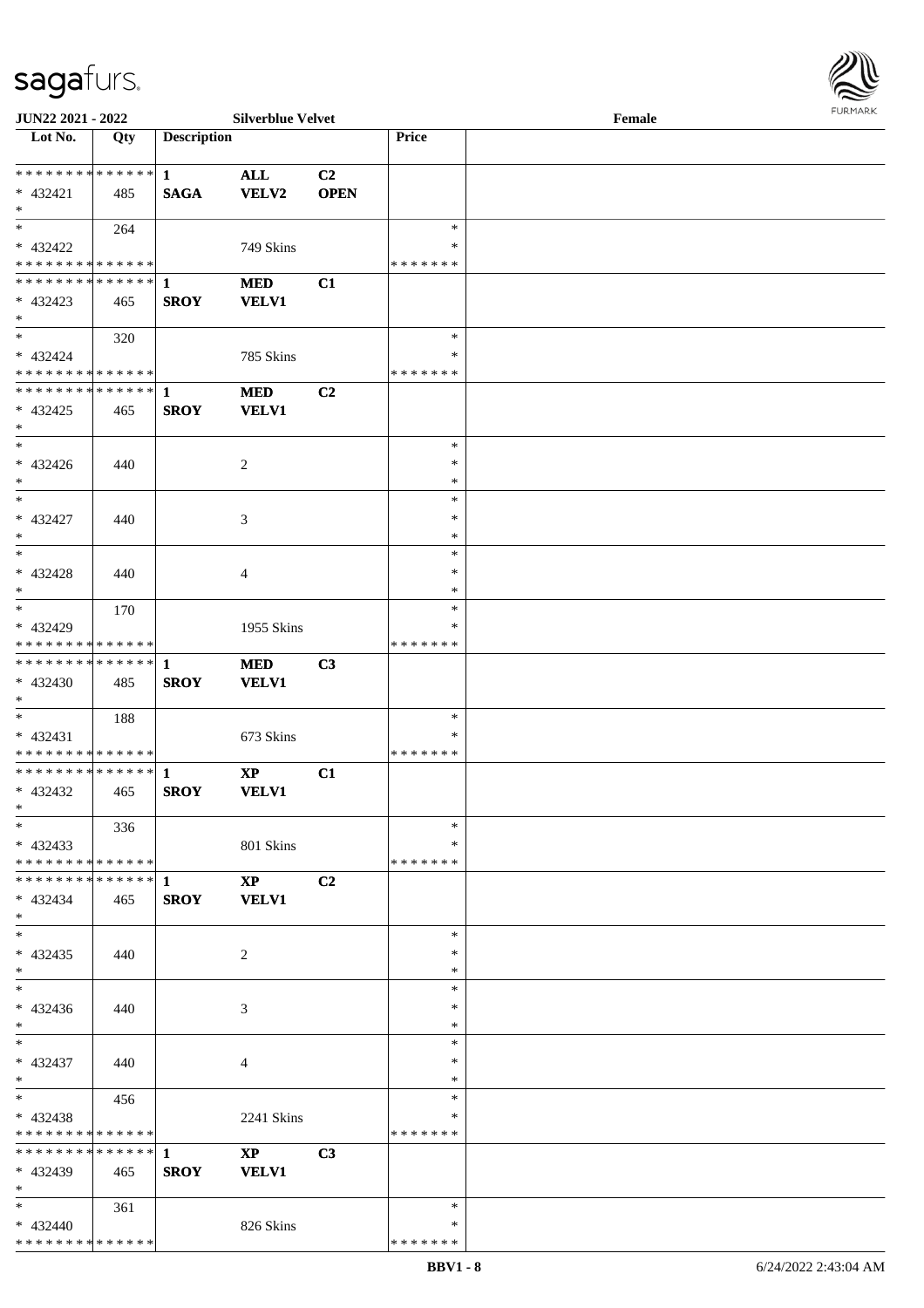

| <b>JUN22 2021 - 2022</b>                               |       |                             | <b>Silverblue Velvet</b>              |                |                                   | Female |  |
|--------------------------------------------------------|-------|-----------------------------|---------------------------------------|----------------|-----------------------------------|--------|--|
| Lot No.                                                | Qty   | <b>Description</b>          |                                       |                | Price                             |        |  |
|                                                        |       |                             |                                       |                |                                   |        |  |
| 432441                                                 | 152   | $\mathbf{1}$<br><b>SROY</b> | 2XP<br>VELV1                          | C1             |                                   |        |  |
| 432442                                                 | 214   | $\mathbf{1}$<br><b>SROY</b> | 2XP<br><b>VELV1</b>                   | C3             |                                   |        |  |
| 432443                                                 | 237   | $\mathbf{1}$<br><b>SROY</b> | <b>Dark</b><br>VELV2                  | C1/C2          |                                   |        |  |
| 432444                                                 | 343   | $\mathbf{1}$<br><b>SROY</b> | <b>MED</b><br>VELV2                   | C1             |                                   |        |  |
| * * * * * * * * * * * * * * *<br>$* 432445$<br>$*$     | 465   | $\mathbf{1}$<br><b>SROY</b> | <b>MED</b><br>VELV2                   | C2             |                                   |        |  |
| $*$<br>$* 432446$<br>* * * * * * * * * * * * * *       | 142   |                             | 607 Skins                             |                | $\ast$<br>$\ast$<br>* * * * * * * |        |  |
| 432447                                                 | 139   | $\mathbf{1}$<br><b>SROY</b> | <b>MED</b><br>VELV2                   | C3             |                                   |        |  |
| * * * * * * * * * * * * * * *<br>* 432448<br>$*$       | 465   | $\mathbf{1}$<br><b>SROY</b> | <b>PALE</b><br>VELV2                  | C1             |                                   |        |  |
| $*$<br>* 432449<br>* * * * * * * * * * * * * *         | 394   |                             | 859 Skins                             |                | $\ast$<br>$\ast$<br>* * * * * * * |        |  |
| * * * * * * * * * * * * * * *<br>$* 432450$<br>$*$     | 440   | $\mathbf{1}$<br><b>SROY</b> | <b>PALE</b><br>VELV2                  | C2             |                                   |        |  |
| $*$<br>* 432451<br>* * * * * * * * * * * * * *         | 234   |                             | 674 Skins                             |                | $\ast$<br>$\ast$<br>*******       |        |  |
| 432452                                                 | 385   | $\mathbf{1}$<br><b>SROY</b> | <b>PALE</b><br>VELV2                  | C3             |                                   |        |  |
| $* 432453$<br>$*$ $*$                                  | 465   |                             | $\mathbf{X} \mathbf{P}$<br>SROY VELV2 | C1             |                                   |        |  |
| $*$ $-$<br>* 432454<br>* * * * * * * * * * * * * * *   | 361   |                             | 826 Skins                             |                | $\ast$<br>∗<br>* * * * * * *      |        |  |
| ************** 1<br>$* 432455$<br>$*$                  | - 465 | <b>SROY</b>                 | $\mathbf{X}\mathbf{P}$<br>VELV2       | C <sub>2</sub> |                                   |        |  |
| $*$<br>$* 432456$<br>$*$                               | 440   |                             | 2                                     |                | $\ast$<br>∗<br>$\ast$             |        |  |
| $*$ $*$<br>* 432457<br>$*$ $*$                         | 440   |                             | 3                                     |                | $\ast$<br>$\ast$<br>$\ast$        |        |  |
| $*$ and $*$<br>* 432458<br>* * * * * * * * * * * * * * | 278   |                             | 1623 Skins                            |                | $\ast$<br>$\ast$<br>*******       |        |  |
| 432459                                                 | 394   | $\mathbf{1}$<br><b>SROY</b> | $\mathbf{XP}$<br>VELV2                | C <sub>3</sub> |                                   |        |  |
| 432460                                                 | 283   | $\mathbf{1}$<br><b>SROY</b> | 2XP<br>VELV2                          | C1             |                                   |        |  |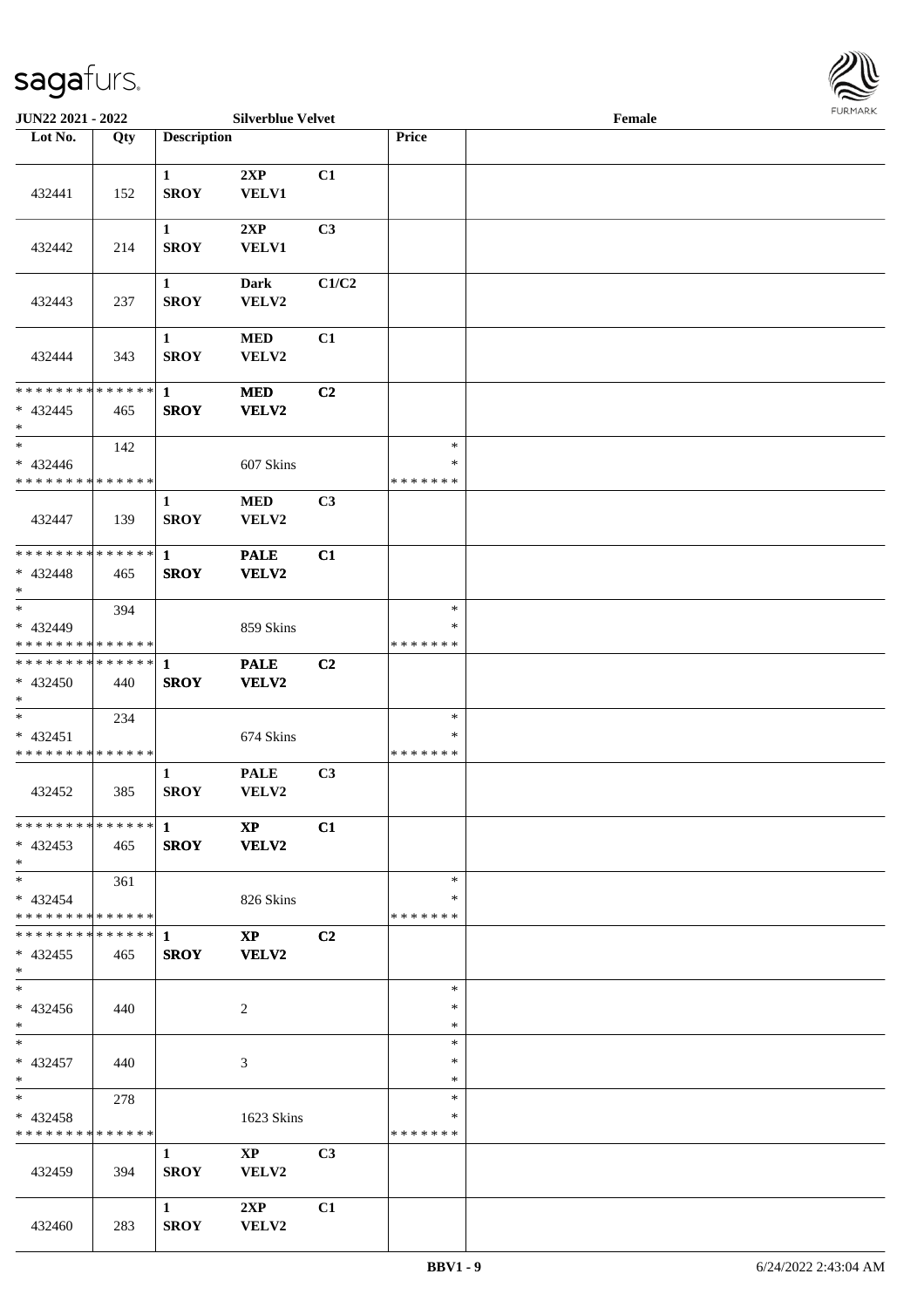

**JUN22 2021 - 2022 Silverblue Velvet Female**

| 001122 2021 2022 |     |                    | $0.41$ , $0.440$ , $0.170$ |    | $\sim$ values $\sim$ |  |  |  |
|------------------|-----|--------------------|----------------------------|----|----------------------|--|--|--|
| Lot No.          | Qty | <b>Description</b> |                            |    | Price                |  |  |  |
| 432461           | 454 | <b>SROY</b>        | 2XP<br><b>VELV2</b>        | C2 |                      |  |  |  |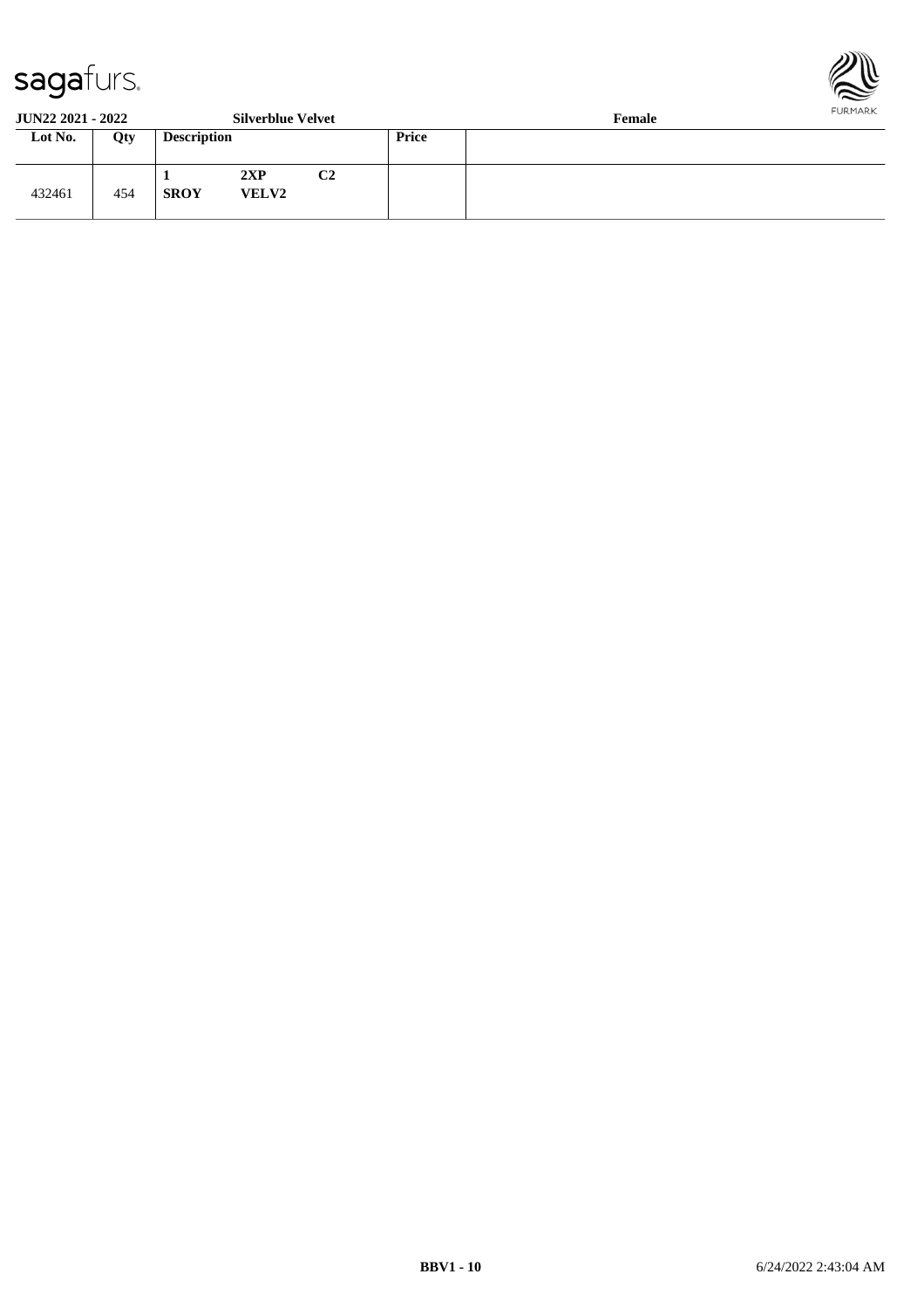

| JUN22 2021 - 2022                                   |        |                                | <b>Silverblue Velvet</b>    |       |                                   | Female |  |
|-----------------------------------------------------|--------|--------------------------------|-----------------------------|-------|-----------------------------------|--------|--|
| Lot No.                                             | Qty    | <b>Description</b>             |                             |       | Price                             |        |  |
|                                                     |        |                                |                             |       |                                   |        |  |
| 432521                                              | 311    | $\boldsymbol{2}$<br>${\bf SI}$ | 2XD/XD<br><b>VELV1</b>      | C1/C2 |                                   |        |  |
| 432522                                              | 264    | $\boldsymbol{2}$<br>SI         | 2XD/XD<br><b>VELV1</b>      | C3    |                                   |        |  |
| 432523                                              | 158    | $\boldsymbol{2}$<br>${\bf SI}$ | <b>Dark</b><br><b>VELV1</b> | C1    |                                   |        |  |
| * * * * * * * * * * * * * * *<br>* 432524<br>$\ast$ | 505    | $\overline{2}$<br>SI           | <b>Dark</b><br><b>VELV1</b> | C2    |                                   |        |  |
| $\ast$<br>$* 432525$<br>* * * * * * * * * * * * * * | 340    |                                | 845 Skins                   |       | $\ast$<br>$\ast$<br>* * * * * * * |        |  |
| 432526                                              | 451    | $\mathbf 2$<br>SI              | <b>Dark</b><br><b>VELV1</b> | C3    |                                   |        |  |
| 432527                                              | 262    | $\boldsymbol{2}$<br>${\bf SI}$ | $\bf MED$<br><b>VELV1</b>   | C1    |                                   |        |  |
| * * * * * * * * * * * * * *<br>* 432528<br>$\ast$   | 505    | $\mathbf{2}$<br>SI             | <b>MED</b><br><b>VELV1</b>  | C2    |                                   |        |  |
| $_{*}$<br>* 432529<br>$\ast$                        | 480    |                                | $\overline{2}$              |       | $\ast$<br>$\ast$<br>$\ast$        |        |  |
| $\ast$<br>$* 432530$<br>$\ast$                      | 480    |                                | $\ensuremath{\mathfrak{Z}}$ |       | $\ast$<br>$\ast$<br>$\ast$        |        |  |
| $\ast$<br>$* 432531$<br>* * * * * * * * * * * * * * | $78\,$ |                                | 1543 Skins                  |       | $\ast$<br>$\ast$<br>* * * * * * * |        |  |
| **************<br>* 432532<br>$*$                   | 505    | $\mathbf{2}$<br>SI             | $\bf MED$<br><b>VELV1</b>   | C3    |                                   |        |  |
| $\ast$<br>* 432533<br>$*$                           | 460    |                                | $\overline{2}$              |       | $\ast$<br>∗<br>$\ast$             |        |  |
| $\ast$<br>$* 432534$<br>* * * * * * * * * * * * * * | 90     |                                | 1055 Skins                  |       | $\ast$<br>*<br>* * * * * * *      |        |  |
| 432535                                              | 447    | $\boldsymbol{2}$<br>SI         | <b>PALE</b><br>VELV1        | C1    |                                   |        |  |
| * * * * * * * * * * * * * * *<br>* 432536<br>$*$    | 505    | 2 <sup>1</sup><br>SI           | <b>PALE</b><br><b>VELV1</b> | C2    |                                   |        |  |
| $*$<br>$* 432537$<br>$*$                            | 480    |                                | $\overline{c}$              |       | $\ast$<br>$\ast$<br>$\ast$        |        |  |
| $\ast$<br>* 432538<br>$\ast$                        | 480    |                                | 3                           |       | $\ast$<br>$\ast$<br>$\ast$        |        |  |
| $\ast$<br>* 432539<br>$\ast$                        | 480    |                                | $\overline{4}$              |       | $\ast$<br>∗<br>$\ast$             |        |  |
| $*$<br>* 432540<br>* * * * * * * * * * * * * *      | 111    |                                | 2056 Skins                  |       | $\ast$<br>*<br>* * * * * * *      |        |  |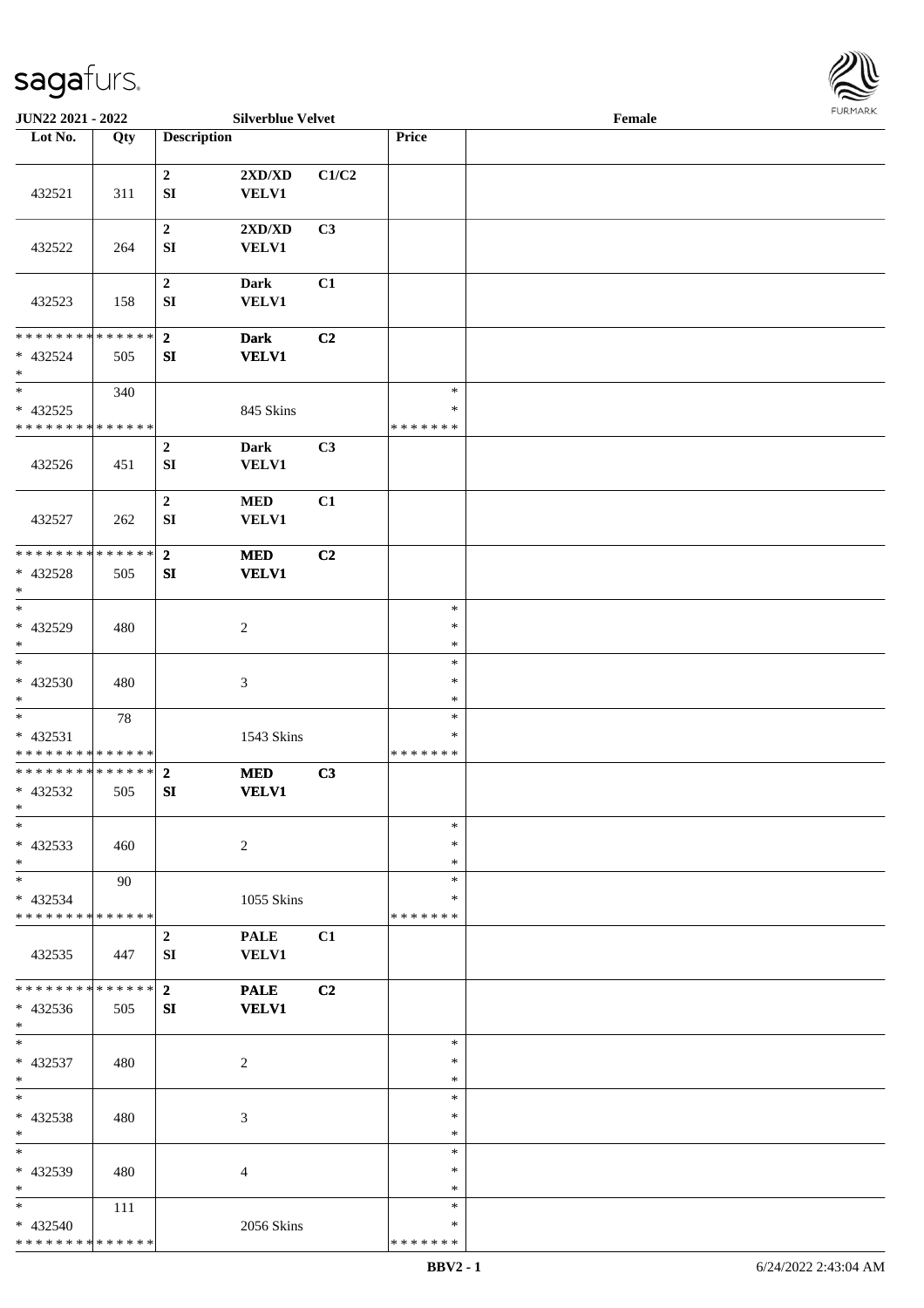

| JUN22 2021 - 2022                    |     |                    | <b>Silverblue Velvet</b> |       |               | Female |  |
|--------------------------------------|-----|--------------------|--------------------------|-------|---------------|--------|--|
| Lot No.                              | Qty | <b>Description</b> |                          |       | Price         |        |  |
|                                      |     |                    |                          |       |               |        |  |
| **************                       |     | $\overline{2}$     | <b>PALE</b>              | C3    |               |        |  |
| * 432541                             | 505 | ${\bf SI}$         | <b>VELV1</b>             |       |               |        |  |
| $\ast$                               |     |                    |                          |       |               |        |  |
| $\ast$                               |     |                    |                          |       | $\ast$        |        |  |
| * 432542                             | 480 |                    | $\overline{2}$           |       | $\ast$        |        |  |
| $\ast$                               |     |                    |                          |       | $\ast$        |        |  |
| $\overline{\phantom{0}}$             |     |                    |                          |       | $\ast$        |        |  |
|                                      |     |                    |                          |       |               |        |  |
| $* 432543$                           | 480 |                    | $\mathfrak{Z}$           |       | $\ast$        |        |  |
| $\ast$<br>$\overline{\phantom{a}^*}$ |     |                    |                          |       | $\ast$        |        |  |
|                                      | 301 |                    |                          |       | $\ast$        |        |  |
| * 432544                             |     |                    | 1766 Skins               |       | $\ast$        |        |  |
| * * * * * * * * * * * * * *          |     |                    |                          |       | * * * * * * * |        |  |
|                                      |     | $\mathbf 2$        | $\mathbf{X}\mathbf{P}$   | C1    |               |        |  |
| 432545                               | 181 | SI                 | <b>VELV1</b>             |       |               |        |  |
|                                      |     |                    |                          |       |               |        |  |
|                                      |     | $\mathbf 2$        | $\mathbf{X}\mathbf{P}$   | C2    |               |        |  |
| 432546                               | 468 | ${\bf SI}$         | <b>VELV1</b>             |       |               |        |  |
|                                      |     |                    |                          |       |               |        |  |
| * * * * * * * * * * * * * *          |     | $\overline{2}$     | $\mathbf{XP}$            | C3    |               |        |  |
| * 432547                             | 505 | ${\bf SI}$         | <b>VELV1</b>             |       |               |        |  |
| $\ast$                               |     |                    |                          |       |               |        |  |
| $\ast$                               | 382 |                    |                          |       | $\ast$        |        |  |
| * 432548                             |     |                    | 887 Skins                |       | $\ast$        |        |  |
| * * * * * * * * * * * * * *          |     |                    |                          |       | * * * * * * * |        |  |
|                                      |     | $\boldsymbol{2}$   | 2XP                      | C1/C2 |               |        |  |
| 432549                               | 162 | SI                 | <b>VELV1</b>             |       |               |        |  |
|                                      |     |                    |                          |       |               |        |  |
|                                      |     |                    |                          | C3    |               |        |  |
|                                      |     | $\boldsymbol{2}$   | 2XP                      |       |               |        |  |
| 432550                               | 134 | ${\bf SI}$         | <b>VELV1</b>             |       |               |        |  |
|                                      |     |                    |                          |       |               |        |  |
|                                      |     | $\overline{2}$     | 2XD/XD                   | C1/C2 |               |        |  |
| 432551                               | 128 | SI                 | VELV2                    |       |               |        |  |
|                                      |     |                    |                          |       |               |        |  |
|                                      |     | $\mathbf 2$        | <b>Dark</b>              | C1/C2 |               |        |  |
| 432552                               | 265 | ${\bf SI}$         | VELV2                    |       |               |        |  |
|                                      |     |                    |                          |       |               |        |  |
|                                      |     | $\mathbf 2$        | <b>Dark</b>              | C3    |               |        |  |
| 432553                               | 149 | SI                 | VELV2                    |       |               |        |  |
|                                      |     |                    |                          |       |               |        |  |
|                                      |     | $\mathbf 2$        | <b>MED</b>               | C1    |               |        |  |
| 432554                               | 94  | SI                 | VELV2                    |       |               |        |  |
|                                      |     |                    |                          |       |               |        |  |
|                                      |     | $\boldsymbol{2}$   | <b>MED</b>               | C2    |               |        |  |
| 432555                               | 476 | SI                 | VELV2                    |       |               |        |  |
|                                      |     |                    |                          |       |               |        |  |
|                                      |     | $\mathbf 2$        | <b>MED</b>               | C3    |               |        |  |
| 432556                               | 313 | SI                 | VELV2                    |       |               |        |  |
|                                      |     |                    |                          |       |               |        |  |
|                                      |     | $\boldsymbol{2}$   | <b>PALE</b>              | C1/C2 |               |        |  |
| 432557                               | 231 | SI                 | VELV2                    |       |               |        |  |
|                                      |     |                    |                          |       |               |        |  |
| ******** <mark>******</mark>         |     | $\overline{2}$     | <b>PALE</b>              | C2    |               |        |  |
| * 432558                             | 505 | SI                 | <b>VELV2</b>             |       |               |        |  |
| $*$                                  |     |                    |                          |       |               |        |  |
| $\ast$                               |     |                    |                          |       | $\ast$        |        |  |
|                                      | 513 |                    |                          |       |               |        |  |
| * 432559                             |     |                    | 1018 Skins               |       | ∗             |        |  |
| * * * * * * * * * * * * * *          |     |                    |                          |       | * * * * * * * |        |  |
| * * * * * * * * * * * * * * *        |     | $\overline{2}$     | <b>PALE</b>              | C3    |               |        |  |
| $* 432560$                           | 505 | SI                 | <b>VELV2</b>             |       |               |        |  |
| $\ast$                               |     |                    |                          |       |               |        |  |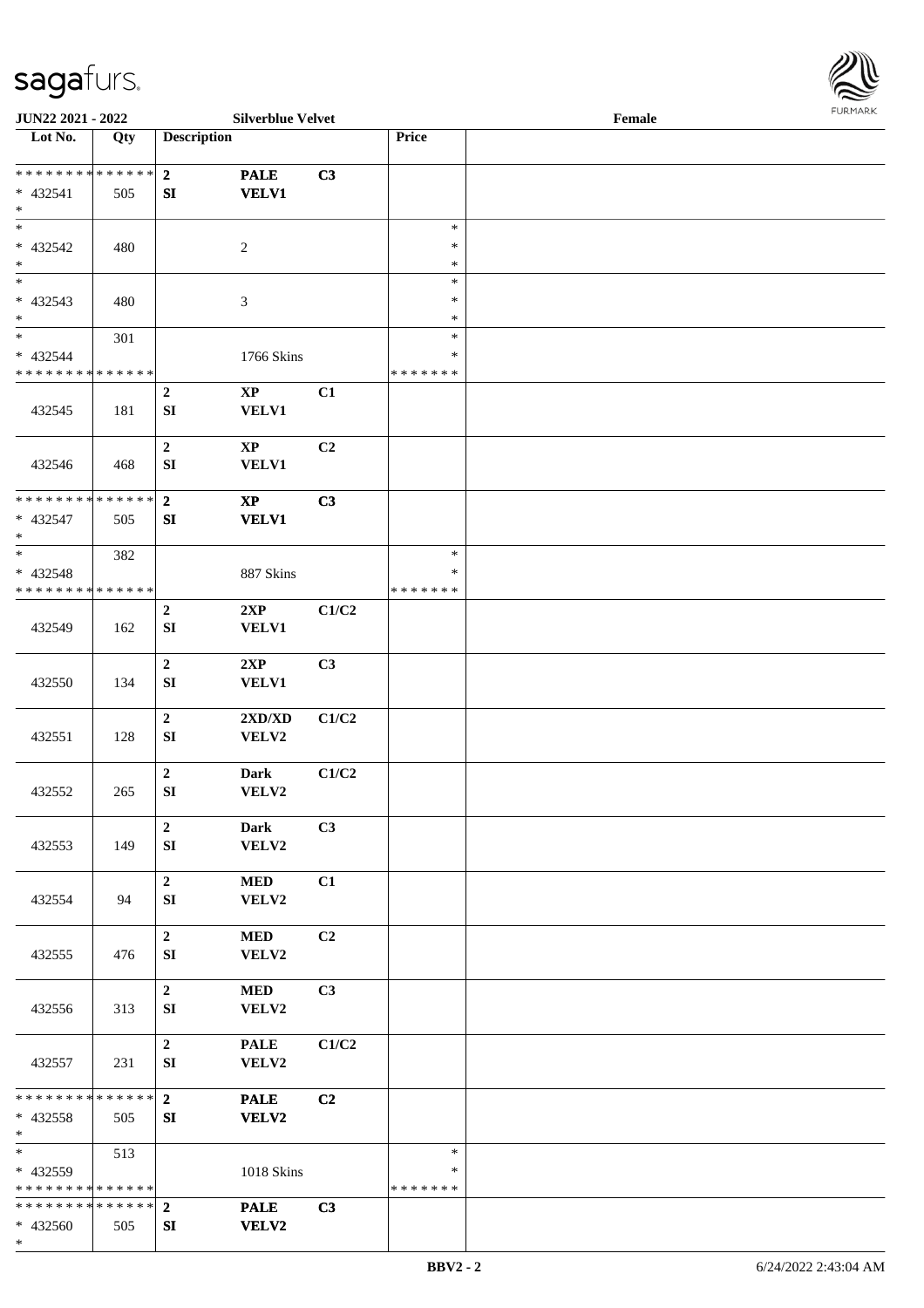\*



| JUN22 2021 - 2022                                            |               |                                         | <b>Silverblue Velvet</b>        |                               |                                   | Female |  |
|--------------------------------------------------------------|---------------|-----------------------------------------|---------------------------------|-------------------------------|-----------------------------------|--------|--|
| Lot No.                                                      | Qty           | <b>Description</b>                      |                                 |                               | Price                             |        |  |
| $\ast$<br>* 432561                                           | 126           | $\boldsymbol{2}$<br>${\bf S}{\bf I}$    | <b>PALE</b><br>VELV2            | C3                            | $\ast$<br>$\ast$                  |        |  |
| * * * * * * * * * * * * * *<br>432562                        | 171           | $\boldsymbol{2}$<br>SI                  | $\mathbf{X}\mathbf{P}$<br>VELV2 | C1/C2                         | * * * * * * *                     |        |  |
| **************<br>$* 432563$<br>$\ast$                       | 505           | $\overline{2}$<br>SI                    | $\mathbf{XP}$<br><b>VELV2</b>   | C <sub>2</sub>                |                                   |        |  |
| $\overline{\ast}$<br>* 432564<br>* * * * * * * * * * * * * * | 358           |                                         | 863 Skins                       |                               | $\ast$<br>$\ast$<br>* * * * * * * |        |  |
| 432565                                                       | 524           | $\boldsymbol{2}$<br>SI                  | $\mathbf{X}\mathbf{P}$<br>VELV2 | C3                            |                                   |        |  |
| 432566                                                       | 305           | $\overline{2}$<br>SI                    | 2XP<br>VELV2                    | C1/C2                         |                                   |        |  |
| 432567                                                       | 132           | $\boldsymbol{2}$<br>${\bf SI}$          | 2XP<br>VELV2                    | C3                            |                                   |        |  |
| * * * * * * * *<br>* 432568<br>$\ast$                        | ******<br>505 | $\overline{2}$<br>$\mathbf{I}$          | XD/DK<br><b>VELV1</b>           | C2<br>CHIP                    |                                   |        |  |
| $\ast$<br>* 432569<br>$\ast$                                 | 460           |                                         | $\overline{c}$                  |                               | $\ast$<br>$\ast$<br>$\ast$        |        |  |
| $\ast$<br>* 432570<br>* * * * * * * * * * * * * *            | 93            |                                         | 1058 Skins                      |                               | $\ast$<br>*<br>* * * * * * *      |        |  |
| **************<br>* 432571<br>$\ast$                         | 505           | $\overline{2}$<br>$\mathbf{I}$          | MED/PAL C2<br><b>VELV1</b>      | CHIP                          |                                   |        |  |
| $\ast$<br>$* 432572$<br>$*$                                  | 480           |                                         | $\sqrt{2}$                      |                               | $\ast$<br>$\ast$<br>$\ast$        |        |  |
| $*$<br>* 432573<br>$*$                                       | 480           |                                         | $\mathfrak{Z}$                  |                               | $\ast$<br>$\ast$<br>$\ast$        |        |  |
| $\ast$<br>* 432574<br>$\ast$                                 | 480           |                                         | $\overline{4}$                  |                               | $\ast$<br>$\ast$<br>$\ast$        |        |  |
| $\ast$<br>$* 432575$<br>$\ast$                               | 480           |                                         | $\mathfrak{S}$                  |                               | $\ast$<br>$\ast$<br>$\ast$        |        |  |
| $\overline{\phantom{1}}$<br>* 432576<br>$*$                  | 480           |                                         | $\sqrt{6}$                      |                               | $\ast$<br>$\ast$<br>$\ast$        |        |  |
| $*$<br>* 432577<br>$\ast$                                    | 480           |                                         | $\boldsymbol{7}$                |                               | $\ast$<br>$\ast$<br>$\ast$        |        |  |
| $\overline{\ast}$<br>* 432578<br>* * * * * * * * * * * * * * | 492           |                                         | 3877 Skins                      |                               | $\ast$<br>$\ast$<br>* * * * * * * |        |  |
| * * * * * * * * * * * * * *<br>* 432579<br>$*$               | 505           | $\overline{2}$<br>$\mathbf{I}$ <b>B</b> | XP/2XP<br><b>VELV1</b>          | C <sub>2</sub><br><b>CHIP</b> |                                   |        |  |
| $\ast$<br>* 432580<br>$*$                                    | 480           |                                         | $\overline{c}$                  |                               | $\ast$<br>$\ast$<br>*             |        |  |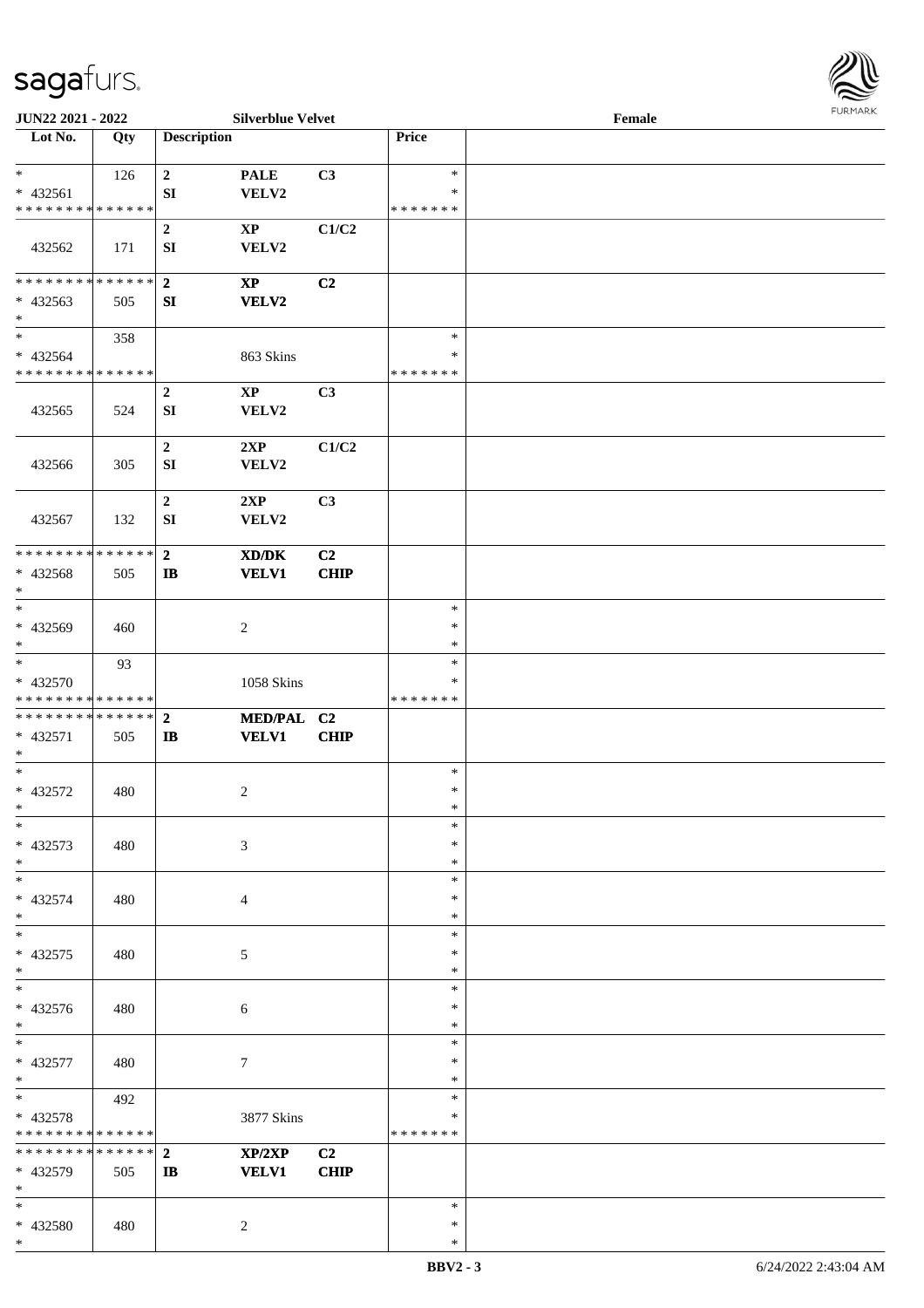

| JUN22 2021 - 2022           |                   |                         | <b>Silverblue Velvet</b> |             |                  | Female |  |
|-----------------------------|-------------------|-------------------------|--------------------------|-------------|------------------|--------|--|
| Lot No.                     | $\overline{Q}$ ty | <b>Description</b>      |                          |             | Price            |        |  |
|                             |                   |                         |                          |             |                  |        |  |
| $\ast$                      |                   | $\mathbf 2$             | XP/2XP                   | C2          | $\ast$           |        |  |
| * 432581<br>$\ast$          | 480               | $\bf I\bf B$            | <b>VELV1</b>             | <b>CHIP</b> | $\ast$<br>$\ast$ |        |  |
| $\overline{\phantom{0}}$    |                   |                         |                          |             | $\ast$           |        |  |
| * 432582                    | 480               |                         | $\overline{4}$           |             | ∗                |        |  |
| $*$                         |                   |                         |                          |             | $\ast$           |        |  |
| $\overline{\phantom{0}}$    | 213               |                         |                          |             | $\ast$           |        |  |
| $* 432583$                  |                   |                         | 2158 Skins               |             | $\ast$           |        |  |
| * * * * * * * * * * * * * * |                   |                         |                          |             | * * * * * * *    |        |  |
|                             |                   | $\boldsymbol{2}$        | $2{\bf X}{\bf D}$        | C1/C2       |                  |        |  |
| 432584                      | 124               | <b>SAGA</b>             | <b>VELV1</b>             |             |                  |        |  |
|                             |                   |                         |                          |             |                  |        |  |
|                             |                   | $\boldsymbol{2}$        | $\mathbf{X}\mathbf{D}$   | C1          |                  |        |  |
| 432585                      | 123               | <b>SAGA</b>             | <b>VELV1</b>             |             |                  |        |  |
|                             |                   |                         |                          |             |                  |        |  |
|                             |                   | $\boldsymbol{2}$        | $\mathbf{X}\mathbf{D}$   | C2          |                  |        |  |
| 432586                      | 493               | <b>SAGA</b>             | VELV1                    |             |                  |        |  |
|                             |                   |                         |                          |             |                  |        |  |
|                             |                   | $\overline{2}$          | 2XD/XD                   | C3          |                  |        |  |
| 432587                      | 259               | <b>SAGA</b>             | VELV1                    |             |                  |        |  |
|                             |                   |                         |                          |             |                  |        |  |
|                             |                   | $\mathbf 2$             | <b>Dark</b>              | C1          |                  |        |  |
| 432588                      | 343               | <b>SAGA</b>             | <b>VELV1</b>             |             |                  |        |  |
| * * * * * * * * * * * * * * |                   | $\overline{2}$          | <b>Dark</b>              | C2          |                  |        |  |
| * 432589                    | 485               | <b>SAGA</b>             | <b>VELV1</b>             |             |                  |        |  |
| $*$                         |                   |                         |                          |             |                  |        |  |
| $\overline{\phantom{0}}$    |                   |                         |                          |             | $\ast$           |        |  |
| $* 432590$                  | 460               |                         | $\boldsymbol{2}$         |             | $\ast$           |        |  |
| $*$                         |                   |                         |                          |             | $\ast$           |        |  |
| $\ast$                      |                   |                         |                          |             | $\ast$           |        |  |
| $* 432591$                  | 460               |                         | $\mathfrak{Z}$           |             | $\ast$           |        |  |
| $*$                         |                   |                         |                          |             | $\ast$           |        |  |
| $\overline{\phantom{0}}$    | 131               |                         |                          |             | $\ast$           |        |  |
| * 432592                    |                   |                         | 1536 Skins               |             | $\ast$           |        |  |
| * * * * * * * * * * * * * * |                   |                         |                          |             | *******          |        |  |
| ************** 2            |                   |                         | <b>Dark</b>              | C3          |                  |        |  |
| * 432593                    | 485               | <b>SAGA</b>             | <b>VELV1</b>             |             |                  |        |  |
| $*$                         |                   |                         |                          |             |                  |        |  |
| $*$ $*$                     | 388               |                         |                          |             | $\ast$           |        |  |
| * 432594                    |                   |                         | 873 Skins                |             | ∗                |        |  |
| * * * * * * * * * * * * * * |                   |                         |                          |             | * * * * * * *    |        |  |
|                             |                   | $\overline{2}$          | <b>MED</b>               | C1          |                  |        |  |
| 432595                      | 307               | <b>SAGA</b>             | <b>VELV1</b>             |             |                  |        |  |
| **************              |                   | $\overline{\mathbf{2}}$ | <b>MED</b>               | C2          |                  |        |  |
| * 432596                    | 485               | <b>SAGA</b>             | <b>VELV1</b>             |             |                  |        |  |
| $*$ $*$                     |                   |                         |                          |             |                  |        |  |
| $*$                         |                   |                         |                          |             | $\ast$           |        |  |
| * 432597                    | 460               |                         | $\overline{c}$           |             | $\ast$           |        |  |
| $*$                         |                   |                         |                          |             | $\ast$           |        |  |
| $*$                         |                   |                         |                          |             | $\ast$           |        |  |
| * 432598                    | 460               |                         | 3                        |             | $\ast$           |        |  |
| $*$                         |                   |                         |                          |             | $\ast$           |        |  |
| $*$                         |                   |                         |                          |             | $\ast$           |        |  |
| * 432599                    | 460               |                         | $\overline{4}$           |             | ∗                |        |  |
| $*$                         |                   |                         |                          |             | $\ast$           |        |  |
| $*$                         |                   |                         |                          |             | $\ast$           |        |  |
| * 432600                    | 460               |                         | 5                        |             | $\ast$           |        |  |
| $*$                         |                   |                         |                          |             | $\ast$           |        |  |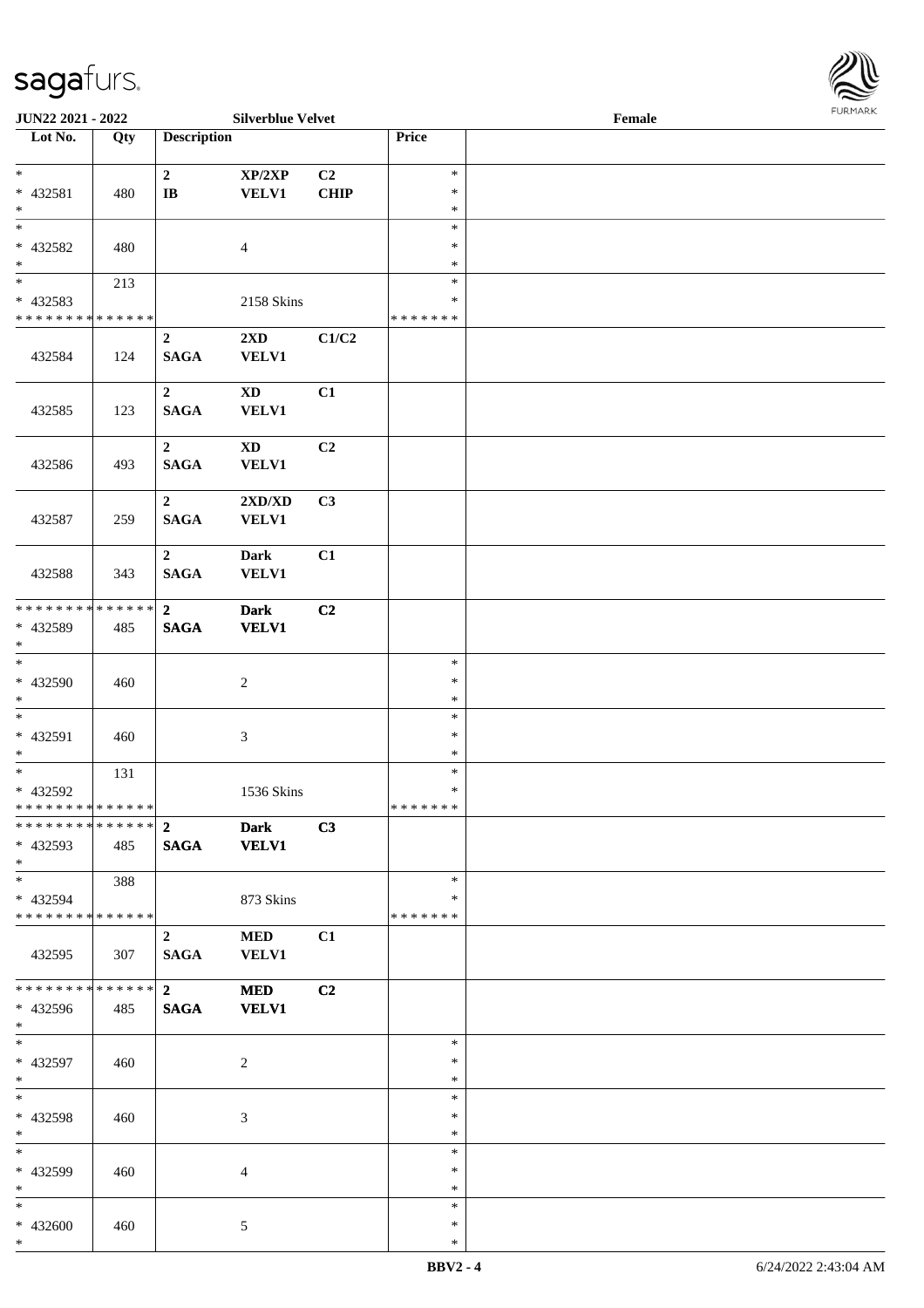

| <b>JUN22 2021 - 2022</b>                               |             |                    | <b>Silverblue Velvet</b> |    |               | Female |  |
|--------------------------------------------------------|-------------|--------------------|--------------------------|----|---------------|--------|--|
| Lot No.                                                | Qty         | <b>Description</b> |                          |    | Price         |        |  |
|                                                        |             |                    |                          |    |               |        |  |
| $*$                                                    |             | $\mathbf{2}$       | <b>MED</b>               | C2 | $\ast$        |        |  |
| $* 432601$                                             | 460         | <b>SAGA</b>        | <b>VELV1</b>             |    | $\ast$        |        |  |
| $*$                                                    |             |                    |                          |    | $\ast$        |        |  |
| $\overline{\mathbf{r}}$                                | 166         |                    |                          |    | $\ast$        |        |  |
| * 432602                                               |             |                    | 2951 Skins               |    | ∗             |        |  |
| * * * * * * * * <mark>* * * * * *</mark> *             |             |                    |                          |    | * * * * * * * |        |  |
|                                                        |             |                    | <b>MED</b>               | C3 |               |        |  |
| * 432603                                               | 484         | <b>SAGA</b>        | <b>VELV1</b>             |    |               |        |  |
| $*$                                                    |             |                    |                          |    |               |        |  |
| $\ddot{x}$                                             |             |                    |                          |    | $\ast$        |        |  |
| * 432604                                               | 460         |                    | $\overline{c}$           |    | $\ast$        |        |  |
| $*$                                                    |             |                    |                          |    | $\ast$        |        |  |
| $\overline{\ast}$                                      |             |                    |                          |    | $\ast$        |        |  |
| * 432605                                               | 460         |                    | $\mathfrak{Z}$           |    | $\ast$        |        |  |
| $*$                                                    |             |                    |                          |    | $\ast$        |        |  |
|                                                        |             |                    |                          |    | $\ast$        |        |  |
| * 432606                                               |             |                    |                          |    | $\ast$        |        |  |
| $*$                                                    | 460         |                    | $\overline{4}$           |    | $\ast$        |        |  |
| $\ddot{x}$                                             |             |                    |                          |    | $\ast$        |        |  |
|                                                        | 182         |                    |                          |    | $\ast$        |        |  |
| * 432607<br>* * * * * * * * <mark>* * * * * * *</mark> |             |                    | 2046 Skins               |    | *******       |        |  |
|                                                        |             |                    |                          |    |               |        |  |
|                                                        |             |                    | <b>PALE</b>              | C1 |               |        |  |
| * 432608                                               | 485         | <b>SAGA</b>        | <b>VELV1</b>             |    |               |        |  |
| $\ast$<br>$\ast$                                       |             |                    |                          |    |               |        |  |
|                                                        | 456         |                    |                          |    | $\ast$        |        |  |
| * 432609                                               |             |                    | 941 Skins                |    | ∗             |        |  |
| * * * * * * * * <mark>* * * * * *</mark> *             |             |                    |                          |    | * * * * * * * |        |  |
|                                                        |             |                    | <b>PALE</b>              | C2 |               |        |  |
| * 432610                                               | 485         | <b>SAGA</b>        | <b>VELV1</b>             |    |               |        |  |
| $*$                                                    |             |                    |                          |    |               |        |  |
| $\ddot{x}$                                             |             |                    |                          |    | $\ast$        |        |  |
| $* 432611$                                             | 460         |                    | 2                        |    | $\ast$        |        |  |
| $*$                                                    |             |                    |                          |    | $\ast$        |        |  |
| $*$                                                    |             |                    |                          |    | $\ast$        |        |  |
| $* 432612$                                             | 460         |                    | $\mathfrak{Z}$           |    | $\ast$        |        |  |
| $*$ $-$                                                |             |                    |                          |    | $\ast$        |        |  |
| $\ast$                                                 |             |                    |                          |    | $\ast$        |        |  |
| $* 432613$                                             | 460         |                    | $\overline{4}$           |    | $\ast$        |        |  |
| $\ast$                                                 |             |                    |                          |    | $\ast$        |        |  |
| $\ast$                                                 |             |                    |                          |    | $\ast$        |        |  |
| * 432614                                               | 460         |                    | 5                        |    | $\ast$        |        |  |
| $\ast$                                                 |             |                    |                          |    | $\ast$        |        |  |
| $*$                                                    |             |                    |                          |    | $\ast$        |        |  |
| $* 432615$                                             | 460         |                    | 6                        |    | $\ast$        |        |  |
| $*$                                                    |             |                    |                          |    | $\ast$        |        |  |
|                                                        |             |                    |                          |    | $\ast$        |        |  |
| * 432616                                               | 460         |                    | $\tau$                   |    | $\ast$        |        |  |
| $*$                                                    |             |                    |                          |    | $\ast$        |        |  |
| $*$                                                    |             |                    |                          |    | $\ast$        |        |  |
| $* 432617$                                             | 460         |                    | 8                        |    | $\ast$        |        |  |
| $*$                                                    |             |                    |                          |    | $\ast$        |        |  |
| $\ddot{x}$                                             | 380         |                    |                          |    | $\ast$        |        |  |
| $* 432618$                                             |             |                    | 4085 Skins               |    | $\ast$        |        |  |
| * * * * * * * *                                        | * * * * * * |                    |                          |    | * * * * * * * |        |  |
|                                                        |             | $\overline{2}$     |                          |    |               |        |  |
|                                                        |             |                    | <b>PALE</b>              | C3 |               |        |  |
| 432619                                                 | 363         | <b>SAGA</b>        | <b>VELV1</b>             |    |               |        |  |
|                                                        |             |                    |                          |    |               |        |  |
|                                                        |             | $\mathbf{2}$       | $\mathbf{XP}$            | C1 |               |        |  |
| 432620                                                 | 135         | <b>SAGA</b>        | <b>VELV1</b>             |    |               |        |  |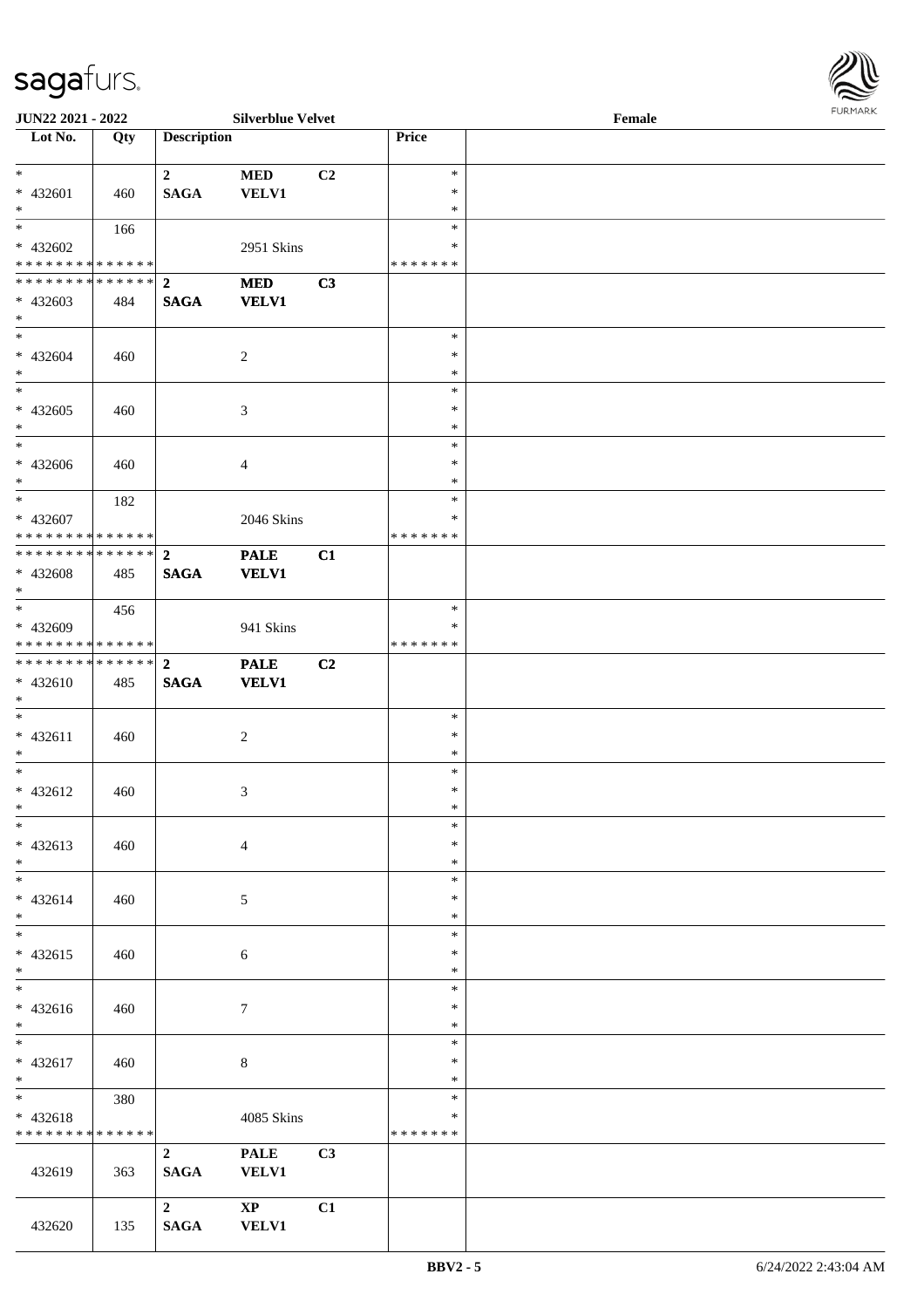

| JUN22 2021 - 2022                                      |     |                                 | <b>Silverblue Velvet</b>        |                |                              | Female | $1 \times 1 \times 1 \times 1 \times 1 \times$ |
|--------------------------------------------------------|-----|---------------------------------|---------------------------------|----------------|------------------------------|--------|------------------------------------------------|
| Lot No.                                                | Qty | <b>Description</b>              |                                 |                | Price                        |        |                                                |
| 432621                                                 | 474 | $\overline{2}$<br><b>SAGA</b>   | $\bold{XP}$<br><b>VELV1</b>     | C <sub>2</sub> |                              |        |                                                |
| ******** <mark>******</mark><br>* 432622<br>$\ast$     | 485 | $\overline{2}$<br><b>SAGA</b>   | $\mathbf{XP}$<br><b>VELV1</b>   | C3             |                              |        |                                                |
| $\overline{\phantom{0}}$<br>$* 432623$<br>$*$          | 460 |                                 | 2                               |                | $\ast$<br>$\ast$<br>$\ast$   |        |                                                |
| $*$<br>$* 432624$<br>* * * * * * * * * * * * * *       | 450 |                                 | 1395 Skins                      |                | $\ast$<br>$\ast$<br>*******  |        |                                                |
| * * * * * * * * * * * * * * *<br>$* 432625$<br>$*$     | 465 | $\overline{2}$<br>SR/S          | 2XP<br><b>VELV1</b>             | C1/C2          |                              |        |                                                |
| $*$<br>$* 432626$<br>* * * * * * * * * * * * * *       | 65  |                                 | 530 Skins                       |                | $\ast$<br>$\ast$<br>*******  |        |                                                |
| 432627                                                 | 276 | $\overline{2}$<br><b>SAGA</b>   | XP/2XP<br><b>VELV1</b>          | C3             |                              |        |                                                |
| 432628                                                 | 275 | $\overline{2}$<br><b>SAGA</b>   | 2XP<br><b>VELV1</b>             | C3             |                              |        |                                                |
| 432629                                                 | 113 | $\mathbf{2}$<br><b>SAGA</b>     | 2XD/XD<br>VELV2                 | C2             |                              |        |                                                |
| 432630                                                 | 353 | $\overline{2}$<br><b>SAGA</b>   | <b>Dark</b><br>VELV2            | C1/C2          |                              |        |                                                |
| 432631                                                 | 111 | $\boldsymbol{2}$<br><b>SAGA</b> | <b>Dark</b><br>VELV2            | C3             |                              |        |                                                |
| 432632                                                 | 233 | $\overline{2}$<br><b>SAGA</b>   | $\bf MED$<br>VELV2              | C1/C2          |                              |        |                                                |
| **************<br>$* 432633$<br>$*$                    | 485 | $\overline{2}$<br><b>SAGA</b>   | <b>MED</b><br><b>VELV2</b>      | C2             |                              |        |                                                |
| $*$<br>* 432634<br>* * * * * * * * * * * * * * *       | 149 |                                 | 634 Skins                       |                | $\ast$<br>∗<br>*******       |        |                                                |
| 432635                                                 | 359 | $\overline{2}$<br><b>SAGA</b>   | <b>MED</b><br>VELV2             | C3             |                              |        |                                                |
| 432636                                                 | 204 | $2^{\circ}$<br><b>SAGA</b>      | <b>PALE</b><br>VELV2            | C1             |                              |        |                                                |
| 432637                                                 | 305 | $\mathbf{2}$<br><b>SAGA</b>     | <b>PALE</b><br>VELV2            | C <sub>2</sub> |                              |        |                                                |
| * * * * * * * * * * * * * * *<br>* 432638<br>$*$       | 485 | $\mathbf{2}$<br>SR/S            | <b>PALE</b><br>VELV2            | C3             |                              |        |                                                |
| $*$ and $*$<br>* 432639<br>* * * * * * * * * * * * * * | 224 |                                 | 709 Skins                       |                | $\ast$<br>∗<br>* * * * * * * |        |                                                |
| 432640                                                 | 289 | $\overline{2}$<br><b>SAGA</b>   | $\mathbf{X}\mathbf{P}$<br>VELV2 | C1             |                              |        |                                                |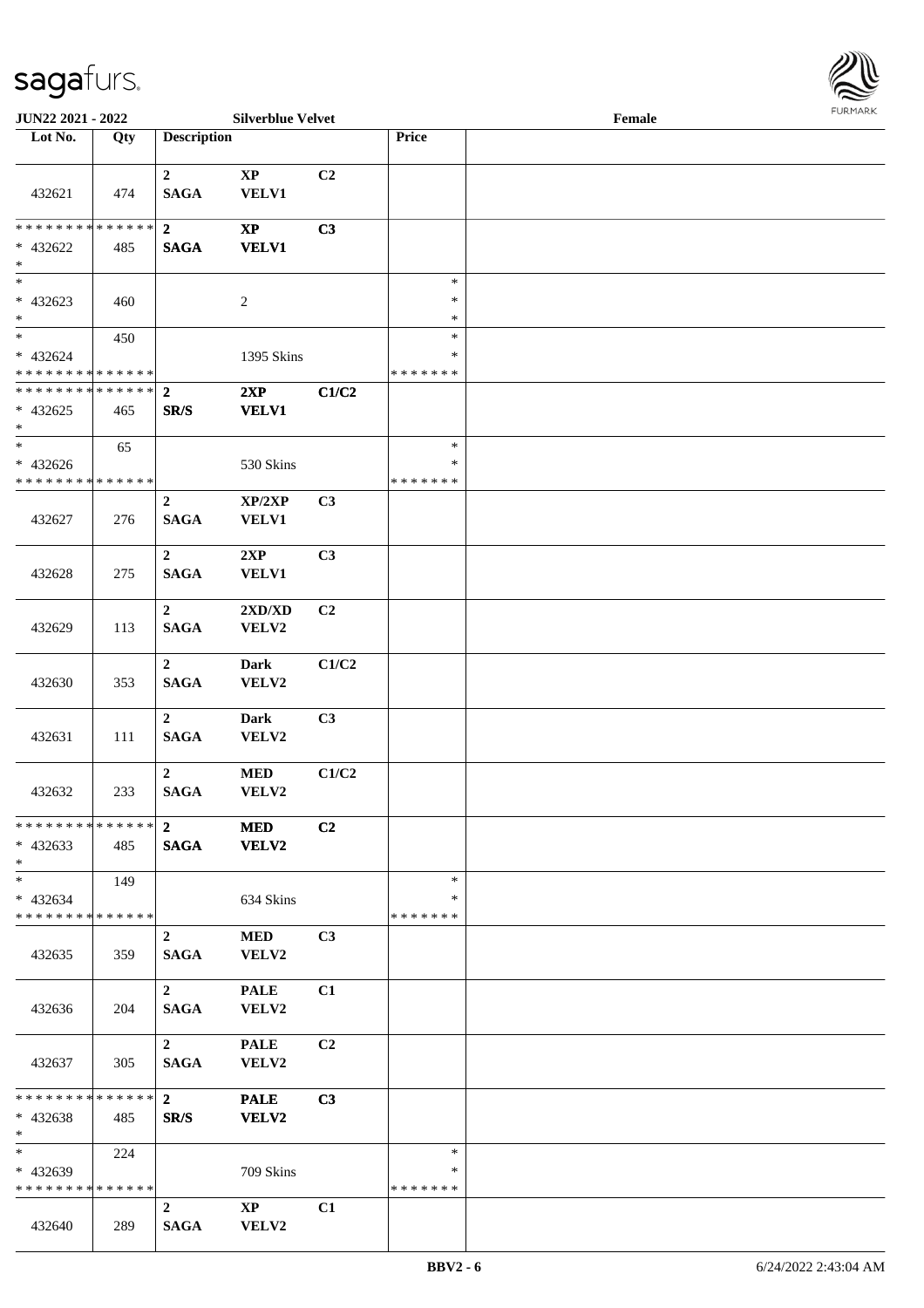\*

| <b>JUN22 2021 - 2022</b>                                                            |     |                               | <b>Silverblue Velvet</b>               |                        |                                   | Female |  |
|-------------------------------------------------------------------------------------|-----|-------------------------------|----------------------------------------|------------------------|-----------------------------------|--------|--|
| Lot No.                                                                             | Qty | <b>Description</b>            |                                        |                        | Price                             |        |  |
| $* 432641$<br>$*$                                                                   | 485 | $2^{\circ}$<br><b>SAGA</b>    | $\mathbf{XP}$<br>VELV2                 | C2                     |                                   |        |  |
| $* 432642$<br>$*$                                                                   | 460 |                               | 2                                      |                        | $\ast$<br>$\ast$<br>$\ast$        |        |  |
| $\overline{\mathbf{r}}$<br>$* 432643$<br>* * * * * * * * <mark>* * * * * * *</mark> | 116 |                               | 1061 Skins                             |                        | $\ast$<br>$\ast$<br>* * * * * * * |        |  |
| ************** 2<br>$* 432644$<br>$*$                                               | 485 | <b>SAGA</b>                   | $\mathbf{X}\mathbf{P}$<br><b>VELV2</b> | C3                     |                                   |        |  |
| $\overline{\ast}$<br>$* 432645$<br>* * * * * * * * <mark>* * * * * * *</mark>       | 205 |                               | 690 Skins                              |                        | $\ast$<br>$\ast$<br>*******       |        |  |
| 432646                                                                              | 139 | $\overline{2}$<br><b>SAGA</b> | 2XP<br>VELV2                           | C1                     |                                   |        |  |
| 432647                                                                              | 278 | $\overline{2}$<br><b>SAGA</b> | 2XP<br>VELV2                           | C2                     |                                   |        |  |
| 432648                                                                              | 133 | $\overline{2}$<br><b>SAGA</b> | 2XP<br>VELV2                           | C3                     |                                   |        |  |
| 432649                                                                              | 178 | $\overline{2}$<br><b>SAGA</b> | $\mathbf{ALL}$<br>VELV2                | C2<br><b>OPEN</b>      |                                   |        |  |
| * * * * * * * * <mark>* * * * * * *</mark><br>* 432650<br>$*$                       | 485 | $\overline{2}$<br>IA          | XD/DK<br><b>VELV1</b>                  | C <sub>2</sub><br>CHIP |                                   |        |  |
| $\ast$<br>$* 432651$<br>$*$                                                         | 460 |                               | $\overline{c}$                         |                        | $\ast$<br>$\ast$<br>$\ast$        |        |  |
| $\overline{\ast}$<br>* 432652<br>* * * * * * * * <mark>* * * * * * *</mark>         | 455 |                               | 1400 Skins                             |                        | $\ast$<br>$\ast$<br>*******       |        |  |
| * * * * * * * * <mark>* * * * * * *</mark><br>$* 432653$<br>$*$                     | 485 | $2^{\circ}$<br><b>IA</b>      | MED/PAL C2<br><b>VELV1</b>             | <b>CHIP</b>            |                                   |        |  |
| $*$<br>$* 432654$<br>$\ast$                                                         | 460 |                               | $\overline{2}$                         |                        | $\ast$<br>$\ast$<br>$\ast$        |        |  |
| $\ddot{x}$<br>* 432655<br>$*$                                                       | 460 |                               | 3                                      |                        | $\ast$<br>$\ast$<br>$\ast$        |        |  |
| * 432656<br>$*$                                                                     | 460 |                               | $\overline{4}$                         |                        | $\ast$<br>$\ast$<br>$\ast$        |        |  |
| $* 432657$<br>$*$                                                                   | 460 |                               | 5                                      |                        | $\ast$<br>$\ast$<br>$\ast$        |        |  |
| $*$<br>* 432658<br>$*$                                                              | 460 |                               | 6                                      |                        | $\ast$<br>$\ast$<br>$\ast$        |        |  |
| $\overline{\phantom{0}}$<br>* 432659<br>$*$                                         | 460 |                               | $\tau$                                 |                        | $\ast$<br>$\ast$<br>$\ast$        |        |  |
| $\ast$<br>* 432660                                                                  | 460 |                               | 8                                      |                        | $\ast$<br>$\ast$                  |        |  |

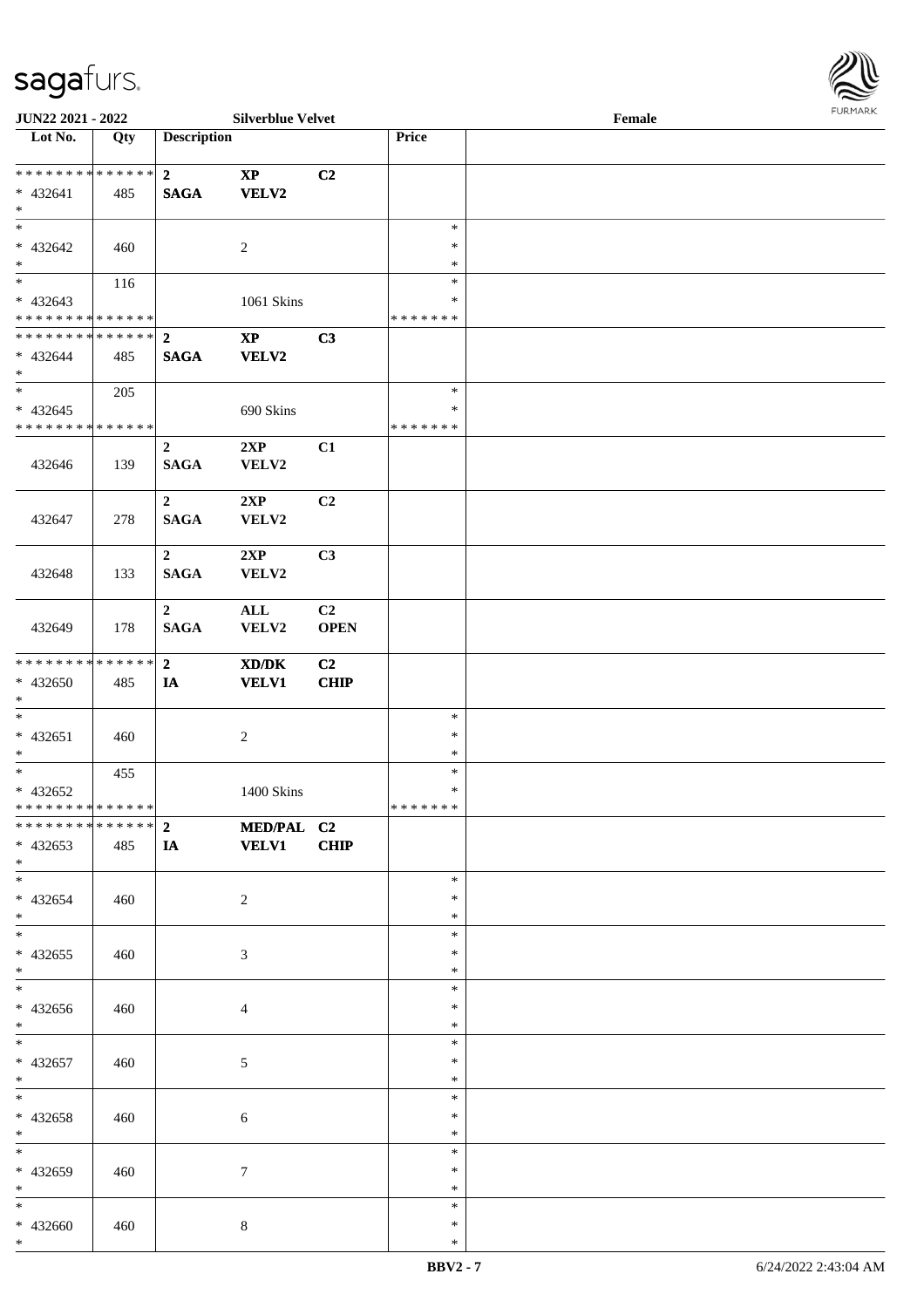| JUN22 2021 - 2022             |     |                    | <b>Silverblue Velvet</b>            |             |               | Female |  |
|-------------------------------|-----|--------------------|-------------------------------------|-------------|---------------|--------|--|
| Lot No.                       | Qty | <b>Description</b> |                                     |             | Price         |        |  |
|                               |     |                    |                                     |             |               |        |  |
| $\ast$                        |     | $\overline{2}$     | MED/PAL C2                          |             | $\ast$        |        |  |
| * 432661                      | 460 | IA                 | <b>VELV1</b>                        | <b>CHIP</b> | $\ast$        |        |  |
| $\ast$                        |     |                    |                                     |             | $\ast$        |        |  |
| $\ast$                        |     |                    |                                     |             | $\ast$        |        |  |
|                               |     |                    |                                     |             |               |        |  |
| * 432662                      | 460 |                    | 10                                  |             | $\ast$        |        |  |
| $\ast$                        |     |                    |                                     |             | $\ast$        |        |  |
| $\overline{\phantom{a}^*}$    |     |                    |                                     |             | $\ast$        |        |  |
| * 432663                      | 460 |                    | 11                                  |             | $\ast$        |        |  |
| $\ast$                        |     |                    |                                     |             | $\ast$        |        |  |
| $\overline{\ast}$             | 499 |                    |                                     |             | $\ast$        |        |  |
| * 432664                      |     |                    | 5584 Skins                          |             | $\ast$        |        |  |
| * * * * * * * * * * * * * * * |     |                    |                                     |             | * * * * * * * |        |  |
| **************                |     | $\mathbf{2}$       | XP/2XP                              | C2          |               |        |  |
|                               |     |                    |                                     |             |               |        |  |
| $* 432665$                    | 485 | IA                 | <b>VELV1</b>                        | CHIP        |               |        |  |
| $\ast$                        |     |                    |                                     |             |               |        |  |
| $\ast$                        |     |                    |                                     |             | $\ast$        |        |  |
| $* 432666$                    | 460 |                    | $\overline{c}$                      |             | $\ast$        |        |  |
| $\ast$                        |     |                    |                                     |             | $\ast$        |        |  |
| $\ast$                        |     |                    |                                     |             | $\ast$        |        |  |
| $* 432667$                    | 460 |                    | 3                                   |             | $\ast$        |        |  |
| $\ast$                        |     |                    |                                     |             | $\ast$        |        |  |
| $\ast$                        |     |                    |                                     |             | $\ast$        |        |  |
| $* 432668$                    | 460 |                    | 4                                   |             | $\ast$        |        |  |
| $\ast$                        |     |                    |                                     |             | $\ast$        |        |  |
| $\ast$                        |     |                    |                                     |             |               |        |  |
|                               | 337 |                    |                                     |             | $\ast$        |        |  |
| * 432669                      |     |                    | 2202 Skins                          |             | $\ast$        |        |  |
| * * * * * * * * * * * * * *   |     |                    |                                     |             | * * * * * * * |        |  |
|                               |     | $\boldsymbol{2}$   | $\bold{X}\bold{D}/\bold{D}\bold{K}$ | C2          |               |        |  |
| 432670                        | 123 | IA                 | VELV2                               | <b>CHIP</b> |               |        |  |
|                               |     |                    |                                     |             |               |        |  |
| **************                |     | $\overline{2}$     | MED/PAL C2                          |             |               |        |  |
| * 432671                      | 485 | IA                 | VELV2                               | CHIP        |               |        |  |
| $\ast$                        |     |                    |                                     |             |               |        |  |
| $\ast$                        |     |                    |                                     |             | $\ast$        |        |  |
|                               |     |                    |                                     |             |               |        |  |
| $* 432672$                    | 460 |                    | 2                                   |             | $\ast$        |        |  |
| $*$                           |     |                    |                                     |             | $\ast$        |        |  |
| $\ast$                        | 171 |                    |                                     |             | $\ast$        |        |  |
| * 432673                      |     |                    | 1116 Skins                          |             | ∗             |        |  |
| * * * * * * * * * * * * * * * |     |                    |                                     |             | * * * * * * * |        |  |
|                               |     |                    | XP/2XP                              | C2          |               |        |  |
| $* 432674$                    | 485 | IA                 | <b>VELV2</b>                        | CHIP        |               |        |  |
| $*$                           |     |                    |                                     |             |               |        |  |
| $\overline{\ast}$             |     |                    |                                     |             | $\ast$        |        |  |
| * 432675                      | 460 |                    |                                     |             | $\ast$        |        |  |
| $\ast$                        |     |                    | $\overline{c}$                      |             | $\ast$        |        |  |
| $\overline{\ast}$             |     |                    |                                     |             |               |        |  |
|                               | 119 |                    |                                     |             | $\ast$        |        |  |
| $* 432676$                    |     |                    | 1064 Skins                          |             | ∗             |        |  |
| * * * * * * * * * * * * * *   |     |                    |                                     |             | * * * * * * * |        |  |
|                               |     | $\mathbf{2}$       | <b>Dark</b>                         | C1/C2       |               |        |  |
| 432677                        | 249 | <b>SROY</b>        | <b>VELV1</b>                        |             |               |        |  |
|                               |     |                    |                                     |             |               |        |  |
|                               |     | 2 <sup>1</sup>     | <b>MED</b>                          | C1/C2       |               |        |  |
| 432678                        | 268 | <b>SROY</b>        | <b>VELV1</b>                        |             |               |        |  |
|                               |     |                    |                                     |             |               |        |  |
|                               |     |                    |                                     |             |               |        |  |
|                               |     | $\overline{2}$     | $\bf MED$                           | C2          |               |        |  |
| 432679                        | 415 | <b>SROY</b>        | <b>VELV1</b>                        |             |               |        |  |
|                               |     |                    |                                     |             |               |        |  |
|                               |     | $\mathbf{2}$       | $\bf MED$                           | C3          |               |        |  |
| 432680                        | 216 | <b>SROY</b>        | <b>VELV1</b>                        |             |               |        |  |